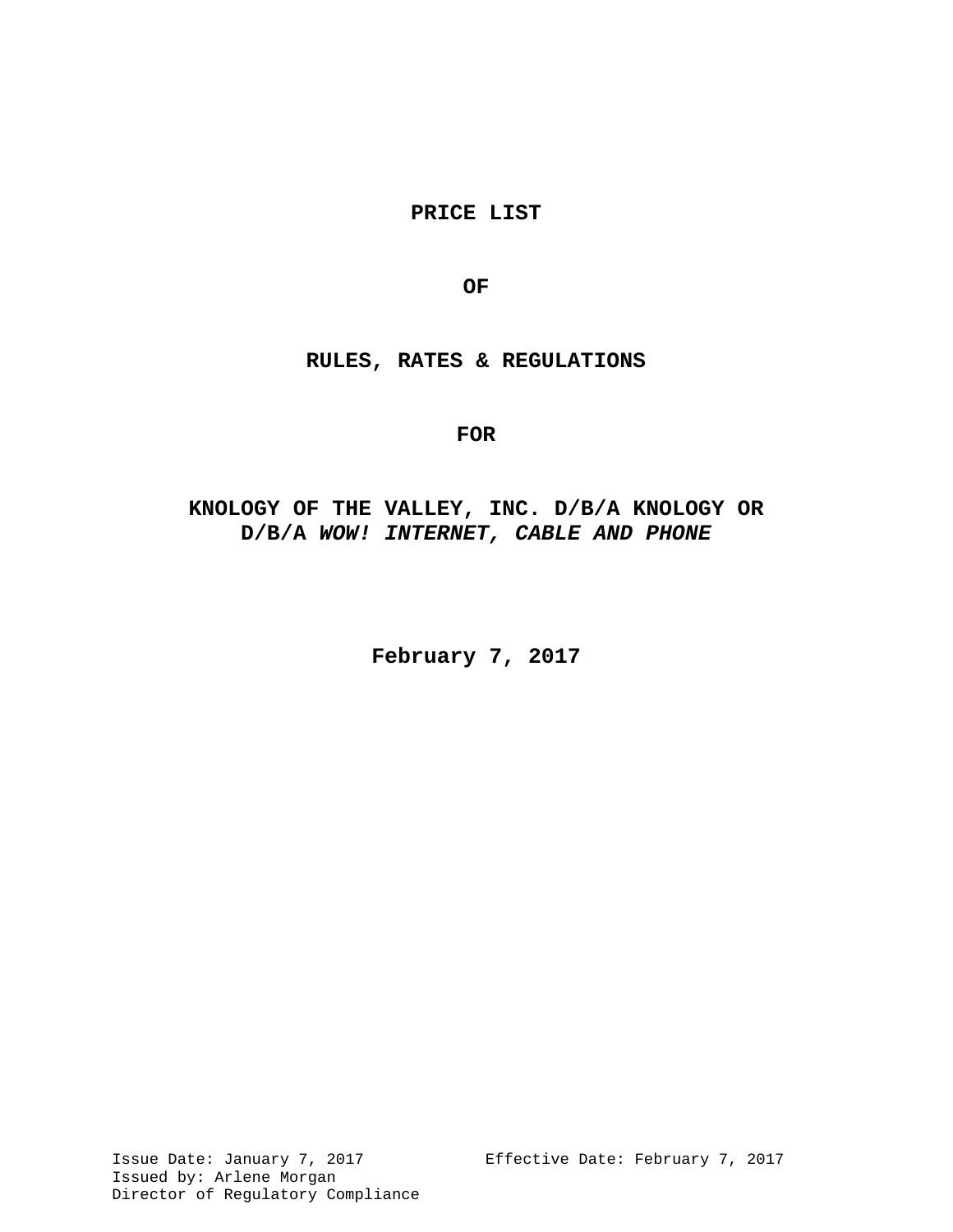TABLE OF CONTENTS

Section

INDEX

- SECTION 1 RATE SUMMARY
- SECTION 2 BASIC LOCAL EXCHANGE
- SECTION 6 SERVICE CONNECTION CHARGES
- SECTION 7 MISCELLANEOUS SERVICE ARRANGEMENTS
- SECTION 8 COIN TELEPHONE SERVICE
- SECTION 12 CHARGES APPLICABLE UNDER SPECIAL CONDITIONS
- SECTION 13 INTERCONNECTION WITH COMMUNICATIONS EQUIPMENT AND SYSTEMS PROVIDED BY THE CUSTOMER
- SECTION 25 GENERAL RULES AND REGULATIONS
- SECTION 26 DEFINITIONS
- SECTION 27 DIRECTORY LISTINGS
- SECTION 30 LONG-DISTANCE SERVICES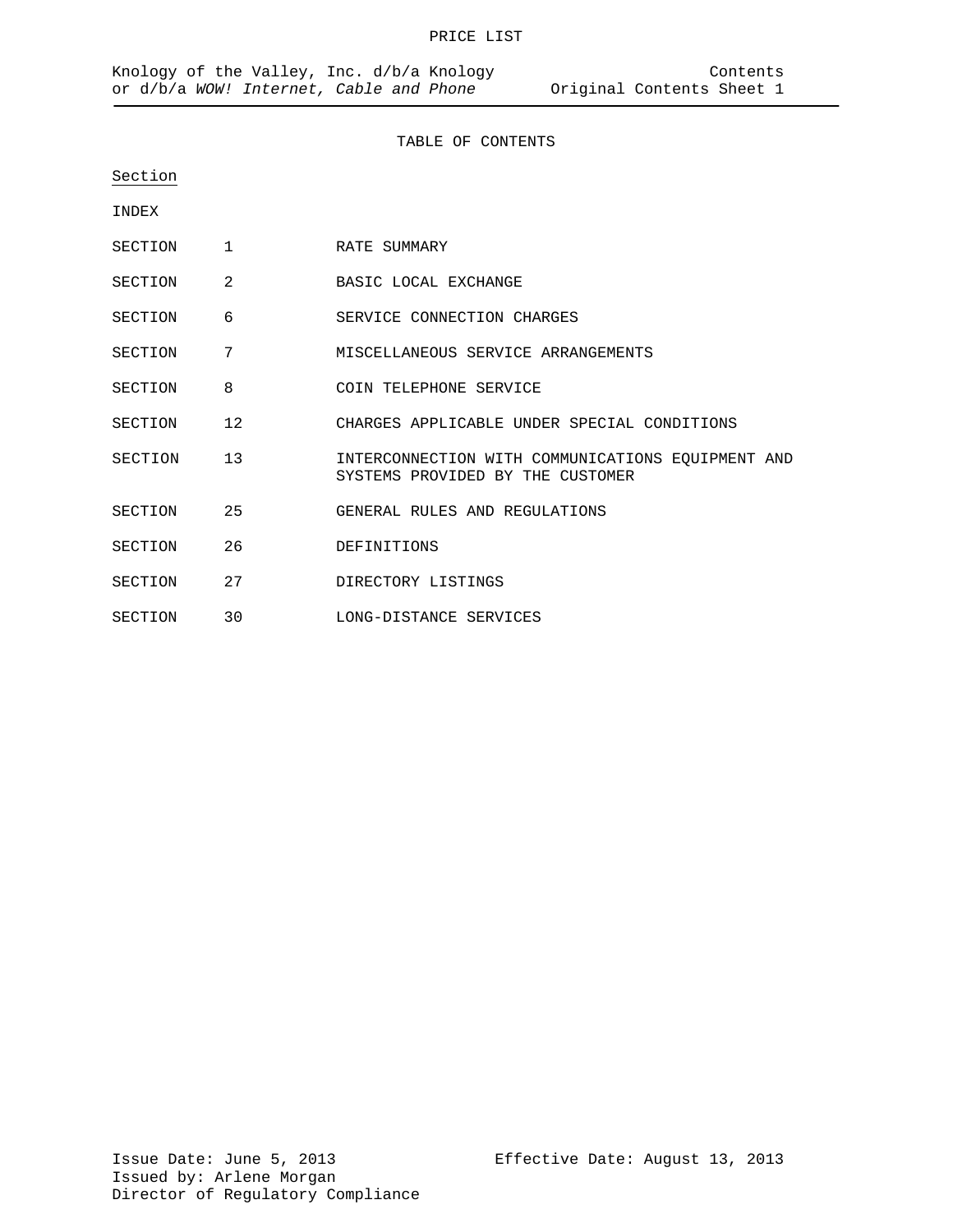| Subject                                     | Section | Sheet No.    |  |  |  |  |
|---------------------------------------------|---------|--------------|--|--|--|--|
| $-A-$                                       |         |              |  |  |  |  |
| Abuse or Fraudulent Use of Service          | 25.2    | $\mathbf{1}$ |  |  |  |  |
| Acoustic or Inductive Connections           | 13.4    | 9            |  |  |  |  |
| Acronyms and Abbreviations                  | 26.2    | 20           |  |  |  |  |
| Adjustments for Taxing Authority Payments   | 25.4    | 25           |  |  |  |  |
| Advance Payments                            | 25.3    | 12           |  |  |  |  |
| Alabama Relay Center Restrictions           | 25.2    | 7            |  |  |  |  |
| Alphabetical Listing of Exchanges           | 2.4     | 2            |  |  |  |  |
| Alterations                                 | 25.3    | 16           |  |  |  |  |
| Application for Service                     | 25.3    | 9            |  |  |  |  |
| Application of Business Rates               | 25.3    | 10           |  |  |  |  |
| Application of Residence Rates              | 25.3    | 12           |  |  |  |  |
| Application of Regulations                  | 25.1    | $\mathbf{1}$ |  |  |  |  |
| Application of Service Charges              | 6.3     | 5            |  |  |  |  |
| Automatic Call Distribution Service         | 7.14    | 25           |  |  |  |  |
| $-B-$                                       |         |              |  |  |  |  |
| Basic Local Exchange Rates                  | 2.7     | 4            |  |  |  |  |
| Basic Local Exchange Service                | 2       | 1            |  |  |  |  |
| $-C-$                                       |         |              |  |  |  |  |
| Cancellation Charges                        | 12.5    | 3            |  |  |  |  |
| Charges Applicable Under Special Conditions | 12      | 1            |  |  |  |  |
| Change of Occupancy                         | 25.3    | 20           |  |  |  |  |
| Coin Telephone Service                      | 8       | 1            |  |  |  |  |
| Concession Service                          | 2.11    | 6            |  |  |  |  |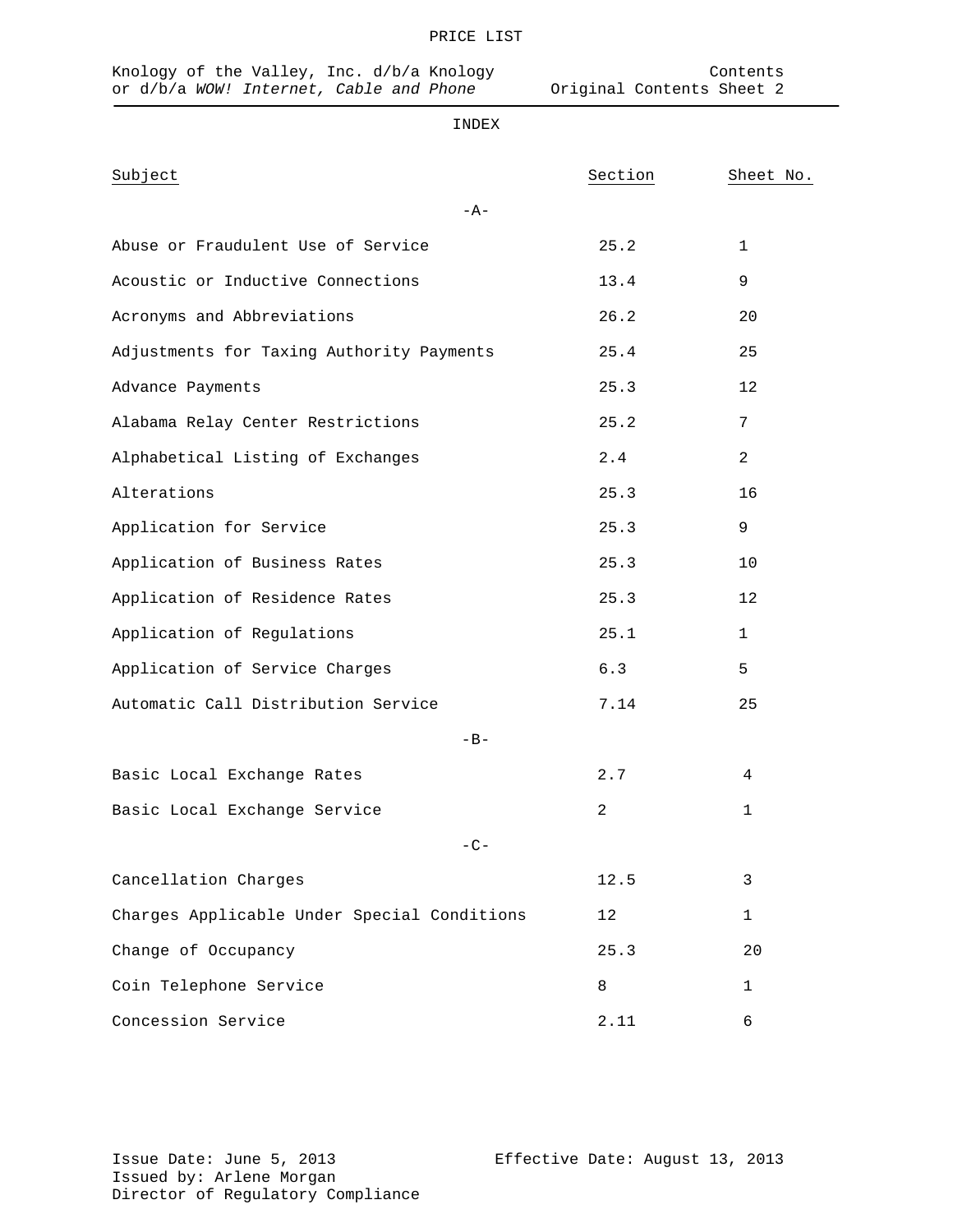| Knology of the Valley, Inc. d/b/a Knology<br>or d/b/a WOW! Internet, Cable and Phone                              | Contents<br>Original Contents Sheet 3 |         |                 |  |  |  |  |
|-------------------------------------------------------------------------------------------------------------------|---------------------------------------|---------|-----------------|--|--|--|--|
| Subject                                                                                                           | INDEX<br>$-C-$                        | Section | Sheet No.       |  |  |  |  |
| Connections of Customer-Provided<br>Terminal Equipment Specifically Excluded<br>from the FCC Registration Program |                                       | 13.6    | 10              |  |  |  |  |
| Connections of Registered Terminal<br>Equipment and Systems                                                       |                                       | 13.2    | 7               |  |  |  |  |
| Custom Calling Services                                                                                           |                                       | 7.2     | 2               |  |  |  |  |
| Custom Local Area Signaling Service - CLASS                                                                       |                                       | 7.2.1   | 6               |  |  |  |  |
| Customer Billing                                                                                                  |                                       | 25.3    | 13              |  |  |  |  |
| Customer Premises Inside Wire                                                                                     |                                       | 13.7    | 10              |  |  |  |  |
| Customer Responsibility                                                                                           |                                       | 12.6    | 3               |  |  |  |  |
| $-D-$                                                                                                             |                                       |         |                 |  |  |  |  |
| Data Service                                                                                                      |                                       | 7.12.3  | 9               |  |  |  |  |
| Definitions                                                                                                       |                                       | 26      | 1               |  |  |  |  |
| Deposits                                                                                                          |                                       | 25.4    | 23              |  |  |  |  |
| Direct-Inward Dialing Service                                                                                     |                                       | 7.8     | 12              |  |  |  |  |
| Directory Assistance Local                                                                                        |                                       | 2.12    | $7\phantom{.0}$ |  |  |  |  |
| Directories                                                                                                       |                                       | 25.5    | 34              |  |  |  |  |
| Directory Listings                                                                                                |                                       | 27      | 1               |  |  |  |  |
| Discontinuance of Service<br>Failure to Maintain Credit                                                           |                                       | 25.4    | 24              |  |  |  |  |
| Dual Party Relay Service                                                                                          |                                       | 2.13    | 10              |  |  |  |  |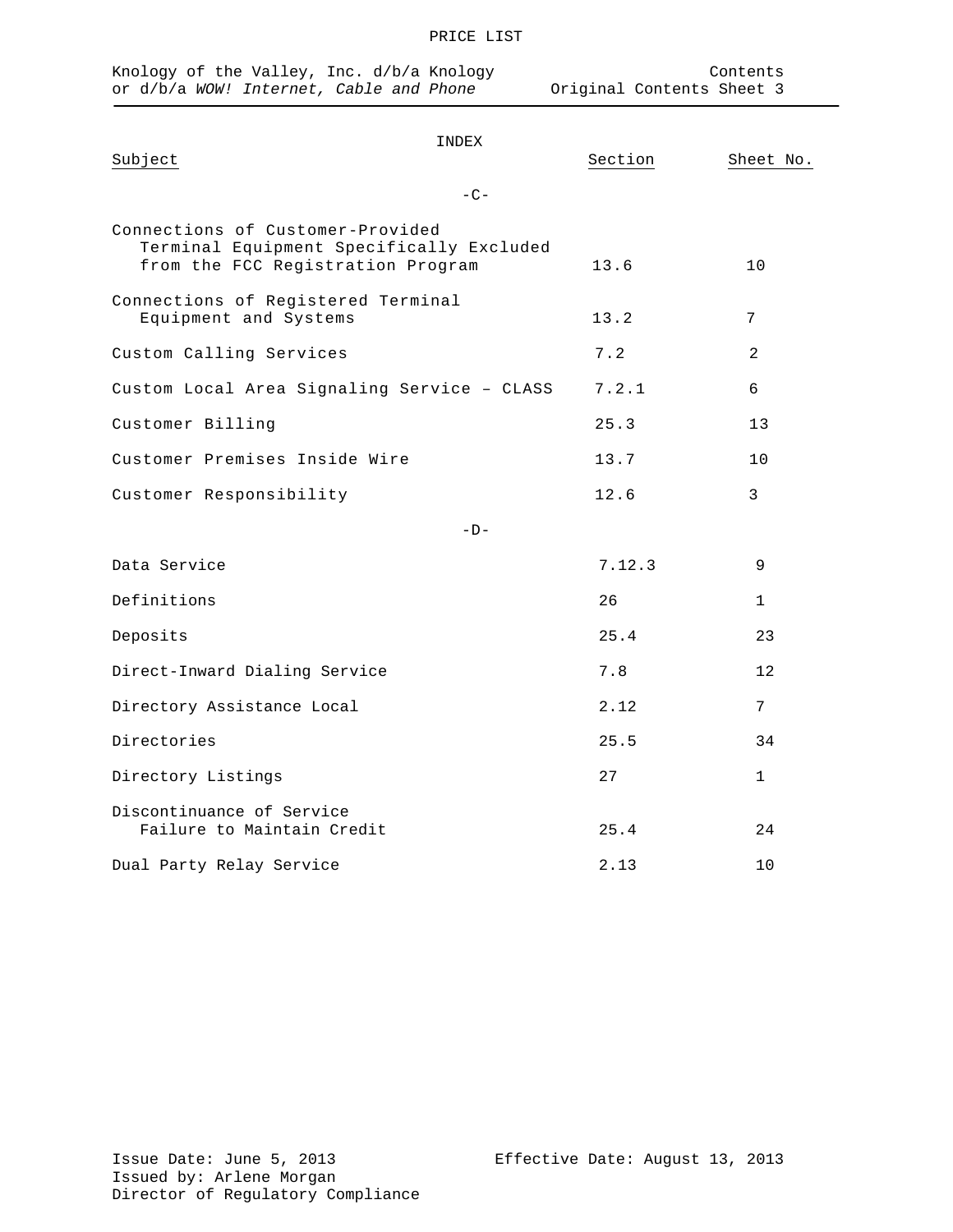| Knology of the Valley, Inc. d/b/a Knology<br>or d/b/a WOW! Internet, Cable and Phone                                |                  | Contents<br>Original Contents Sheet 4 |
|---------------------------------------------------------------------------------------------------------------------|------------------|---------------------------------------|
| Subject                                                                                                             | INDEX<br>Section | Sheet No.                             |
| $-E -$                                                                                                              |                  |                                       |
| Establishment and Furnishing of Service                                                                             | 25.3             | 9                                     |
| Establishment and Maintenance of Credit                                                                             | 25.4             | 22                                    |
| Exchange Regrading                                                                                                  | 2.9              | 6                                     |
| $-F-$                                                                                                               |                  |                                       |
| Furnishing of Service                                                                                               | 25.5             | 30                                    |
| $-G-$                                                                                                               |                  |                                       |
| General Rules and Regulations                                                                                       | 25               | 1                                     |
| $-H-$                                                                                                               |                  |                                       |
| Hazardous or Inaccessible Locations                                                                                 | 13.1             | 6                                     |
| $-I-$                                                                                                               |                  |                                       |
| Impaired Hearing Equipment                                                                                          | 7.15             | 37                                    |
| Interconnection with Communications<br>Equipment and Systems Provided<br>By the Customer                            | 13               | 1                                     |
| Interstate End User Charge: Interstate<br>Telephone Co. Does Not Charge or<br>Collect an Intrastate End User Charge | 2.7.1            | 5                                     |
| – J –<br>Joint Use of Service                                                                                       | 7.11             | 16                                    |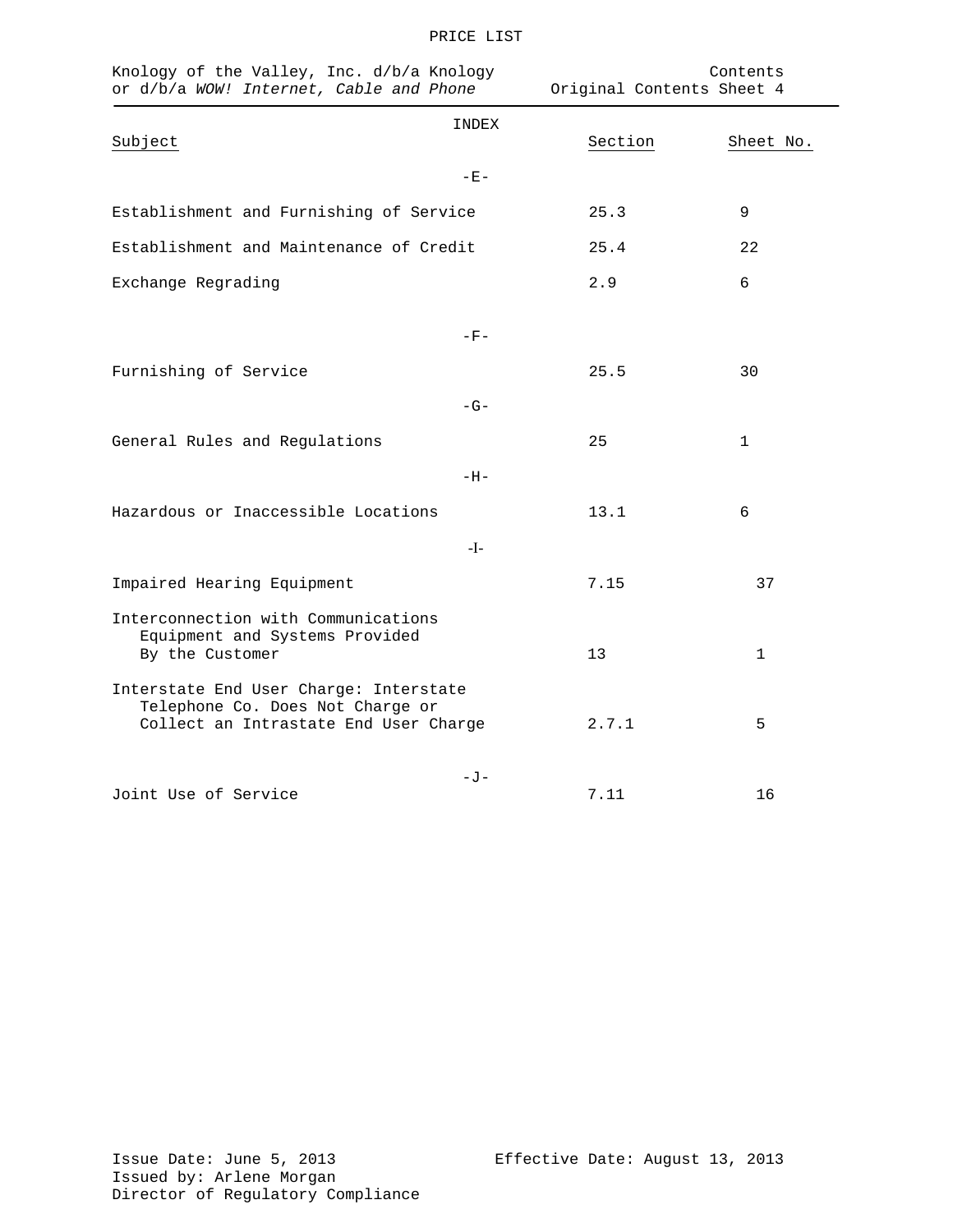| Knology of the Valley, Inc. d/b/a Knology<br>or d/b/a WOW! Internet, Cable and Phone |       | Original Contents Sheet 5 | Contents       |
|--------------------------------------------------------------------------------------|-------|---------------------------|----------------|
| Subject                                                                              | INDEX | Section                   | Sheet No.      |
|                                                                                      | $-K-$ |                           |                |
|                                                                                      | $-L-$ |                           |                |
| Late Payment Charge                                                                  |       | 25.3                      | 14             |
| Liability                                                                            |       | 25.5                      | 31             |
| Low Income Assistance Program                                                        |       | 2.14                      | 9              |
| Limitations and Use of Service                                                       |       | 25.6                      | 35             |
| Line Extension Charges                                                               |       | 12.1                      | 1              |
| Local Calling Areas                                                                  |       | 2.5                       | 3              |
| Local Directory Assistance Service                                                   |       | 2.12                      | 7              |
|                                                                                      | $-M-$ |                           |                |
| Maintenance and Repair                                                               |       | 25.5                      | 30             |
| Message Toll Telephone Service                                                       |       | 3                         | 1              |
| Minimum Contract Period                                                              |       | 25.2                      | $\overline{2}$ |
| Miscellaneous Service Arrangements                                                   |       | 7                         | 1              |
| Moves or Changes of Existing Construction                                            |       | 12.3                      | 3              |
|                                                                                      | $-N-$ |                           |                |
| Network Facilities for Use With Automatic<br>Dialing and Announcing Devices          |       | 25.6                      | 35             |
|                                                                                      | $-O-$ |                           |                |
| Obligation and Liability of the Company                                              |       | 25.5                      | 26             |
|                                                                                      | $-P-$ |                           |                |
| Private Right-of-Way                                                                 |       | 12.1                      | 3              |
| Provisions of Channels and Equipment                                                 |       | 13.1                      | 6              |
| Provision of Equipment                                                               |       | 25.5                      | 27             |
| Public Telephone Service                                                             |       | $8.1\,$                   | $\mathbf{1}$   |

Issue Date: June 5, 2013 Effective Date: August 13, 2013 Issued by: Arlene Morgan Director of Regulatory Compliance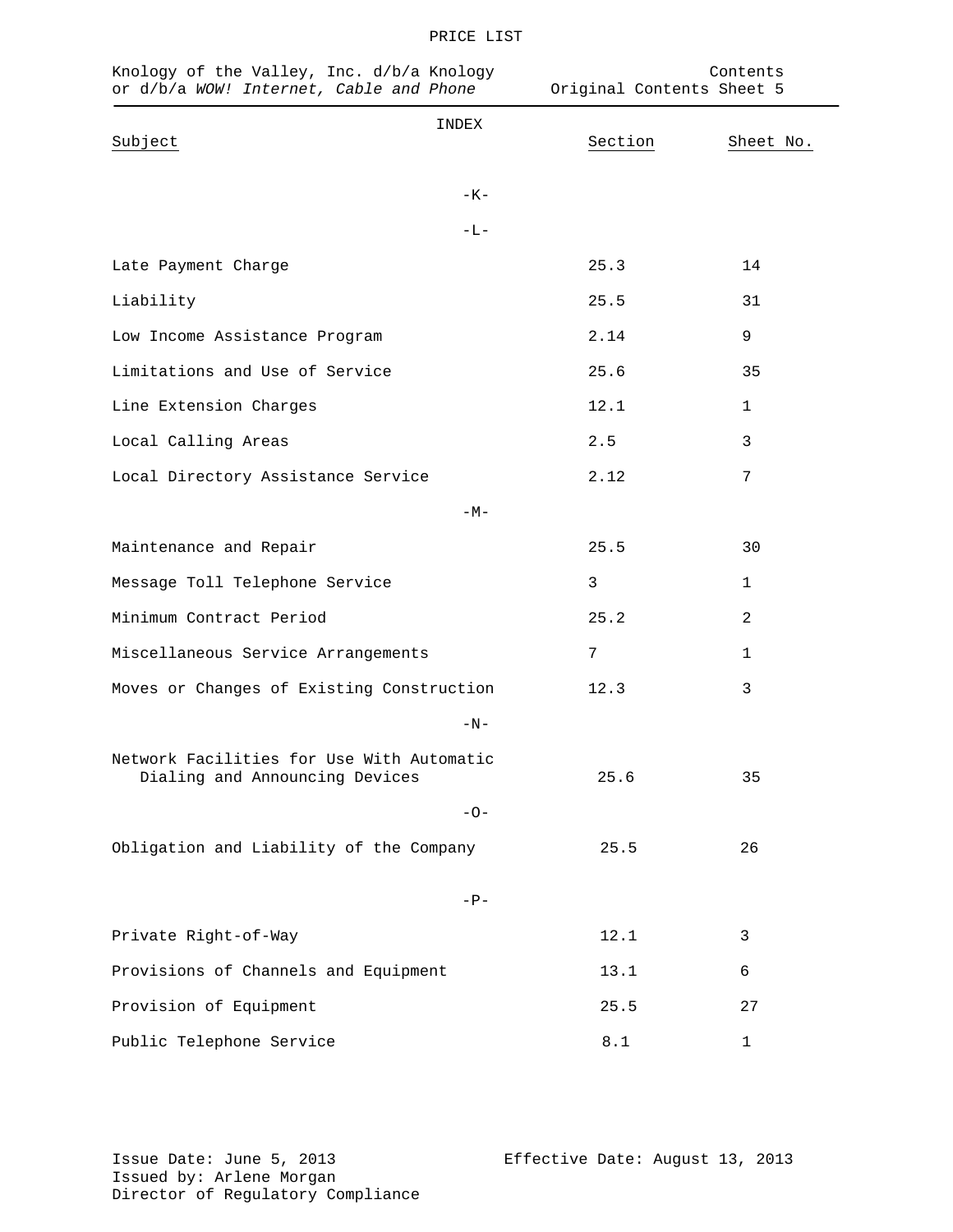| Knology of the Valley, Inc. d/b/a Knology<br>or d/b/a WOW! Internet, Cable and Phone |         | Contents<br>Original Contents Sheet 6 |  |  |  |
|--------------------------------------------------------------------------------------|---------|---------------------------------------|--|--|--|
| INDEX<br>Subject<br>$-Q-$                                                            | Section | Sheet No.                             |  |  |  |
| $-R -$                                                                               |         |                                       |  |  |  |
| Rates (Service Connection Charges)                                                   | 6.5     | 6                                     |  |  |  |
| Rate Summary                                                                         | 1       | 1                                     |  |  |  |
| Recording, Producing, and Automatic Answering<br>and Recording Equipment             | 13.1    | 6                                     |  |  |  |
| Remote Call Forwarding                                                               | 7.6     | 12                                    |  |  |  |
| Resale of Service                                                                    | 25.2    | 5                                     |  |  |  |
| Responsibility of the Customer                                                       | 13.1    | $\mathbf{1}$                          |  |  |  |
| Responsibility of the Telephone Company                                              | 13.1    | 3                                     |  |  |  |
| Restoration Charge                                                                   | 25.4    | 24                                    |  |  |  |
| Restoration of Service                                                               | 25.2    | 6                                     |  |  |  |
| $-S-$                                                                                |         |                                       |  |  |  |
| Seasonal and Vacation Service                                                        | 7.9     | 14                                    |  |  |  |
| Service Connection Charges                                                           | 6       | $\mathbf{1}$                          |  |  |  |
| Short Term Service                                                                   | 7.12.1  | 18                                    |  |  |  |
| Special Assembles of Speculative Projects                                            | 25.3    | 19                                    |  |  |  |
| Special Billing Number                                                               | 7.10    | 15                                    |  |  |  |
| Special Construction                                                                 | 25.3    | 17                                    |  |  |  |
| Special Line Conditioning                                                            | 7.12.2  | 19                                    |  |  |  |
| Special Type Construction                                                            | 12.4    | 3                                     |  |  |  |

Subscriber Complaints 25.2 2012

Issue Date: June 5, 2013 Effective Date: August 13, 2013 Issued by: Arlene Morgan Director of Regulatory Compliance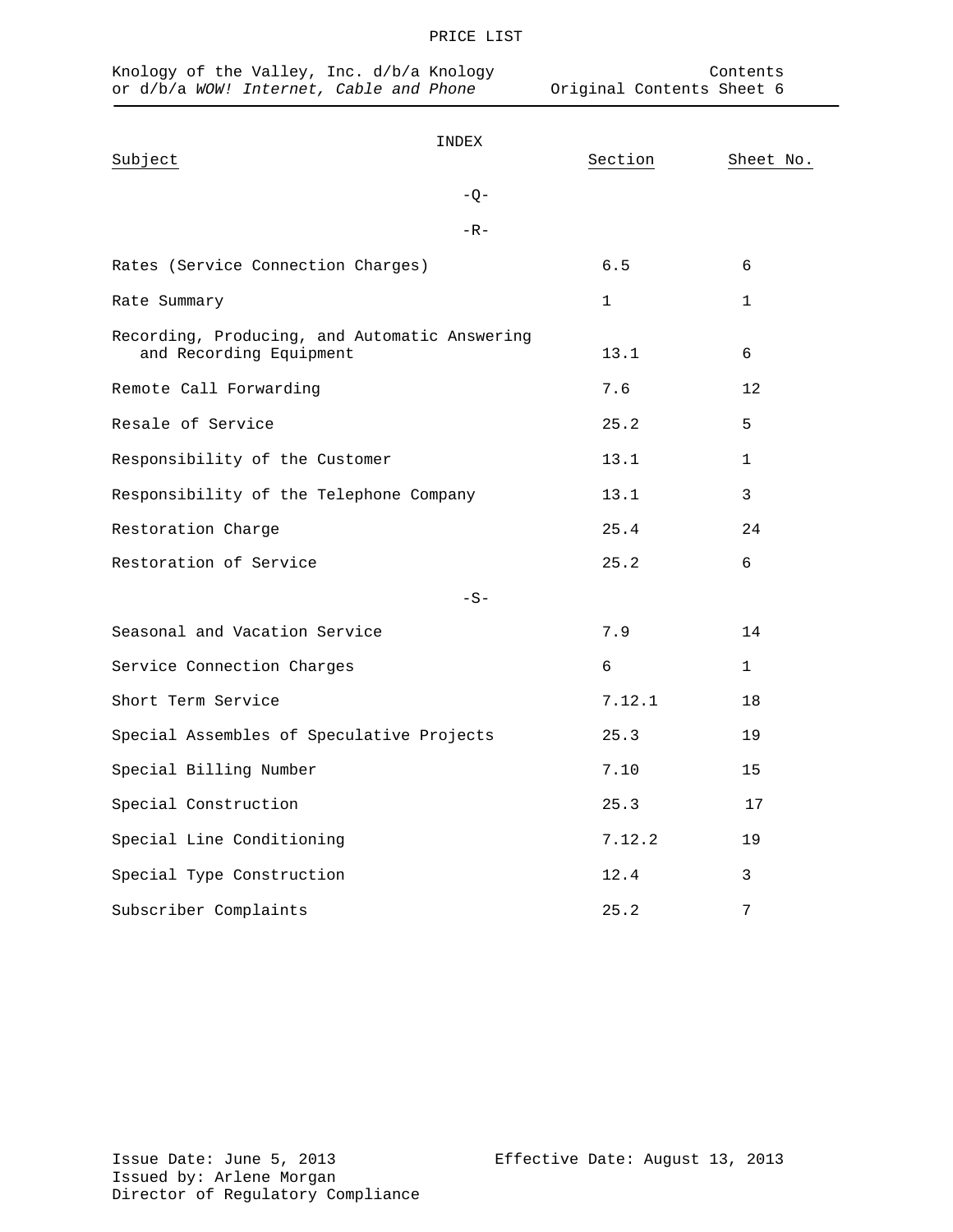| Knology of the Valley, Inc. d/b/a Knology<br>or d/b/a WOW! Internet, Cable and Phone |             | Contents<br>Original Contents Sheet 7 |                |  |
|--------------------------------------------------------------------------------------|-------------|---------------------------------------|----------------|--|
| Subject                                                                              | INDEX       | Section                               | Sheet No.      |  |
|                                                                                      | $-{\rm T}-$ |                                       |                |  |
| Telephone Numbers                                                                    |             | 25.3                                  | 15             |  |
| Telephone Numbers in Rotary (Trunk Hunting)                                          |             | 7.3                                   | 12             |  |
| Temporary Service                                                                    |             | 12.2                                  | 3              |  |
| Termination of Service                                                               |             | 25.2                                  | 2              |  |
| Toll Restrictions                                                                    |             | 7.4                                   | 12             |  |
| Trailers                                                                             |             | 12.7                                  | $\overline{4}$ |  |
|                                                                                      | $-U-$       |                                       |                |  |
| Undertaking of the Company                                                           |             | 25.5                                  | 26             |  |
| Use of Service                                                                       |             | 25.2                                  | $\mathbf 1$    |  |
| Use of Service for Unlawful Purposes                                                 |             | 25.2                                  | 1              |  |
|                                                                                      | $-V-$       |                                       |                |  |
| Violations of Regulations                                                            |             | 13.1                                  | 5              |  |
| Violations of Regulations                                                            |             | 13.7                                  | 13             |  |
| Voice Mail System                                                                    |             | 7.17                                  | 45             |  |
|                                                                                      | $-W -$      |                                       |                |  |
| Wonder Ring Service                                                                  |             | 7.13                                  | 20             |  |
|                                                                                      | $-X -$      |                                       |                |  |
|                                                                                      | $-Y-$       |                                       |                |  |
|                                                                                      | $-Z-$       |                                       |                |  |
| Zone Charges                                                                         |             | $2.8\,$                               | 5              |  |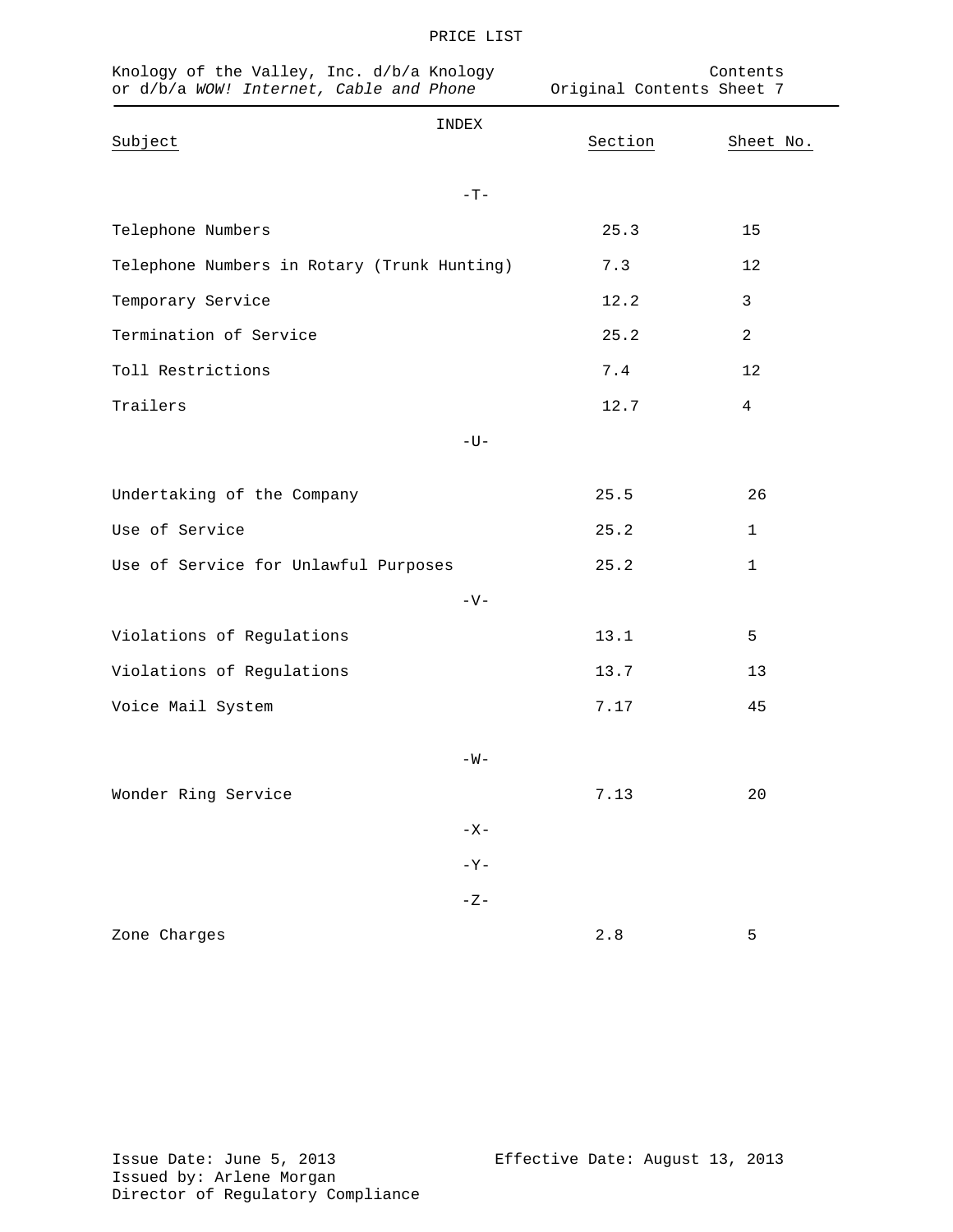# S1. RATE SUMMARY

| Service                                         | Section | Monthly Charge |        |
|-------------------------------------------------|---------|----------------|--------|
| Custom Calling Feature                          | 7       | Bus.           | Res.   |
| Call Forwarding                                 |         | \$4.46         | \$3.15 |
| Remote Call Forwarding (Fixed)                  |         | \$2.63         | \$2.63 |
| Remote Call Forwarding (Variable)               |         | \$3.15         | \$3.15 |
| Three Way Calling                               |         | \$2.10         | \$2.10 |
| Call Waiting                                    |         | \$4.20         | \$3.68 |
| Call Waiting Display                            |         | \$2.10         | \$2.10 |
| Speed Calling                                   |         | \$4.73         | \$3.94 |
| Single-Line Plus per line                       |         | \$6.30         | \$6.30 |
| Multi-Line Plus per line                        |         | \$6.30         | \$6.30 |
| Custom Local Area Signaling Service-CLASS 7.2.1 |         |                |        |
|                                                 |         | Bus.           | Res.   |
| Anonymous Call Rejection                        |         | \$3.15         | \$3.15 |

| Anonymous Call Rejection                               | 53.15   | 53.15   |
|--------------------------------------------------------|---------|---------|
| Automatic Callback, per line                           | \$3.15  | \$3.15  |
| Automatic Recall, per line                             | \$3.15  | \$3.15  |
| Calling Number Delivery, per line                      | \$3.94  | \$3.94  |
| Calling Number & Name Delivery                         | \$6.83  | \$6.83  |
| Blocking, per line                                     | \$0.00  | \$0.00  |
| Customer Originated Trace, per line                    | \$1.05  | \$1.05  |
| Selective Call Acceptance, per line                    | \$4.20  | \$4.20  |
| Selective Call Rejection, per line                     | \$4.20  | \$4.20  |
| Selective Call Forwarding, per line                    | \$3.15  | \$3.15  |
| Distinctive Ringing                                    | \$2.10  | \$2.10  |
| /Call Waiting, per line                                |         |         |
| Package I (all CLASS features)                         | \$12.60 | \$12.60 |
| Package 2 (any combination of 4 CLASS features) \$6.30 |         | \$6.30  |
| Exception - Caller Number & Name Delivery              |         |         |
| are not included in package 2                          |         |         |
|                                                        |         |         |

Direct-Inward Dialing Service 7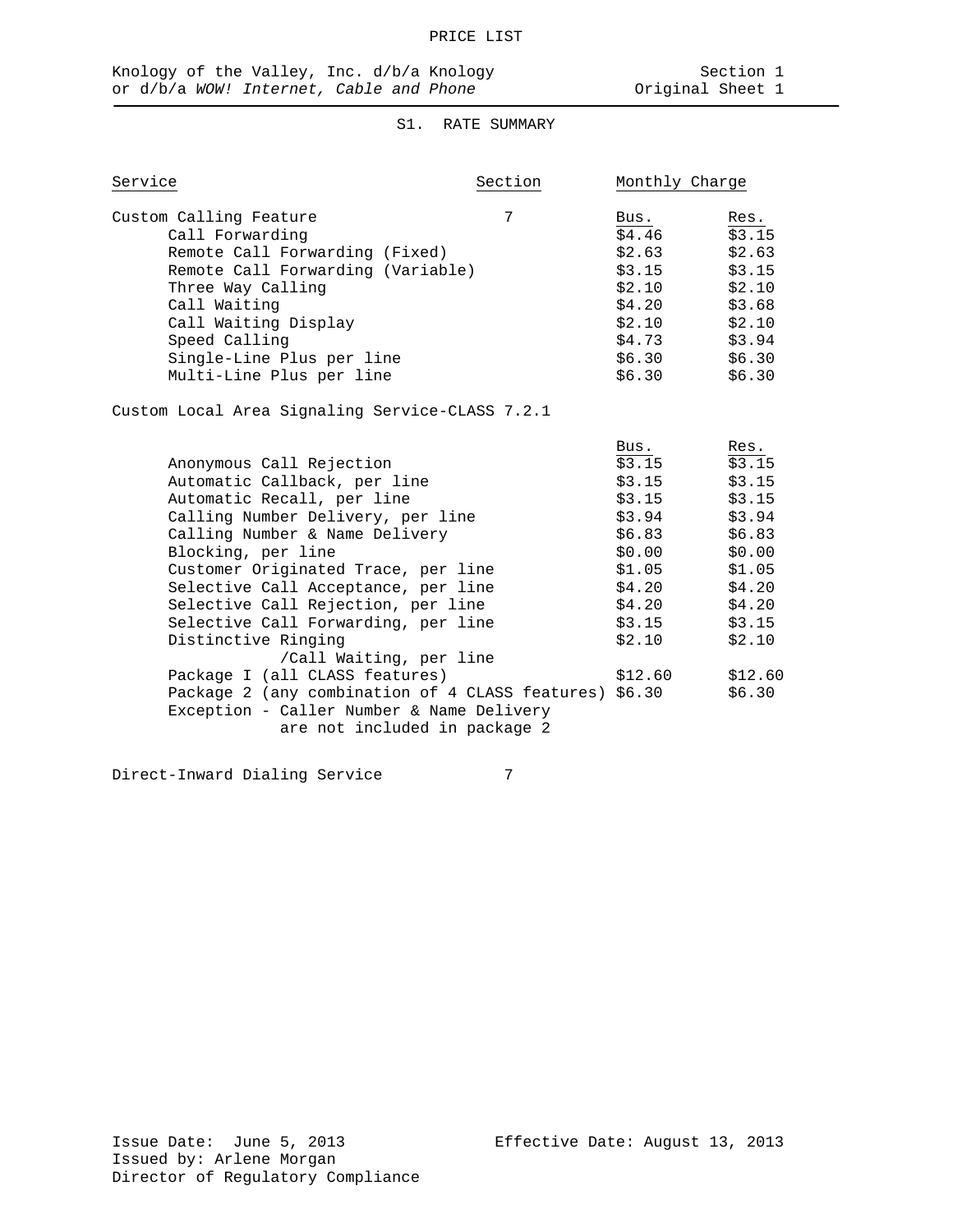# S1. RATE SUMMARY

| Service                                           | Section | Monthly Charge |
|---------------------------------------------------|---------|----------------|
| Customer Premises Inside Wire                     | 13.7    | \$3.95         |
| Directory Listings                                | 27      | \$1.75         |
| Impaired Hearing Equipment                        | 7.15    | \$1.50         |
| Individual Line - Business                        | 2       | \$35.62        |
| Individual Line - Residence                       | 2       | \$17.48        |
| Insufficient Funds Check                          | 6       | \$30.00        |
| Joint User                                        | 7       | \$5.25         |
| Late Fee                                          | 25      | \$10.00        |
| Maintenance of Service Charge                     | 6       | $$35.00*$      |
| Mileage                                           | 10      |                |
| Nonpremium Access, Per Minute                     | 200     | \$.0306        |
| Nonpremium Access, Per Line or Trunk<br>Per Month | 200     | \$275.86       |
| Paystation Access Line                            | 8       | \$35.62        |
| PBX Trunk - Business                              | 2       | \$74.26        |
| Phone Number Change (Res. And Bus.)               | 6       | \$8.00         |
| Premium Access, Per Minute                        | 200     | \$.0471        |
| *Nonrecurring                                     |         |                |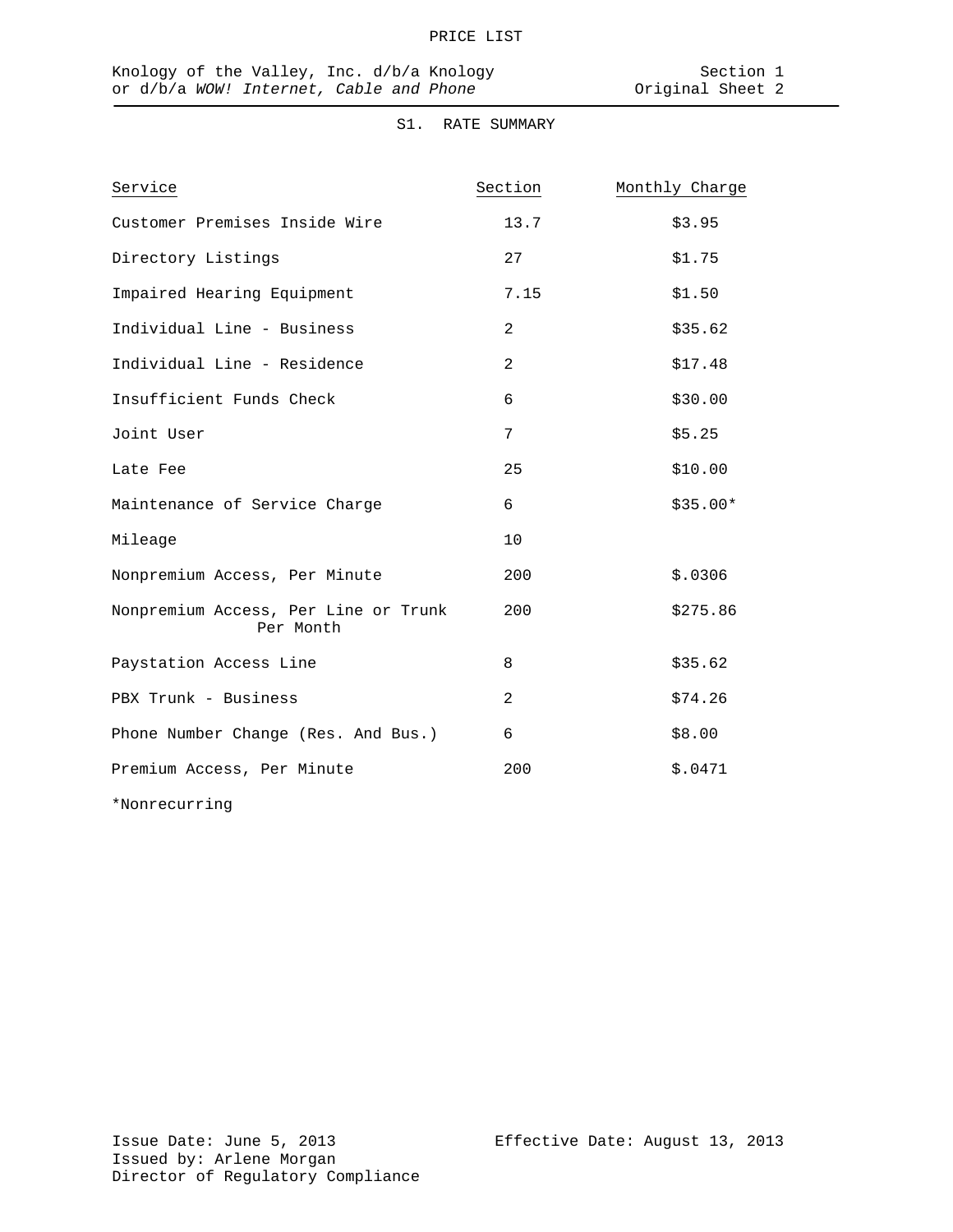#### S1. RATE SUMMARY

| Service                                                            | Section | Bus.                        | Res.                         |
|--------------------------------------------------------------------|---------|-----------------------------|------------------------------|
| Premises Visit Charge                                              | 6       | Include in<br>Service Order | Included in<br>Service Order |
| Private Line Service                                               | 10      | Charge                      | Charge                       |
| Public Telephone                                                   | 8       | \$.25                       |                              |
| Reconnect Charge<br>After soft disconnect<br>After hard disconnect | 6       | \$22.00<br>\$40.00          | \$22.00<br>\$40.00           |
| Rotary or Level Hunting                                            | 2       | \$41.17                     | \$16.30                      |
| Seasonal Service                                                   | 7       | 50% of normal charge        |                              |
| Service Order Charges                                              | 6       | $$50.00$ (I) $$50.00$       |                              |
| Special Billing Numbers                                            | 7       | \$20.00                     |                              |
| Voice Mail System                                                  | 7.17    | \$5.00                      | \$5.00                       |
| Wonder Ring I                                                      | 7.13    | \$3.50                      | \$3.50                       |
| Wonder Ring II                                                     | 7.13    | \$4.50                      | \$4.50                       |
| Wonder Ring III                                                    | 7.13    | \$5.50                      | \$5.50                       |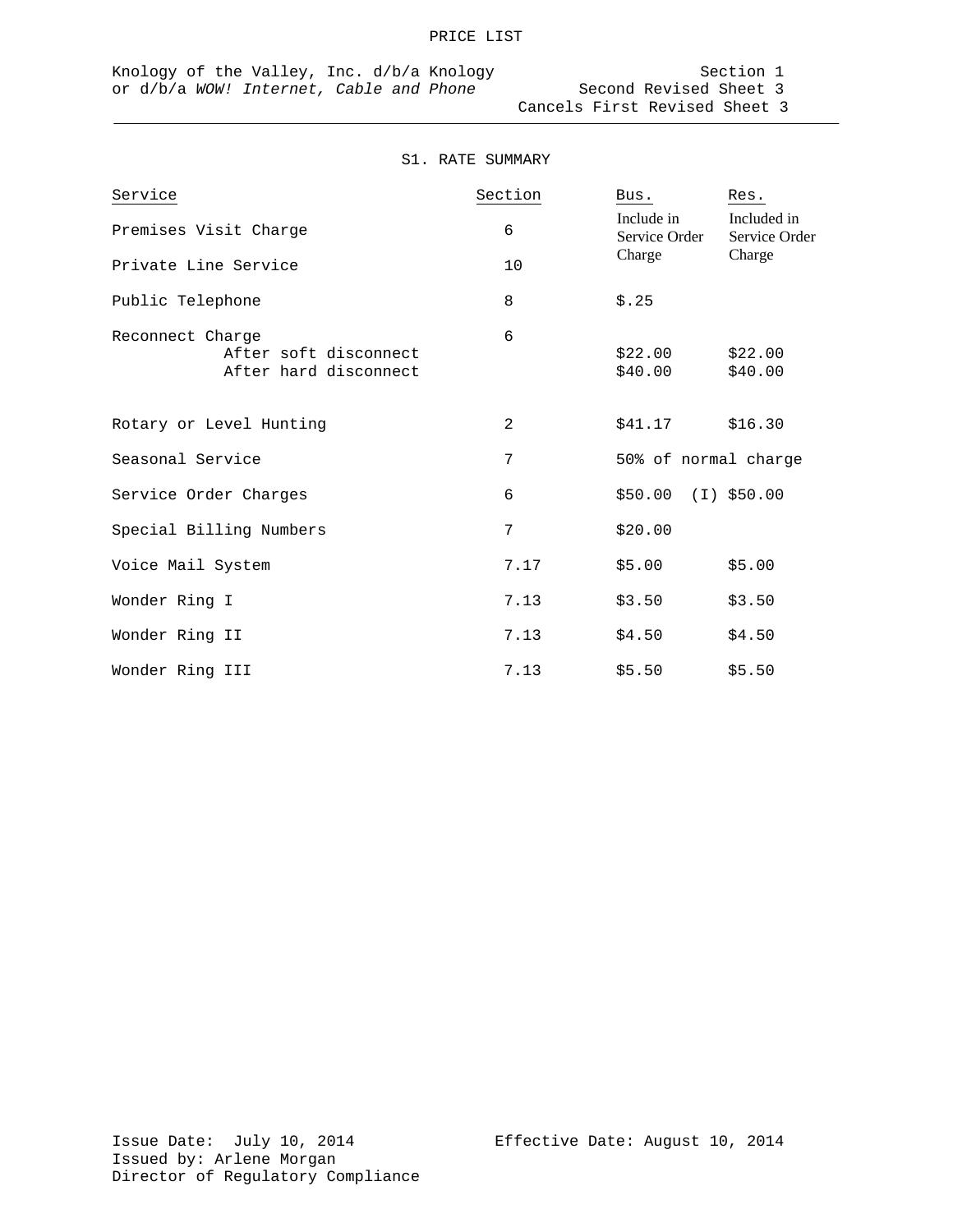#### CONTENTS

|        |                                       | Sheet No. |  |
|--------|---------------------------------------|-----------|--|
| S2.1   |                                       |           |  |
| S2.2   | Basic Local Service Rate Group (N/A)1 |           |  |
| S2.3   |                                       |           |  |
| S2.4   | Alphabetical Listing of Exchanges2    |           |  |
| S2.5   |                                       |           |  |
| S2.6   |                                       |           |  |
| S2.7   | Basic Local Exchange Rates4           |           |  |
| S2.7.1 |                                       |           |  |
| S2.8   |                                       |           |  |
| S2.9   |                                       |           |  |
| S2.10  |                                       |           |  |
| S2.11  |                                       |           |  |
| S2.12  | Local Directory Assistance Service7   |           |  |
| S2.13  | Operator Assisted Local Calls And     |           |  |
| S2.14  |                                       |           |  |
| S2.15  |                                       |           |  |
| S2.16  | Low Income Assistance Programs11      |           |  |
| S2.17  |                                       |           |  |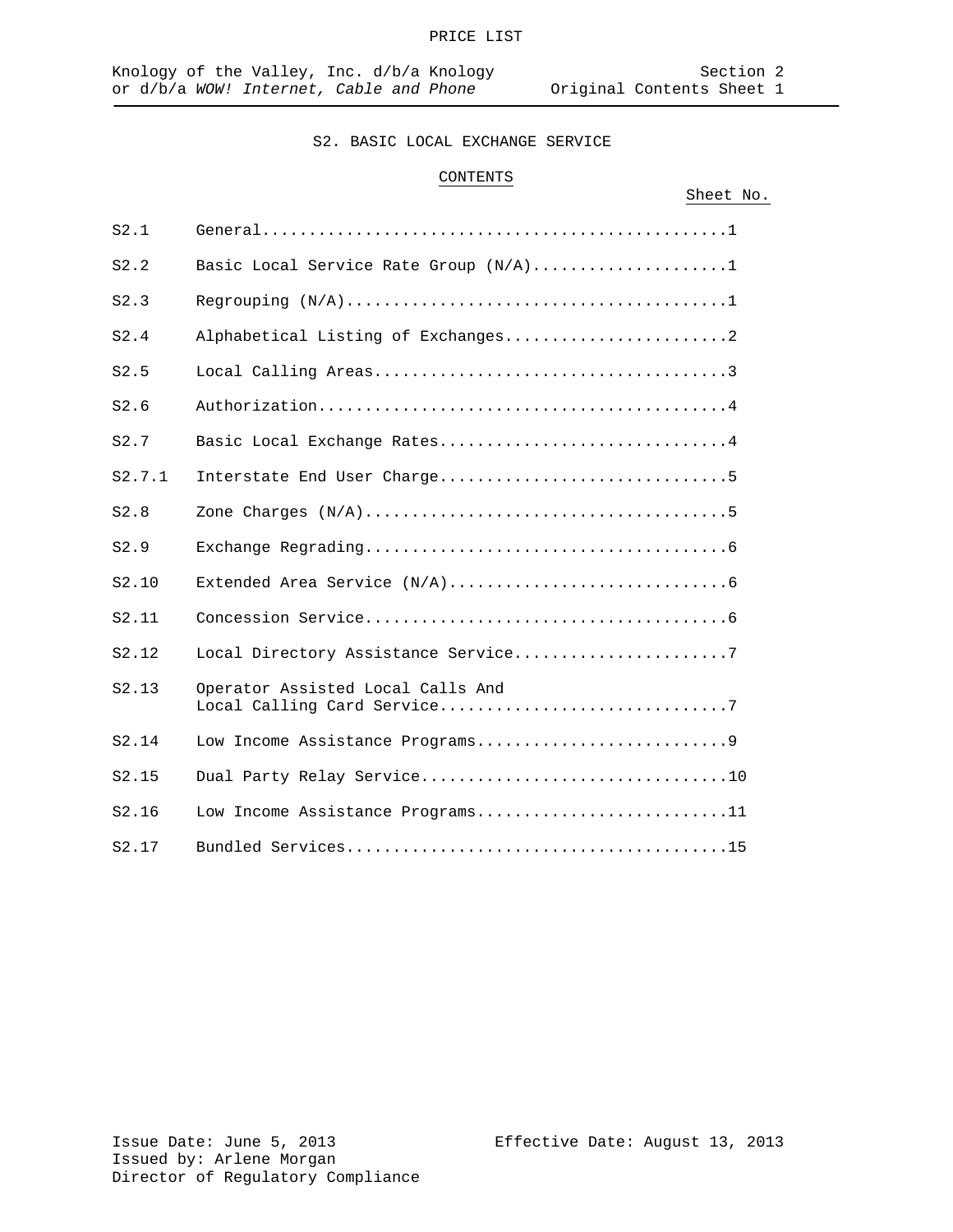### S2.1 GENERAL

- A. Basic local communication service is provided by means of station, switching and other facilities, plant and equipment to enable the establishment of communications between stations in the same or different exchanges at monthly rates herein shown.
- B. The exchange service area for each exchange are on maps.
- C. The rates for service not specifically shown in this section are presented in other sections of this Price List.
- S2.2 BASIC LOCAL SERVICE RATE GROUP (N/A)

S2.3 REGROUPING (N/A)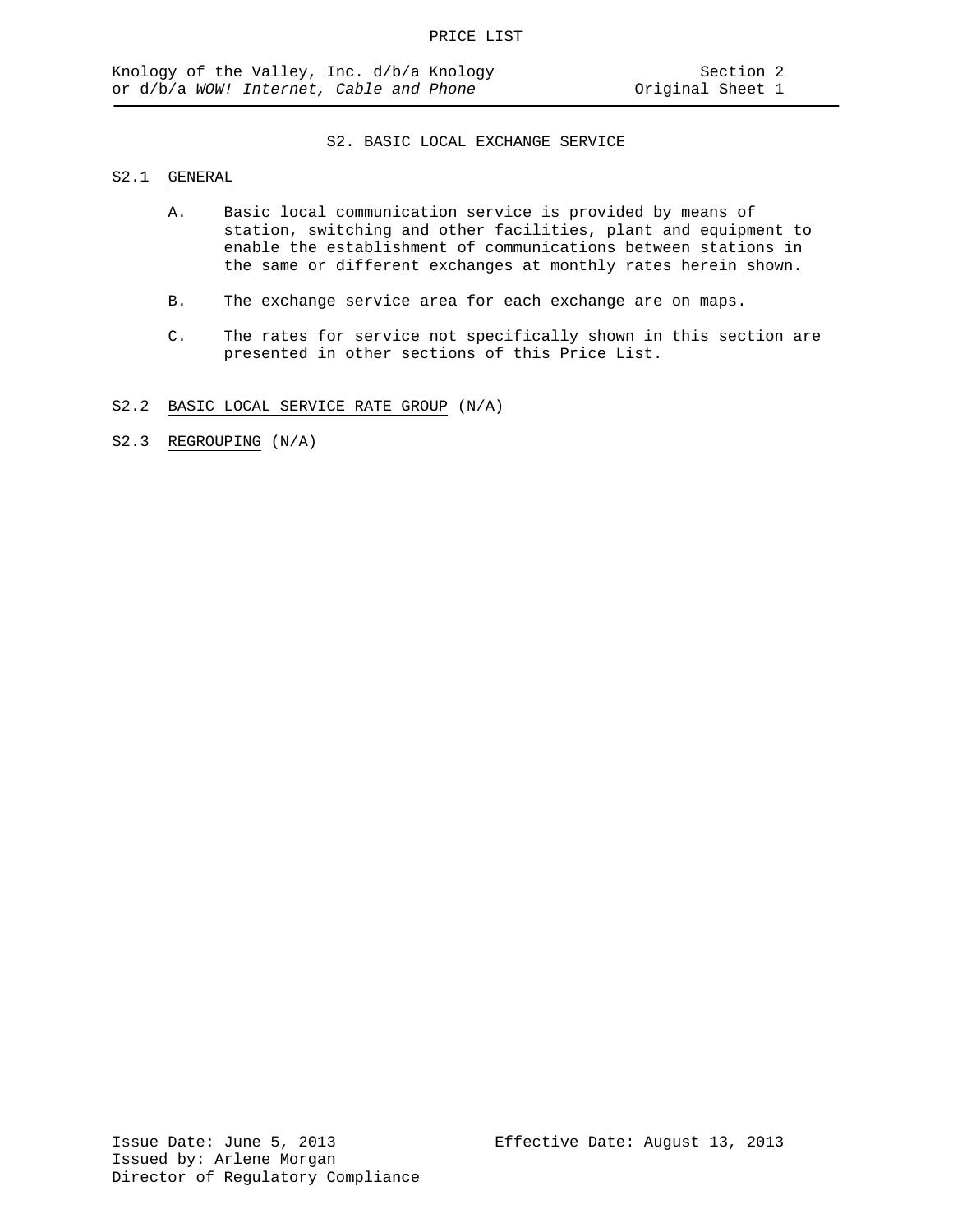#### S2.4 ALPHABETICAL LISTING OF EXCHANGES

Fredonia Huguley Lanett Shawmut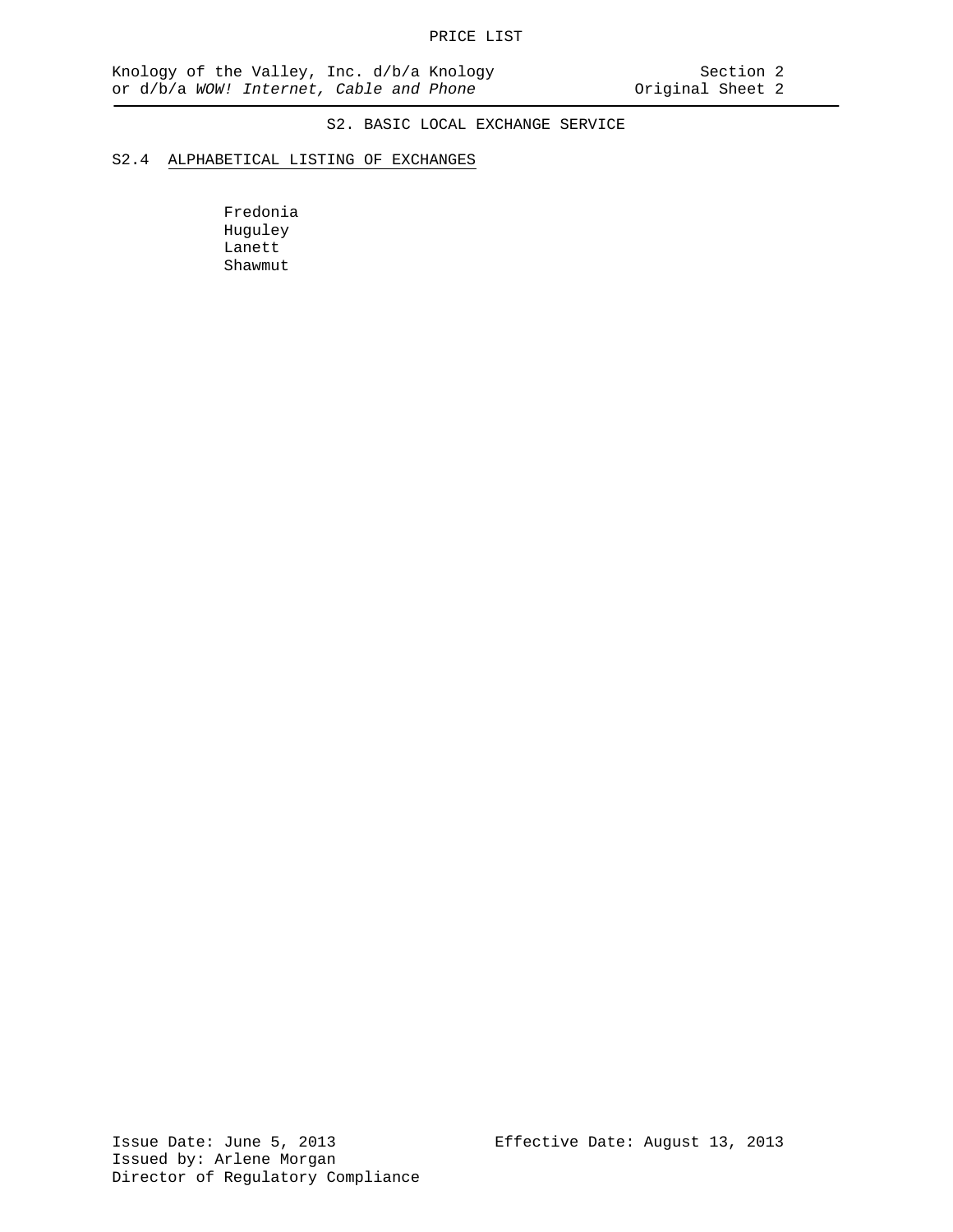#### S2.5 LOCAL CALLING AREAS

| <b>EXCHANGE</b> | EXCHANGES IN LOCAL CALLING AREA                                  |
|-----------------|------------------------------------------------------------------|
| Fredonia        | Fredonia<br>Huguley<br>Lanett<br>Shawmut<br>Valley<br>West Point |
| Huguley         | Fredonia<br>Huguley<br>Lanett<br>Shawmut<br>Valley<br>West Point |
| Lanett          | Fredonia<br>Huguley<br>Lanett<br>Shawmut<br>Valley<br>West Point |
| Shawmut         | Fredonia<br>Huguley<br>Lanett<br>Shawmut<br>Valley<br>West Point |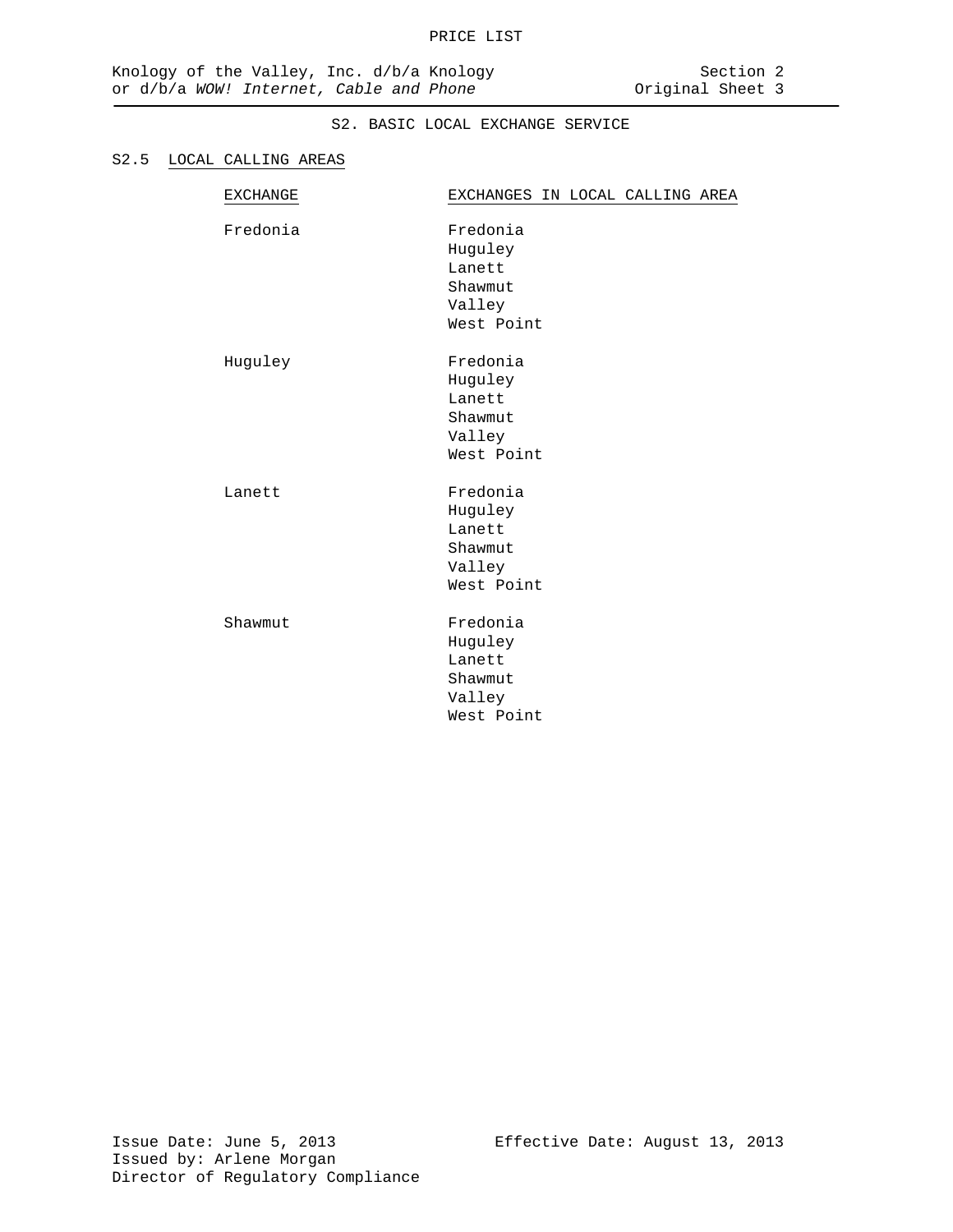#### S2.6 AUTHORIZATION (N/A)

S2.7 BASIC LOCAL EXCHANGE RATES

The Basic Service Rates below do not include any federal, state or local fees or taxes, including without limitation, E-911 charges or the \$.15 dual-party relay surcharge, which shall be shown separately on a customer's bill.

#### A. Business - Inside the Base Rate Area\*

| Exchange            | Unlimited Lines                        |  |  |
|---------------------|----------------------------------------|--|--|
| Fredonia<br>Huguley | $$35.62$ per line<br>$$35.62$ per line |  |  |
| Lanett              | $$35.62$ per line                      |  |  |
| Shawmut             | $$35.62$ per line                      |  |  |

# B. Residence

| Fredonia | $$17.48$ per line |
|----------|-------------------|
| Huguley  | $$17.48$ per line |
| Lanett   | $$17.48$ per line |
| Shawmut  | $$17.48$ per line |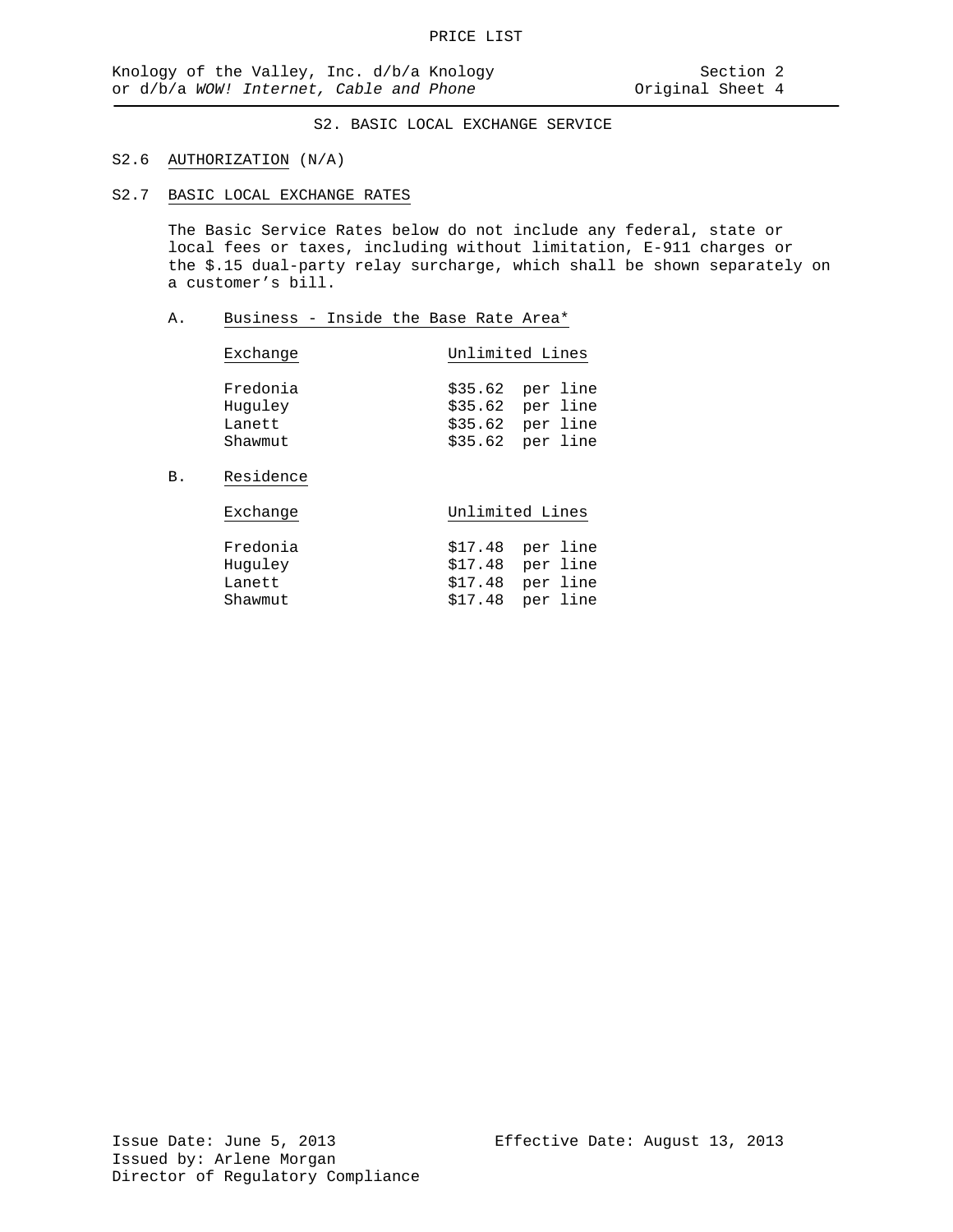# S2.7 BASIC LOCAL EXCHANGE RATES (Cont'd)

C. Trunks and Private Branch Exchange Trunks

Trunks

- 1. Monthly Rates \$74.26
- 2. Non-Recurring Charges

PBX trunk installation (In \$10.00 addition to applicable service connection charges)

- D. Rotary or Level Hunting Lines
	- 1. General

Subscribers requesting level hunting and/or number hunting.

2. Rates

| Monthly recurring charges                                                   | Res.<br>$$16.30*$ | Bus.<br>\$41.17 |
|-----------------------------------------------------------------------------|-------------------|-----------------|
| Non-recurring charges<br>Installation (In addition to<br>applicable service |                   |                 |
| connection charges)                                                         |                   | \$10.00         |

\* Rotary service only. Service grandfathered to existing customers only.

S2.7.1 INTERSTATE END USER CHARGE: KNOLOGY OF THE VALLEY, INC. D/B/A KNOLOGY DOES NOT CHARGE OR COLLECT AN INTRASTATE END USER CHARGE.

S2.8 ZONE CHARGE (N/A)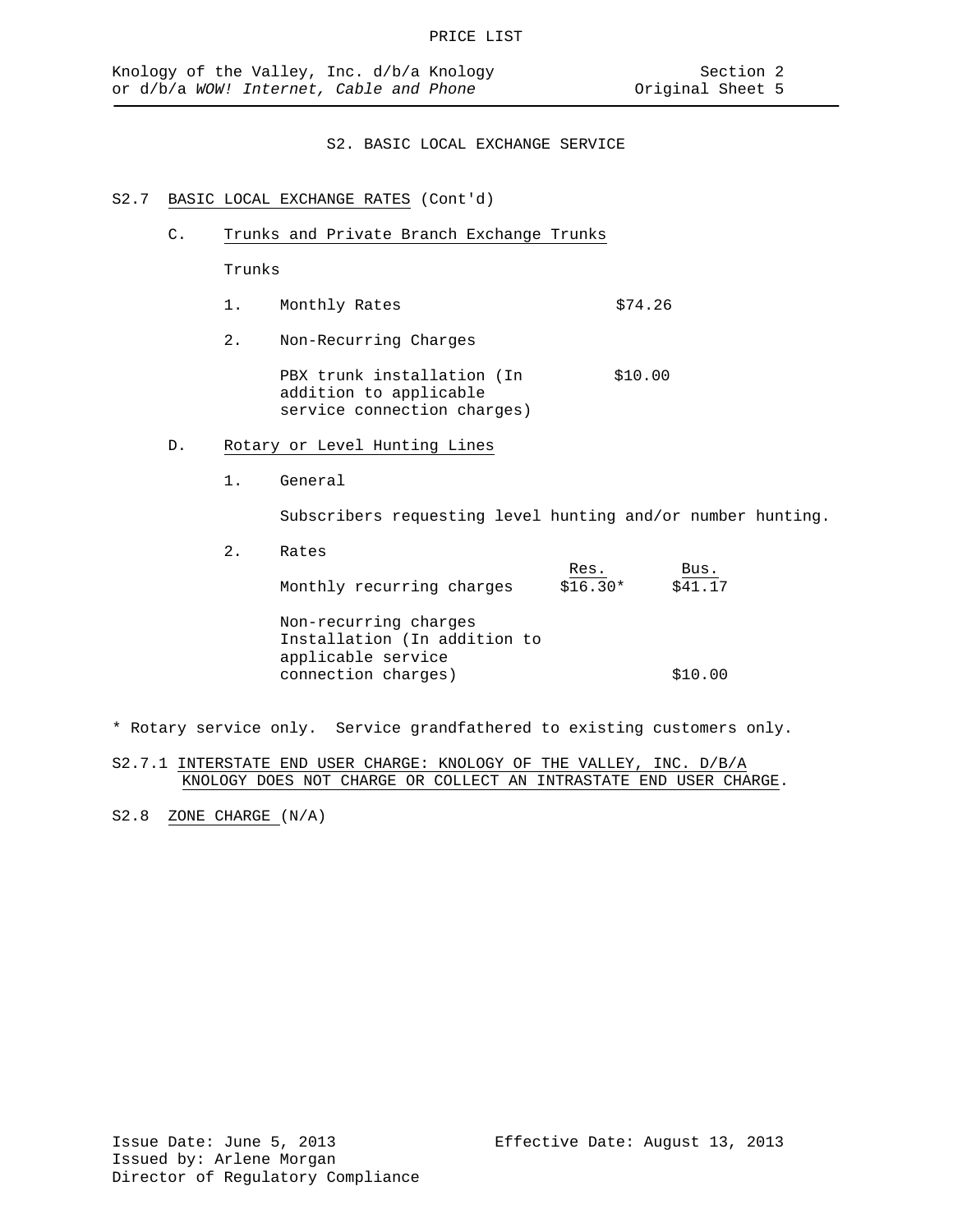- S2.9 EXCHANGE REGRADING (Applicable to exchanges capable of handling all one party service).
	- A. In order to provide equitable treatment between customers and to proceed with the elimination of 4-party service; when the number of access lines connected to a 4-party line reaches two (2) or less the Company will, thirty days after notice to each customer on the line, reclassify the service to one-party service and apply the one-party rate.
	- B. In addition, when the number of access lines connected to a twoparty line reaches one (1) the Company will, thirty days after notice to the customer on the line, reclassify the service to a one-party service and apply the one-party rate.

S2.10 EXTENDED AREA SERVICE (N/A)

S2.11 CONCESSION SERVICE (N/A)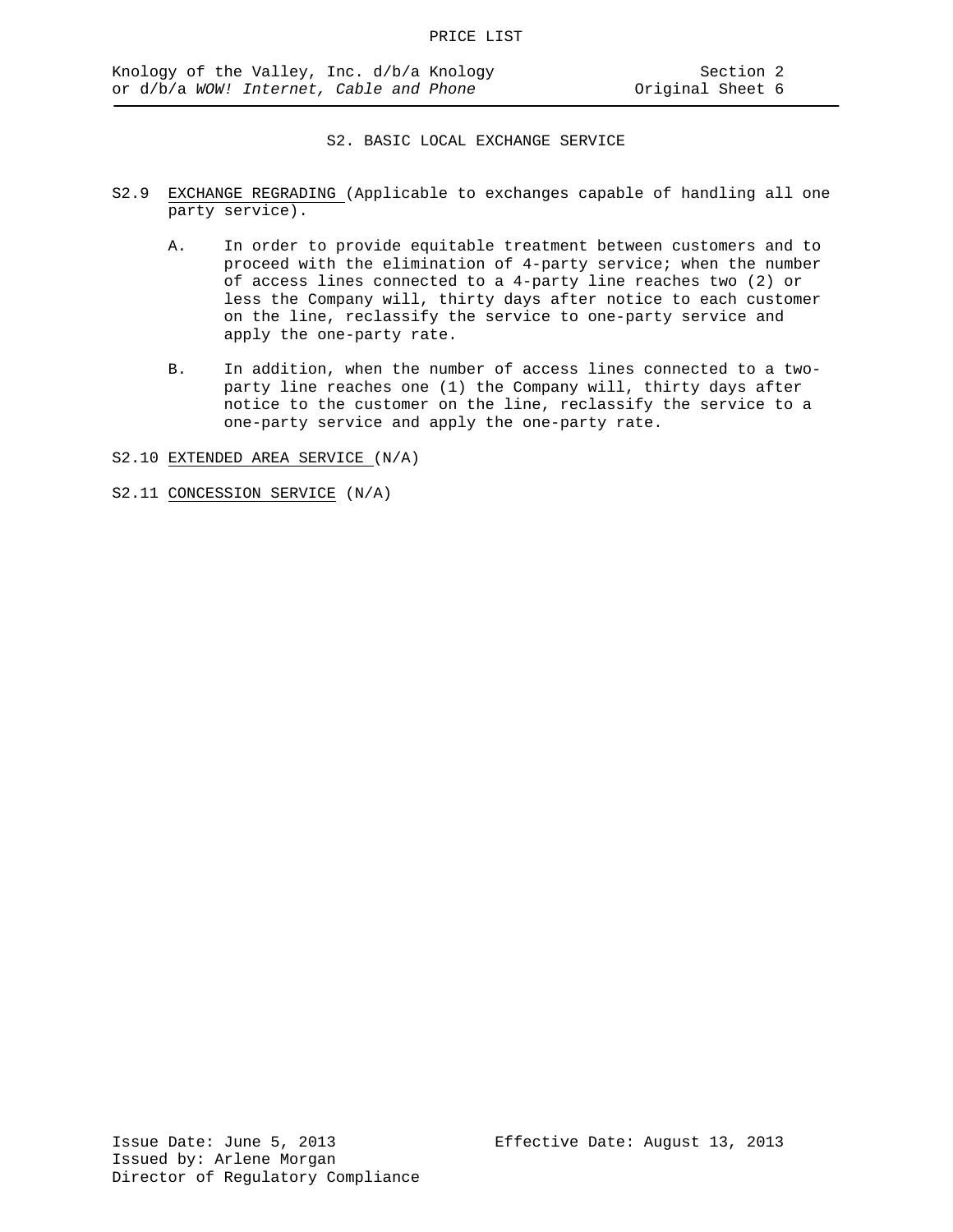#### S2.12 LOCAL DIRECTORY ASSISTANCE SERVICE

A. General

The Company furnishes a directory assistance service for the purpose of aiding subscribers in obtaining telephone numbers. Directory assistance charges will apply to calls to directory assistance for telephone numbers of subscribers in the local calling area.

B. Conditions

Charges for Directory Assistance Service are not applicable to inquiries received from Public and Semi-Public telephones, nor from hospital or hotel patient or guest rooms, nor from the service furnished for the use of handicapped persons.

C. Rates

A charge is applicable for each call made to directory Assistance with a maximum of two requests per call.

Rate per call:  $$1.50$ 

#### S2.13 OPERATOR ASSISTED LOCAL CALLS AND LOCAL CALLING CARD SERVICE

A. General

For any Dial Calling Card Station, Operator Station or Person-To-Person message completed within the Local Calling Area, the appropriate service charge specified in S2.6(C) following, will be applied except as specified in S2.6(B) following.

- B. Application of Charges
	- 1. The appropriate service charge, as specified in S2.6(C) following, will be applied to each completed call except:
		- (a) for calls to the Company for official telephone business,
		- (b) for emergency calls to agency type telephone numbers such as to those agencies of the federal, state or local government which have the capability and legal authority to provide aid in emergency situations and to any emergency medical number,
		- (c) when the caller identifies himself as being handicapped and unable to place the call due to his handicap,
		- (d) when the caller advises he has had service trouble in reaching the terminating number,

Issue Date: June 5, 2013 Effective Date: August 13, 2013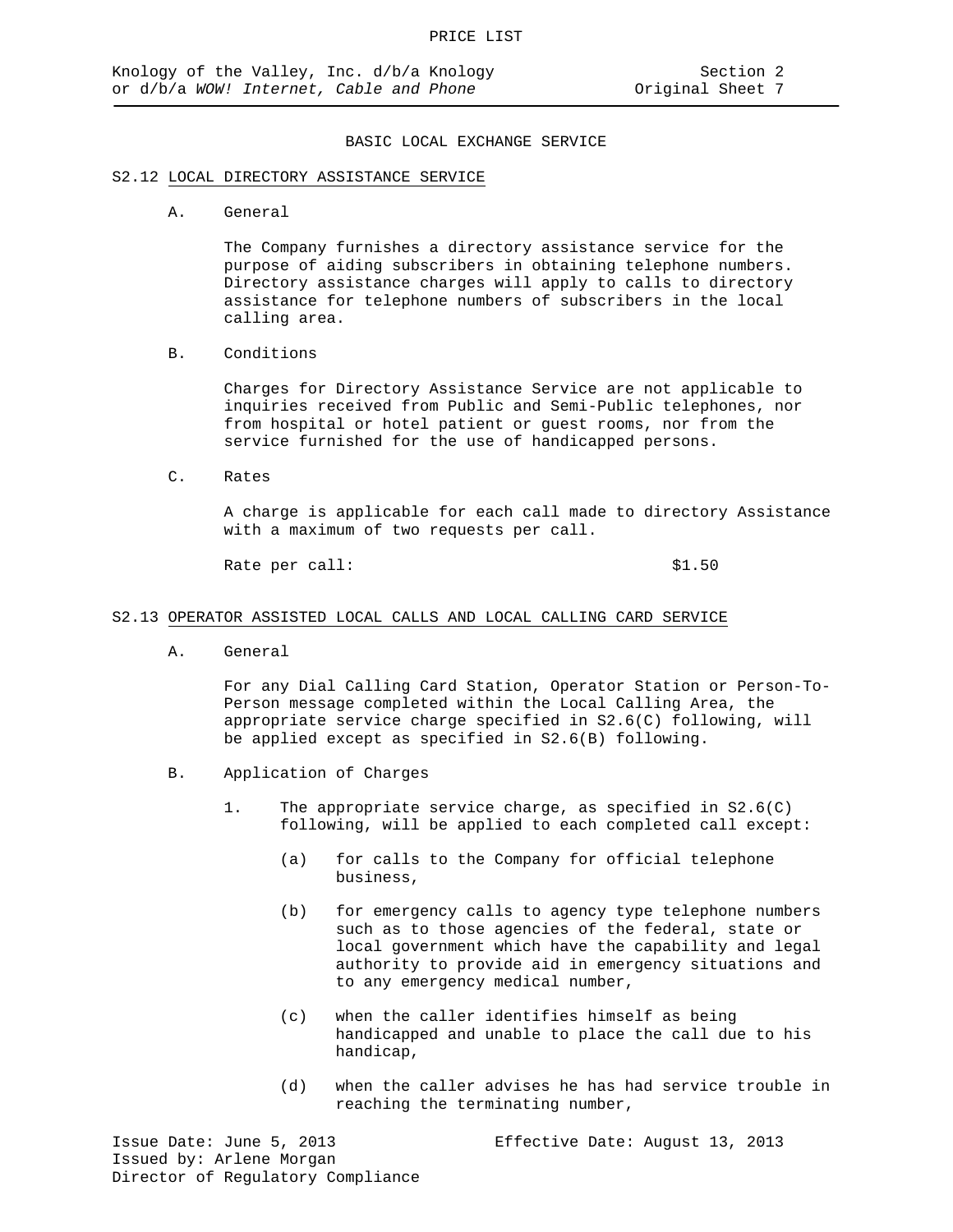- S2.13 OPERATOR ASSISTED LOCAL CALLS AND LOCAL CALLING CARD SERVICE (Cont'd)
	- B. Application of Charges (Cont'd)
		- 1. (Cont'd)
			- (e) for local emergency calls from a coin station, or
			- (f) for station-paid calls from hotel guests.
		- 2. The call may be billed to the originating telephone, calling card, third number, collect, or any other Companyapproved identification number.
	- C. Rates And Charges
		- 1. The following charges for operator system served local calls apply in addition to the local dial rates:
			- (a) Billing Surcharges Station-to-Station
				- (1) Dial Calling Card \$1.00
				- (2) Operator \$2.50
				- (3) Inmate calls originating from \$1.25 correctional facilities (Automated)
			- (b) Billing Surcharges- Person-to-Person Each \$5.00
			- (c) Operator Dialed Surcharge<sup>[1](#page-19-0)</sup>  $$1.25$ Station-to-station operator assisted or personto-person operator assisted calls (excluding those billed to calling cards)where the operator dials the terminating number.
			- (d) Partially Automated Surcharge<sup>1</sup>  $$1.00$ Station-to-station operator assisted calls where the customer dials the terminating number.
			- (e) Zero Minus Charge<sup>[2](#page-19-1)</sup>  $\text{S1.50}$ Provision of Area Code, Place Name (in what Area Code is a city or exchange), Ring Back (caller wants call back to test whether equipment connected to his line "rings" when outside caller dials his number, Operator Dialing of 800, 888, 877, 866 and 855 numbers on the caller's behalf; each request (one request per call).

 $\overline{a}$ 

<span id="page-19-1"></span><span id="page-19-0"></span> $\frac{1}{2}$  In addition to any applicable billing surcharge.<br> $\frac{2}{3}$  Applies when customer dials zero and no other digits from a local exchange wireline, requests and receives service as described. This charge is not applied to requests originating from payphones or wireless.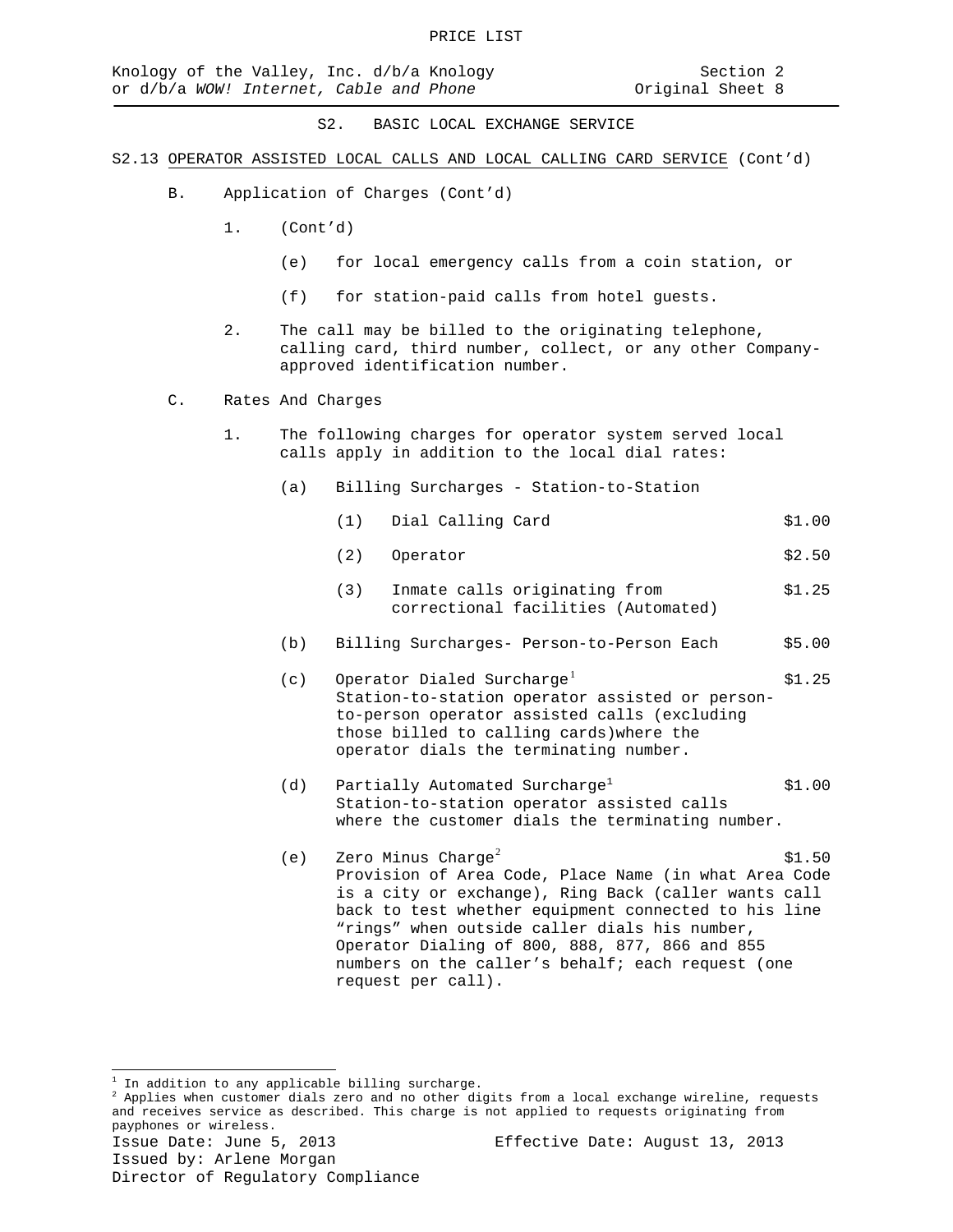#### S2.13 OPERATOR ASSISTED LOCAL CALLS AND LOCAL CALLING SERVICE (Cont'd)

D. Operator Assisted Premium Plan

A premium is defined as a commission applicable to surcharge revenue associated with local operator assisted call requests sent to the Company by the customer. Such premiums may be payable to subscribing customers based on the Company's surcharge revenue generated by said calls.

These calls must:

- 1. originate from a telephone line associated with the customer's account,
- 2. originate and terminate in the same Basic Local Calling Area,
- 3. be carried and completed by the Company via Company facilities and
- 4. be billed by the Company.

In the event the company billing records used to determine the premiums are destroyed or lost, the Company shall not be liable for payments of premiums on such lost data.

#### S2.14 LOCAL OPERATOR VERIFICATION/INTERRUPTION SERVICE

A. General

Verification Service provides operator assistance in determining if a called line is in use. Interruption Service provides for operator interruption of voice conversation in progress on a called line to advise the interrupted subscriber that the interrupting party has an emergency need to reach him. Data use of a subscriber line will be verified, but not interrupted. The customer may request these services for a charge, where facilities are available, by calling the "0" operator.

- B. Application of Charges
	- 1. The charges specified in Section S2.7(C) will apply to all requests except:
		- (a) emergency requests from official emergency agencies when the request is received on an agency line from agency personnel;
		- (b) emergency requests in which the caller identifies that the request is to one of the following:
			- (1) an official public emergency agency,
			- (2) an emergency medical number, or

Issue Date: November 1, 2016 Effective Date: December 2, 2016 Issued by: Arlene Morgan Director of Regulatory Compliance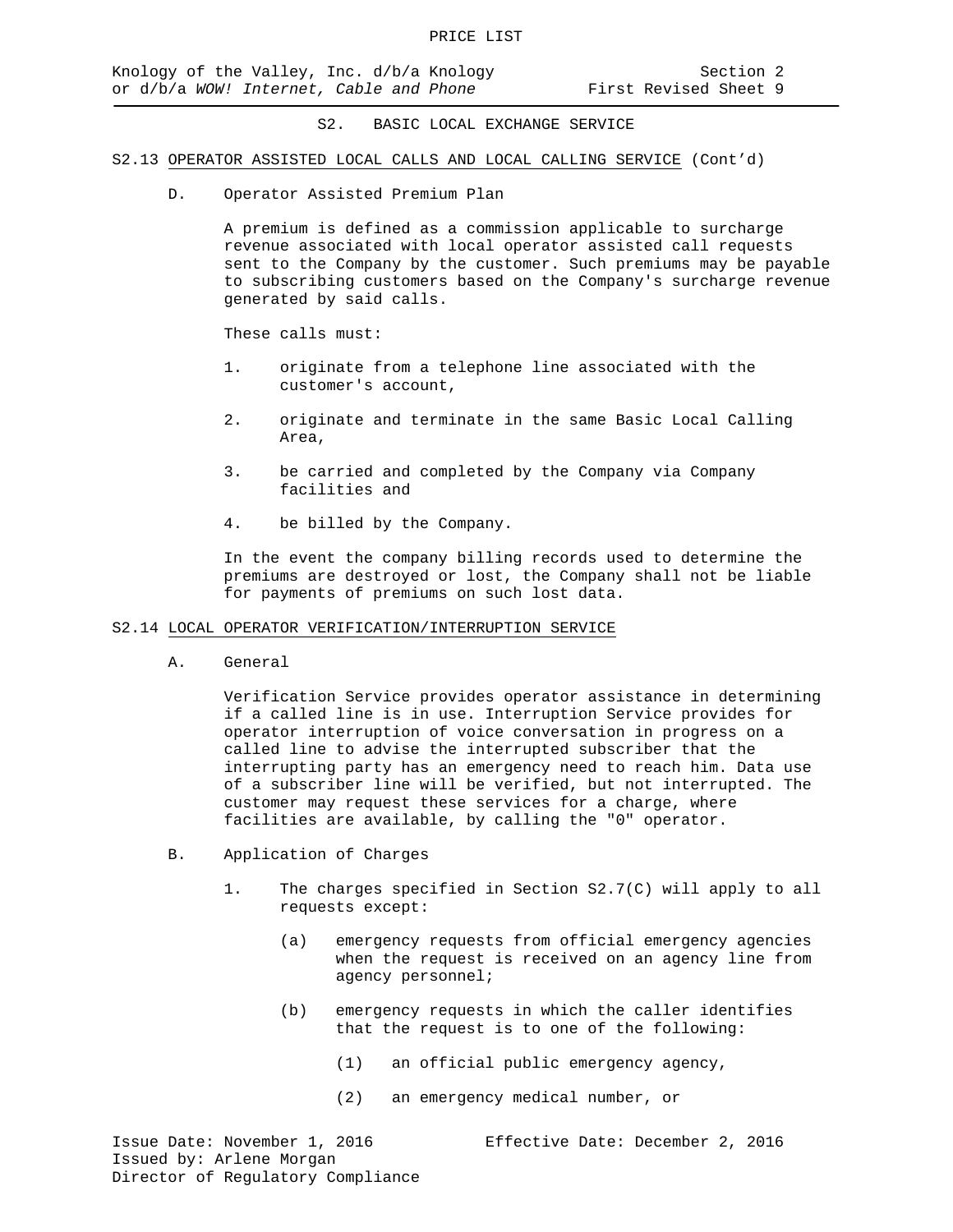- S2.14 LOCAL OPERATOR VERIFICATION/INTERRUPTION SERVICE (Cont'd)
	- B. Application of Charges (Cont'd)
		- 1. (Cont'd)
			- (b) (Cont'd)
				- (3) a privately endowed and operated suicide, drug, alcohol, or runaway crisis reporting center; or
			- (c) requests in which the operator encounters a trouble condition or has reason to believe a trouble condition exists.

#### C. Rates

- 1. Verification Charge applies each time the \$2.50 operator verifies that a line is in use.
- 2. Interruption Charge applies each time the \$5.00 operator interrupts voice conversation in progress and does not depend on whether the called-party agrees to release the line.
- 3. If an operator both verifies the condition of the same line and interrupts conversation on the same request, only the interrupt charge applies.
- 4. The charges for Verify/Interrupt Service are in addition to any applicable message rates.

#### S2.15 DUAL PARTY RELAY SERVICE

The Company charges a \$.15 monthly surcharge for Dual Party Relay Service. This surcharge applies to each and every customer, regardless whether any particular customer needs or utilizes this Service.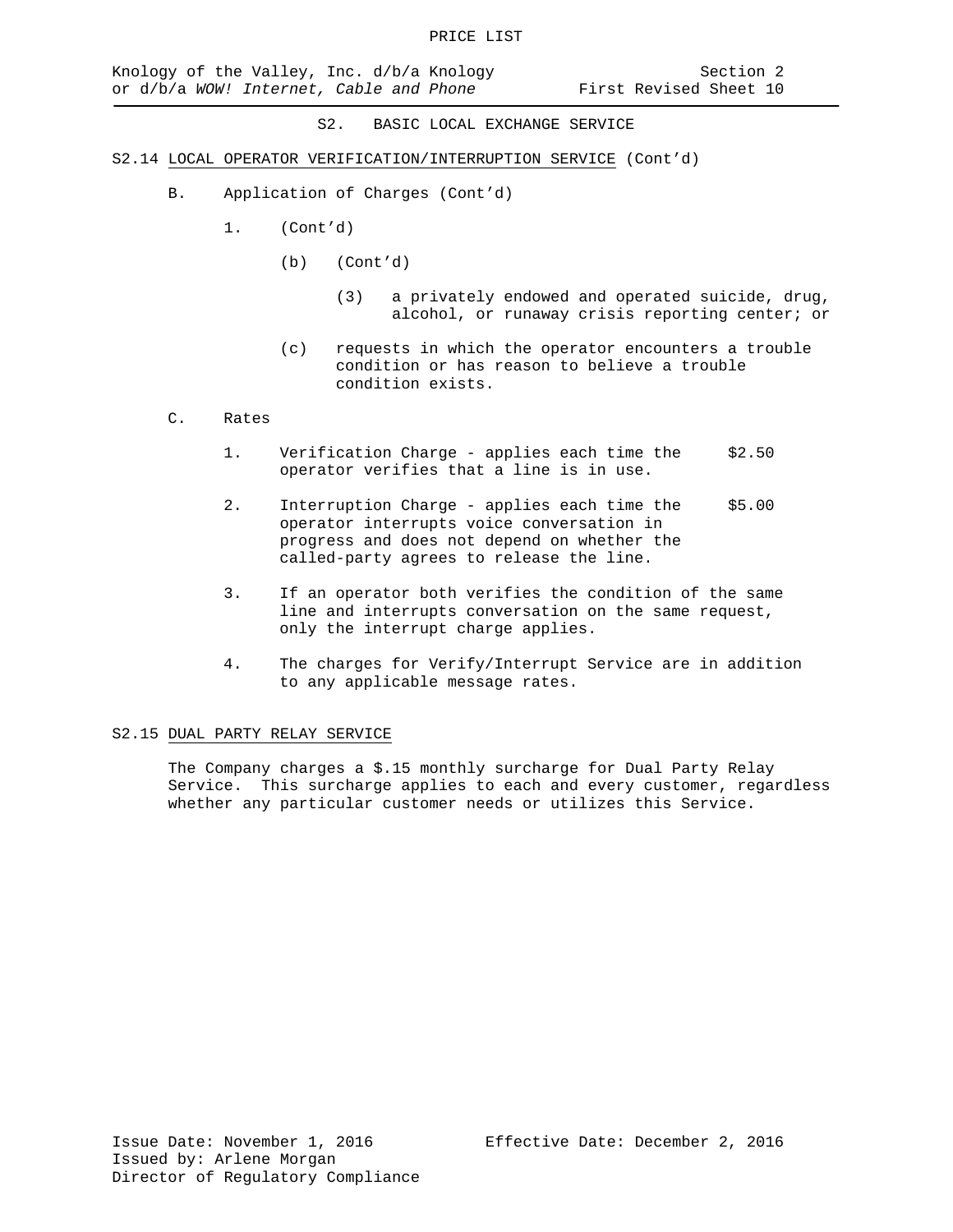#### S2.16 LIFELINE ASSISTANCE PROGRAM

Consistent with Federal Communications Commission (FCC) Rules, 47 C.F.R. Section 54.101, Lifeline Assistance is a government assistance program developed to reduce rates for primary residential telephone service or residential broadband service to qualifying subscribers who receive income-based benefits. The Company participates in this program to increase the availability of telecommunications services and broadband internet access services (broadband) to all consumers in its service areas.

A. General

Lifeline Assistance reduces an eligible residential customer's monthly rates for either local telephone service or broadband service. If an eligible customer chooses the support for local telephone service, then an eligible customer receives a federally subsidized credit toward the monthly cost of basic telephone service toward the residential access line rate. If an eligible customer chooses the support for broadband service, then an eligible customer receives a federally subsidized credit toward the monthly cost of broadband service toward the residential broadband service rate.

B. Regulations

To constitute a qualifying low-income customer eligible to receive Lifeline services, a customer must meet the requirements set forth in either paragraph 1. or 2. below:

- 1. A customer's household income must be at or below 135% of the Federal Poverty Guidelines for a household of that size;
	- (a) For purposes of these rules, "income" is defined as all income actually received by all members of a household. This includes salary before deductions for taxes, public assistance benefits, social security payments, pensions,<br>unemployment compensation, veteran's benefits. unemployment compensation, veteran's inheritances, alimony, child support payments, worker's compensation benefits, gifts, lottery winnings, and the like. The only exceptions are student financial aid, military housing and cost-of-living allowances, irregular income from occasional small jobs such as baby-sitting or lawn mowing, and the like.
	- (b) A "household" is any individual or group of individuals who are living together at the same address as one economic unit. A household may include related and unrelated persons. An "economic unit" consists of all adult individuals contributing to and sharing in the income and expenses of a household. An adult is any person eighteen (18) years or older. If an adult has no or minimal income, and lives with someone who provides financial support to him/her, both people shall be considered part of the same household. Children under the age of eighteen (18) living with their parents or guardians are considered to be part of the same household as their parents or guardians.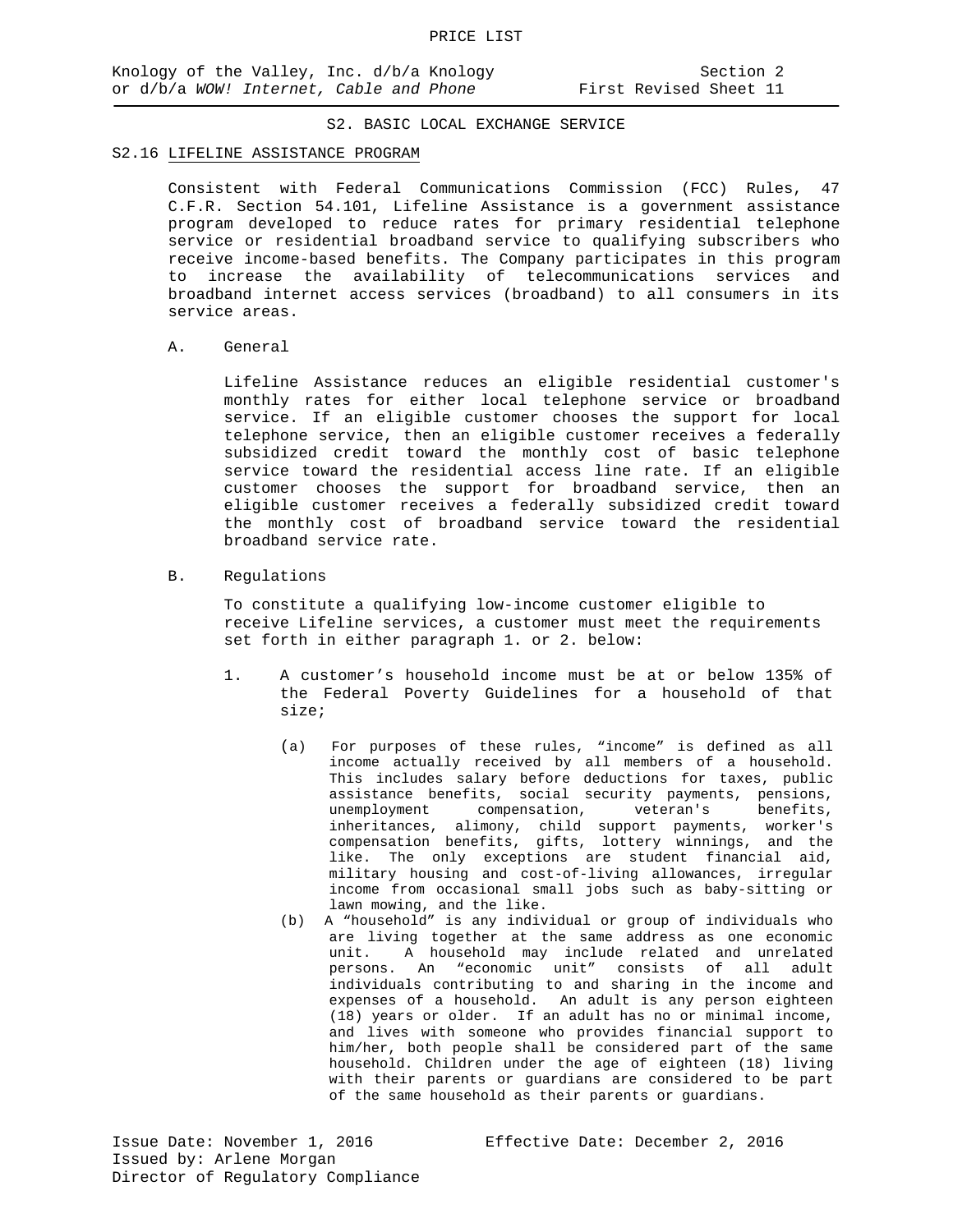#### S2.16 LIFELINE ASSISTANCE PROGRAM (Cont'd)

- B. Regulations (Cont'd)
	- 2. Lifeline Assistance is also available to all residential customers who participate in any of the following low income assistance programs. A subscriber will also be considered to be eligible even if he does not personally participate in any of the following programs, so long as an individual who lives in his household, and for whom he is financially responsible, does participate in at least one of these programs:
		- (a) Supplemental Security Income (SSI)<br>(b) Supplemental Nutrition Assistance
		- (b) Supplemental Nutrition Assistance Program (SNAP)
		- (c) Medicaid<br>(d) Federal J
			- Federal Public Housing Assistance (FPHA)
		- (e) Veterans Pension and Survivors Benefit Programs
	- 3. In addition to meeting the qualifications provided in paragraph 1. or 2. of this section, in order to constitute a qualifying low-income customer, a customer must not already be receiving a Lifeline service (voice or broadband from either a wireless provider or a fixed provider), and there must not be anyone else in the subscriber's household subscribed to a Lifeline service (voice or broadband from either a wireless provider or fixed provider). Furthermore, a customer must subscribe to broadband service that meets the minimum service standards set forth in Section 54.408 of the FCC Rules.
	- 4. Until the National Lifeline Eligibility Verifier has been implemented in the state, qualifying subscribers must provide the Company with acceptable documentation as proof of their eligibility to receive Lifeline service under the income-based or program-based requirements. The Company will confirm a subscriber's continued eligibility to receive Lifeline service on an annual basis by requiring the subscriber to sign a certification as to his/her present qualifications for Lifeline service. Upon a determination of ineligibility, the credit will be discontinued on the bill if the customer fails to provide proof of eligibility within thirty (30) days following written notification to the customer.
	- 5. If the Company receives notification from the program administrator that the subscriber is receiving Lifeline service from another eligible telecommunications carrier or that more than one member of a subscriber's household is receiving Lifeline service, the subscriber will be deenrolled from Lifeline Assistance without notice within five (5) business days following the Company's receipt of that notice.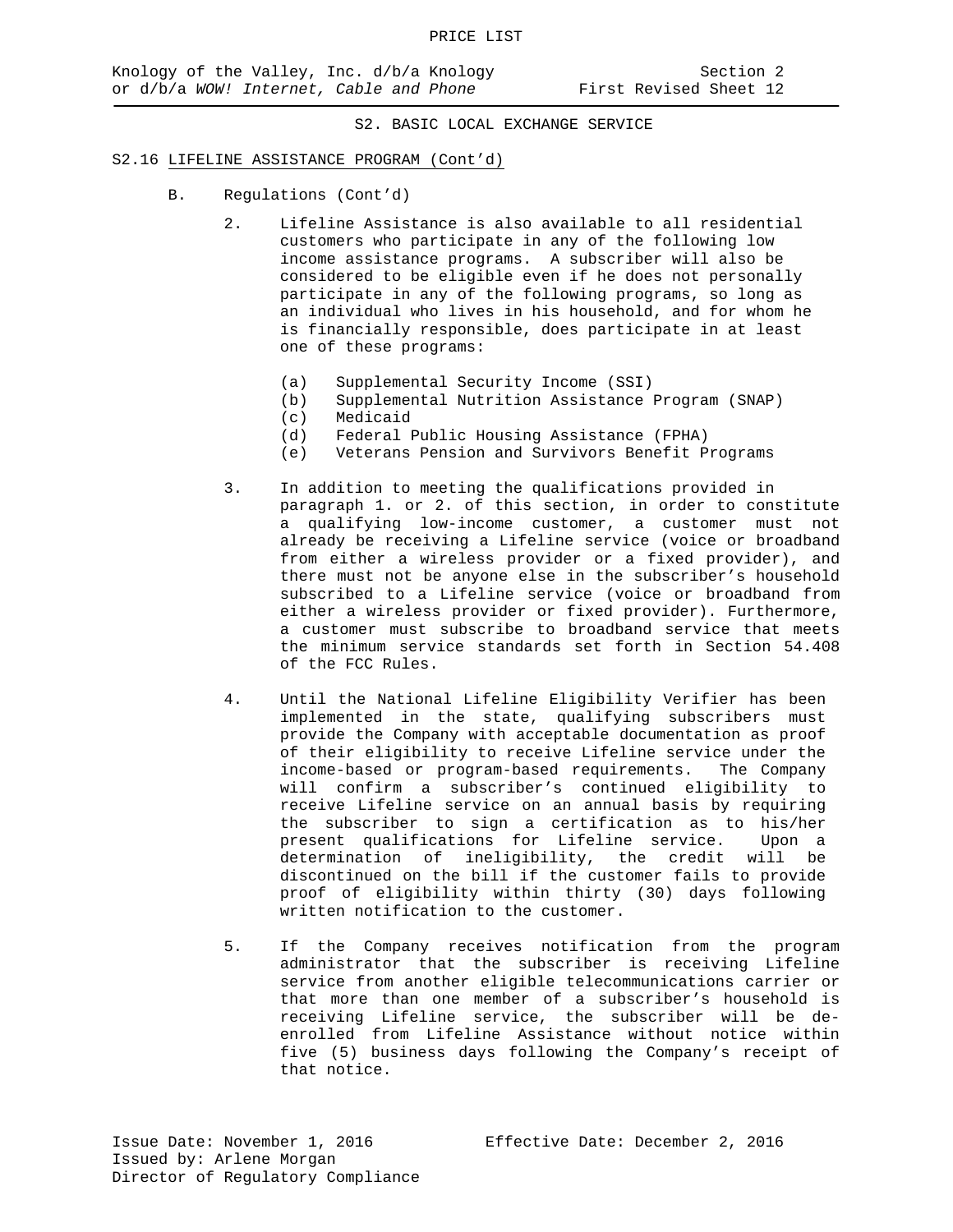#### S2.16 LIFELINE ASSISTANCE PROGRAM (Cont'd)

- B. Regulations (Cont'd)
	- 6. The Company will process all applications and apply the appropriate credit on the customer's monthly bill. A secondary service charge is not applicable for existing customers who subscribe to Lifeline Assistance.
	- 7. As a participant in Lifeline Assistance, customers are eligible to receive Toll Limitation Service at no charge. This service will only be provided at the customer's request.
	- 8. Local telephone service deposit requirements will be waived for customers who voluntarily receive Toll Limitation Service.
	- 9. Participants in Lifeline Assistance shall not be disconnected from Local Service for non-payment of toll charges. In addition, the Company will not deny reestablishment of local service to customers who are eligible for Lifeline Assistance and have previously been disconnected for non-payment of toll charges. Lifeline Assistance will not be connected if an outstanding balance is owed by the customer for local service.
	- 10. If an eligible customer chooses the support for local telephone service, the partial payments that are received from Lifeline customers will first be applied to local service charges and then to any outstanding toll charges.
	- 11. One low income credit is available per household and is applicable to the primary residential connection only.
	- 12. A telephone service Lifeline customer may subscribe to any local service offering available to other residential customers.
	- 13. Lifeline subscribers may apply their Lifeline discount to the Company's family shared calling plans and to bundled service packages or packages containing optional calling features available to Lifeline customers. The calling plan must be in the name of the eligible subscriber, and a household may receive only one Lifeline supported service. Partial payments from Lifeline subscribers purchasing bundled packages or packages containing optional calling features will first be applied to pay down the allocated price of the Lifeline voice services.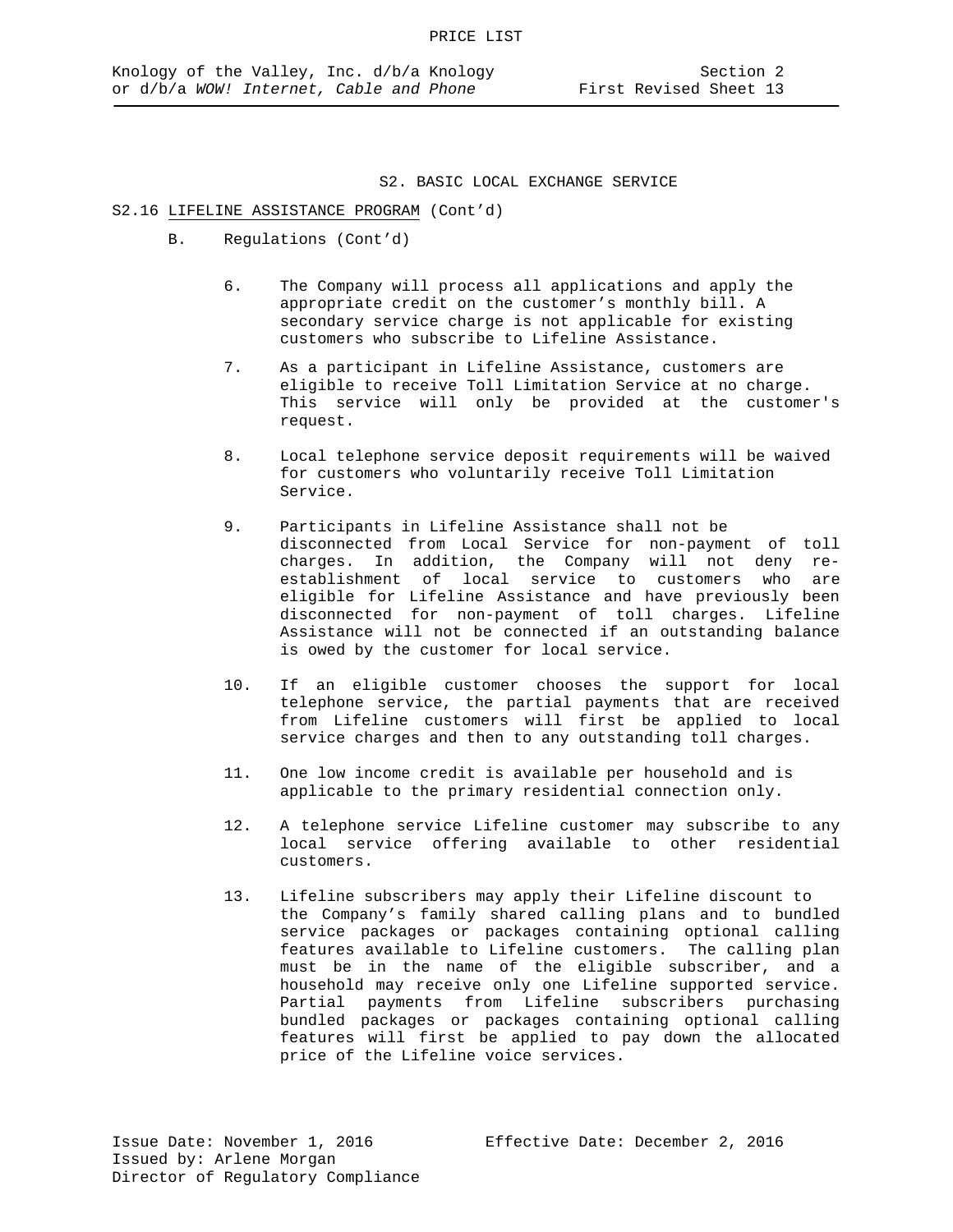Monthly Credit

S2. BASIC LOCAL EXCHANGE SERVICE

#### S2.16 LIFELINE ASSISTANCE PROGRAM (Cont'd)

- C. Credits
- 1. Voice Telephone Service
	- a. The following monthly credits will apply for each customer eligible for Lifeline Assistance.

- b. Credit amount will not exceed the basic charge for local telephone service, which includes the Subscriber Line Charge, access line and local usage.
- c. Pursuant to FCC Rules 47. C.F.R. Section 54.403, stand-alone voice service with broadband below the minimum standards set forth in Section 54.408 of the FCC Rules will be phased out as described below.

(i)Beginning  $12/1/2019$  - the support amount will be \$7.25 per month (ii)Beginning 12/1/2020 – the support amount will be \$5.25 per month  $(iii)$  Beginning  $12/1/2021$  - the support amount will be \$0.00 (see Note 1)

 Note 1: The support amount for standalone voice service, or Voice service not bundled with broadband which meets The minimum standards set forth in Section 54.408, Provided by a provider in a census block will remain at \$5.25

# 2. Broadband Service

 a. The following monthly credit will apply for each customer eligible for Lifeline Assistance who chooses to apply its Lifeline Assistance to broadband service.

|                |  | Monthly Credit |
|----------------|--|----------------|
| Federal Credit |  | \$9.25         |

 b. Credit amount will not exceed the basic charge for broadband service.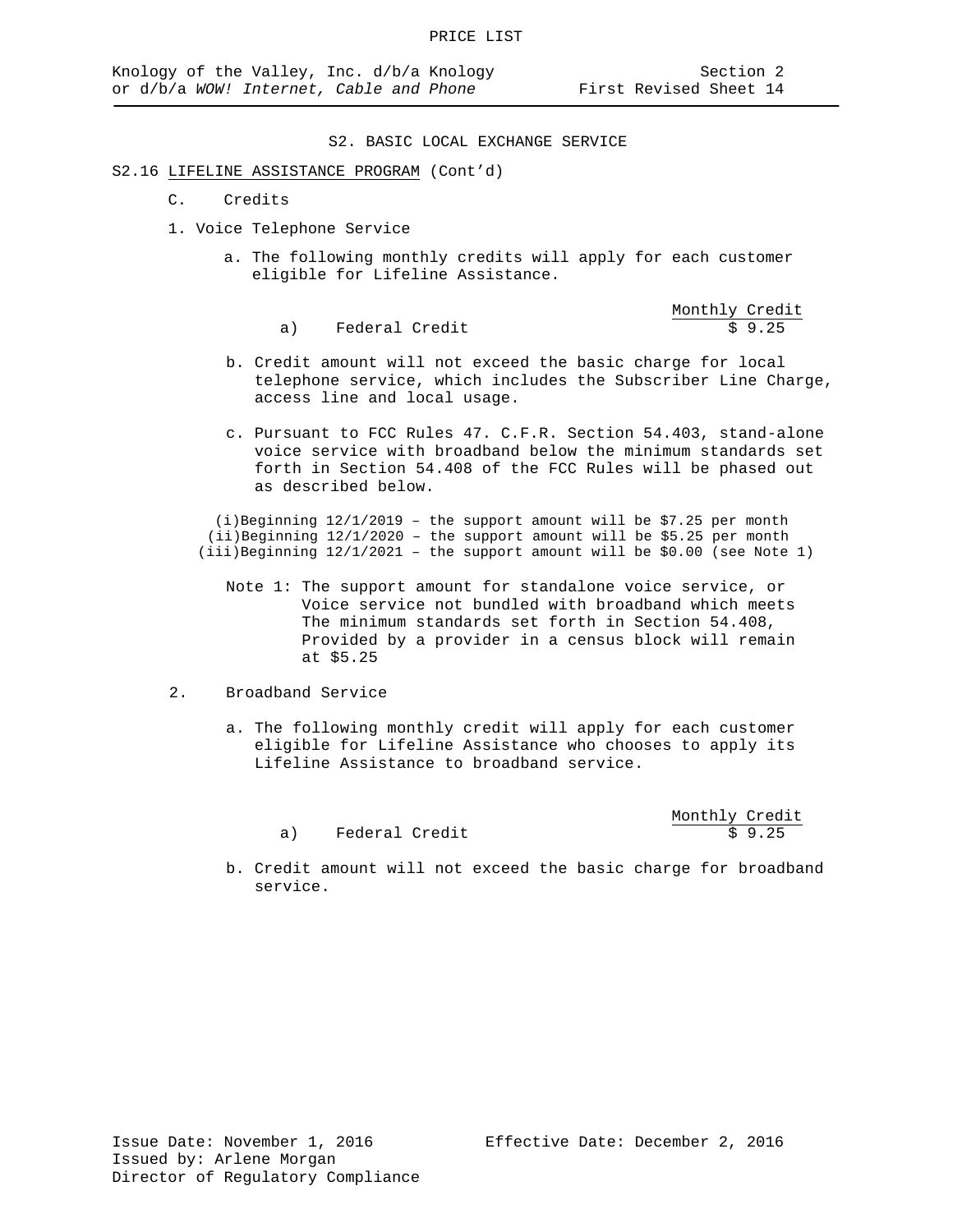#### S2.17 BUNDLED SERVICES

Residential

Bundled service offerings are available to residential customers with the following options:

Smartchoice Plan: \$39.46 per month

Basic local service for one line, all custom calling and CLASS features (detailed in Section 7.2 and 7.2.1 of this Price List), voice mail basic, and unlimited domestic long distance. Long distance is provided by Knology, Inc. (CIC 6284)

The customer will be responsible for the applicable charges specified in this or any other applicable tariff or Price List. All other regulatory fees, taxes and surcharges will be in addition to the monthly recurring rate.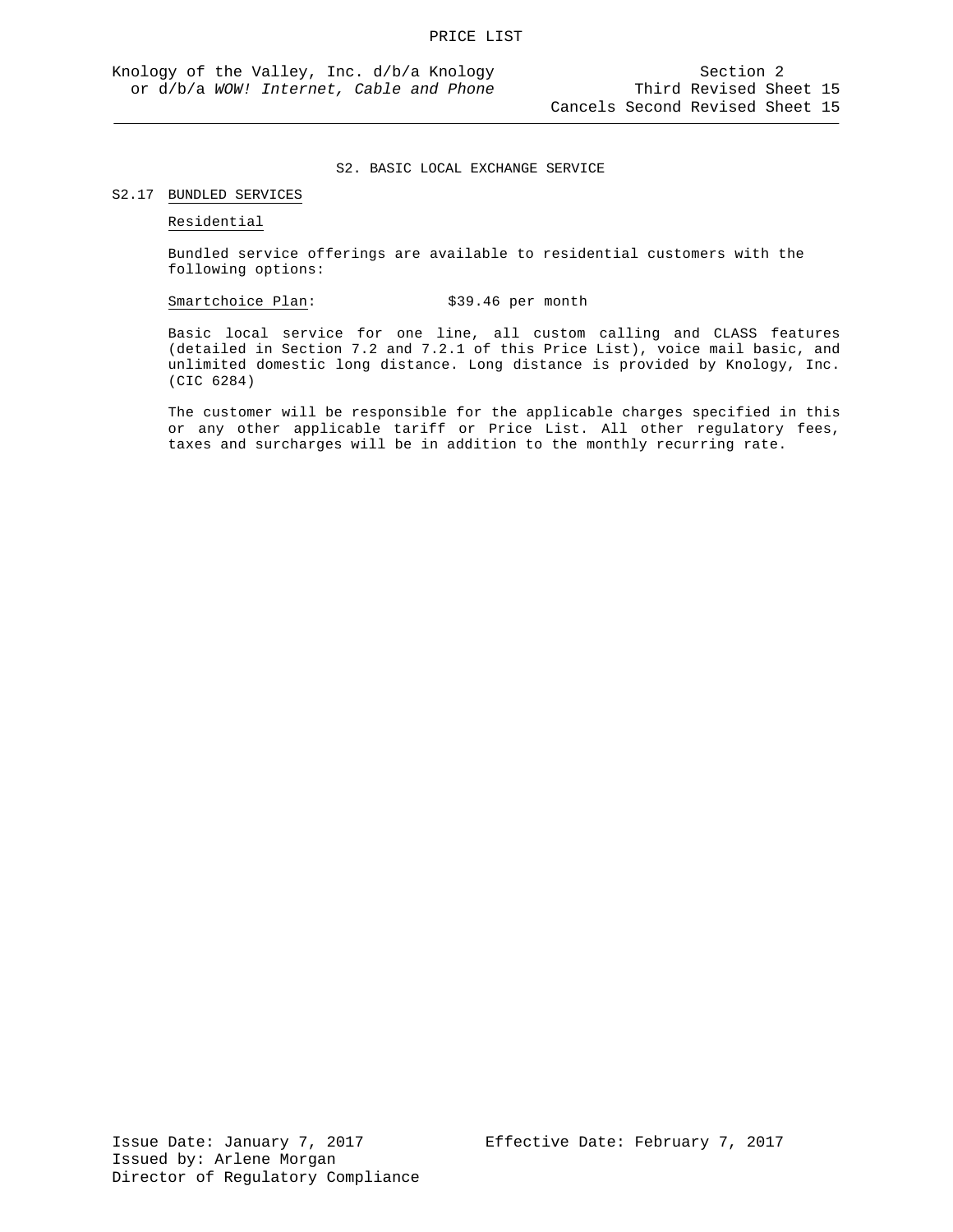# CONTENTS

# Sheet No.

| S6.1 |                                                                                                                                               |
|------|-----------------------------------------------------------------------------------------------------------------------------------------------|
| S6.2 |                                                                                                                                               |
|      | $A$ .<br><b>B.</b><br>$\mathcal{C}$ .<br>Maintenance of Service Charge3<br>$D$ .<br>E.,<br>Installation Charge4<br>F <sub>1</sub><br>G.<br>Η. |
| S6.3 |                                                                                                                                               |
|      | Α.                                                                                                                                            |
| S6.4 |                                                                                                                                               |
| S6.5 |                                                                                                                                               |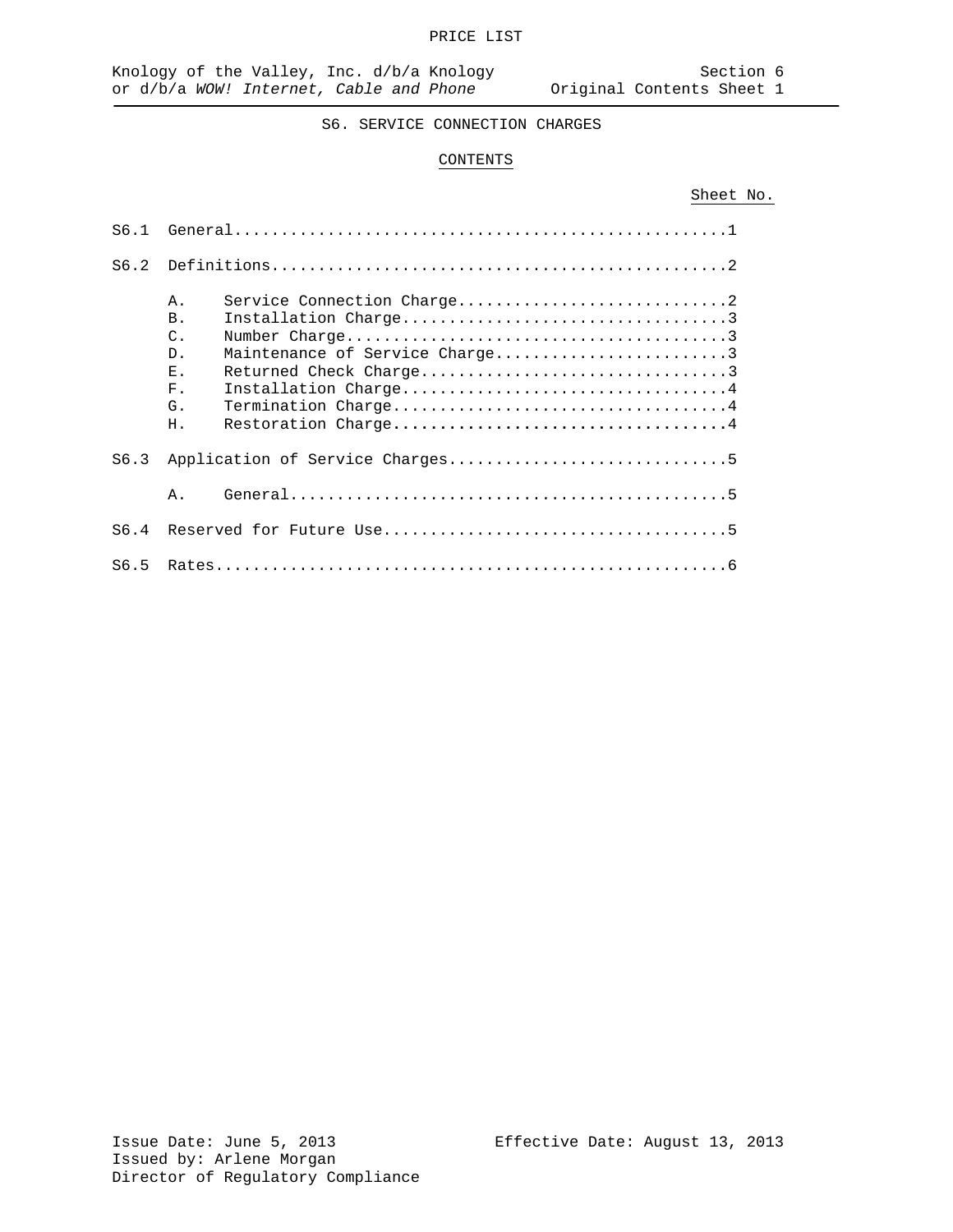#### S6.1 GENERAL

- A. Service charges are the nonrecurring charge or charges applied to the services ordered or connected into service at the customer's request. These include charges for initial commencement of service, changes, restoration, and rearranging of service or facilities.
- B. Service connection charges may be payable at the time of application for the particular service or facility, and prior to the establishment of service. Service may be established in advance of the payment of the service connection charges for addition to the services of existing customers and also in the State, County, and Municipal Governments.
- C. Service connection charges do not supersede mileage charges, installation charges and construction charges made because of unusual costs but are to apply in addition to such charges. However, in case of special private branch exchange system not established under the rates found in this Price List, but on cost basis, installation charges may be applied to stations and other equipment in lieu of the regular service connection charge prescribed herein for stations connected.
- D. No distinction is made between a "New Installation" and "Outside Move"; all changes in location of customer's access, except as otherwise provided in this Price List, being treated as a new service with service connection charges applying.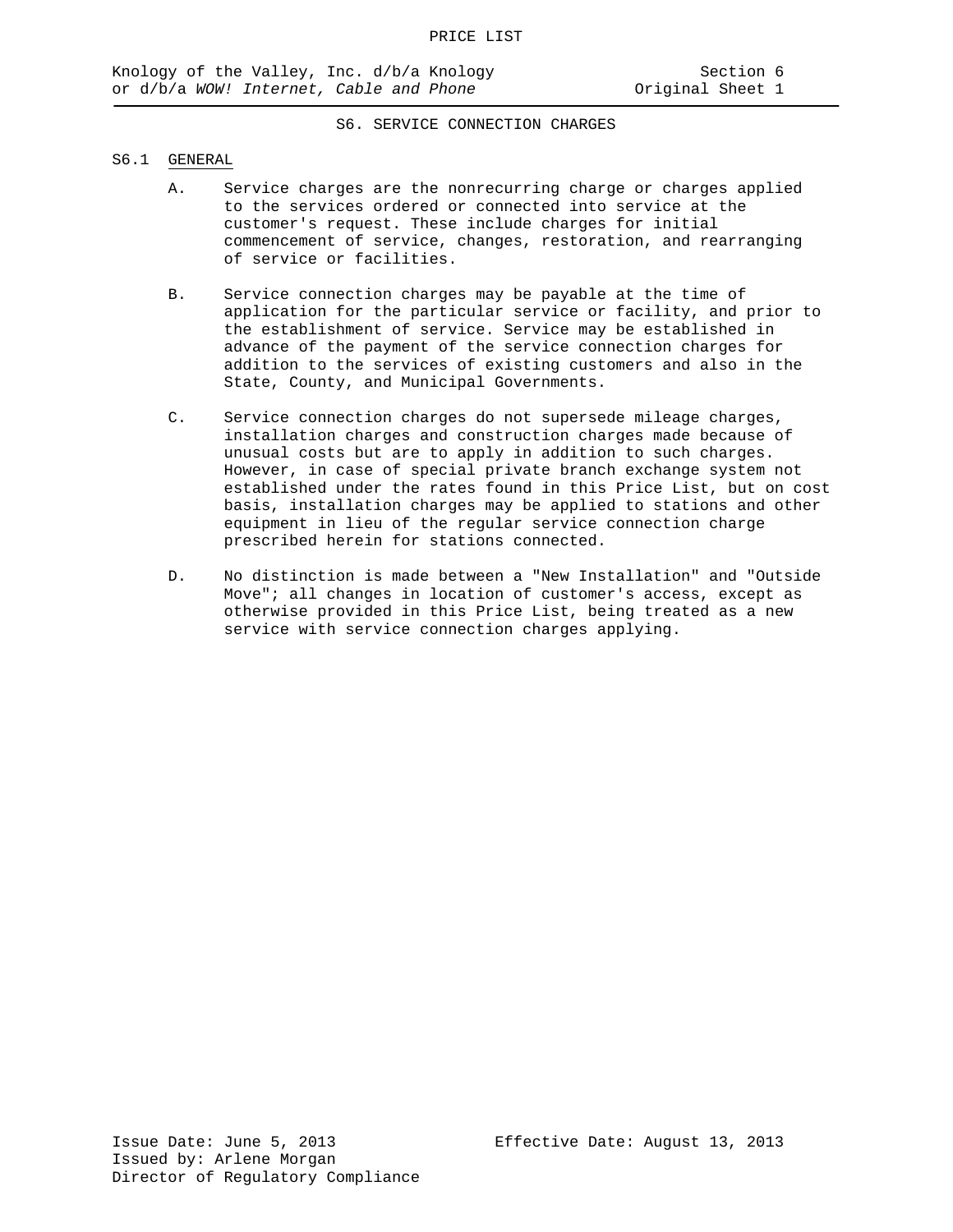#### S6.1 GENERAL (Cont'd)

#### E. Restoration Charge

Where service has been discontinued for failure to maintain credit as specified above the contract is deemed terminated. To re-establish service a new contract will be executed which is subject to charges and provisions of this Price List.

#### S6.2 DEFINITIONS

- A. Service connection charge represents one or more of the following work functions necessary to perform a service connection.
	- (1) Service ordering Receiving and recording information and/or taking action in connection with a subscriber or applicant and processing the necessary data.
	- (2) Premises Work Performing work at the customer's premises.
	- (3) Central Office Charge (Access Line Work) Work associated with the line extending from the serving central office to the customer's premises. Includes, but is not limited to, central office connections, cable cross connections.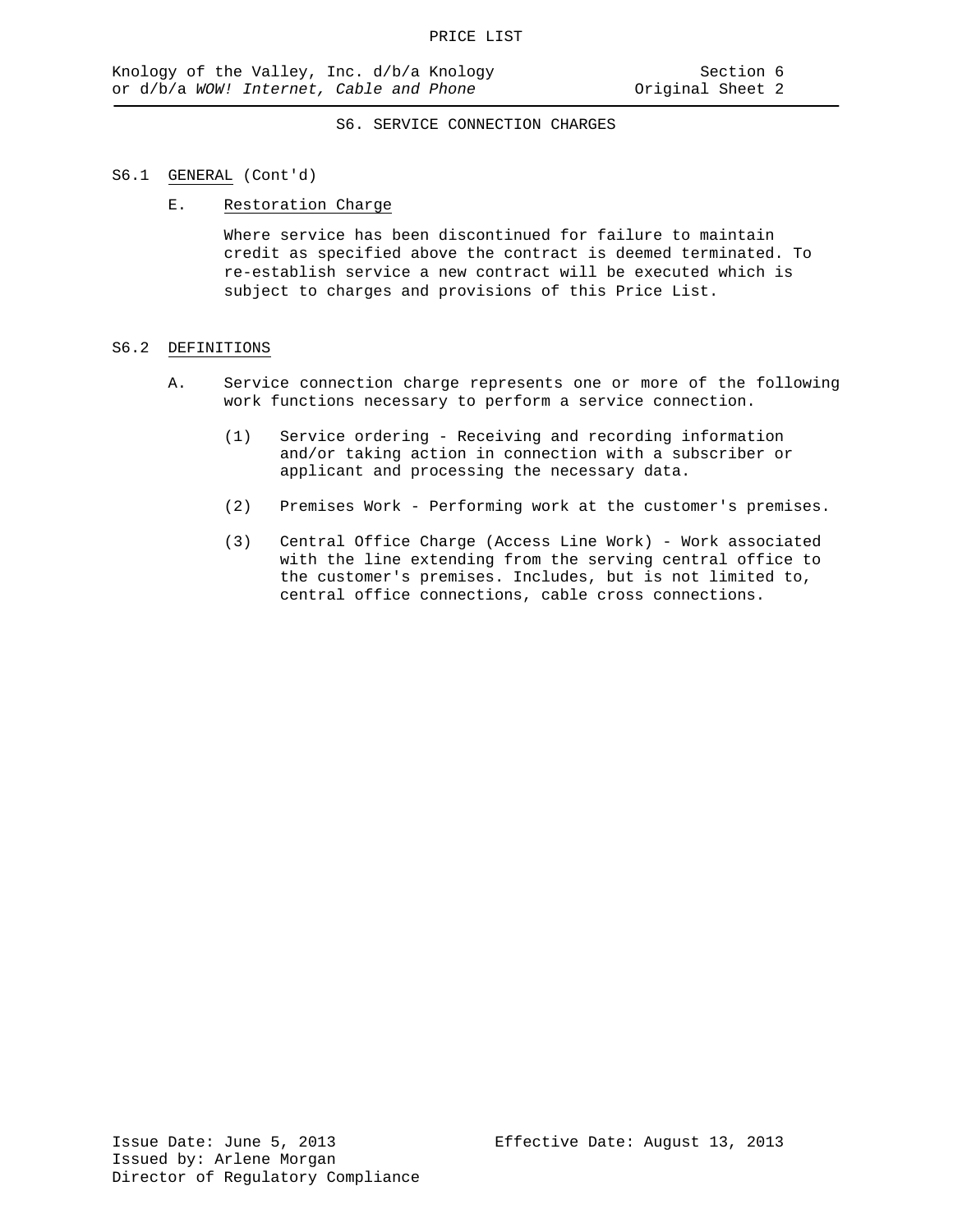#### S6.2 DEFINITIONS (Cont'd)

- B. An installation charge is a non-recurring charge applying to the provision of certain items of equipment or facilities as distinguished from a Service Connection Charge applicable for establishment of basic telephone service and is in addition to applicable service connection charges. The installation charge may sometimes be called an "initial" charge.
- C. Service connection charges apply on number changes requested by subscriber.
- D. Maintenance of Service Charge The customer shall be responsible for the payment of Company charges for visits by the Company to the customer's premises where a service difficulty or trouble report results from customer-provided equipment and facilities. In a case where the Telephone Company has a trouble reported on facilities which terminates on subscriber owned equipment and no trouble is found on Telephone Company facilities a maintenance of service charge will apply.
- E. Returned Check Charge: The charge applied to each insufficient funds check returned.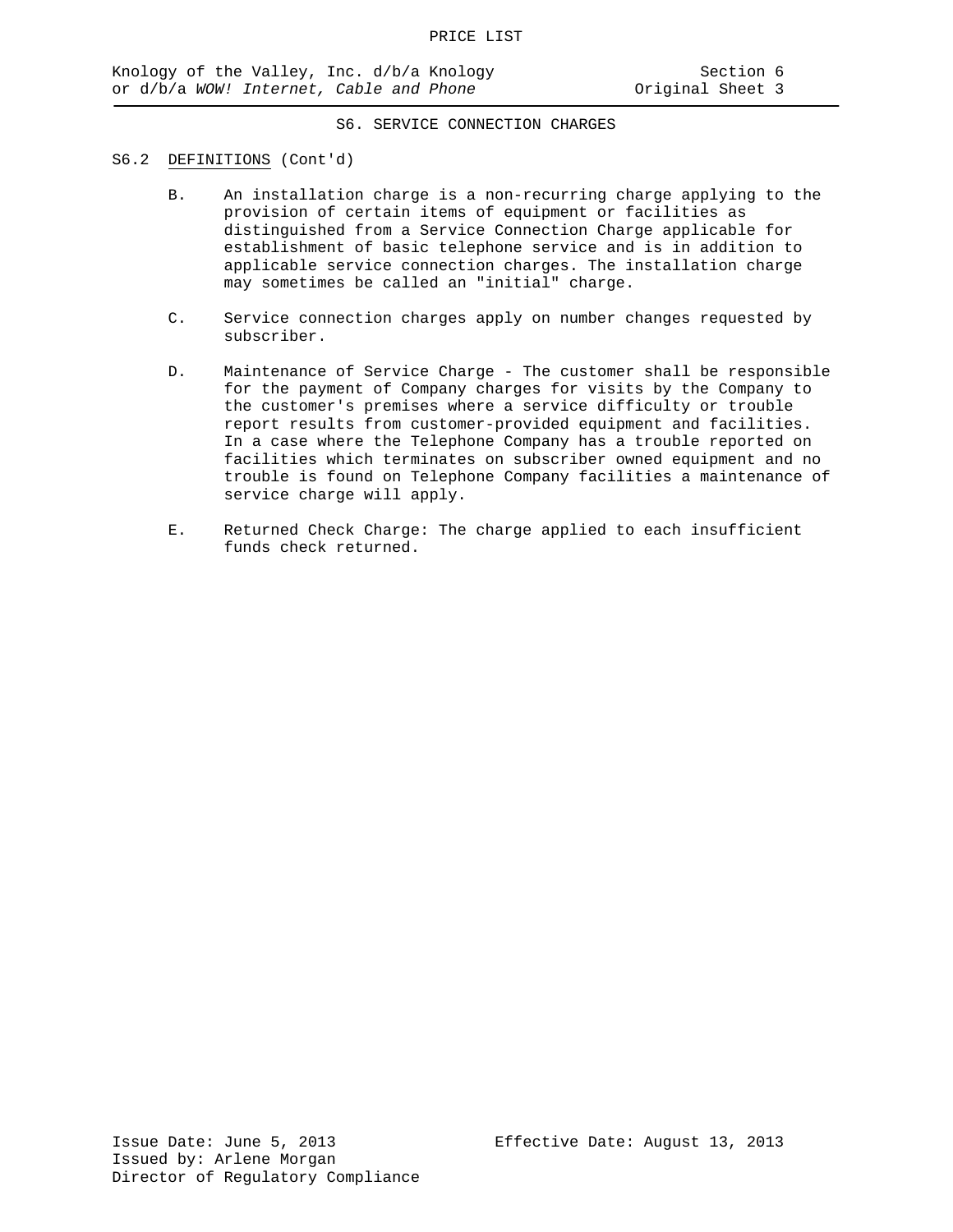#### S6.2 DEFINITIONS (Cont'd)

- F. Installation Charge: The charge applied to the provision of certain items of equipment or facilities and is in addition to applicable service charges. These charges are identified and presented throughout this Price List as a part of the offering.
- G. Termination Charge: The charge applied when a customer discontinues an item of service or equipment prior to the expiration for the initial service period designated for such item.
- H. Restoration: A restoration charge is a charge applying to restore service following a temporary suspension of such service for nonpayment of charges.

Temporary suspension, for purposes of incurring a restoration charge, shall have begun when the service ordering by the Commercial Department is delivered to the Plant Department. Neither action taken by the Plant Department, nor its inaction, shall relieve the delinquent subscriber from this charge.

A soft suspension of service for non-payment occurs before the line equipment is disconnected from the customer's account.

A hard suspension for non-payment occurs when the line equipment is actually disconnected from the customer's account.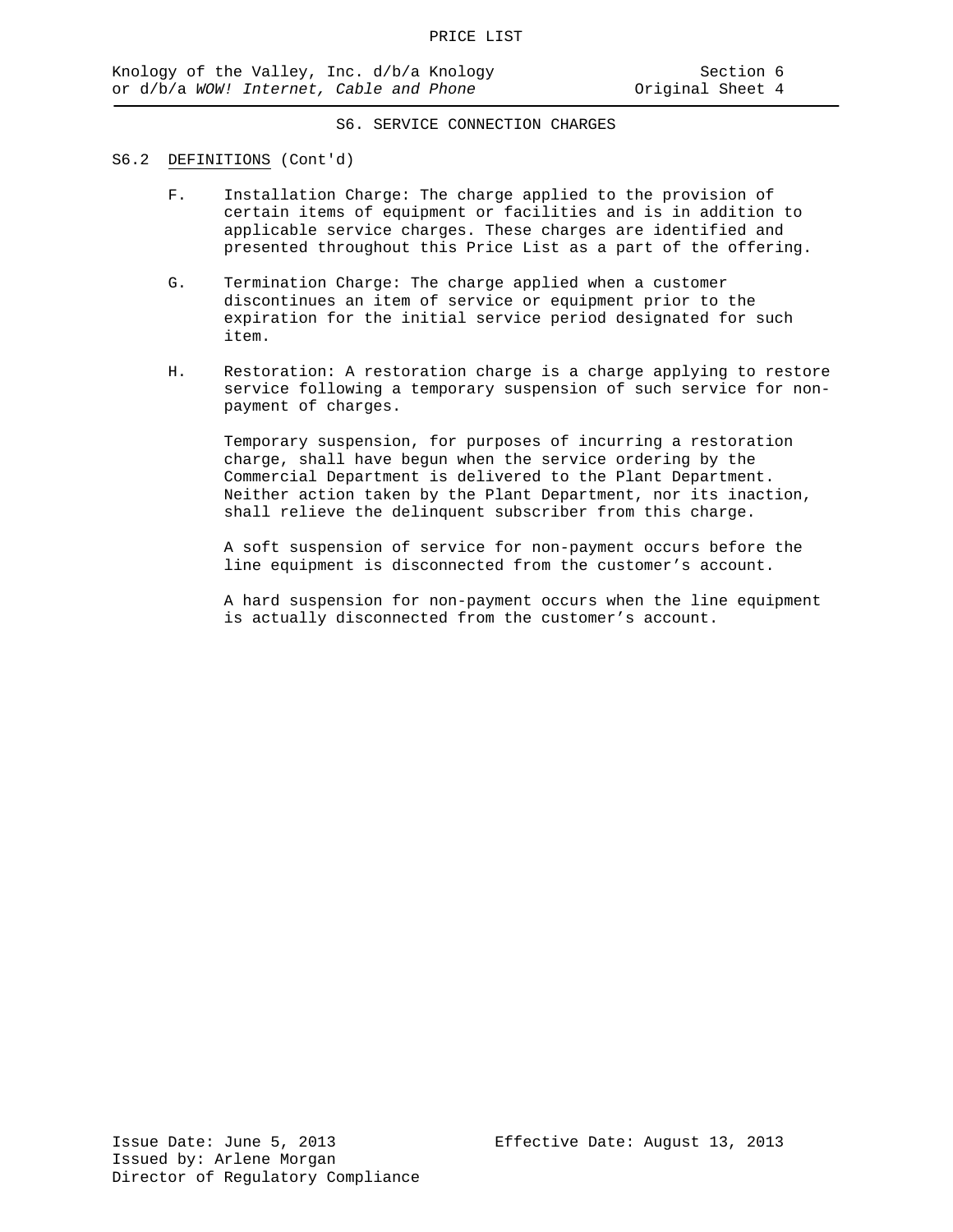#### S6.3 APPLICATION OF SERVICE CHARGES

#### A. GENERAL

- 1. Except as provided hereinafter all services requiring either service ordering, access line work, or other access work are subject to the service connection charge(s) required to provide that service.
- 2. Where the service desired requires more than one service ordering equipment work charge, or access line work function, the total charge is the sum of the separate charges for each function required except as hereinafter provided.
- 3. When, at the request of a customer, service is temporarily suspended, a service ordering charge will apply for the subsequent restoration of that service. This would specifically apply to seasonal service.
- 4. In the event service is temporarily suspended for nonpayment of charge, such service will be restored upon payment of charge due, or at the discretion of the Company a substantial portion thereof. In addition, a restoration charge as defined in Sec. 6.2.H, will be applied.

S6.4 Reserved for Future Use.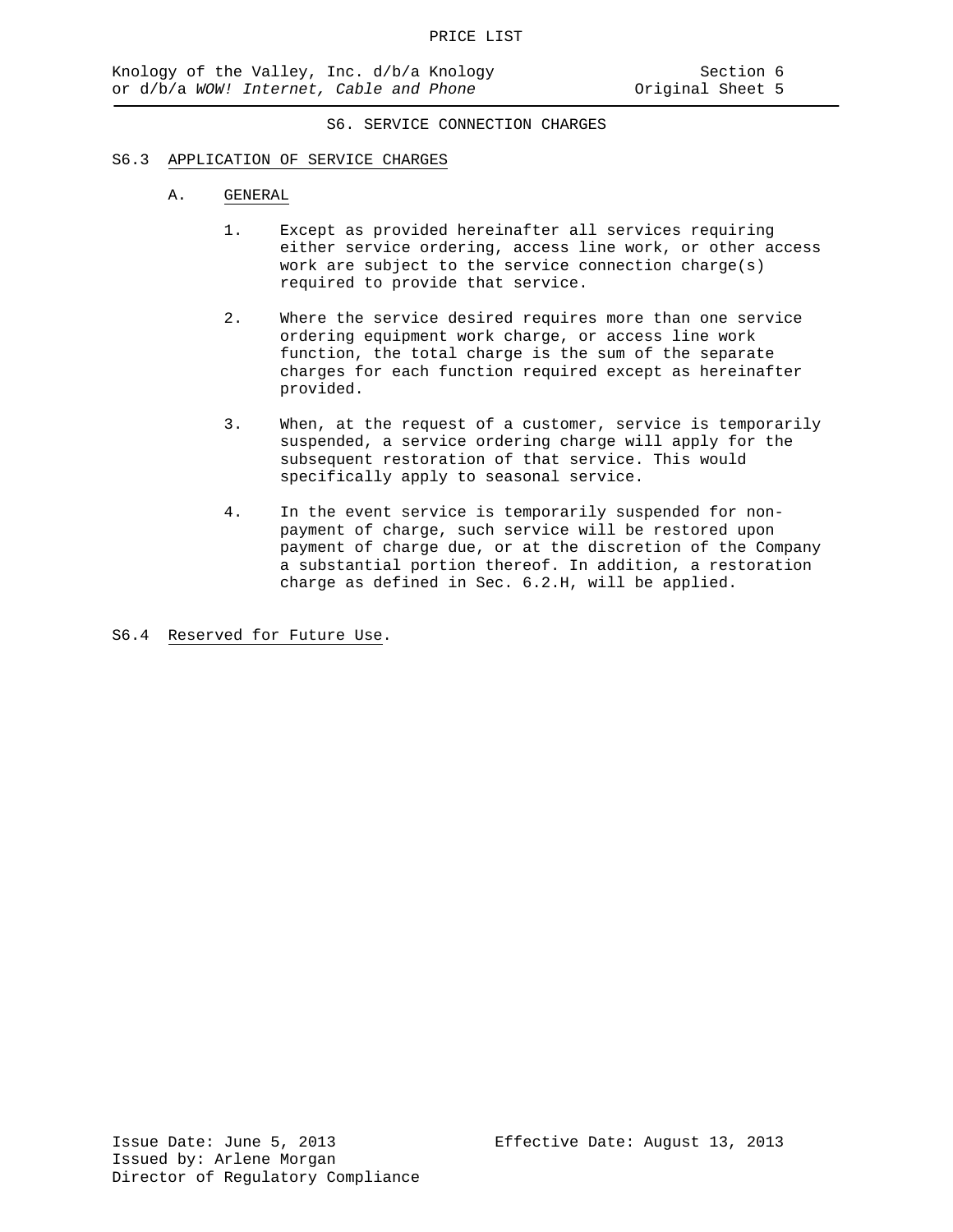# S6.5 RATES

|                |                                                                                                                                                                                                                                                                                                                                                        | Residence                  | Business                                                                                      |     |
|----------------|--------------------------------------------------------------------------------------------------------------------------------------------------------------------------------------------------------------------------------------------------------------------------------------------------------------------------------------------------------|----------------------------|-----------------------------------------------------------------------------------------------|-----|
| а.             | Service Ordering, Each Order                                                                                                                                                                                                                                                                                                                           | \$50.00                    | \$50.00                                                                                       | (T) |
| b.             | Premise Work, Each Access Line                                                                                                                                                                                                                                                                                                                         | included in "a'            | included in "a"                                                                               | (T) |
| $\mathsf{c}$ . | Central Office Charge<br>(Access Line Work) - Each Line                                                                                                                                                                                                                                                                                                | included in "a"            | included in "a"                                                                               | (T) |
| d.             | Installation Charge<br>(1) Installation charges where<br>applicable are identified and<br>presented throughout this Price List<br>as a part of the offering of<br>individual items of equipment<br>or of service features.                                                                                                                             |                            |                                                                                               |     |
| е.             | Administration Charge<br>An administration charge of \$30.00<br>will be applied to each<br>insufficient funds check received.<br>Telephone service will be subject<br>to discontinuance as specified in<br>Section 25 of this Price List.<br>Should the service have been<br>disconnected, the applicable<br>service connection charges will<br>apply. |                            |                                                                                               |     |
| f.             | Restoration & Suspension of Service                                                                                                                                                                                                                                                                                                                    |                            |                                                                                               |     |
|                | After soft disconnect<br>1)<br>After hard disconnect<br>2)                                                                                                                                                                                                                                                                                             | Res.<br>\$22.00<br>\$40.00 | Bus.<br>\$22.00<br>\$40.00                                                                    |     |
| g.             | Termination Charge                                                                                                                                                                                                                                                                                                                                     |                            | See specific offering<br>in this Price List.                                                  |     |
| h.             | Number Change Charge                                                                                                                                                                                                                                                                                                                                   | Res.<br>\$8.00             | Bus.<br>\$8.00                                                                                |     |
| i.             | Maintenance of Service Charge                                                                                                                                                                                                                                                                                                                          |                            | \$35.00 per hour<br>(portal-to portal) or<br>fraction thereof during<br>normal working hours. |     |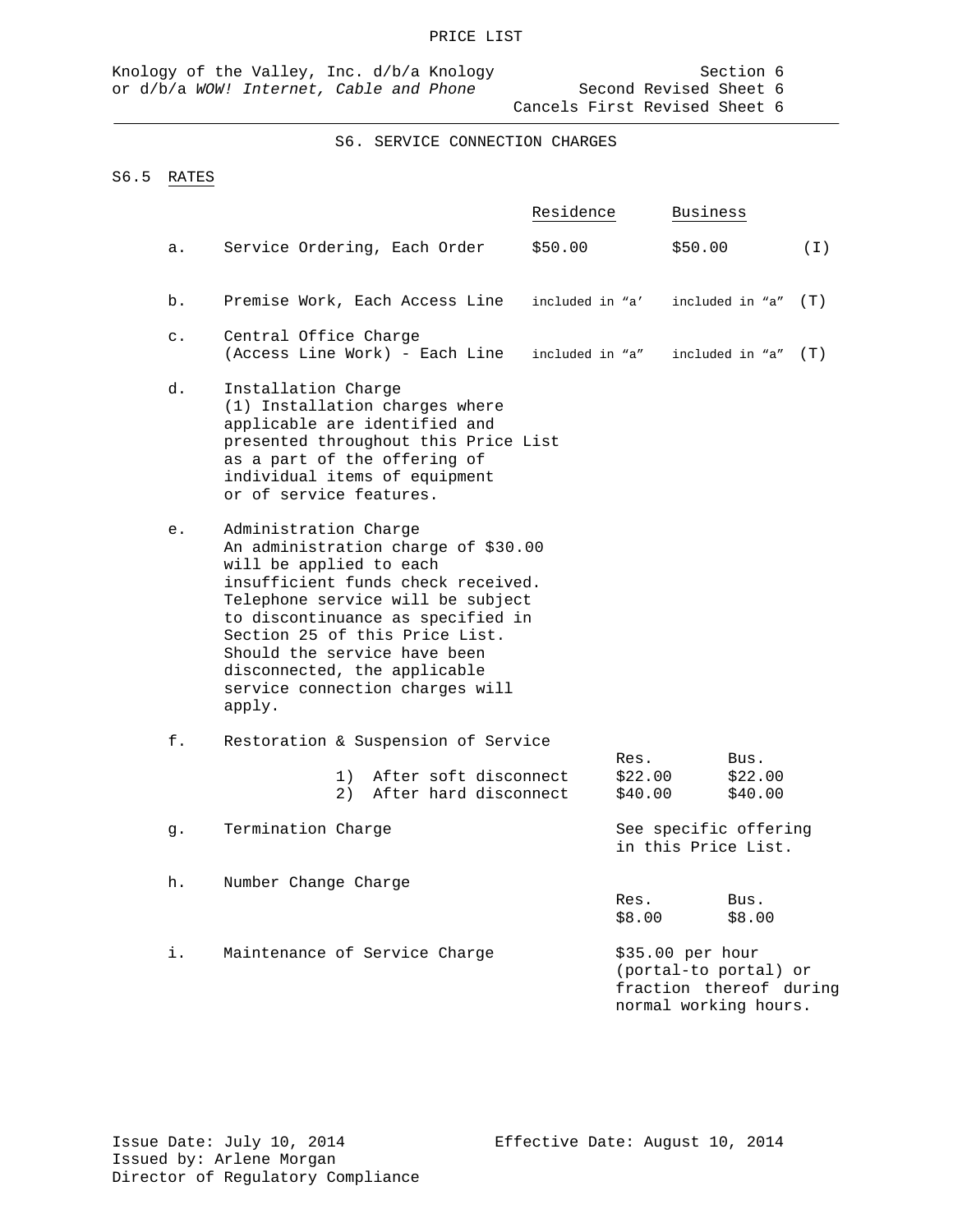S7. MISCELLANEOUS SERVICE ARRANGEMENTS

# CONTENTS

# Sheet No.

| S7.1   | Touchtone Calling Service<br>(Deleted)       | 1                  |
|--------|----------------------------------------------|--------------------|
| S7.2   | Custom Calling Services                      | $\overline{2}$     |
|        | D. Nonrecurring Charge                       | 2<br>5<br>5<br>5   |
| S7.2.1 | Custom Local Area Signaling Service - CLASS  | 6                  |
|        | D. Nonrecurring Charge                       | 6<br>9<br>10<br>11 |
| S7.3   | Telephone Numbers in Rotary (Trunk Hunting)  | $12 \,$            |
| S7.4   | Toll Restrictions                            | 12                 |
|        |                                              | 12                 |
| S7.5   | Customized Number Service (N/A)              | 12                 |
| S7.6   | Remote Call Forwarding<br>(See Section S7.2) | 12                 |
| S7.7   | Off Premises Station Services (N/A)          | $12 \,$            |
| S7.8   | Direct - Inward Dialing (DID) Service        | 12                 |
|        |                                              | 12<br>13           |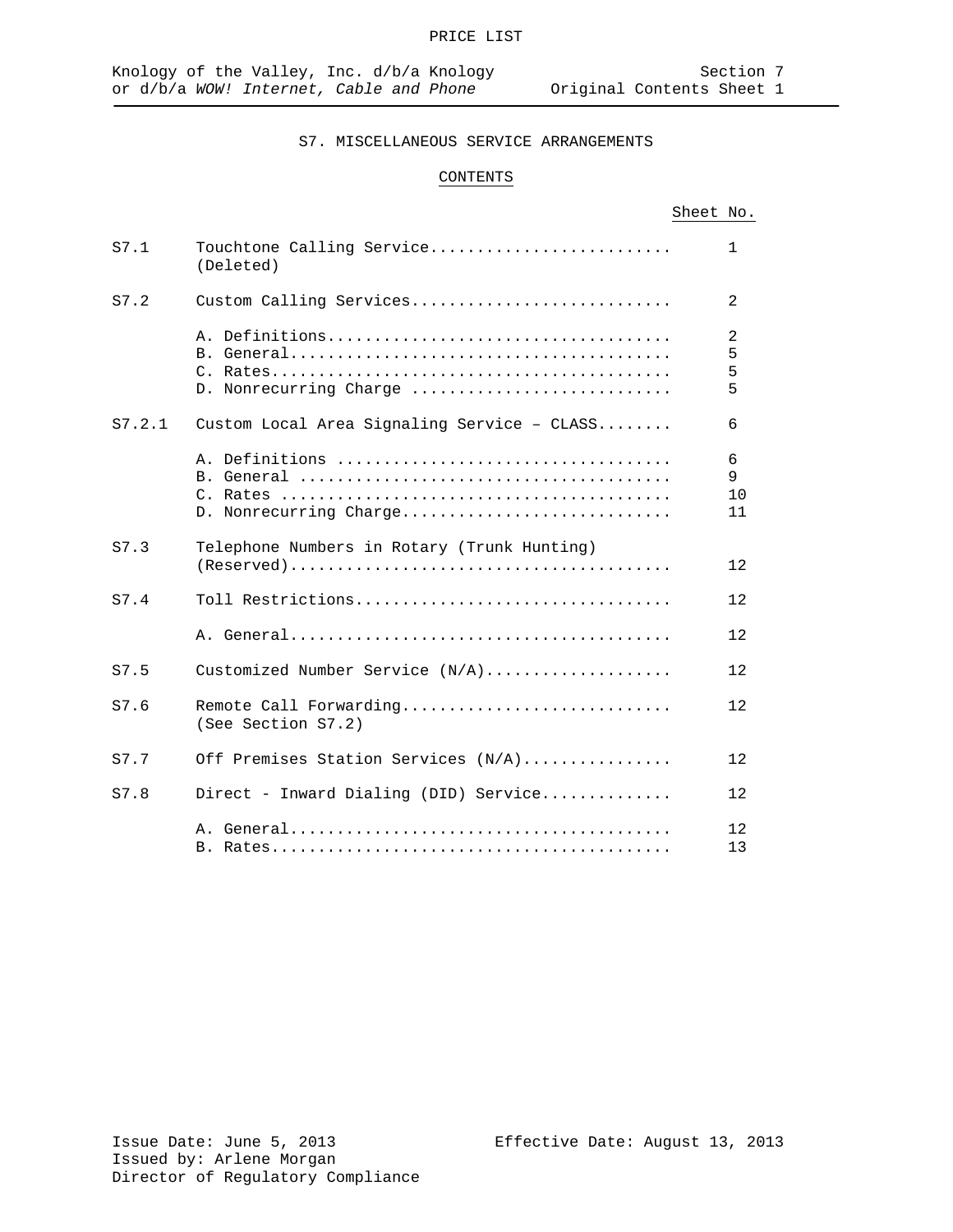# S7. MISCELLANEOUS SERVICE ARRANGEMENTS

#### CONTENTS

# Sheet No.

| S7.9   | Seasonal and Vacation Service        | 14                   |
|--------|--------------------------------------|----------------------|
|        | D. Nonrecurring Charges              | 14<br>14<br>14<br>14 |
| S7.10  | Special Billing Number Service       | 15                   |
|        |                                      | 15<br>15             |
| S7.11  | Joint Use of Service                 | 16                   |
|        |                                      | 16<br>16<br>17       |
| S7.12  | Miscellaneous Services               | 18                   |
|        | Short Term Service<br>S7.12.1        | 18                   |
|        | Special Line Conditioning<br>S7.12.2 | 19                   |
|        | A. General                           | 19                   |
|        | S.7.12.3 Data Service                | 19                   |
| S7.13  | Wonder Ring Service                  | 20                   |
|        |                                      | 20<br>20<br>23       |
| S7.14  | Automatic Call Distribution Service  | 25                   |
|        |                                      | 25<br>27<br>32<br>34 |
| S.7.15 | Impaired Hearing Equipment           | 37                   |
|        |                                      | 37<br>37<br>37       |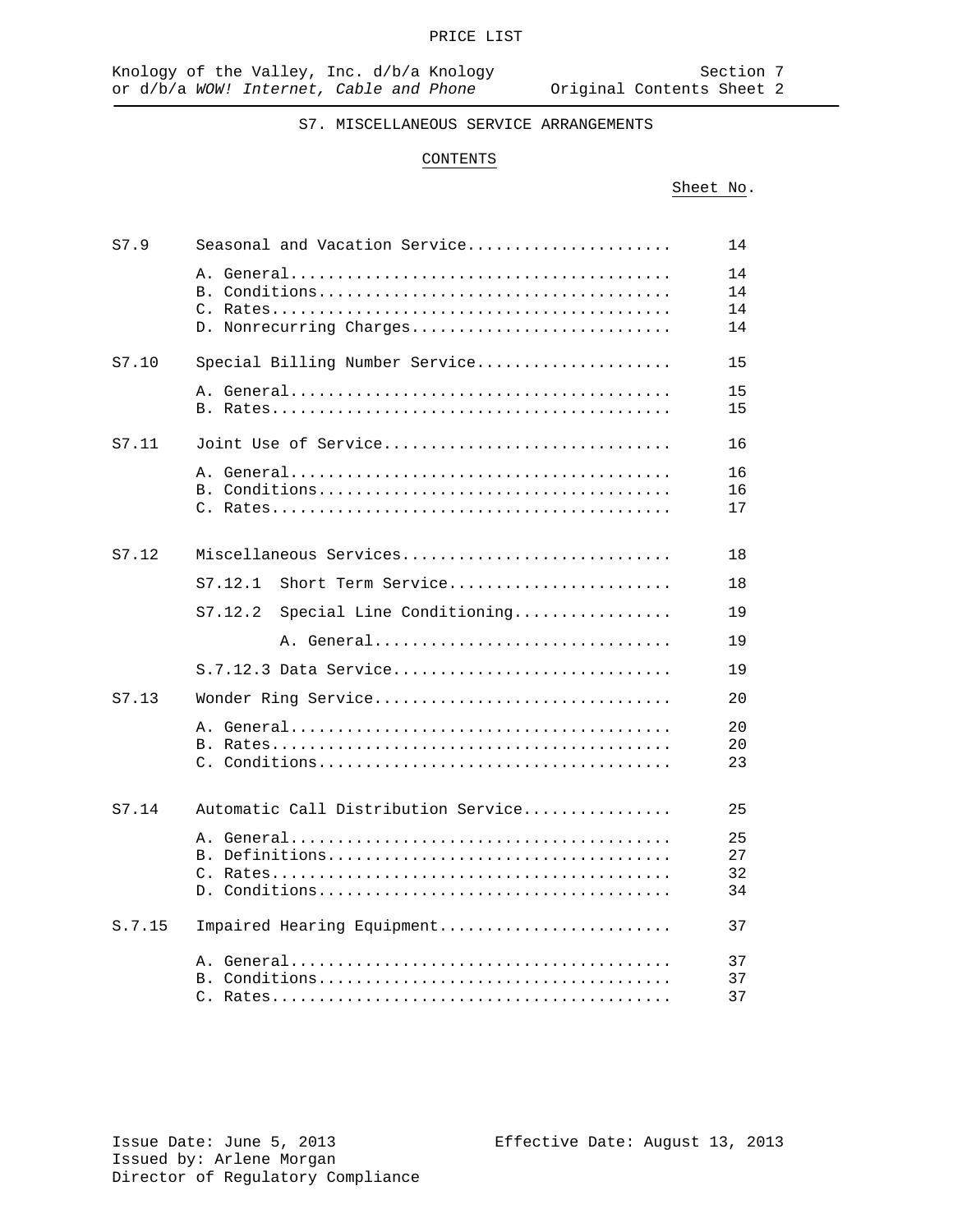# CONTENTS

# Sheet No.

|        | S.7.16 Abbreviated Dialing |                  | 38                                                             |                |
|--------|----------------------------|------------------|----------------------------------------------------------------|----------------|
|        |                            |                  | S.7.16.1 711 Dialing Code for Telephone<br>Relay Service (TRS) | 38             |
|        |                            | A.,<br><b>B.</b> | General<br>Service Requirements and                            | 38             |
|        |                            |                  | Conditions                                                     | 39             |
| S.7.17 |                            |                  | Voice Mail System                                              | 45<br>45<br>45 |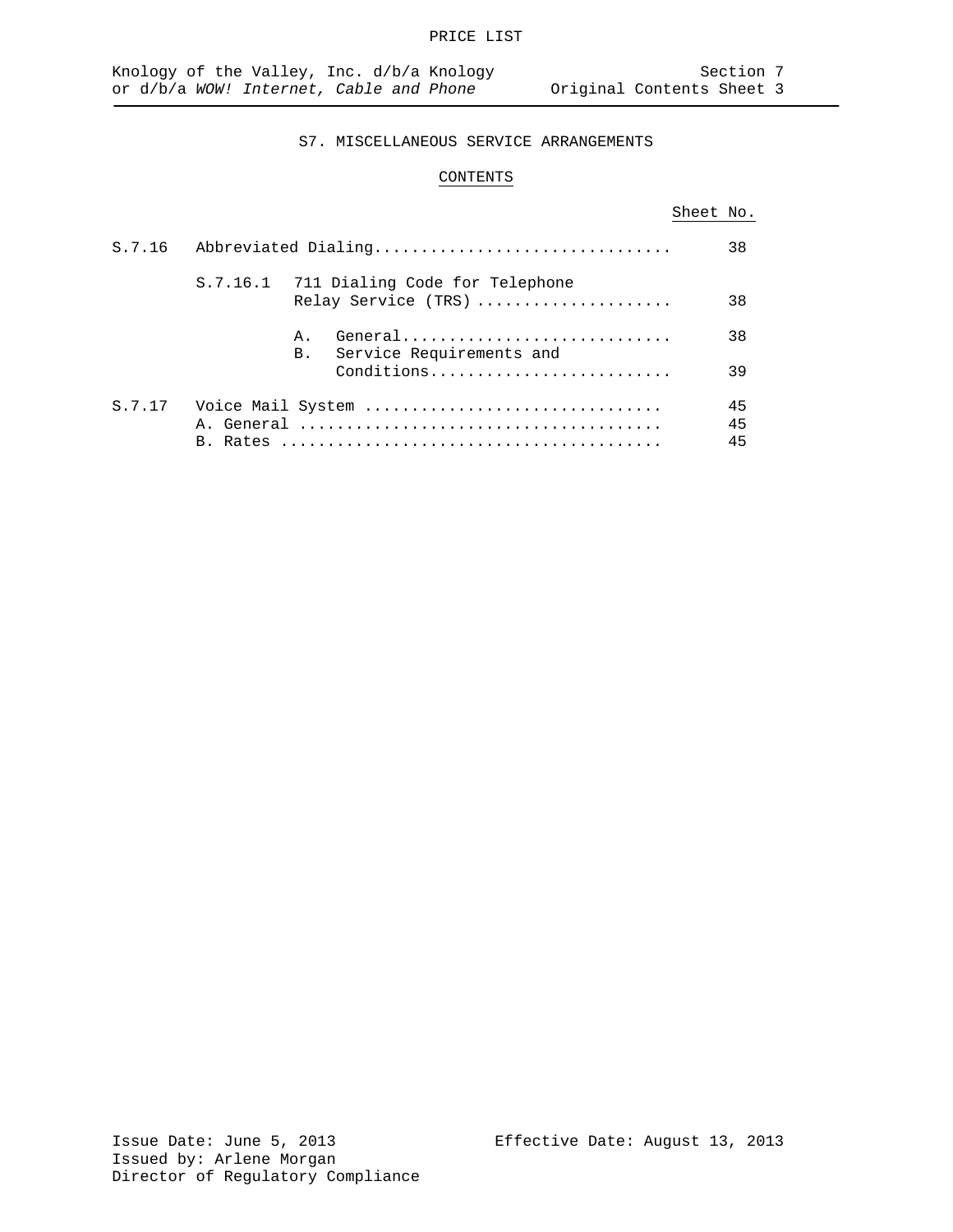- S7. MISCELLANEOUS SERVICE ARRANGEMENTS
- S7.1 TOUCHTONE CALLING SERVICE Deleted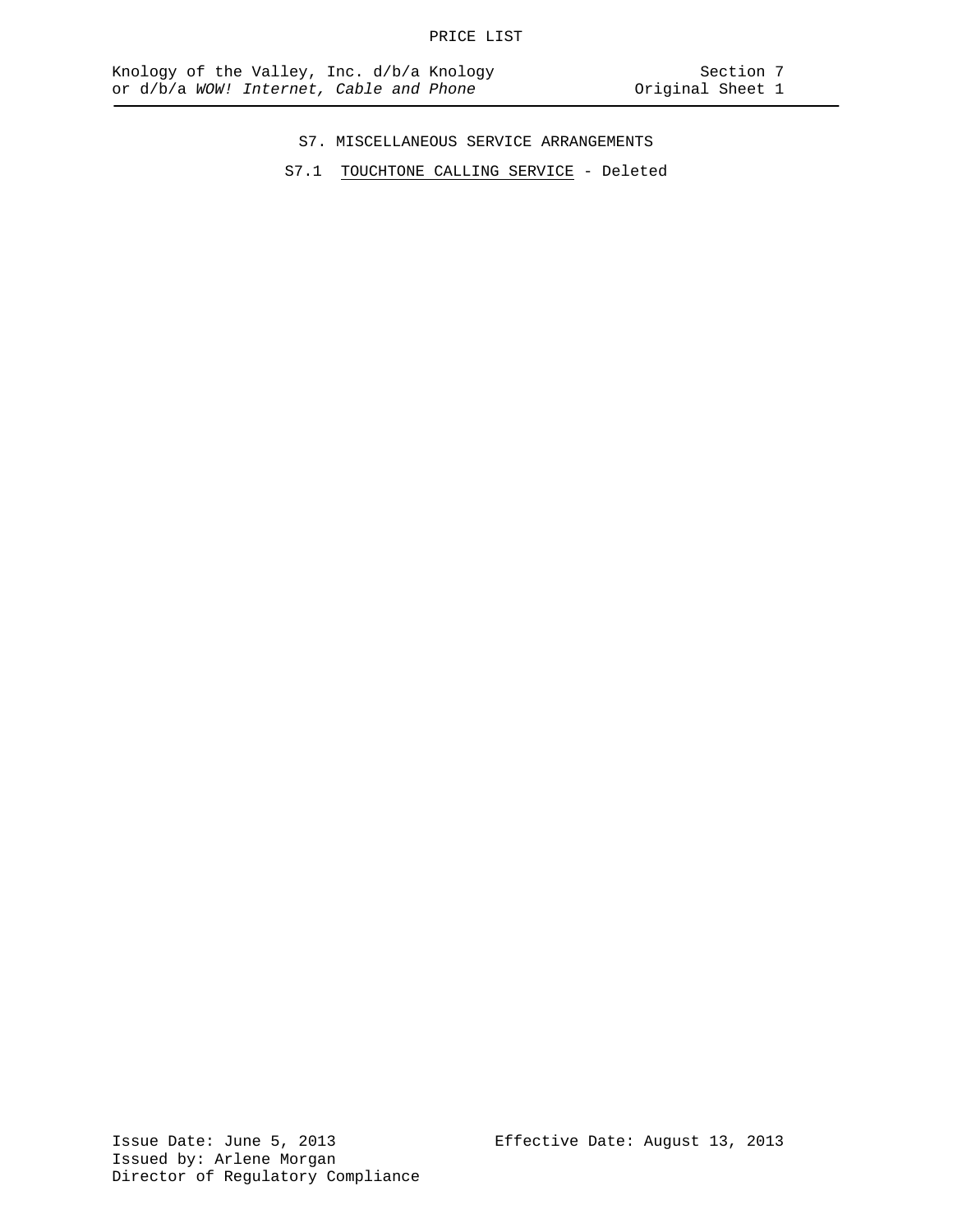#### S7.2 CUSTOM CALLING SERVICES

- A. Definitions
	- 1. Call Forwarding: This provides an arrangement for transferring incoming calls to another telephone number within the local area by dialing a code and the number of the service to which calls are to be transferred.
	- 2. Remote Call Forwarding (RCF) Fixed: This is a service whereby a call placed from a station (the originating station) to a customer's (the RCF customer) telephone number (the call forwarding location) is automatically forwarded by Company central office equipment to another station designated by the RCF customer (the terminating station). The RCF customer is billed for the forwarded portion of the call.
	- 3. Remote Call Forwarding (RCF) Variable: This service allows the RCF customer to activate the call forwarding feature from locations other than their base telephone and make forwarding changes without central office personnel assistance.
	- 4. Three-Way Calling: This permits an existing call to be held, and by dialing, a second telephone call can be established and added to the connection. Normal transmission performance quality cannot be guaranteed on all calls.
	- 5. Call Waiting: By means of a tone signal a customer who is using their telephone is alerted when another caller is trying to reach that station. Permits putting first call on hold so that second call can be answered.
	- 6. Call Waiting Display: This feature allows the number and/or name identification of the call waiting party to display on the called party's caller identification equipment.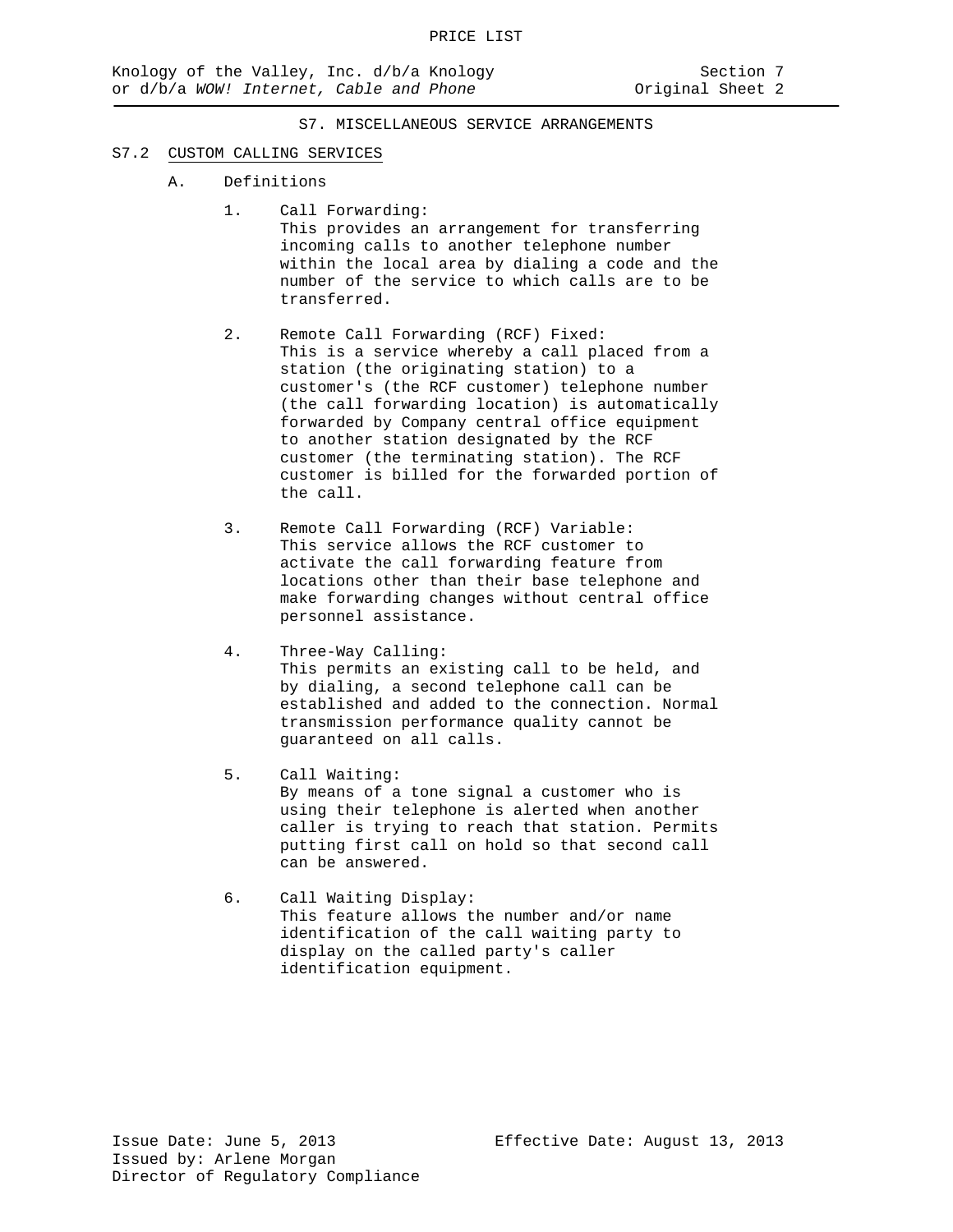### S7.2 CUSTOM CALLING SERVICES (Cont'd)

- A. Definitions
	- 7. Speed Calling: This provides for the calling of a 7- or 10 digit telephone number by dialing an abbreviated code. This arrangement is available in an eight-number capacity. (8-code).
	- 8. Plus Service: Plus service is a central office feature package offered in two categories:
		- a. Single-Line Plus for Business or Residence with one central office line. Six features are in the Single-Line Plus package: (1) Last Number Redial, (2) Call Hold, (3) Consultation Hold, (4) Toll Restriction, (5) Six-Way Conference, and (6) Speed Calling.
		- b. Multi-Line Plus for Business or Residence with two to five central office lines. Seven features are in the Multi-Line Plus package: (1) Last Number Redial, (2) Call Pick Up, (3) Call Transfer, (4) Six-Way Conference, (5) Toll Restriction, (6) Call Hold, and (7) Intercom.

Features:

| Intercom:     | Allows the user of a Plus<br>equipped line to call other<br>Plus equipped lines of the<br>same customer by dialing a<br>one-digit number.                                              |
|---------------|----------------------------------------------------------------------------------------------------------------------------------------------------------------------------------------|
| Call Hold:    | A Plus service user can place<br>an established call on hold<br>by flashing the switchhook<br>and dialing a 2-digit code.                                                              |
| Call Pick Up: | This feature enables a user<br>of a Plus service line to<br>answer a call which is<br>ringing in on another Plus<br>service line of the same<br>customer by dialing a 2-digit<br>code. |

Issue Date: June 5, 2013 Effective Date: August 13, 2013 Issued by: Arlene Morgan Director of Regulatory Compliance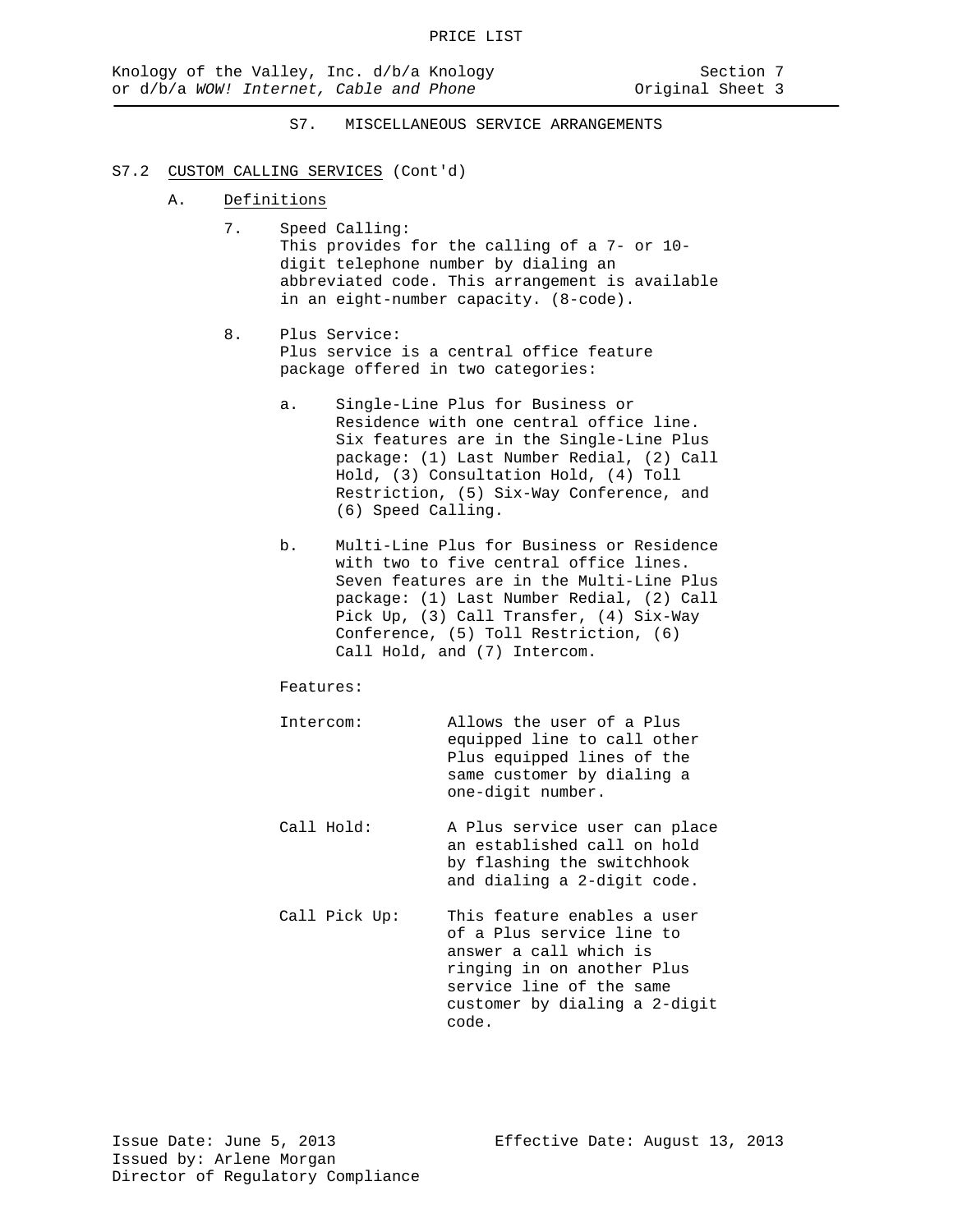# S7.2 CUSTOM CALLING SERVICES (Cont'd)

### A. Definitions

| Call Transfer: | The user of a Plus service |
|----------------|----------------------------|
|                | line can transfer any      |
|                | incoming call to another   |
|                | outside line.              |

- Toll Restriction: Prevents unauthorized use of a Plus service line for long distance calling unless the caller dials the proper authorization number.
- Six-Way The user of Plus service may Conference: hold a call in progress and then complete calls to four other parties and then all parties to the conversation for a total of six people on one line.
- Speed Calling: Allows station user to program 10 frequently called numbers under a single digit for one-button dialing.
- Last Number Allows a station user to<br>Redial: The redial any last call attorney redial any last call attempt by dialing a two-digit code.
- Uniform Call This feature is available to<br>Distribution Business lines only. UCD will Distribution Business lines only. UCD will<br>(UCD): allow calls that would allow calls that would normally receive a busy signal a chance to wait in queue until answered. A standard recording will advise callers that "all lines are busy, please remain on the line and your call will be answered in the order it was received." A line must have Plus service in order to subscribe to UCD.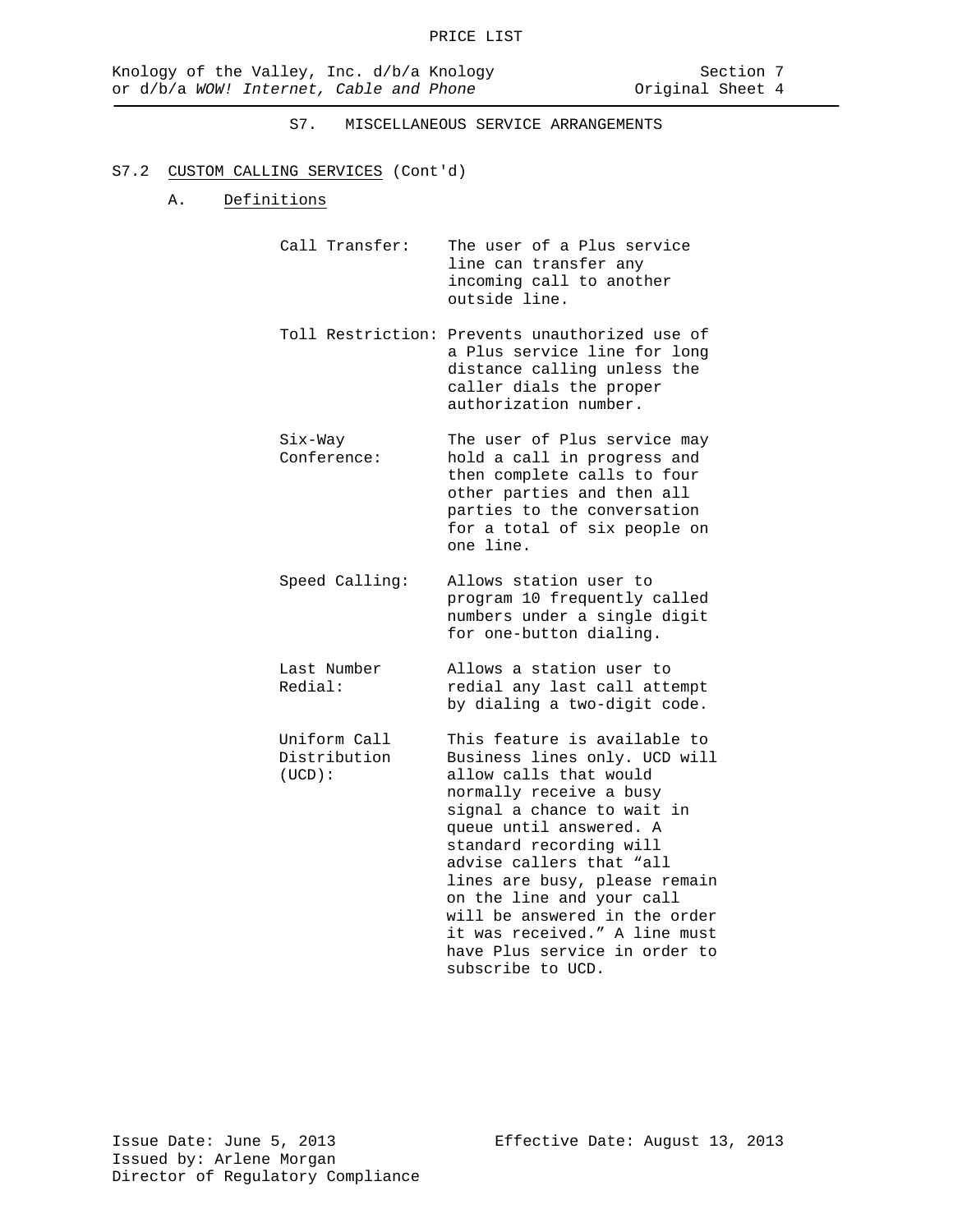#### S7.2 CUSTOM CALLING SERVICES (Cont'd)

- B. General
	- 1. Custom Calling Services are furnished subject to the availability of special central office facilities.
	- 2. Custom Calling Services are available to residence and business customers with one party telephone service only.
	- 3. No assurance can be given that transmission will be fully satisfactory during conference and call forwarding calls.
- C. Rates
	- 1. The following rates and charges are in addition to all other applicable rates and charges for service furnished.

Monthly Rate Per C.O. Line Equipped

|                |                                            | <b>Business</b> | Residence     |
|----------------|--------------------------------------------|-----------------|---------------|
| a.             | Call Forwarding                            | \$4.46          | \$3.15        |
| b.             | Remote Call Forwarding (RCF) Fixed         | 2.63            | 2.63          |
| $\mathsf{C}$ . | Remote Call Forwarding (RCF) Variable 3.15 |                 | 3.15          |
| d.             | Three-Way Calling                          | 2.10            | 2.10          |
| e.             | Call Waiting                               | 4.20            | 3.68          |
| f.             | Call Waiting Display                       | 2.10            | 2.10          |
| q.             | Speed Calling                              | 4.73            | 3.94          |
| h.             | Single-line Plus per line                  | 6.30            | 6.30          |
| i.             | Multi-line Plus per line                   | 6.30            | 6.30          |
| i.             | Uniform call distribution per line         | 2.10            | Not Available |

D. Nonrecurring Charge Service Ordering and

Central Office Charge.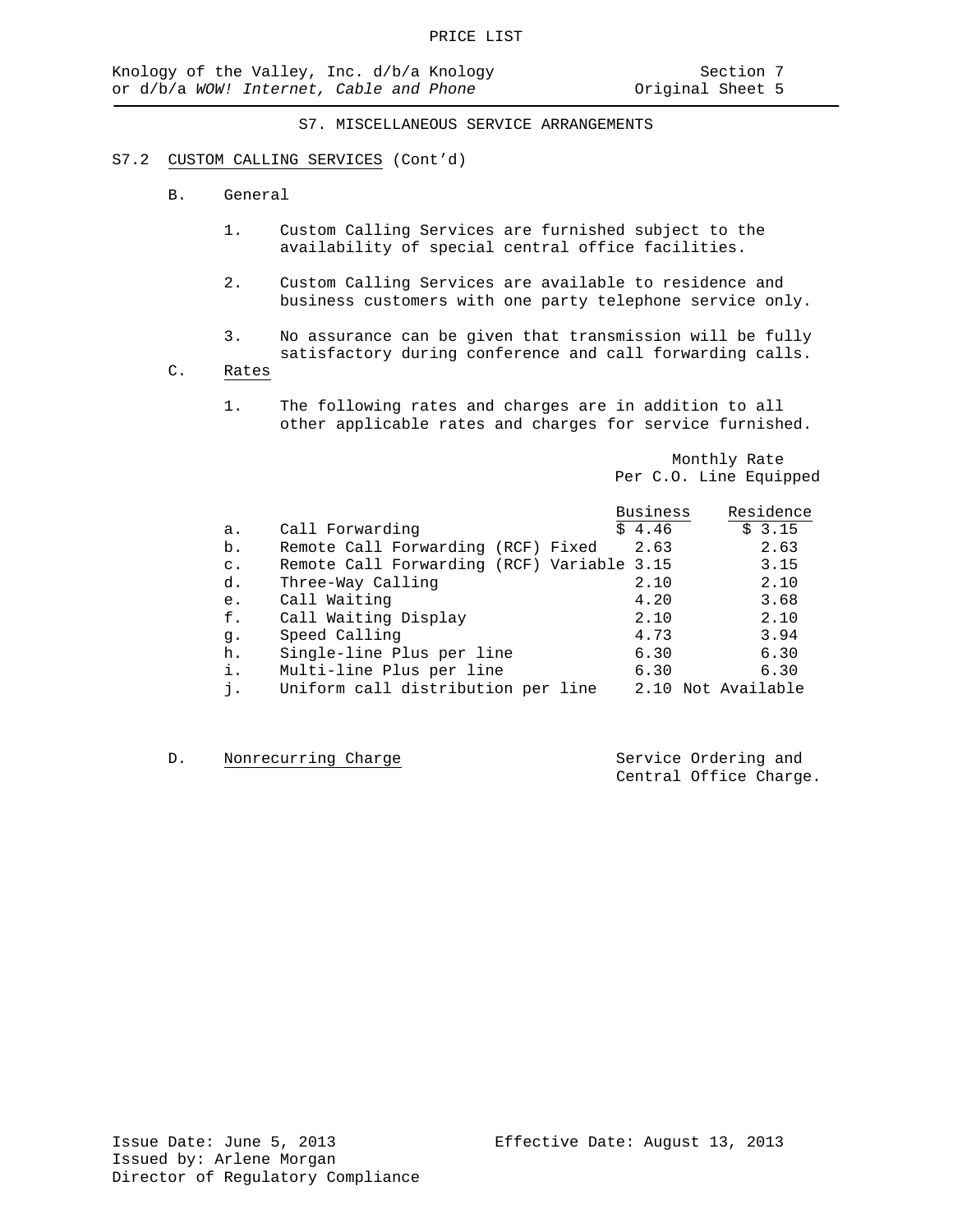- S7.2.1 CUSTOM LOCAL AREA SIGNALING SERVICE CLASS
	- A. Definitions
		- 1. Anonymous Call Rejection A feature that allows subscribers to refuse calls from callers who block delivery of their numbers.
		- 2. Automatic Callback This service allows a subscriber to automatically re-originate a call to the last-dialed number without having to radial the number regardless of whether the call was answered, unanswered or busy. If the called number is busy, automatic processing of the call continues until the number is idle. When both lines idle, the calling party hears a special ring. When the caller picks up the set, the called party's line rings.
		- 3. Automatic Recall This service allows the subscriber to recall the last incoming call without having to know the number of that call. If the called number is busy, automatic processing of the call continues until both lines are idle. The subscriber can continue to originate and receive calls without affecting the Automatic Recall request. Automatic Recall can be canceled by dialing a deactivation code. The service provides an optional twolevel activation capability that, following activation, announces the number of the last incoming call. The subscriber then has the choice of continuing the recall or aborting the recall sequence.
		- 4. Calling Number Delivery This service identifies the 10 digit number of the calling party and allows the subscriber to choose whether or not to answer the call. The calling number is displayed after the first ringing cycle.
		- 4.1 Calling Number & Name Delivery This service is the same as Calling Number Delivery also, displays directory listed name up to 15 characters.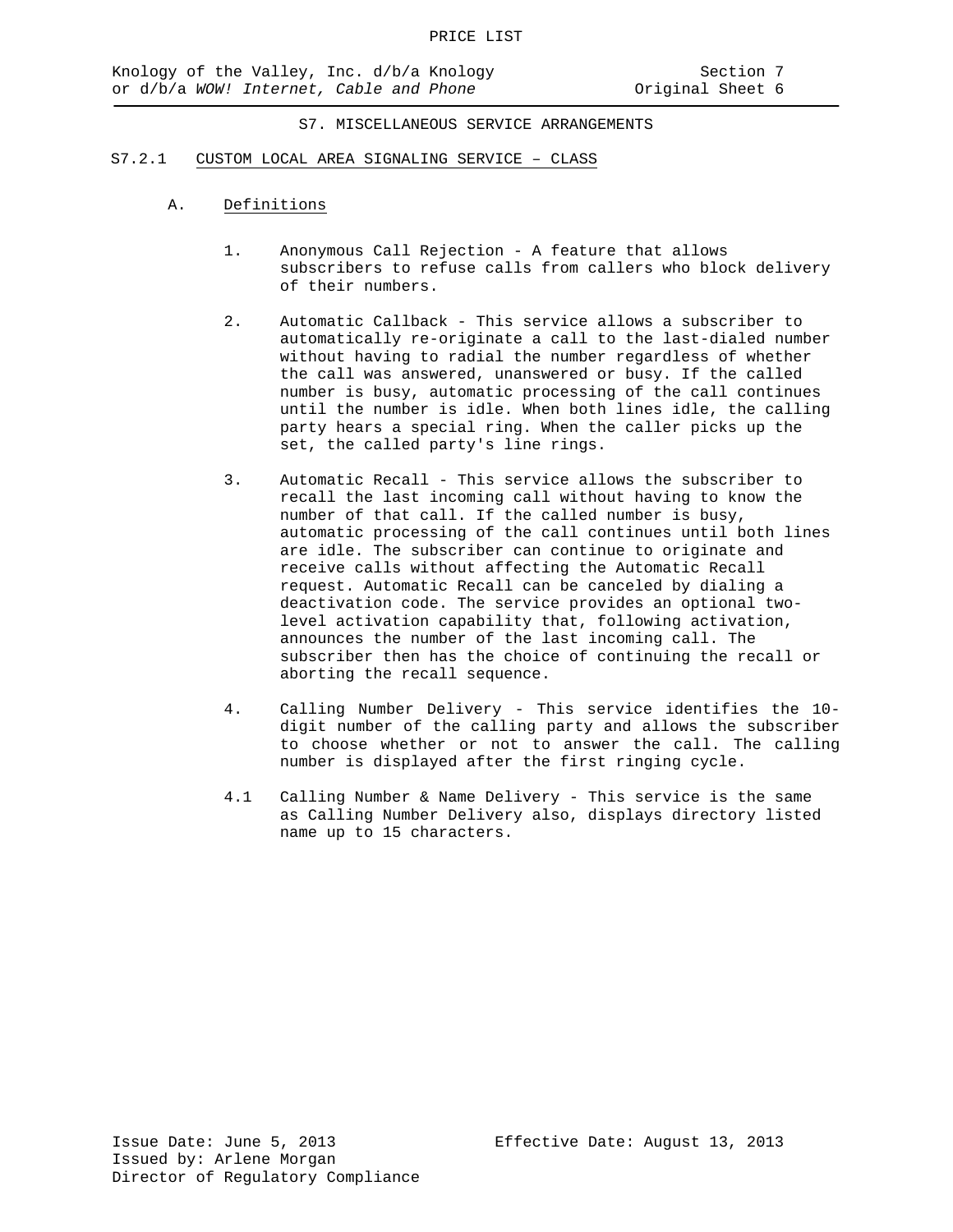- S7.2.1 CUSTOM LOCAL AREA SIGNALING SERVICE CLASS (Cont'd)
	- A. Definitions (Cont'd)
		- 4.1 (Cont'd)

Any subscriber to Calling Number Delivery or Calling Number & Name Delivery will be responsible for the provision of a display device which will be located on the customer's premises. The installation, repair, and technical capability of that equipment to function in conjunction with the feature specified herein will be the responsibility of the customer. The Company assumes no liability and will be held harmless for any incompatibility of this equipment to perform satisfactorily with the features described herein.

5. Calling Number Delivery Blocking - This service enables customers to prevent the transmission of their telephone numbers, on outgoing calls, to subscribers of the CLASS features, Calling Number Delivery.

The service is available either on a per call basis or permanent basis.

Per Call - Allows customers to temporarily prevent the transmission of their telephone numbers on an as needed basis by dialing a preassigned access code prior to making the call. This action must be repeated each time a call is made to prevent the transmission of the customer's telephone number.

Permanent - Allows customers to prevent the transmission of their telephone numbers on all outgoing calls placed from the customer's line. Permanent Call number Delivery Blocking is established and/or removed from the customer's line via a service order. This feature is in operation on a continuous basis. This feature does not prevent transmission of the calling party number on services such as E-911 that utilize Automatic Number Identification (AN]) for delivery of the calling number. If the preassigned access code for Calling Number Delivery, Unblocking is dialed on a line that is provisioned with Calling Number Delivery Blocking - Permanent, the customer's telephone number will be delivered.

The Company assumes no liability and will be held harmless from any incompatibility of the subscriber's customer premises equipment to perform satisfactorily with this feature.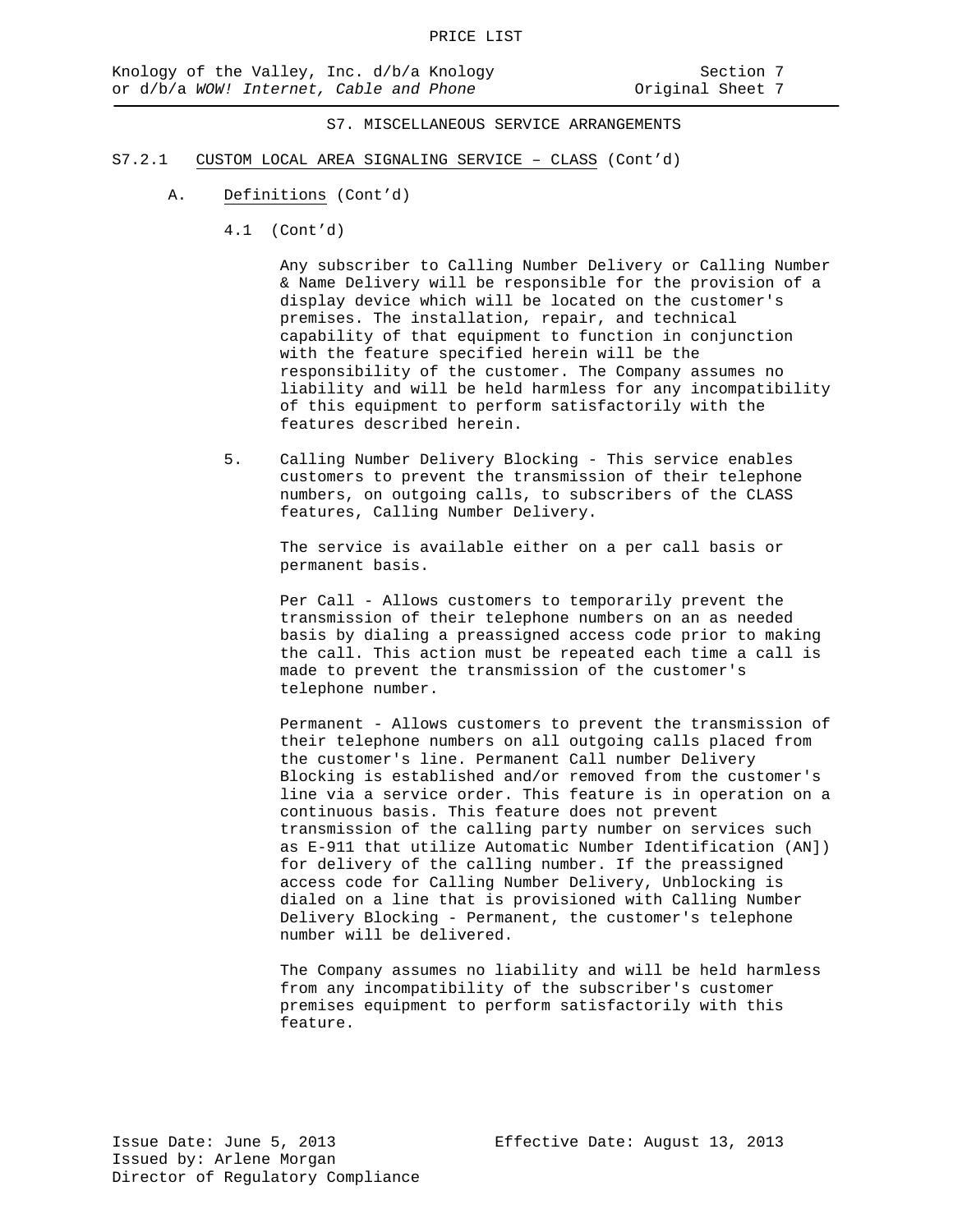- S7.2.1 CUSTOM LOCAL AREA SIGNALING SERVICE CLASS (Cont'd)
	- A. Definitions (Cont'd)
		- 6. Customer Originated Trace This feature allows the subscriber to activate an immediate trace of the last incoming call. After the call is terminated, a subscriber who wishes to trace the call goes off-hook, receives dial tone, and then dials the Customer Originated Trace activation code. When the trace has been completed, the subscriber receives an announcement stating that the trace was successful and to contact the local telephone operating company for further assistance.

By activating the Customer Originated Trace feature, the subscriber automatically authorizes Knology of the Valley, Inc. d/b/a Knology or d/b/a *WOW! Internet, Cable and Phone* to store the results of any and all traces initiated by the customer in the Telephone Company's switching office, and to release the results of such traces directly to the subscriber's serving law enforcement agency upon a further request by the subscriber. The results of such traces will be released to the appropriate law enforcement agency only upon such a further request by the subscriber. The trace record will provide only the incoming telephone number and in no way identifies the person(s) actually placing the  $call(s)$ . The subscriber must contact the telephone company within ten (10) days after originating a call trace or the trace record will automatically be deleted from the system.

- 7. Selective Call Acceptance This feature allows a subscriber to select up to 31 numbers from which calls are to be received. All other calls are intercepted and routed to a recorded announcement that informs the caller the customer is not accepting calls. Calls from numbers outside the specified exchanges will ring normally.
- 8. Selective Call Rejection This feature allows a subscriber to block incoming calls from a maximum of 31 telephone numbers. The subscriber can also block incoming calls placed from the last calling number even if the number is unknown to the customer. Blocked calls are routed to a recorded announcement which specifies that the called party is not accepting calls.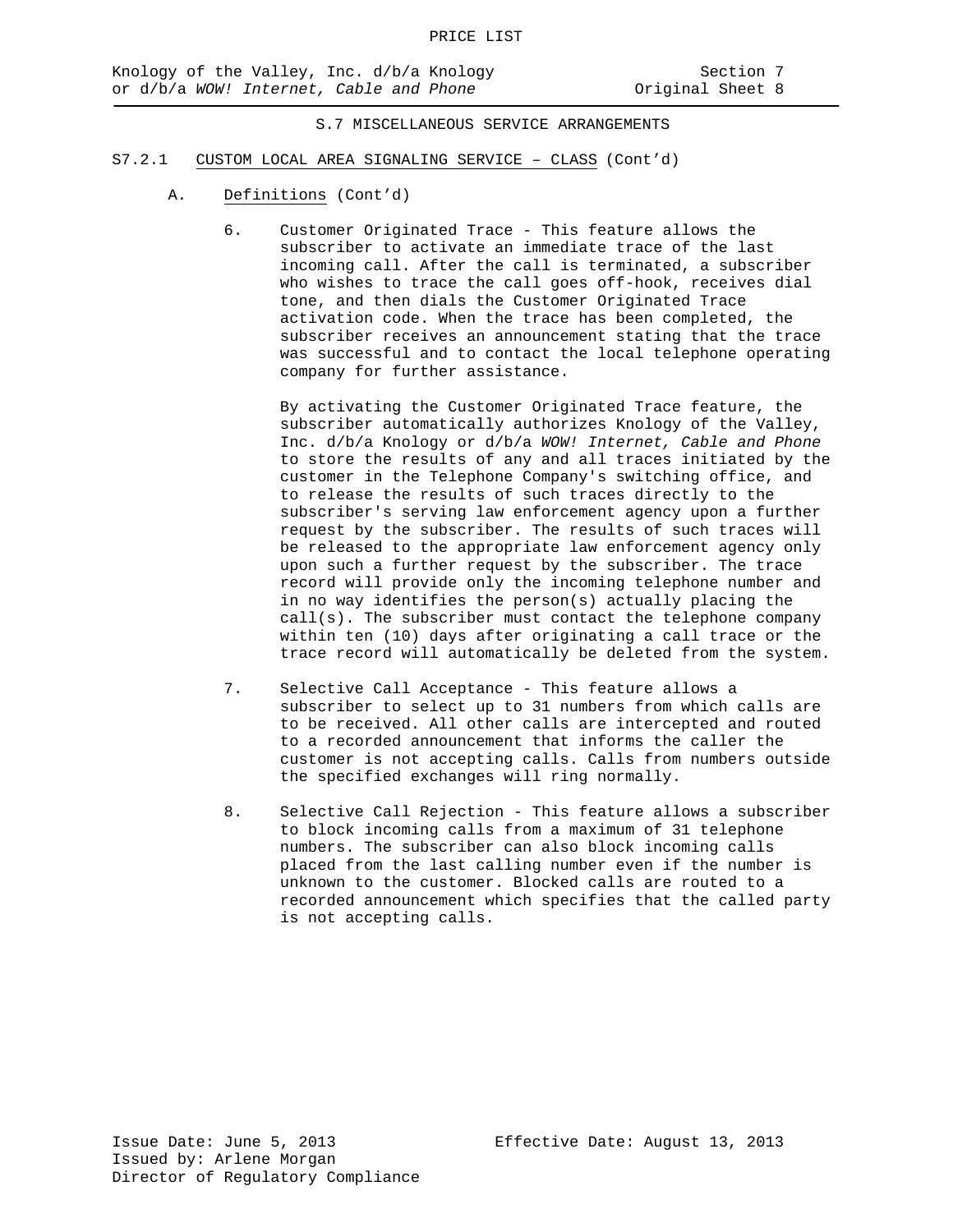- s7.2.1 Custom Local Area Signaling Service CLASS (Cont'd)
	- A. Definitions (Cont'd)
		- 9. Selective Call Forwarding This feature allows the subscriber to prespecify telephone numbers (maximum of 31) from which incoming calls are to be forwarded. During the period that Selective Call Forwarding is activated, only calls from the prespecified numbers will be forwarded.
		- 10. Distinctive Ringing/Call Waiting With this feature, incoming calls from up to 31 numbers can be automatically identified by distinctive ringing. A distinctive ringing pattern accompanies incoming calls from the designated numbers. If -a subscriber is engaged in conversation and a call from one of the designated numbers arrives, a distinctive call-waiting tone accompanies the incoming call. Calls from all other numbers are rung normally.
	- B. General
		- 1. Custom Calling Local Area Signaling Service (CLASS) is a group of custom calling features offered to residential and business customers subscribing to one party local exchange service and to business customers subscribing to Digital Centrex Service.
		- 2. The service is subject to available facilities and limited to central offices specifically equipped to provide such service. CLASS features are applicable only to local calls placed to/from compatible central offices within the same local calling area offering the service.
		- 3. Operator assisted calls are designed to override the feature calls for emergency purposes.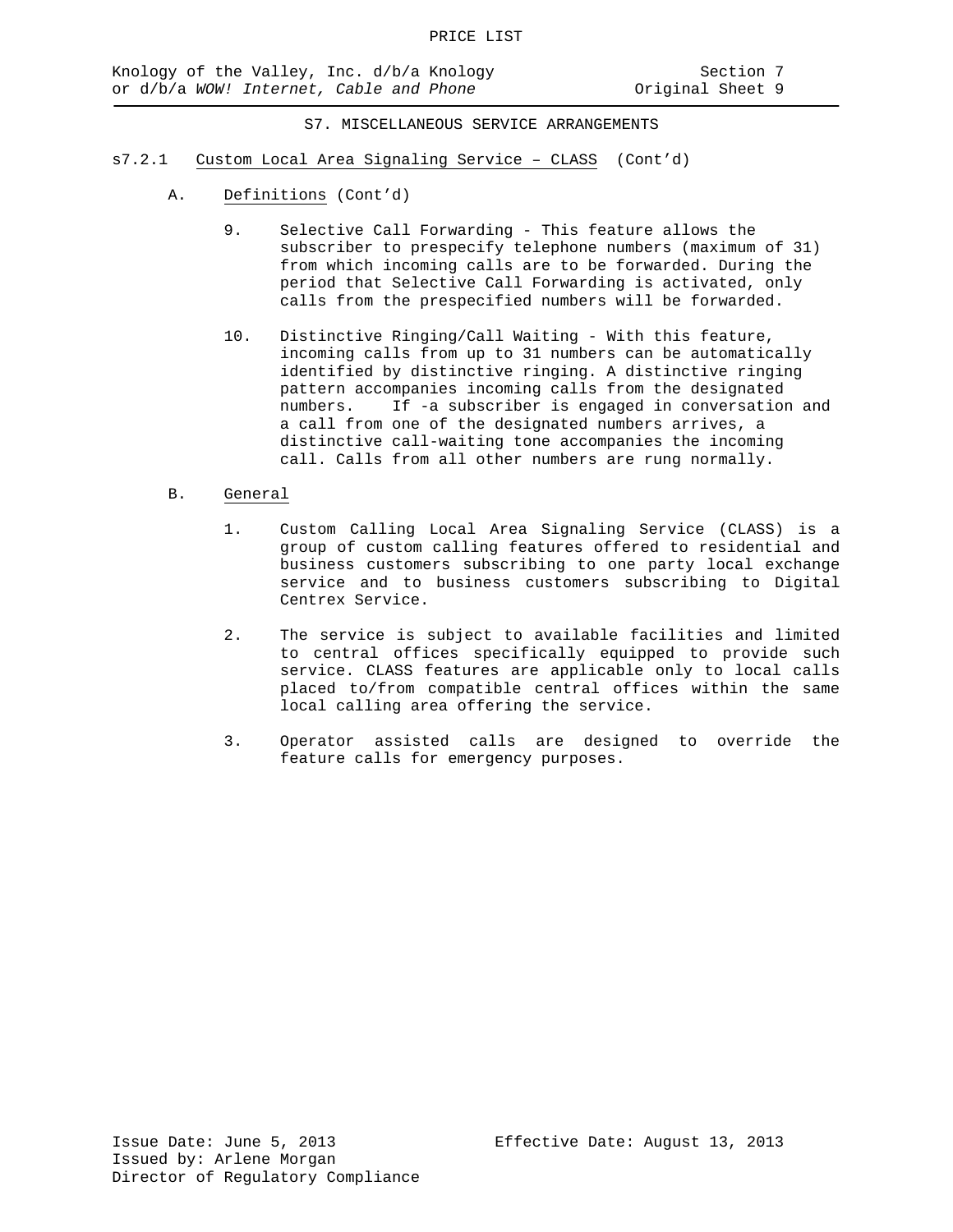- S7.2.1 CUSTOM LOCAL AREA SIGNALING SERVICE- CLASS (Cont'd)
	- B. General (Cont'd)
		- 4. Coin phones will not be enabled with CLASS features, just as they are not enabled with other custom calling features. However, coin phones will operate with the CLASS system and interaction with all the features will be permitted.
		- 5. Some CLASS services, such as Calling Number Delivery, require customer premises equipment with the capability to receive and display the incoming call information.
	- C. Rates
		- 1. The following charges are for the features only and are in addition to applicable charges for service. Service charges apply as set forth in Section 6.2 of this Price List, except as shown herein.

| 2. Feature Rates:                     | Monthly Rate    |         |
|---------------------------------------|-----------------|---------|
|                                       | Per C.O. Line   |         |
|                                       | Res.            | Bus.    |
| Anonymous Call Rejection              | \$3.15          | \$3.15  |
| Automatic Callback                    | \$3.15          | \$3.15  |
| Automatic Recall                      | $$3.15$ $$3.15$ |         |
| Calling Number Delivery               | \$3.94          | \$3.94  |
| Calling Number & Name Delivery        | $$6.83$ $$6.83$ |         |
| Blocking                              | \$0.00          | \$0.00  |
| Customer Originated Trace             | \$1.05          | \$1.05  |
| Selective Call Acceptance             | $$4.20$ $$4.20$ |         |
| Selective Call Rejection              | \$4.20          | \$4.20  |
| Selective Call Forwarding,            | \$3.15          | \$3.15  |
| Distinctive Ringing                   | \$2.10          | \$2.10  |
| /Call Waiting                         |                 |         |
| Package 1 (all of the CLASS features) | \$12.60         | \$12.60 |
| Package 2 (any combination of         |                 |         |
| 4 CLASS features)                     | \$6.30          | \$6.30  |
| Exception: Calling Number             |                 |         |
| & Name Delivery are not               |                 |         |
| included in Package 2.                |                 |         |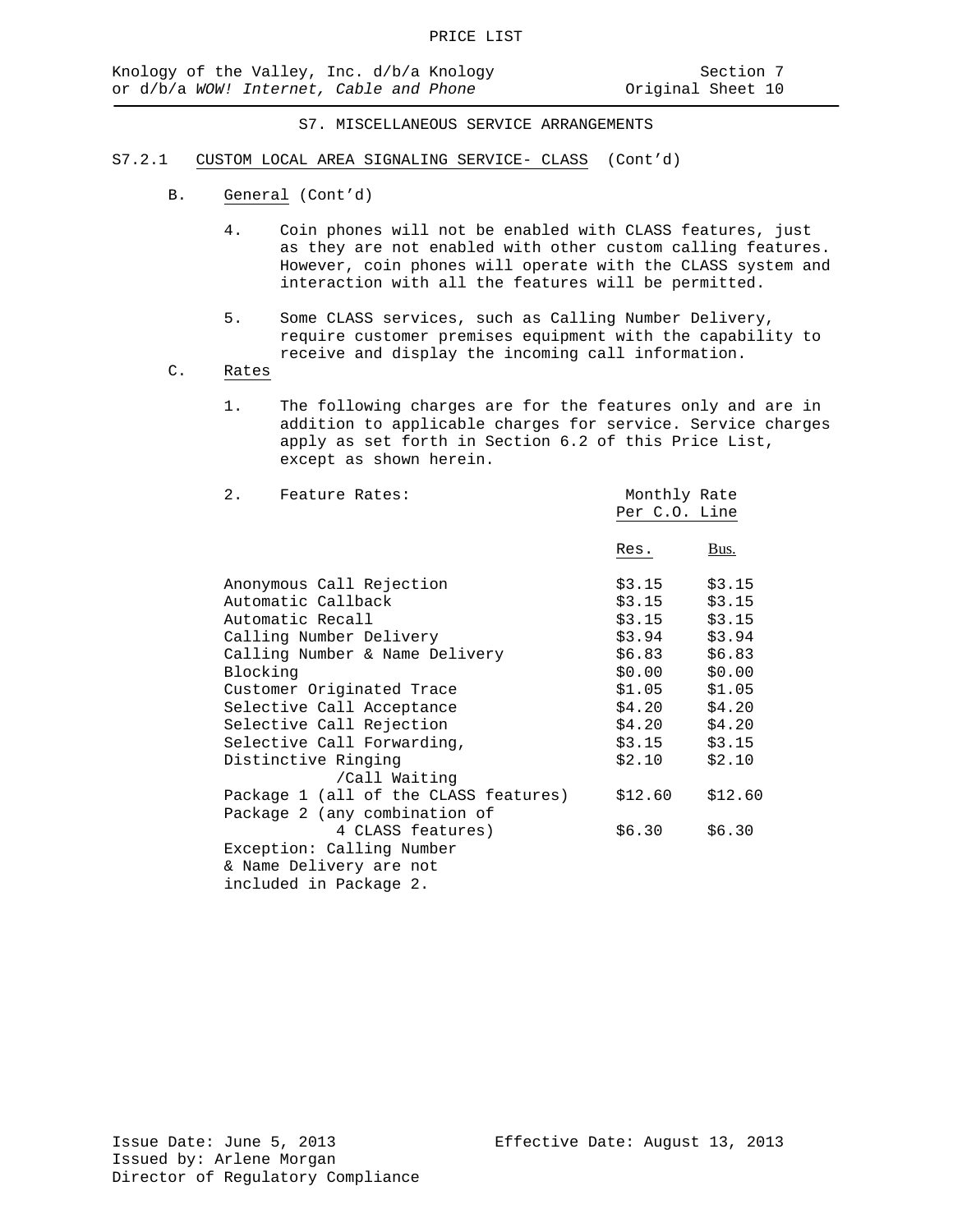S7.2.1 Custom Local Area Signaling Service – CLASS (Cont'd)

| D. | Nonrecurring | Service ordering and<br>central office charge. |            |
|----|--------------|------------------------------------------------|------------|
|    |              | RES.                                           | <b>BUS</b> |

- 1. Customer Originated Trace,<br>per trace placed  $$5.00$   $$5.00$ 
	- a. Service charges are not applicable when CLASS features are provided at the same time as the business or residence individual line service is established.
	- b. When features are added or rearranged on an existing line, the appropriate service charges listed in Section 6.5 of this Price List will apply.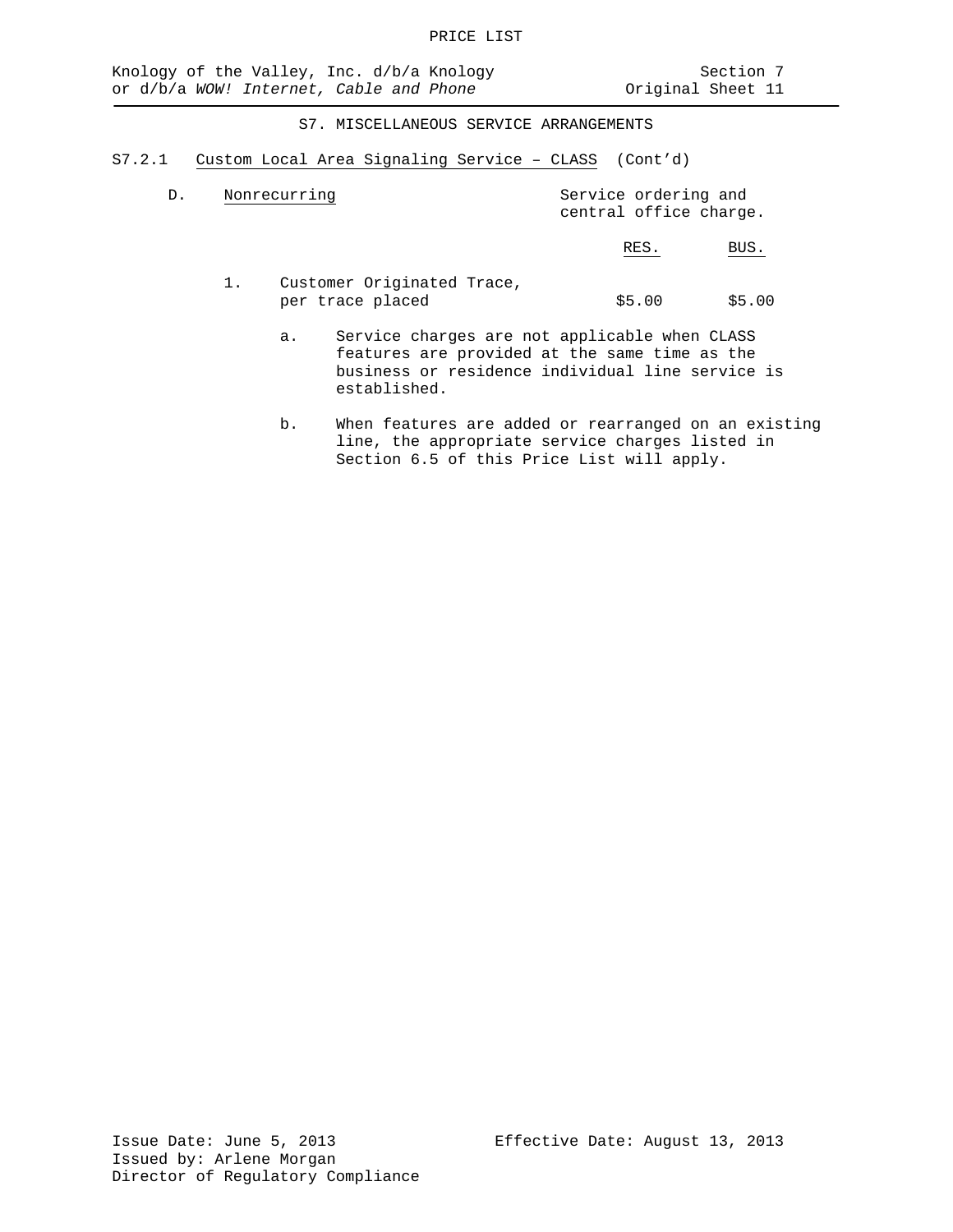## S7.3 TELEPHONE NUMBERS IN ROTARY (TRUNK HUNTING) (N/A)

#### S7.4 TOLL RESTRICTION

A. General

Universal blocking of 900/976 numbers unless the subscriber requests 900/976 access. No initial recurring or nonrecurring charges will apply to first request to block or unblock. However, any subsequent request will incur the applicable charges.

- S7.5 CUSTOMIZED NUMBER SERVICE (N/A)
- S7.6 REMOTE CALL FORWARDING (See Section 7.2)
- S7.7 OFF PREMISES STATION SERVICES (N/A)
- S7.8 DIRECT-INWARD DIALING (DID) SERVICE
	- A. General
		- 1. DID service permits calls incoming to a PBX or other CPE from the network to reach a specific station line number without the assistance of an attendant. DID service is provided subject to the availability of facilities and may be furnished from the central office which regularly serves the area in which the customer is located or from a foreign central office equipped to provide DID service subject to the appropriate intra/inter- exchange rates.
		- 2. Rates are in addition to the rates shown elsewhere in this and other Company Tariffs for the services and equipment with which this offering is associated.
		- 3. The service includes central office switching necessary for in-dialing from the network directly to station lines associated with customer premises switching equipment.
		- 4. The service must be provided on all trunks in a group arranged for Inward service. Each trunk group shall be considered a separate service. Grouping Service will not be provided between separate trunk groups.
		- 5. Facilities and operational characteristics of interface signals between the Company provided connecting arrangements and the customer provided switching equipment must conform to the rules and regulations the Company considers necessary to maintain proper standards of service.
		- 6. One primary directory listing will be furnished without charge for each separate trunk group.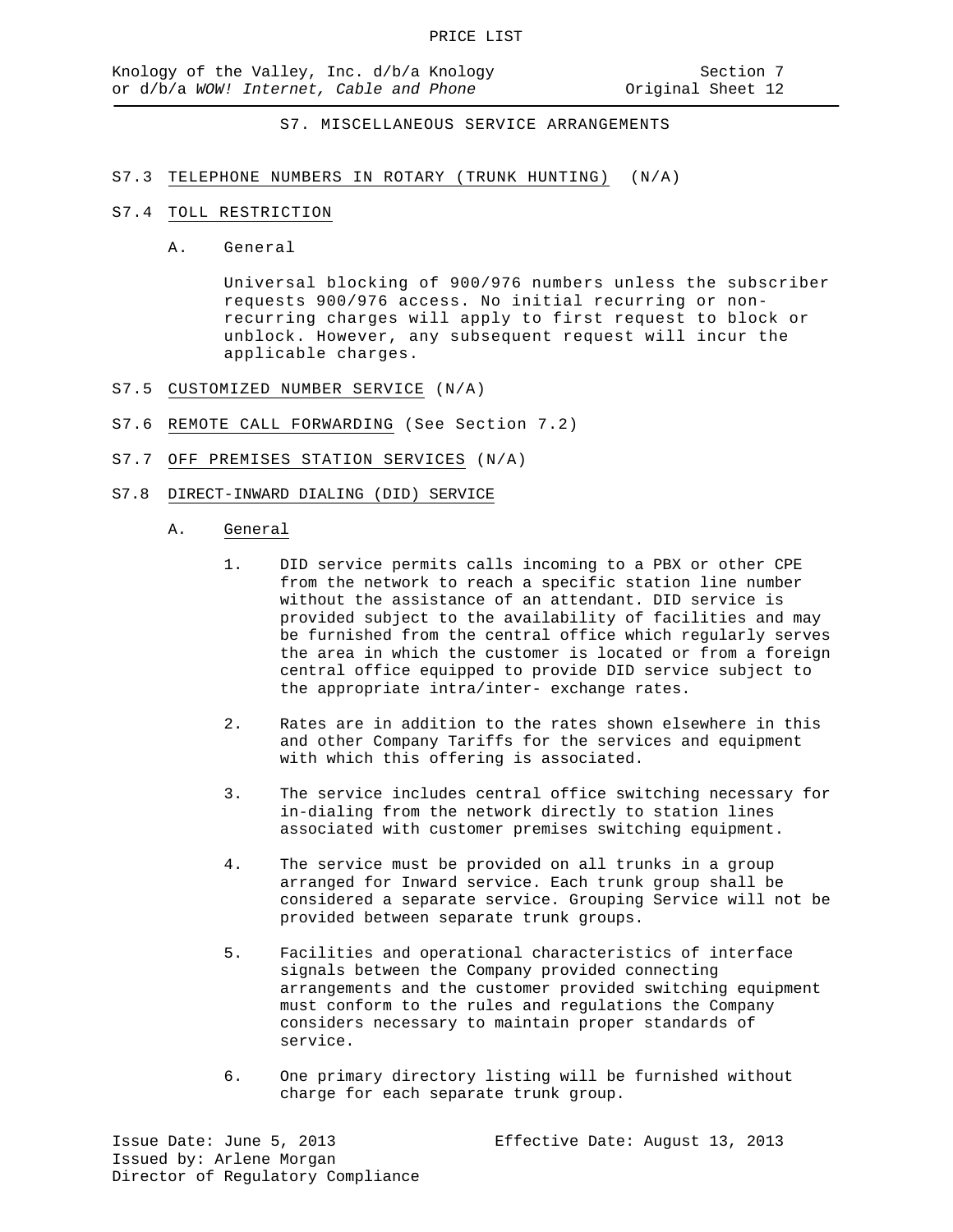- S7.8 DIRECT-INWARD DIALING (DID) SERVICE (Cont'd)
	- A. General (Cont'd)
		- 7. The customer shall be responsible for providing interception of calls to vacant and non-working assigned DID numbers by means of attendant intercept or recorded announcement service.
		- 8. DID numbers are provided in blocks consisting of a minimum of 100 consecutive numbers which may be assigned to station lines or reserved for future use at rates specified herein. The Company does not guarantee to provide a number block consecutive to any other number block. The company will be responsible for interception and administration of reserved numbers.

# B. Rates

1. Group of 100 Working or Reserved DID Numbers

|     |                        | Nonrecurring | Monthly   |
|-----|------------------------|--------------|-----------|
|     |                        | Charge       | Rate      |
|     |                        |              |           |
| (a) | Working Numbers, each  | \$480.00     | $\sin 50$ |
| (b) | Reserved Numbers, each | \$480.00     | \$.50     |

- 2. DID Trunk Termination in central office
	- (a) Rates and Trunk Rates set forth in S2.7 and S6.

Note 1: The Nonrecurring charge applies to the first group of DID numbers assigned to station lines per occasion. These rates and charges are applicable in addition to the rates and charges for the provision of PBX trunks and the associated equipment and services.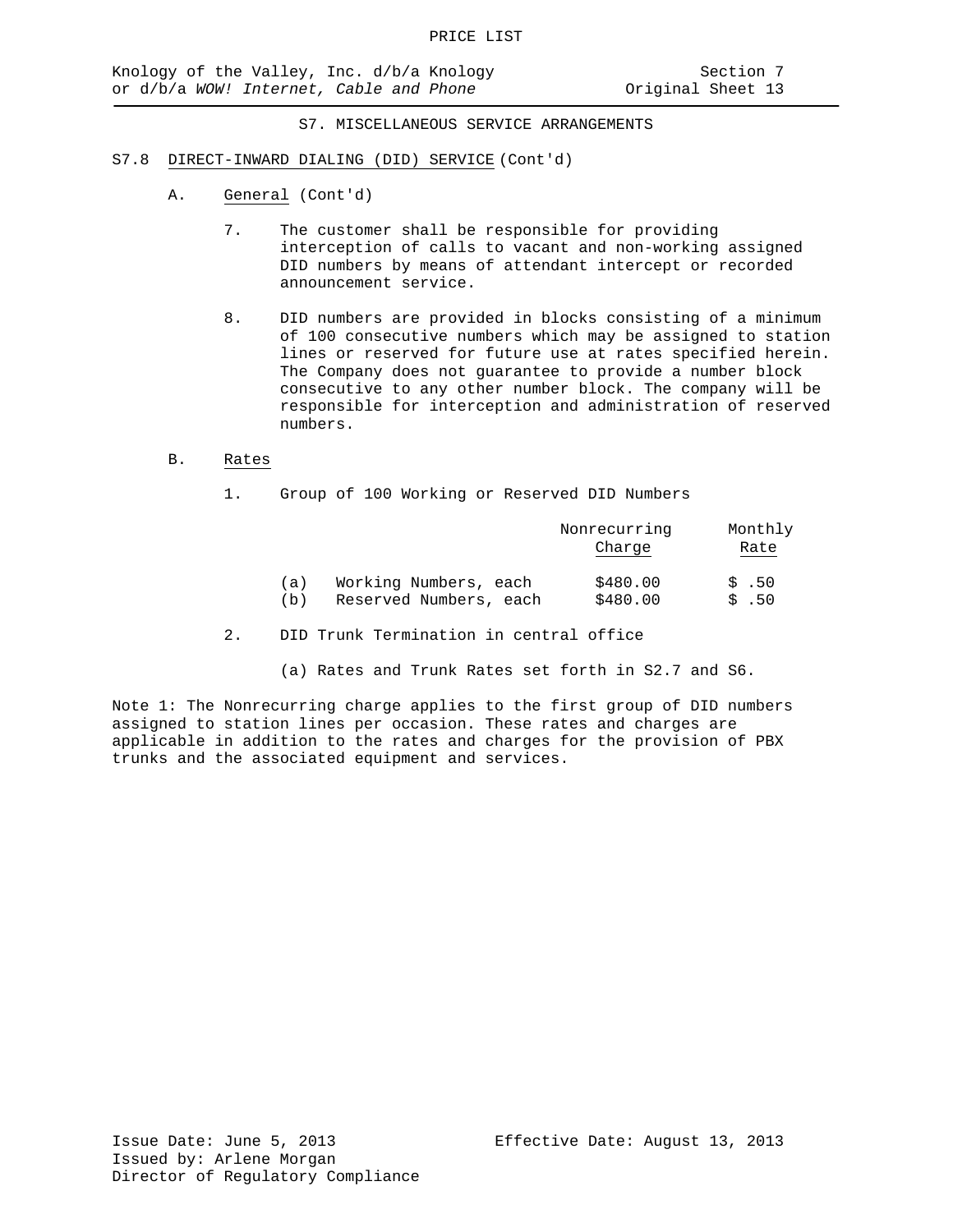#### S7.9 SEASONAL AND VACATION SERVICE

#### A. General

The terms "Seasonal Service" is used to define a special privilege, usually desired by the customers with second homes, for subscribers who occupy a residence only a portion of the year. Generally these customers desire continuity of service as well as service on short notice.

"Seasonal Service" will require the dedication of plant and equipment as though service was maintained, however, service shall be terminated at the central office serving the subscriber and will be available to any single party subscriber, residential or business regardless of length of time they have been subscribers.

## B. Conditions

When in the opinion of the company, a shortage of facilities may exist so as to deny another full time customer service, the company may after notification, terminate this offering on a selective basis.

# C. Rates

1. The monthly rate will be based upon 50% of the regular rate for the basic local exchange service only. Service may be temporarily suspended for a minimum of 270 days.

D. Nonrecurring Charge Service ordering and central Office charge.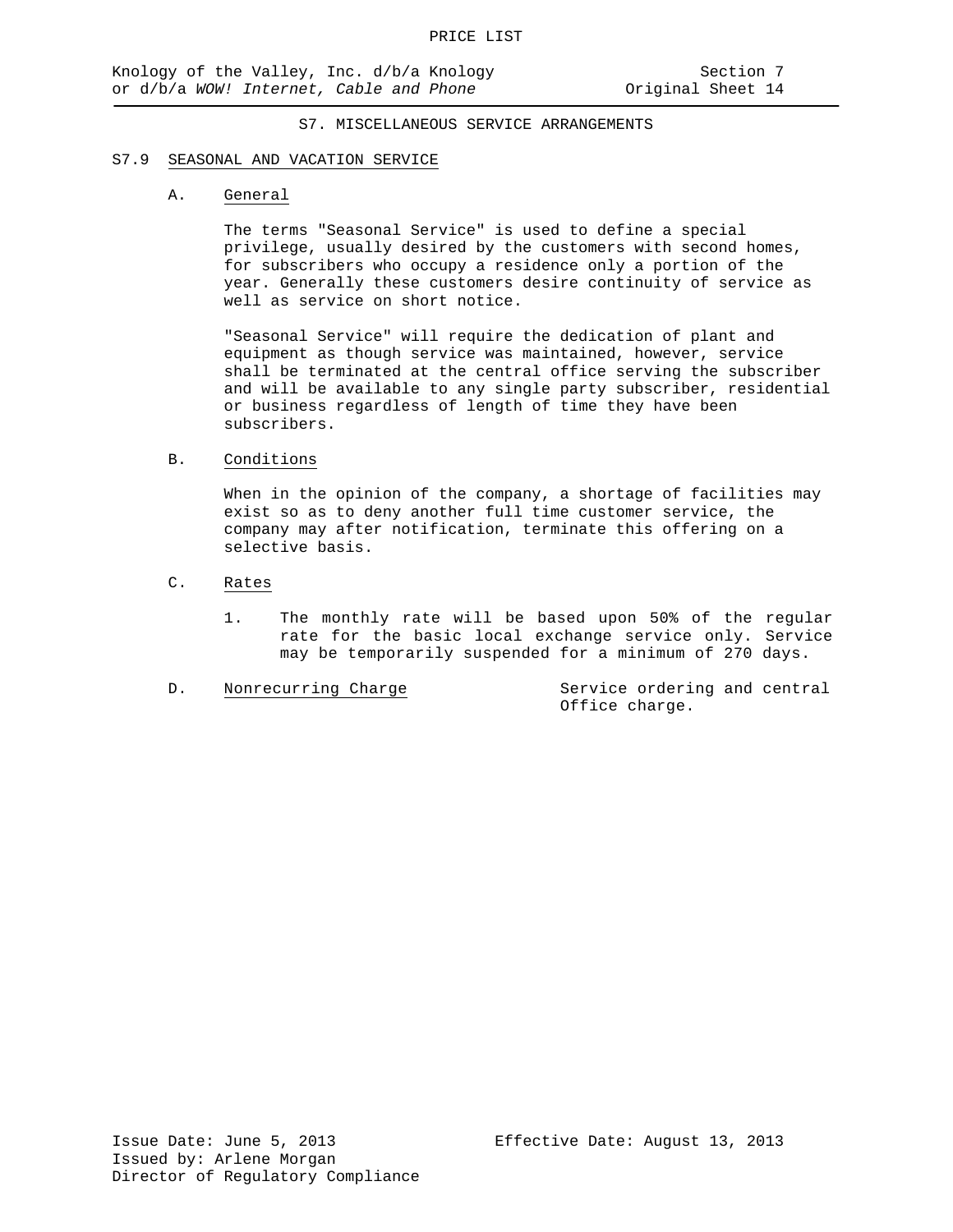#### S7.10 SPECIAL BILLING NUMBER SERVICE

## A. General

There are times when a customer requests billing be divided to simplify bookkeeping or for other reasons. A special billing arrangement is provided to include issuance of multi-credit cards, division of toll, division of local service, special services, etc.

- 1. Special Billing Number Service may be provided in conjunction with P.B.X. Services.
- 2. The minimum period for which this service may be offered is six (6) months.
- B. Rates

Monthly Rates

1. Each group o£ 40 or less, Special billing numbers \$20.00 per block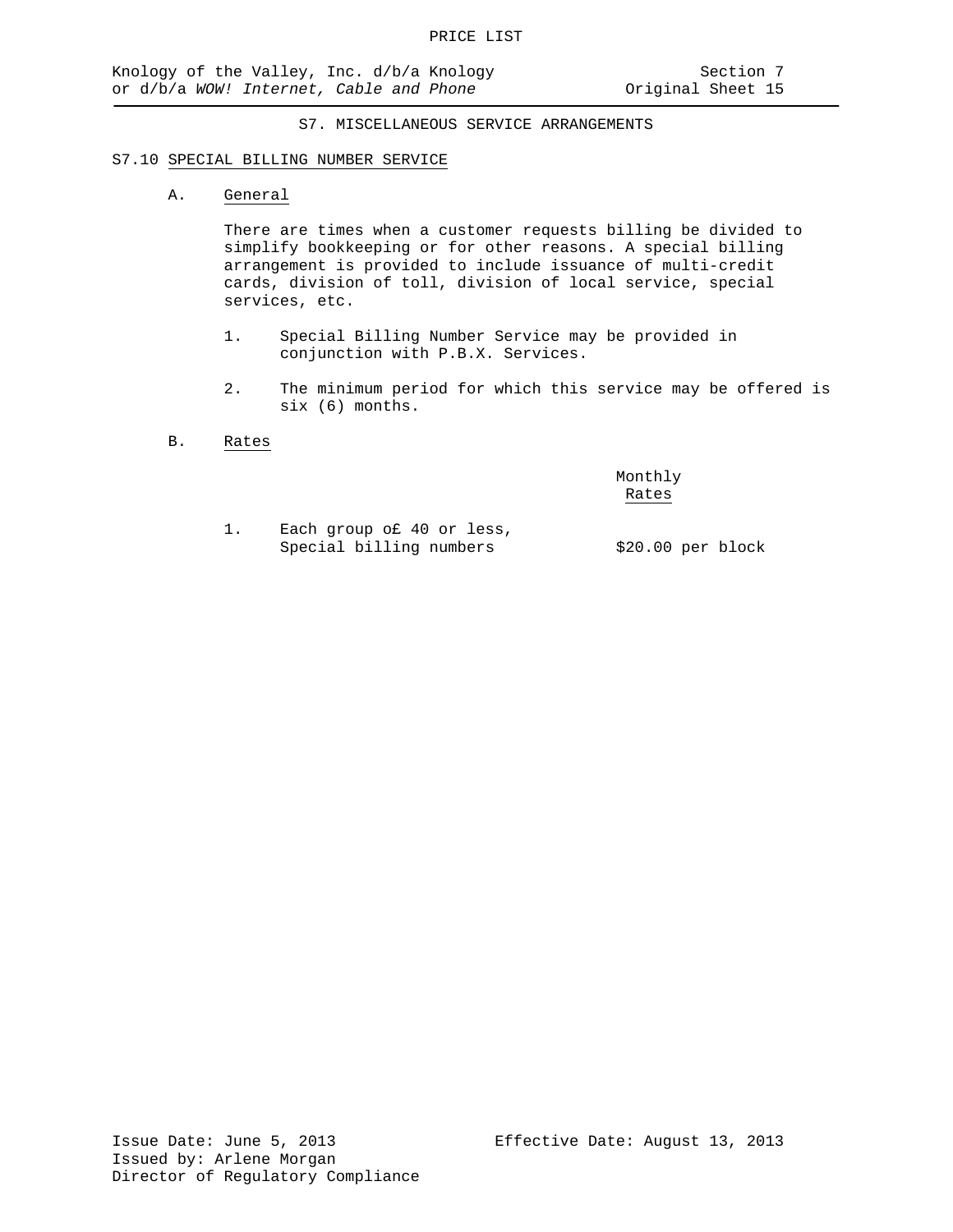## S7.11 JOINT USE OF SERVICE

#### A. General

Joint Use of Service permits a person, firm, or corporation to share the use of telephone service provided to a business customer.

## B. Conditions

- 1. Joint Use of Service will be furnished with the approval of the Company only with business individual access lines, or PBX Trunk Service.
- 2. Joint Use of Service will be furnished to a customer who is in a business of a secretarial nature, or of renting, or leasing space to transient or permanent tenants.
- 3. The joint user must be located on the premises, or in the same office, or in the same suite of offices as the customer, or in an office adjacent to and directly accessible from the customer's office.
- 4. A joint user will be furnished one directory listing without charge.
- 5. Applications for joint use of service shall be made by the customer.
- 6. The customer will be responsible for all charges incurred by the joint user. All bills and charges will be consolidated and rendered to the subscriber that contracts for the initial service.
- 7. Additional listings and supplemental services may be furnished to the joint user at the request of the customer and at regular rates.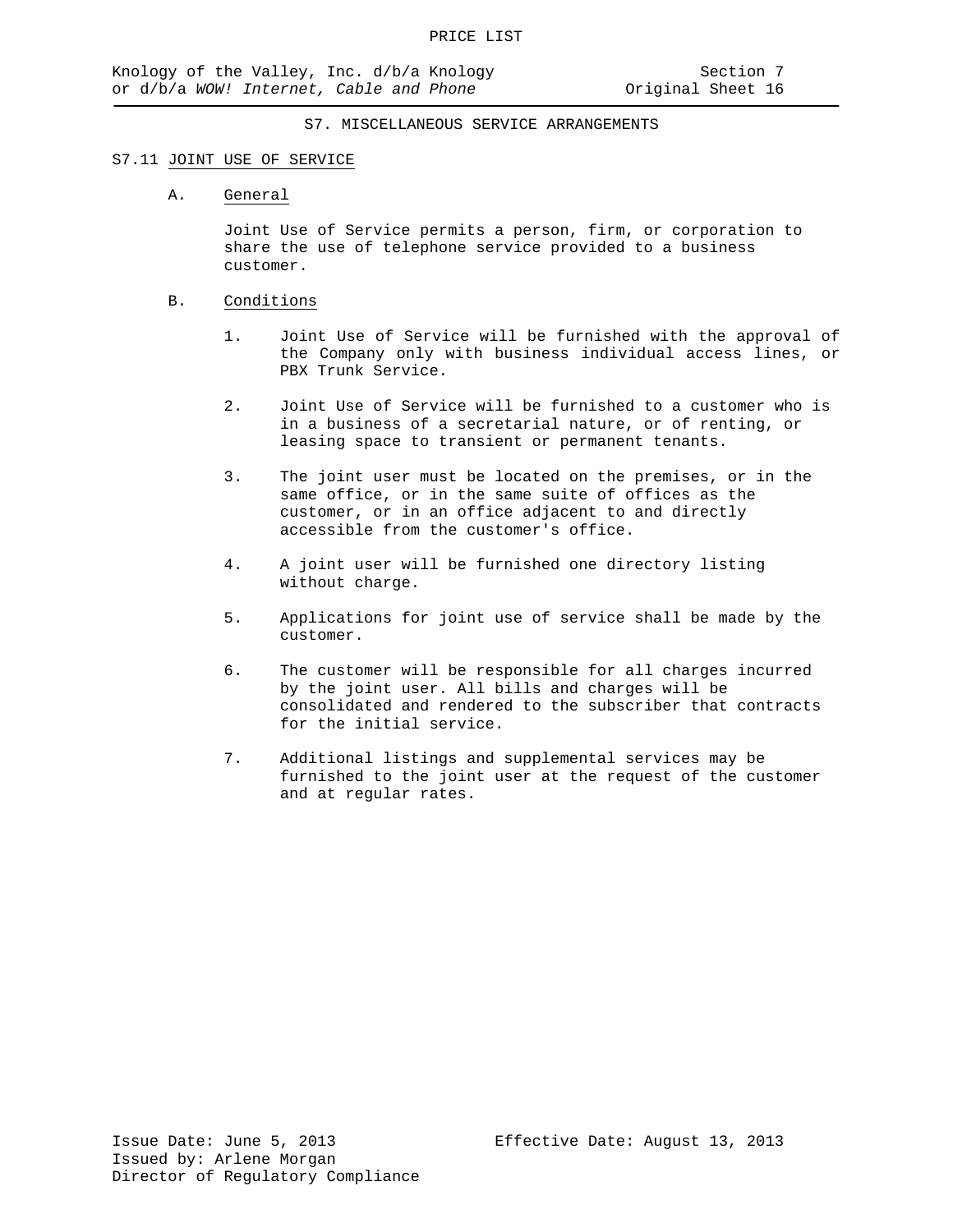#### S7.11 JOINT USE OF SERVICE (Cont'd)

- B. Conditions (Cont'd)
	- 8. After the listing for the joint user has been included in the directory, Joint Use of Service may not be discontinued during the life of the directory, except under the following conditions:
		- a. The customer's service is discontinued;<br>b. The joint user moves from the premises
		- The joint user moves from the premises where the customer's service is located;
		- c. The joint user establishes their own primary service on the same premises.

## C. Rates

|      |                                           | Monthly<br>Rates |
|------|-------------------------------------------|------------------|
| 1. . | Joint Use of Service, each<br>access line | \$5.25           |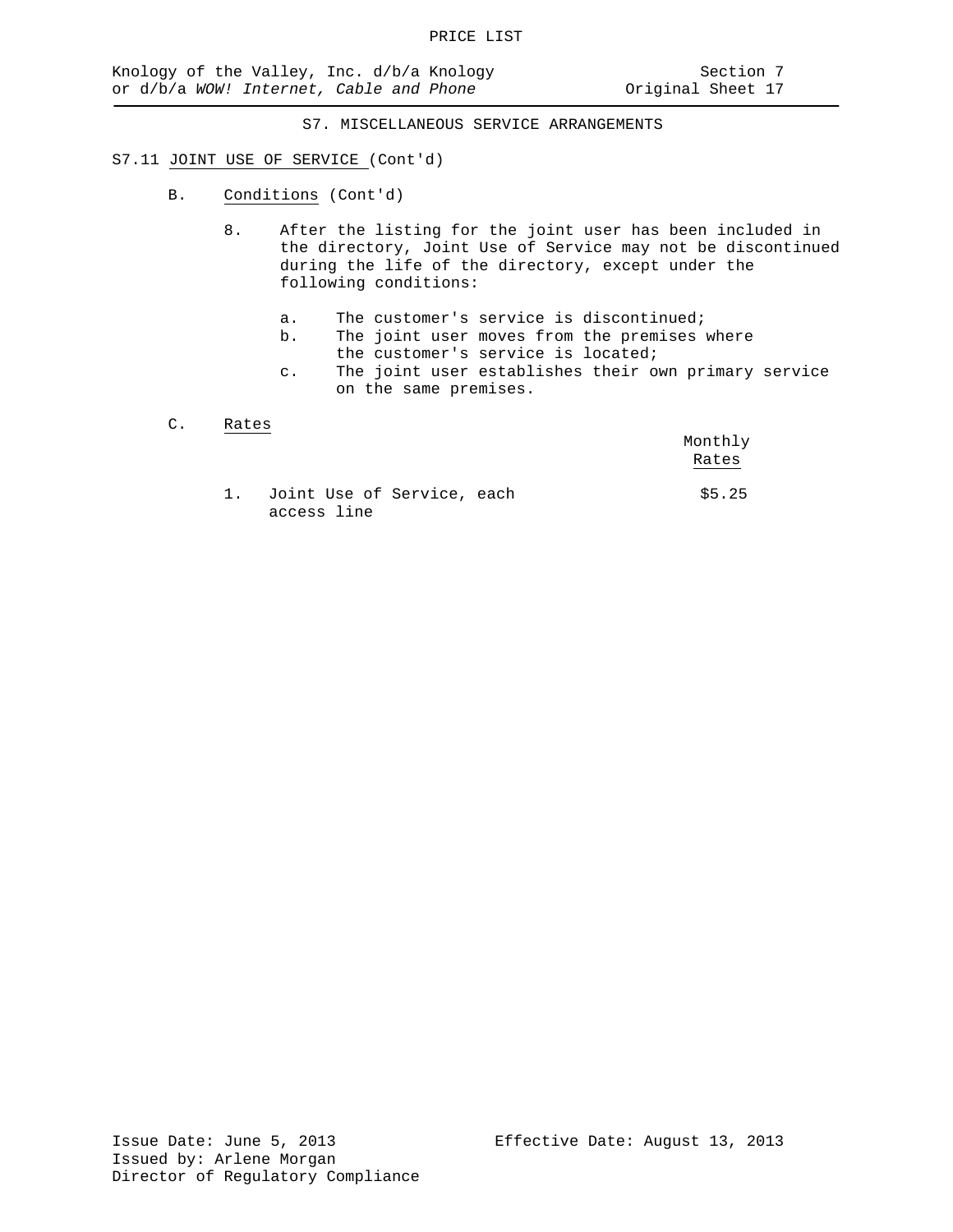### S7.12 MISCELLANEOUS SERVICES

- S7.12.1 SHORT TERM SERVICE
	- A. Applicants who are users of service only during seasonal or temporary periods will be furnished service under the following provisions:
		- (1) The regular service connection charges apply except where construction of additional facilities are required for temporary service. This additional cost of construction and providing service must be borne by the subscriber.
		- (2) Access service for the first month, or fraction thereof, three times the monthly schedule rates; for the second month, or fraction thereof, two times the monthly schedule rates; and for each additional month the monthly rate will apply.

Payment of the charges set out herein for exchange service does not constitute a modification of Rules and Regulations applying to all Subscriber Contracts, providing for the discontinuance of service for non-payment of any other sums due the Telephone Company.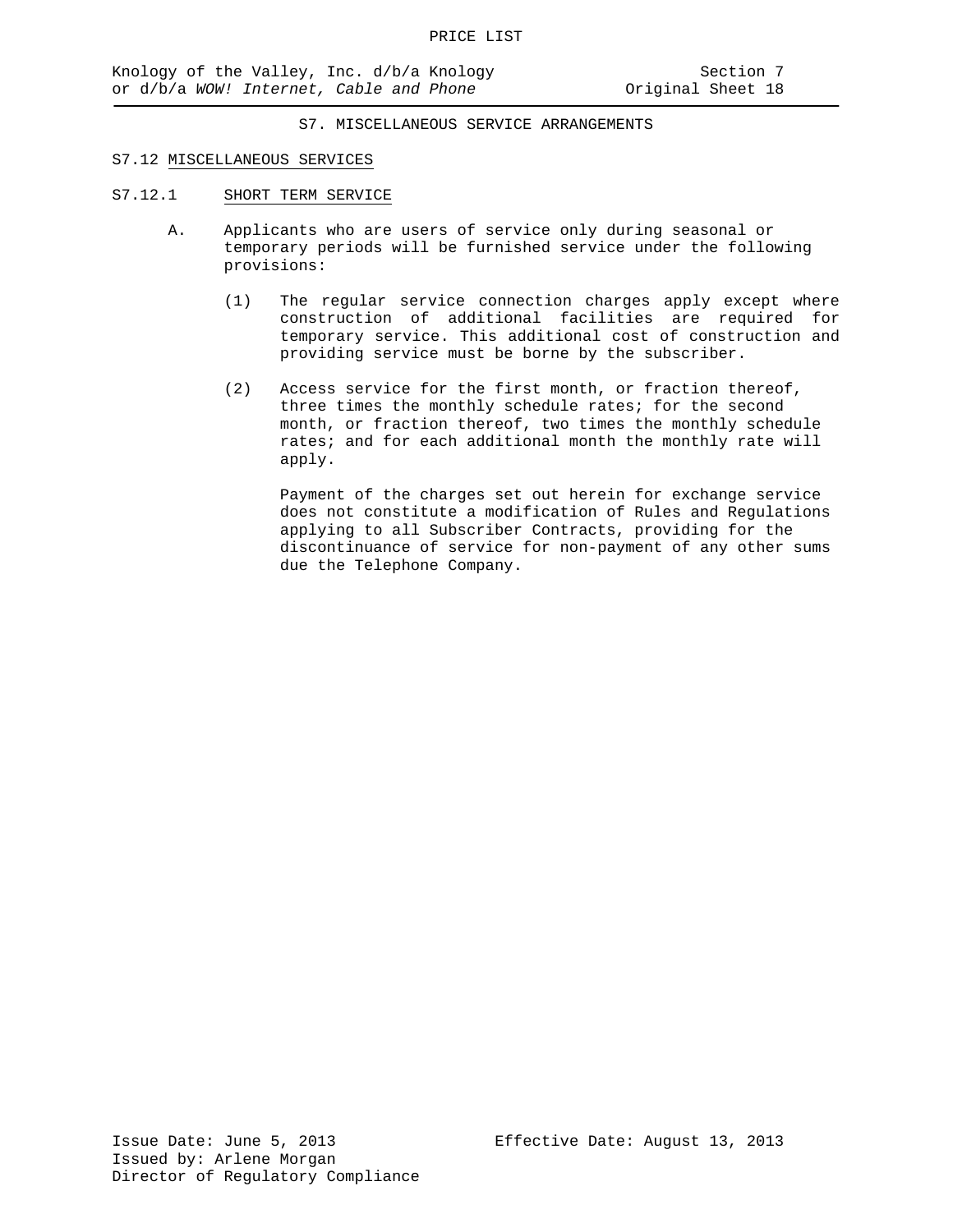#### S7.12 MISCELLANEOUS SERVICES (Cont'd)

## S7.12.2 SPECIAL LINE CONDITIONING

A. General

Where transmission improvement equipment or line treatment is required to meet requirements of requested line condition, "cost" as defined in this Price List shall apply. When no installation charge is specified, the equipment will be installed on a "cost" basis as referred to in the Price List definitions.

The above may be provided on a contract basis.

## S7.12.3 DATA SERVICE

A. All data service installations are customer engineered and installed to fit the particular requirements a specific customer may have. The period for which data service will be installed is by contract. The investment required and the limited demand for this type equipment makes it necessary that such facilities not be extended to any applicant whose credit and responsibility is not satisfactorily established.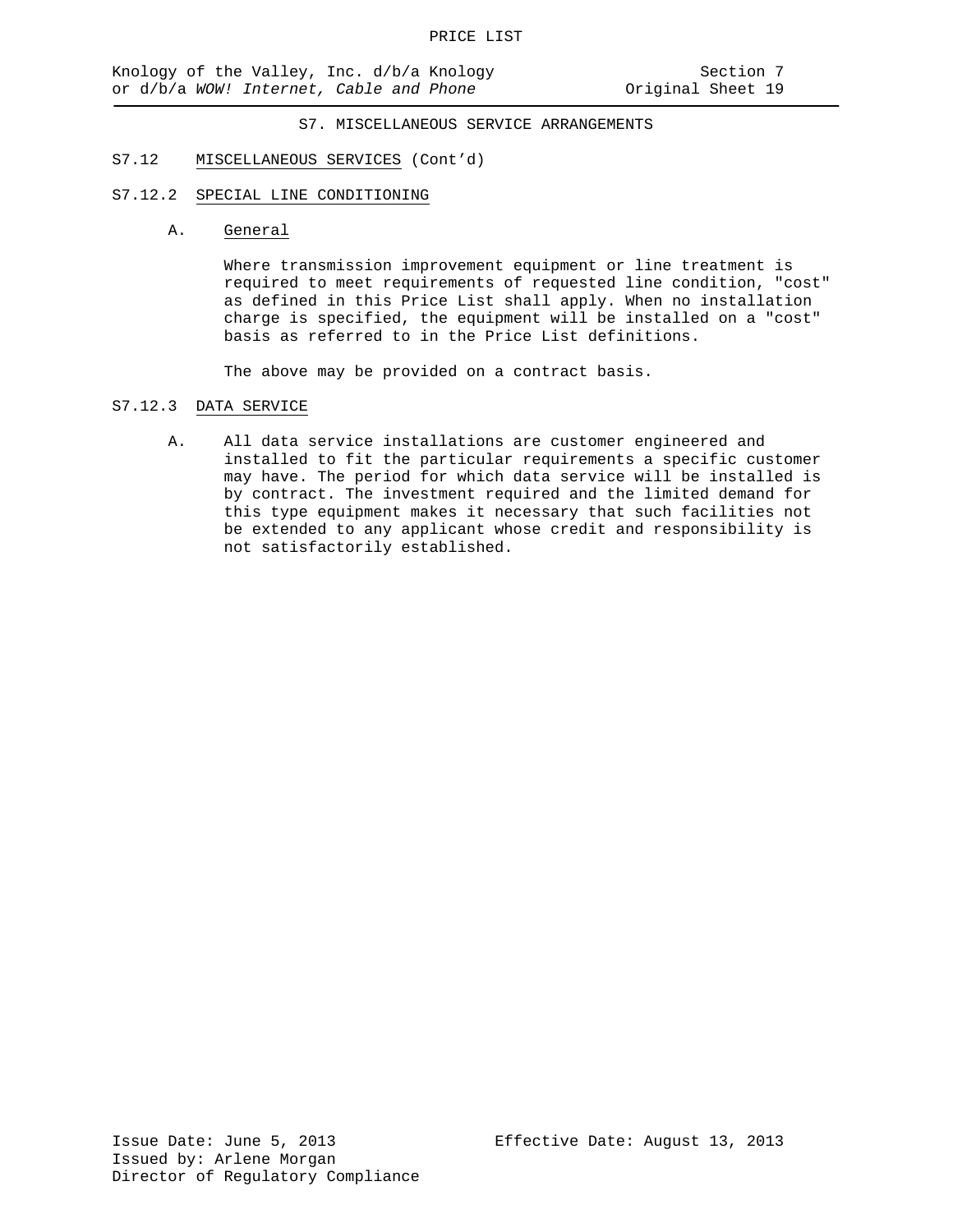## S7.13 WONDER RING SERVICE

- A. General
	- 1. Wonder Ring Service will enable a subscriber to have up to four telephone numbers associated with a single line. Customers subscribing to this service will be able to receive calls dialed to two, three or four separate telephone numbers without having a second, third or fourth line. A distinctive ringing pattern will be provided for each of the additional telephone numbers to facilitate identification of incoming calls. A distinctive Call Waiting tone for each additional telephone number will be provided, where facilities permit, to customers subscribing to Call Waiting service.
	- 2. Wonder Ring Service is offered in the following format. Wonder Ring I consists of one additional telephone number associated with a single line. Wonder Ring II consists of two additional telephone numbers associated with a single line. Wonder Ring III consists of three additional telephone numbers associated with a single line.

### B. Rates

- 1. Residence Monthly Rate
	- a. Wonder Ring I \$3.50

One additional telephone number with distinctive ringing, per line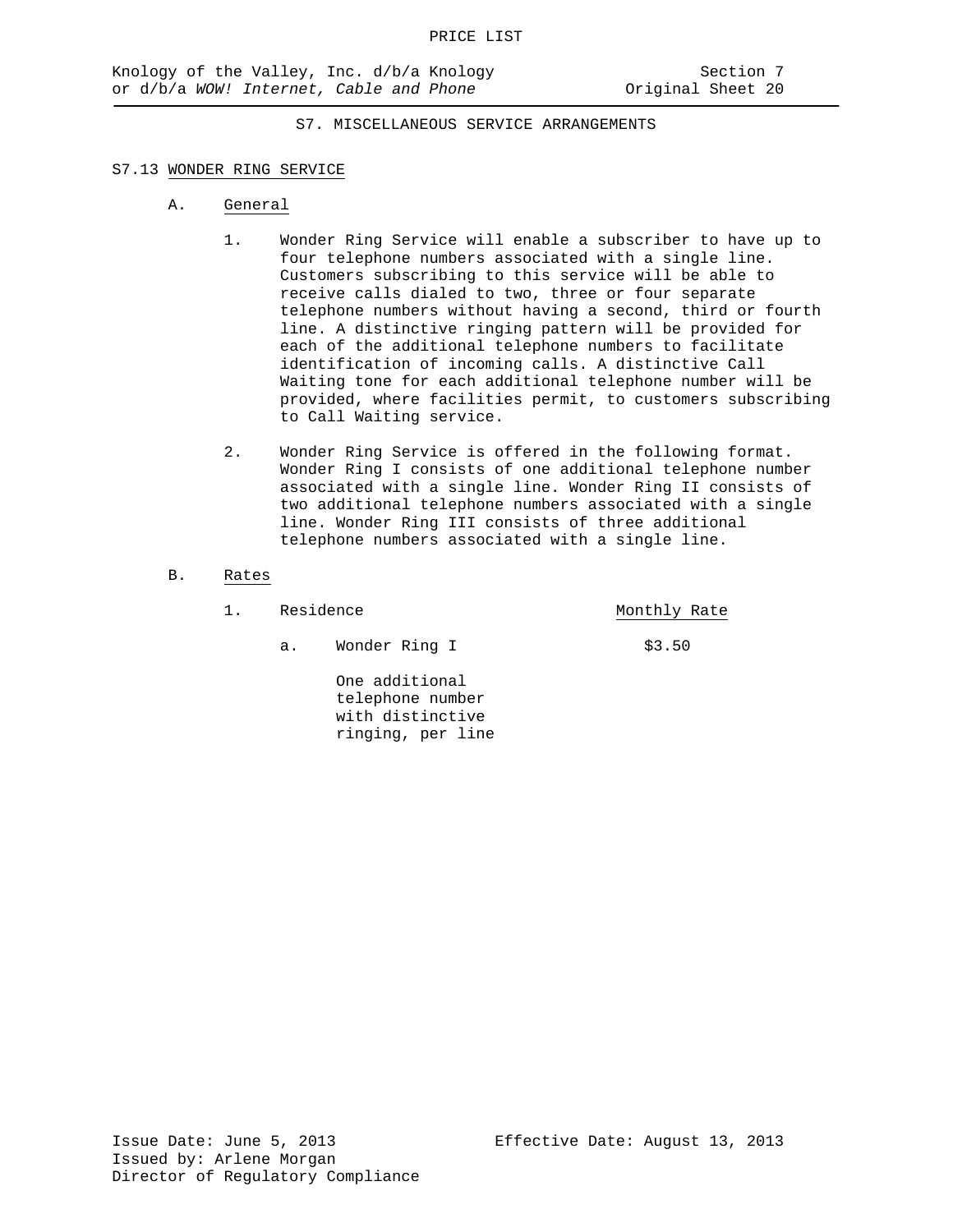## S7.13 WONDER RING SERVICE (Cont'd)

- B. Rates (Cont'd)
	- 1. Residence (Cont'd)
		- b. Wonder Ring II Monthly Rates
			- (1) First additional telephone  $$4.50$ number with distinctive ringing, per line
		- (2) Second additional telephone number with distinctive ringing, per line\*
		- c. Wonder Ring III
		- (1) First additional telephone  $$5.50$ number with distinctive ringing, per line
		- (2) Second additional telephone number with distinctive ringing, per line\*
		- (3) Third additional telephone number with distinctive ringing, per line\*

\*Must be ordered with first additional telephone number.

- 2. Business
	- a. Wonder Ring I

One additional telephone \$3.50 number with distinctive ringing, per line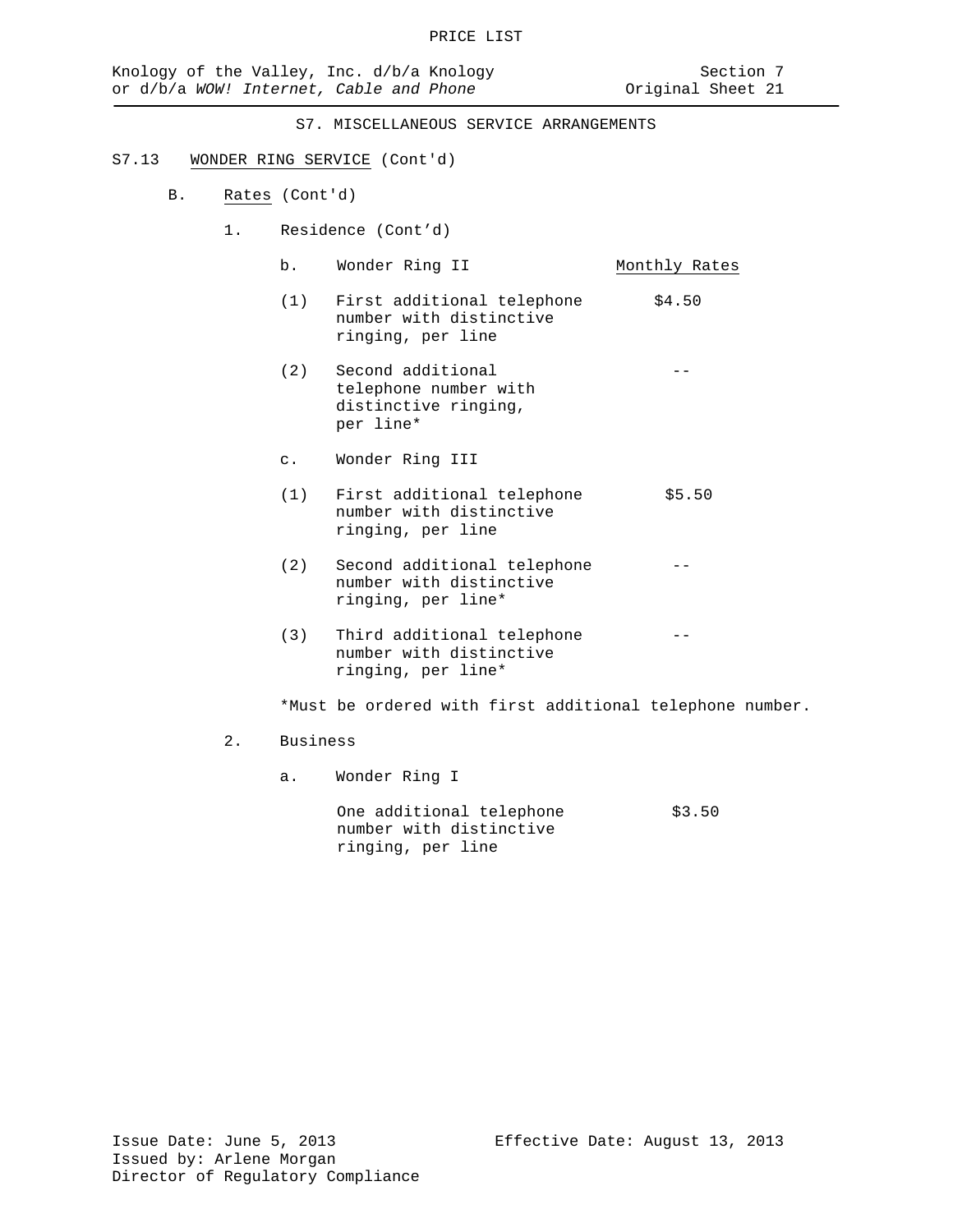# S7.13 WONDER RING SERVICE (Cont'd)

- B. Rates (cont'd)
	- 2. Business (Cont'd)
		- Monthly Rates b. Wonder Ring II
		- (1) One additional telephone  $$4.50$ number with distinctive ringing, per line
		- (2) Second additional telephone number with distinctive ringing, per line\*

\* Must be ordered with first additional telephone number.

- c. Wonder Ring III
- (1) First additional telephone number with distinctive ringing,  $$5.50$ per line
- (2) Second additional telephone number with distinctive ringing, per line\*
- (3) Third additional telephone number with distinctive ringing, per line\*

\*Must be ordered with first additional telephone number.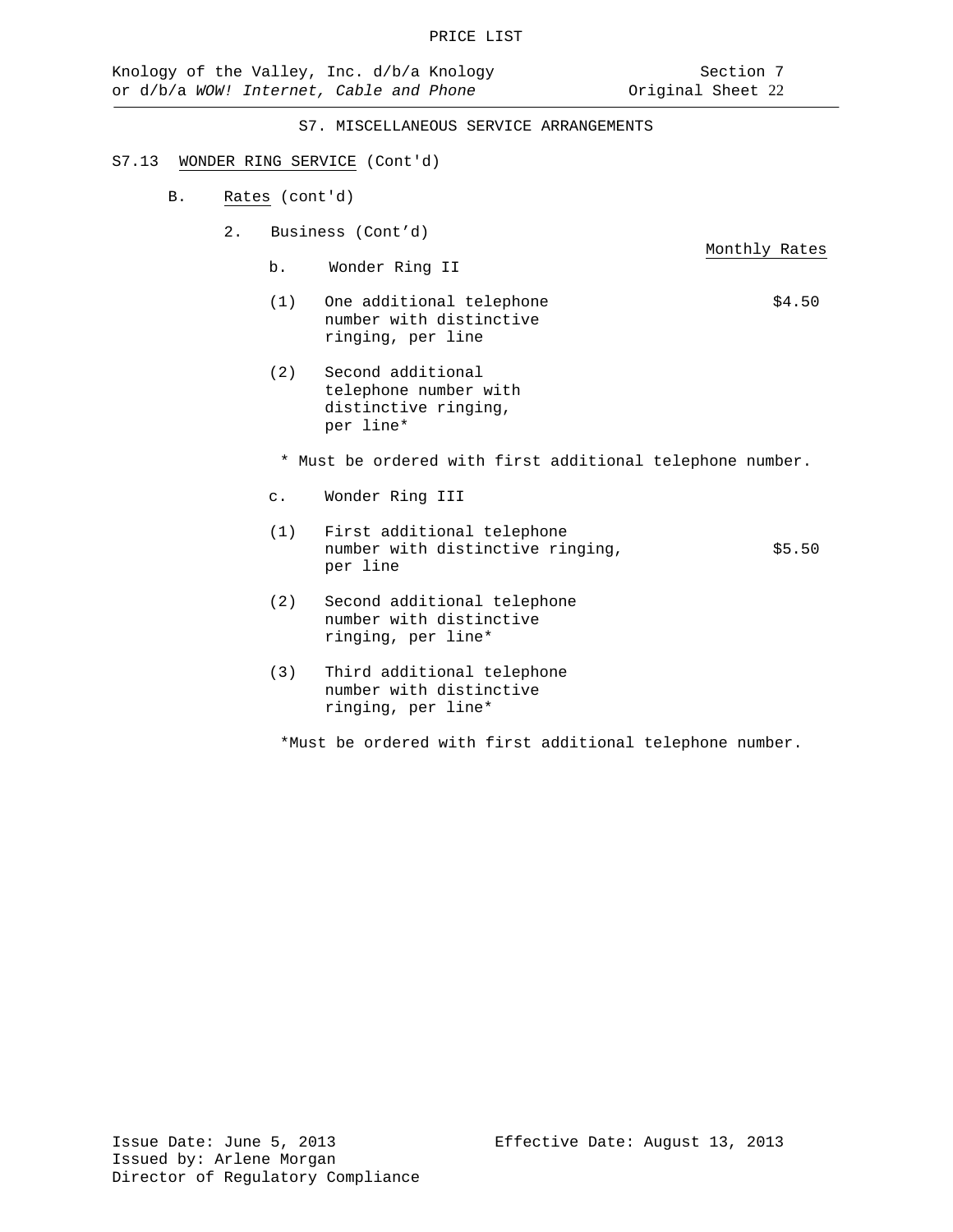## S7.13 WONDER RING SERVICE (Cont'd)

- C. Conditions
	- 1. This service is available to individual line residence and business customers.
	- 2. The service is not compatible with Centrex service, PBX trunk service, Personal Paging service, Company or customer provided public telephone service, foreign exchange service, or with access lines terminating in customer premises switching or key equipment. Wonder Ring service may not be compatible with all types of customer provided telephone equipment.
	- 3. Wonder Ring Service is provided subject to the availability of facilities. Additionally, Wonder Ring Service II and Wonder Ring Service III may not be available in all central offices equipped to provide Wonder Ring Service I.
	- 4. Listings for Wonder Ring Service are subject to the regulations specified in Section 27 for directory listings. Other listings will also be provided under the terms and conditions described in Section 27 of this Price List.
	- 5. All telephone numbers associated with a line equipped with Wonder Ring Service must originate from the same central office switching machine.
	- 6. When establishing Wonder Ring Service, Call Forwarding service subscribers must choose one of the following options. When Call Forwarding service is activated: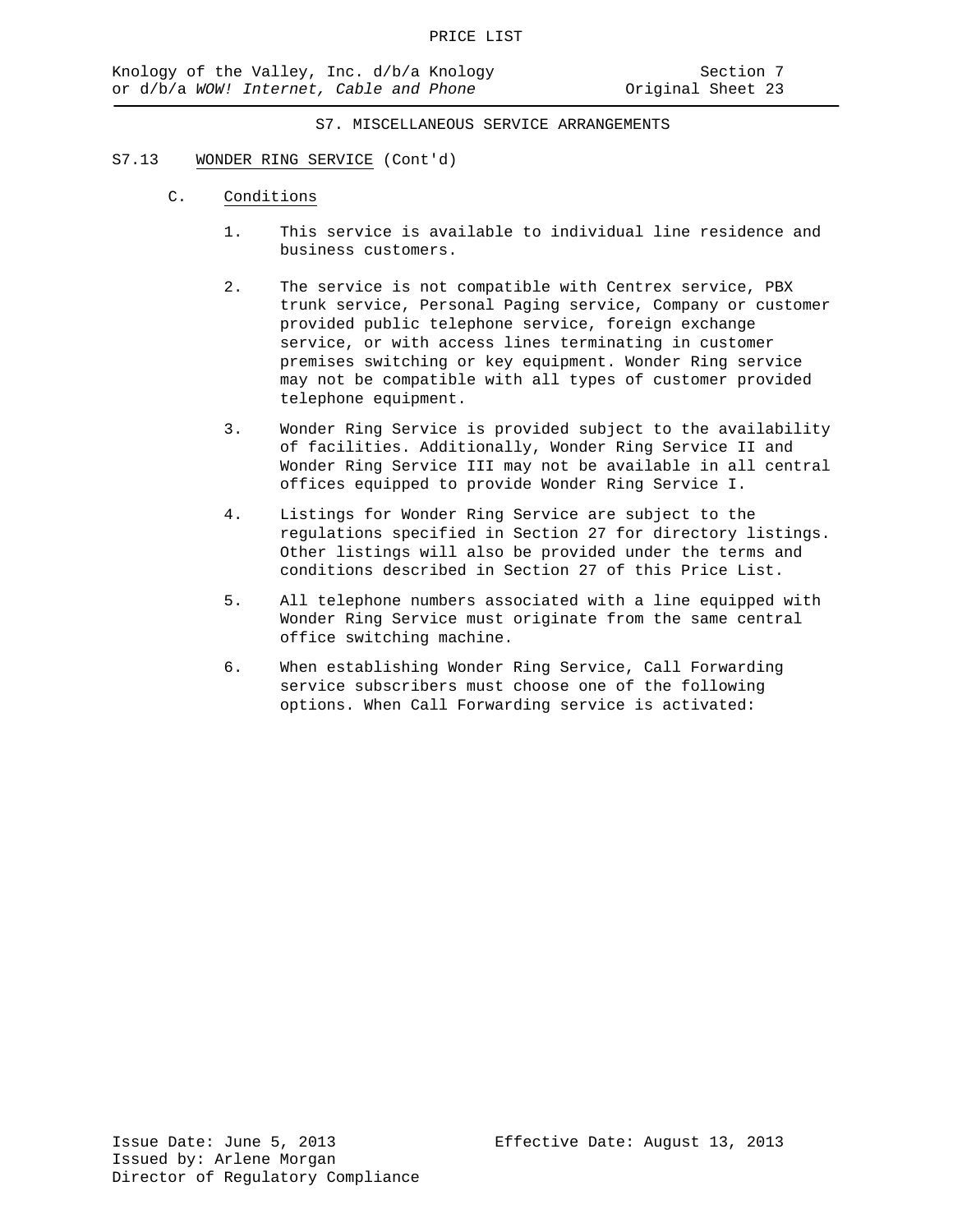### S7.13 WONDER RING SERVICE (Cont'd)

- C. Conditions (cont'd)
	- 6. (Cont'd)
		- a. All telephone numbers associated with one line will be forwarded to a single number when Call Forwarding service is activated.
		- b. The main telephone number only will be forwarded when Call Forwarding service is activated. The additional Wonder Ring numbers will continue to ring and be answered at the subscriber's premises.
	- 7. Appropriate nonrecurring charges will apply when changing from one option to the other subsequent to the establishment of Wonder Ring Service.
	- 8. When a subscriber establishes Wonder Ring Service, the appropriate service charges will apply.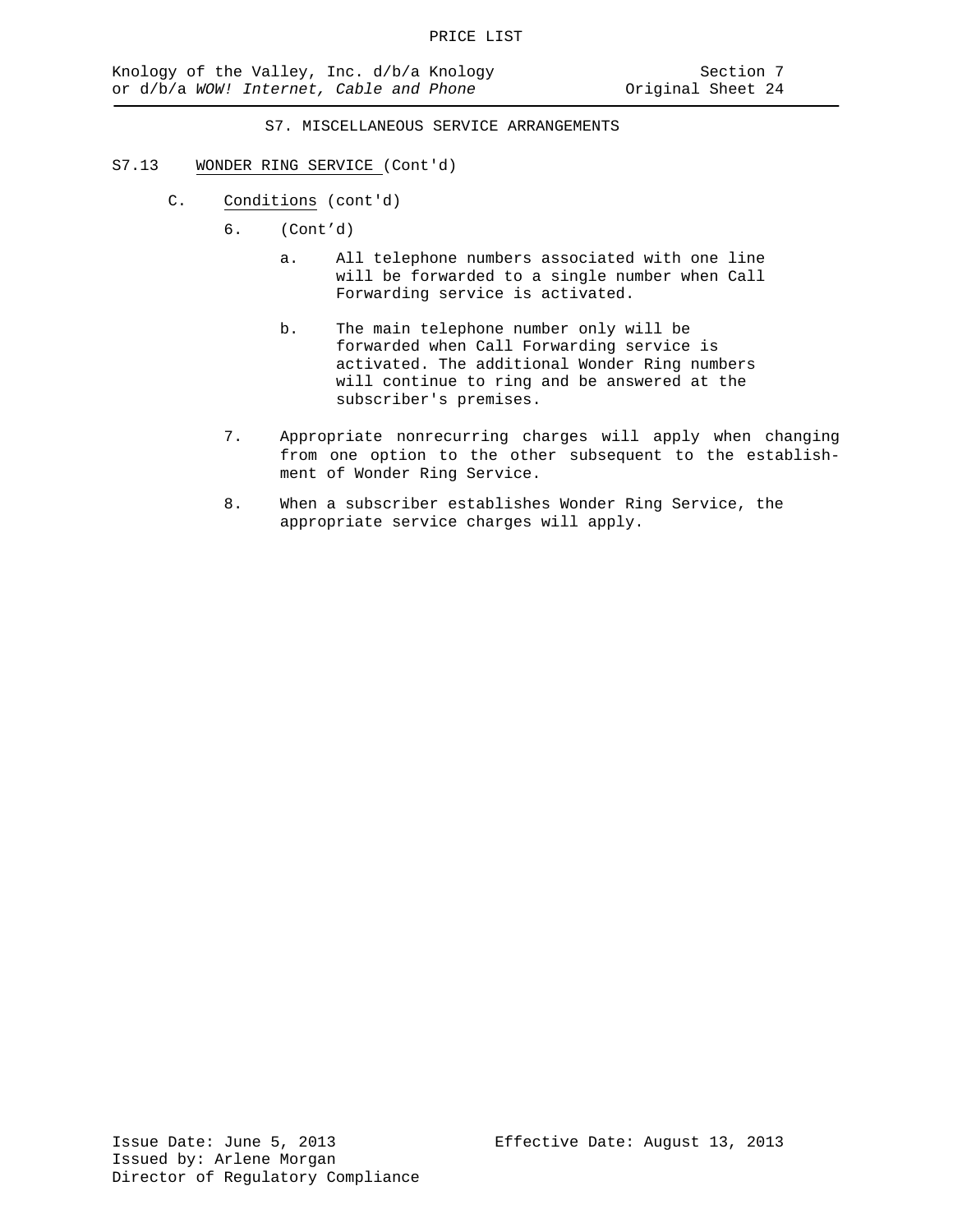#### S7.14 AUTOMATIC CALL DISTRIBUTION SERVICE

#### A. General

1. Automatic Call Distribution (ACD) Service is a digital Centrex central office service which enables customers to efficiently handle large volumes of incoming calls by distributing them equally among a designated group of answering positions.

ACD Service provides as an option a data stream of call events to a customer-provided down-stream processor (Management Information System or MIS). With this option, customers may have the capability to format management information reports and the ability to change certain system variables.

- 2. ACD Service at the present time may only be used with Centrex Digital Service. In addition, the customer must subscribe to a Secondary Directory Number.
- 3. Basic to ACD Service is at least one feature access position and one Call Processing Control with Basic Feature Package per feature access position. This package includes the following features:

-abandoned call clearing -agent login enhancement -agent queue -attendant console to automatic call distribution -automatic overflow -call delay announcement -call source identification -in-calls key -incoming call queue -music on delay -night treatment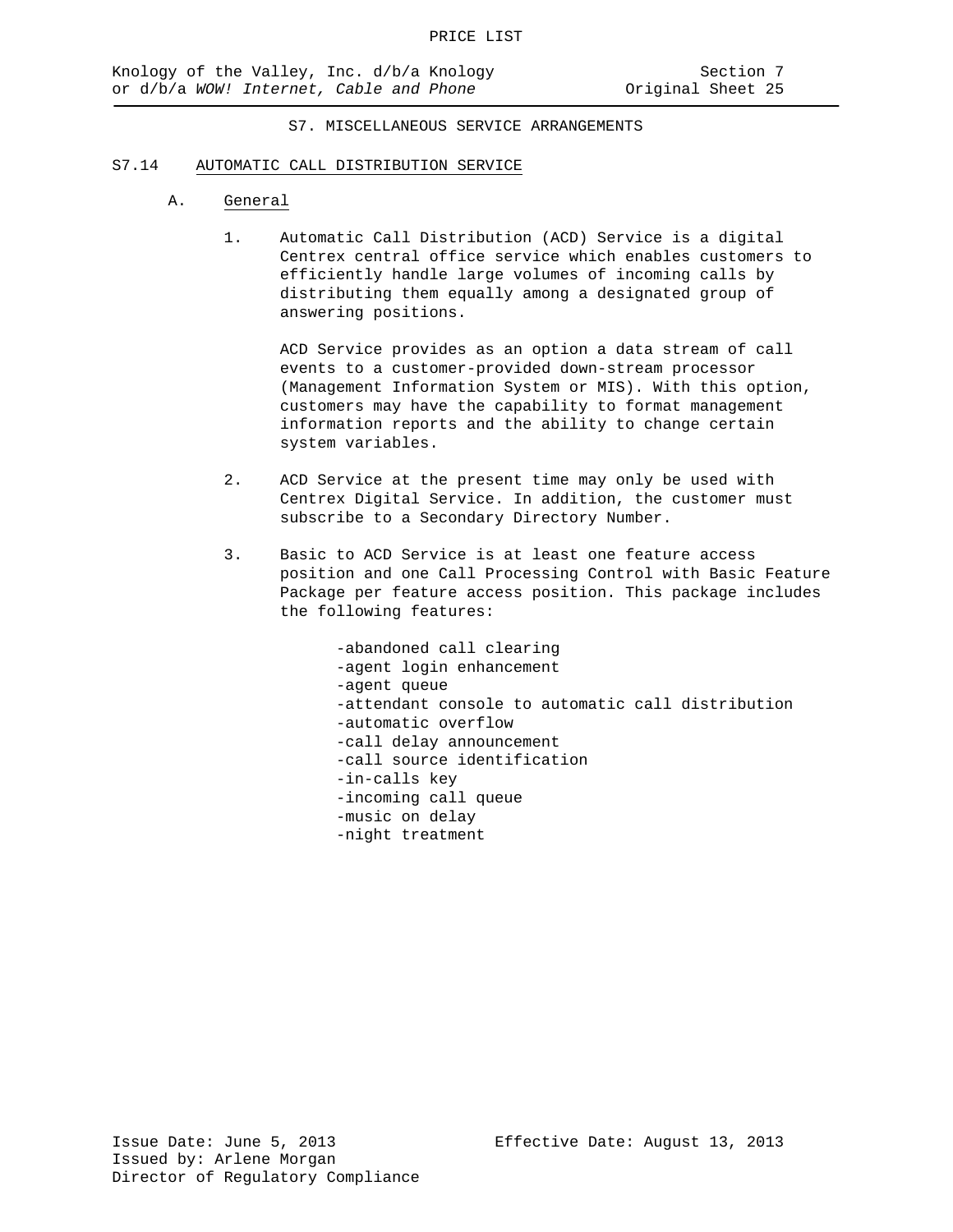- S7.14 AUTOMATIC CALL DISTRIBUTION SERVICE (Cont'd)
	- A. General (Cont'd)
		- 3. (Cont'd)

-not-ready key (make set busy; ring threshold) -three way calling/call transfer to ACD -three way call chaining to ACD interaction -ACD Observe-Agent Enhanced -ACD Status-Lamp Enhancement -ACD Limited Enhanced Agent Features

4. A subscriber can add an optional Feature Package to the Call Processing Control with Basic Feature Package---the Enhanced ACD Agent/Supervisor Package and/or the MIS Package. These packages include all of the features of the Call Processing Control and Basic ACD Package as well as the following features:

Enhanced ACD Agent/Supervisor Package:

-ACD Multistage Queue Status Refresh -ACD Overflow of Enqueued Calls -ACD Queue Slot/Recorded Announcement Allocation -Agent Key -Called Name/Number Display -Call Forcing -Call-Supervisor and Answer-Agent Keys -Controlled Interflow -Display Agents Summary Key -Emergency and Answer-Emergency Keys -Emergency Key-Enhanced -Enhanced Group-Status Display -Extended Agent Observe -Group - Status Display -Multistage-Queue Status Display -Night-Service Recorded Announcement and Forward -Overflow Enhancement -Queue-Status Lamps -Supervisor Control of Night Service -Transfer to Incalls Key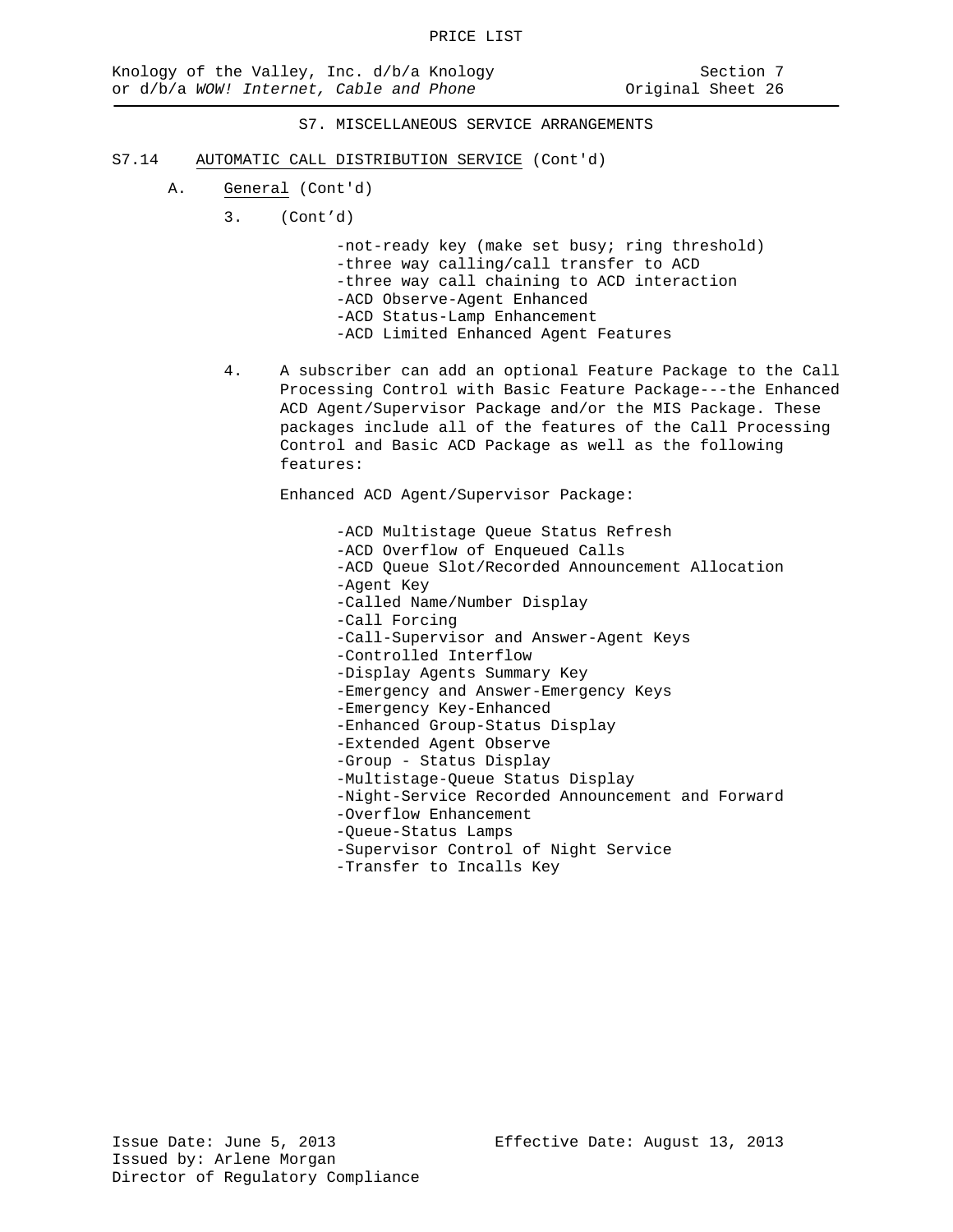### S7.14 AUTOMATIC CALL DISTRIBUTION SERVICE (Cont'd)

A. General (Cont'd)

MIS Package:

This package provides the features necessary to send a Management Information System data stream from the DMS-100 ACD node to a customer-premises downstream processor. Applicable central office line charges and local area data channel charges will apply.

## B. Definitions:

- 1. Abandoned Call Clearing provides for the removal of a call when a caller abandons either while in an incoming call queue or after the call is presented to the agent position.
- 2. Agent Login Enhancement a feature that through the use of agent login passwords and the partitioning of agent login identification numbers between customer groups ensures that only assigned agents are able to login to an ACD group.
- 3. Agent Queue ensures an even distribution of the workload among the agents in the ACD group. If agent answering positions are available, but no incoming calls are waiting, available agents are placed in an agent queue on a firstin, first-out basis. The agent who has been waiting the longest receives the first incoming call.
- 4. Automatic Call Distribution Directory Numbers these are unique numbers used to receive incoming ACD calls. An ACD directory number is any valid directory number of up to seven digits within the customer numbering plan. ACD directory numbers are not associated with lines. An ACD group can be assigned a total of 17 directory numbers.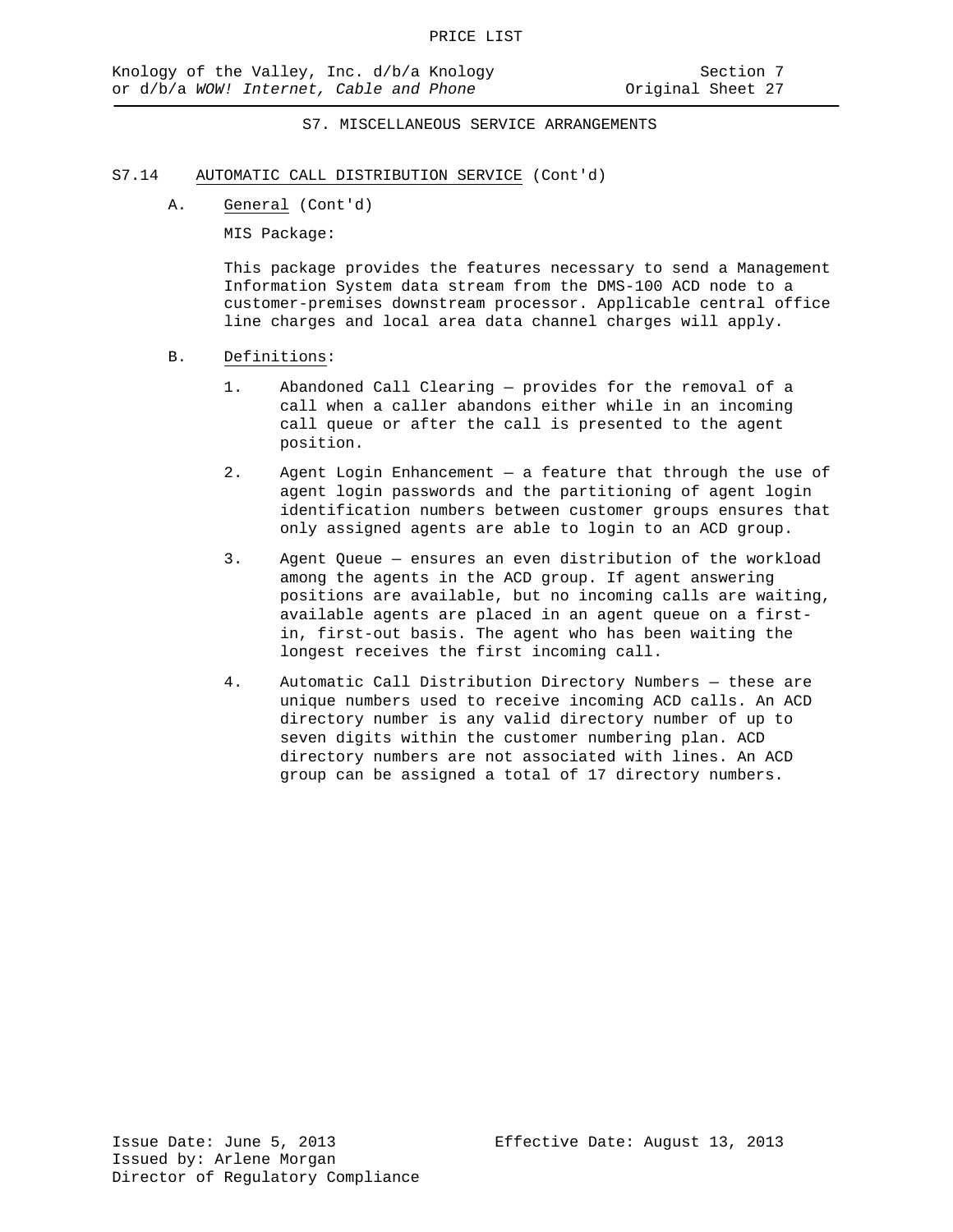- S7.14 AUTOMATIC CALL DISTRIBUTION SERVICE (Cont'd)
	- B. Definitions (Cont'd)
		- 5. ACD Secondary Directory Number—provides for the assignment to a feature access position of one or more Secondary Directory Numbers that are separate from the ACD incoming numbers. This feature allows an agent to receive direct non-ACD incoming calls and to make outgoing calls.
		- 6. Automatic Overflow—allows the subscriber to specify both a maximum number of calls that can be queued and a maximum anticipated waiting time for incoming calls to avoid lengthy delays that discourage callers.
		- 7. Call-Delay Announcement—provides an announcement to callers such as status of call (in queue, all positions busy, etc.) when the delay exceeds a customer specified threshold. A call delay announcement is a prerecorded central office announcement produced by the Company and is limited to the name of the called party, status o£ the call, and instructions to the calling party with respect to completion of the call.
		- 8. Call-Source Identification-provides for the display, at the agent's position, of the incoming call facility.
		- 9. In-Calls Key—allows the ACD agent to answer calls to any of the ACD group's 17 directory numbers by the first key on the electronic business set. This key presents only ACD calls.
		- 10. Music on Delay-provides the option of broadcasting music after the recorded call-delay announcement. This feature serves to reassure the caller that he is still connected until an agent becomes available to answer his call.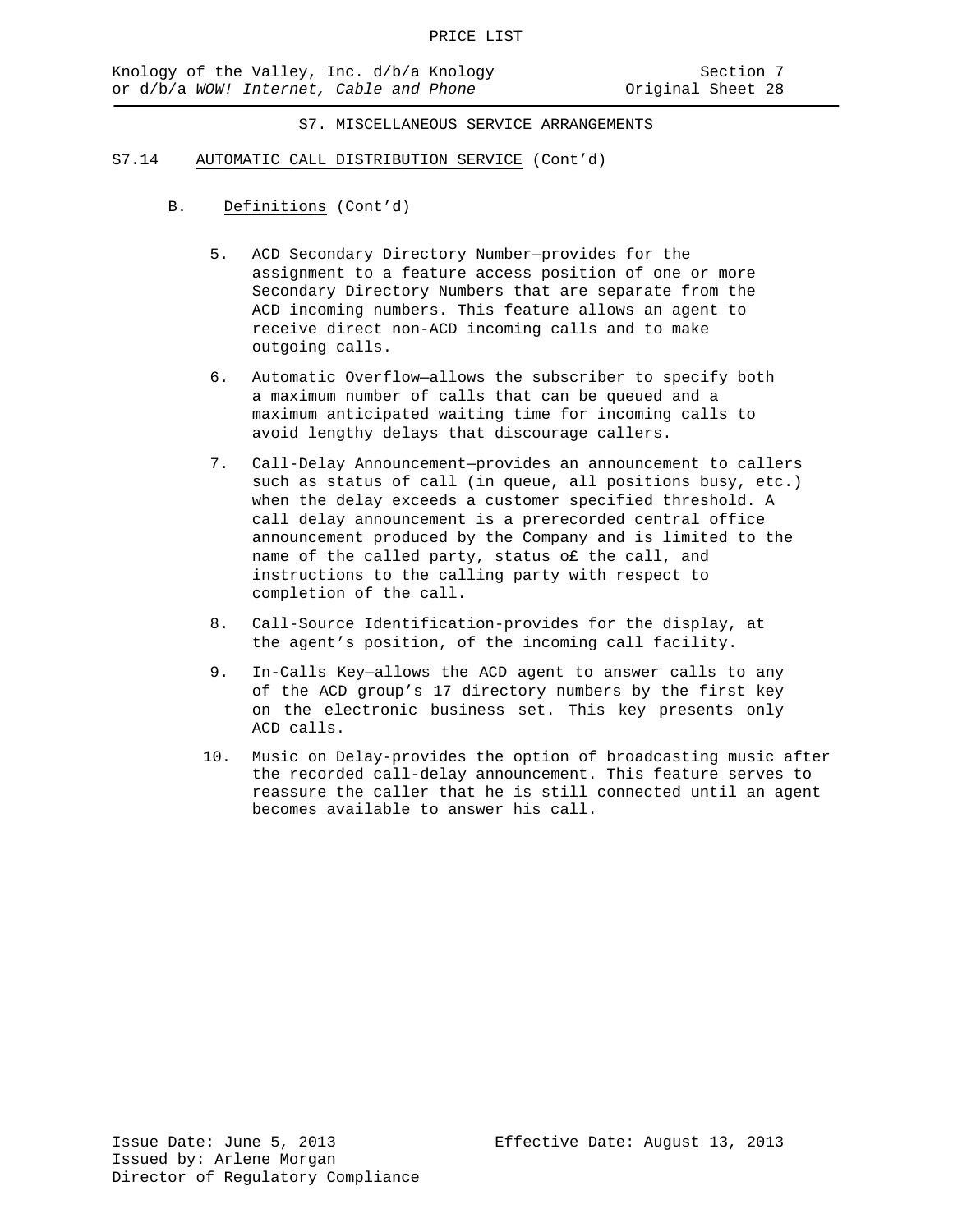#### S7.14 AUTOMATIC CALL DISTRIBUTION SERVICE (Cont'd)

- B. Definitions (Cont'd)
	- 11. Night Treatment provides that all incoming calls receive customer specified night service when all answering positions are unmanned(agent positions are all "make set busy"). A night announcement advises callers that the ACD location is closed. Callers are then disconnected or placed on silent hold until they are abandoned.
	- 12. Not-Ready Key allows agents to follow up on a transaction without being interrupted by the next ACD call.
	- 13. Three-Way Calling/Call Transfer to ACD permits an agent or supervisor to establish three-way conference calls and/or transfer calls to other ACD directory numbers in the same customer group.
	- 14. ACD Observe-Agent Enhanced/ACD Status-Lamp Enhancement/ACD Limited Enhanced Agent Features - these features enable supervisors to continuously monitor (visually) or observe (audio-monitor), individual ACD activities on both the agent's Primary Directory Number (ACD calls) and one Designated Secondary Directory Number.
	- 15. ACD Multistage Queue Status Refresh an optional feature that enhances the existing Multistage Queue Status Display at agent stations by automatically updating and displaying ACD enqueued call status information on a regular, near real-time basis.
	- 16. ACD Overflow of Enqueued Calls this feature enhances the existing call-overflow capability by adding new timing thresholds for calls that are already enqueued. Calls that have been enqueued for a predetermined amount of time are now routed to a defined overflow queue for appropriate action.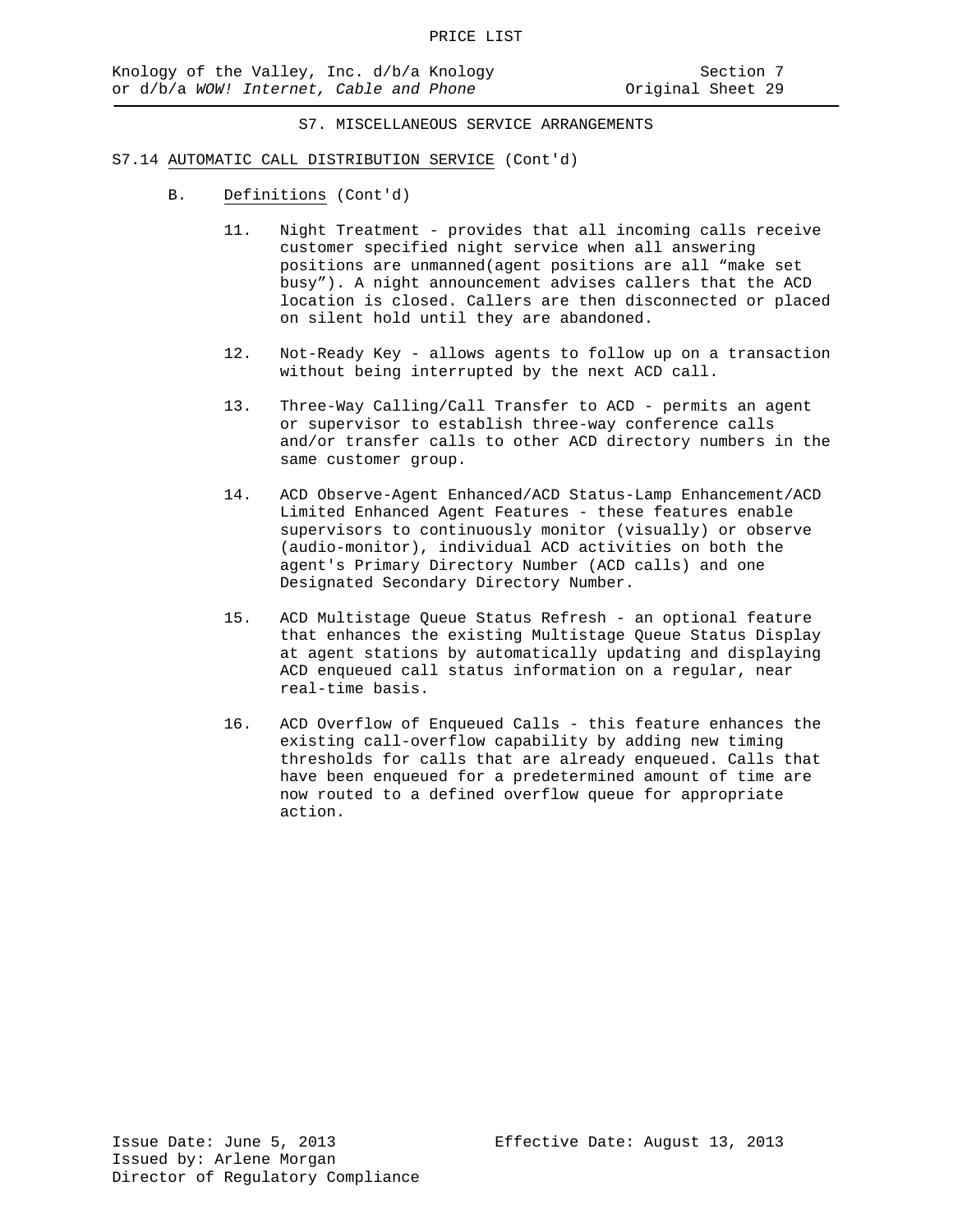- S7.14 AUTOMATIC CALL DISTRIBUTION SERVICE (Cont'd)
	- B. Definitions (Cont'd)
		- 17. ACD-Queue Slot/Recorded Announcement Allocation this feature enables the operating company to control the maximum number of queue slots available to each ACD group and to specify which recorded announcements or music selections to be accessed by each ACD group.
		- 18. Agent Key an enhanced version of the Call-Agent key that allows the ACD supervisor to call an agent by pressing the Call-Agent key and then pressing the key associated with a particular agent. Without this enhanced version, the supervisor has to dial the agent's secondary directory number.
		- 19. Called Name/Number Display this feature provides display of the directory number the caller dialed and the associated ACD group name when an ACD agent uses the In-Calls key on a business set with display to answer an incoming call.
		- 20. Call Forcing increases the speed of ACD call handling by automatically presenting incoming calls to ACD agents. An agent does not need to press the In-Calls key to receive the next call. With Call Forcing, when an agent who is active on an ACD call presses the Release key, the agent hears a short burst of tone immediately followed by presentation of the next call.
		- 21. Call-Supervisor and Answer-Agent Keys permits a key to be reserved on the supervisor's position to be used only for answering calls from agents. It provides an agent quick access to the supervisor.
		- 22. Controlled Interflow provides a supervisor with a feature which, when activated, directs any new incoming calls to a route defined by the customer.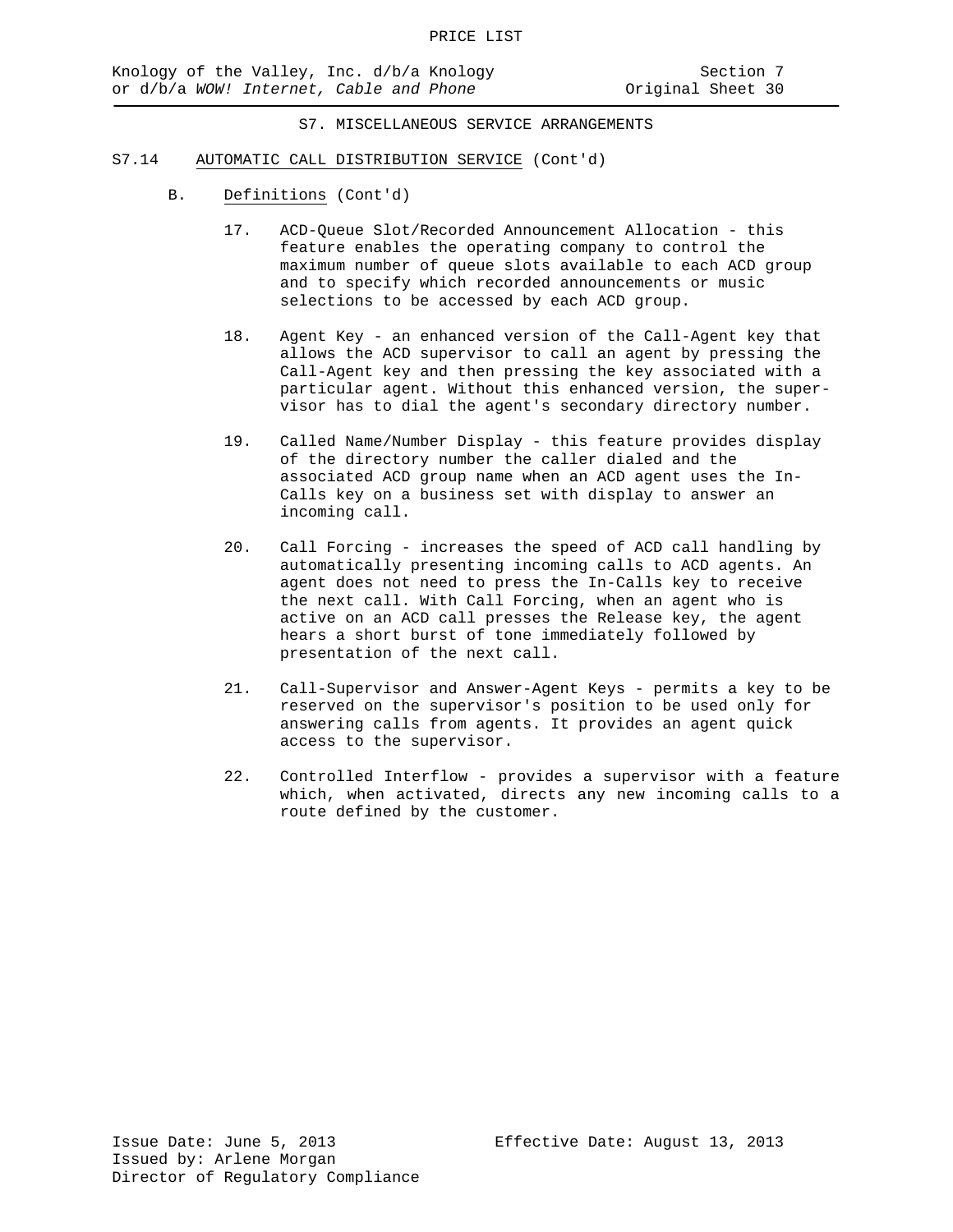- S7.14 AUTOMATIC CALL DISTRIBUTION SERVICE (Cont'd)
	- B. Definitions (Cont'd)
		- 23. Display Agents Summary Key this feature key allows the supervisor to quickly check the status of all ACD agent positions assigned to a particular agent group.
		- 24. Emergency and Answer-Emergency Keys permits the agents to indicate an emergency call with a single key action. The supervisor or, where provided, a recording devise on the customer's premises is connected to the call.
		- 25. Enhanced Group-Status Display this feature allows displays to be provided for multiple ACD customers from a single DMS ACD node.
		- 26. Extended Agent Observe this feature enhances Agent Observe by extending the supervisor's [ability to](http://ability.to/) observe calls presented on the In-Calls key of any agent or supervisor in any ACD group within the same customer group.
		- 27. Group-Status Display allows the customer to review statistics on ACD group status at customer specified intervals.
		- 28. Multi-Stage Queue Status Display allows ACD supervisors with display sets to quickly and easily determine the length of time calls are held in the incoming call queue before being answered. This information then enables supervisors to add or redistribute agents as required.
		- 29. Night-Service Recorded Announcement and Forward an optional feature that enhances the existing night treatment by giving the caller a recorded message before their outof-hours call is forwarded to a night-service number.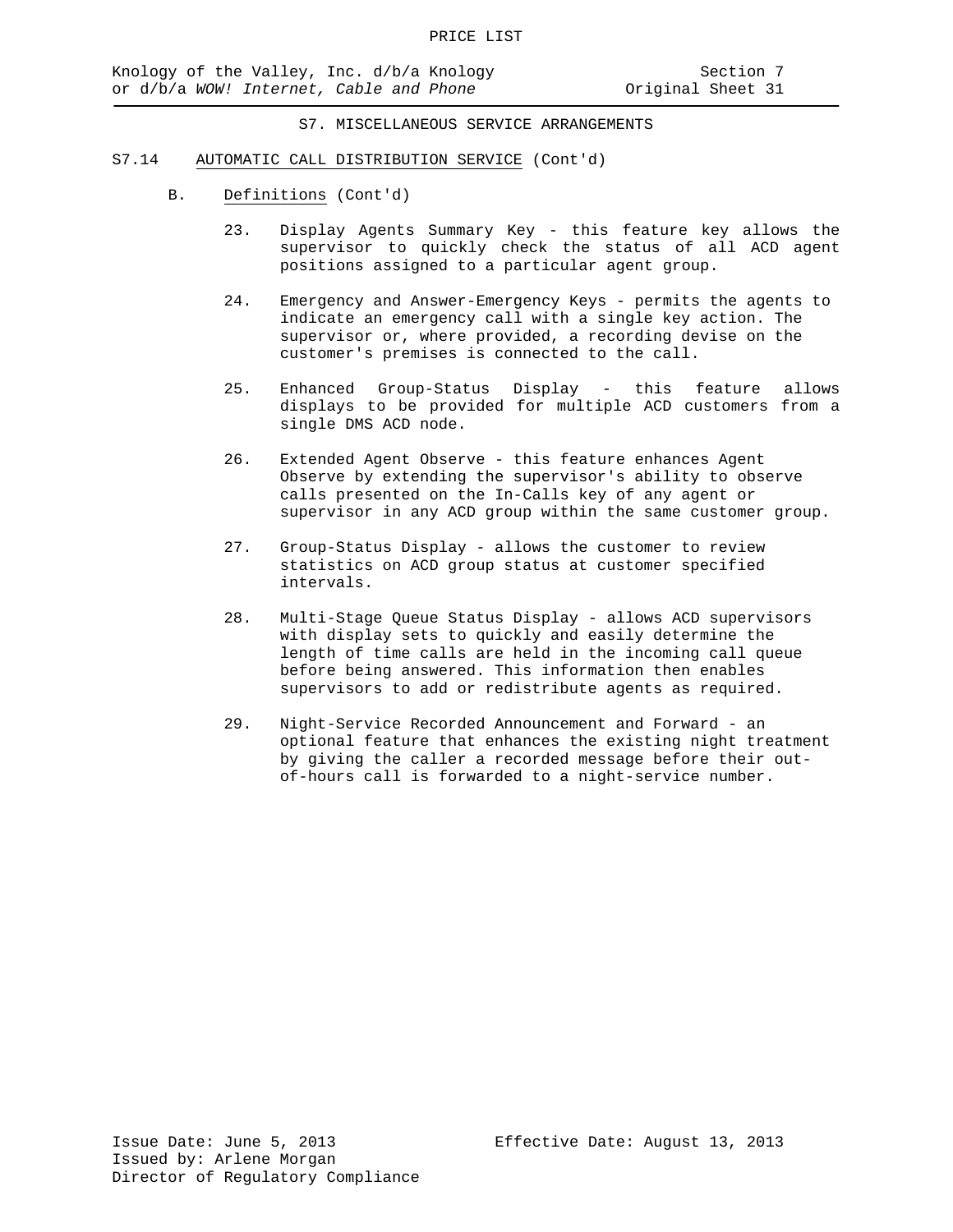- S7.14 AUTOMATIC CALL DISTRIBUTION SERVICE (Cont'd)
	- B. Definitions (Cont'd)
		- 30. Overflow Enhancement provides an increased number of avenues for answering ACD calls during periods of heavy traffic by providing the capability to program up to four ACD groups within the DMS ACD node as potential overflow routes before a call is rerouted to the customer-specified overflow destination.
		- 31. Queue-Status Lamps enable supervisors to determine which ACD groups need help and whether additional agents or a redistribution of agent positions is required to handle incoming calls more efficiently.
		- 32. Supervisor Control of Night Service provides a supervisor with control of the initiation of the night service treatment for one or more agent groups within the customer system.
		- 33. Transfer to Incall Key enables the ACD agent to transfer an incoming ACD call directly to another agent's Incall key in the same customer group.
		- 34. ACD Management Information System Interface enables a downstream processor to use a data stream to collect ACD information from the DMS ACD node.
	- C. Rates:
		-
		- 1. Call Processing Control with Basic Feature Package:

|               | Month    | Service   | Service   |
|---------------|----------|-----------|-----------|
|               | Τo       | Agreement | Agreement |
|               | Month    | 36 months | months    |
| Per customer: |          |           |           |
| Non-Recurring | \$350.00 | \$350.00  | \$350.00  |
| Monthly       | \$50.00  | \$40.00   | \$30.00   |
|               |          |           |           |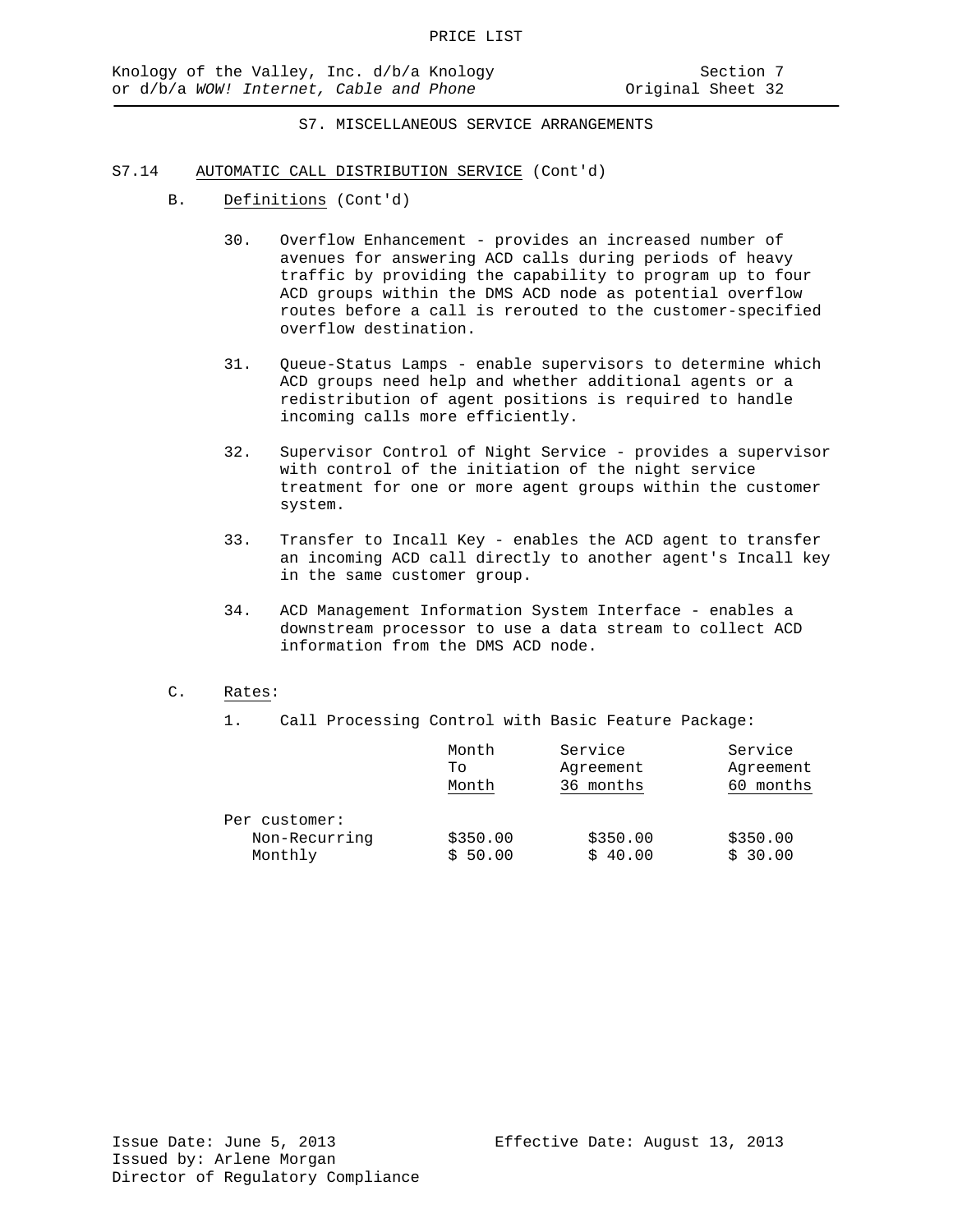## S7.14 AUTOMATIC CALL DISTRIBUTION SERVICE (Cont'd)

- C. Rates (Cont'd)
	- 1. Call Processing Control with Basic Feature Package (Cont'd):

|                                             | Month               | Service             | Service             |
|---------------------------------------------|---------------------|---------------------|---------------------|
|                                             | To                  | Agreement           | Agreement           |
|                                             | Month               | 36 months           | months              |
| Per Position:<br>Non-Recurring<br>Recurring | \$300.00<br>\$30.00 | \$300.00<br>\$25.00 | \$300.00<br>\$20.00 |

# 2. Enhanced ACD Agent/Supervisor Package:

| Month   | Service   | Service   |
|---------|-----------|-----------|
| To      | Agreement | Agreement |
| Month   | 36 months | 60 months |
|         |           |           |
| \$30.00 | \$27.00   | \$25.00   |
| \$10.00 | 8.00      | 5.00      |
|         |           |           |

3. MIS Package:

| $11 + 10 + 000$      |              |                    |
|----------------------|--------------|--------------------|
|                      |              | Month-to-Month     |
|                      | Recurring    | Non-Recurring      |
| Per increment of:    |              |                    |
| $1-10$ agents        | \$120.00     | \$170.00           |
| $11 - 20$ agents     | \$105.00     | \$150.00           |
| $21-30$ agents       | \$85.00      | \$125.00           |
| each add'1 increment |              |                    |
| of 10                | \$70.00      | \$100.00           |
|                      |              | 36-Month Agreement |
|                      | Recurring    | Non-Recurring      |
| Per increment of:    |              |                    |
| $1-10$ agents        | \$110.00     | \$160.00           |
| $11 - 20$ agents     | \$95.00      | \$145.00           |
| $21-30$ agents       | \$75.00      | \$120.00           |
| each add'1 increment |              |                    |
| of 10                | 60.00<br>\$. | \$90.00            |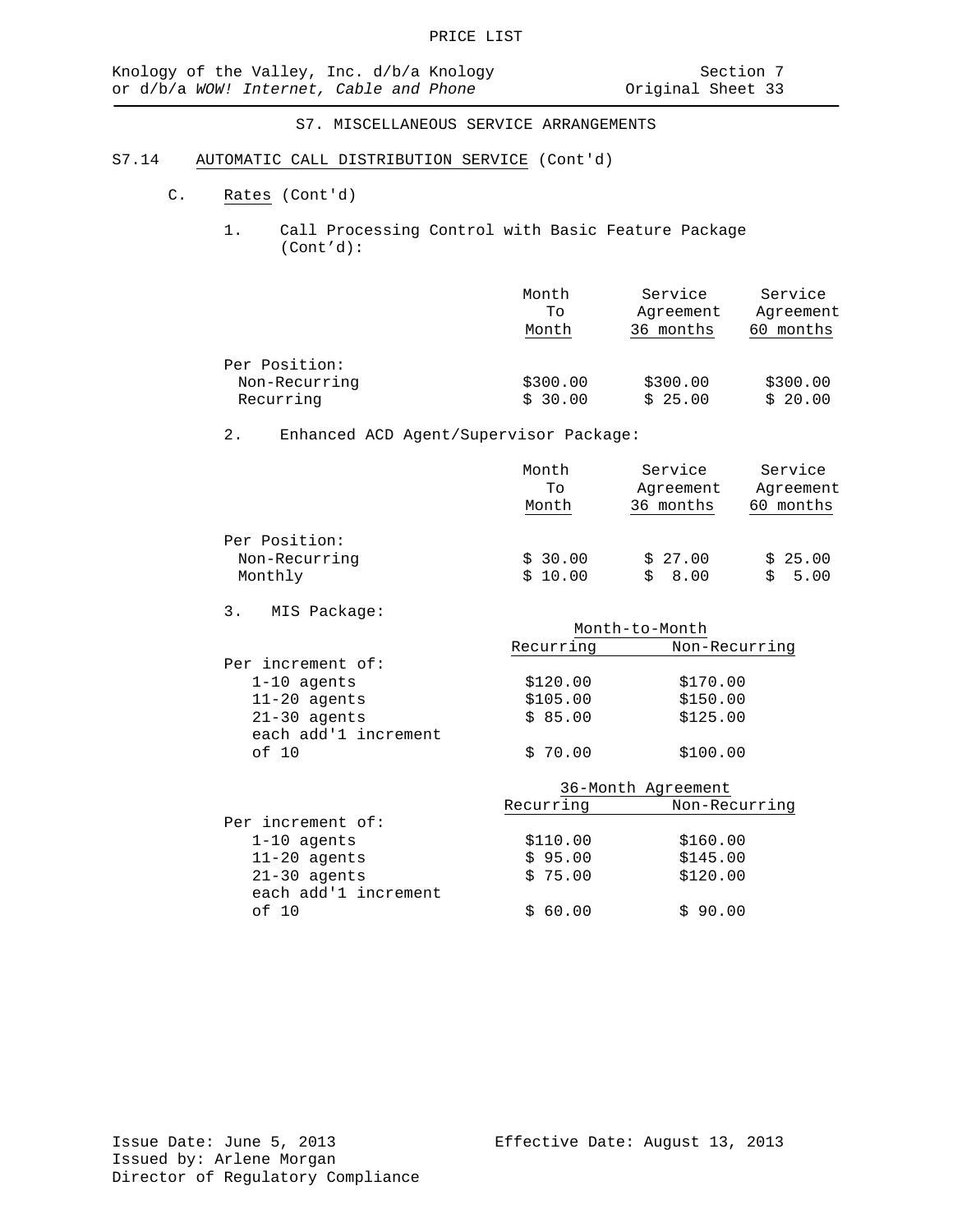#### S7.14 AUTOMATIC CALL DISTRIBUTION SERVICE (Cont'd)

- C. Rates (Cont'd)
	- 3. MIS Package:

|                                        | 60-Month Agreement |               |
|----------------------------------------|--------------------|---------------|
|                                        | Recurring          | Non-Recurring |
| Per increment of:                      |                    |               |
| $1-10$ agents                          | \$100.00           | \$150.00      |
| $11-20$ agents                         | \$85.00            | \$125.00      |
| $21-30$ agents<br>each add'1 increment | \$65.00            | \$100.00      |
| of 10                                  | \$50.00            | \$75.00       |

MIS Installation Charge of Remote: current vendor rates apply

| 4. | Changes in activation or rearrangement of features for<br>month-to-month and service period |               |
|----|---------------------------------------------------------------------------------------------|---------------|
|    |                                                                                             | Non-Recurring |
|    | Feature Access Position,<br>per position:                                                   | \$8.00        |
|    | Call Delay Announcement, prerecorded,<br>per announcement:                                  | \$50.00       |
|    | Oueue $Slot(s)$ ,<br>per customer system:                                                   | \$25.00       |
|    | Any Other Change Affecting a Group<br>or the Entire ACD System, per feature<br>change:      | \$50.00       |

# D. Conditions:

- 1. ACD Service is available to Digital Centrex business customers.
- 2. ACD Service is provided subject to the availability of facilities and is provided from central offices equipped with a DMS-100 switch.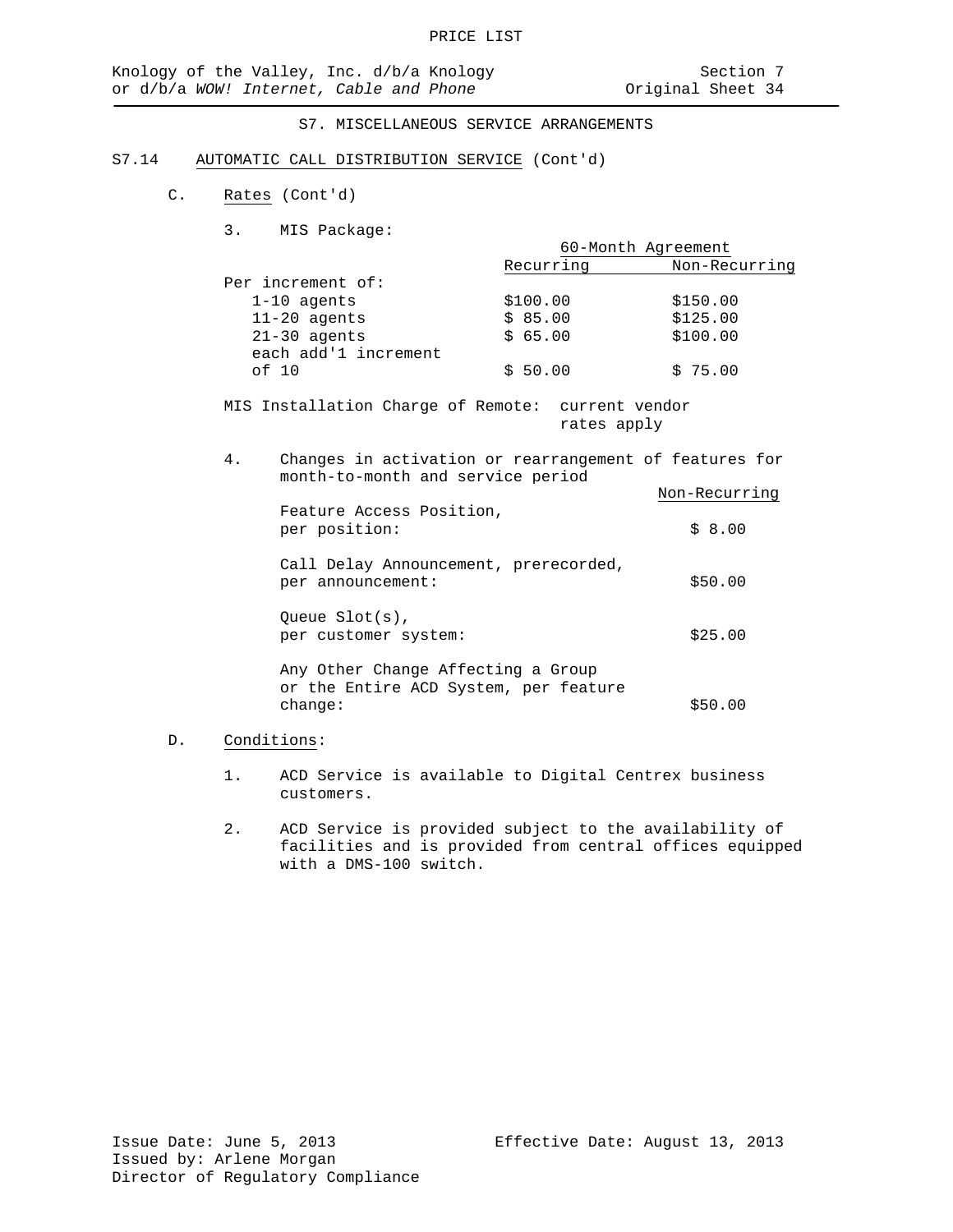#### S7.14 AUTOMATIC CALL DISTRIBUTION SERVICE (Cont'd)

- D. Conditions (Cont'd)
	- 3. The customer must subscribe to and maintain a minimum of five feature access positions and at least one ACD group.
	- 4. The customer may elect ACD Service and the MIS Package on a month-to-month and/or on a service period basis per position. Multiple service periods are not permitted. (ACD Service and MIS must be on service periods of the same length).
	- 5. There are two service periods under which ACD Service is provided, either a minimum of 36 months or a minimum of 60 months. The company guarantees the rates against companyinitiated increases for the duration of the service period. However, additional Call Processing Control and Basic ACD Packages, Enhanced ACD Packages and Optional Feature Packages can be added during the service period at rates in effect at the time the addition is ordered.
	- 6. The customer is required to pay the full rate for a chosen feature package regardless of present feature availability from the central office.
	- 7. The customer must provide compatible premises equipment for MIS functionality. Some features may require a particular software release level in a customer-provided MIS to function to its fullest extent. Selection and maintenance of the MIS is the customer's responsibility. Any costs associated with the remote software needed to facilitate use of the ACD MIS package will be incurred by the customer.
	- 8. At the present time, feature access positions may only be equipped with Digital Centrex telephone sets within the same system and group.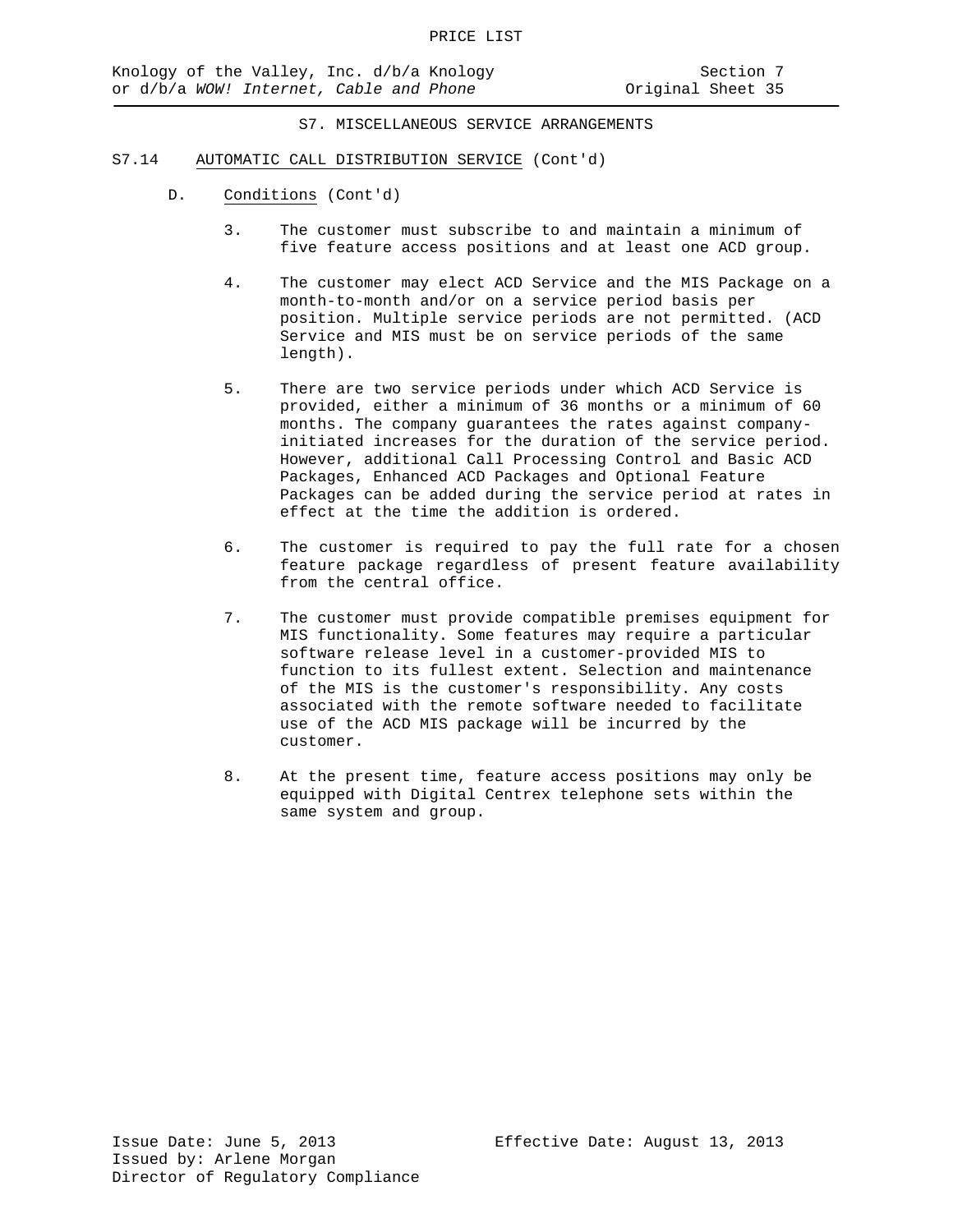#### S7.14 AUTOMATIC CALL DISTRIBUTION SERVICE (Cont'd)

- D. Conditions (cont'd)
	- 9. If an ACD Service, service period is terminated in whole or in part by the customer after the installation of the service but prior to the completion of the service period, the customer is obligated to pay a cost recovery charge. The cost recovery charge is calculated as follows:

| Number of    | Monthly      | Remaining          |
|--------------|--------------|--------------------|
| aqent<br>X   | rate of<br>X | Months of<br>X 80% |
| positions    | each         | Service            |
| disconnected | position     |                    |

The cost recovery charge does not apply to:

a change in the length of the service agreement to a new period equal to or longer than the former agreement; moves within the same central office serving area.

10. Upon expiration of the service-agreement period, the subscriber can extend an existing agreement at the then current month-to-month rates or the customer may elect a new service period at the then current rates.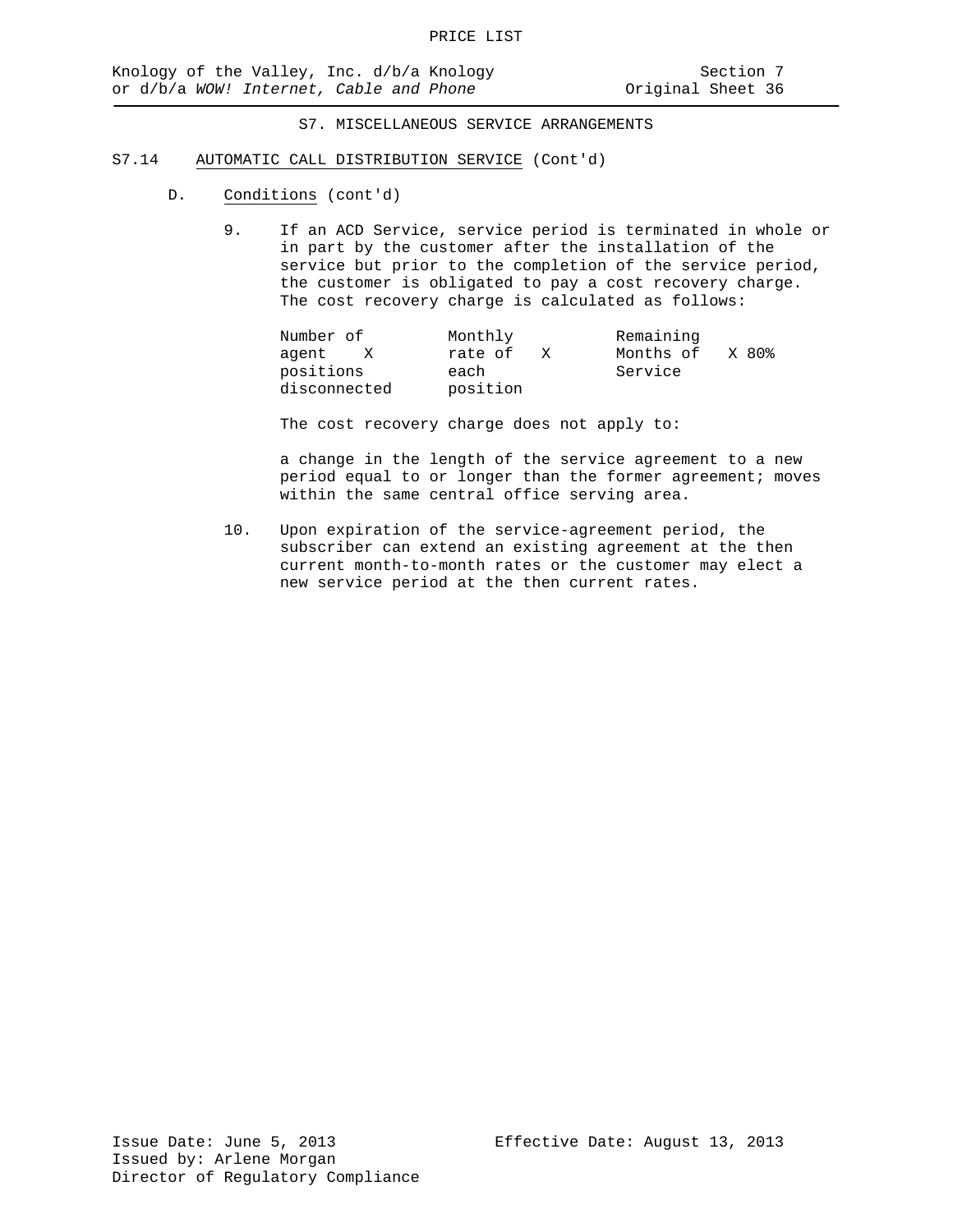#### S7.15 IMPAIRED HEARING EQUIPMENT

### A. General

The equipment listed below is designed with an extra sensitive receiver for use by the hard of hearing.

#### B. Conditions

1. Impaired hearing equipment may be provided for use with all classes and grades of service, except public and semipublic telephone service.

### C. Rates\*

|         |                                                                                    | Monthly<br>Charge | Installation<br>Charge |
|---------|------------------------------------------------------------------------------------|-------------------|------------------------|
| 1.      | Transistorized Telephone<br>equipped with turn button<br>to control amplification. | \$1.50            | $***$                  |
| $2$ .   | Amplifying Handset                                                                 | \$1.50            | $***$                  |
| 3.      | Amplifier with Modular<br>Connections                                              | \$1.50            | $***$                  |
| $\star$ | Access Line Charge<br>-Appropriate charge as referenced in Sec.6.5 and 2.7         |                   |                        |

\*\* Installation Charge -Appropriate charge as referenced in Sec. 2.7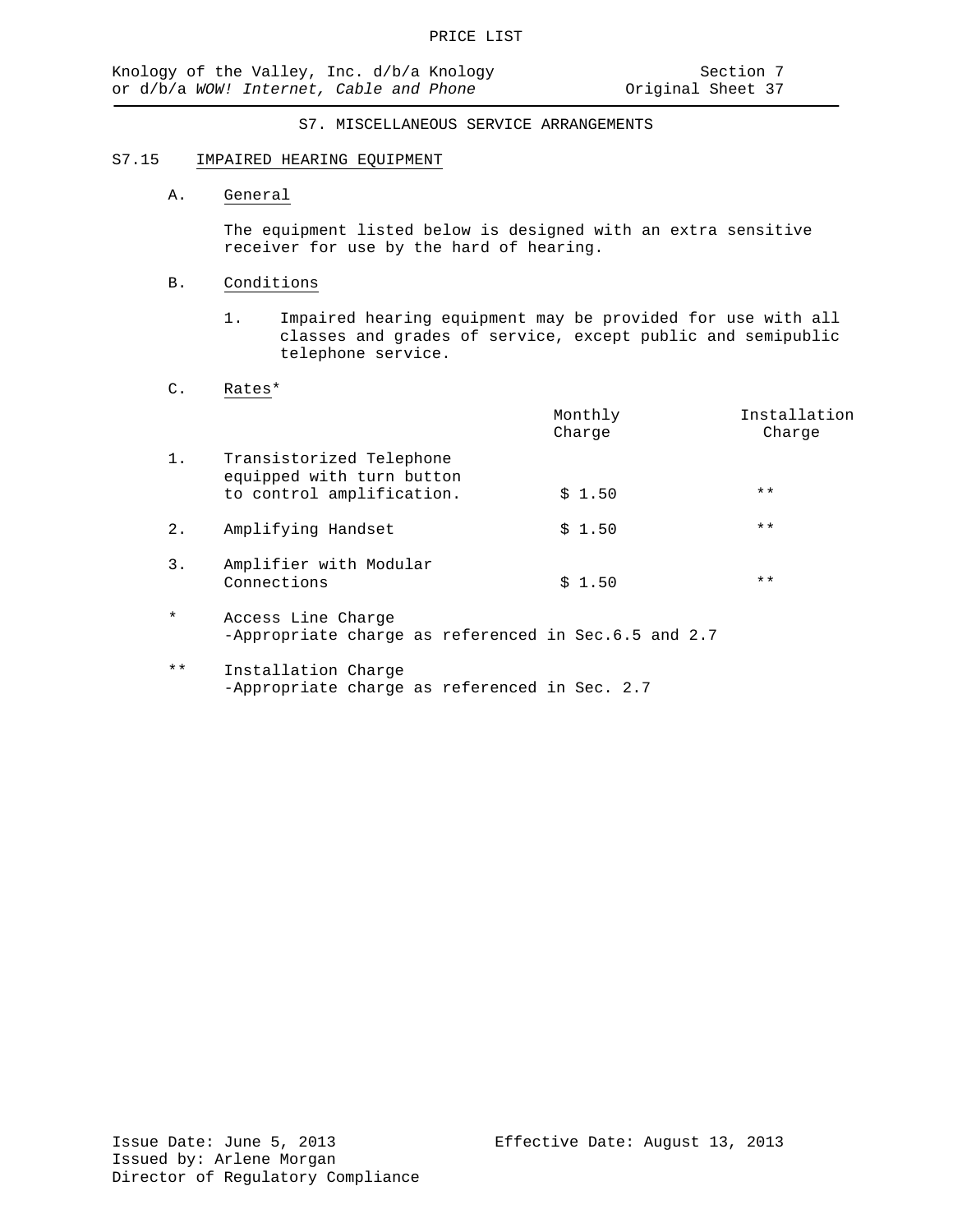#### S7.16 ABBREVIATED DIALING (Cont'd)

- S7.16.1 711 DIALING CODE FOR TELEPHONE RELAY SERVICE (TRS)
- A. General
	- l. 711 Dialing Code ("711") is a three digit local dialing arrangement for telephone voice transmission access to all relay service entities as atoll free call.
	- 2. 711 is available from Knology of the Valley, Inc. d/b/a Knology in Knology of the Valley, Inc. d/b/a Knology territory only.
	- 3. This service is subject to availability of the 711 dialing code.
	- 4. 711 can be delivered via regular exchange lines (by individual business lines, PBX, etc.)
	- 5. Limitations and use of service as stated in Section 25 of this Price List.
	- 6. Directory Listings may be provided for 711 at no charge.
	- 7. Access to 711 is not available to the following classes of service:
		- Hotel/Motel/Hospital Service (toll call only)
		- $1+$
		- 0+, 0 (Credit Card, Third-Party Billing, Collect Calls)
		- Inmate Service
		- 101XXX
		- Cellular Type 2
		- In addition, operator assisted calls to 711 will not be completed.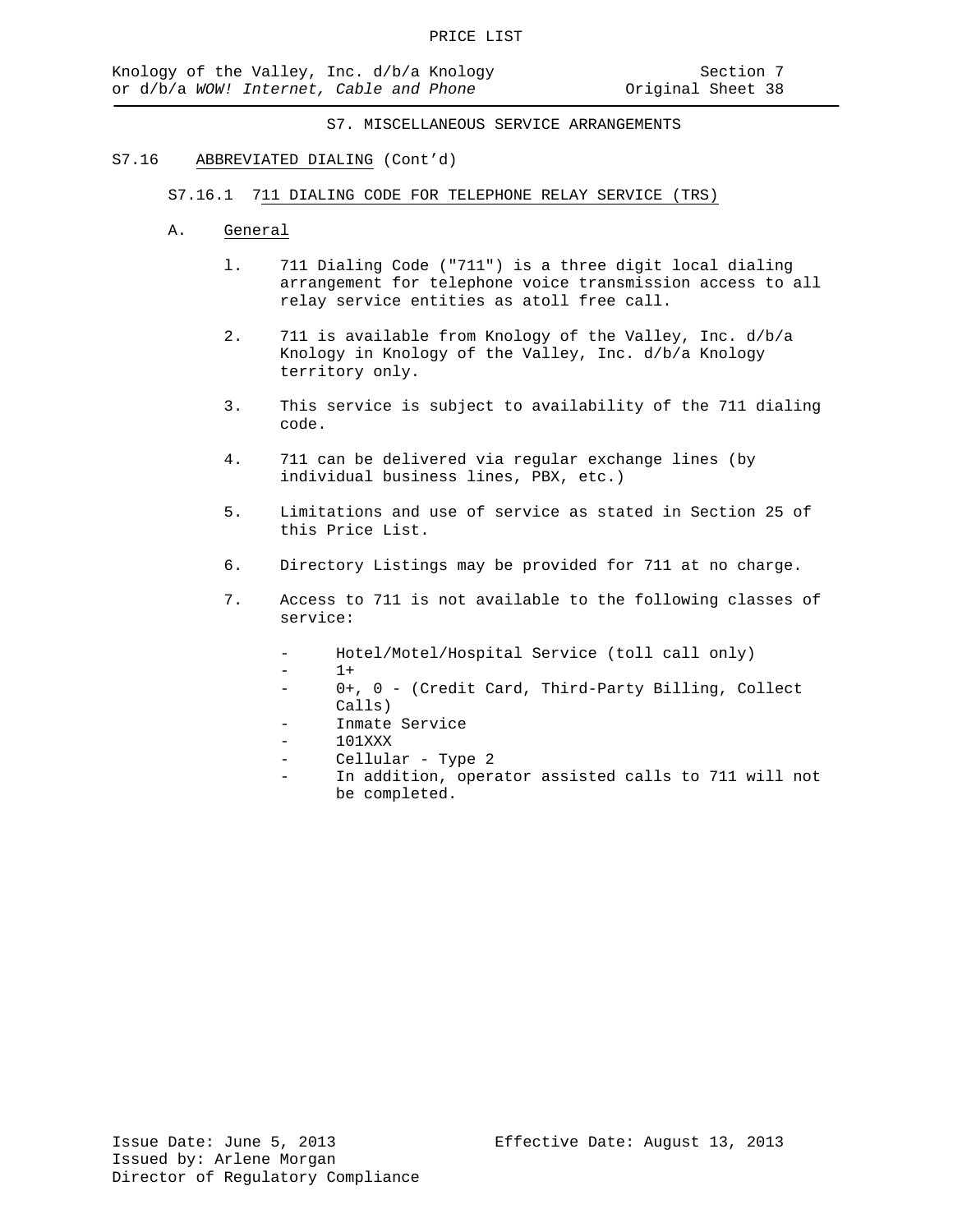- S7.16 ABBREVIATED DIALING (Cont'd)
	- S7.16.1 711 DIALING CODE FOR TELEPHONE RELAY SERVICE (TRS) (Cont'd)
		- A. General (Cont'd)
			- 8. The TRS entity is restricted from selling or transferring the 711 dialing code to an unaffiliated entity, either directly or indirectly.
			- 9. An "affiliate" of a TRS entity is any entity that directly, or indirectly through one or more intermediaries, controls, is controlled by, or is under common control with, the TRS entity. The term "control" (including the terms "controlling, "controlled by", and "under common control with") means the possession, direct or indirect, of the power to direct or cause the direction of the management and policies of an entity, whether through the ownership of voting securities, by contract, or otherwise.
		- B. Service Requirements and Conditions
			- 1. Requests for 711 Dialing Code must be submitted in writing to the Alabama Public Service Commission, for the assignment of the 711 Code.
			- 2. The Company will provision the TRS entity's request within a reasonable time, give the complexity of the order.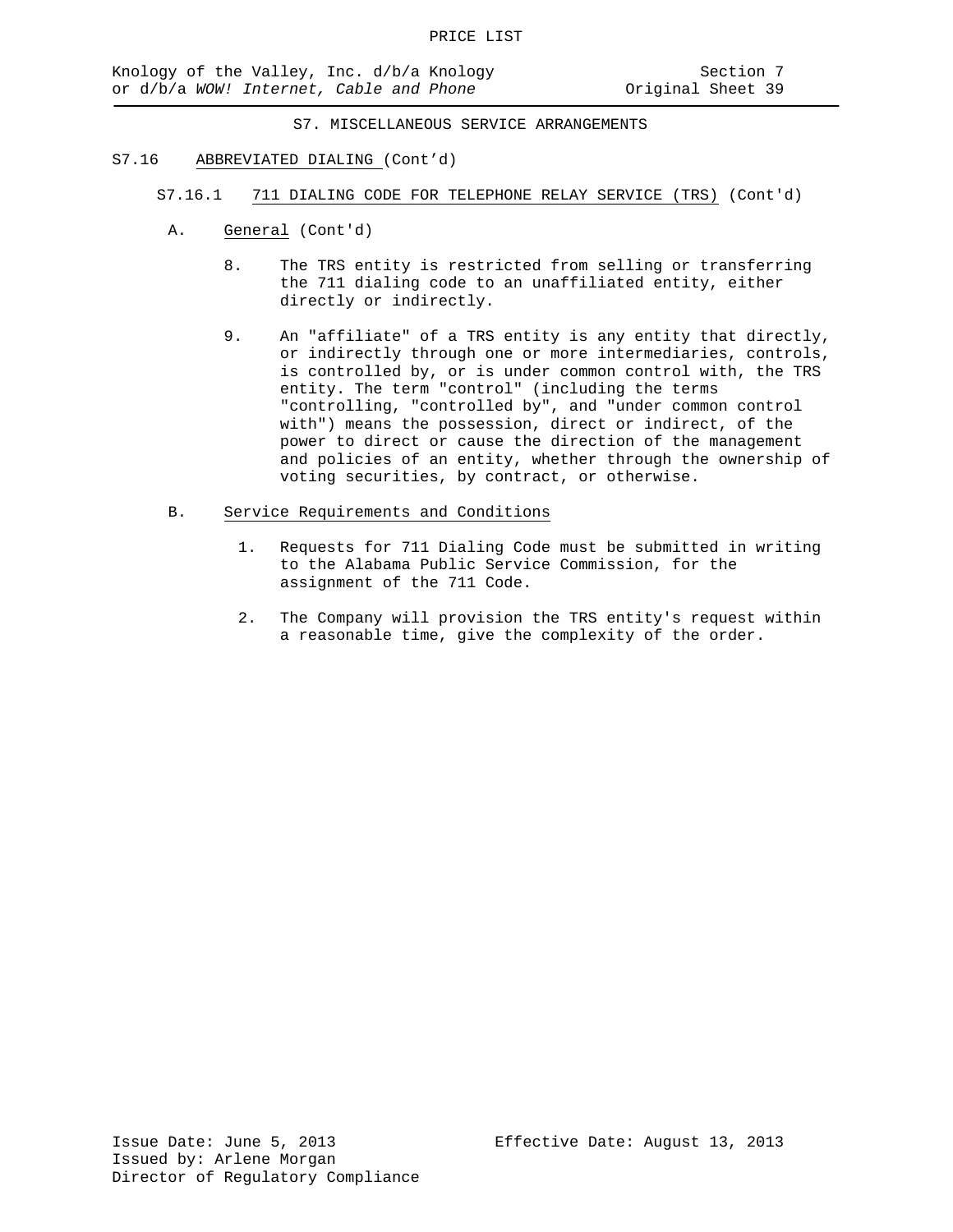- S7.16 ABBREVIATED DIALING (Cont'd)
	- S7.16.1 711 DIALING CODE FOR TELEPHONE RELAY SERVICE (TRS) (Cont'd)
	- B. Service Requirements and Conditions (Cont'd)
		- 3. The TRS entity must, prior to provisioning of the service, sign a written acknowledgement of possible recall of the 711 dialing code by the FCC and an agreement to return the code upon receipt of 6 months written notice of such a recall from the Company or regulating entity and abide by all terms and conditions which may be identified by the FCC in CC Docket 92-105 regarding the use and return of the 711 dialing code. If a recall is effected, the Company will work with the TRS entity affected by such recall to transfer their service arrangements to a 7 or 10-digit dialing arrangement within the 6-month notice period. The TRS entity will be required to migrate to any access arrangement the telephone relay services subsequently agreed to by the industry and approved by the FCC. The IRS entity will be charged the appropriate rates for the establishment of the new access arrangement.
		- 4. Only one 10-digit toll free number may be used as the lead number per basic calling area.
		- 5. The 711 Dialing Code is provided where facilities permit.
		- 6. TRS entity should work separately with cellular companies to ascertain whether Type 1 cellular customers will be able to reach telephone relay services provided by dialing 711.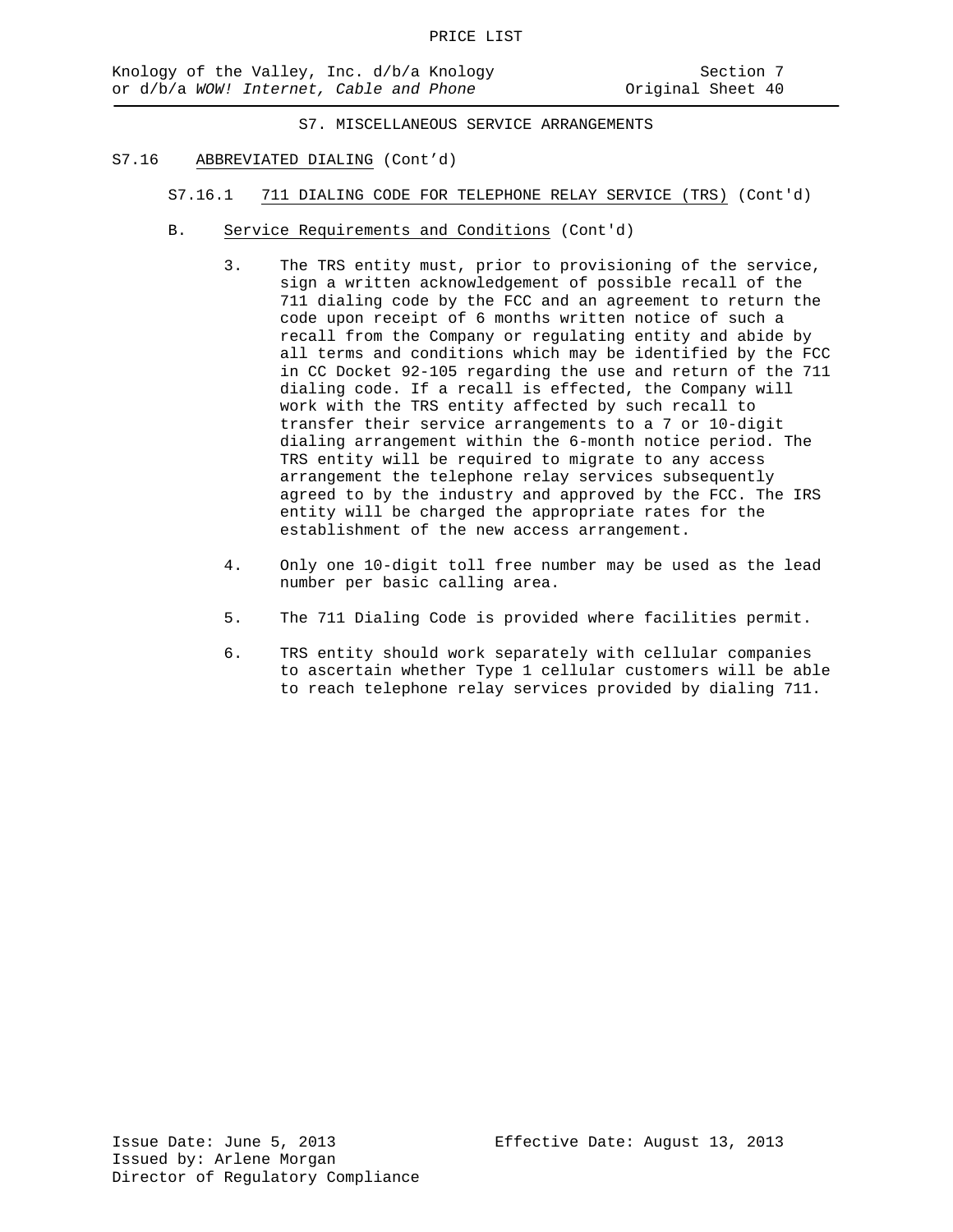#### S7.16 ABBREVIATED DIALING (Cont'd)

- S7.16.1 711 DIALING CODE FOR TELEPHONE RELAY SERVICE (TRS)(Cont'd)
- B. Service Requirements and Conditions (Cont'd)
	- 7. TRS entity should work separately with competitive local exchange companies to ascertain their end user customers will be able to reach telephone relay services provided by dialing 711.
	- 8. 711 Dialing Code will be provided under the following conditions:
		- a. For network sizing and protection, the TRS entity must provide an estimate of annual call volumes, the expected busy hour and holding time for each call to the 711 dialing code.
		- b. The TRS entity will subscribe to adequate telephone facilities initially and subsequently as may be required, in the judgment of the Company, to adequately handle calls to 711 without impairing the Company's general telephone service or telephone plant.
		- c. The TRS entity is responsible for obtaining all necessary permission, licenses, written consents, waivers, releases and all other rights from all persons whose work, statements or performance are used in connection with the 711 dialing code, and from all holders of copyrights, trademarks, and patents used in connection with said service.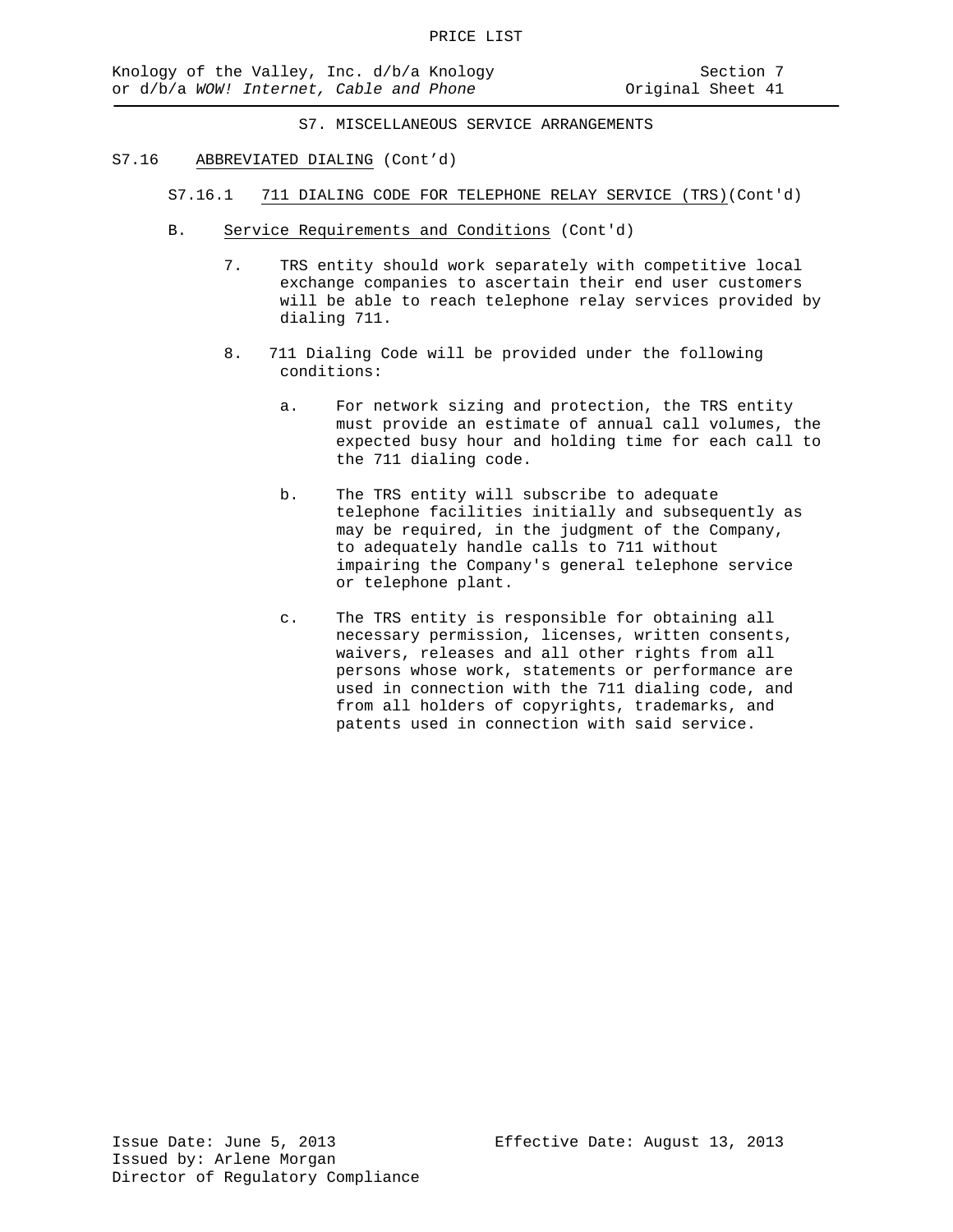- S7.16 ABBREVIATED DIALING (Cont'd)
	- S7.16.1 711 DIALING CODE FOR TELEPHONE RELAY SERVICE (TRS)(Cont'd)
	- B. Service Requirements and Conditions (Cont'd)
		- 8. 711 Dialing Code will be provided under the following conditions: (Cont'd)
			- d. The TRS entity is responsible for, and shall indemnify, protect, defend and save harmless the Company against all suits, actions, claims, demands and judgments, and of all costs, expenses and counsel fees incurred on account thereof, arising out of and resulting directly or indirectly from the service or in connection therewith, including, but not limited to, any loss, damage, expense or liability resulting from any infringement or claim of infringement, of any patent, trademark, copyright, or resulting from any claim of liable and slander.
			- e. The TRS entity shall respond promptly to any and all complaints lodged with any regulatory authority against any service provided via 711. If requested by the Company, the TRS entity shall assist the Company in responding to complaints made to the Company concerning the 711 dialing code.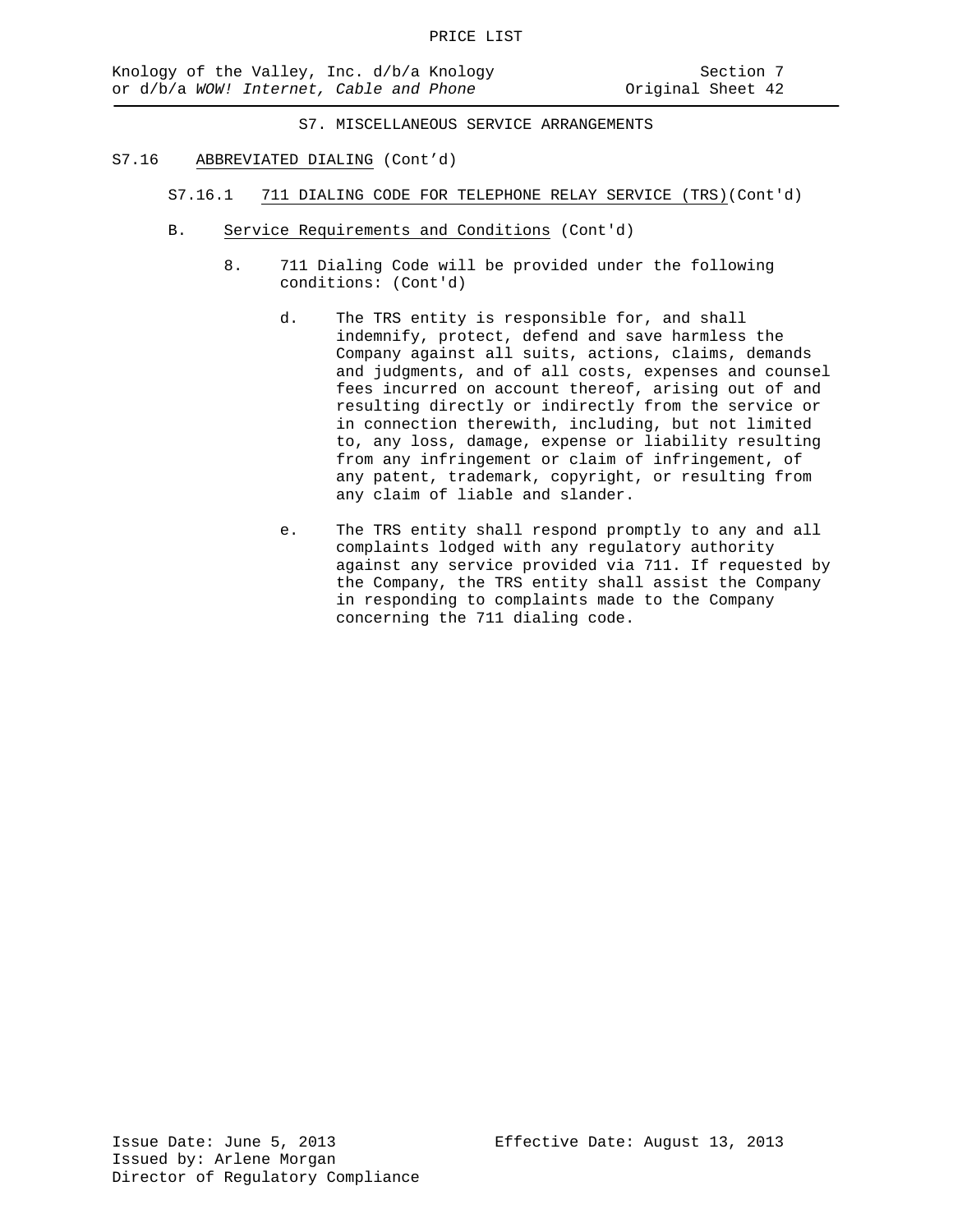- S7.16 ABBREVIATED DIALING (Cont'd)
	- S7.16.1 711 DIALING CODE FOR TELEPHONE RELAY SERVICE (TRS) (Cont'd)
	- B. Service Requirements and Conditions (Cont'd)
		- 8. 711 Dialing Code will be provided under the following conditions: (Cont'd)
			- f. A written notice will be sent to any IRS entity following oral notification when their service unreasonably interferes with or impairs other services rendered to the public by the Company. If after notification the TRS entity makes no modification in method of operation or in the service arrangements that are deemed service-protective by the Company, or if the TRS entity is unwilling to accept the modifications, or if the IRS entity continues to cause service impairment, the Company reserves the right, at any time, without further notice, to institute protective measure, up to and including termination of service. In an emergency situation as defined by the Company, the Company reserves the right, at any time, without notice, to institute protective measures up to and including termination of service.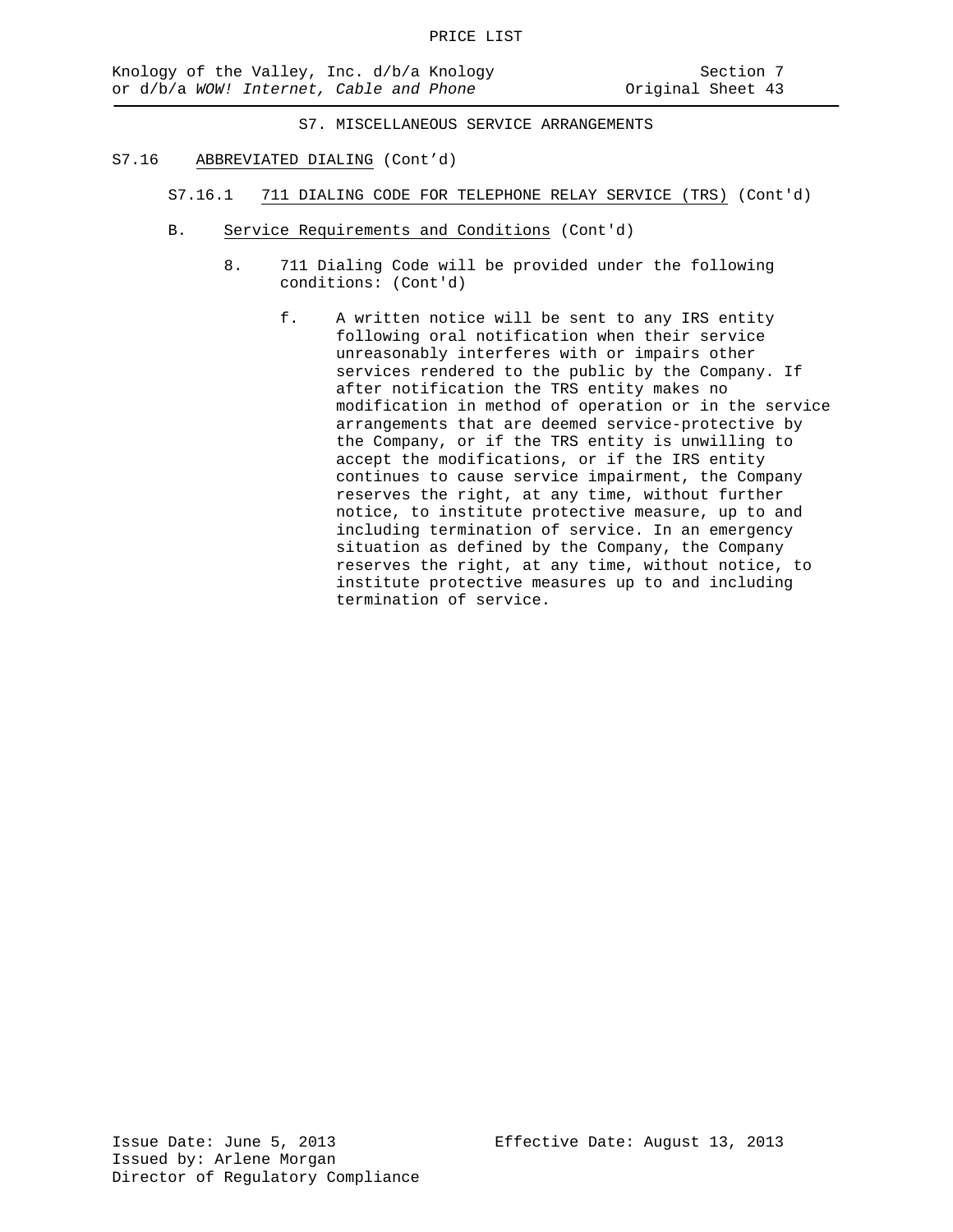#### S7.16 ABBREVIATED DIALING (Cont'd)

- S7.16.1 711 DIALING CODE FOR TELEPHONE RELAY SERVICE (TRS) (Cont'd)
- B. Service Requirements and Conditions (Cont'd)
	- 9. If a pre-recorded announcement is provided by the TRS entity, the following conditions apply:
		- a. The TRS entity will provide announcements. The Company will provide only the delivery of the call.
		- b. The provision of access to the 711 network by the Company for the transmission of announcement is subject to availability of such facilities and the requirements of the local exchange network.
		- c. The TRS entity assumes all financial responsibility for all costs involved in providing announcement including, but not limited to, the recorderannouncement equipment located on the TRS entity's premises.
		- d. The TRS entity assumes, according to other specific rates and charges under this Price List, all financial responsibility for all facilities required, to connect the recorder-announcement equipment located on the TRS entity's premises.
	- 10. The Company may take all legal and practical steps to disassociate itself from the TRS entity providing services whose business and/or public conduct (whether demonstrated or proposed) is of a type that in the Company's discretion generates unacceptable levels of complaints by end users.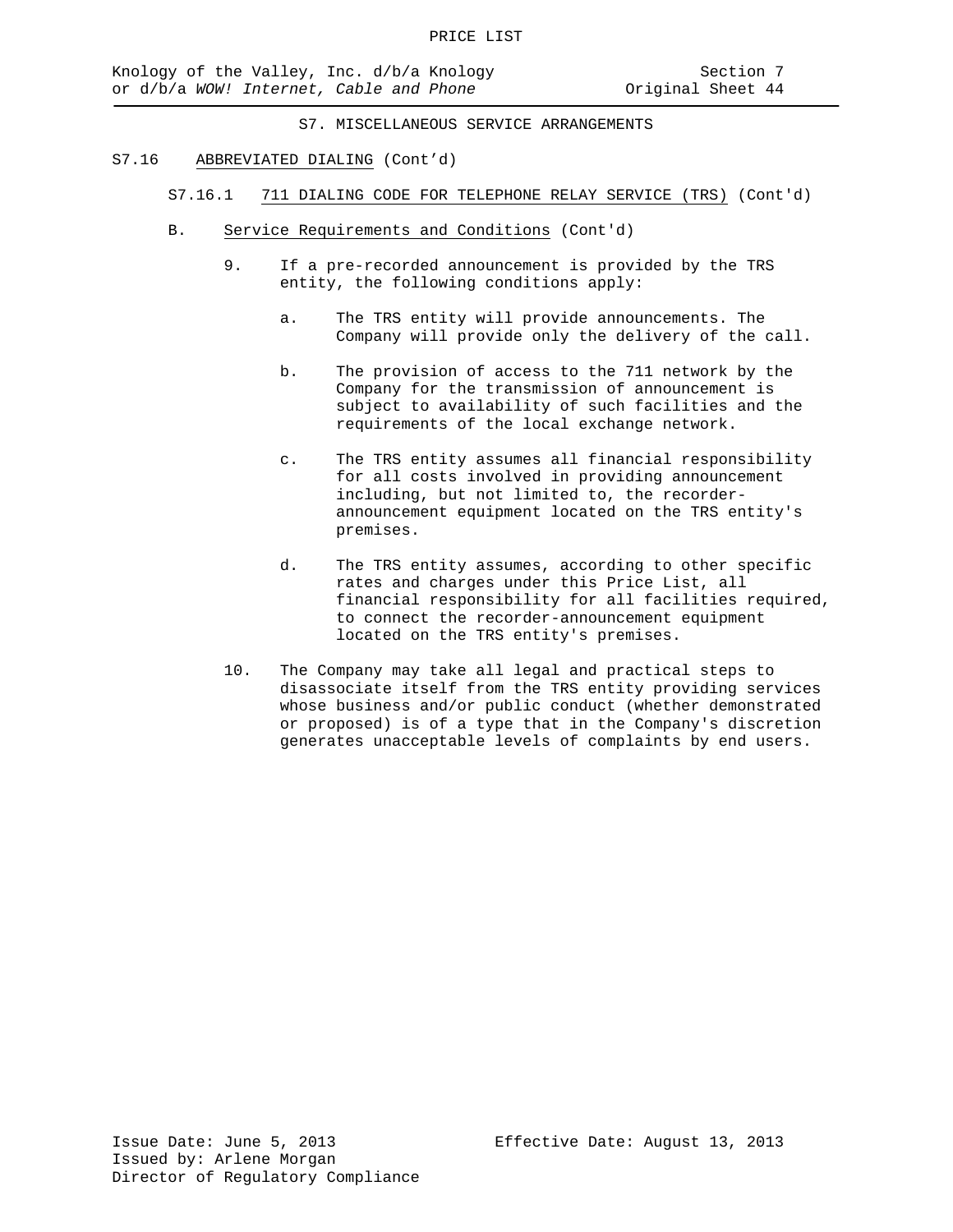- S7.16 ABBREVIATED DIALING (Cont'd)
	- S7.16.1 711 DIALING CODE FOR TELEPHONE RELAY SERVICE (TRS) (Cont'd)
	- B. Service Requirements and Conditions (Cont'd)
		- 11. In no event shall the Company be liable for any losses or damages of any kind resulting from the unavailability of its equipment or facilities or for any act, omissions or failure of performance by the Company, or its employees, or agents, in connection with this Price List. The Company shall not be responsible for calls that cannot be completed as a result of repair or maintenance difficulties on Company facilities and equipment nor on equipment owned or leased by the TRS entity.

### S7.17 VOICE MAIL SYSTEM

A. General

The Company's voice mail service provides telephone answering and messaging for subscribers. These services allow a call to be answered when the called party is on the telephone or when the called party is unavailable. The messages are stored so that the subscriber can retrieve them from any touch-tone telephone. The primary classes of service available will differ by feature, function, class of service and length of contract. Messages may be altered or destroyed during collection or distribution of the customer's message(s) due to faults or defects in Company equipment. The Company shall not be liable, directly or indirectly, for damages unless caused by the willful misconduct of the Company.

- B. Rates
	- 1. Monthly Recurring Rate

\$5.00

2. Non-recurring Rate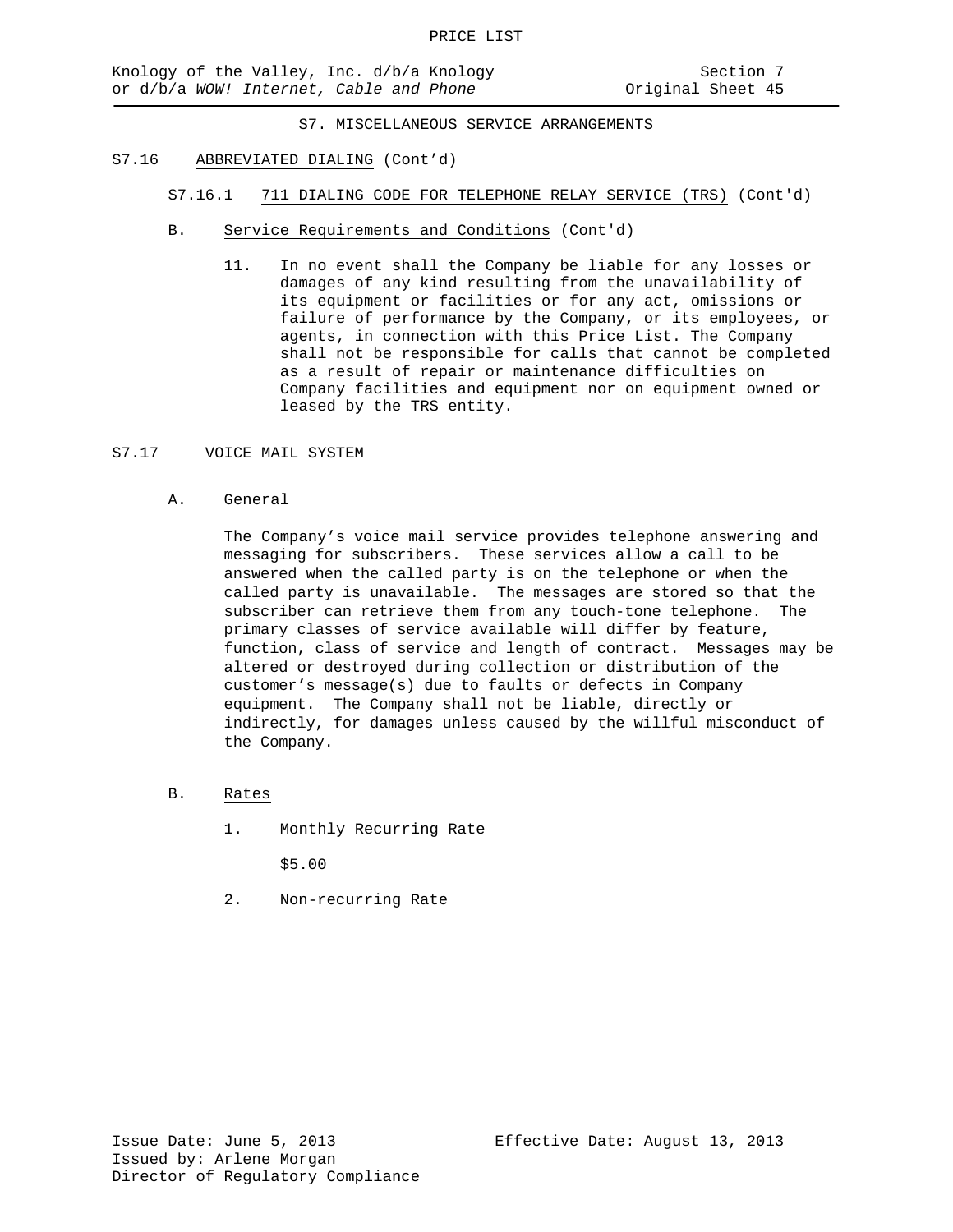# CONTENTS

## Sheet No.

| S8.1 |                                                        |  |
|------|--------------------------------------------------------|--|
|      | Ά.<br>B <sub>1</sub><br>$\mathcal{C}$ .<br>$D_{\perp}$ |  |
|      |                                                        |  |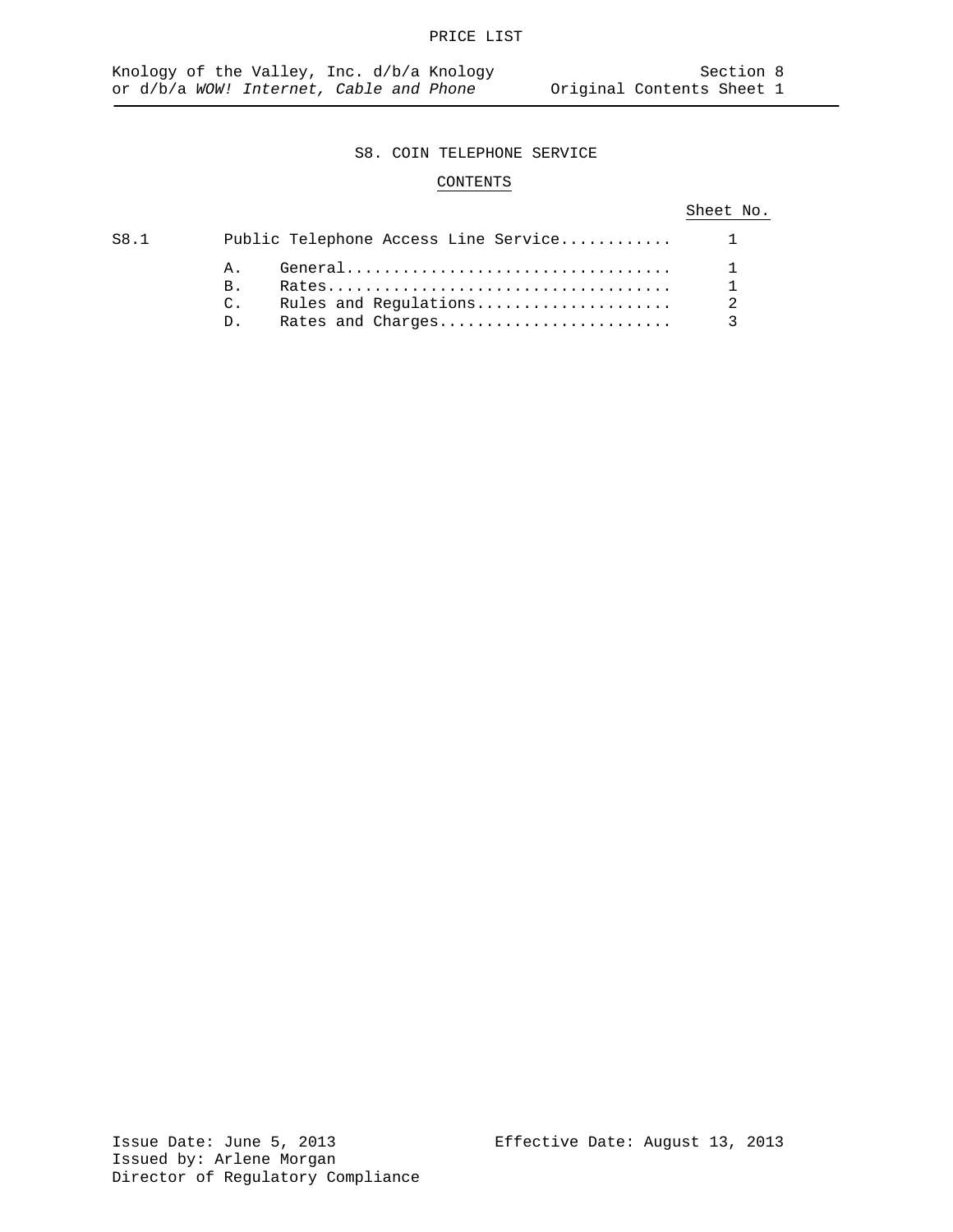# S8.1 PUBLIC TELEPHONE ACCESS LINE SERVICE

A. General

The Company concurs in the terms and conditions of Knology of the Valley, Inc. d/b/a Knology or d/b/a *WOW! Internet, Cable and Phone*'s S8 tariff as effective on July 1, 1997.

### B. Rates

The Company concurs in the rates of Knology of the Valley, Inc. d/b/a Knology or d/b/a *WOW! Internet, Cable and Phone*'s S8 tariff as effective on July 1, 1997, with the following exception:

1. An exchange rate of \$34.96 applies (same as Business 1 party)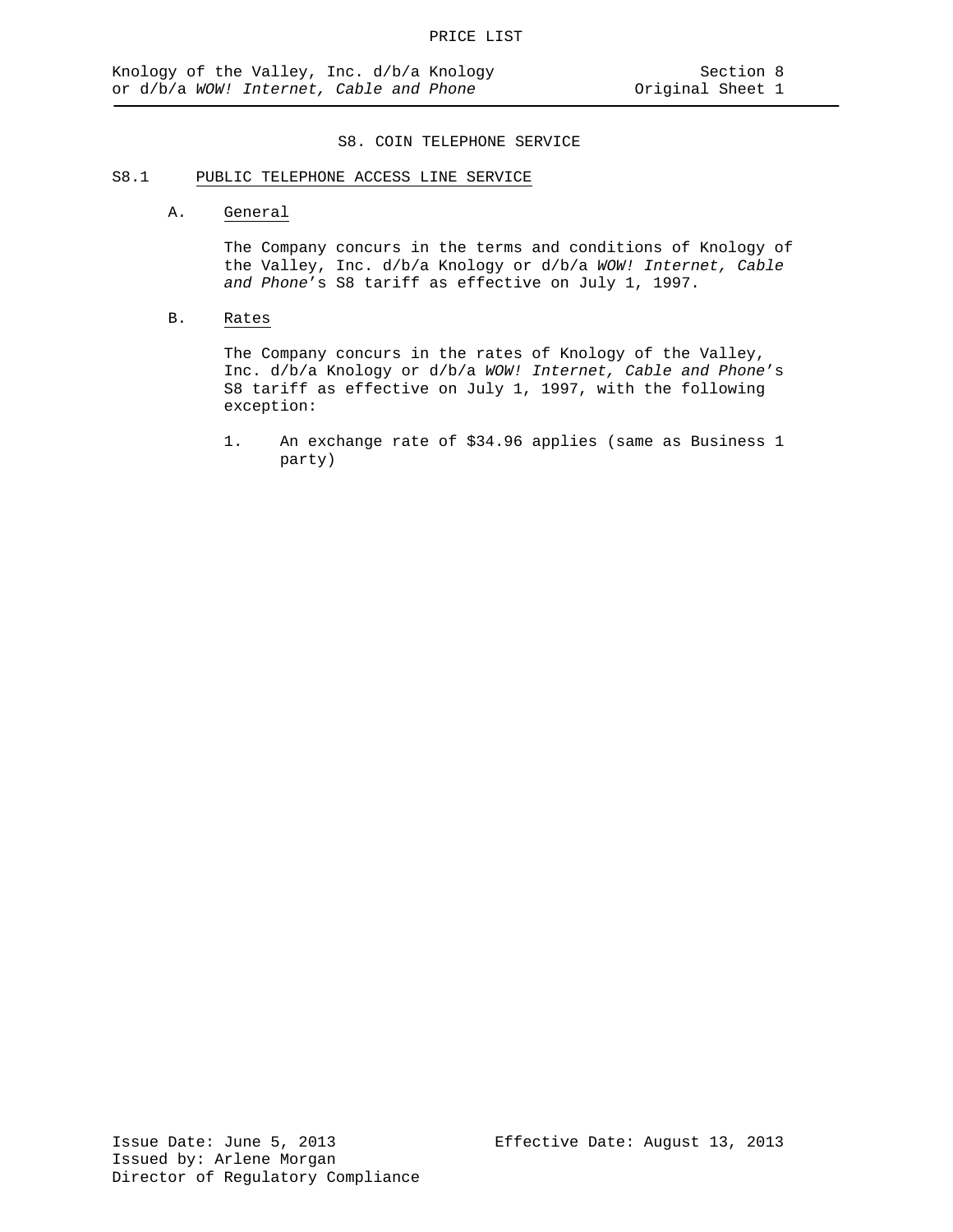#### S8.1 PUBLIC TELEPHONE ACCESS LINE SERVICE

- C. Rules and Regulations
	- 1. Only one paystation instrument maybe connected to each Paystation Access Line. Off-Premise Extensions are not permitted.
	- 2. The customer shall be responsible for the installation, operation and maintenance of any paystation instrument used in connection with this service.
	- 3. Requests to Directory Assistance Service originated from paystations will be charged the applicable rate of the Directory Assistance Service Provider.
	- 4. Directory listings may be provided under the regulations that govern the furnishing of listings for business customers.
	- 5. Coin-free operator and emergency 911 access must be available from all paystations.
	- 6. One directory will be distributed to the customer without charge for each paystation business exchange line.
	- 7. The customer is responsible for the provision of booths, shelves, directories and all other ancillary equipment.
	- 8. The customer shall be responsible for the payment of charges for all local and toll messages originating from or accepted at this type of service, including any Directory Assistance Calls. The Company shall not be liable for shortages of coins collected and deposited at the customer's paystation instrument.
	- 9. The Company reserves the right to disconnect service when the customer does not comply with the F.C.C. and state rules and regulations related to paystation service and equipment
	- 10. The Multiline Business Subscriber Line Charge, found in the interstate access tariff, is applicable to all paystation access lines.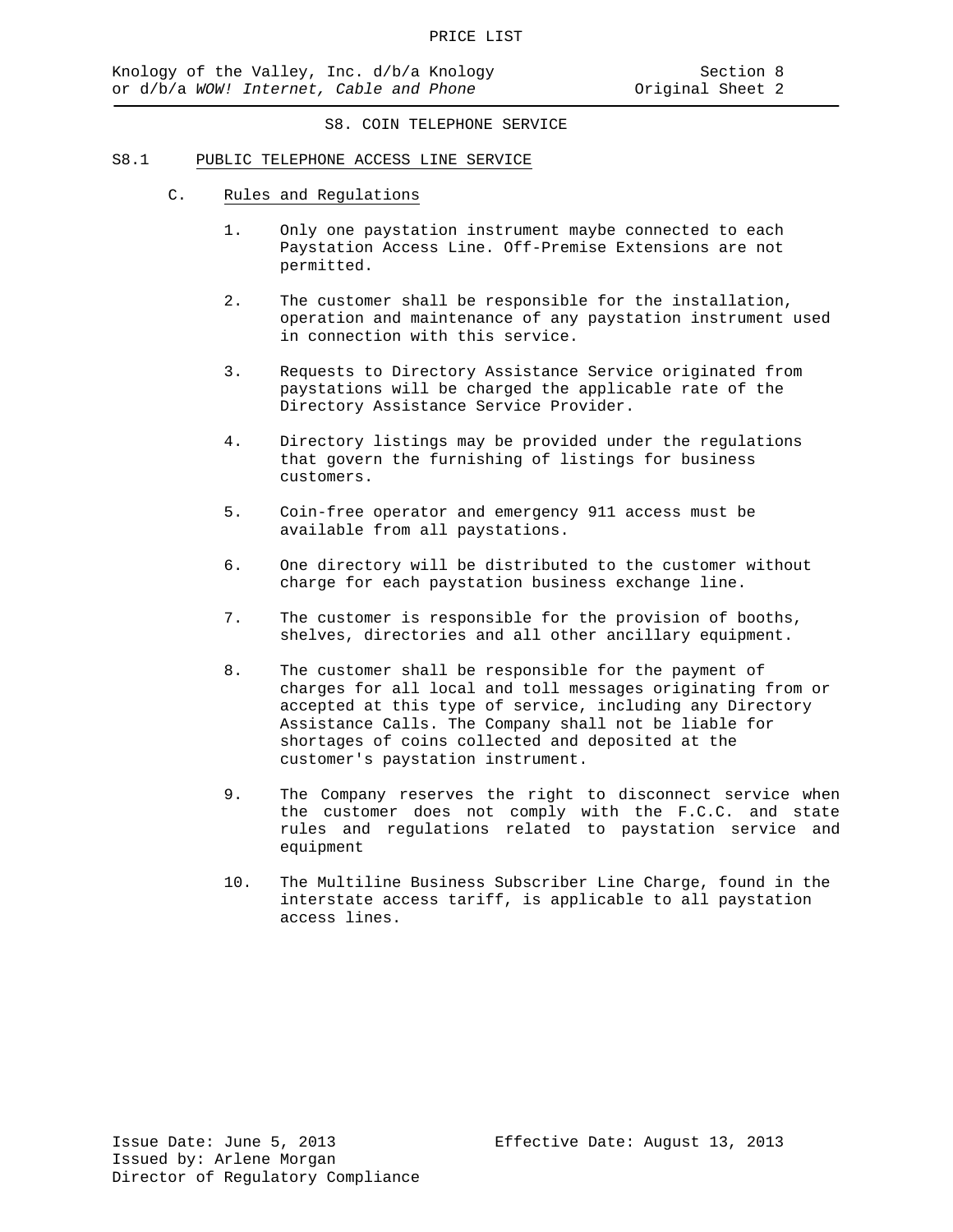#### S8.1 PUBLIC TELEPHONE ACCESS LINE SERVICE (Cont'd)

D. Rates and Charges

Monthly Rate

- 1. Paystation Access Line \$35.62 (Same as Business 1 Party) 2. Coin Supervision \$2.21 3. Selective Class of Call Screening \$2.00 Coin Rate 4. Each outgoing local message \$0.25
- (1) Installation, move and change charges will be those applicable to business service.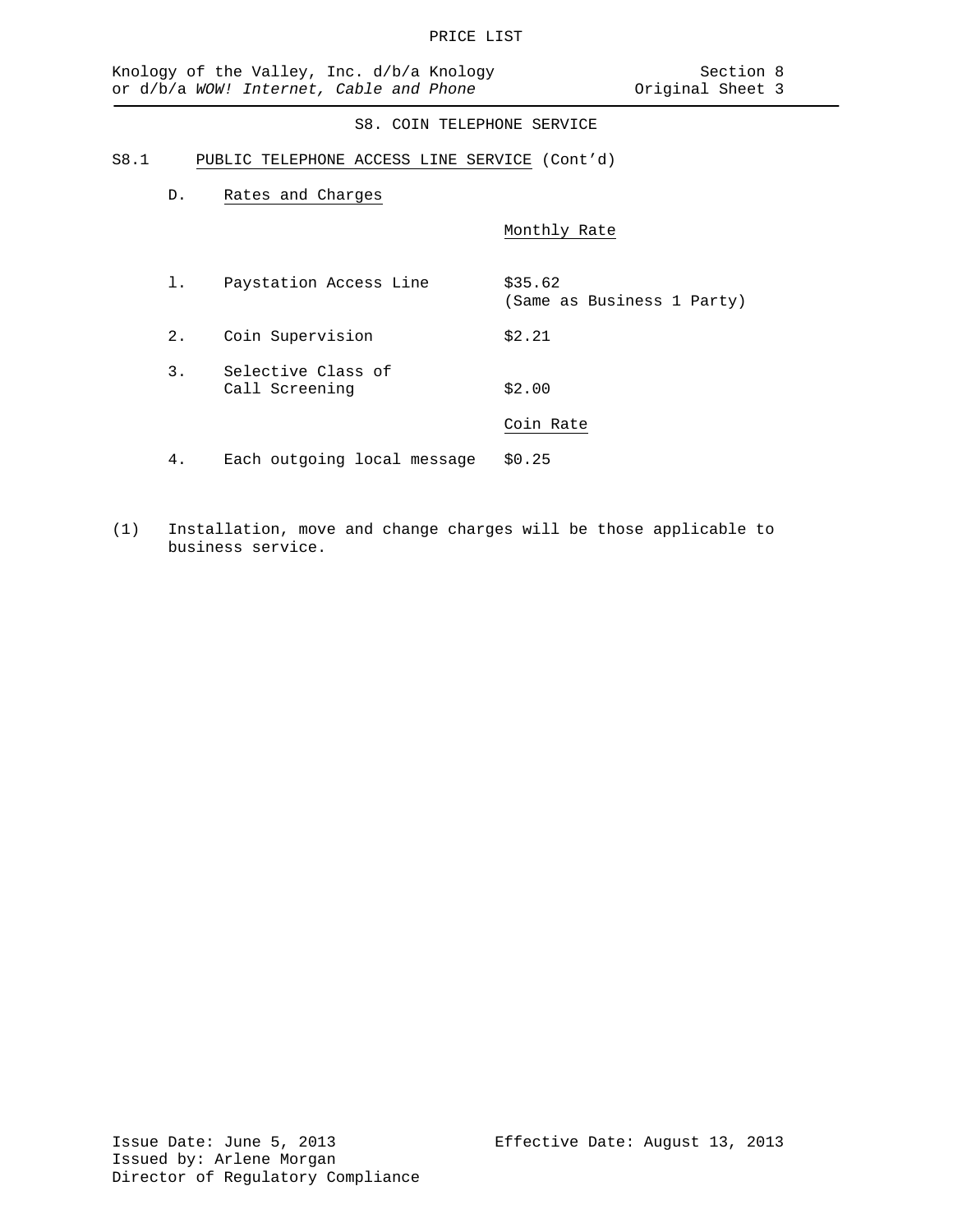S12. CHARGES APPLICABLE UNDER SPECIAL CIRCUMSTANCES

### CONTENTS

## Sheet No.

| S12.1 | Line Extension Charges                    | $\mathbf{1}$      |
|-------|-------------------------------------------|-------------------|
|       | A. General<br>B. Private Right-of-Way     | $\mathbf{1}$<br>3 |
| S12.2 | Temporary Service                         | 3                 |
| S12.3 | Moves or Changes of Existing Construction | 3                 |
| S12.4 | Special Types of Construction             | 3                 |
| S12.5 | Cancellation Charges                      | 3                 |
| S12.6 | Customer Responsibility                   | 3                 |
| S12.7 |                                           | 4                 |
|       | A. General<br>B. Rates<br>$C.$ Conditions | 4<br>4<br>4       |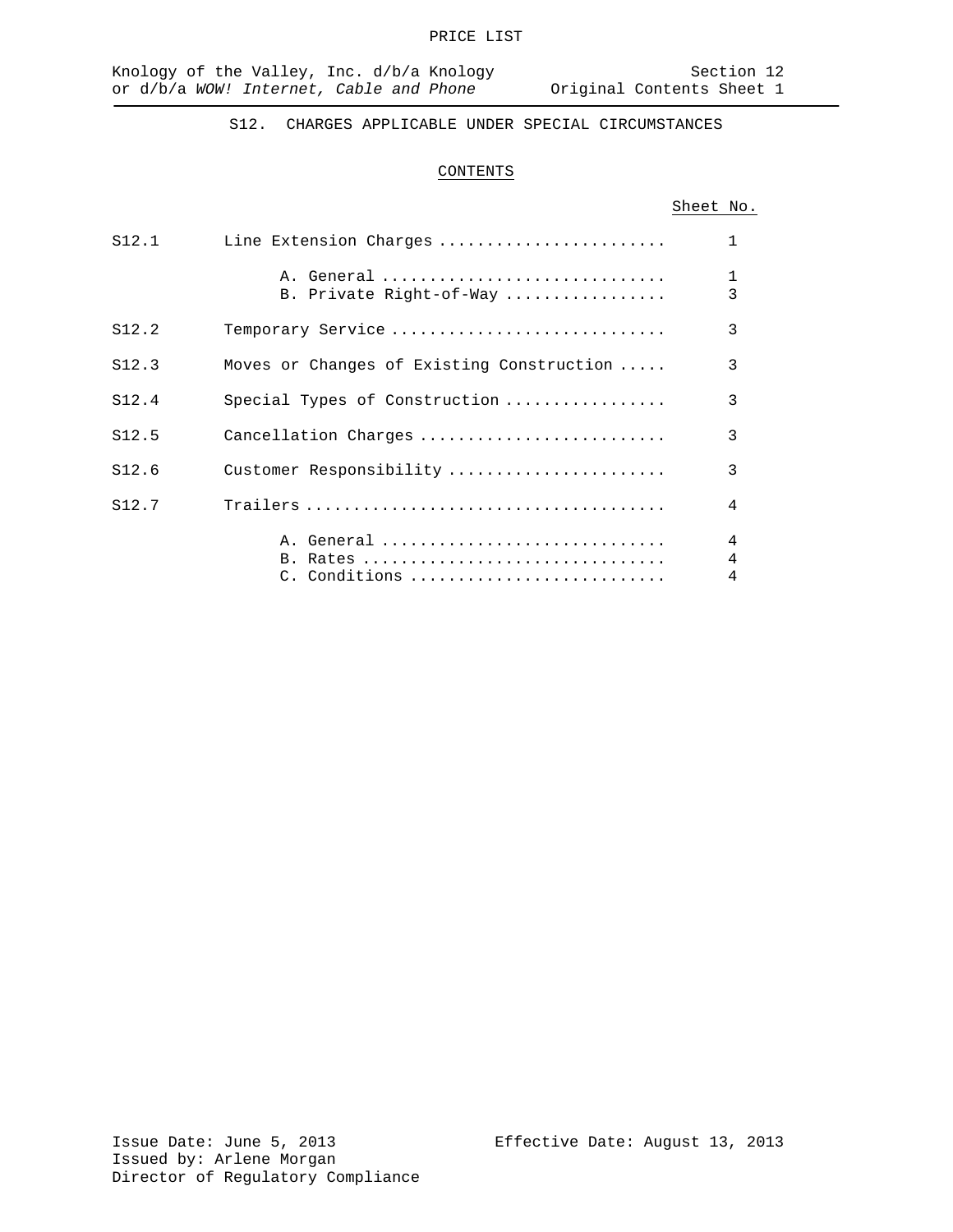### S12.1 LINE EXTENSION CHARGES

- A. General
	- 1. The Company shall provide tariffed basic telephone service to the premises of a permanent residence within its franchised service territory, if the costs, including, but not limited to costs of facilities, rights-of-way and equipment of providing basic telephone service to the requiring party does not exceed eight thousand dollars (\$8,000). This requirement shall apply to residential service only.
	- 2. Should cost of a new service installation for a permanent resident or business in the Company's franchised service territory exceed eight thousand dollars (\$8,000), a customer may request that the Company allocate any unused universal service funds received by the Company which have been set aside for this purpose. A determination of whether such funds exist shall be made at the sole discretion of the Company. A customer may be required to pay such excess costs pending a final determination of the availability of such funds.
	- 3. Construction or installation charges are non-recurring charges made under certain conditions as hereinafter set forth and are in addition to applicable charges for the class of service furnished, mileage charges and other charges that may be applicable.
	- 4. Construction charges are payable at the time the application for service is signed or when the amount is rendered, as the Company, at its option, may require.
	- 5. Customers who are receiving or who are requesting service shall be deemed to have consented to the reasonable use of their real property to construct, operate, maintain, replace, or enlarge telephone and/or communication lines, overhead or underground, including all conduit, cables, wires, surface testing terminals, markers and other appurtenances under, through, across, and upon any real property or interest therein owned or leased or controlled by said customer, the furnishing of telephone or communications service to said customer, or any other customer. Upon request, the customer agrees to execute any easement or right-of-way contract as required by the Company.
	- 6. The word "Cost", wherever used in this section, is to be interpreted to mean the cost of labor and materials, and include charges for supervision and other overhead expense associated with the construction or installation.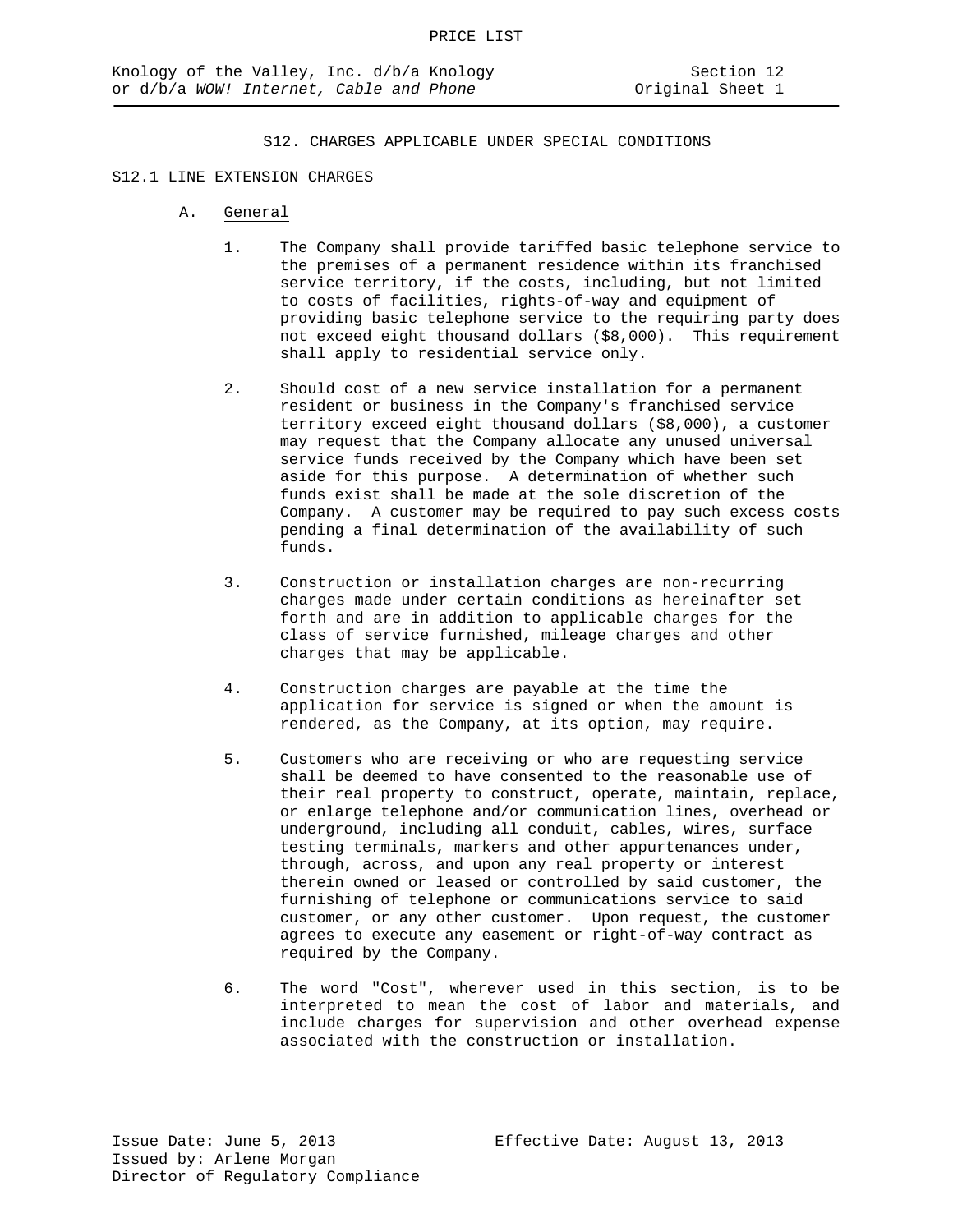#### S12.1 LINE EXTENSION CHARGES (Cont'd)

- A. General(Cont'd)
	- 7. When attachments are made to poles of other companies, in lieu of providing new pole line construction for which the subscriber would regularly be charged construction charges under the provision of this section, the attachment rental charges to the Company for such attachments may be borne in whole or in part by the subscriber as the particular circumstances may warrant.
	- 8. Any poles, conduit, cable or other plant provided at the expense of the customer, on either a public highway or on private property shall not be used by the customer for any purpose other than service furnished by the Company for the support of cable, wire or other apparatus of the Company, except upon approval of the Company.
	- 9. In all cases of construction on public highway or on private property to serve customers in general, ownership of the poles, conduit, and other plant must be vested either in the Company or some other company with which the Company has joint use arrangement. All plant is maintained and replaced at the expense of the Company.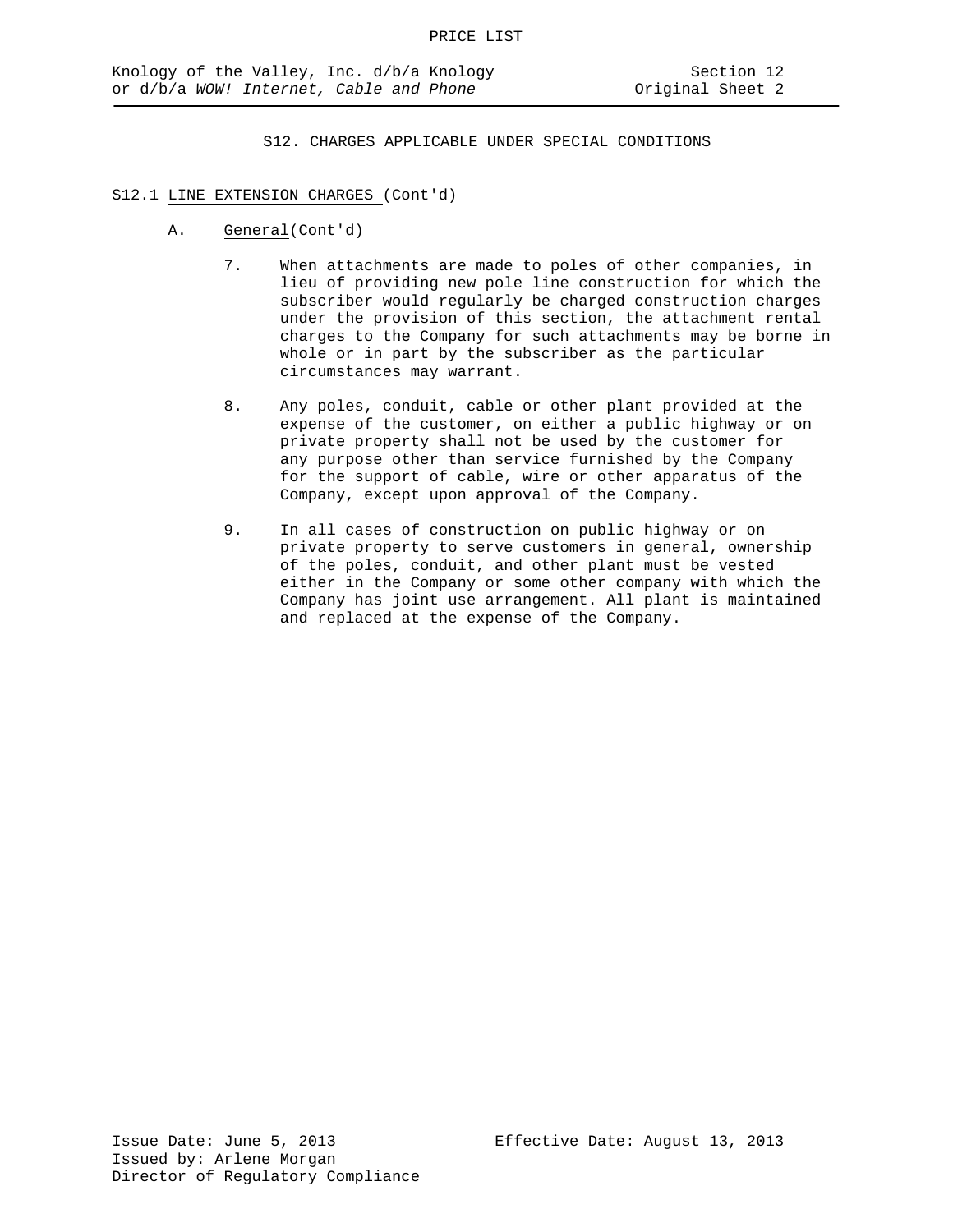#### S12.1 LINE EXTENSION CHARGES (Cont'd)

B. Private Right-of-Way

When the applicant is so located that it is necessary to use private right-of-way to furnish service and the Company is unable to obtain the required right-of-way without cost, the applicant may be required to pay the cost incurred in securing, clearing and retaining such right-of-way.

#### S12.2 TEMPORARY SERVICE

When construction is required for temporary service and there is no immediate prospect of reusing the plant provided, the subscriber is required to bear the total cost of such construction and installation and the cost of removal.

#### S12.3 MOVES OR CHANGES OF EXISTING CONSTRUCTION

When the Company shall move or change existing construction or equipment for which no specific charge is quoted in this Price List, the person at whose request the move or change is made may be required to bear the cost of such change.

#### S12.4 SPECIAL TYPES OF CONSTRUCTION

Special conditions, when at the subscriber's or applicant's request some special construction such as underground or concealed wiring is desired the subscriber or applicant may be required to furnish at his own expense underground conduit, outlet boxes or such special equipment necessary to meet his requests. The Company will use such special conduit or equipment if it is provided in such a manner as to meet the Company's specifications and requirements.

#### S12.5 CANCELLATION CHARGE

When a customer sends written notice requesting that construction be stopped, said customer will pay a cancellation charge.

The cancellation charge will be computed on the basis of time and materials, plus overhead incurred from the time original order was placed and written notice of cancellation was received.

#### S12.6 CUSTOMER RESPONSIBILITY

A. Ownership of special facilities, when such special conduits and fixtures are located on private property the ownership, is vested in the property owner or lessee, who hold the Company free of all charges for the use of such facilities.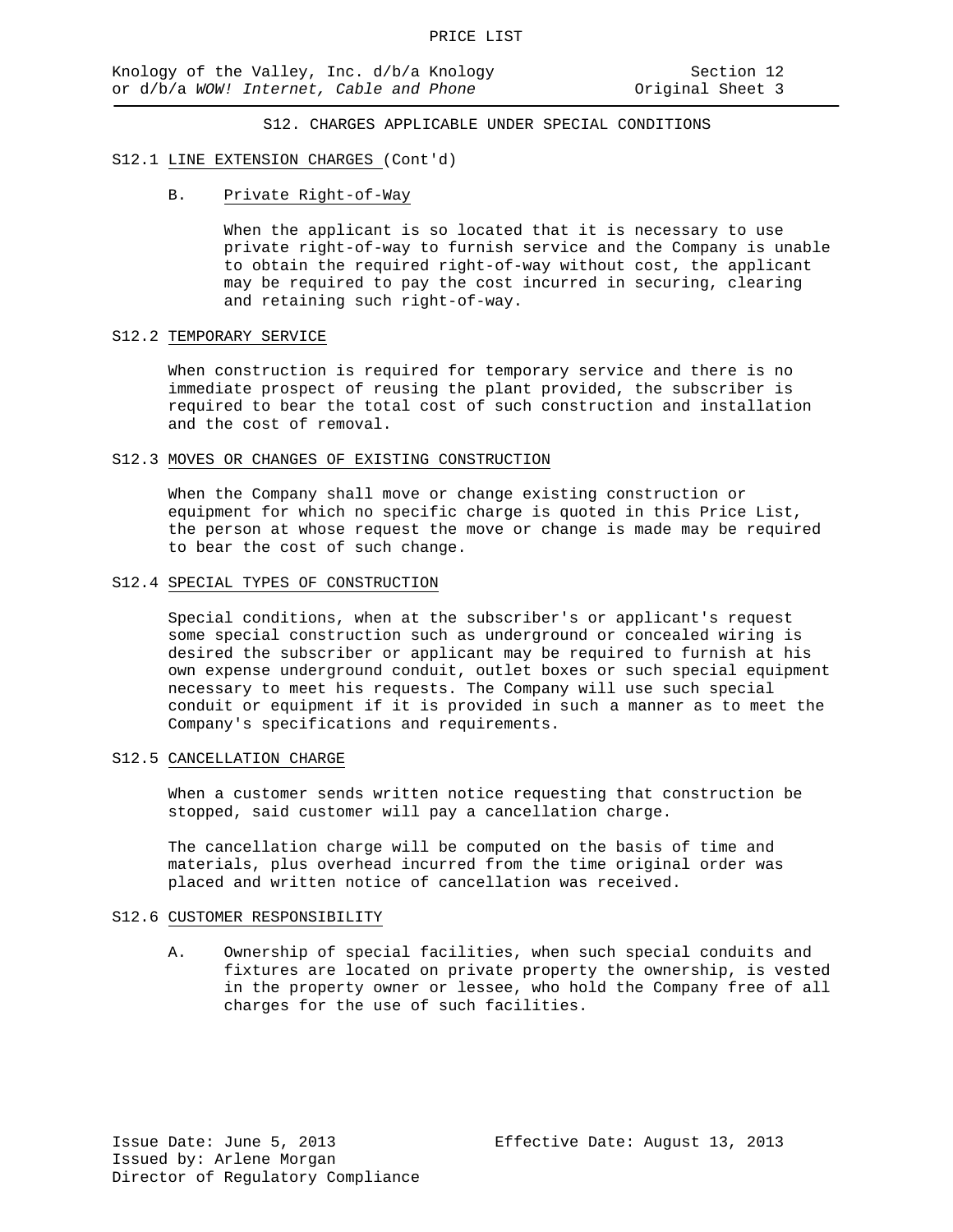#### S12.7 CUSTOMER RESPONSIBILITY (Cont'd)

B. The customer will be responsible for pulling and/or replacing cable or wire in subscriber owned conduit. Cable or wire should be of approved standard by the Company.

#### S12.8 TRAILERS

#### A. General

Most trailer occupants in our area are transient, often not remaining long enough to recover installation cost.

B. Rates - Residence and Business

Non-recurring installation charge (In addition to the applicable service charge) ........................ \$25.00

### C. Conditions

- 1. Due to specifications prescribed for installation of telephone service, all service drops for trailers will be buried.
- 2. The trench necessary for running a service drop will be provided by the customer at his expense.
- 3. The service drop trench will be constructed according to the company rules and regulations pertaining to buried service.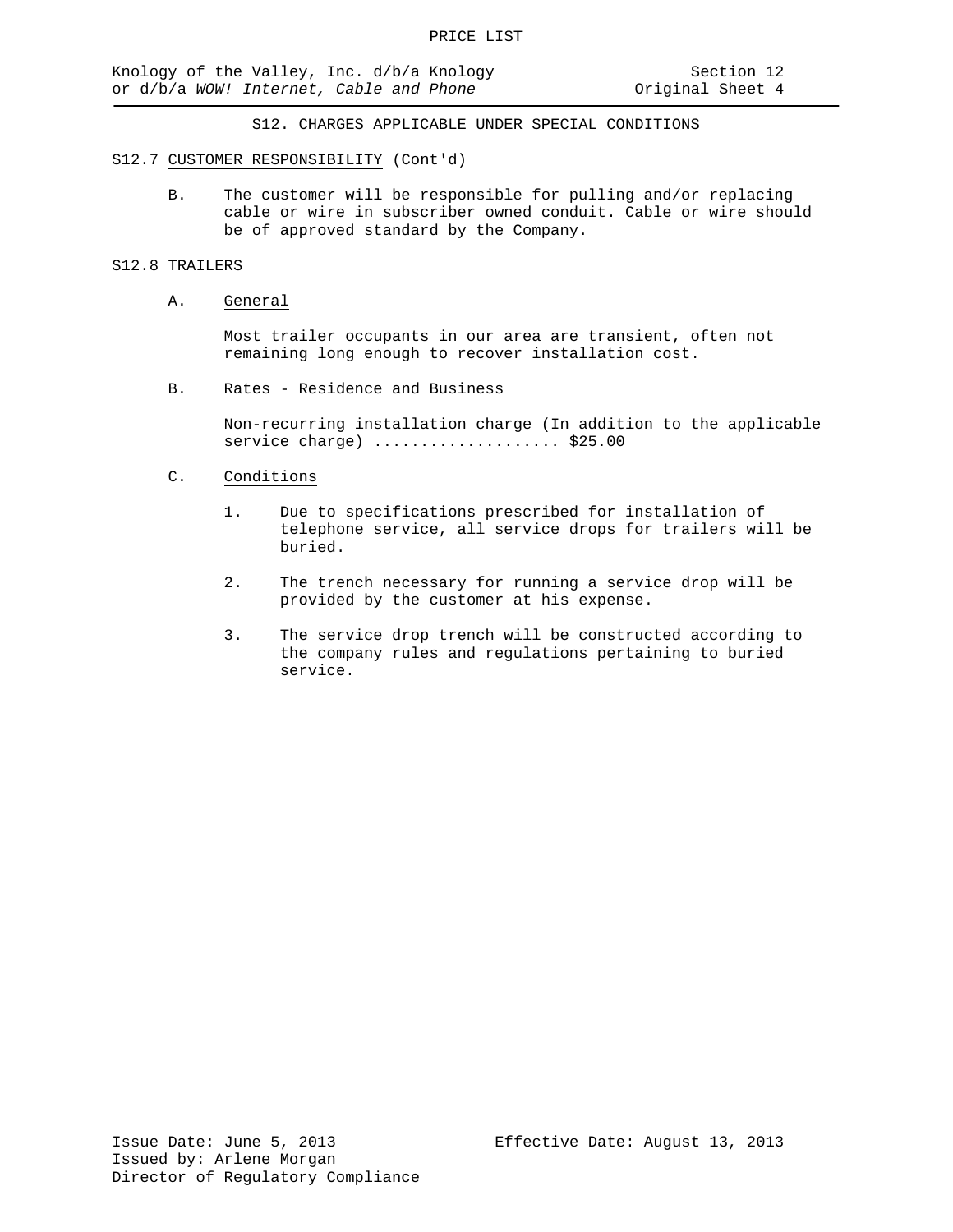### CONTENTS

## Sheet No.

| S13.1 | General Requlations |                                                                                                          | $\mathbf 1$  |
|-------|---------------------|----------------------------------------------------------------------------------------------------------|--------------|
|       | Α.                  | General                                                                                                  | $\mathbf 1$  |
|       | <b>B</b> .          | Responsibility of the Customer                                                                           | $\mathbf{1}$ |
|       | $C$ .               | Responsibility of the Telephone                                                                          |              |
|       |                     | Company                                                                                                  | 3            |
|       | D.                  | Violation of Regulations                                                                                 | 5            |
|       | Ε.                  | Hazardous or Inaccessible                                                                                |              |
|       | $F$ .               | $Locations \ldots \ldots \ldots \ldots \ldots \ldots \ldots \ldots \ldots$<br>Provisions of Channels and | 6            |
|       |                     | $Equipment \ldots \ldots \ldots \ldots \ldots \ldots \ldots \ldots$                                      | 6            |
|       | G.                  | Recording, Producing, and Automatic                                                                      |              |
|       |                     | Answering and Recording Equipment                                                                        | 6            |
|       |                     |                                                                                                          |              |
| S13.2 |                     | Connections of Registered Terminal Equipment                                                             |              |
|       |                     |                                                                                                          | 7            |
|       |                     |                                                                                                          |              |
| S13.3 |                     | Connections of Grandfather Terminal Equipment                                                            |              |
|       |                     | And Grandfather Communications Systems (N/A)                                                             | 9            |
| S13.4 |                     | Acoustic or Inductive (Reserved)                                                                         | 9            |
|       |                     |                                                                                                          |              |
| S13.5 |                     | Connections of Customer-Provided Communications                                                          |              |
|       |                     | Systems not Subject to Part 68 of FCC Rules and                                                          |              |
|       |                     | Regulations (Reserved)                                                                                   | 9            |
|       |                     |                                                                                                          |              |
| S13.6 |                     | Connections of Customer-Provided Terminal                                                                |              |
|       |                     | Equipment Specifically Excluded from the                                                                 |              |
|       |                     | FCC Registration Program                                                                                 | 10           |
| S13.7 |                     | Customer Premises Inside Wire                                                                            | 10           |
|       |                     |                                                                                                          |              |
|       | Α.                  | General Regulations                                                                                      | 10           |
|       | <b>B</b> .          | Responsibility of the Customer                                                                           | $12 \,$      |
|       | $\mathsf{C}$ .      | Responsibility of the Company                                                                            | 13           |
|       | D.                  | Violation of Regulations                                                                                 | 13           |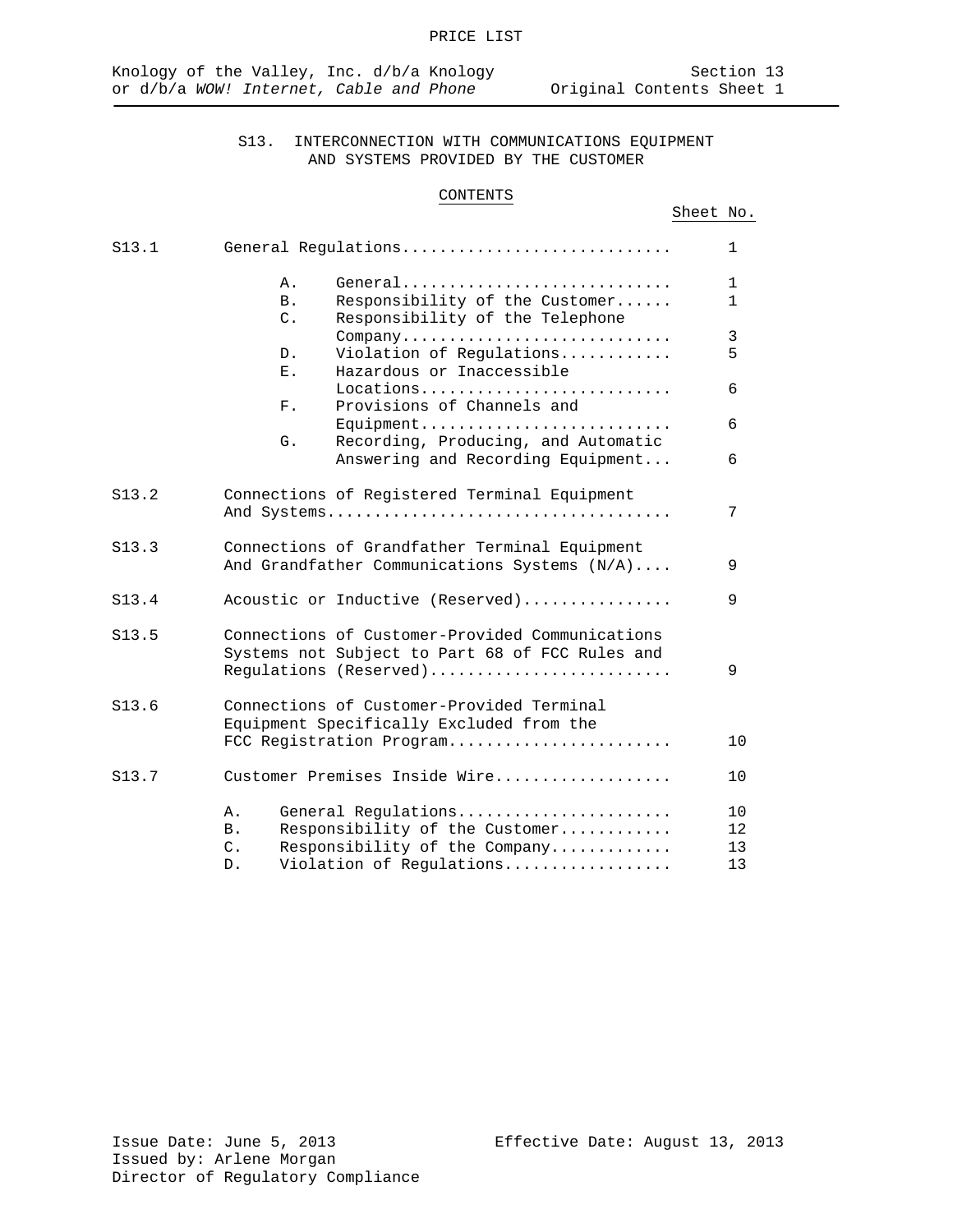#### S13.1 GENERAL REGULATIONS

#### A. General

This section addresses the responsibilities and liabilities of the customer and company where customer provided terminal equipment and communication systems interconnect with the regulated services of the Telephone Company. Customer provided refers to any equipment purchased by the customer or leased by the customer from the deregulated operations of the Telephone Company or from any other provider of such equipment.

### B. Responsibility of the Customer

Customer-provided communications equipment may be used with the facilities furnished by the Telephone Company for telecommunications services as provided in this Price List. In all such cases the customer-provided communications equipment will be constructed, maintained and operated as to work satisfactorily with the facilities of the Telephone Company.

Where telecommunications service is available under this Price List for use in connection with customer-provided communications systems, the operating characteristics of such equipment or system shall be such as not to interfere with any of the services offered by the Telephone Company.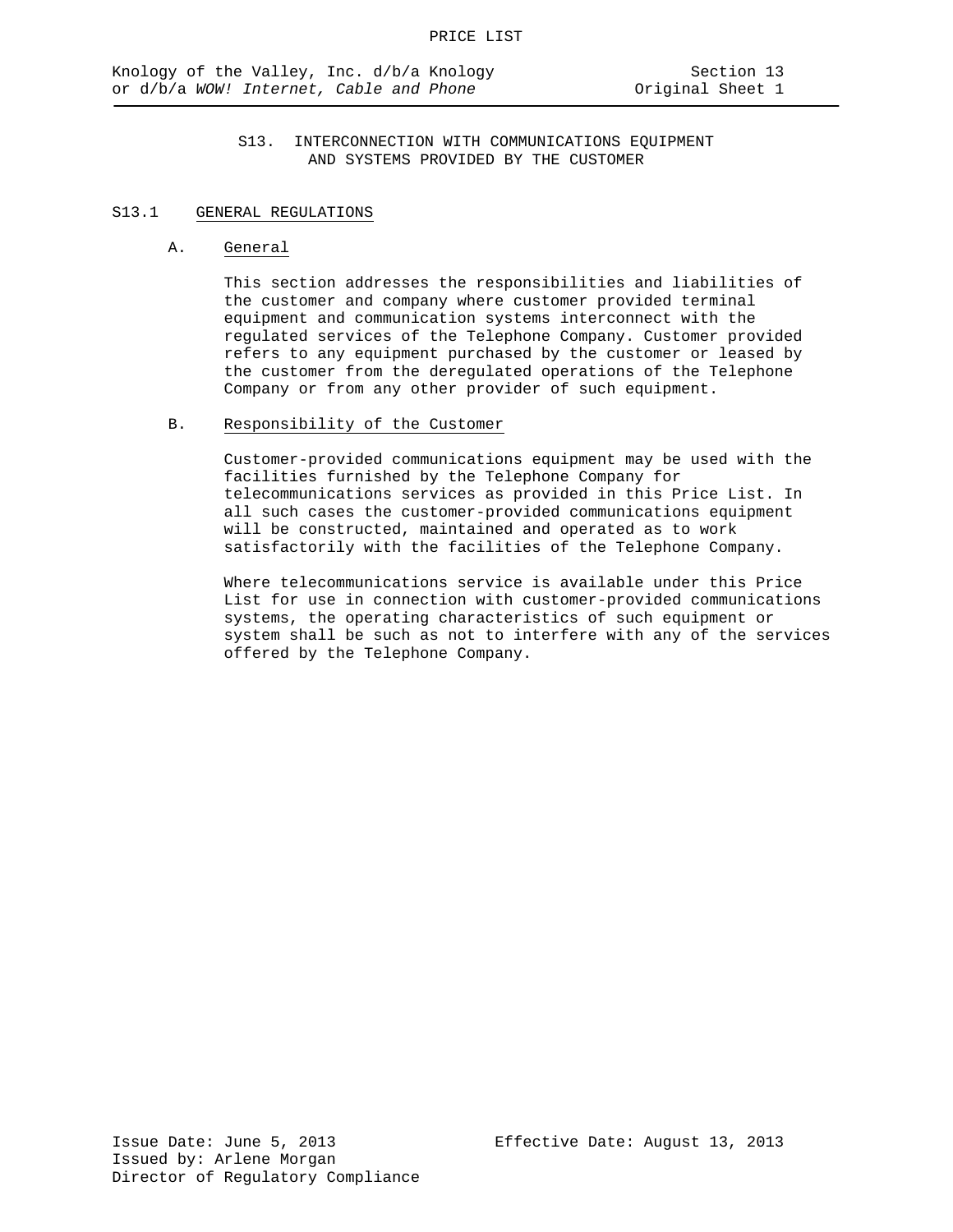#### S13.1 GENERAL REGULATIONS (Cont'd)

B. Responsibility of the Customer (Cont'd)

Such is subject to the further provisions that the customerprovided equipment or system does not endanger the safety of Telephone Company employees or the public; damage, require change in or alteration of, the equipment or other facilities of the Telephone Company; interfere with the proper functioning of such equipment or facilities; impair the operation of the Telephone Company's service. Upon notice from the Telephone Company that the customer-provided equipment or system is causing or is likely to cause such hazard or interference, the customer shall make such change as shall be necessary to remove or prevent such hazard or interference. The customer indemnifies and saves the Telephone Company harmless against claims for infringement of patents arising from combining such equipment or system with, or using it in connection with, facilities of the Telephone Company; and against all other claims arising out of any act or omission of the customer in connection with facilities provided by the Telephone Company.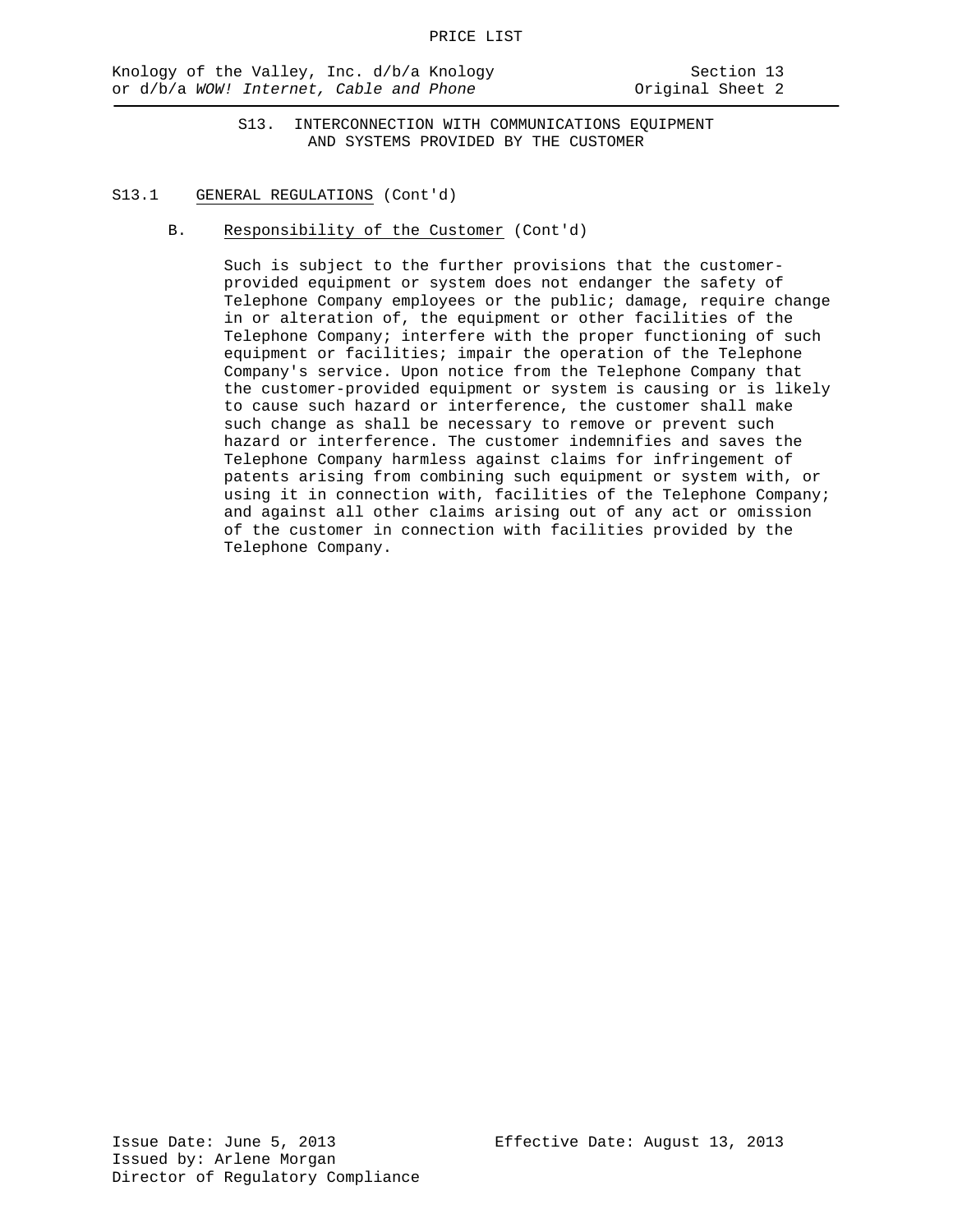#### S13.1 GENERAL REGULATIONS (Cont'd)

C. Responsibility of the Telephone Company

The Company shall not be responsible for the installation, operation or maintenance of any customer-provided terminal equipment or communications system. Telecommunications or private line service is not represented as adapted to the use of customer-provided equipment or systems and where such are connected to the Company facilities the responsibility of the Company shall be limited to the furnishing of facilities suitable for telecommunications service and to the maintenance and operation of such facilities in a manner proper for such telecommunications service. Subject to this responsibility, the Company shall not be responsible for (1) the through transmission of signals generated by the customer-provided equipment or systems or for the quality of, or defects in, such transmission, or (2) the reception of signals by customer-provided equipment or systems, or address signaling where such signaling is performed by customer-provided signaling equipment.

The Telephone Company will, at a subscriber's request, provide information concerning interface parameters, including the number of ringers which may be connected to a particular telephone line needed to permit customer-provided terminal equipment to operate in a manner compatible with telecommunications or private line service.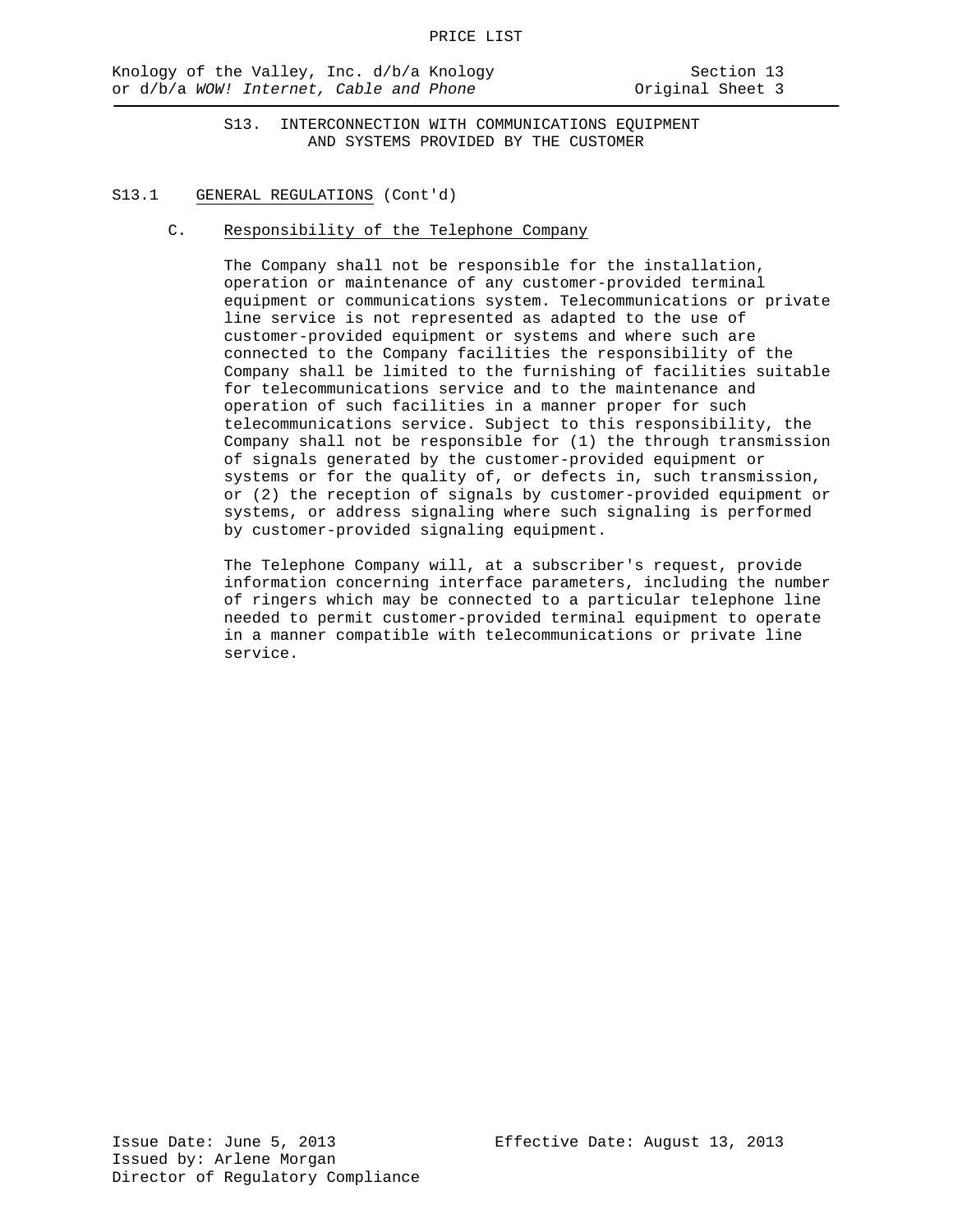#### S13.1 GENERAL REGULATIONS (Cont'd)

C. Responsibility of the Telephone Company (Cont'd)

The Telephone Company may make changes in its telecommunications or private line services, equipment, operations or procedures.

If such changes can be reasonably expected to require modification or alteration of customer-provided terminal equipment or communications systems or materially affect its performance, the Company will make a reasonable effort to notify the customer in advance, to allow the customer an opportunity to maintain uninterrupted service.

The Telephone Company will not be responsible for any loss or damage, nor for any impairment or failure of the service, arising from or in connection with the use of facilities of customer and not caused solely by the negligence of the Telephone Company.

Subscribers may not disconnect or remove or permit others to disconnect or remove any apparatus installed by the Company, except upon the written consent of the Company.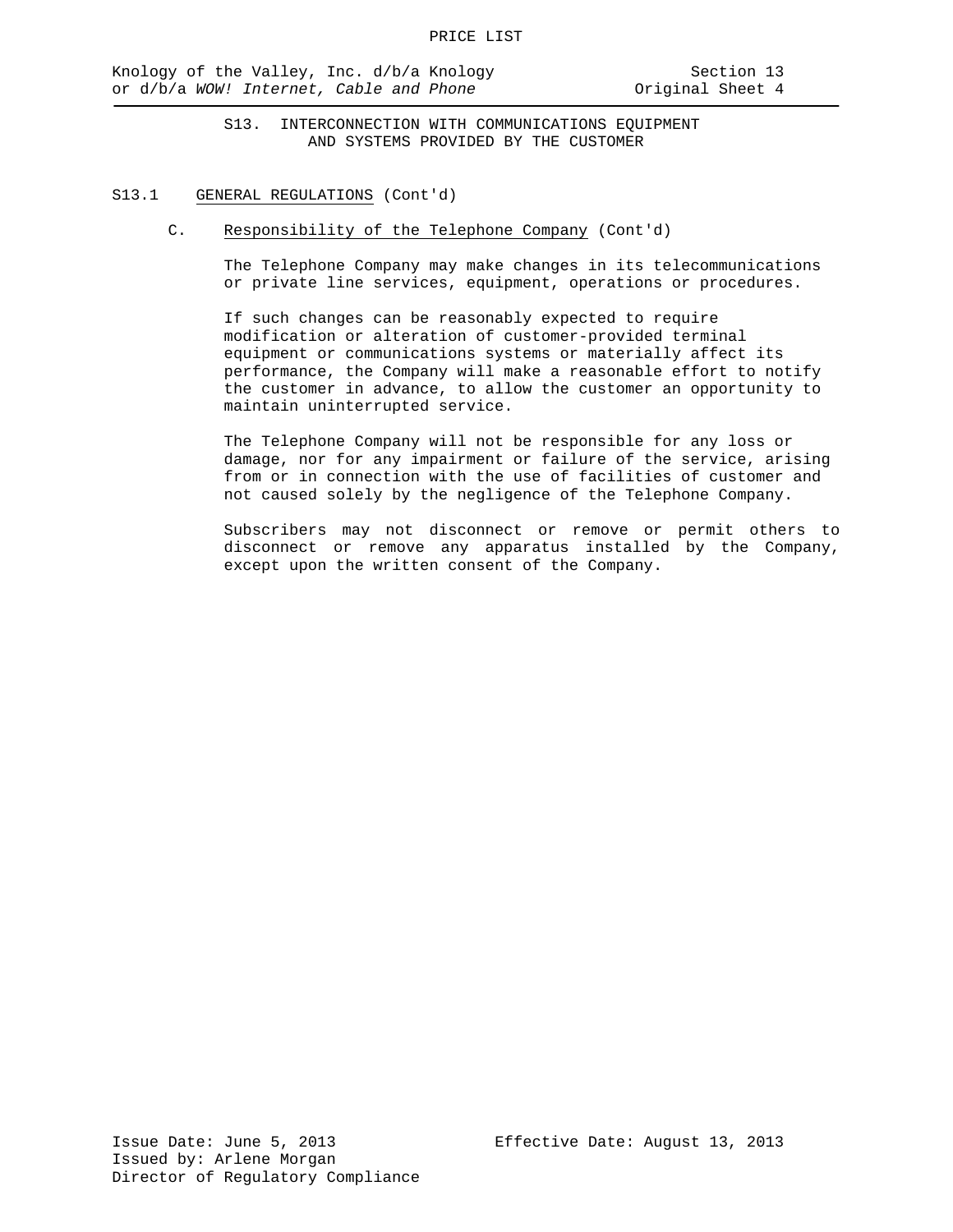#### S13.1 GENERAL REGULATIONS (Cont'd)

D. Violation of Regulations

Where any customer-provided equipment or system or communication system provided to a customer is used with telecommunications service in violation of any of the provisions in this Price List, the Telephone Company will take such immediate action as necessary for the protection of its services, and will promptly notify the customer of the violation. The customer shall discontinue such use of the equipment or system or correct the violation and shall confirm in writing to the Company within 5 days, following the receipt of written notice from the Company, that such use has ceased or that the violation has been corrected. Failure of the customer to discontinue such use or to correct the violation and to give the required written confirmation to the Telephone Company within the time stated above shall result in termination of the customer's service until such time as the customer complies with the provisions of this Price List. The right of the Telephone Company to terminate service as provided above, includes the right to suspend the service or to disconnect such customer-provided equipment or communications system.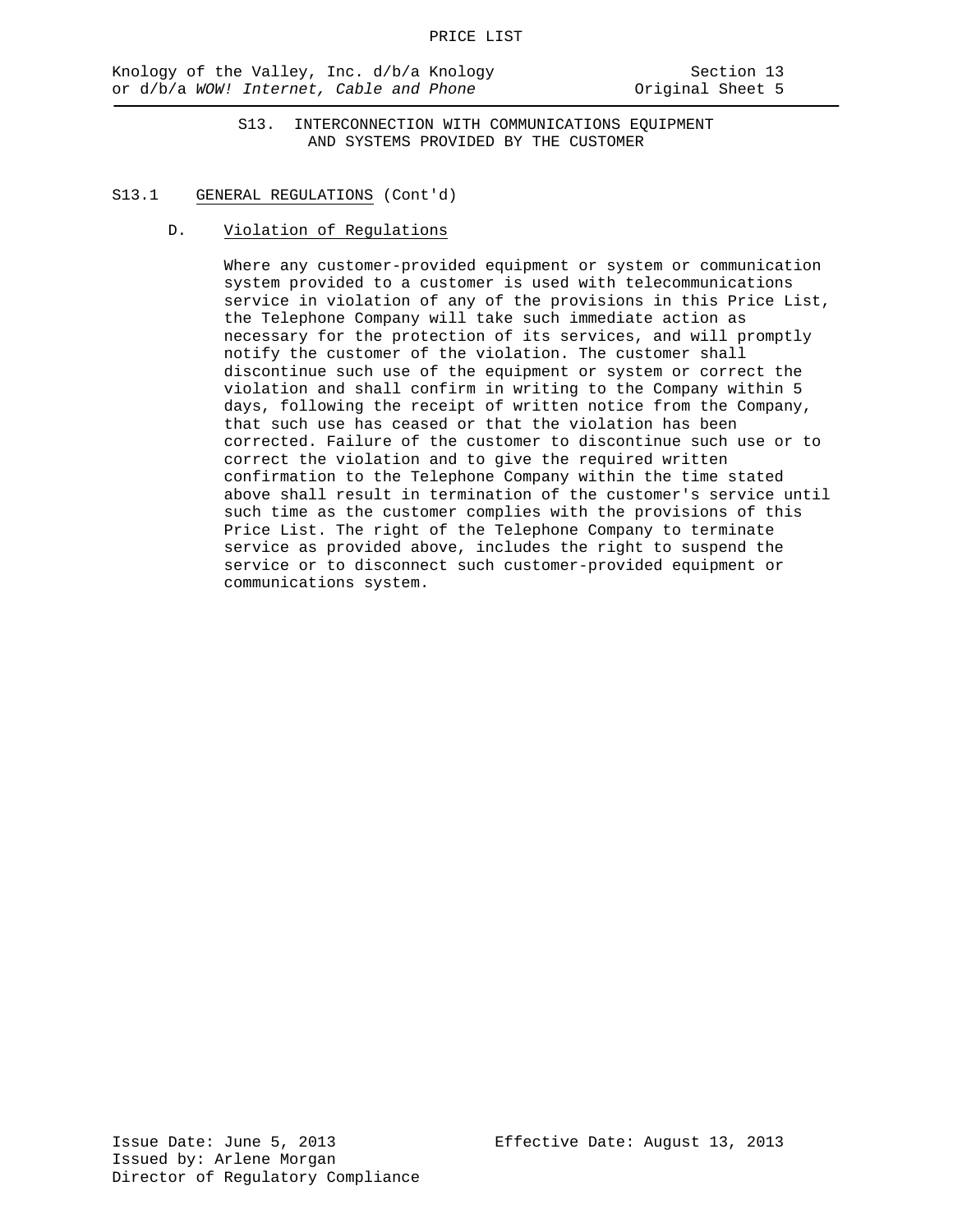#### S13.1 GENERAL REGULATIONS (Cont'd)

E. Hazardous or Inaccessible Locations

Customer-provided equipment which serve a location which the Telephone Company considers impracticable to service because of hazard or inaccessibility may be connected with telecommunications service by means of connecting equipment furnished by the Telephone Company.

F. Provisions of Channels and Equipment

When the customer elects to provide his own communications system, it is contemplated that the customer shall provide all station apparatus and associated channels which are a part of the system and which are located on the same customer's premises as the system.

- G. Recording, Reproducing, and Automatic Answering\_ and Recording Equipment
	- 1. Recording or Two-way Telephone Conversations

In compliance with Federal Communications Commission public notice 60591, in the matter of the use of recording devices in connection with telephone service customer-owned voice recording equipment with the facilities of the Telephone Company shall be made only through recorder-connector equipment which contains a recorder tone device automatically producing a distinctive recorder tone that is repeated at intervals of approximately fifteen seconds when the recorder equipment is in use. Exceptions may be permitted if customer abides by laws of state and federal entities.

Subscriber's Contracts

General

Use of Company facilities or service in connection with automatic announcement service, automatic answering and recording service, recorder-coupler or miscellaneous devices for recorded public announcements are subject to the following conditions:

For purposes of identification, subscribers to telephone service who transmit recorded public announcements over facilities provided by the Company must include in the recorded message the name of the organization or individual responsible for the service; and in addition the address of the organization or individual named in the announcement is shown in the currently distributed telephone directory.

Issue Date: June 5, 2013 Effective Date: August 13, 2013 Issued by: Arlene Morgan Director of Regulatory Compliance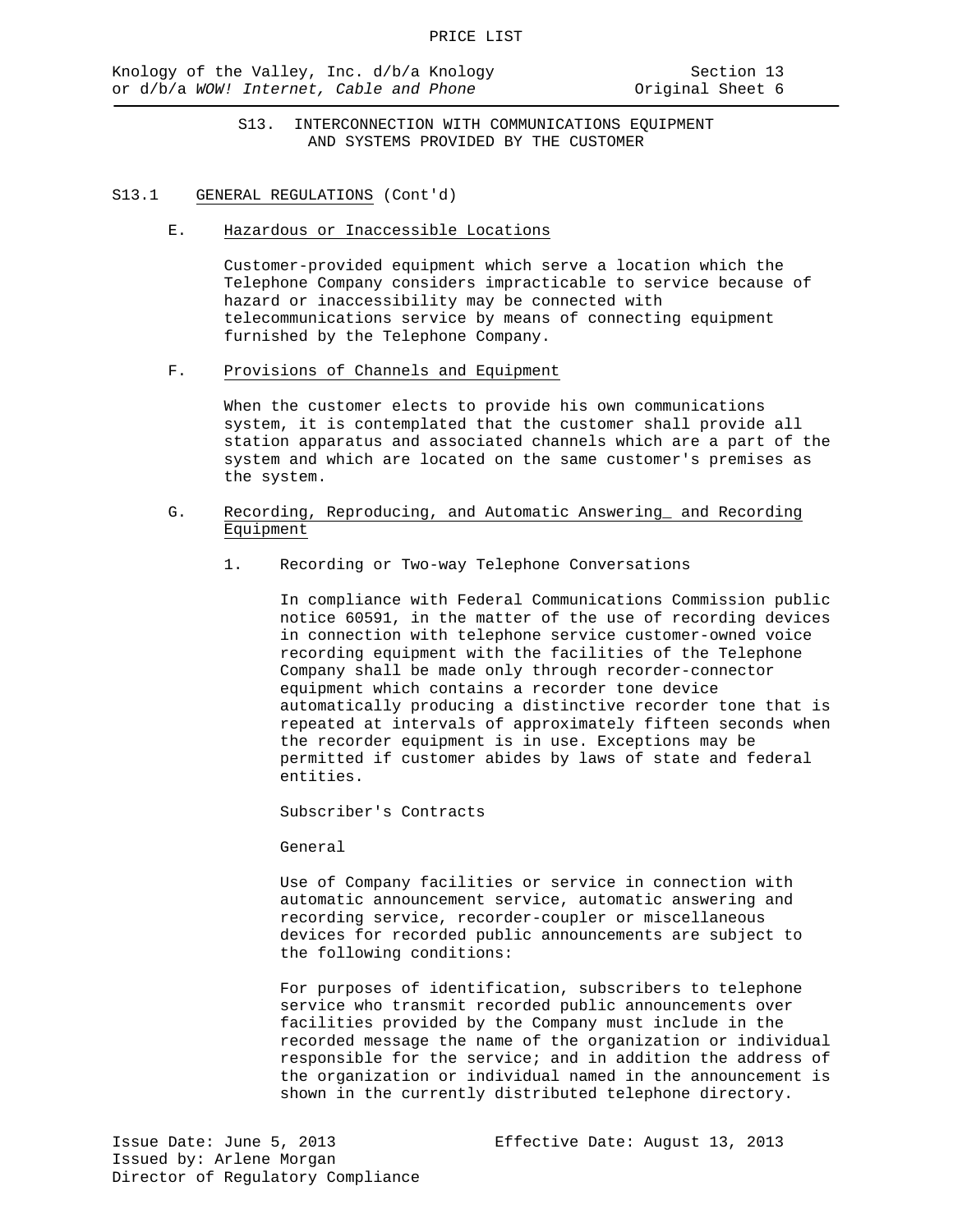- S13.1 GENERAL REGULATIONS (Cont'd)
	- G. Recording, Reproducing, and Automatic Answering and Recording Equipment (Cont'd)

Private telephone numbers will not be furnished for use with recorded public announcements.

Failure to comply with the provisions of this Price List shall be cause for terminations of the service.

- S13.2 CONNECTIONS OF REGISTERED TERMINAL EQUIPMENT AND SYSTEMS
	- A. Customer-provided equipment may be connected, at a service point of the customer, on voice grade basis with telecommunications service furnished by the Company, either through a network control signaling unit and connecting arrangement or as set forth in S13.2B.
	- B. Customer-Provided Terminal Equipment:

As an alternative to the methods of interconnection specified in the preceding, customer-provided registered terminal equipment or registered protective circuitry may be connected to the telecommunications network in accordance with provision of this Price List and/or the Federal Communications commission's registration program adopted by FCC and are now in effect or may be in effect.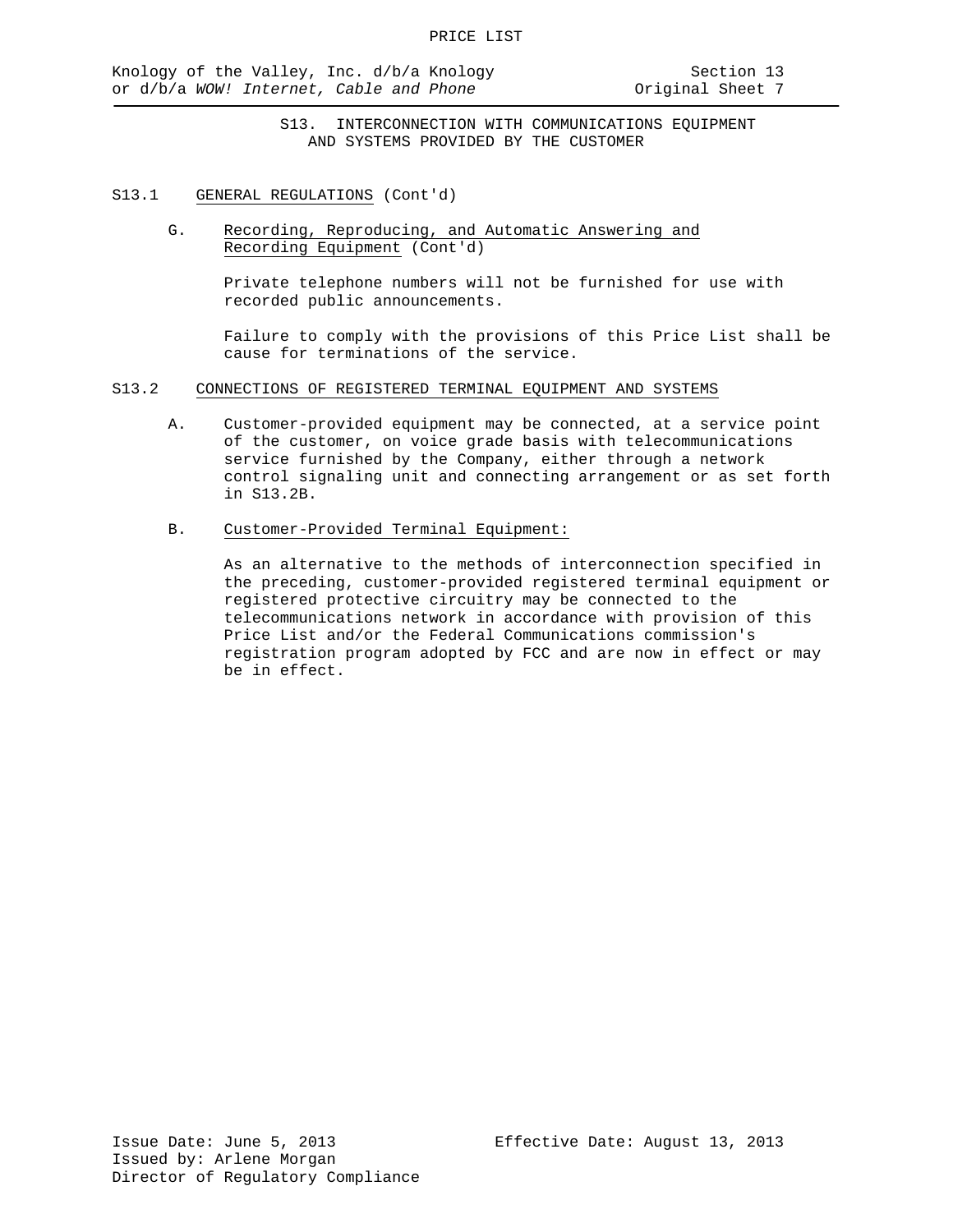#### S13.2 CONNECTIONS OF REGISTERED TERMINAL EQUIPMENT AND SYSTEMS (Cont'd)

- B. Customer-Provided Terminal Equipment: (Cont'd)
	- (1) Direct Electrical Connection

The point of connection (access point) between Company and customer-provided systems and/or terminal equipment shall be as set forth below:

- a. Systems and/or terminal equipment not requiring Protective Connection Arrangements will be at the Company access point or interface device.
- b. Systems and/or terminal equipment requiring Protective Connecting Arrangements:
- 1. Access lines will be at the Protective Connection Arrangement.
- 2. Stations/terminal equipment will be at the Protective Connection Arrangement.
- (2) The Company will not provide systems and/or terminal equipment or station wiring beyond the point of connection (access point) with customer-provided systems and/or terminal equipment.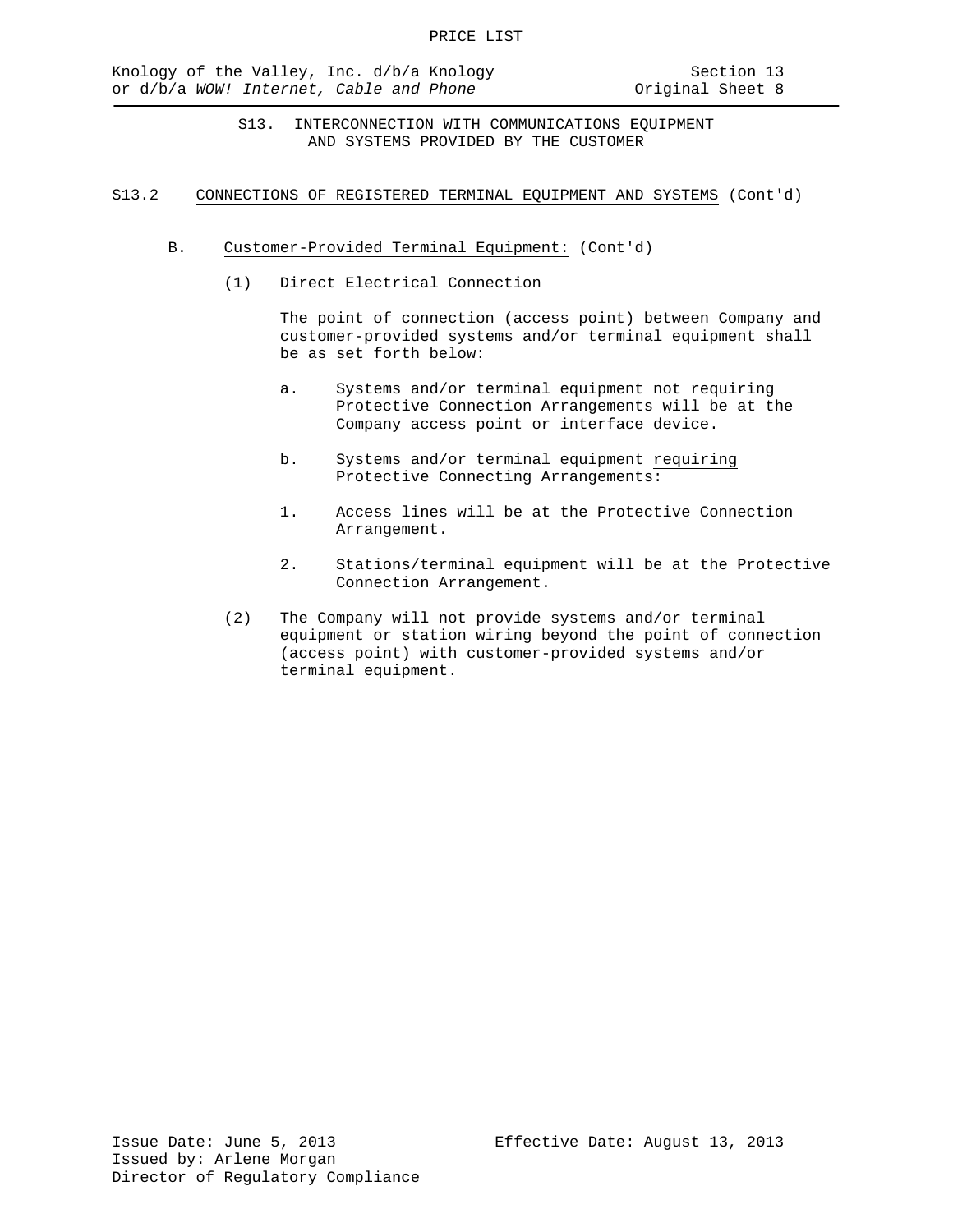S13.2 CONNECTIONS OF REGISTERED TERMINAL EQUIPMENT AND SYSTEMS (Cont'd)

- B. Customer-Provided Terminal Equipment: (Cont'd)
	- (3) When customer owned equipment no longer requires a Protective Connecting Arrangement in accordance with b. above, the monthly charge for such arrangement will no longer apply.

The Protective Connecting Arrangement will be removed at the option of the Company.

C. Multiplexing Equipment

The customer may install equipment which multiplexes and demultiplexes digital or analog service connections into multiple channels. This type of equipment is considered to be Customer-Provided Terminal Equipment (See B. above) and is subject to the same requirements. The Company is not responsible for the quality or suitability of service for multiplexing.

S13.3 CONNECTIONS OF GRANDFATHERED TERMINAL EQUIPMENT AND GRANDFATHERED COMMUNICATIONS SYSTEMS

N/A

- S13.4 ACOUSTICS OR INDUCTIVE CONNECTIONS (N/A)
- S13.5 CONNECTIONS OF CUSTOMER-PROVIDED COMMUNICATIONS SYSTEMS NOT SUBJECT TO PART 68 OF. FCC RULES AND REGULATIONS

 $(N/A)$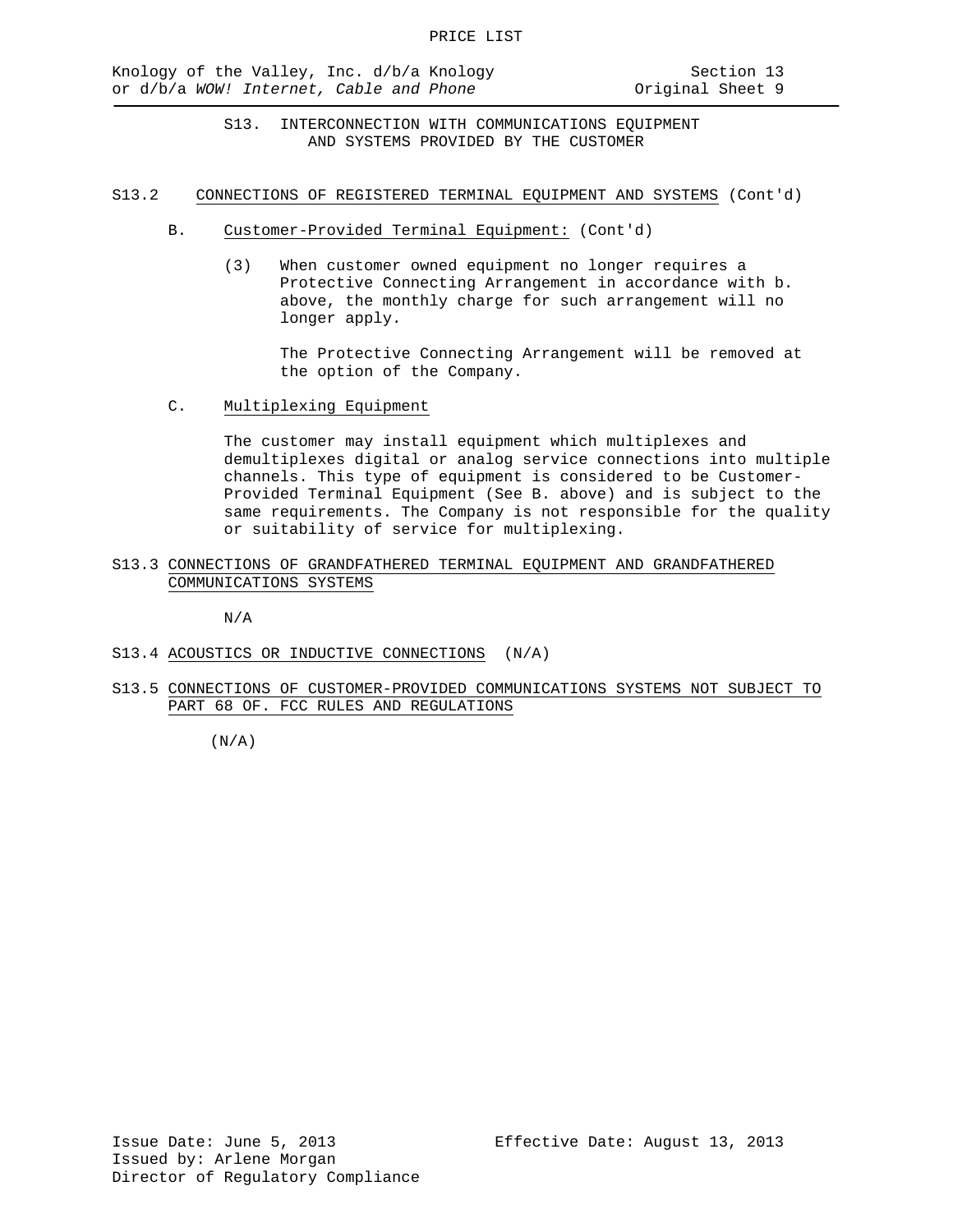### S13.6 CONNECTIONS OF CUSTOMER-PROVIDED TERMINAL EQUIPMENT SPECIFICALLY EXCLUDED FROM THE FCC REGISTRATION PROGRAM

- A. Customer-provided terminal equipment may be connected at the customer's premises to party line and semipublic coin services of the Company in accordance with the following:
	- 1. The connection of customer-provided terminal equipment to services specifically excluded from the Federal Communications Commission's Registration programs shall be through a protective connecting arrangement which must be furnished by the Company.
	- 2. The connection of customer-provided communications equipment must comply with all the criteria contained in Subpart D of Part 68 of the Federal Communications Commission's Rules and Regulations both prior to and after the application of each of the mechanical and electrical stresses specified in that section.

### S13.7 CUSTOMER PREMISES INSIDE WIRE

- A. General Regulations
	- 1. Customer premises inside wire and standard jacks associated with residence and business individual line basic local exchange services, as defined elsewhere in this Price List, may be provided by either the Company on a deregulated basis or the customer.
	- 2. Customer premises inside wire is defined as that wire, including connectors, blocks and jacks, within a customer's premises that extends between the termination of the Exchange Access Line and those standard jack locations within the customer's premises to which terminal equipment can be connected for access to the Network Access Line.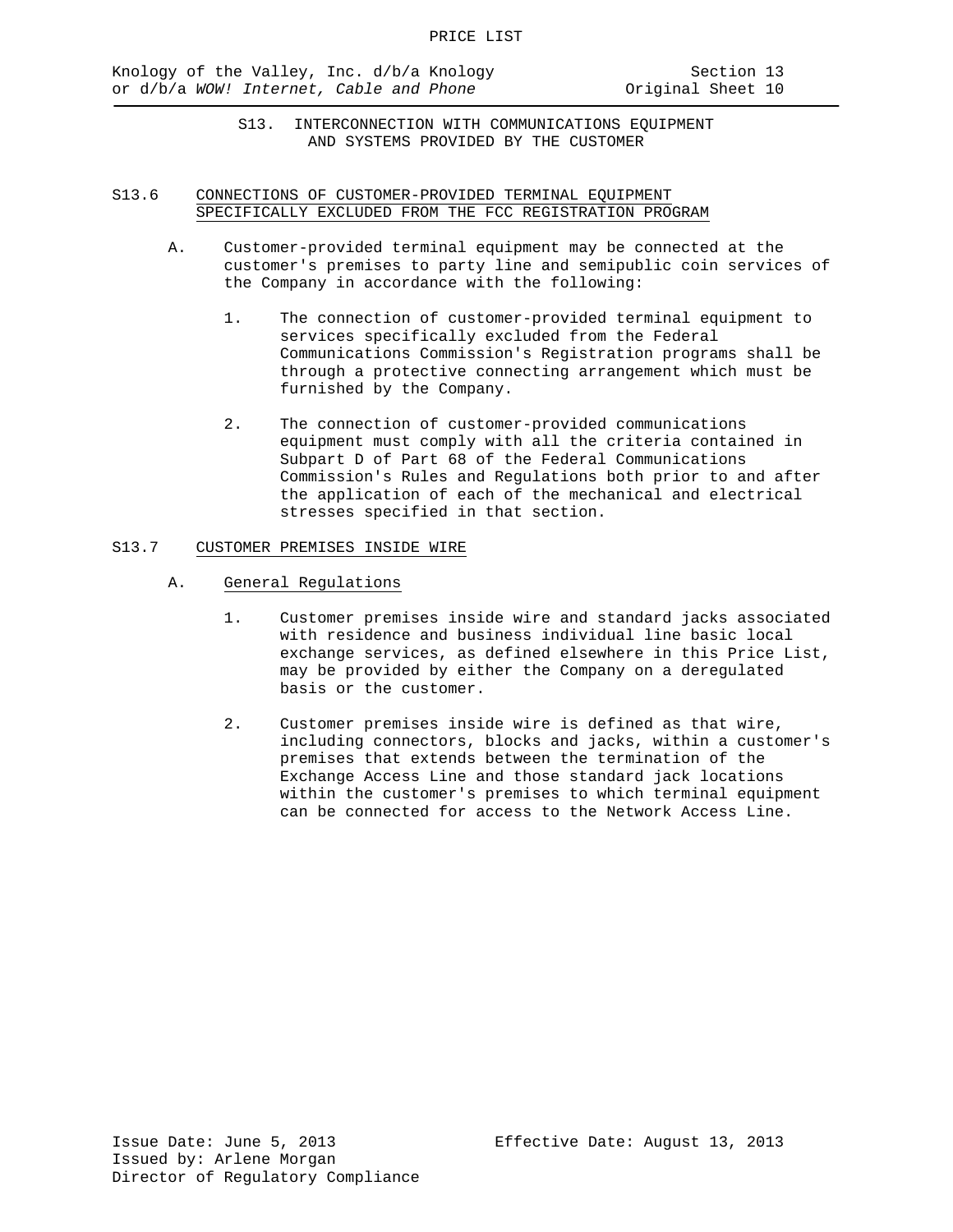- S13.7 CUSTOMER PREMISES INSIDE WIRE (Cont'd)
	- A. General Regulations (Cont'd)
		- 3. Customer premises inside wire provided by the customer must be installed in accordance with the technical standards and installation guidelines furnished to the Commission by the Company and must comply with the National Electric Safety Code and applicable local codes.
		- 4. Customer premises inside wire provided by the customer may be connected to residence and business individual line basic local exchange service furnished by the Company at a specified network interface.
		- 5. The network interface for the connection of customer premises inside wire consists of a standard modular jack or appropriate device and is provided as part of the network access line. This will be installed inside or outside the customer's premises at a location determined by the Company which is accessible to the customer. The normal location will be in close proximity to the protector or entrance facility, whenever practicable.
		- 6. The Company is not obligated to connect telephone instruments and standard modular jacks to customer-provided inside wire.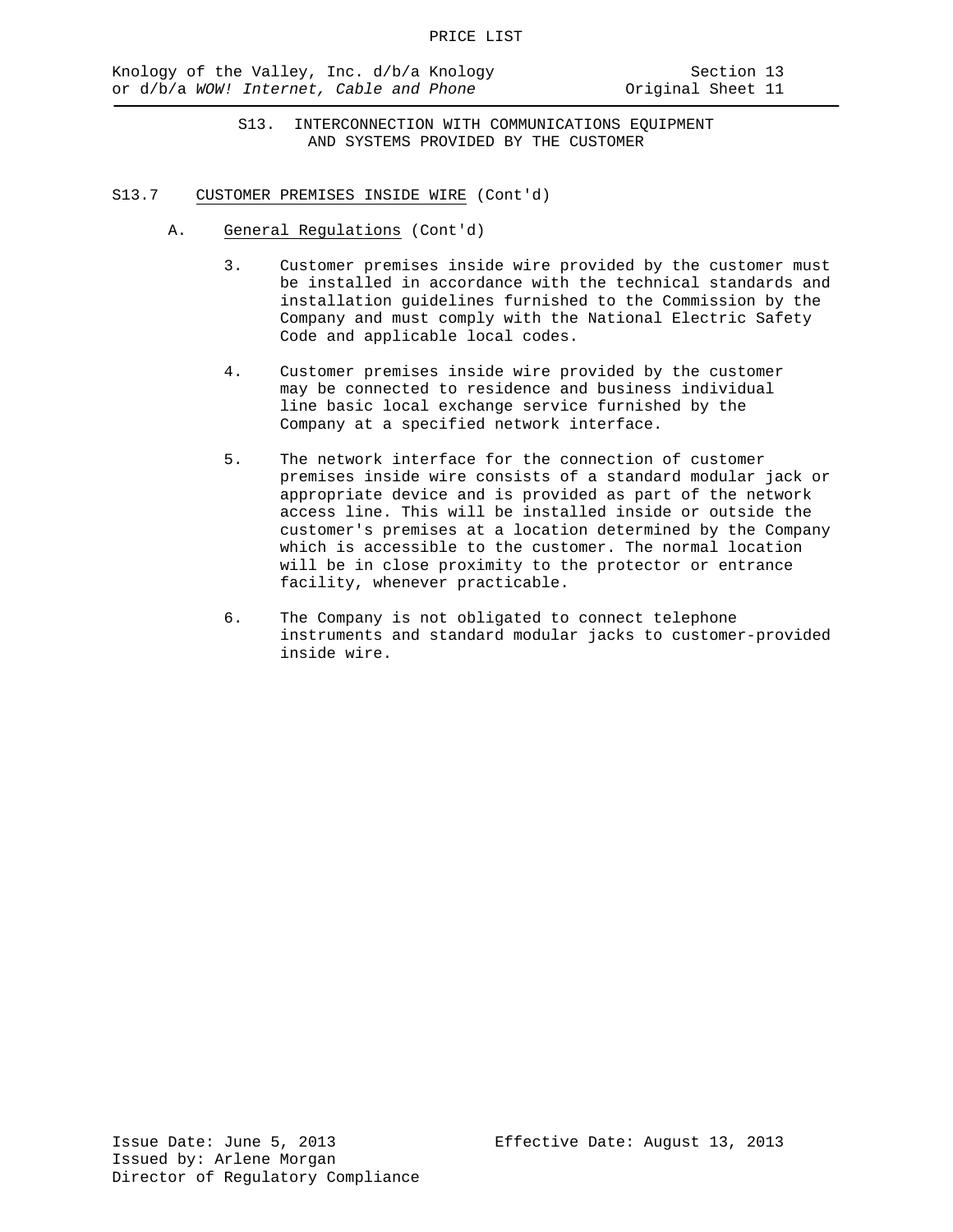- S13.7 CUSTOMER PREMISES INSIDE WIRE (Cont'd)
	- A. General Regulations (Cont'd)
		- 7. Maintenance of customer owned premises inside wire may be performed by either the Company on a deregulated basis or the customer.
	- B. Responsibility of the Customer
		- 1. When the customer provides the inside wire and standard jacks, the installation must be in accordance with the technical standards furnished to the commission by the Company.
		- 2. In the event the customer maintains or attempts to maintain inside wire, the customer assumes the risk of loss of service, damage to property, or death to or injury of the customer or the customer's agent. The customer will save the Company harmless from any and all liability claims, or other damage suits arising out of the customer's wire maintenance activity.
		- 3. In those instances where the Company makes a repair visit to the customer's premises and the service difficulty of trouble results from customer-provided inside wire that is not installed in accordance with the technical standards for such wire, the customer is responsible for the payment of an unregulated maintenance of service charge.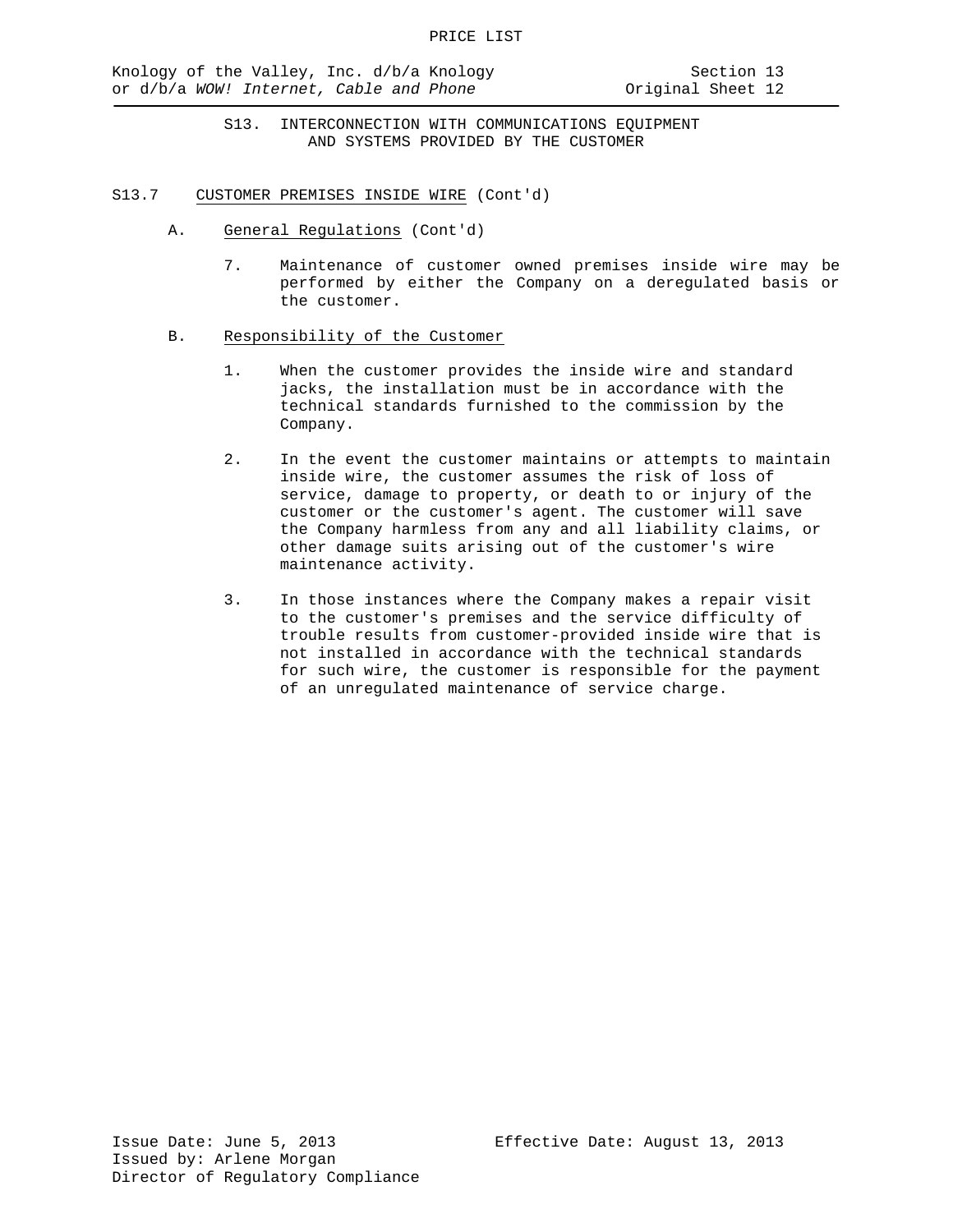- S13. INTERCONNECTION WITH COMMUNICATIONS EQUIPMENT AND SYSTEMS PROVIDED BY THE CUSTOMER
- S13.7 CUSTOMER PREMISES INSIDE WIRE (Cont'd)
	- B. Responsibility of the Customer (Cont'd)
		- 4. If the customer elects to have the Company replace such inside wire after determining that the trouble is located therein, the customer will be subject to the appropriate unregulated Service Charges.
	- C. Responsibility of the Company
		- 1. The Company will make the technical standards and installation guidelines for customer provision of inside wire available to customers at Business office or other designated locations.
	- D. Violation of Regulations
		- 1. Where customer-provided inside wire is a violation of this Price List, the Company will properly notify the customer of the violation and will take such immediate action as is necessary for the protection of the telecommunications network and Company employees.
		- 2. The customer shall discontinue use of the customer-provided inside wire or correct the violation and notify the Company in writing that the violation has been corrected within 10 days after receipt of such notice.
		- 3. Failure of the customer to discontinue such use or to correct the violation will result in the suspension of the customer's service until such time as the customer complies with the provision of this Price List.
	- E. Rates

Monthly charge \$3.95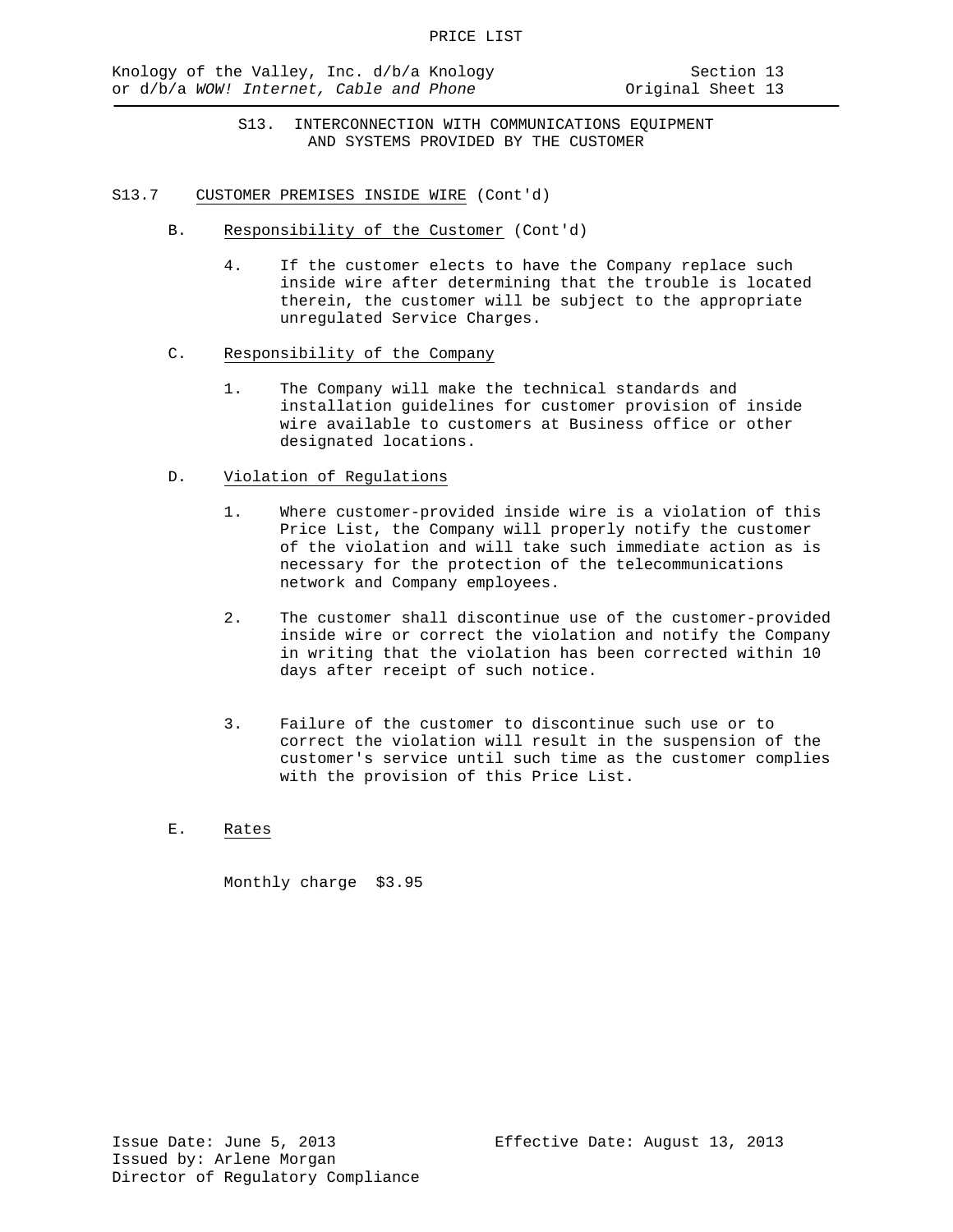### S14. EMERGENCY SERVICE

## CONTENTS

# Sheet No.

| S14.1 |                 | Enhanced Universal Emergency Number Service |                |
|-------|-----------------|---------------------------------------------|----------------|
|       | A.              |                                             |                |
|       | $B_{\perp}$     | Definitions                                 |                |
|       | $\mathcal{C}$ . | Rules and Regulations                       | $\overline{2}$ |
|       | D <sub>1</sub>  | Service Features                            |                |
|       | $E_{\infty}$    | Rates and Charges                           |                |
|       |                 |                                             |                |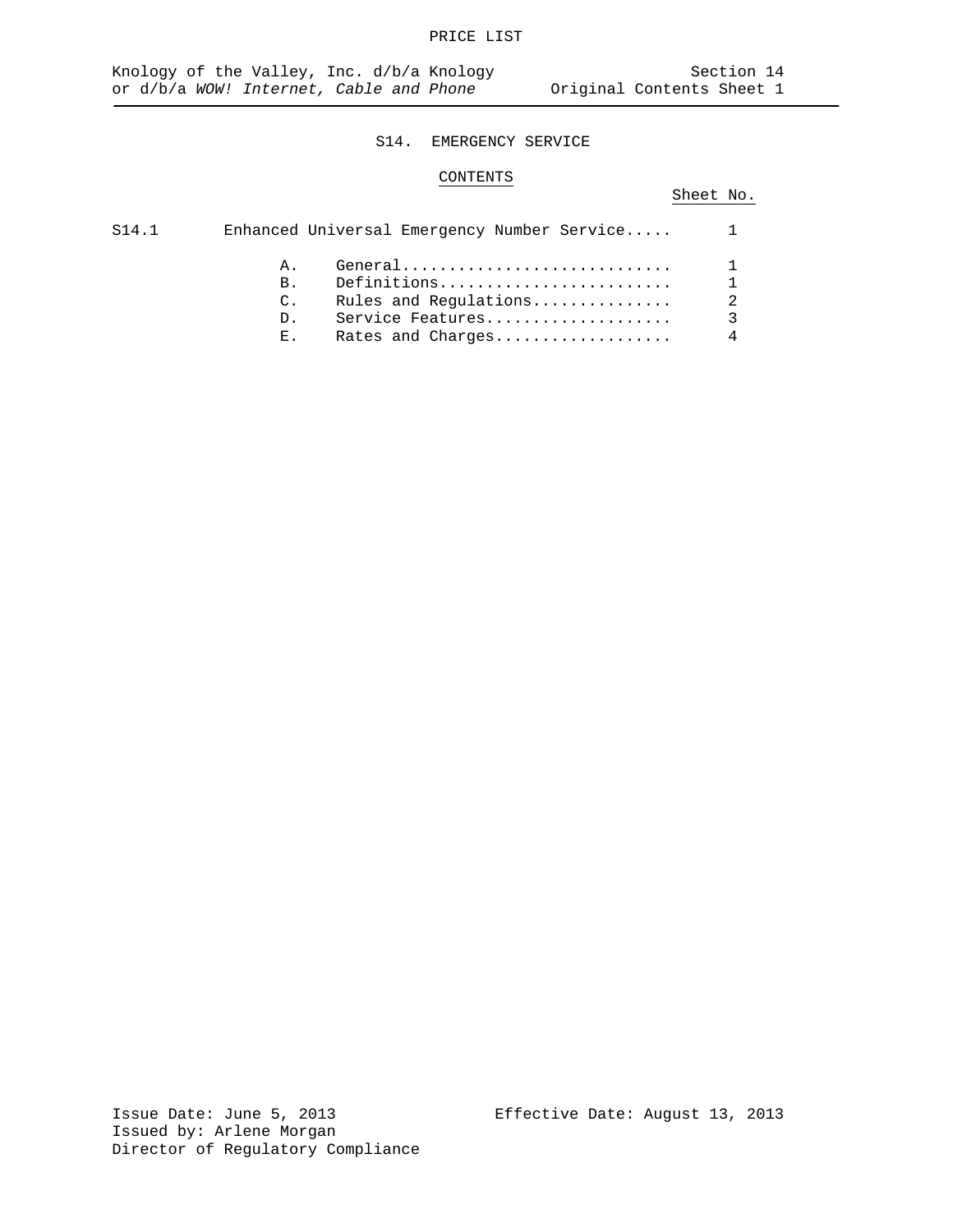#### S14. EMERGENCY SERVICE

#### S14.1 ENHANCED UNIVERSAL EMERGENCY NUMBER SERVICE – E-911

- A. General
	- 1. Enhanced Universal Emergency Number Service, also referred to as Enhanced 911 Service or E911, is a telephone exchange communication service whereby a Public Safety Answering Point (PSAP) designated by the customer may receive telephone calls dialed to the telephone number 911.
	- 2. Enhanced 911 Service is offered subject to availability of jointly owned facilities provided by the Company and AT&T of Alabama (ATT). Jointly owned facilities are necessary because the company serving boundaries and political subdivision boundaries may not coincide and because CTC does not provide the equipment necessary to translate and receive Automatic Location Identification.
	- 3. The E911 customer may be a municipality or other state or local governmental unit, or an authorized agent of one or more municipalities or other state or local governmental units to whom authority has been lawfully delegated. The customer must be legally authorized to subscribe to the service and have public safety responsibility by law to respond to telephone calls from the public for emergency police, fire or other emergency services within the telephone central office areas arranged for 911 calling.

#### B. Definitions

**Automatic Number Identification (ANI)** is a feature which automatically forwards the telephone number of the calling E911 party to facilities of ATT for processing in accordance with its E911 tariff.

**Class Screening (CS)** is a feature which provides the capability to selectively forward a E911 calling party to jointly provided specific trunk group(s).

**Automatic Location Identification (ALI)** is a feature by which the name (business accounts only) and the primary address associated with the calling party's telephone number (identified by ANI) is forwarded to the PSAP. This feature is not provided by the Company but is available through the tariff or price list of ATT.

**Automatic Location Identification Data Base Maintenance** is a feature that provides an initial list of all subscribers by customer, telephone number, and service address and periodically updates this information.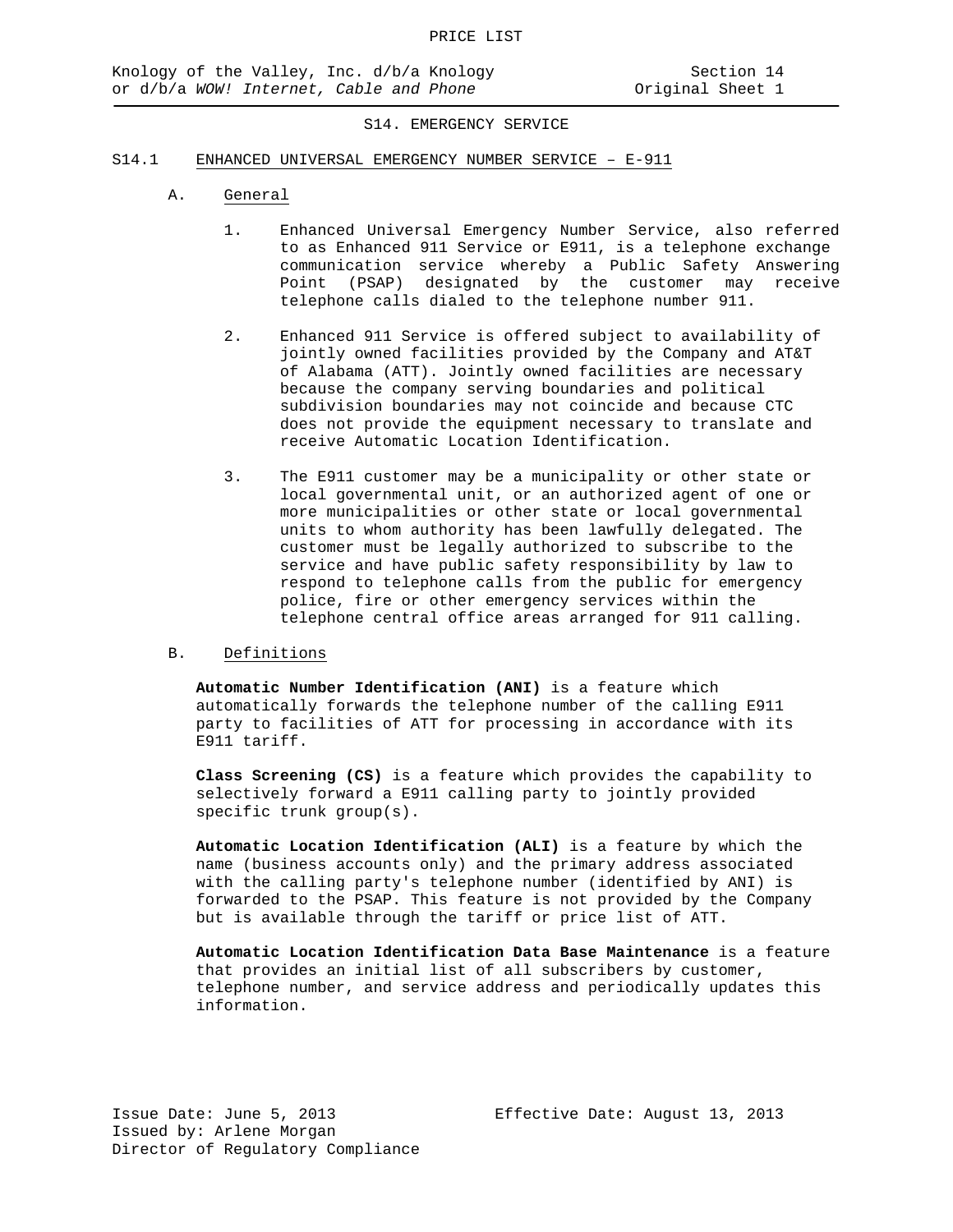#### S14. EMERGENCY SERVICE

#### S14.1 ENHANCED UNIVERSAL EMERGENCY NUMBER SERVICE – E-911 (Cont'd)

B. Definitions (Cont'd)

**Public Safety Answering Point (PSAP)** is the subscribing customer's predetermined location where the subscribing customers employees answer E911 calls and dispatch to appropriate or combination of agencies responsible for providing emergency service in the E911 servicing area.

**Enhanced 911 Service Area** is the geographical area in which the subscribing customer will respond to all E911 calls and dispatch appropriate emergency assistance.

**Universal Emergency Number Service** is a telephone exchange service for receiving telephone calls placed by persons in need of assistance who dial the number 911. Such calls are answered at PSAPs established and operated by the customer. The lines and the equipment specified in this Tariff section and other exchange carriers' tariffs are associated with the service arrangements for the answering, transferring and dispatching of public emergency telephone calls.

- C. Rules and Regulations
	- 1. This service is limited to the use of central office telephone number 911 as the Universal Emergency Telephone Number. Only one 911 service will be provided within any government agency's locality.
	- 2*.* The 911 emergency telephone number is not intended as a total replacement for the telephone service of the various public safety agencies which participate in the use of this number.
	- 3. The service is furnished to the customer only for the purpose of receiving reports of emergencies by the public.
	- 4. E911 Service, provided under the tariff of other carriers, is provided solely for the benefit of the customer operating a PSAP. The provision of Class Screening, Automatic Number Identification and Location Identification Data Base Maintenance by Company shall not be interpreted, construed, or regarded, either expressly or implied by, as being for the benefit of or creating any Company obligation toward any third person or legal entity other than the subscribing customer.
	- 5. The Company does not undertake to answer and forward E911 calls, but furnishes the use of its facilities which, together with facilities of other carriers, enables the subscribing customer's personnel to respond to such calls on the customer's premises.

Issue Date: June 5, 2013 Effective Date: August 13, 2013 Issued by: Arlene Morgan Director of Regulatory Compliance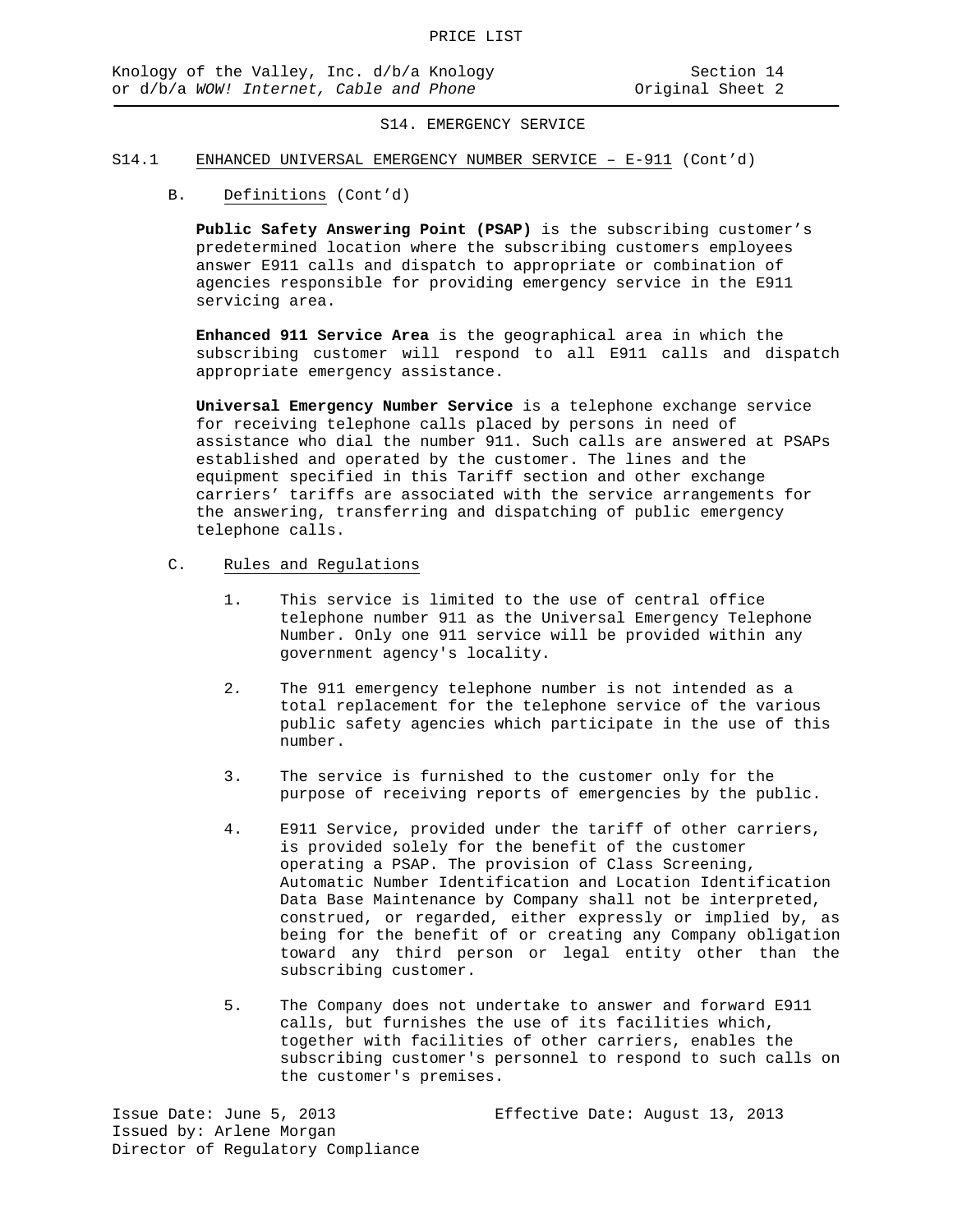S14. EMERGENCY SERVICE

- S14.1 ENHANCED UNIVERSAL EMERGENCY NUMBER SERVICE E-911 (Cont'd)
	- C. Rules and Regulations (Cont'd)
		- 6. Temporary suspension of service is not provided for any part of the E911 Service.
		- 7. The customer agrees to release, indemnify and hold the Company harmless for any infringement of invasion of the right of privacy of any person or persons, caused or claimed to have been caused, directly or indirectly by the installation, operation, failure to operate, maintenance, removal, presence, condition, occasion or use of E911 Service featured and the equipment associated therewith, or by any services furnished by Company in connection therewith, including, but not limited to, the identification of the telephone number, address or name associated with the telephone used by the party or parties accessing 911 Service hereunder, and which arise out of the negligence or other wrongful act of the Company, the customer, its user, agencies or municipalities, or the employees or agents of any one of them.
		- 8. Application for E911 Service must be executed in writing by each customer. If application for service is made by an agent, the Company must be provided written satisfactory proof of appointment of the agent by the customer. At least one local law enforcement agency must be included among the participating agencies in any 911 offering.
		- 9. The Company's liability for any loss or damage arising from errors, interruptions, defects, failures, or malfunctions of this service or any part thereof, whether caused by the negligence of Company or otherwise, shall not exceed the greater of total charges applicable to the service for one (1) year or the then-current term of the agreement. In the case of service disruption, the Company's liability shall be limited to an amount equivalent to a pro rata credit for the charges applicable for the period of interruption.

# D. Service Features

Enhanced 911 is available in Company's Local Network Area in the form of Automatic Number Identification and Class Screening (ANI/CS). Company will provide its exchange public the ability to access their Enhanced 911 Service Area by Class Screening. Company will also provide Automatic Location Identification Data Base Maintenance. AN1 will be routed to ATT for forwarding to the subscribing customer's predetermined Public Safety Answering Point (PSAP).

Issue Date: June 5, 2013 Effective Date: August 13, 2013 Issued by: Arlene Morgan Director of Regulatory Compliance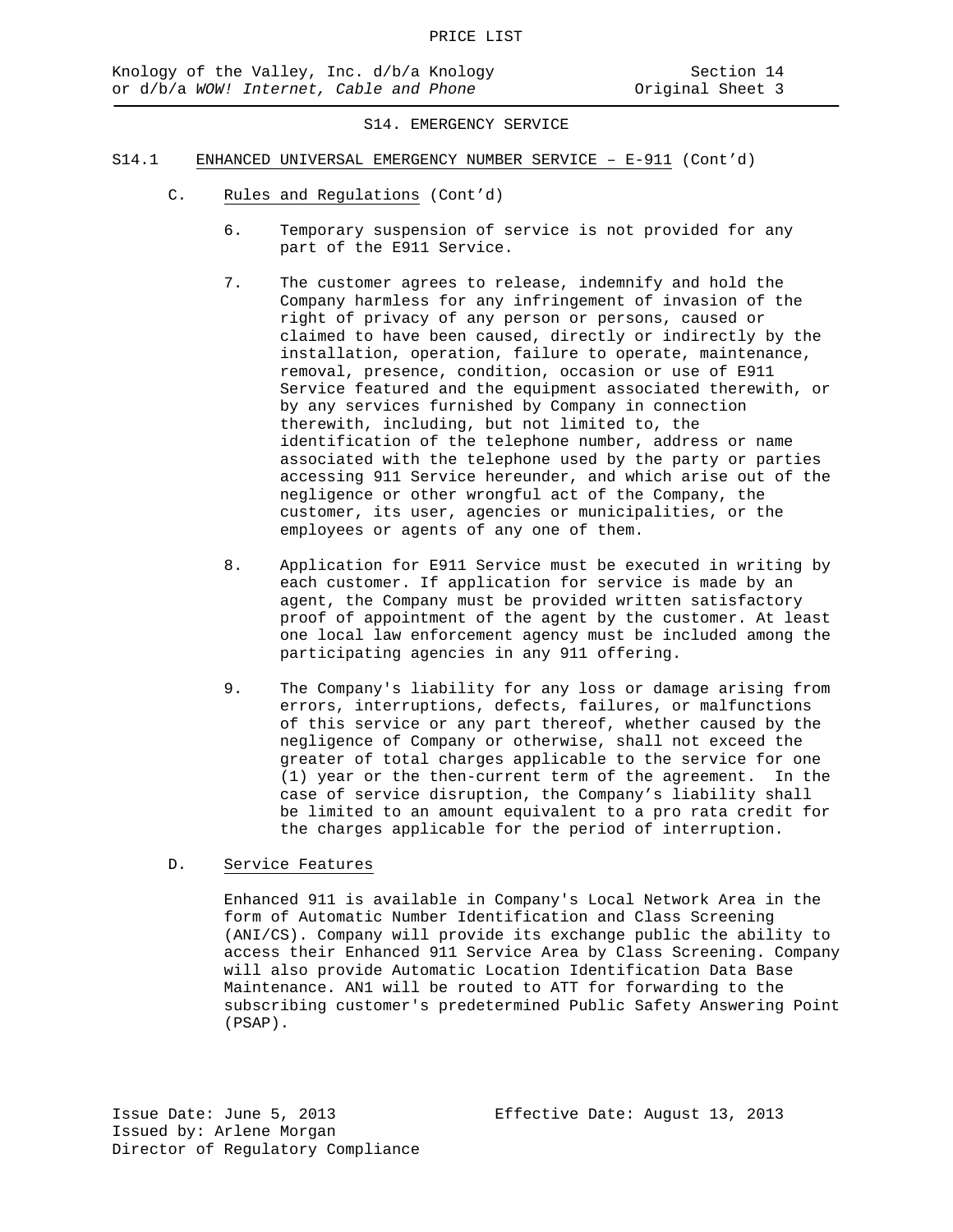#### S14. EMERGENCY SERVICE

#### S14.1 ENHANCED UNIVERSAL EMERGENCY NUMBER SERVICE – E-911 (Cont'd)

- E. Rates and Charges
	- 1. The calling party is not charged for calls placed to the 911 number.
	- 2. Rates and charges are priced in regards to main and equivalent main stations, rounded upwards to the next nearest 1,000. This count is based upon the maximum number of the stated main stations in service during the most current twelve month period at the time service is established. This count will be adjusted annually to update customer billing with the applicable twelve month period being the twelve months ending with calendar year.

Rate Per 1000 main stations served:

|                                | Nonrecurring | Monthly Charge Rate |
|--------------------------------|--------------|---------------------|
| Automatic Number               |              |                     |
| Identification                 | ICB          | \$60.00             |
| Automatic Location             |              |                     |
| Identification Data            | ICB          | \$30.00             |
| Maintenance                    |              |                     |
| Class Screening                | ICB          | \$28.00             |
| E911 Trunks @ \$125.00 each ** |              | \$250.00            |
| (2 required per exchange)      |              |                     |

3. PSAP Terminal Equipment

Company or customer-provided equipment may be furnished to terminate 911 exchange lines at any PSAP.

- a. When the Company provides PSAP equipment, it will be provided at rates and charges for modification of standard equipment or special equipment for service arrangements for which provision is not otherwise made in the Company's Tariff or Price List. These will be furnished, when practical, by the Company at charges equivalent to the estimated cost of furnishing such equipment and arrangements, if not detrimental to any of the services furnished under the Company's Tariff and Price List. Cost of special assembly may include:
	- (1) cost of maintenance;<br>(2) cost of operation;
	- cost of operation;

**\*\*** Appropriate Service Connection Charges as set forth in Section 6 of this Price List.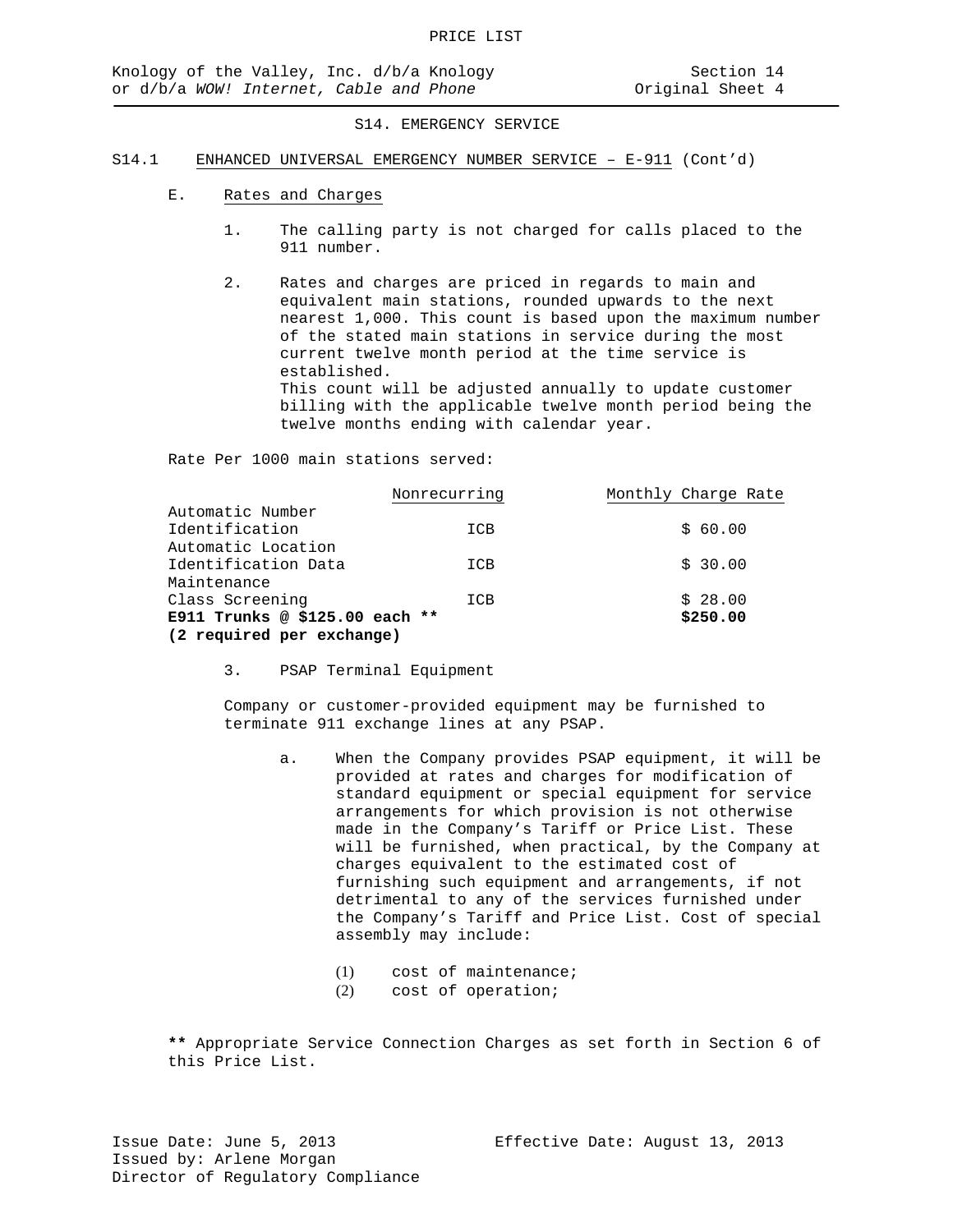S14. EMERGENCY SERVICE

- S14.1 ENHANCED UNIVERSAL EMERGENCY NUMBER SERVICE E-911 (Cont'd)
	- E. Rates and Charges (Cont'd)
		- 3. PSAP Terminal Equipment (Cont'd)
			- a. (Cont'd)
				- (3) depreciation on the estimated cost installed of any facilities used to provide the special assembly, based on the anticipated useful service life of the facilities with an appropriate allowance for the estimated net salvage;
				- (4) general administration expenses, including taxes on the basis of average charges for these items;
				- (5) any other item of expense associated with the particular situation.
				- (6) an amount, computed on the estimated cost installed of the facilities used to provide the special assembly, for return on investment.

Estimated cost installed mentioned above includes cost of equipment, and materials provided or used plus the estimated cost of installing, including engineering, labor, supervision, transportation, rights-of-way and other items which are chargeable to the capital accounts.

b. When customer-provided terminal equipment is employed at a PSAP, it will be furnished in accordance with the general provisions set forth in Section 13, Interconnection with Communications Equipment and Systems Provided by the Customer, of this Price List.

Tie lines, private lines, extension access lines and other such channels connecting a PSAP to various agencies such as police, fire or ambulance service, are provided at filed tariff rates for such channels and facilities as specified in the Company's tariff and other appropriate tariffs.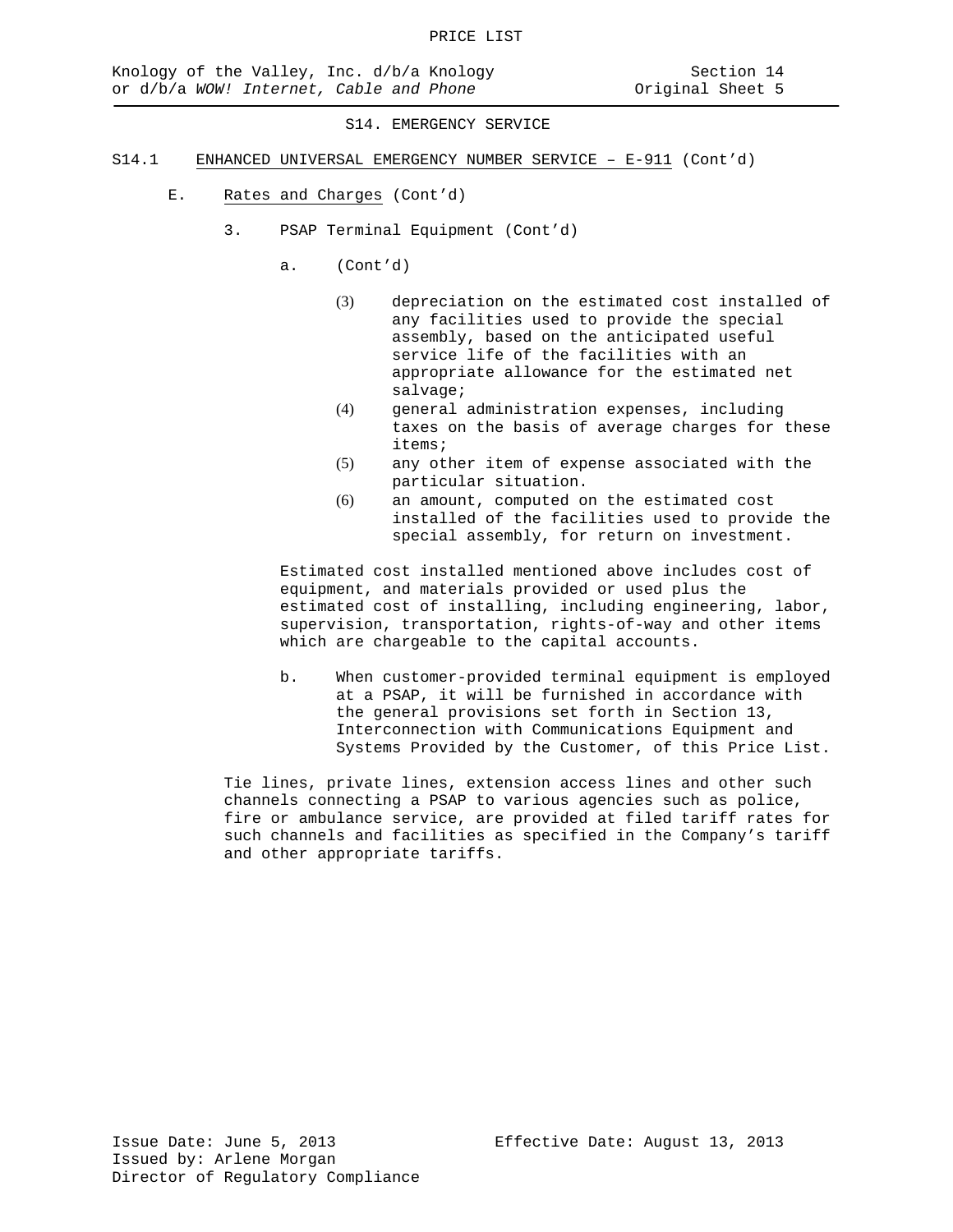# CONTENTS

|--|

| S25.1 | Applications of Regulations                                                                                                                                                                                                                                                                                                                                                                                      | $\mathbf{1}$                                                                                                       |
|-------|------------------------------------------------------------------------------------------------------------------------------------------------------------------------------------------------------------------------------------------------------------------------------------------------------------------------------------------------------------------------------------------------------------------|--------------------------------------------------------------------------------------------------------------------|
| S25.2 | Use of Service<br>Abuse or Fraudulent Use of Service<br>Α.<br>Use of Service for Unlawful Purposes<br><b>B</b> .<br>$\mathcal{C}$ .<br>Use of Party Line Service<br>Use of Customer Service<br>D.<br>Minimum Contract Period<br>Ε.<br>Termination of Service<br>$F_{\perp}$<br>Resale of Service<br>G.<br>Restoration of Service<br>Η.<br>Ι.<br>Subscriber Complaints<br>Alabama Relay Center Restrictions<br>J. | $\mathbf{1}$<br>1<br>1<br>$\overline{2}$<br>$\overline{2}$<br>$\overline{2}$<br>$\overline{a}$<br>5<br>6<br>7<br>7 |
| S25.3 | Establishment and Furnishing of Service<br>Application for Service<br>Α.<br>Application for Business Rates<br><b>B</b> .<br>Application for Residence Rates<br>$\mathcal{C}$ .<br>Advance Payments<br>$D$ .<br>Ε.<br>Customer Billing<br>$F$ .<br>Telephone Numbers<br>Alterations<br>G.<br>Special Construction<br>Η.<br>Special Assemblies of Speculative<br>Ι.<br>Projects<br>Change of Occupancy<br>J.       | 9<br>9<br>10<br>12<br>12<br>13<br>15<br>16<br>17<br>19<br>20                                                       |
|       |                                                                                                                                                                                                                                                                                                                                                                                                                  |                                                                                                                    |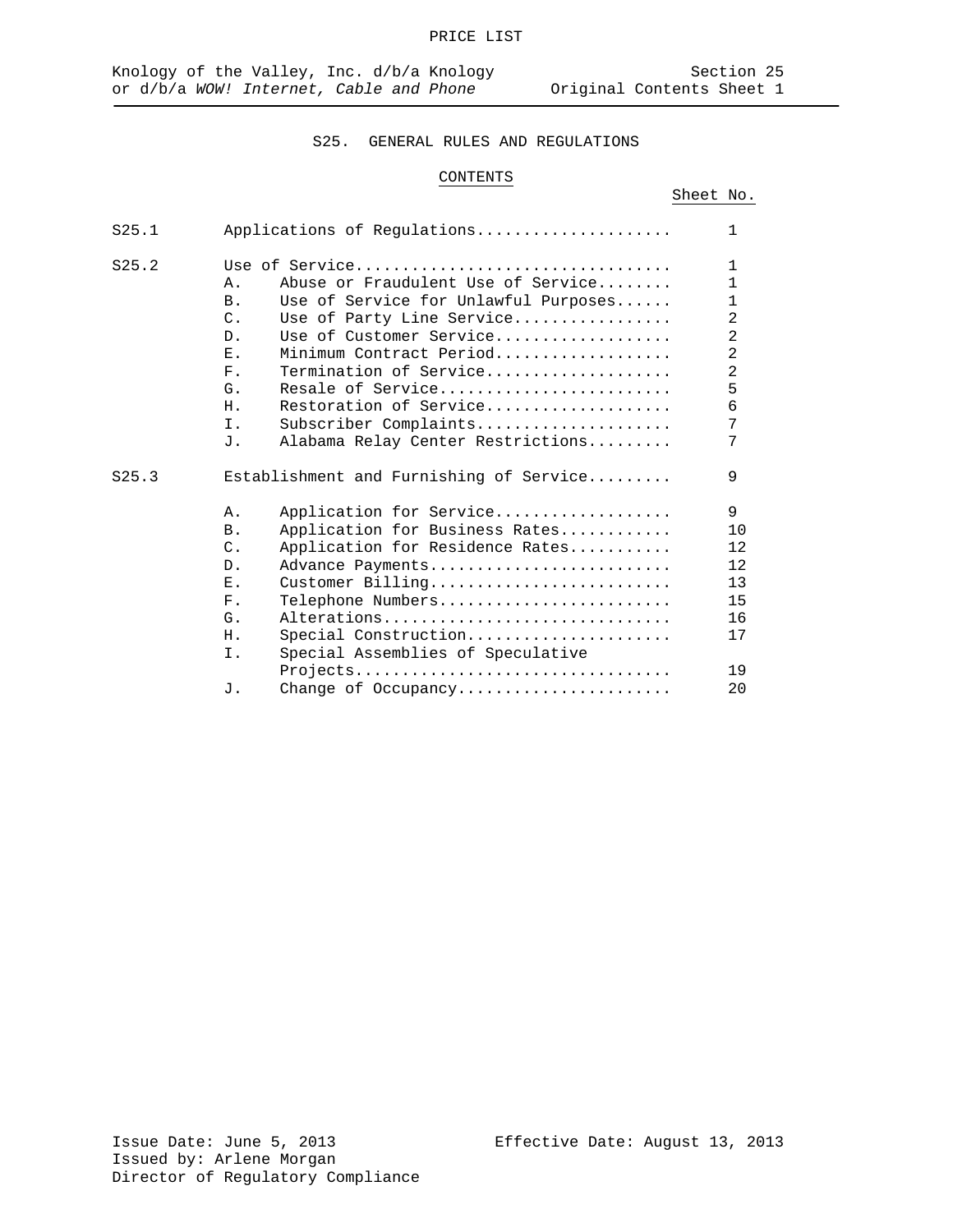Sheet No.

# S25. GENERAL RULES AND REGULATIONS

## CONTENTS

| S25.4 |                 | Establishment of Credit                  | 22  |
|-------|-----------------|------------------------------------------|-----|
|       | Α.              | Establishment of Credit                  | 22  |
|       | B.              | Deposits                                 | 23  |
|       | $\mathcal{C}$ . | Discontinuance of Service Failure to     |     |
|       |                 | Maintain Credit                          | 2.4 |
|       | $D$ .           | Restoration Charge                       | 24  |
|       | Ε.              | Adjustments for Taxing Authority         |     |
|       |                 | Payments                                 | 25  |
| S25.5 |                 | Obligation And Liability of The Company  | 26  |
|       | Α.              | Undertaking of the Company               | 26  |
|       | B <sub>1</sub>  | Provision of Equipment                   | 27  |
|       | $\mathcal{C}$ . | Furnishing of Service                    | 30  |
|       | $D_{\perp}$     | Maintenance and Repair                   | 30  |
|       | Ε.              | Liability                                | 31  |
|       | $F_{\infty}$    | Directories                              | 34  |
| S25.6 |                 | Limitations And Use of Service           | 35  |
|       | Α.              | Network Facilities for Use With          |     |
|       |                 | Automatic Dialing and Announcing Devices | 35  |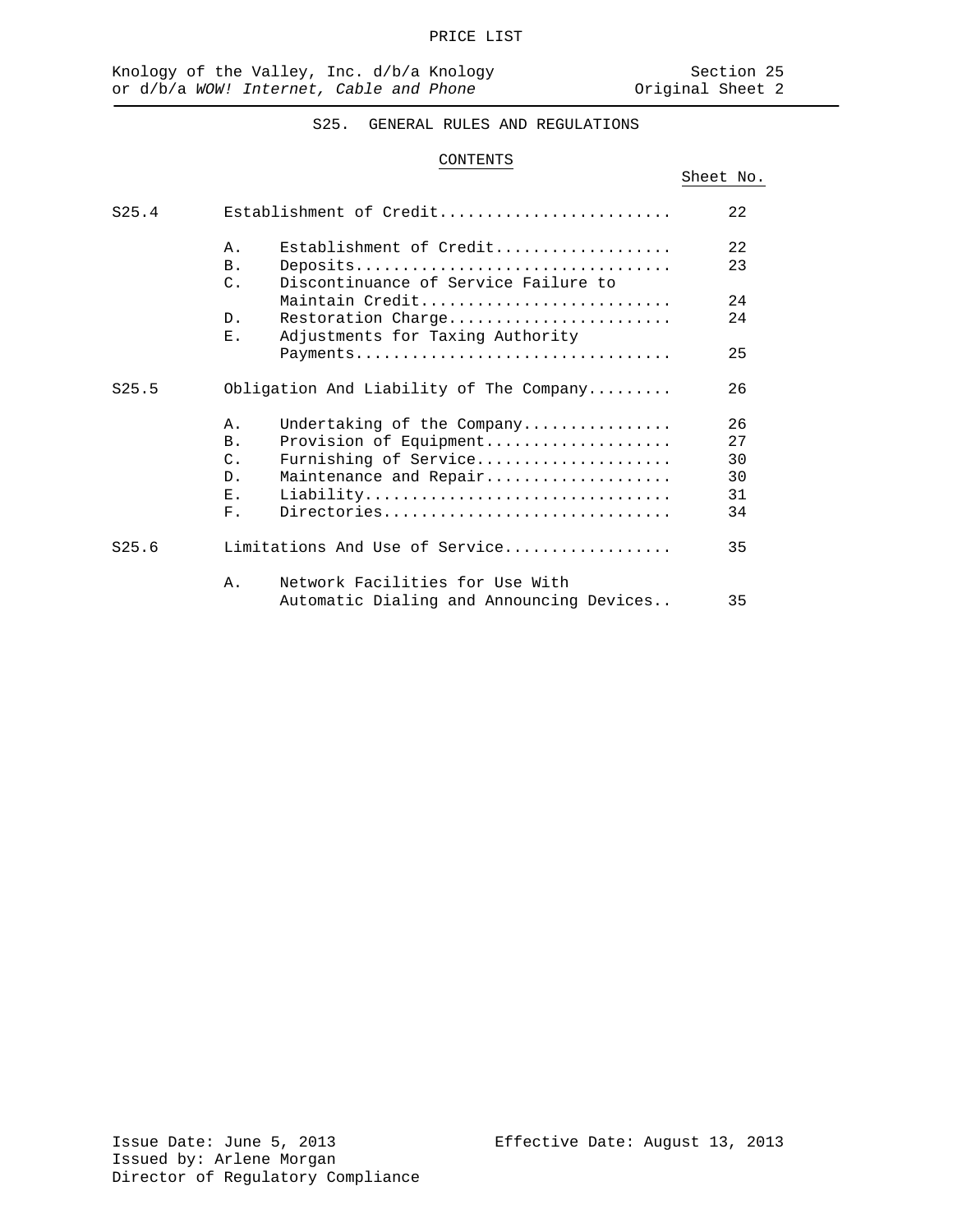## S25.1 APPLICATION OF REGULATIONS

A. The regulations set forth herein apply to intrastate services and facilities furnished within the State of Alabama by Knology of the Valley, Inc. d/b/a Knology or d/b/a *WOW! Internet, Cable and Phone,* hereinafter referred to as the Company, subject to the jurisdiction of the Alabama Public Service Commission. When services and facilities are provided in part by the Company and in part by other companies, the regulations of the Company apply to that portion of the service or facilities furnished by it.

#### S25.2 USE OF SERVICE

- A. Abuse or Fraudulent Use of Service
	- 1. The service is furnished subject to the condition that there will be no abuse or fraudulent use of the service. Abuse or fraudulent use of service includes:
		- a. the use of service or facilities of the Company to transmit a message or to locate a person or otherwise to give or obtain information without payment of the charge applicable for service;
		- b. rearrangement of, tampering with or connection of equipment to the facilities of the Company to obtain, to attempt to obtain or to assist others to obtain service without payment (in total or in part) of regular charges for the service.
		- c. false representation, scheme, trick or device whatsoever intended to avoid payment (in total or in part) or regular charges for the service;
		- d. the use of service or facilities of the Company for a call or calls, anonymous or otherwise, if in a manner reasonably to be expected to frighten, abuse, torment or harass another;
		- e. the use of profane or obscene language;
		- f. the use of the service in such manner as to interfere unreasonably with the use of the service by one or more other customers;
		- g. the impersonation of another.

### B. Use of Service for Unlawful Purposes

The service is furnished subject to the condition that it shall not be used for any unlawful purpose.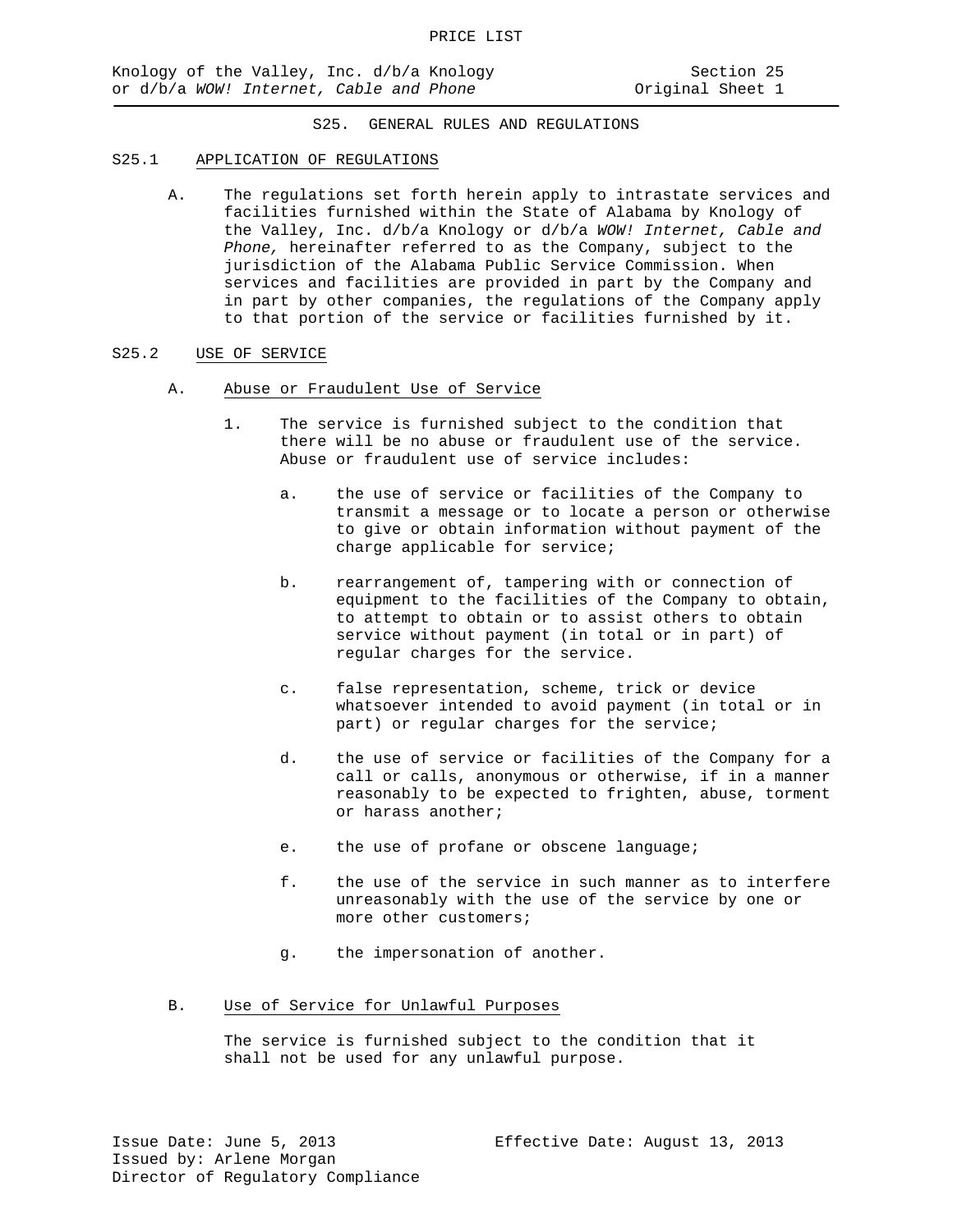### S25.2 USE OF SERVICE (Cont'd)

- C. Use of Party Line Service (N/A)
- D. Use of Customer Service (N/A)
- E. Minimum Contract Period
	- 1. Except as specified elsewhere in this Price List, the minimum contract period is one month from the date service or additions to service are established and the minimum charge is the authorized rate for one month. For purposes of rate administration each month is considered to have 30 days.
	- 2. The Company may require a contract period longer than one month at the same location in connection with special types or arrangements of equipment or for unusual construction necessary to meet specific demands for service.
- F. Termination of Service
	- 1. By the Company
		- a. The Company may refuse to furnish, or may terminate the service and remove its equipment under the following circumstances, provided suitable notice has been given to the customer:

The charge for telephone exchange service will be billed, and will be due and payable monthly. If bills are not paid within 5 days after the bill is delinquent and the Company has served notice of its intent to disconnect the service, service may be suspended on the telephone numbers which accounts are unpaid. The failure to receive bills that have been rendered, will not alter the Company's practice as outlined.

In its discretion, the Telephone Company may restore or re-establish service which has been suspended or discontinued for non-payment of charges due. Such restoration or re-establishment shall not be construed as a waiver of any rights to suspend or discontinue service for non-payment of any such or other charges due and unpaid or for the violation of the provisions of the Tariff, nor shall the failure to suspend accounts operate as a waiver or stoppage to suspend or discontinue service for non-payment of such account or of any other past-due regulated account: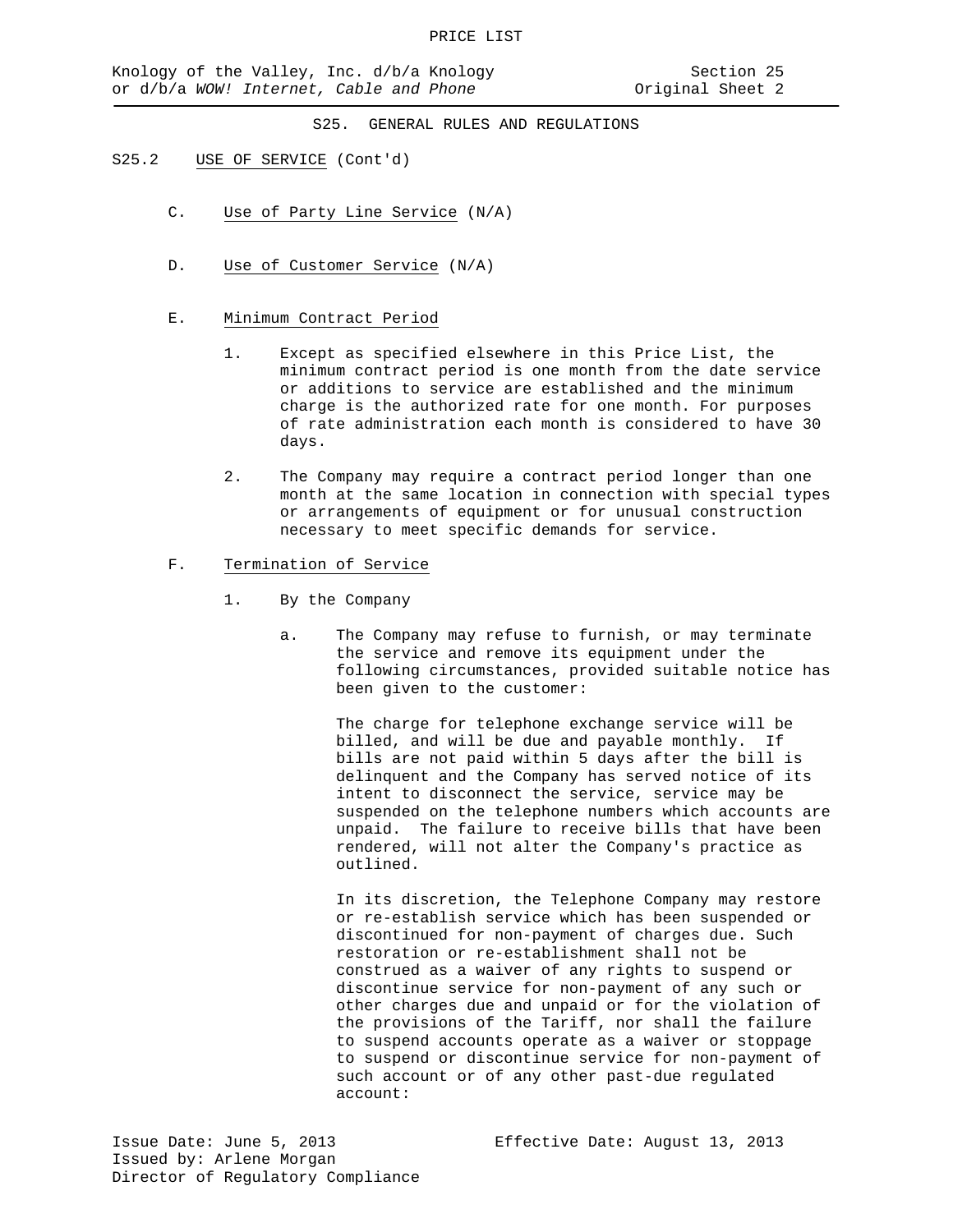## S25.2 USE OF SERVICE (Cont'd)

- F. Termination of Service (Cont'd)
	- 1. By the Company (Cont'd)
		- a. (Cont'd)
			- (1) upon the continuance of any regulated unpaid amount due R for a period of 5 days following temporary suspension;
			- (2) Upon the continuance of any unauthorized attachment or connection of customer owned facilities with facilities provided by the Company;
			- (3) Upon objection to the furnishing of a service made in writing by or on behalf of any government law enforcement agency acting within its jurisdiction, on the grounds that such service is, or will be, used for an illegal purpose;
			- (4) Upon the use of a service in such a manner that, in the opinion of the Company, constitutes abuse or fraud or may tend to injuriously affect the efficiency of the Company's plant, property, or service;
			- (5) Upon a violation of any of the regulations governing the furnishing of a service.
			- (6) At various times during the operation of the business the Company may recognize that a customer's current charges are excessive or are in excess of deposits on hand by the Company. In such cases, the Company may deem it necessary to render an immediate bill for these charges and has the right if the bill is not paid upon five days written notice to terminate the service or at the discretion of the Company to require an additional deposit amount.
			- (7) For violation of and/or non-compliance with the General Rules and Telephone Rules of applicable Regulatory Body.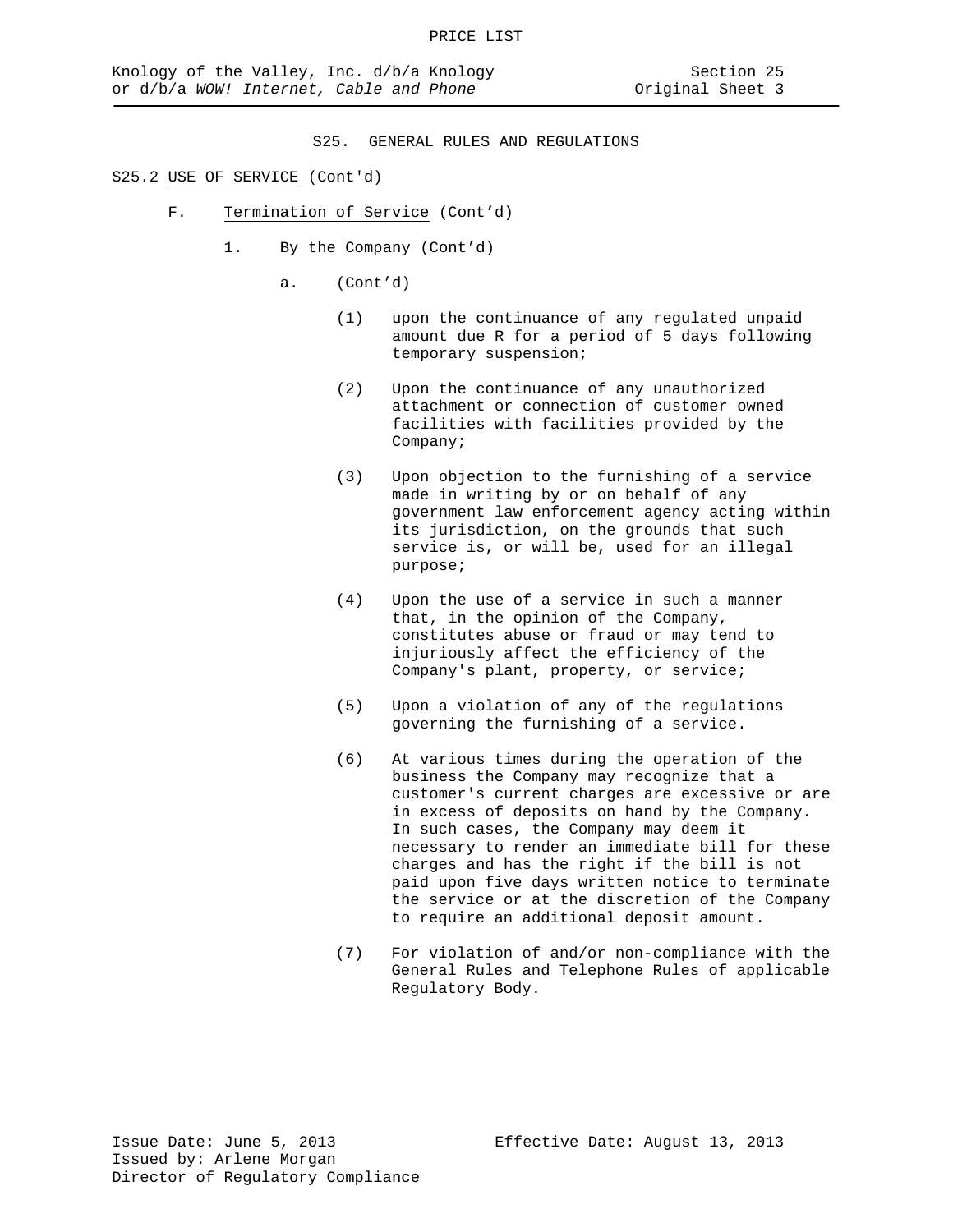- S25.2 USE OF SERVICE (Cont'd)
	- F. Termination of Service (Cont'd)
		- 2. At customer's request
			- a. Contracts for service may be terminated prior to the expiration of the contract period provided advance notice is given to the Company and upon agreement to pay all charges due for the service furnished, plus any termination charges which might be applicable.
			- b. Where a contract for service with one month minimum period is cancelled before establishment of the service is completed, a charge not to exceed the service charge specified, is applied if all or a portion of the facilities have been installed.
			- c. Where a new customer takes over the service of the former customer provided the service is to be furnished at the same location without interruption and that the new customer assumes all unpaid charges on the original contract. Minimum and termination charges will apply for any service furnished under the original contract which is not retained by the new customer.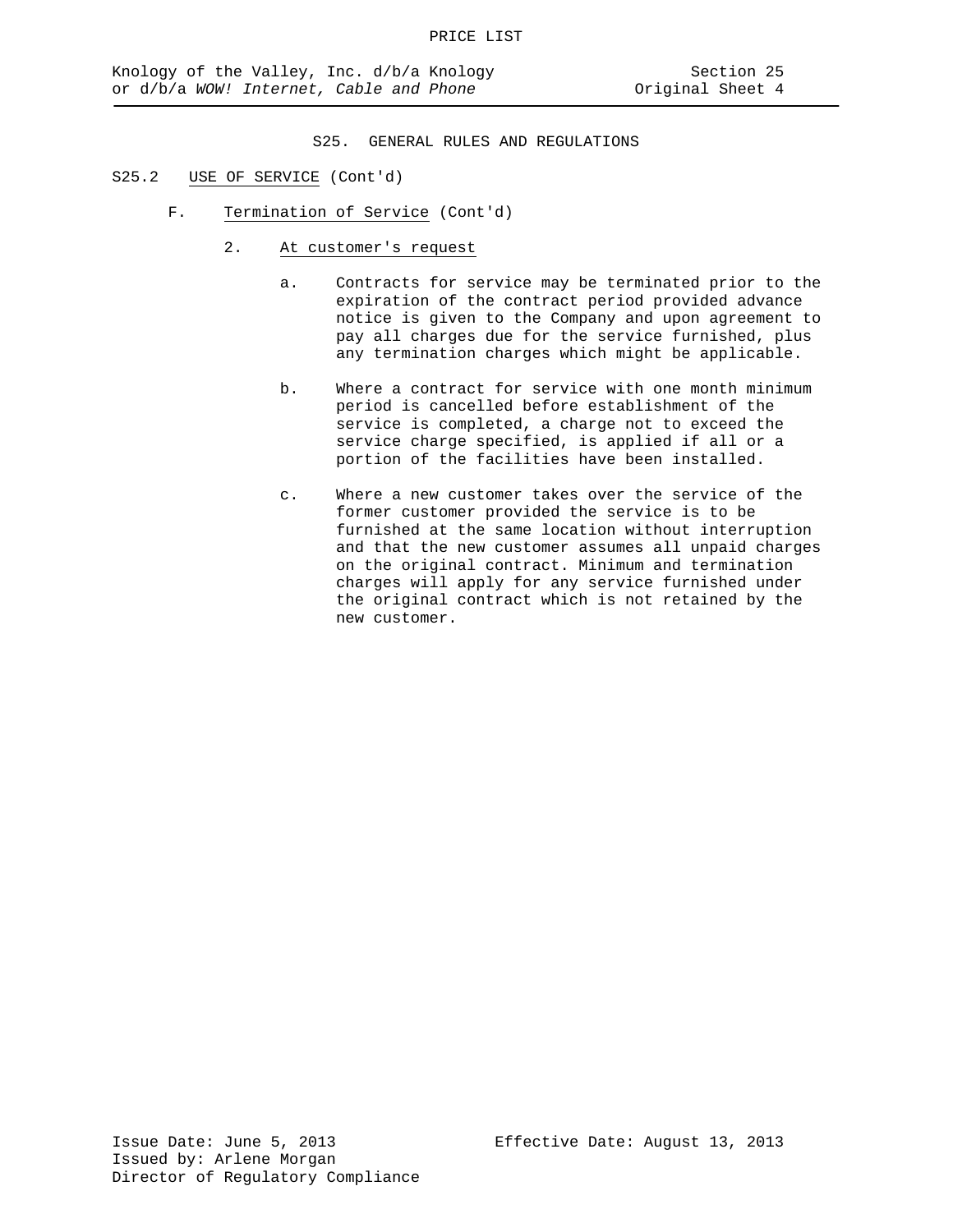## S25.2 USE OF SERVICE (Cont'd)

- G. Resale of Service
	- l. The Company offers for resale at wholesale rates, consistent with the provisions of 47 U.S.C. 251(C)(4)(A) and (B) and subject to applicable Commission orders, rules and regulations, any telecommunications service that the incumbent local exchange carrier provides at retail to subscribers who are not telecommunications carriers. Such service may be resold only by telecommunications companies authorized to provide resold service in Alabama pursuant to commission approved contract agreements with the Company.
	- 2. Upon request, an avoided cost discount shall be applied to all qualifying resold services. Such discount shall be established or approved by the Public Service Commission.
	- 3. Telecommunications Services may be resold only for their intended or disclosed use, under the same terms and conditions applicable to Company end users, and only to the same class of customers. The reseller, as the customer-ofrecord, is the person or entity responsible for placing the application for service, requesting additions, rearrangements, maintenance, or discontinuance of service, payment in full of charges incurred such as toll, directory assistance, etc. In addition, the reseller must provide the necessary security to the Company to adequately secure their account.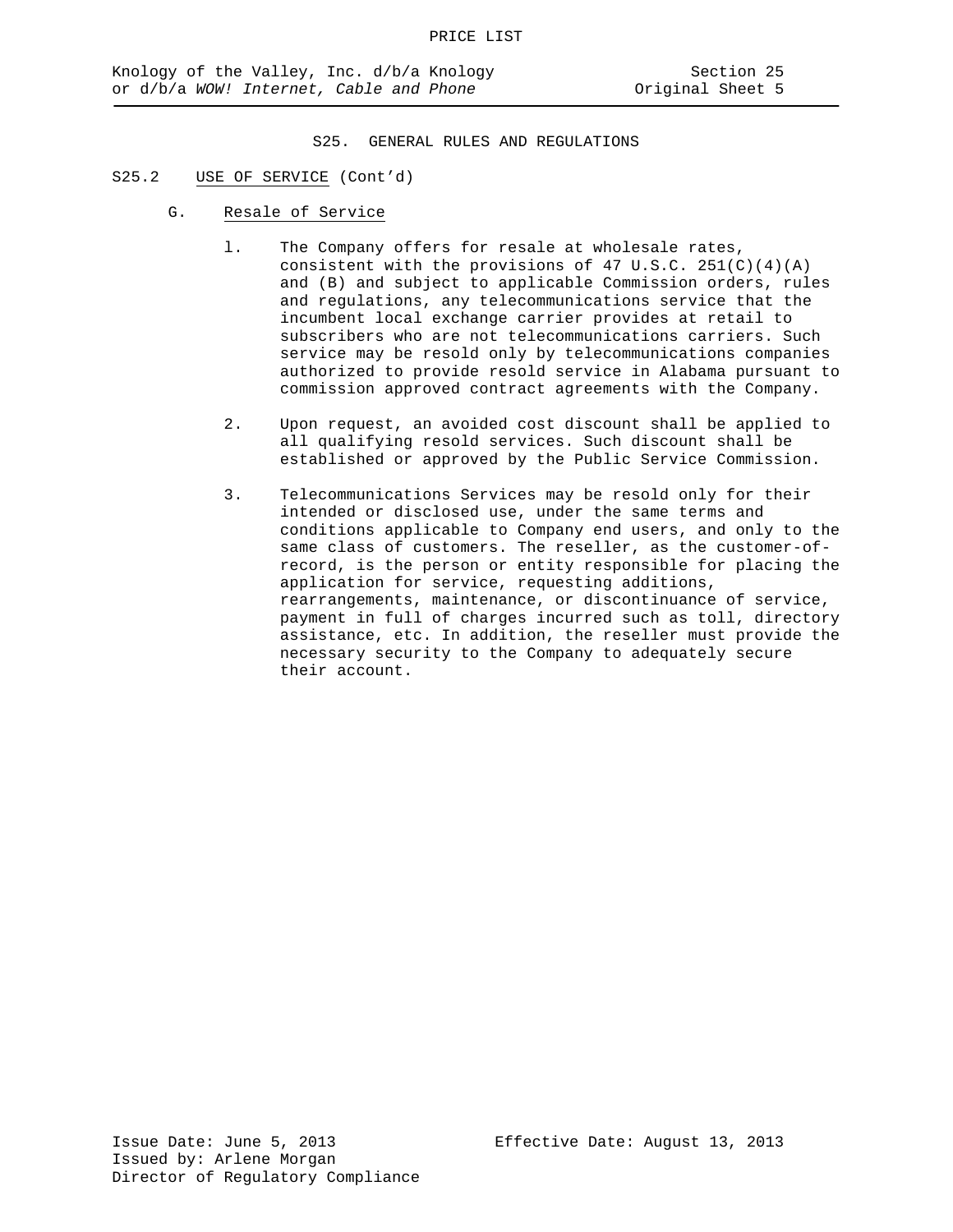- S25.2 USE OF SERVICE (Cont'd)
	- H. Restoration of Service
		- 1. In its discretion, the Telephone Company may restore, or re-establish, service which has been suspended or discontinued, for non-payment of charges without payment of all charges due. Such restoration, or re-establishment, shall not be construed as a waiver of any rights to suspend, or discontinue, service for non-payment of any such, or other, charges due and unpaid or for the violation of the provisions of the Tariff; nor shall the failure to suspend or discontinue service for non-payment of any past due accounts operate as a waiver to suspend, or discontinue, service for non-payment of such account or any other past due account.
		- 2. Should service be suspended for non-payment of charges, restoration of service will be made as specified under S6. of this Price List.
		- 3. A customer who fails to pay his bill by the time specified by the regulations of the Telephone Company regarding the prompt payment of bills, and who further fails to pay such bill within a reasonable period (regardless of whether or not service is discontinued for such non-payment, e.g., when disconnected for noncompliance, on wiring or equipment, etc.) may be required to pay such bill together with the applicable reconnection charge.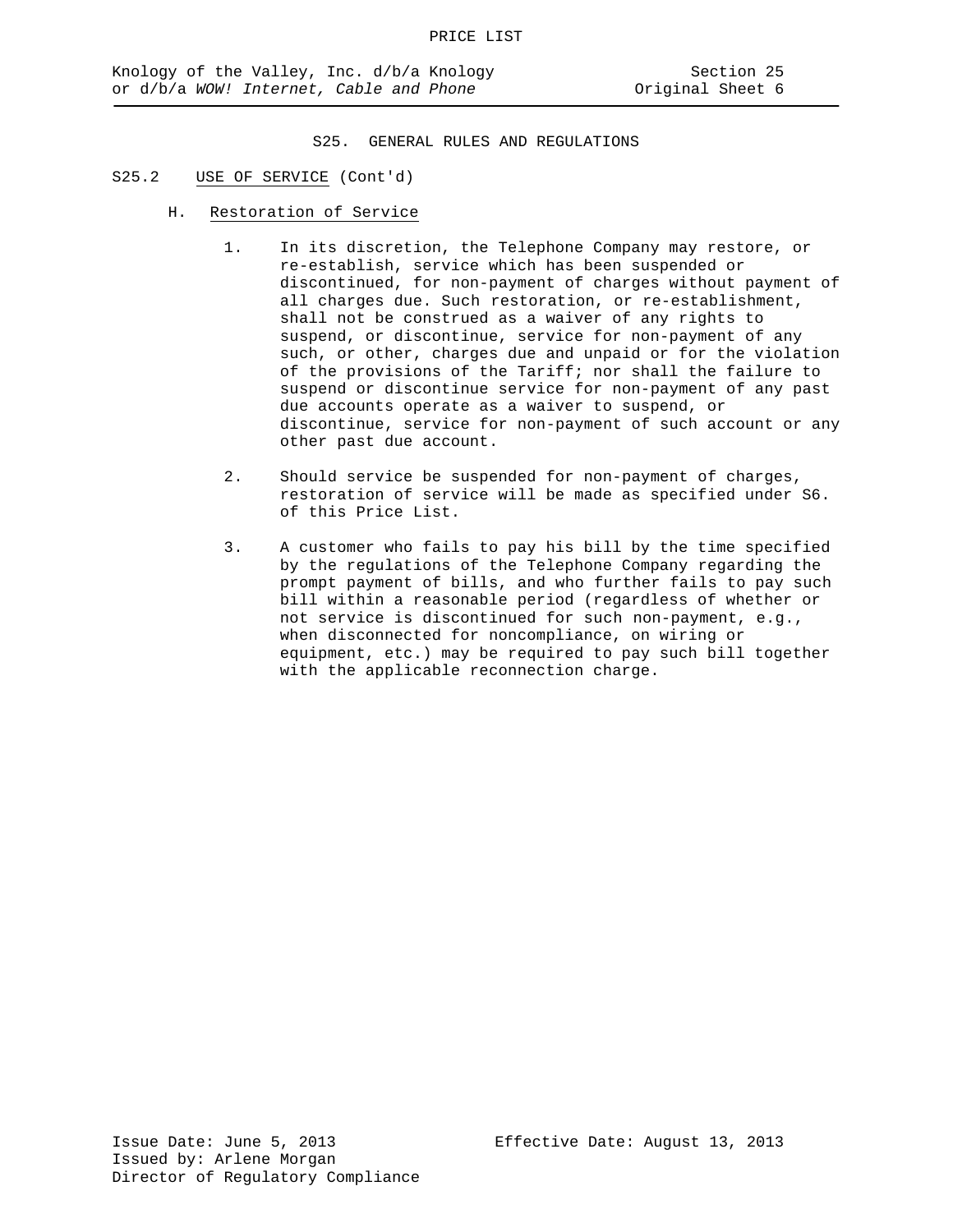### S25.2 USE OF SERVICE (Cont'd)

- I. Subscriber Complaints
	- 1. Informal complaints against the Telephone Company shall be made first directly to the Telephone Company. If the complainant is not satisfied with the disposition of the complaint, the subscriber or authorized representative then may file a complaint with the Commission.
	- 2. A formal complaint or protest shall be in writing and submitted to the Telephone Company and the Commission.
- J. Alabama Relay Center Restrictions
	- 1. The following calls may not be placed through the Alabama Relay Center:
		- Calls to 976, 900, or 700 numbers.
		- Calls to time or weather recorded messages.
		- Calls to other informational recordings.
		- Station sent paid calls from coin telephones.
		- Operator handled conference service and other teleconference calls.
		- All calls billed to Cards (i.e., Credit Cards and Calling Cards) other than those issued by AT&T or the LECs.
	- 2. The Company will not transmit messages, but offers the use of its facilities when available, and will not be liable for errors in transmission or for failure to establish connections. Employees of the Company are forbidden to accept either oral or written messages to transmitted over the facilities of the Company, except where the Company transmits messages for Telecommunications Devices for the Deaf (TDD).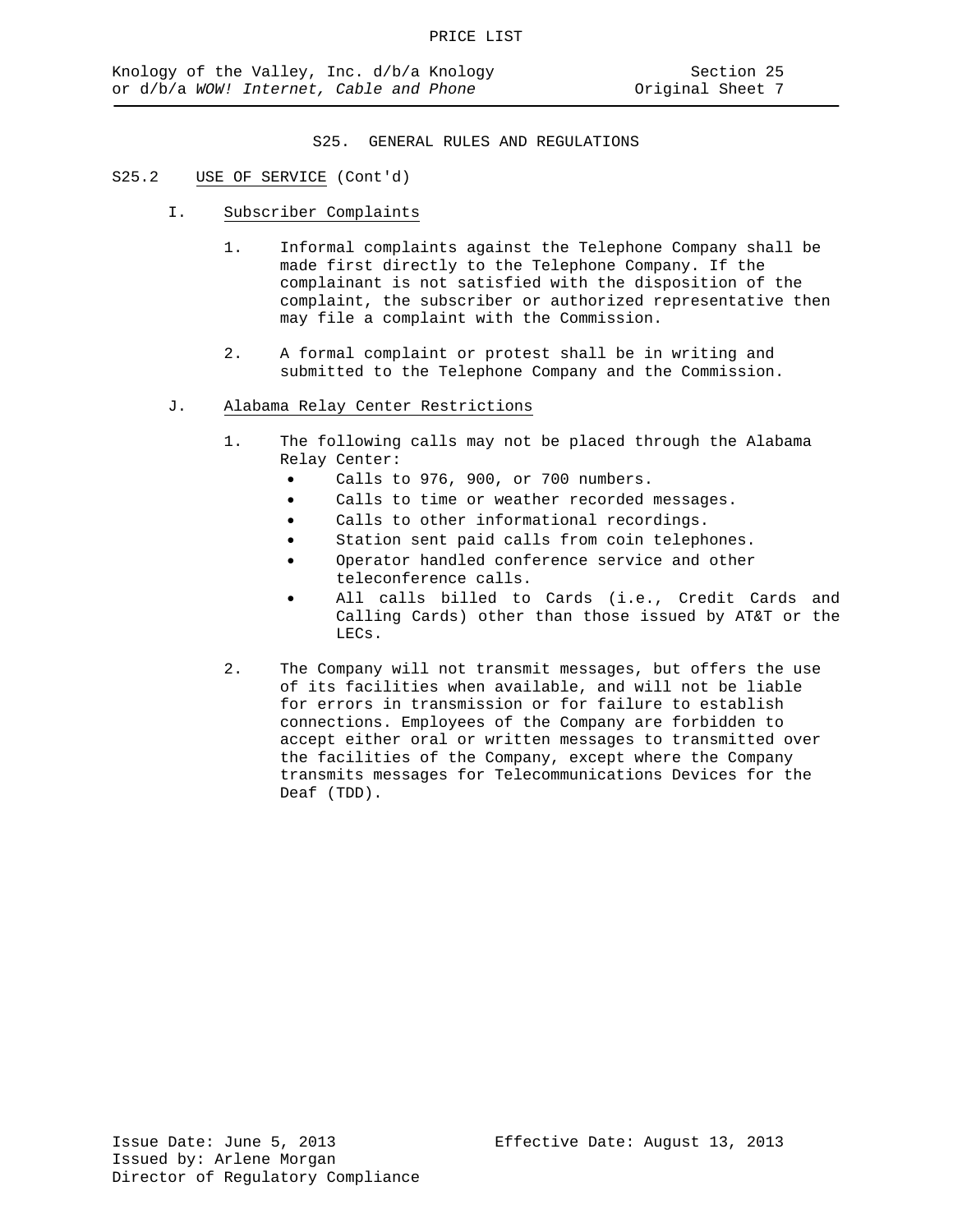- S25.2 USE OF SERVICE (Cont'd)
	- J. Alabama Relay Center Restrictions (Cont'd)
		- 3. Where the Company transmits messages through the Alabama Relay Center, the Company shall not be liable for errors in translating, transmitting, receiving or delivering messages by telephone, TDD or any other instrumentality over the facilities of the Company, connecting utilities or through the Alabama Relay Center, in the absence of gross negligence or willful misconduct.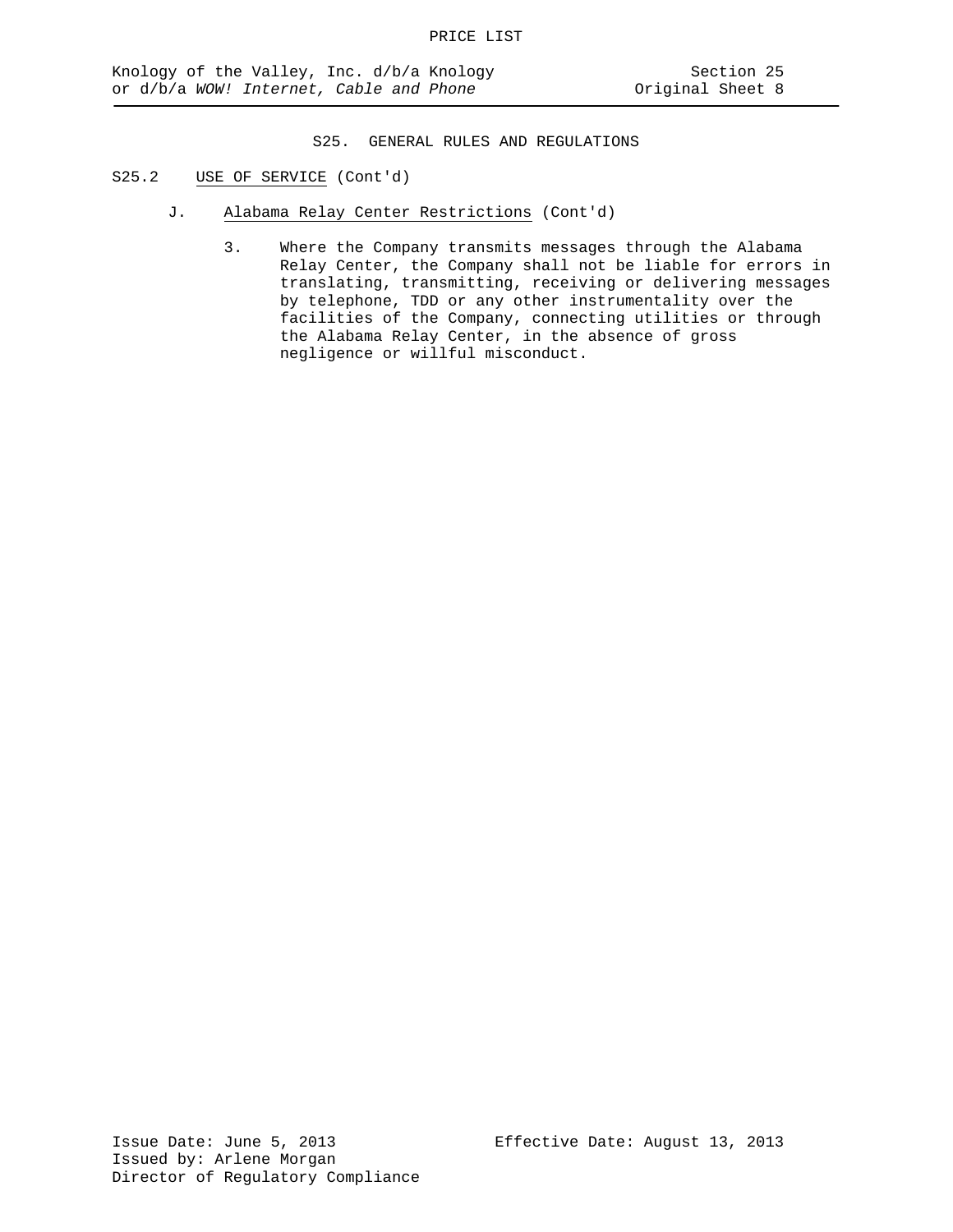#### S25.3 ESTABLISHMENT AND FURNISHING OF SERVICE

- A. Application for Service
	- 1. Applications for telephone service must be made on the Company's prescribed contract or application form. Subsequent service requests may be made orally or in writing to the Company's local business office.
	- 2. Any change in rates or regulations prescribed by the applicable regulatory body modifies the terms and regulations of contracts to the extent of such change.
	- 3. The Company reserves the right to refuse service to any applicant who is found to be indebted to the Company for service previously furnished until satisfactory arrangements have been made for the payment of all such indebtedness. This right to refuse service is subject to compliance with the Commission's General Rule 12 (I) and Telephone Rule T-7. The Company may also refuse to furnish service to any applicant desiring to establish service for former subscribers of the Company who are indebted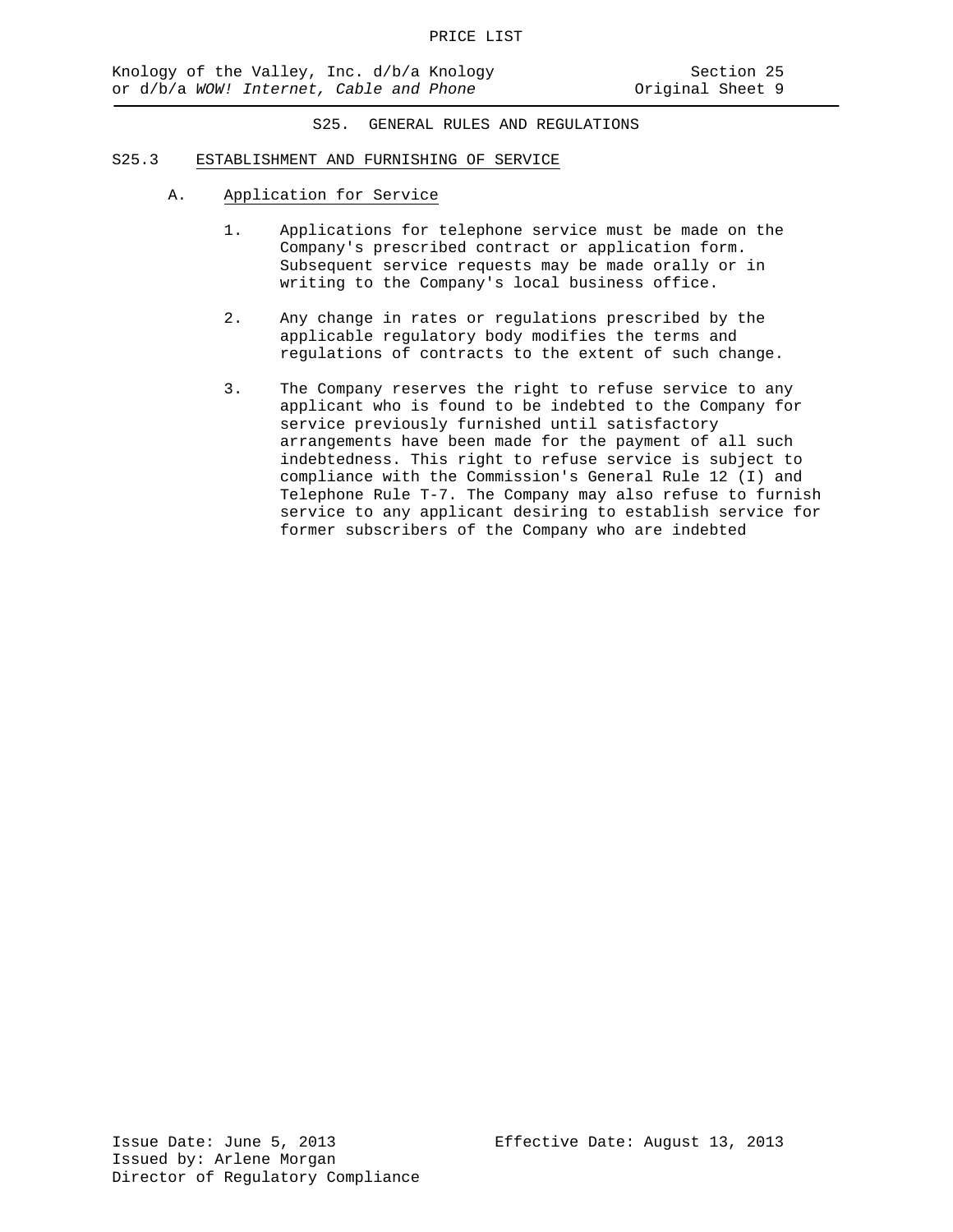- S25.3 ESTABLISHMENT AND FURNISHING OF SERVICE (Cont'd)
	- A. Application for Service (Cont'd)
		- 3. (Cont'd)

for previous service, regardless of the listing requested for such service, until satisfactory arrangements have been made for the payment of such indebtedness This is to include applicants from the same household, who are related, even though service is requested in a different name from that of the former subscriber.

4. If telephone service is established and it is subsequently determined that either condition in 3. above exists, the Company may suspend or disconnect such service until satisfactory arrangements have been made for the payment of the prior indebtedness.

#### B. Application for Business Rates

- 1. Business rates apply in offices, stores, factories, and all other places of a strictly business nature.
- 2. In boarding houses (except as noted elsewhere), offices of hotels, halls and offices of apartment buildings, quarters occupied by clubs or lodges, public, private, or parochial schools, or colleges, hospitals, libraries, churches, college fraternity houses, and other similar institutions (but excluding dormitory rooms at such schools or colleges).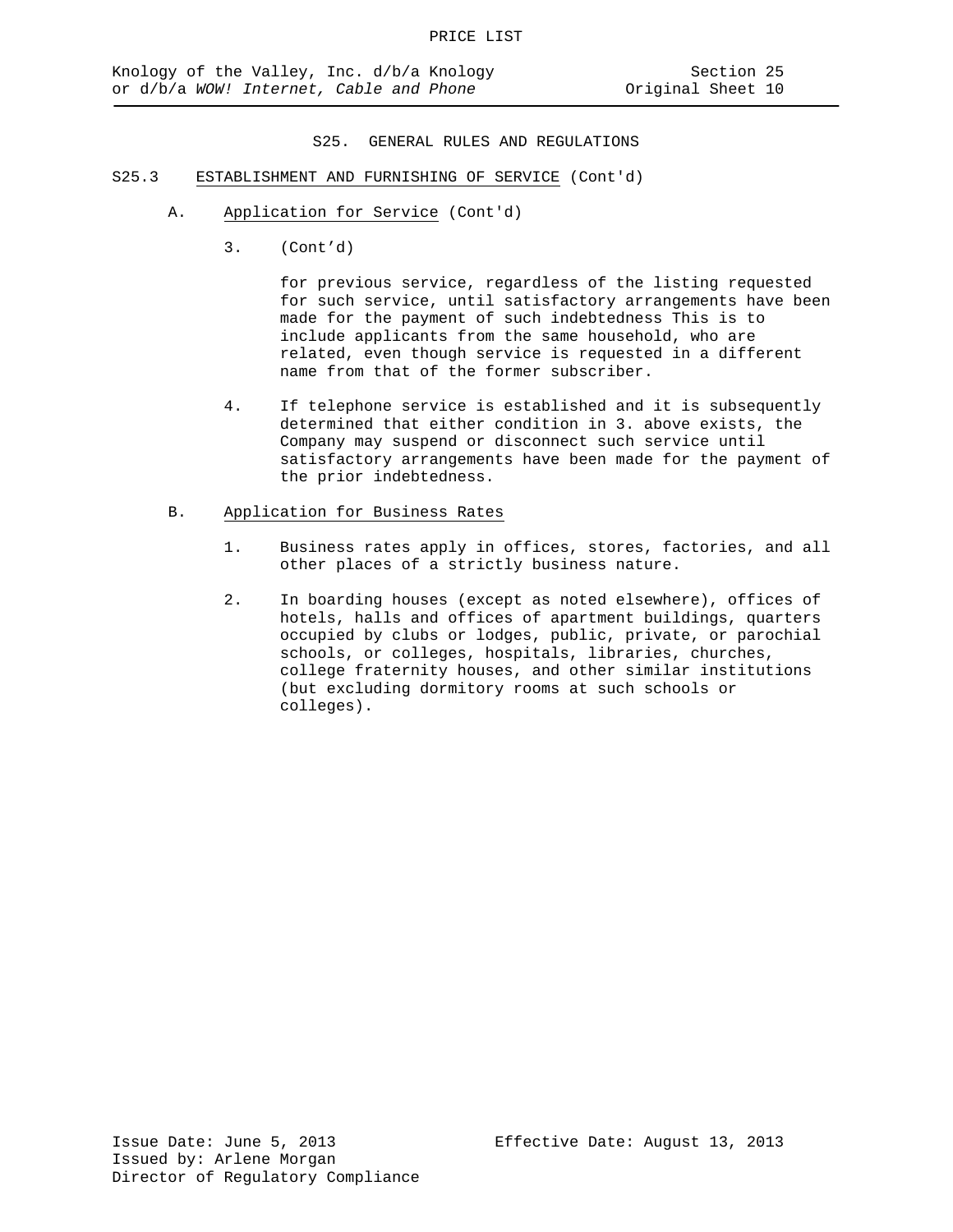- S25.3 ESTABLISHMENT AND FURNISHING OF SERVICE (Cont'd)
	- B. Application of Business Rates (Cont'd)
		- 3. At residence locations when the customer has no regular business telephone and the use of the service either by himself, members of his household, or his guests, or parties calling him can be considered as more of a business than of a residence nature, which fact might be indicated by advertising, either by business cards, newspapers, hand bills, billboards, circulars, motion picture screens, or other advertising matter, such as on vehicles, etc.
		- 4. Where the place of business and residence of a customer are in the same premises and no telephone is installed in the place of business, the business rate shall be charged for the telephone installed in the residence.
		- 5. At residence locations, when a telephone station or extension bell is located in a shop, office, or other place of business.
		- 6. At any location where the listing of service at that location indicates a business, trade, or profession, except as specified below.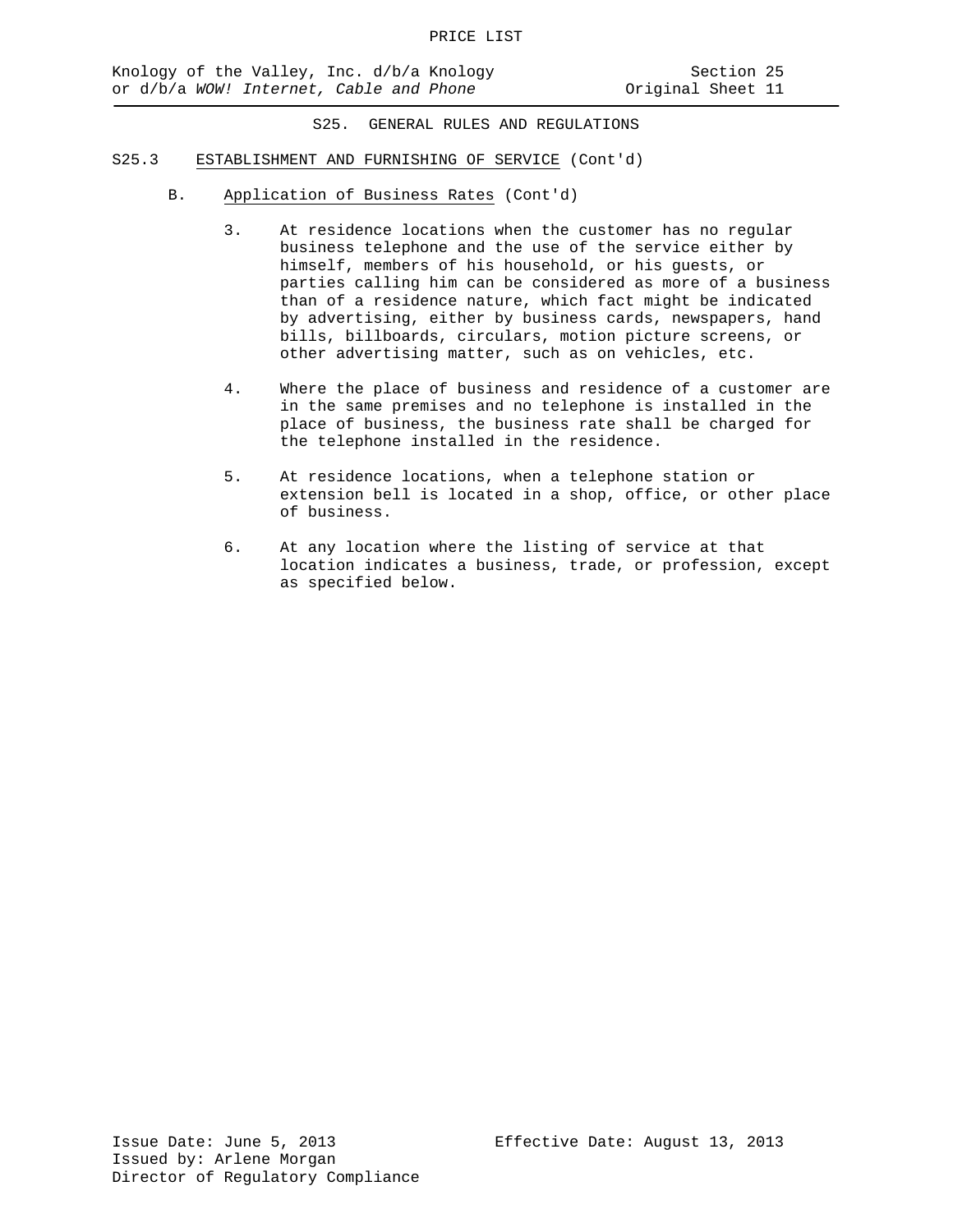- S25.3 ESTABLISHMENT AND FURNISHING OF SERVICE (Cont'd)
	- C. Application of Residence Rates
		- 1. Residence rates apply in private residences where business alphabetical or classified telephone directory listings are not provided.
		- 2. In private apartments of hotels, rooming houses, or boarding houses where service is confined to the customer's use, and elsewhere in rooming houses which are not advertised as a place of business or which have less than five rooms for roomers or which furnish meals to less than ten boarders, provided business telephone directory listings are not furnished.
		- 3. Where the place of business and residence of a customer are in the same premises and no telephone is installed in the place of business, the business rate shall be charged for the telephone installed in the residence.
	- D. Advance Payments
		- 1. At the time an application for service is made, an applicant may be required to pay an amount equal to at least one months' service, since billed one month in advance, in addition to such special construction charges, installation charges, service connection charges, and a deposit specified in this Price List, and any other applicable charges. The amount of the advance payment is credited to the customer's account on the first bill rendered.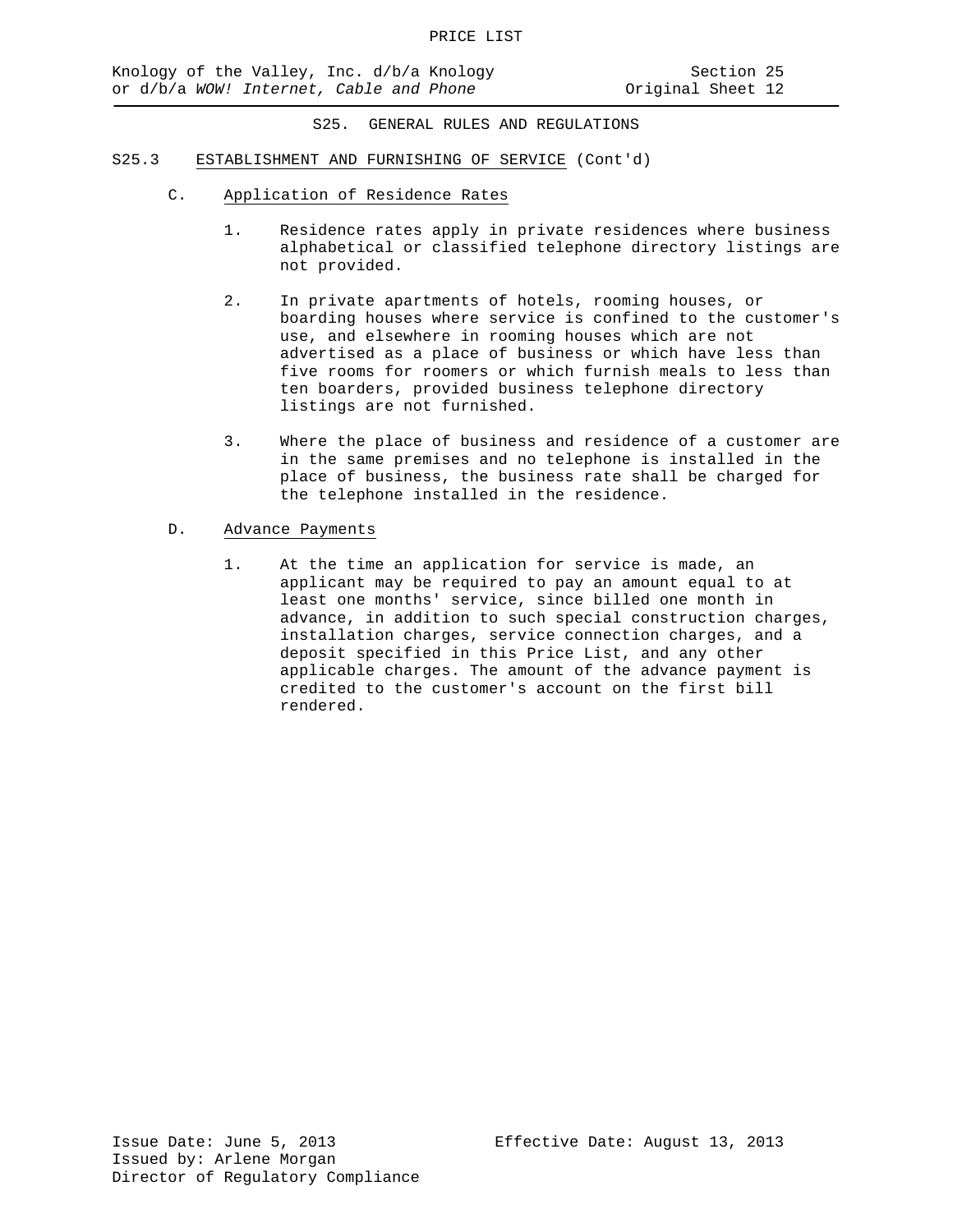- S25.3 ESTABLISHMENT AND FURNISHING OF SERVICE (Cont'd)
	- D. Advance Payments (Cont'd)
		- 2. Federal, State or Municipal governmental agencies may not be required to make advance payments.
		- 3. Short Term Service (See S7.12)
	- E. Customer Billing
		- 1. The subscriber shall pay monthly in advance or on demand all charges for exchange service and equipment and shall pay on demand all charges for toll service.
		- 2. Monthly recurring charges are billed in advance and toll charges are billed in arrears. Special billing arrangements may be established for service provided to governmental agencies.
		- 3. Bills are due when rendered unless otherwise specified on the bill and may be paid at any business office of the Company or at any agency authorized to receive such payments.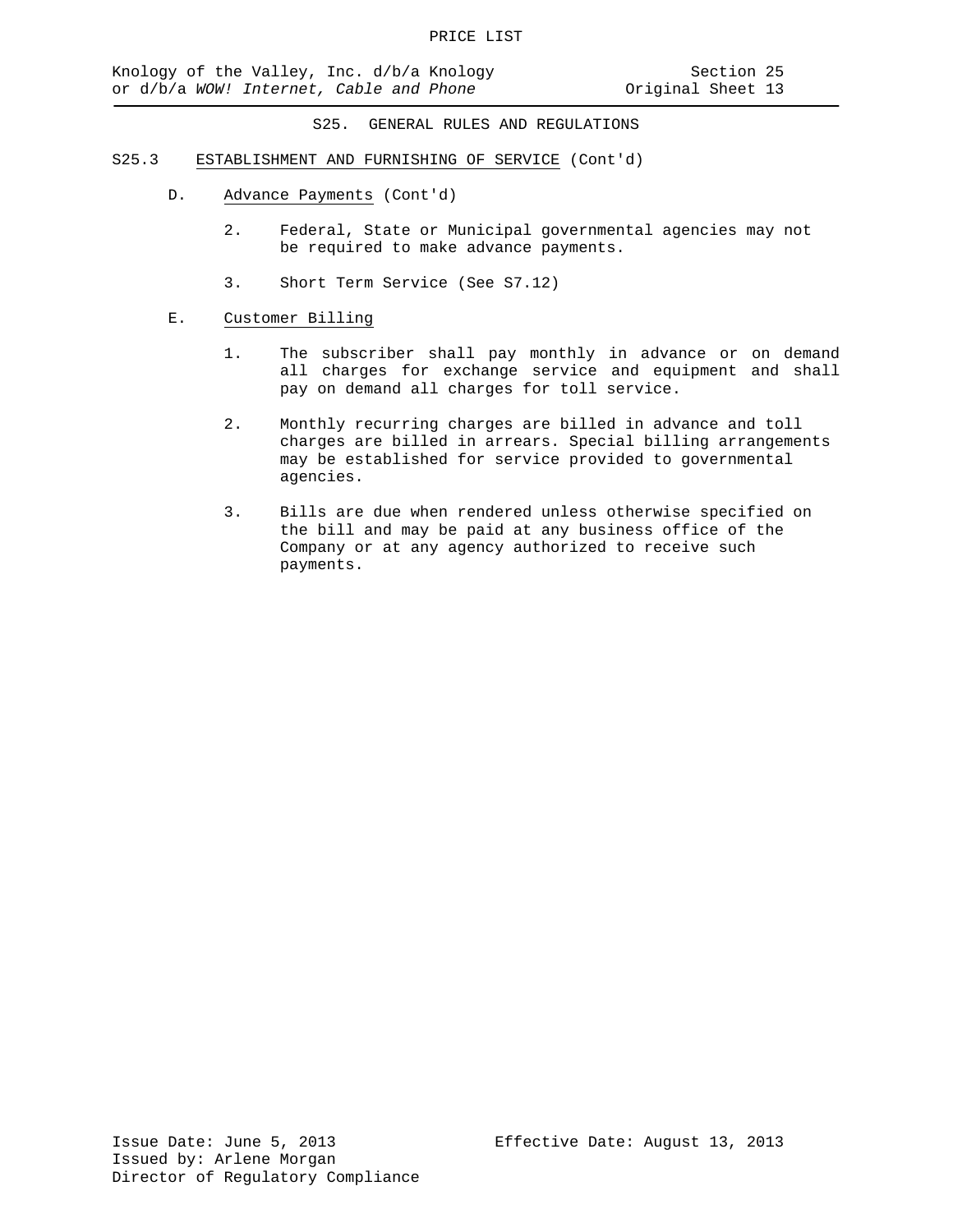- S25.3 ESTABLISHMENT AND FURNISHING OF SERVICE (Cont'd)
	- E. Customer Billing (Cont'd)
		- 4. All charges due by the subscriber are payable by the subscriber at the Telephone Company's Business Office or at other agency duly authorized to receive such payments. Adjustments due to billing inaccuracies shall be limited to the most recent 36 month period according to Rule T5 (C) (5) and (6).
		- 5. For billing purposes each month is presumed to have thirty days.
		- 6. Retroactive billing adjustments will not be made for a period exceeding thirty six months per Rule T5 (C) (6) and (7) from the date an objection is filed by the customer.
		- 7. The Company may temporarily suspend service in the event the customer fails to pay any regulated amount due. Such suspension shall not be made until at least five days following written notification to the customer of the intention to suspend service.
		- 8. A late payment charge of \$10.00 applies to each subscriber's bill (including amounts billed in accordance with Company's billing and Collection Services) when any undisputed portion of a previous month's bill has not been paid in full by the subsequent billing date. The charge is applied to the total amount carried forward and is included in the total amount due on the subscriber's current bill. The charge is only applied if the subscriber's previous month's outstanding balance is at least \$20.00.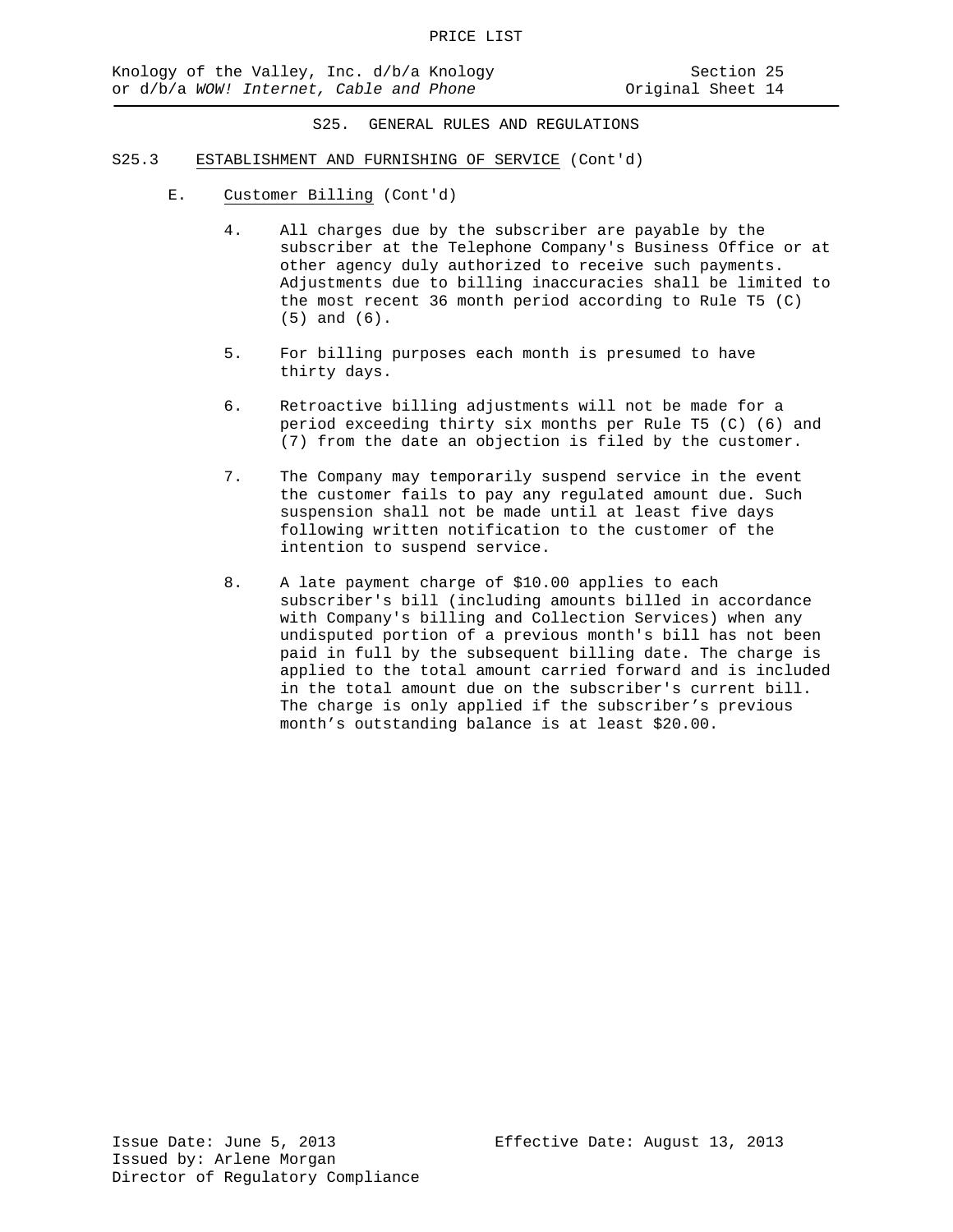- S25.3 ESTABLISHMENT AND FURNISHING OF SERVICE (Cont'd)
	- E. Customer Billing (Cont'd)
		- 9. The Company will endeavor to send subscribers' bill for telephone service, but the Company does not obligate itself to send itemized bills with each statement. If the bill is not received on the first, the amount may be ascertained by calling the bookkeeper.
	- F. Telephone Numbers
		- 1. The customer has no property right to the telephone number nor any right to continuance of service through any particular central office.
		- 2. The Company reserves the right to change the customer's telephone number or the central office associated with such number, or both, as may be required for the proper conduct of its business.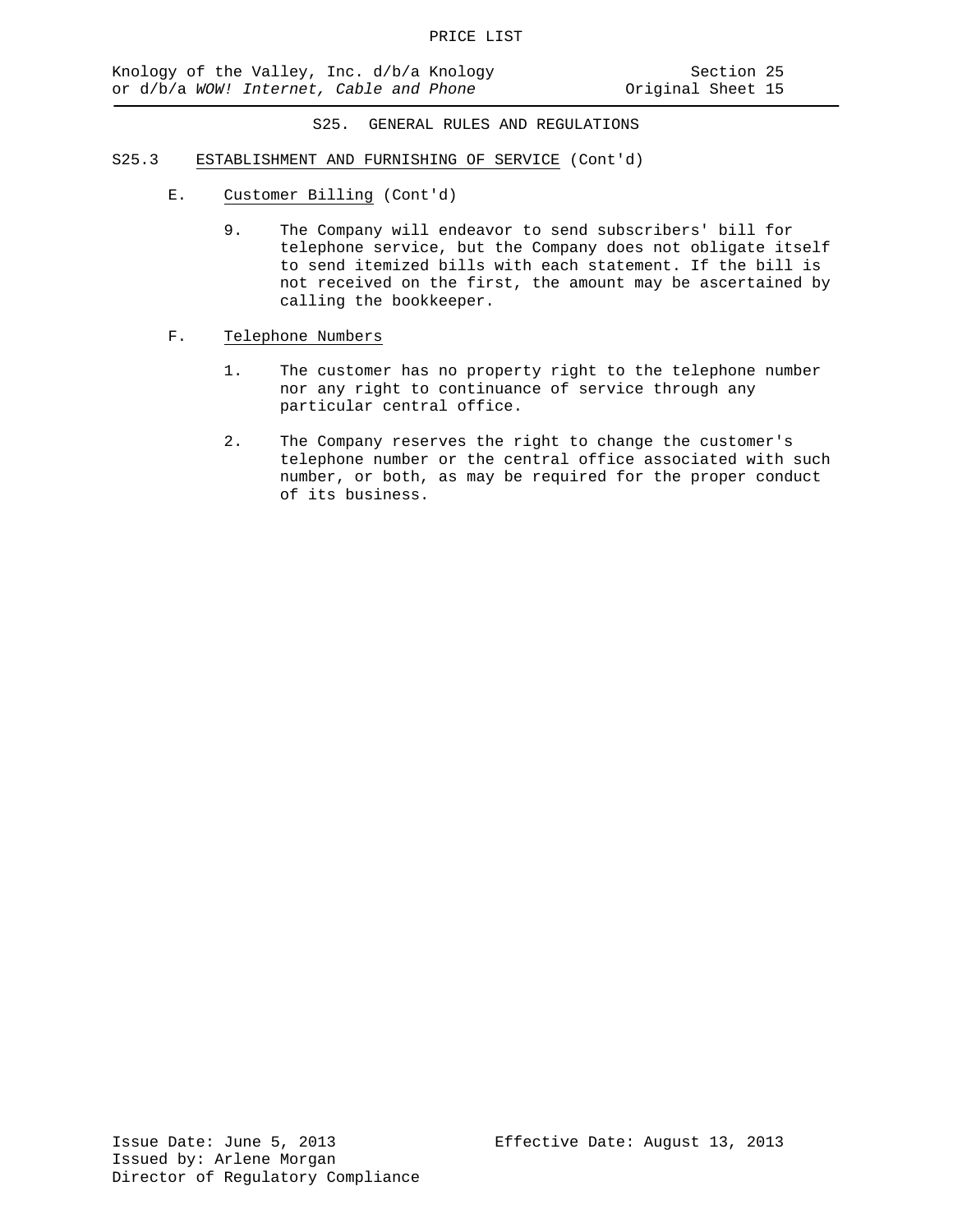#### S25.3 ESTABLISHMENT AND FURNISHING OF SERVICE (Cont'd)

## G. Alterations

The customer agrees to notify the Company promptly whenever alterations or new construction on premises owned or leased by him necessitate changes in the Company's equipment; and the customer agrees to pay the Company's current charges for such changes.

The rates and charges specified in this Price List contemplate that work in connection with furnishing or rearranging service be performed during regular working hours. Whenever a customer requests that work necessarily required in the furnishing or rearranging of his service be performed outside the Company's regular working hours or that once begun be interrupted, so that the Company incurs costs that would not otherwise have been incurred, the customer may be required to pay, in addition to the other rates and charges specified in this Price List, the amount of additional "costs" incurred the Company as a result of the customer's special requirements.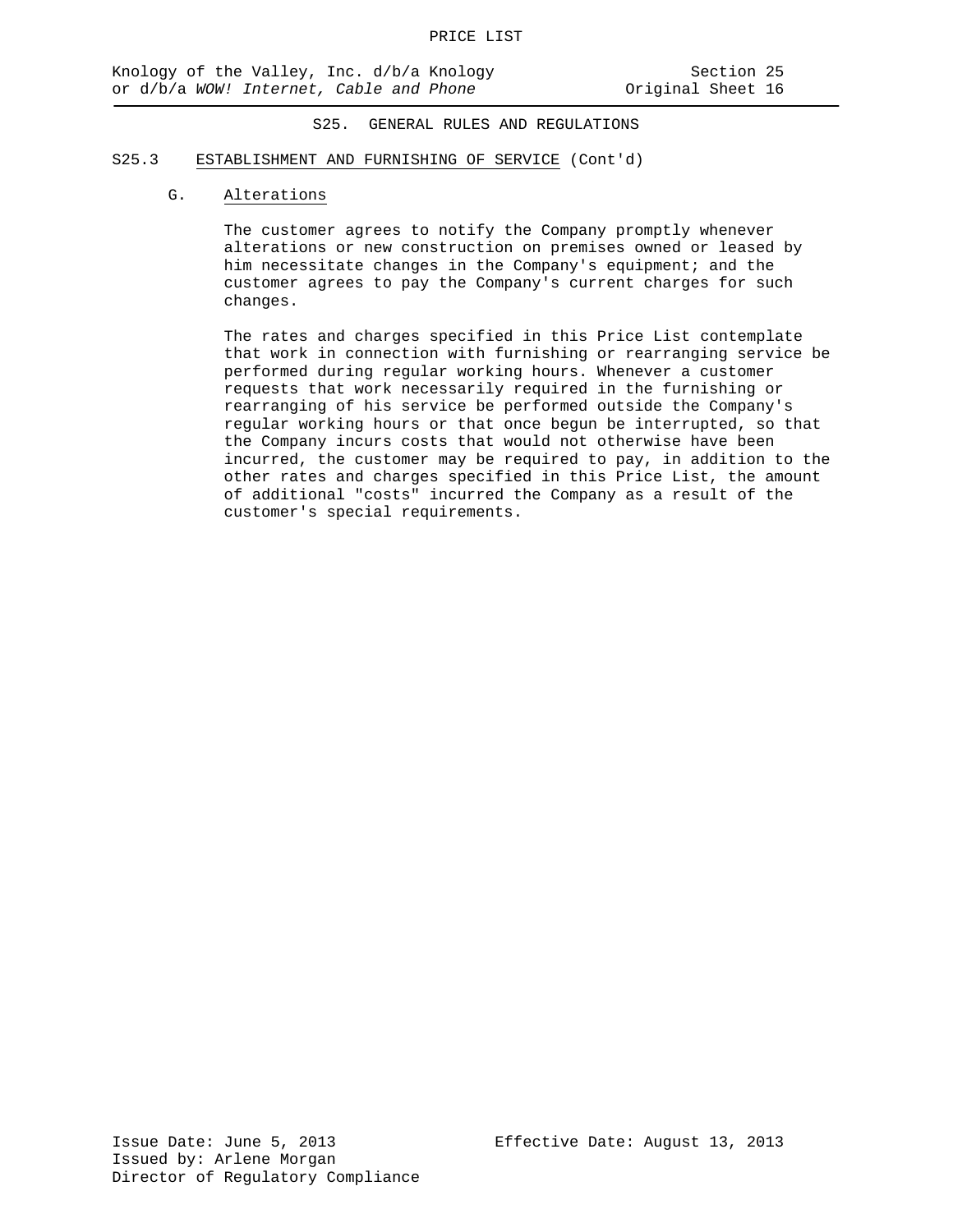- S25.3 ESTABLISHMENT AND FURNISHING OF SERVICE (Cont'd)
	- H. Special Construction
		- 1. Private Property (See also Section 12, Charges Applicable Under Special Conditions)
			- a. An average amount of entrance and distribution facilities may be furnished by the Company provided the facilities are of the standard type normally furnished for the particular location or kind of service.
			- b. If additional entrance or distribution facilities are required; if the conditions are such as to require special equipment, maintenance or methods of construction; if the stability of the customer has not been established; if the installation is for a temporary or semi-permanent purpose or if for any other reason the construction costs are excessive as compared with the revenue to be derived, the applicant shall be required to pay the costs over and above those applicable for a normal installation.
			- c. The customer will provide the Company without charge written permission for the placing of the Company's facilities on the property.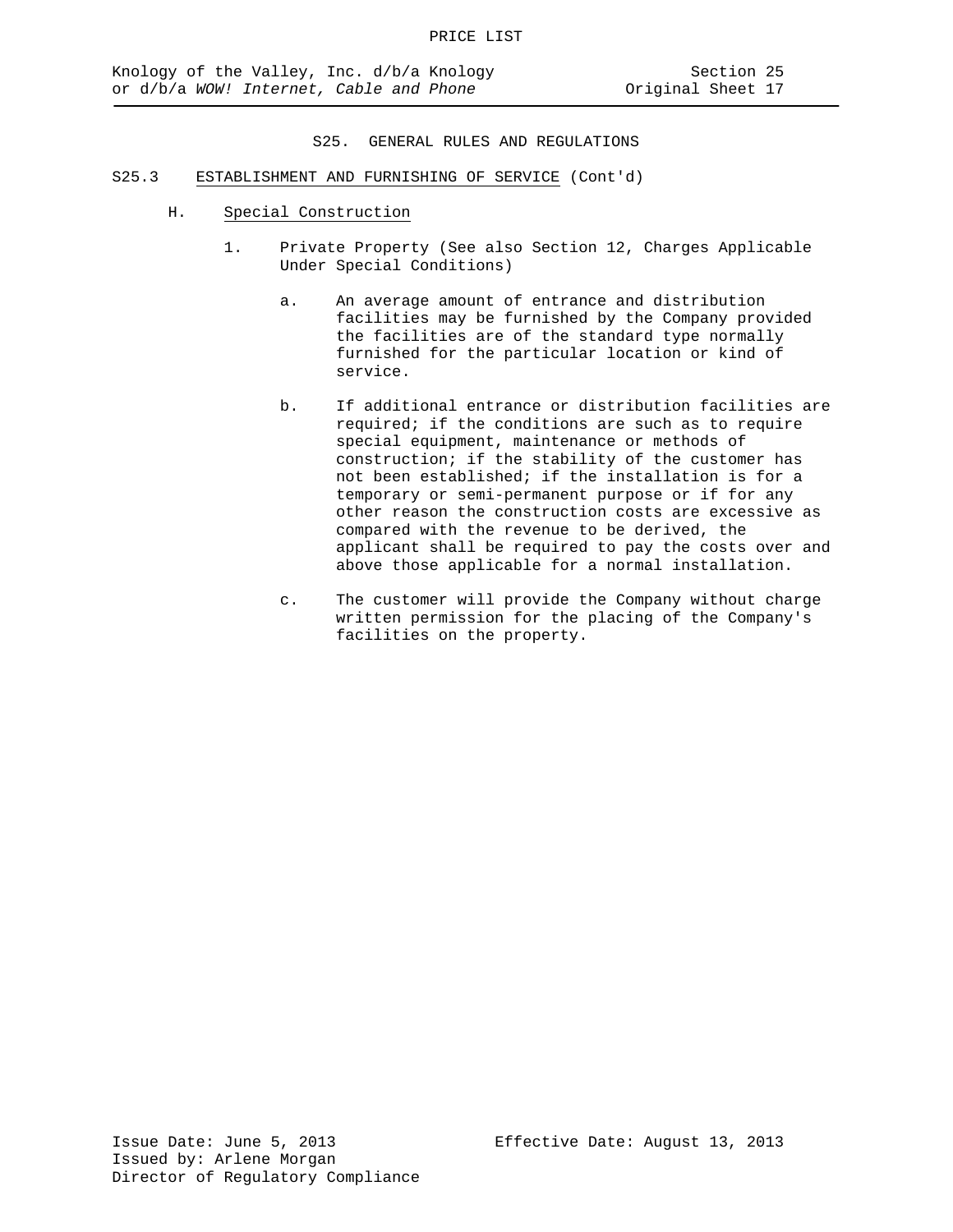- S25.3 ESTABLISHMENT AND FURNISHING OF SERVICE (Cont'd)
	- H. Special Construction (Cont'd)
		- 2. Underground
			- a. When feasible conduit will be furnished by the Company at cost, or conduit may be provided by the applicant subject to the Company's specifications. Conduit used for telephone company facilities may not be used for any other purpose without the consent of the Company. The distance between the conduit and any Electric Light or Power Conduit or Conductor shall be in accordance with the Company's specifications.

The customer shall be required to pay the entire cost of maintenance of conduit including subsequent excavations and replacements necessary because of damage resulting from negligence on the part of the customer of his representatives or from freezing or improper drainage.

- b. The cost of relocating underground entrance facilities at the customer's request will be borne by the customer.
- 3. Facilities in Underground Conduit
	- a. The customer will be required to bear the cost of installation of such wiring unless specified or agreed to by the Company.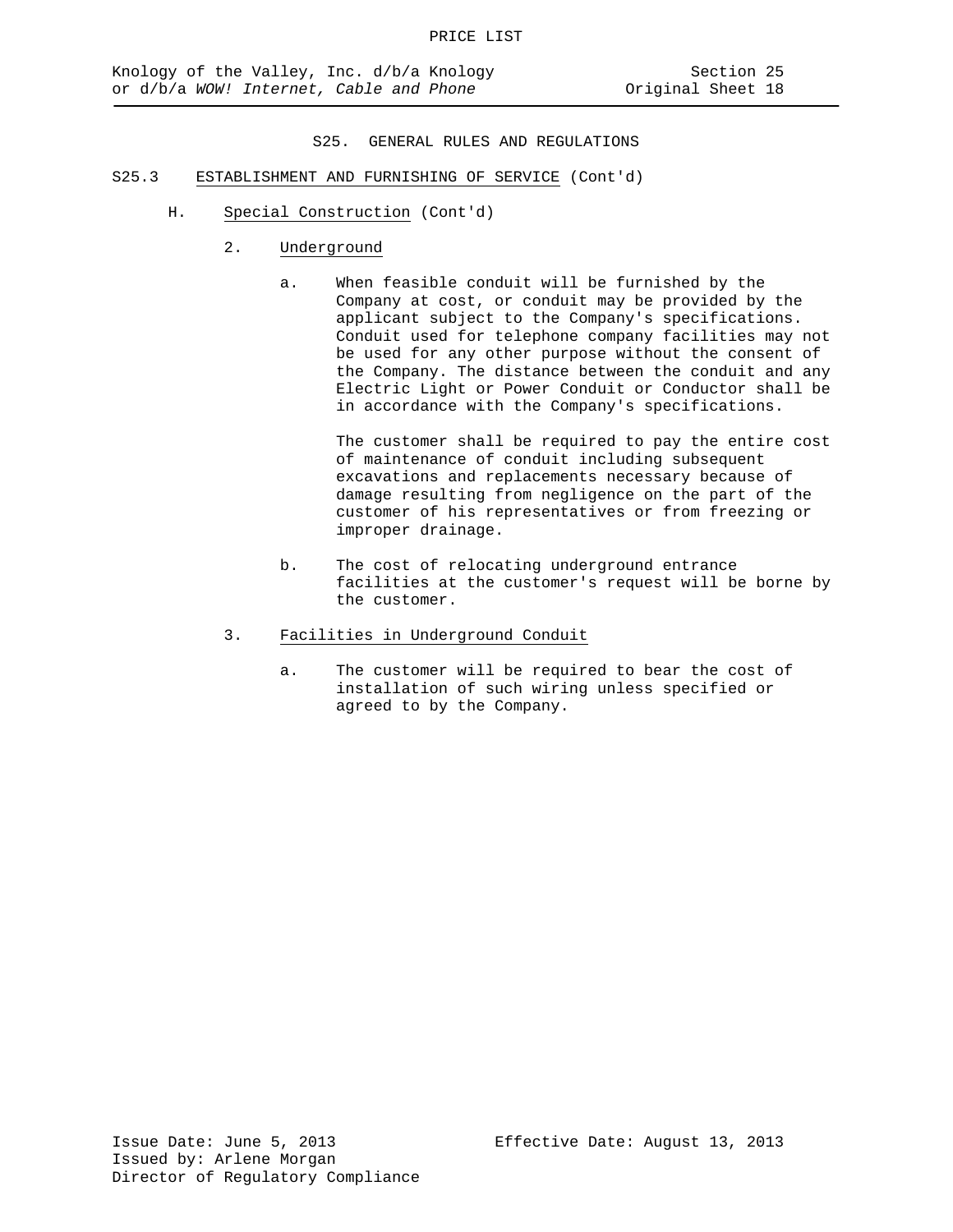- S25.3 ESTABLISHMENT AND FURNISHING OF SERVICE (Cont'd)
	- I. Special Assemblies of Speculative Projects
		- 1. Special assemblies of speculative projects for which provision is not otherwise made in this Price List may be provided where practicable, if not detrimental to any of the services furnished by the Company.
			- a. The charge for such facilities may be in the form of an installation charge, a monthly charge, a termination charge or any combination thereof and will include, when applicable, one or more of the following estimated expense items associated with the special service provided:
				- (1) maintenance expense<br>(2) depreciation expense
				- depreciation expense including reusable and non-recoverable items
				- (3) administration expense<br>(4) taxes including Fede:
				- (4) taxes including Federal Income Tax
				- any other specific items of expense that may be associated with the facility provided
				- (6) a reasonable return on investment
			- b. The estimated installation cost used in the derivation of the various expense items shall include the following:
				- (1) material
				- material overhead
				- (3) installation labor
				- (4) installation labor overhead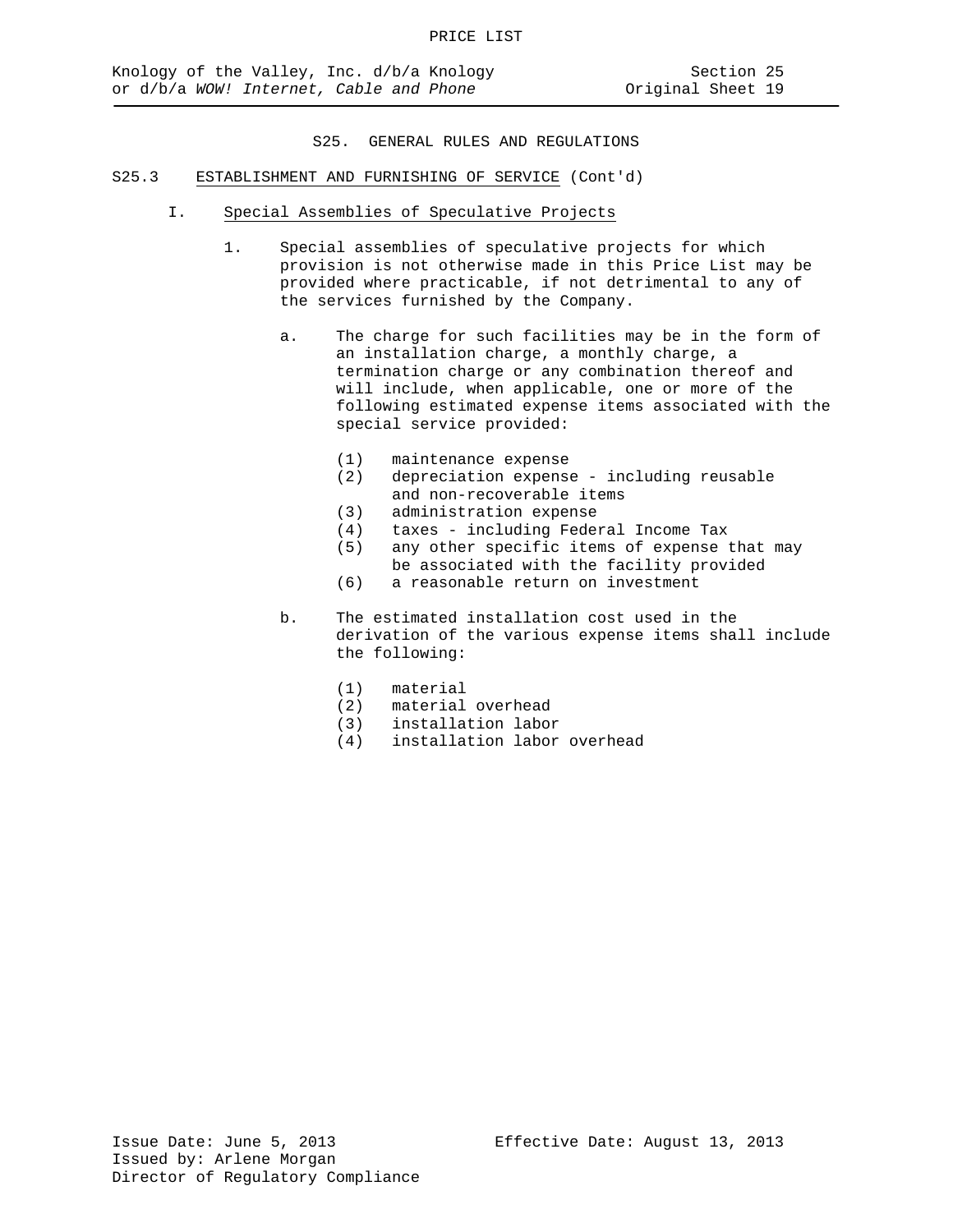- S25.3 ESTABLISHMENT AND FURNISHING OF SERVICE (Cont'd)
	- I. Special Assemblies of Speculative Projects (Cont'd)
		- 2. In connection with Marketing and Sales studies and/or Marketing and Sales programs, the Company reserves the right to waive service charges within specified areas for such periods of time as designated by the Company. In the absence of a Tariff concerning a requested service or a new product offered, the company may provide the service under a mutually agreed contract between company and customer.
	- J. Change of Occupancy
		- 1. When a change of occupancy or legal responsibility takes place on any premise served by the Telephone Company, notice shall be given within a reasonable time prior to change. The outgoing subscriber is responsible for all service charges, including toll until such notice has been properly transmitted, received and processed by the Telephone Company. If the incoming subscriber desires to continue the existing service and keep the same telephone number of the previous subscriber, he must make timely application to do so and assumes full responsibility for all billings received, including toll, from the date of the change of occupancy. When the date of change of occupancy does not coincide with the billing cycle date of toll and other services, it is the responsibility of the involved customers to split the billing between themselves. No service under this section shall be provided for the incoming subscriber until all his prior indebtedness has been resolved to the satisfaction of the Telephone Company.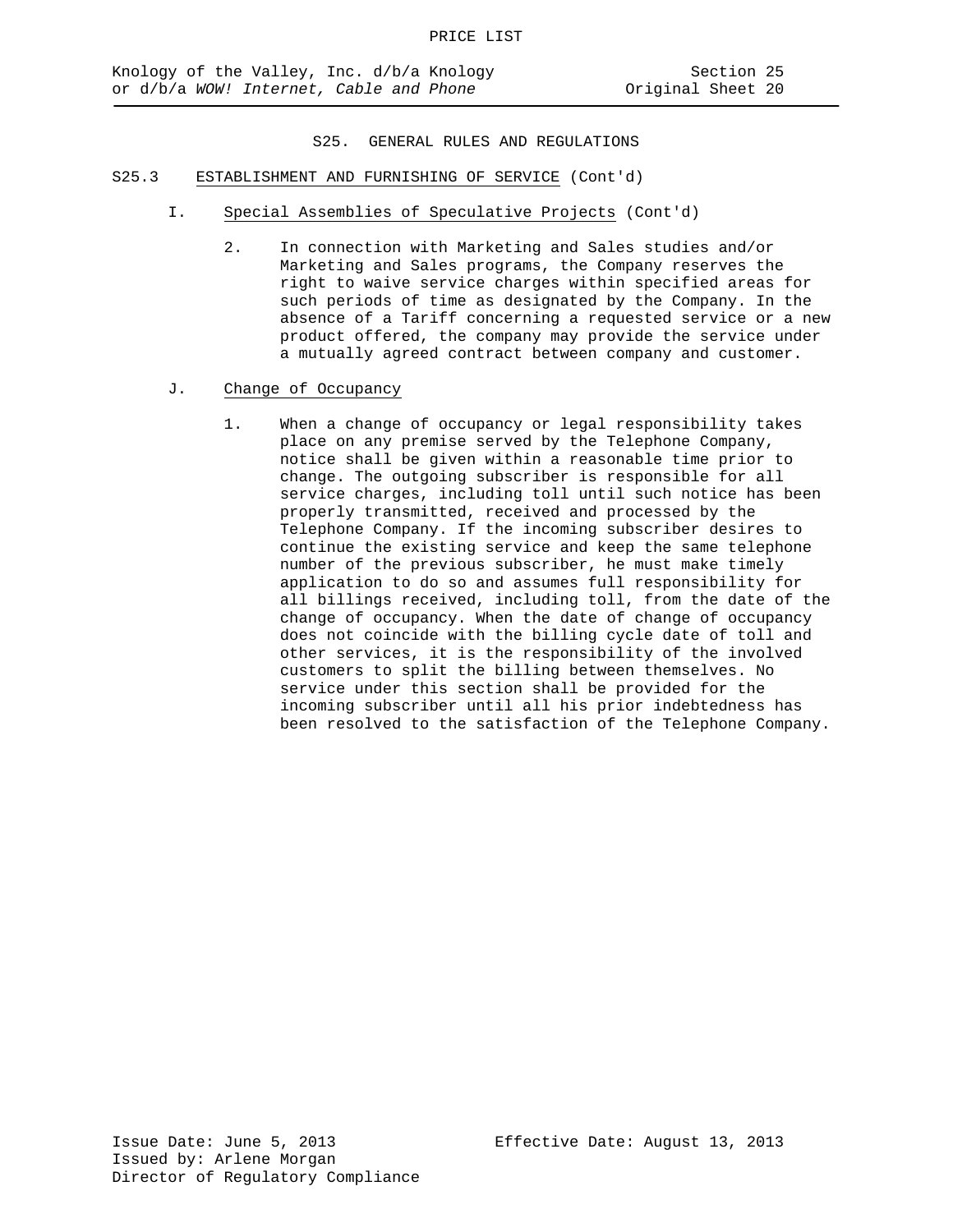- S25.3 ESTABLISHMENT AND FURNISHING OF SERVICE (Cont'd)
	- J. Change of Occupancy (Cont'd)
		- 2. In the event a home or business changes ownership during the period and a special contract or unpaid construction charges remain, the present owner must arrange to satisfy the present agreement with the Telephone Company or make arrangements satisfactorily to the Telephone Company for a new owner to assume the obligation for the balance of the obligation.
		- 3. All such notices shall be made in person or in writing. Telephone communications shall not be considered proper notice. The Telephone Company is not responsible for errors, delays or expense resulting from procedures other than those defined in this Price List.
		- 4. Continuance of existing service is conditioned upon the acceptance of the present arrangement of services, including directory advertising.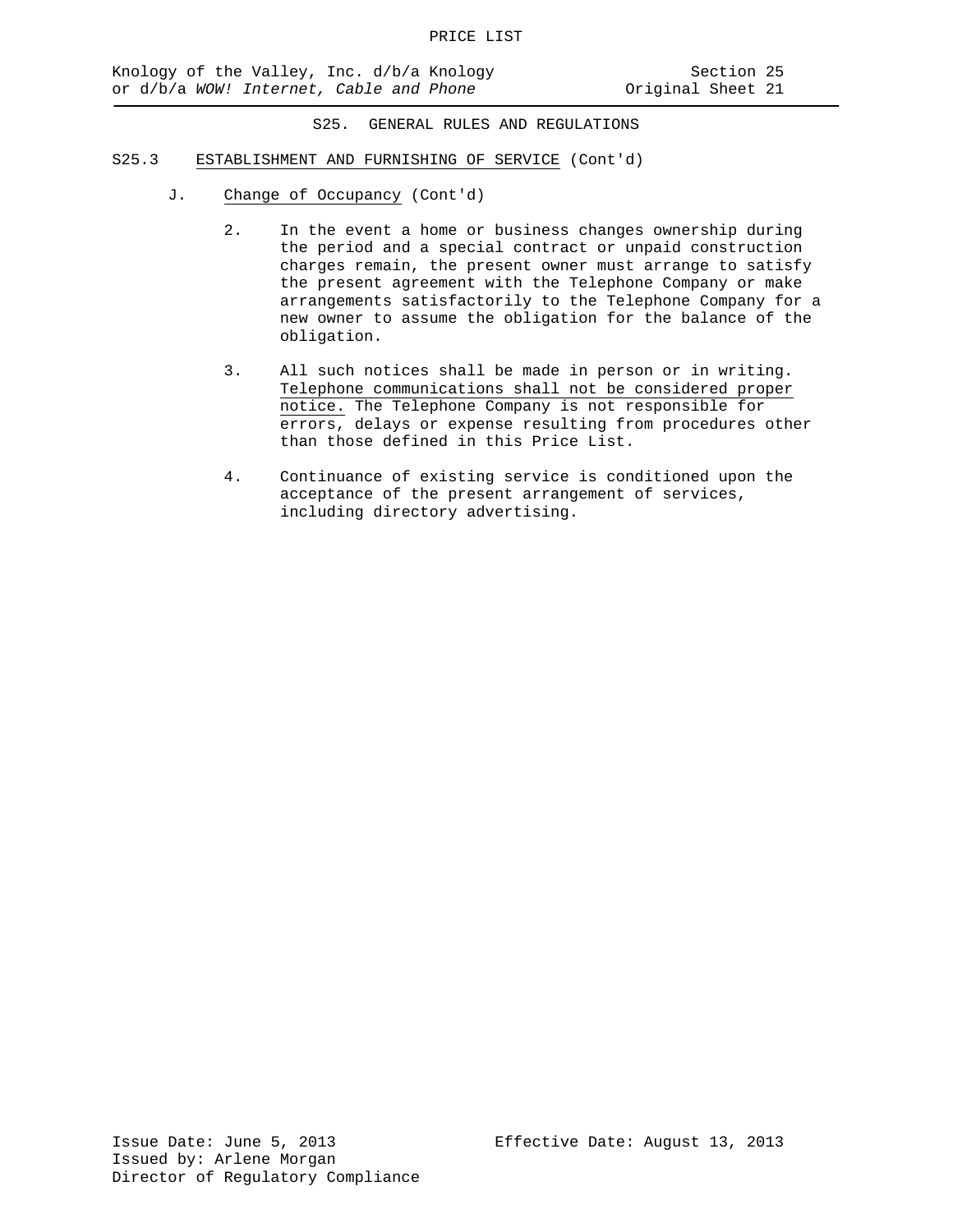## S25.4 ESTABLISHMENT AND MAINTENANCE OF CREDIT

- A. Establishment of Credit
	- 1. The Company is not obligated to establish, furnish or continue to furnish service to any individual or firm that owes for service previously rendered at the same or a different address, until arrangements have been made to liquidate such previous indebtedness to the Company. This refusal of service is subject to compliance with the commissions General Rule 12 (I) and Telephone Rule T-7. In order to insure the payment of all charges due for its service, the Company may require any customer to establish and maintain his credit in one of the following ways:
		- a. By furnishing acceptable credit references to the Company.
		- b. By providing a suitable guarantee in writing, in a form prescribed by the Company.
		- c. By means of a cash deposit.
	- 2. The Company shall be the sole judge as to whether or not the references or guarantee in writing are acceptable.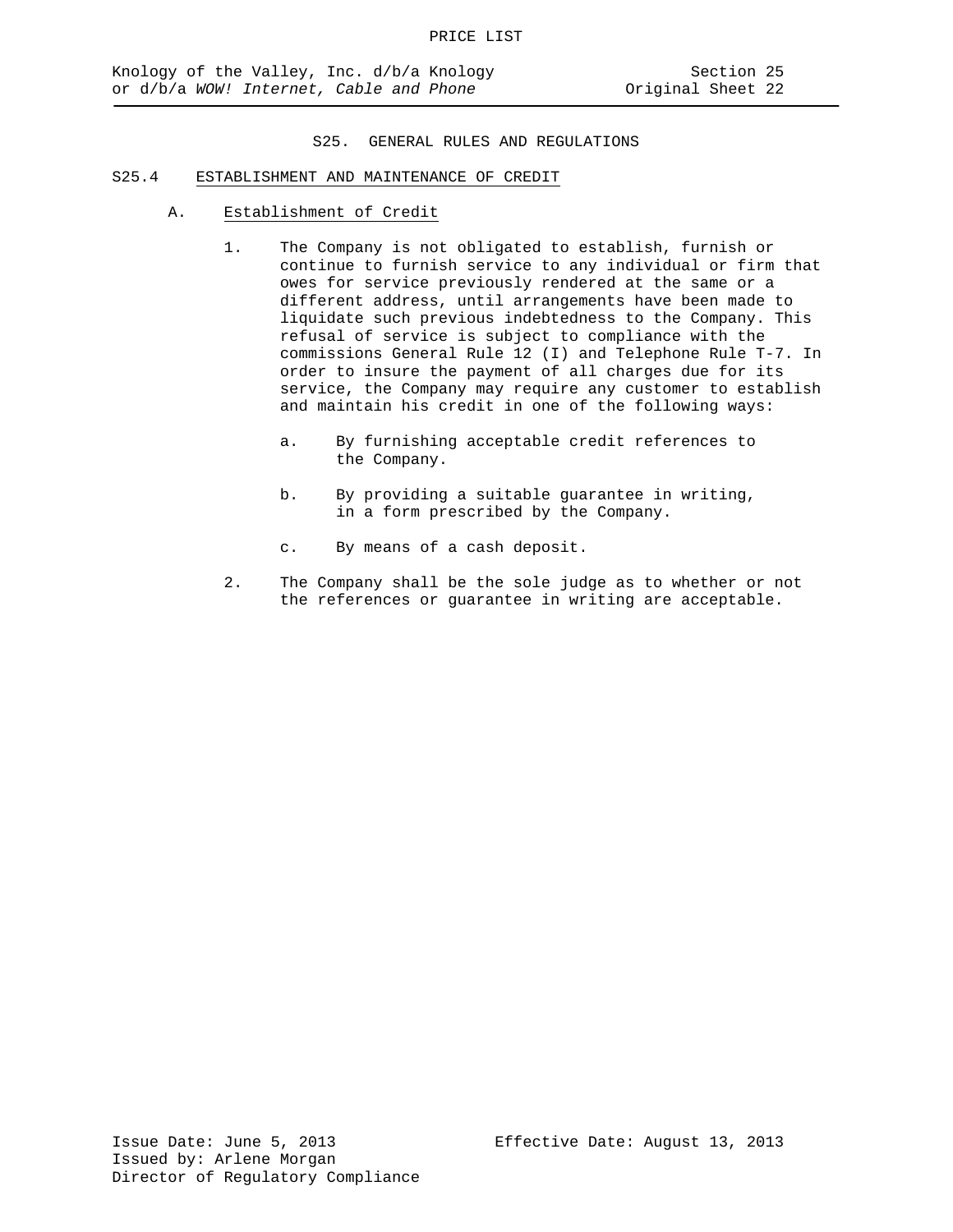- S25.4 ESTABLISHMENT AND MAINTENANCE OF CREDIT (Cont'd)
	- B. Deposits
		- 1. The Company may, when in its judgment such deposit is necessary, require at any time, from an applicant, or subscriber, a cash deposit intended to guarantee payment of the current bills for telephone service. Such deposit shall not exceed the monthly amount for local exchange service and other monthly charges added to twice the estimated monthly toll charges. Interest shall be paid by the Company upon such deposit at the rate prescribed by the Public Service Commission. Interest shall be payable for the time such deposit was held by the Company and the customer was served by the Company, unless such period be less than 30 days.
		- 2. The fact that a deposit has been made in no way relieves the applicant or subscriber from complying with the Company's regulations as to advance payments and the prompt payment of the bills upon presentation by the Company, and providing for the discontinuance of service for nonpayment of any regulated sum due the Company for telephone service.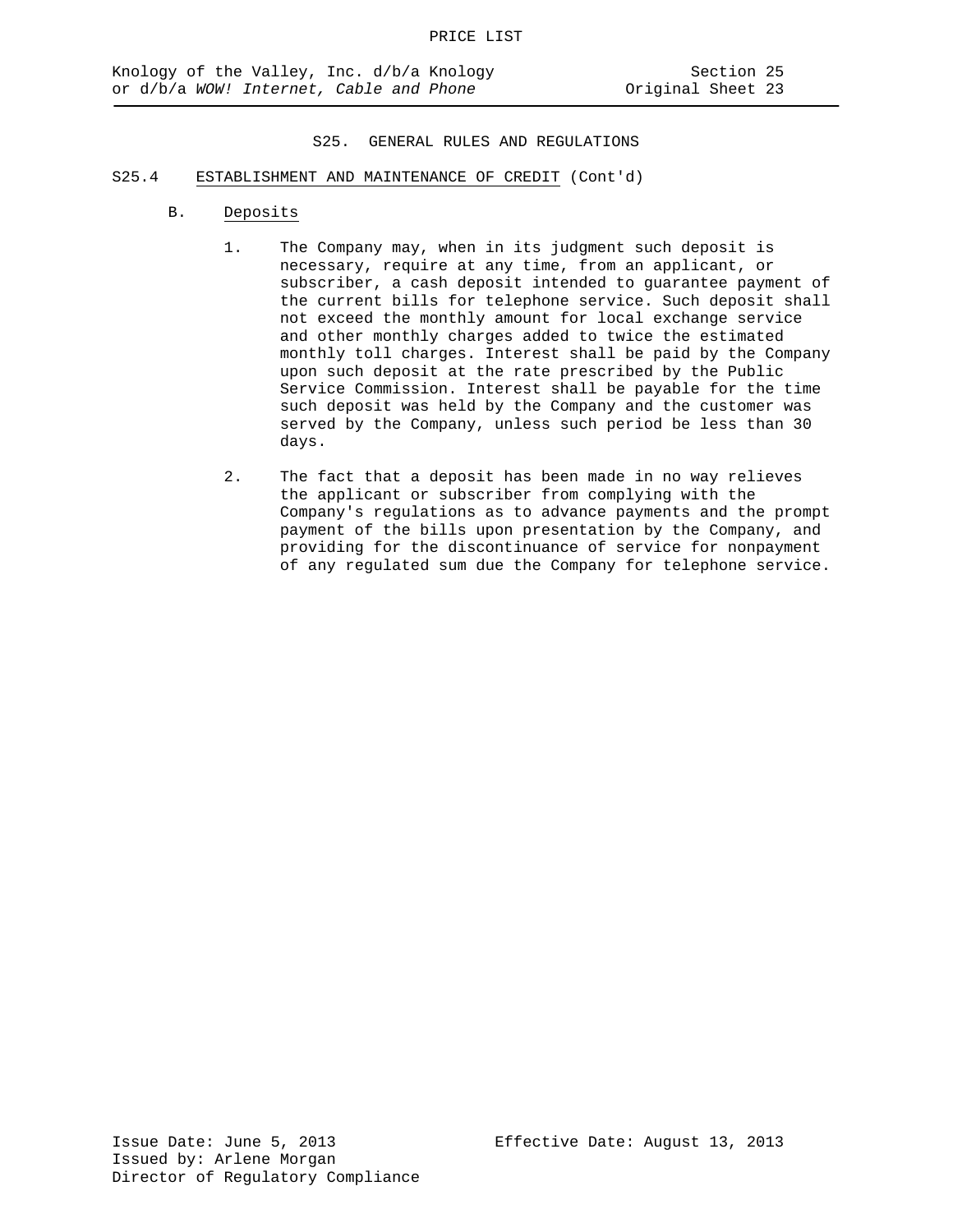- S25.4 ESTABLISHMENT AND MAINTENANCE OF CREDIT (Cont'd)
	- B. Deposits (Cont'd)
		- 3. Refer to General Rules of P.S.C. on deposits.
	- C. Discontinuance of Service for Failure to Maintain Credit

Service may be discontinued for failure to maintain credit, as specified above, following five days after the Company has served or mailed notice requiring the customer to do so.

D. Restoration Charge

Where service has been discontinued for failure to maintain credit as specified above, appropriate service charges will be made and collected by the Company.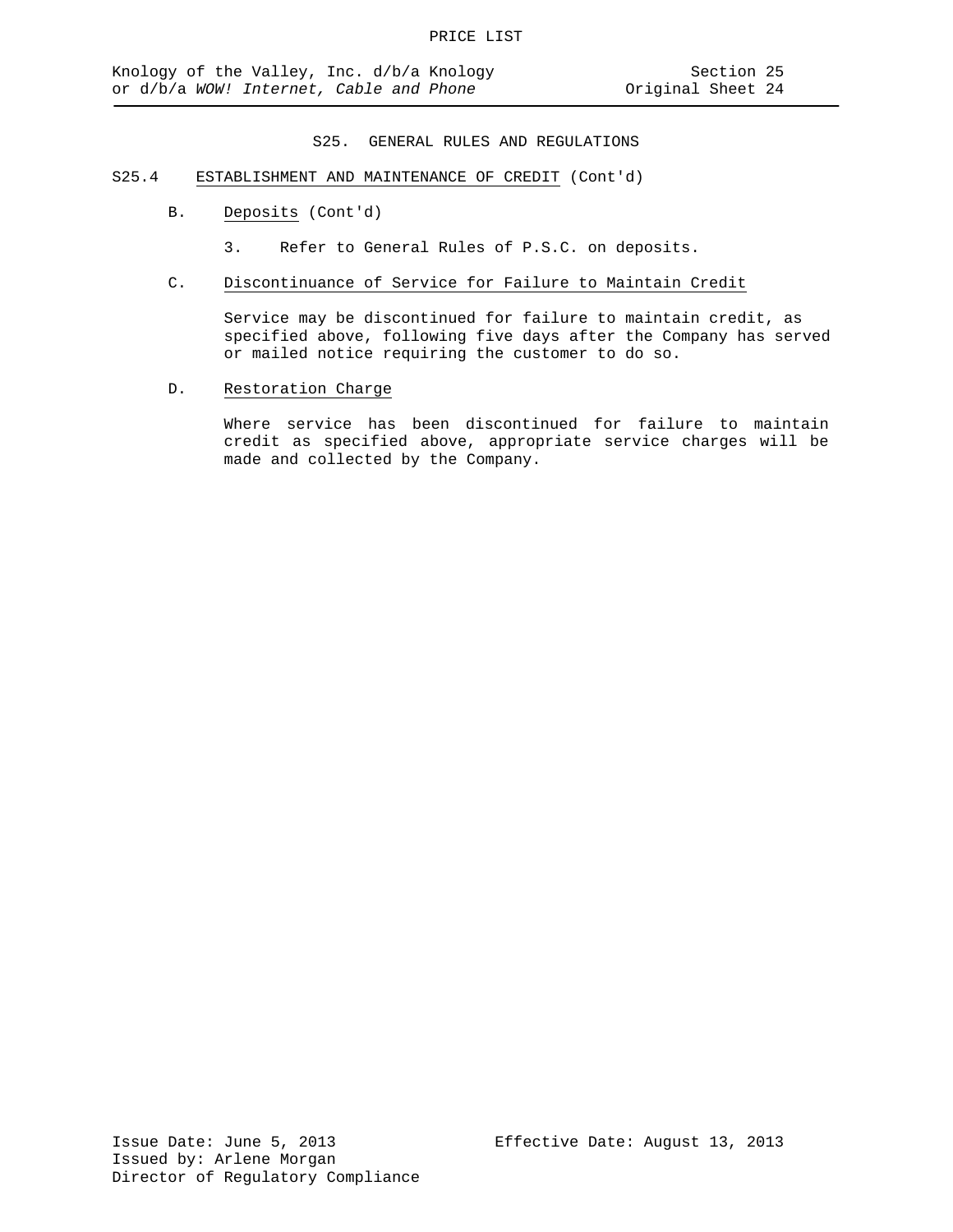## S25.4 ESTABLISHMENT AND MAINTENANCE OF CREDIT (Cont'd)

## E. Adjustments for Taxing Authority Payments

Rates and charges quoted in this Price List do not include any excise, sales, use, franchise, based on receipts, license, occupational, privilege, inspection, pole line rental or similar taxes or fees whether such charges be lump sum or flat rate, that may be assessed against the Company.

Any taxes or fees referred to above levied or assessed by any municipality, county, state, or governmental agency against the Company, shall be prorated among the customers receiving the service so levied or assessed and shall be added to the rates and charges quoted herein.

"The charges billed by the Company pursuant to these provisions will be listed individually on the bill and identified as follows: (type of license, fee, tax or charge) required by action of (name of governmental entity)."

Note: Nothing in this Price List shall prohibit the billing to customers of the amount of any tax or fee imposed by a county or other local taxing authority at the time of the posting of this Price List.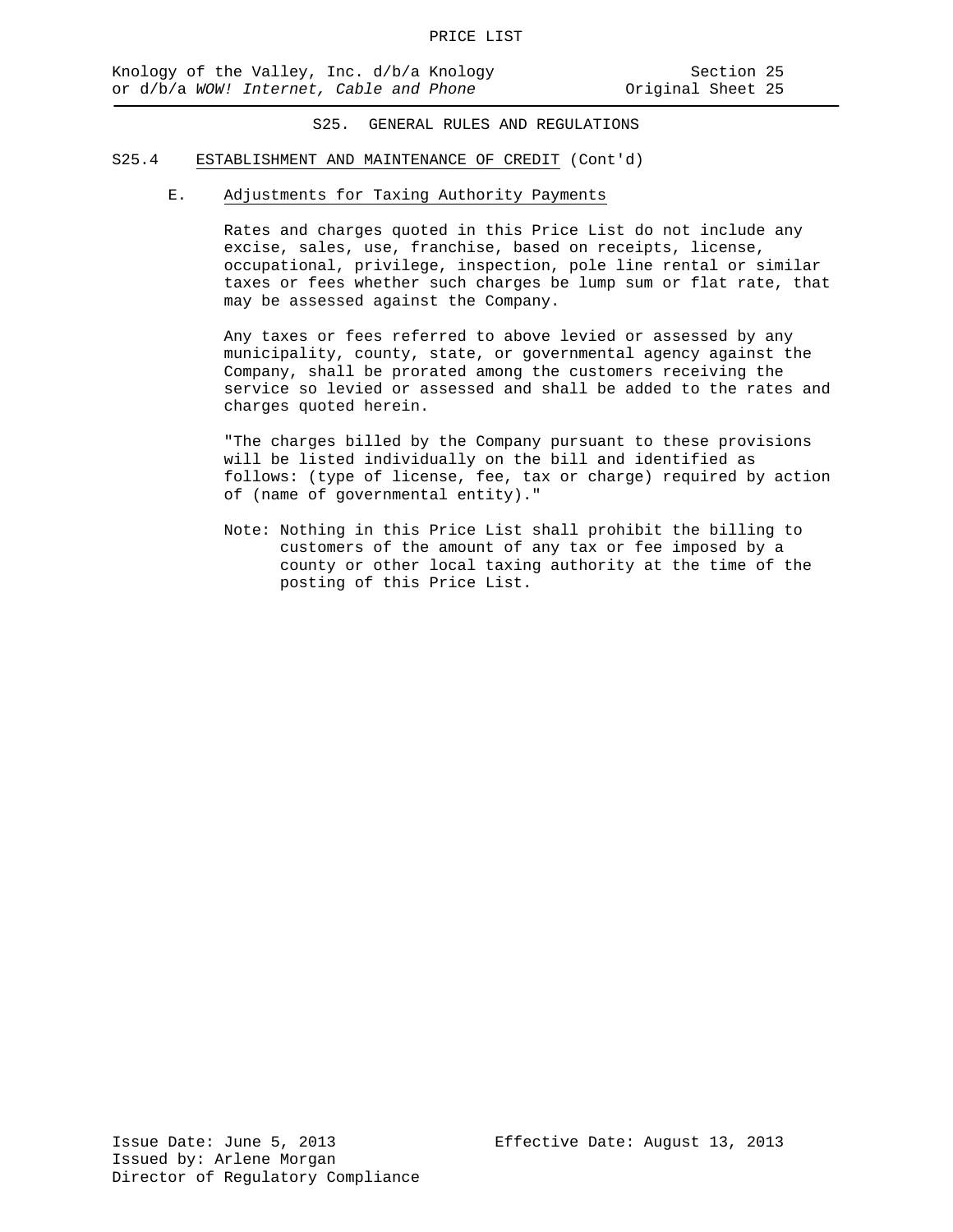## S25.5 OBLIGATION AND LIABILITY OF THE COMPANY

A. Undertaking of the Company

The Company does not transmit messages but offers the use of its facilities for communications between customer. If because of transmission difficulties, the operator, in order to accommodate the customer, repeats messages, she is deemed to be acting as the agent of the persons involved and no liability shall attach to the Company because of any errors made by the operator or misunderstandings that may arise between customers because of the errors.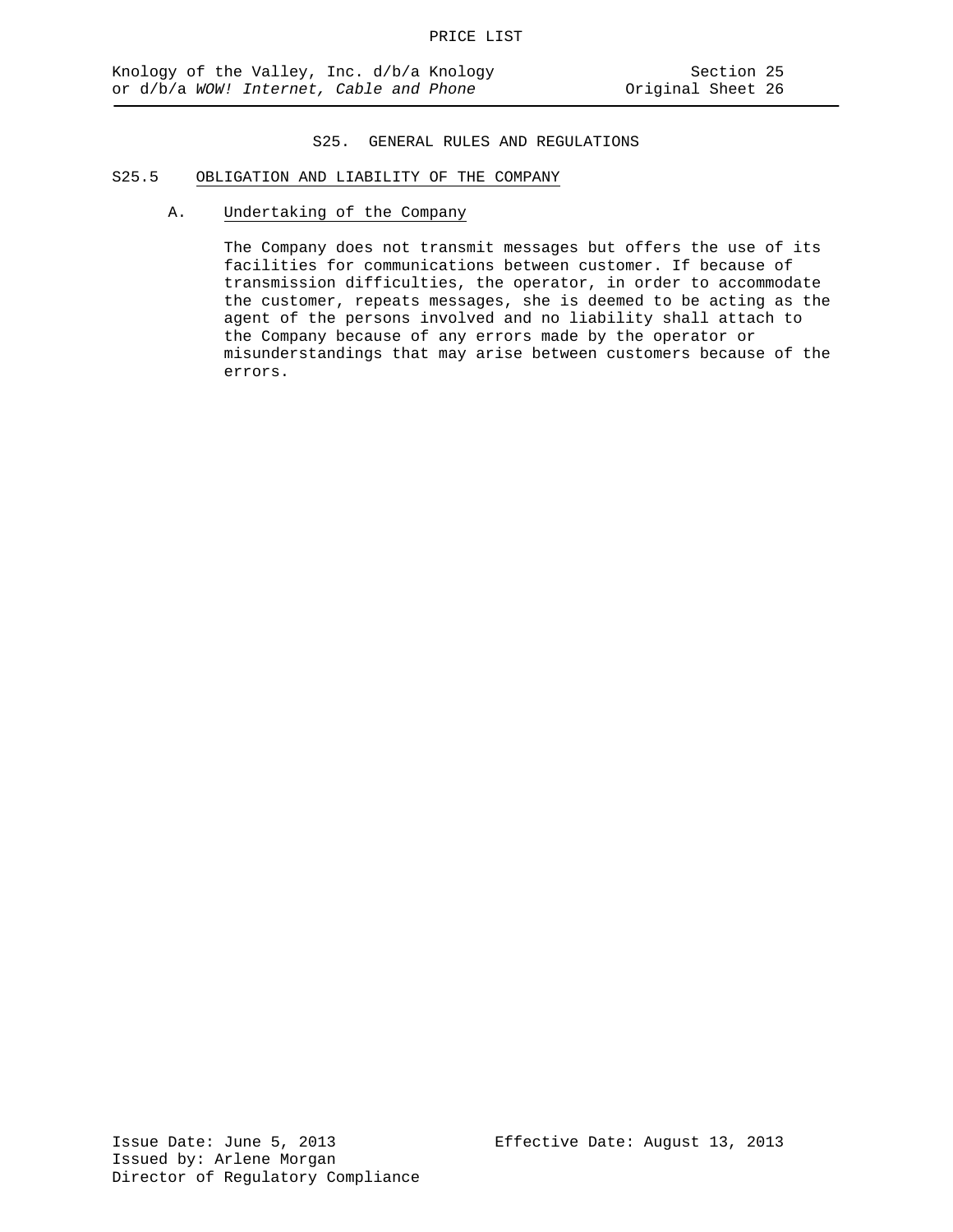## S25.5 OBLIGATION AND LIABILITY OF THE COMPANY (Cont'd)

- B. Provision of Equipment
	- 1. All equipment necessary for the provision of a given service will be furnished by the Company on a deregulated basis or by the customer except as provided elsewhere in this Price List. The customer may be required to provide suitable housing or other protective measures where equipment is to be installed in locations exposed to weather or other hazards. Commercial power will be furnished by the customer on his premises in suitable outlets when required.
	- 2. No equipment, apparatus, circuit or device not furnished by the Company shall be attached to or connected with the facilities furnished by the Company; whether physically, by induction, acoustically or other; except as provided in this Price List or as otherwise authorized in writing by the Company. In case any such authorized attachment or connection is made, the Company shall have the right to remove or disconnect the same or to terminate the service.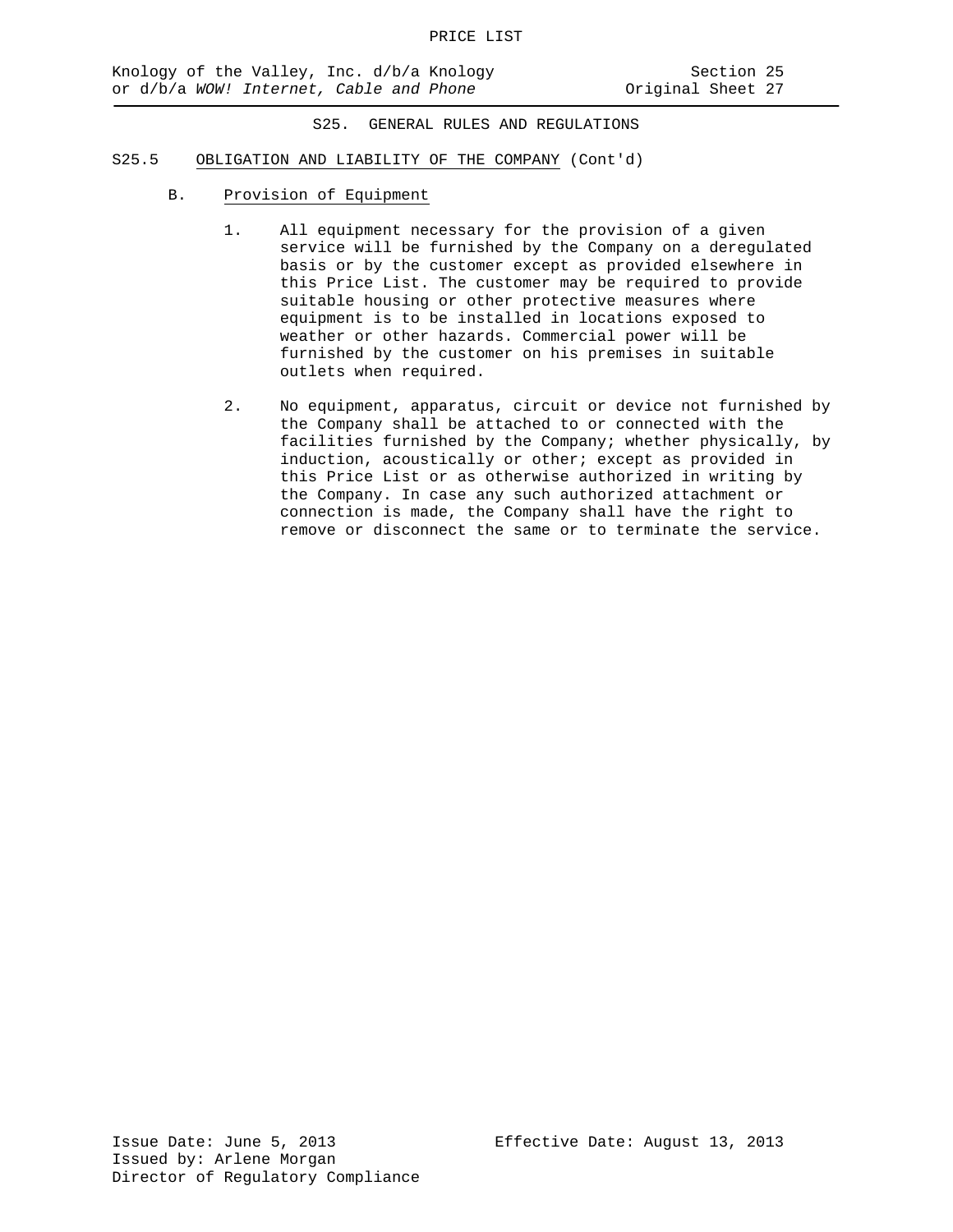- S25.5 OBLIGATION AND LIABILITY OF THE COMPANY (Cont'd)
	- B. Provision of Equipment (Cont'd)
		- 3. The provisions of the preceding shall not be construed or applied to bar a customer from using devices which serve his convenience in his use of the facilities of the Company provided any such device so used does not:
			- a. endanger the safety of Company employees or the public;
			- b. damage, disconnect or remove or permit others to disconnect or remove any apparatus installed by the Telephone Company, except upon the written consent of the Company, require change in or alteration of, or involve direct electrical connection to, the equipment or other facilities of the Company, unless as provided for elsewhere in this Price List.
			- c. interfere with the proper functioning of such equipment or facilities;
			- d. impair the operation of the communication system;
			- e. otherwise injure the public in its use of the Company's services.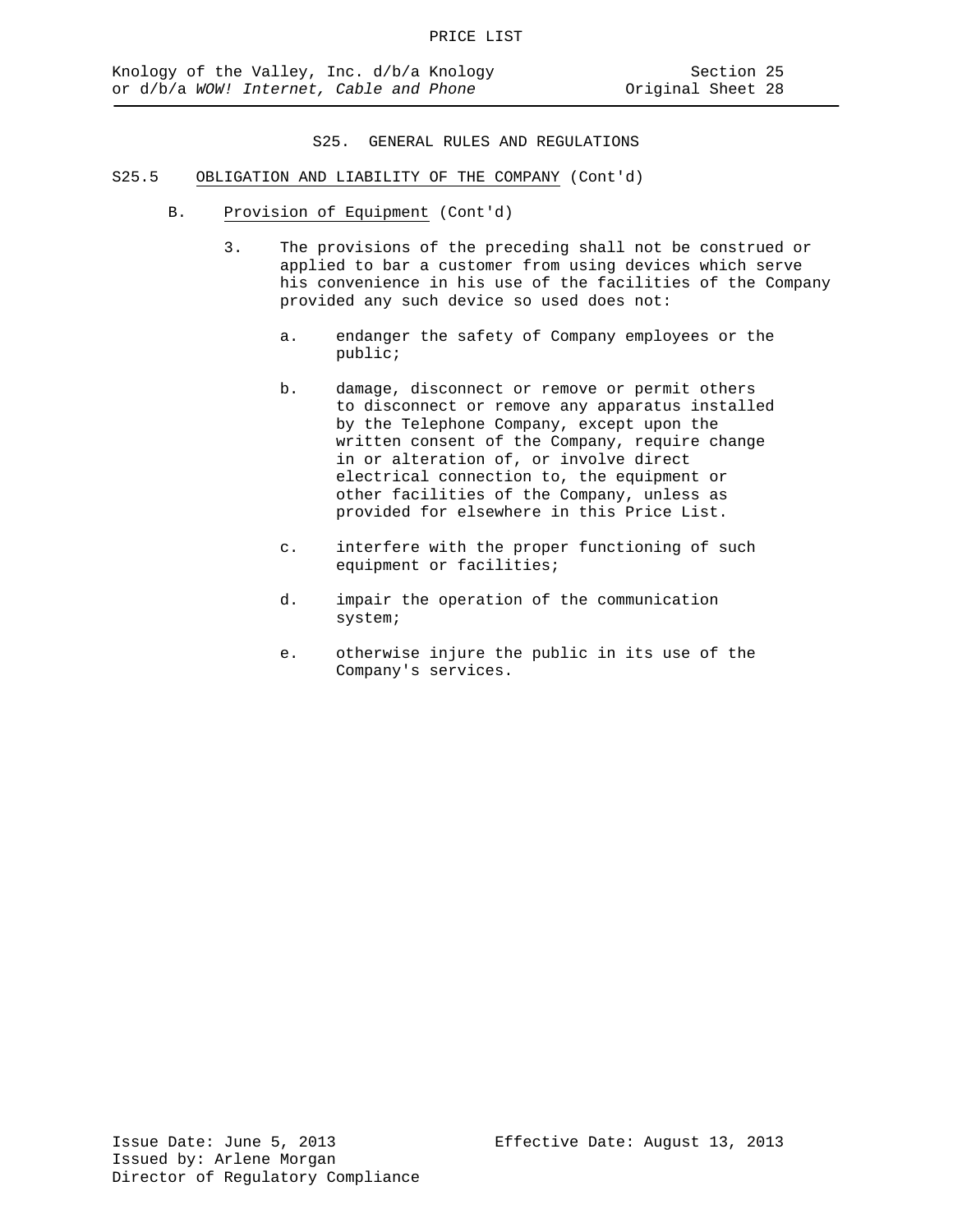- S25.5 OBLIGATION AND LIABILITY OF THE COMPANY (Cont'd)
	- B. Provision of Equipment (Cont'd)
		- 4. Except as otherwise provided in this Price List, nothing herein shall be construed to permit the use of a recording device or of a device to interconnect any line or channel of the Company with any other communication line or channel of the Company or of any other person.
		- 5. Normally the nature of telephone service requires the Telephone Company to own, control, and maintain the apparatus and equipment used in furnishing the service. However, at the option of the Telephone Company, and in order to accommodate variety in public taste and demand, certain equipment may be supplied by the Company or leased from vendors and offered subject to contracts to customers.
			- a. Termination Contract Applicable.
		- 6. Floor Space, Electric Power and Other Facilities at the Customer's Premises

The customer is responsible for the provision and maintenance, at his expense, of all suitable space and floor arrangements, including but not limited to adequate lighting, proper relative humidity and temperature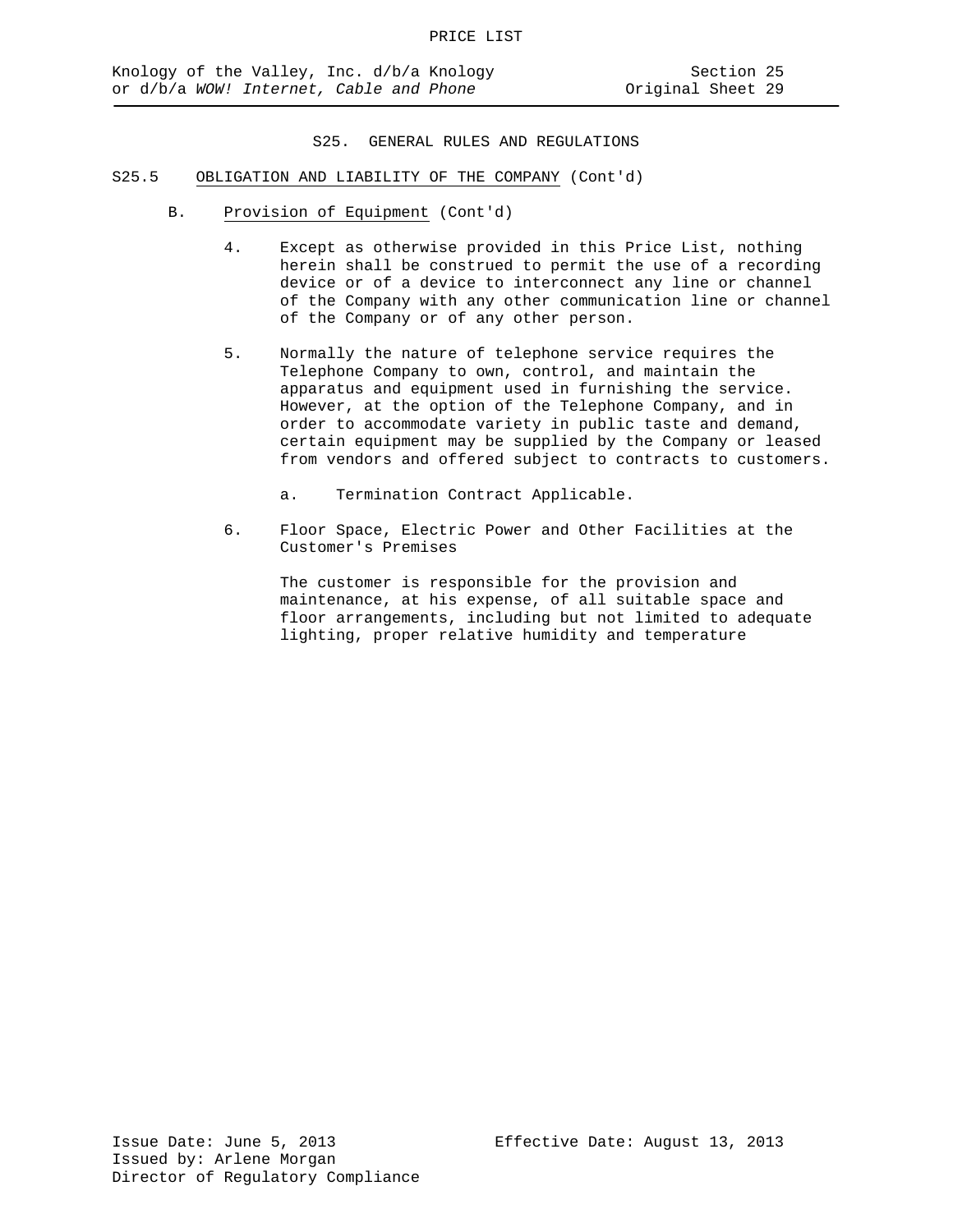- S25.5 OBLIGATION AND LIABILITY OF THE COMPANY (Cont'd)
	- B. (Cont'd)
		- 6. (Cont'd)

control, required on his premises for communication facilities provided by the Company in connection with services furnished to the customer by the Company. Any power outlets and commercial power required for the operation of such facilities shall be provided by, and at the expense of, the customer. All operations required for the use of communications facilities provided by the Company at the customer's premises will be performed at the expense of the customer, and must conform with the operating practices and procedures of the Company to maintain a proper standard of service.

C. Furnishing of Service

The Company's obligation to furnish service is dependent upon its ability to secure and retain, without unreasonable expense, suitable facilities and rights for the construction and maintenance of the necessary circuits and equipment.

- D. Maintenance and Repair
	- 1. All costs associated with the maintenance and repair of regulated services furnished by the Company will be borne by the Company, except as specified elsewhere in this Price List.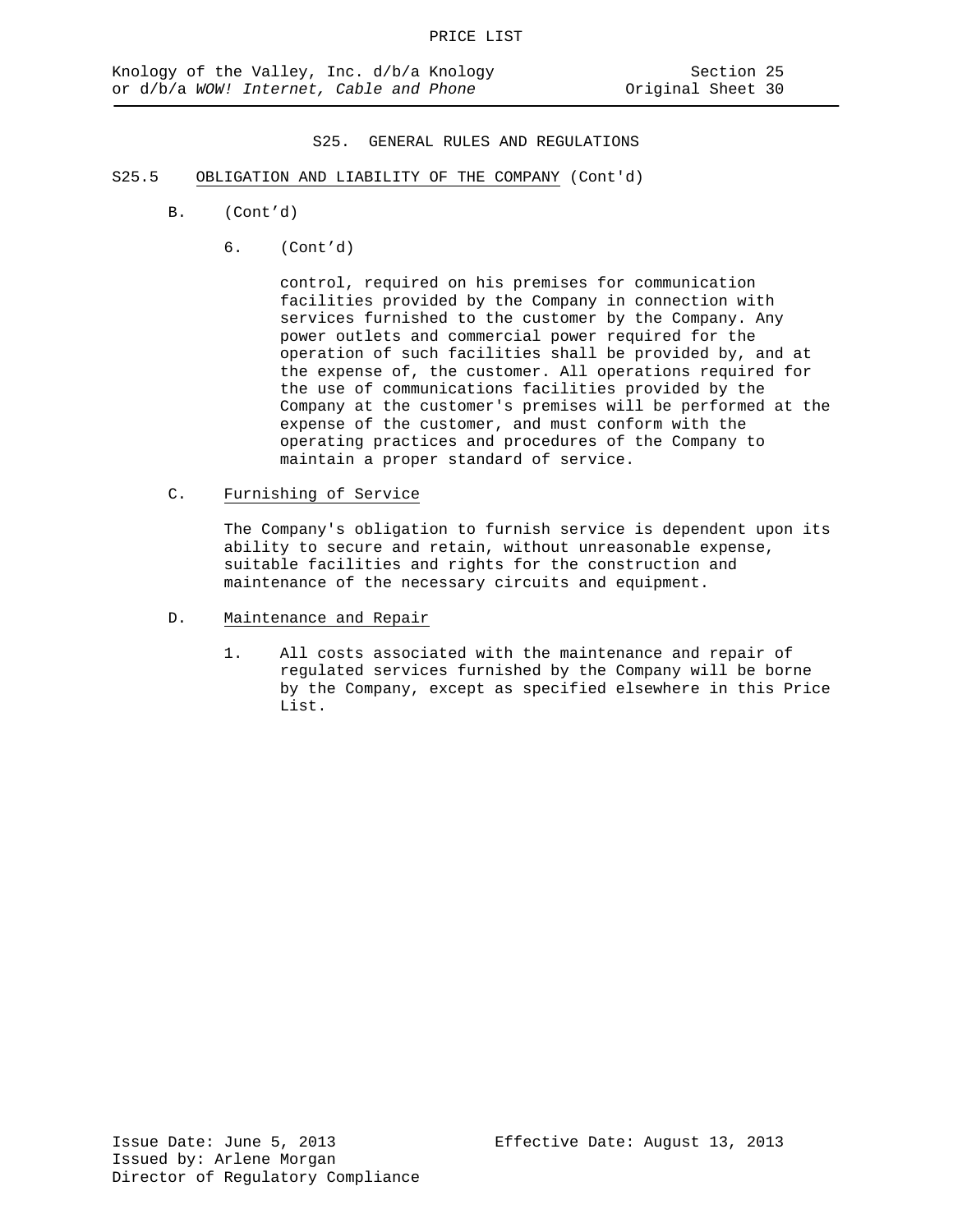- S25.5 OBLIGATION AND LIABILITY OF THE COMPANY (Cont'd)
	- D. Maintenance and Repair (Cont'd)
		- 2. The Company will be reimbursed for any loss or damage to its facilities on the customer's premise resulting from intentional destruction or any other cause. (Charges for damages will be replacement cost of materials plus labor.)
		- 3. Access to customer's premises, at any reasonable hour, will be given to representatives of the Company for the purpose of inspecting, repairing, testing or removing any part of the Company's facilities.
	- E. Liability
		- 1. The liability of the Company for damages arising out of mistakes, omissions, interruptions, delays or errors or defects in transmission occurring in the course of furnishing service and not caused by negligence o£ the customer shall in no event exceed an amount equivalent to the proportionate charge to the customer for the period of service during which such mistakes, omissions, interruptions, delays or errors or defects in transmission occurs.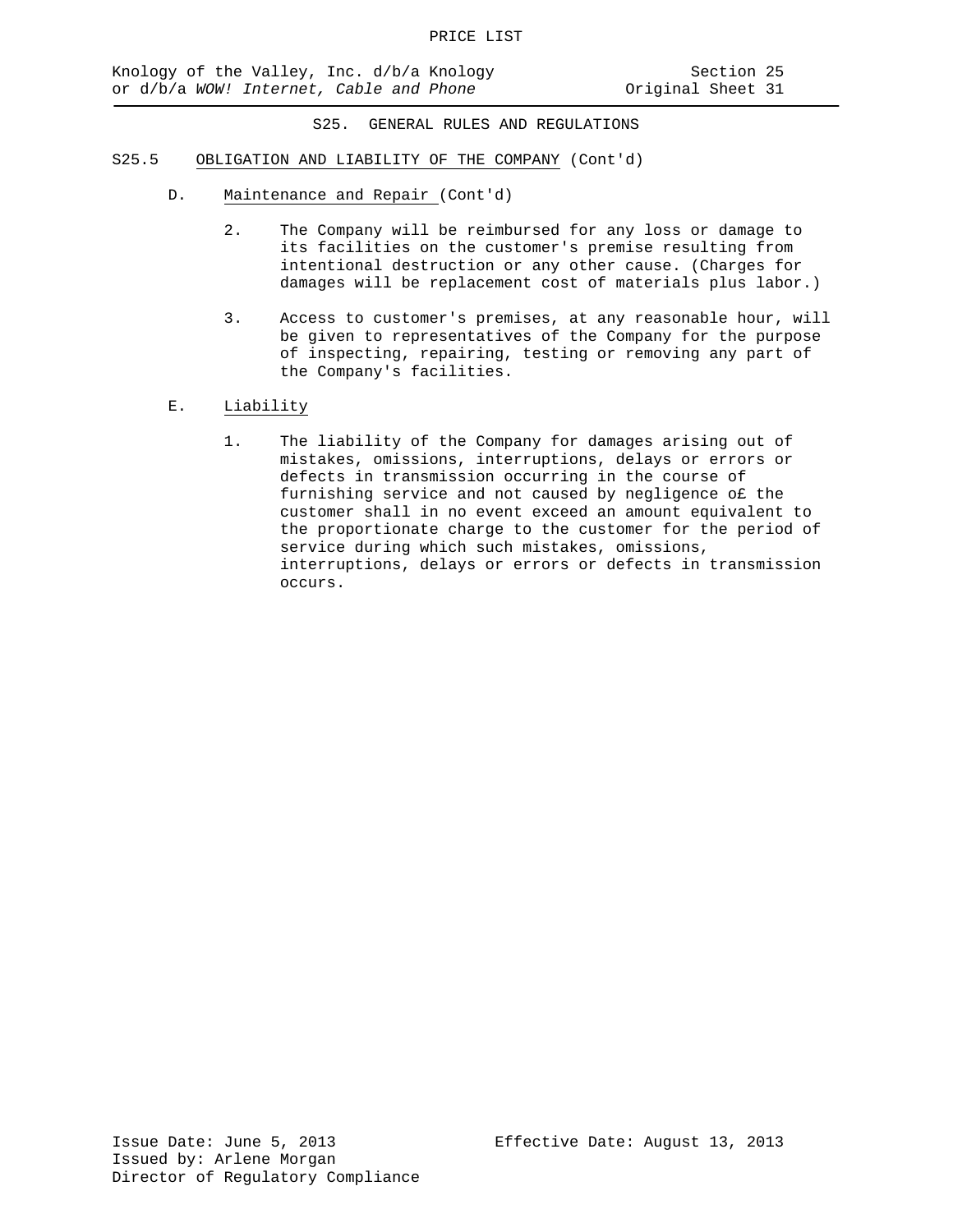- S25.5 OBLIGATION AND LIABILITY OF THE COMPANY (Cont'd)
	- E. Liability (Cont'd)
		- 2. The customer indemnifies and saves the Company harmless against the following:
			- a. Acts or omissions of other companies when their facilities are used in connection with the Company's facilities to provide service.
			- b. Any accident, injury, or death occasioned by its equipment or facilities, when such is not due to negligence of the Company.
			- c. Claims for libel, slander, or infringement of copyright arising from the material transmitted or recorded over its facilities; claims for infringement of patents arising from combining with, or using in connection with, facilities of the Company, apparatus and systems of the customer; and against all other claims arising out of any act or omission of the customer in connection with facilities provided by the Company.
			- d. Liability for failure to provide service.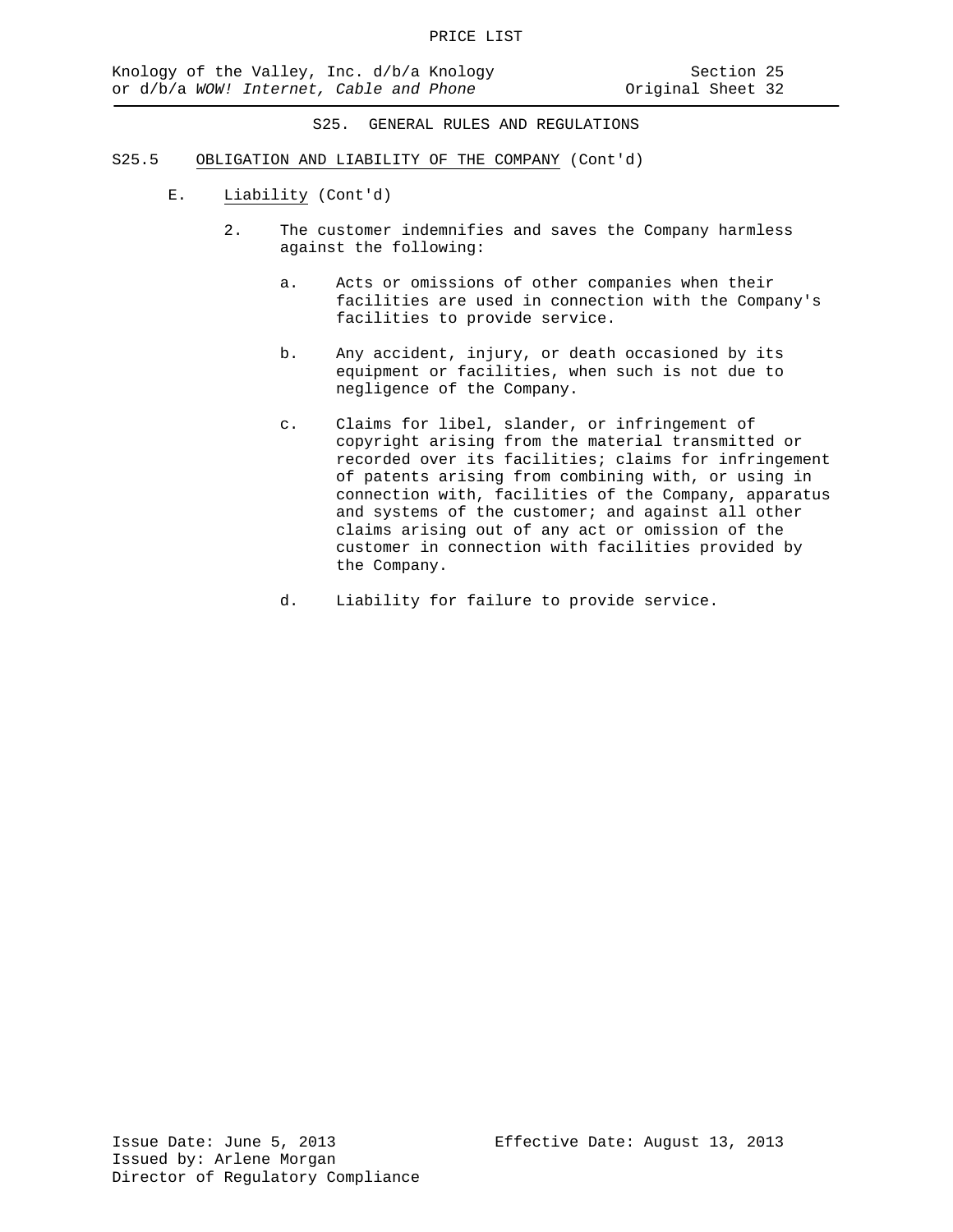- S25.5 OBLIGATION AND LIABILITY OF THE COMPANY (Cont'd)
	- E. Liability (Cont'd)
		- 2. (Cont'd)
			- e. Liability for telephone directories is covered next in this section under Directories.
			- f. Any defacement or damage to the customer's premises resulting from the existence of the Company's instruments, apparatus and associated wire on such premises, or from the installation or removal thereof, when such defacement or damage is not the result of the negligence of the Company, or its employees.
			- g. No liability shall attach to the Company for damages alleged to have arisen from the use of the Company's service and equipment in explosive atmospheres or at outdoor or other locations, which are not suitable for the location of its service and facilities. Protective equipment or special devices as may be available for use in such locations should be subscribed for. The Company will provide such protection equipment, when available, upon the express condition that protection is not guaranteed and that no liability shall be attached to the Company for any damages alleged to have arisen in connection with the use of such equipment.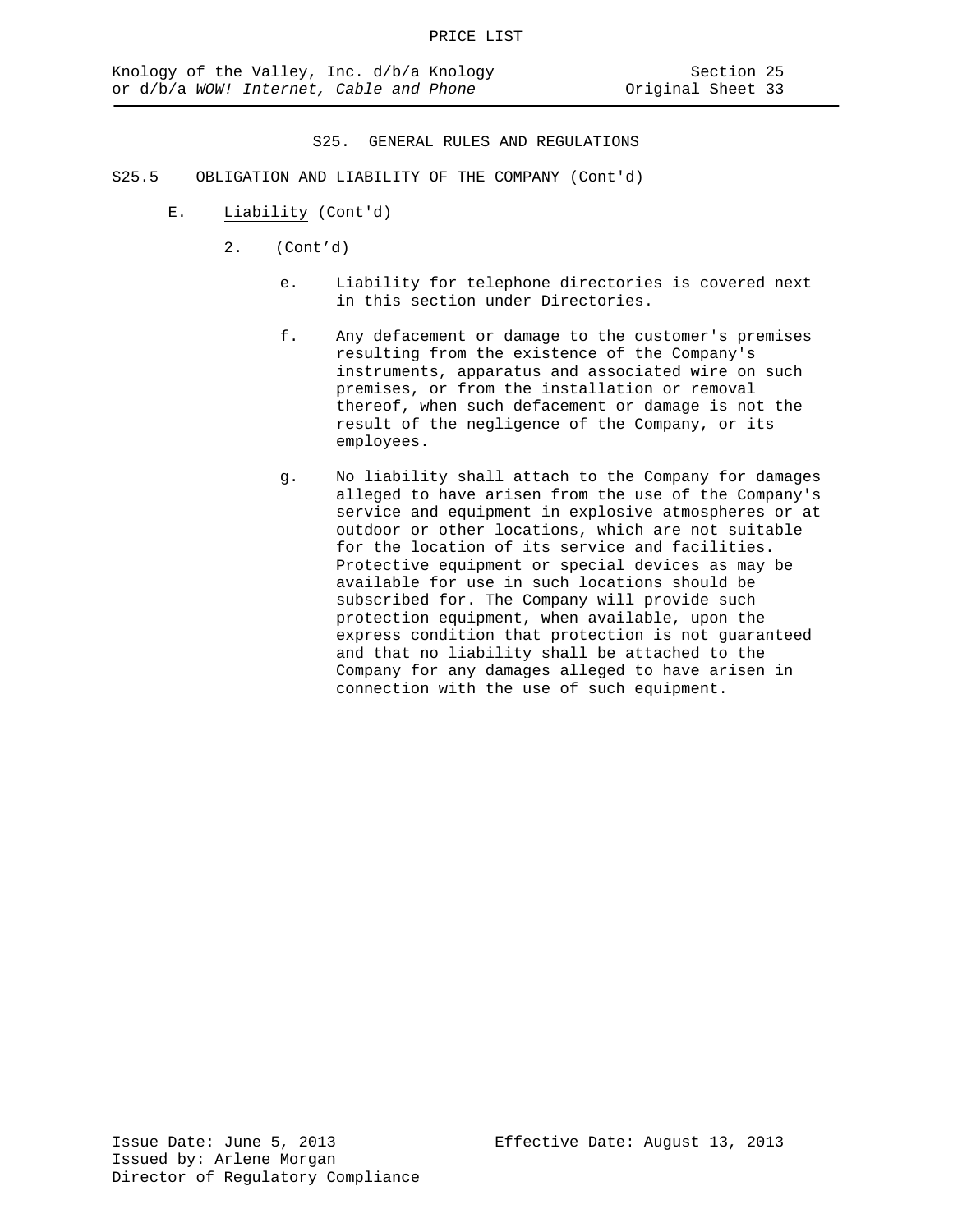- S25.5 OBLIGATION AND LIABILITY OF THE COMPANY (Cont'd)
	- E. Liability (Cont'd)
		- 2. (Cont'd)
			- h. Where service is to be established at a location that would involve undue hazards to employees of the Company, the customer may be required to install and maintain equipment and facilities in a manner satisfactory to the Company, the remuneration to be based on the conditions involved.
	- F. Directories
		- 1. The Company will furnish to its customers, without charge, a directory for each access line. Additional directories will be furnished at the discretion of the Company at a charge. Foreign directories may be provided at a charge.
		- 2. Directories regularly furnished to customers shall remain the property of the Company. No binder, holder, or auxiliary cover, except as provided or authorized by the Company shall be used in conjunction with any directory furnished by the Company.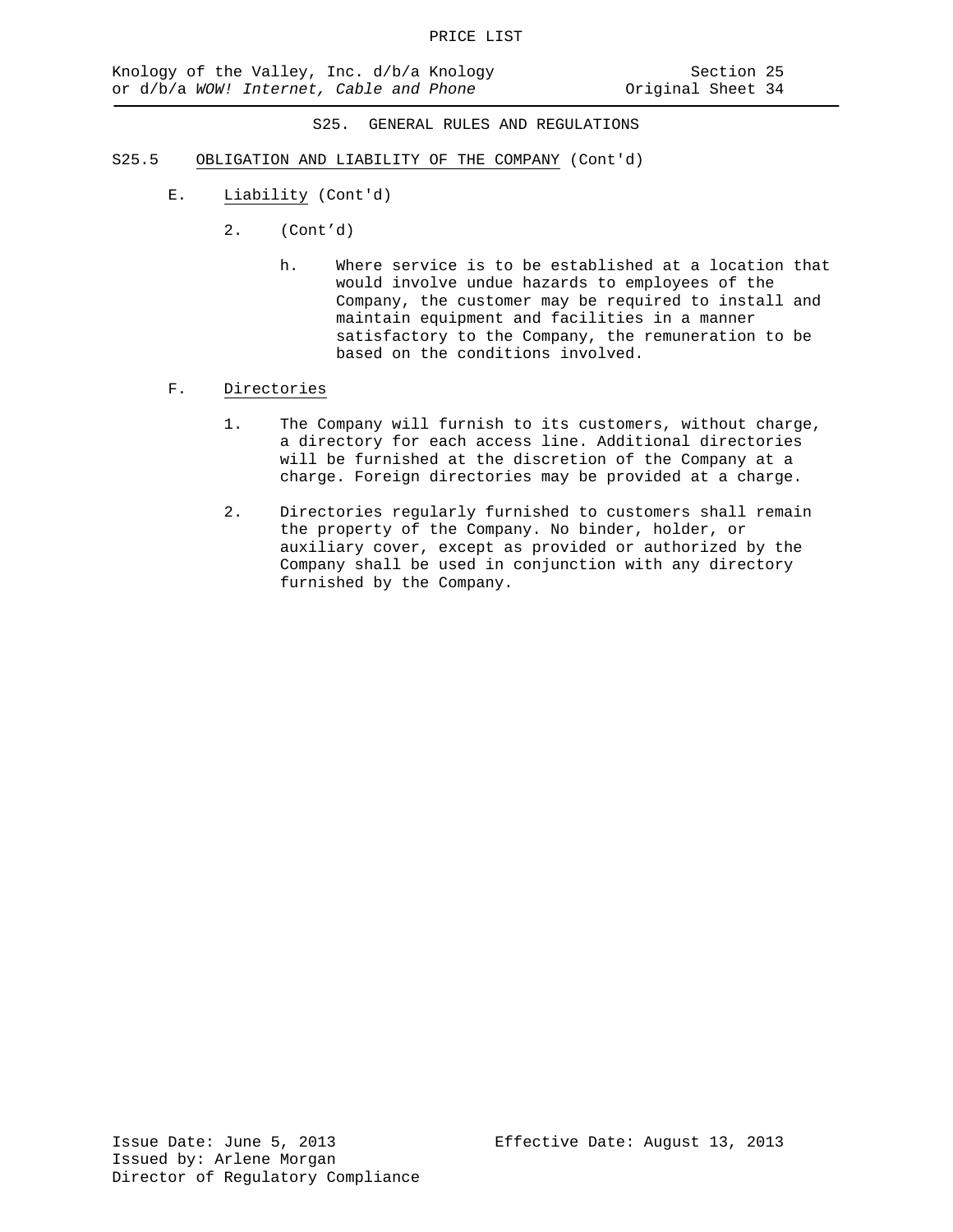- S25.5 OBLIGATION AND LIABILITY OF THE COMPANY (Cont'd)
	- F. Directories (Cont'd)
		- 3. No liability for damages arising from errors in or omissions of directory listings, or listings obtained from the "Information operator" shall attach to the Company. In the case of additional or extra listings for which a charge is made, its liability shall be limited to the monthly rate for each such listing for the charge period during which the error or omission continues.
- S25.6 LIMITATIONS AND USE OF SERVICE
	- A. Network Facilities for Use With Automatic Dialing and Announcing Devices
		- 1. Subscribers who wish to use automatic dialing and announcing devices for solicitation purposes must do so pursuant to the following terms and conditions.
			- a. No numbers will be called in sequential fashion. Sequentially placed calls refer to those calls automatically dialed by successfully increasing or decreasing integers, or similar methods.
			- b. Where facilities permit, the equipment shall be so programmed or utilized in such a manner as to automatically disconnect a called party's line not later than ten seconds after the called party hangs up.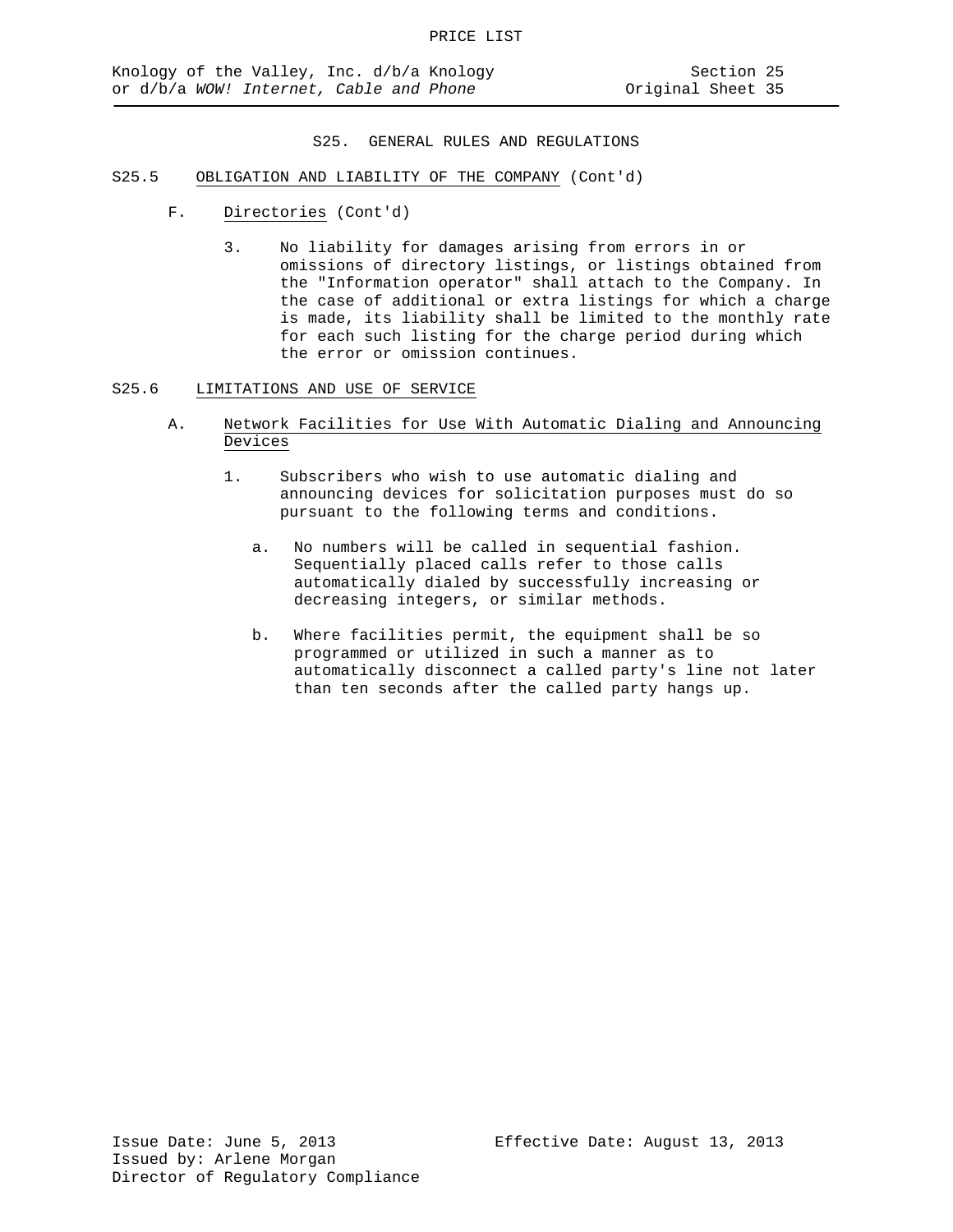- S25.6 LIMITATIONS AND USE OF SERVICE (Cont'd)
	- A. Network Facilities for Use With Automatic Dialing and Announcing Devices (Cont'd)
		- 1. (Cont'd)
			- a. Within 20 seconds after the called party answers, the name and telephone number of the individual or firm making or paying for the call, including but not limited to, the name of the individual whose behalf the call is made, must be stated.
			- b. At the conclusion of the call, the name and telephone number of the individual or firm making or paying for the call, including but not limited to, the name of the individual or firm on whose behalf the call is made, must again be clearly stated.
			- e. If the customer's response is to be recorded, they must be informed of such and permission must be granted.
			- f. If the solicitation call requires a response by the customer and a charge will apply, the customer must be informed that the response is not a free call. The vendor at this time, must give the customer the amount of the charges that will be applied if they respond.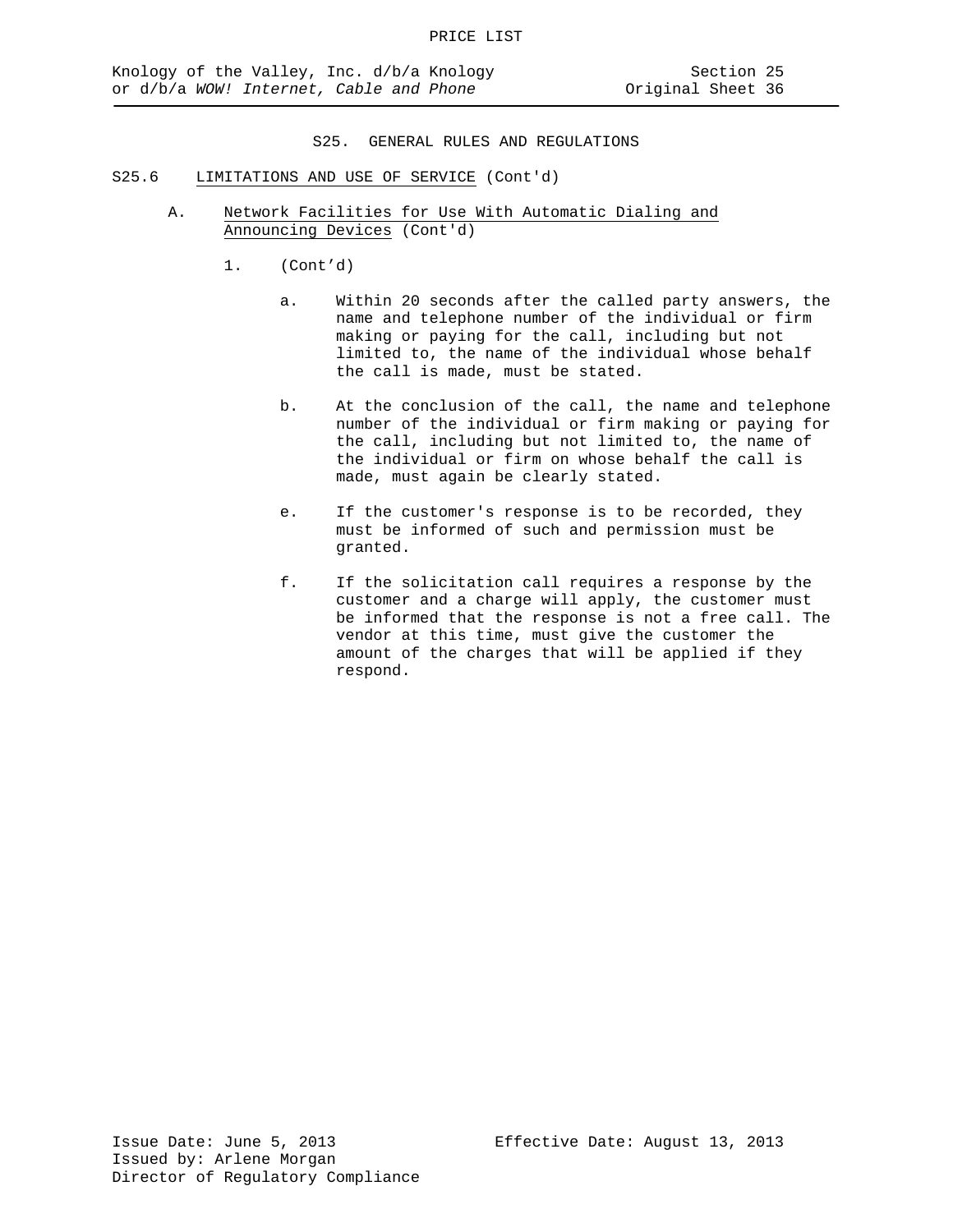- S25.6 LIMITATIONS AND USE OF SERVICE (Cont'd)
	- A. Network Facilities for Use With Automatic Dialing and Announcing Devices (Cont'd)
		- 1. (Cont'd)
			- g. No calls will be placed to organizations providing emergency services, including but not limited to hospitals, nursing homes, fire departments, and law enforcement agencies.
			- h. No calls will be placed on Sundays or Holidays. No calls will be placed between the hours of 8:00 p.m. and 8:00 a.m., Monday through Saturday.
			- i. The Telephone Company is under no obligation to provide lists of telephone numbers or any directory information other than normally issued telephone directories.
			- j. Messages must not contain obscene or profane language.
			- k. Solicitation calls for the sale of pornographic material will not be allowed.
			- l. This type telecommunication service will not be used for any unlawful purpose.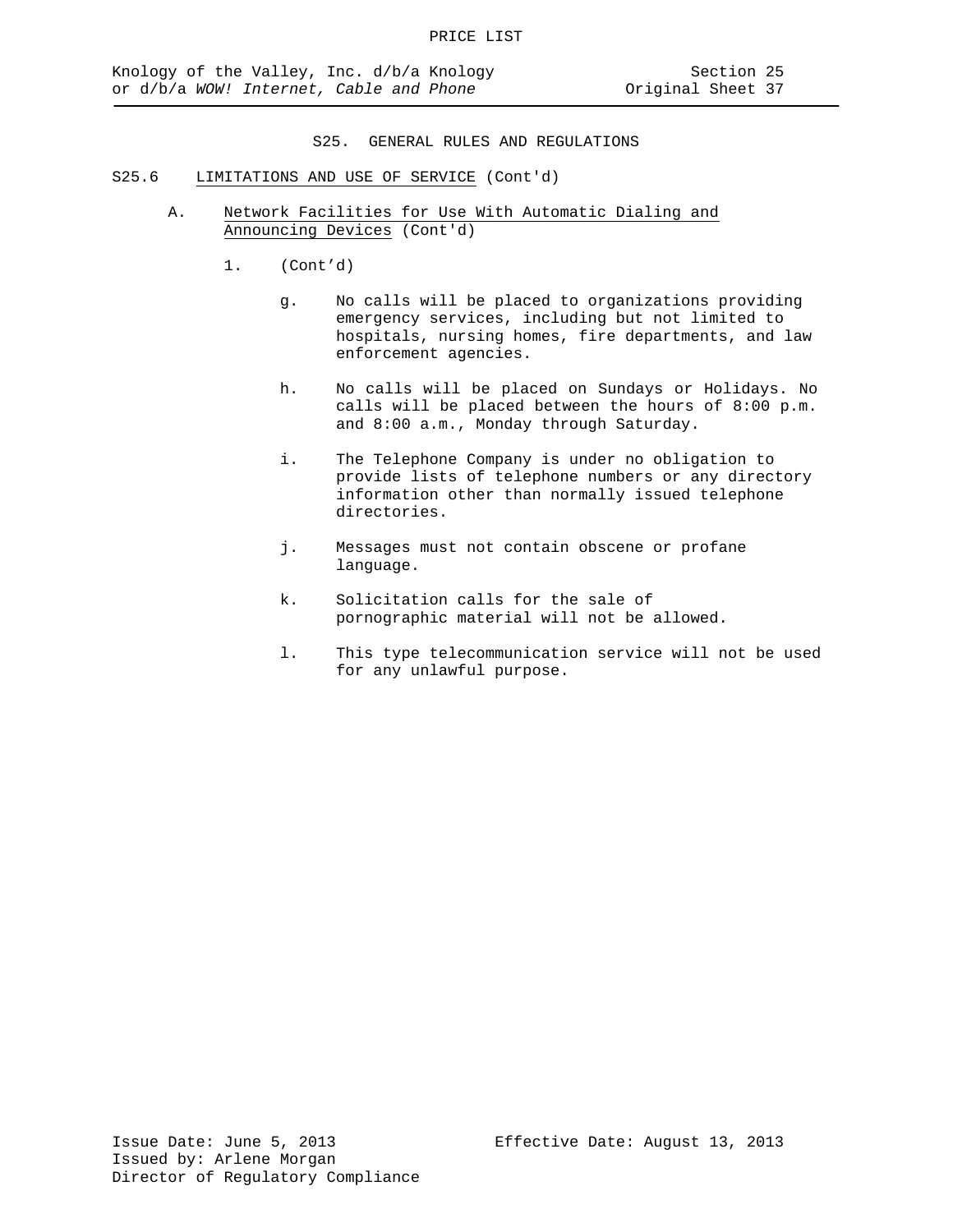- S25.6 LIMITATIONS AND USE OF SERVICE (Cont'd)
	- A. Network Facilities for Use With Automatic Dialing and Announcing Devices (Cont'd)
		- 1. (Cont'd)
			- m. Connection of customer provided communication systems must meet the Telephone Company's requirements as well as Part 68 of the Federal Communications Commission's Rules and Regulations.
			- n. Emergency and unlisted telephone numbers will not be used with recorded solicitation communication.
		- 2. In cases where there is an existing business relationship between the called party and the subscriber and where the subscriber uses the dialing and announcing devices strictly as a follow up device to supply information related to these prior dealings, the preceding terms and conditions will not apply. However, even subscribers who have had prior dealings with the called party will not be allowed to utilize the automatic dialing and announcing devices for solicitation purposes.
		- 3. Any subscriber operating or utilizing automatic dialing equipment who does so in violation of the provisions set forth preceding will be subject to immediate disconnection of telephone service.
		- 4. Refer to Alabama Public Service Commission Telephone Rules.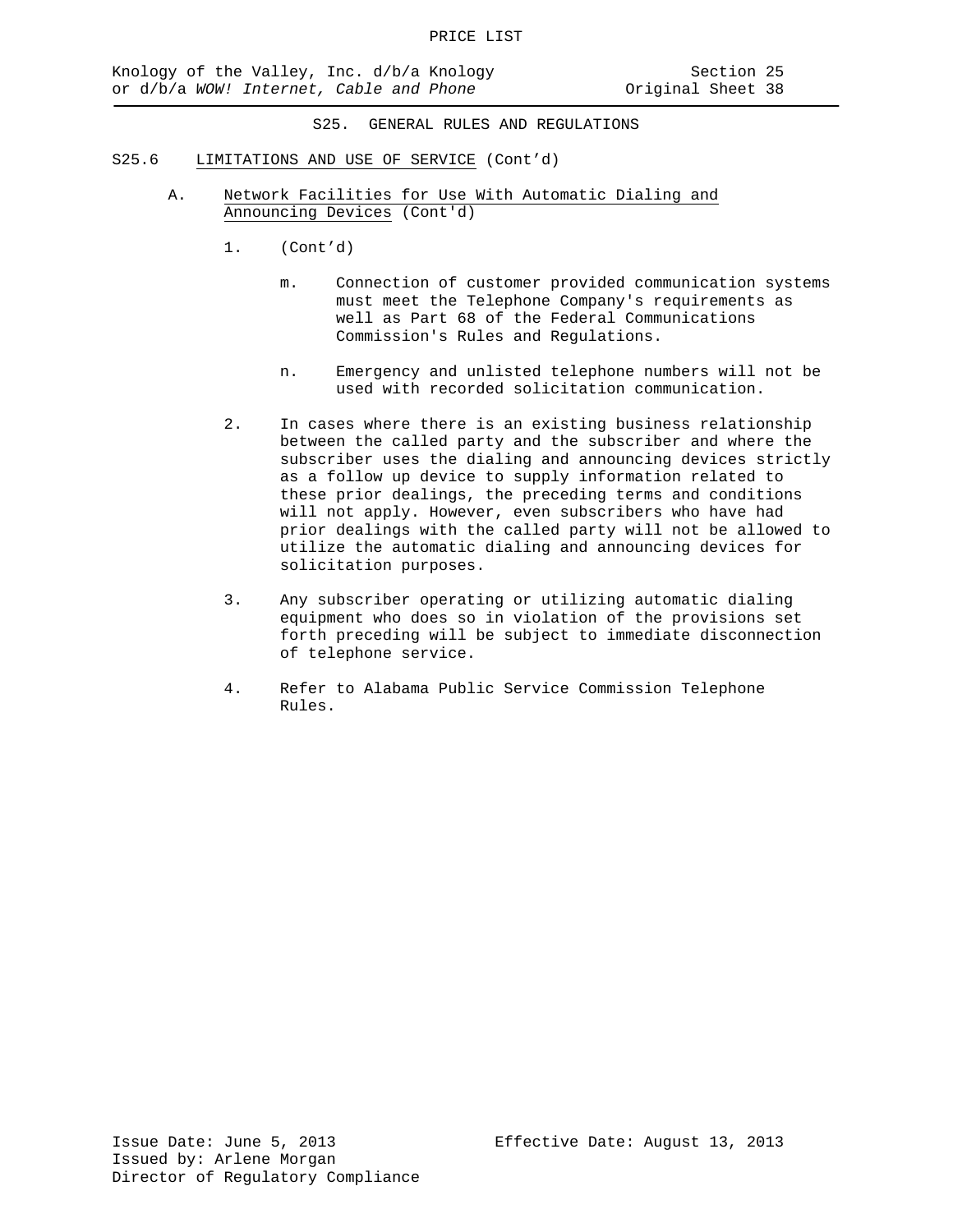# CONTENTS

|       |                            | Sheet No. |      |
|-------|----------------------------|-----------|------|
|       |                            |           |      |
| S26.2 | Acronyms and Abbreviations |           | - 20 |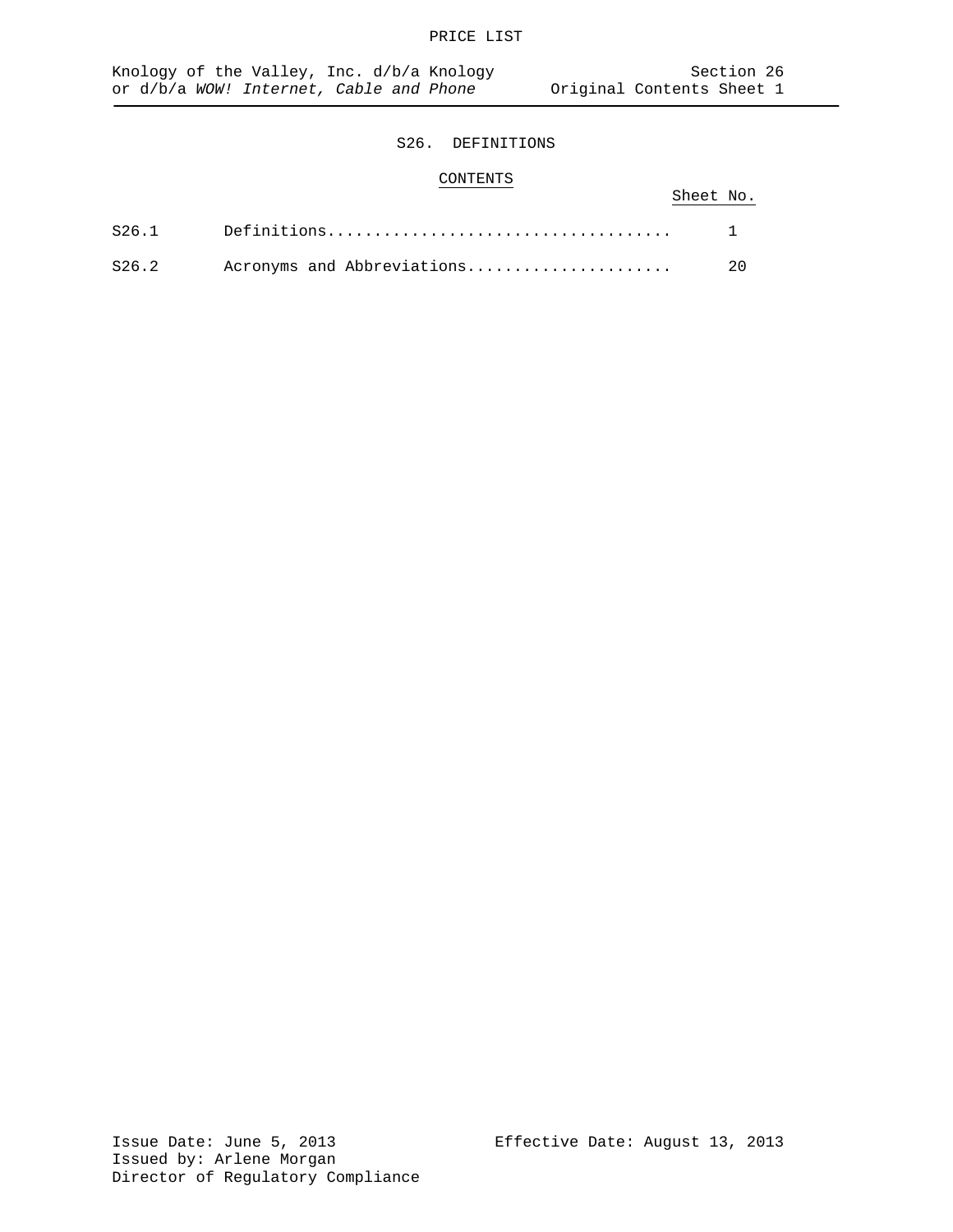### ACCESS LINE

A circuit directly connecting the central office switching equipment with the subscriber's termination point.

## ACCESS POINT

The point where the company's equipment or the equipment of others attaches to the facilities of the Company. Under the conditions of customer-owned equipment, normally this access point is a protector. The particular point to be determined by the Company, depending upon service requested.

#### ACCESS LINE WORK CHARGE

Work associated with the line extending from the serving central office to the customer's premises. Includes, but is not limited to, central office connections, cable cross connections.

## ADDITIONAL LISTING

Any listing of a name or other authorized information in connection with a customer's telephone number in addition to that to which he is entitled in connection with his regular service.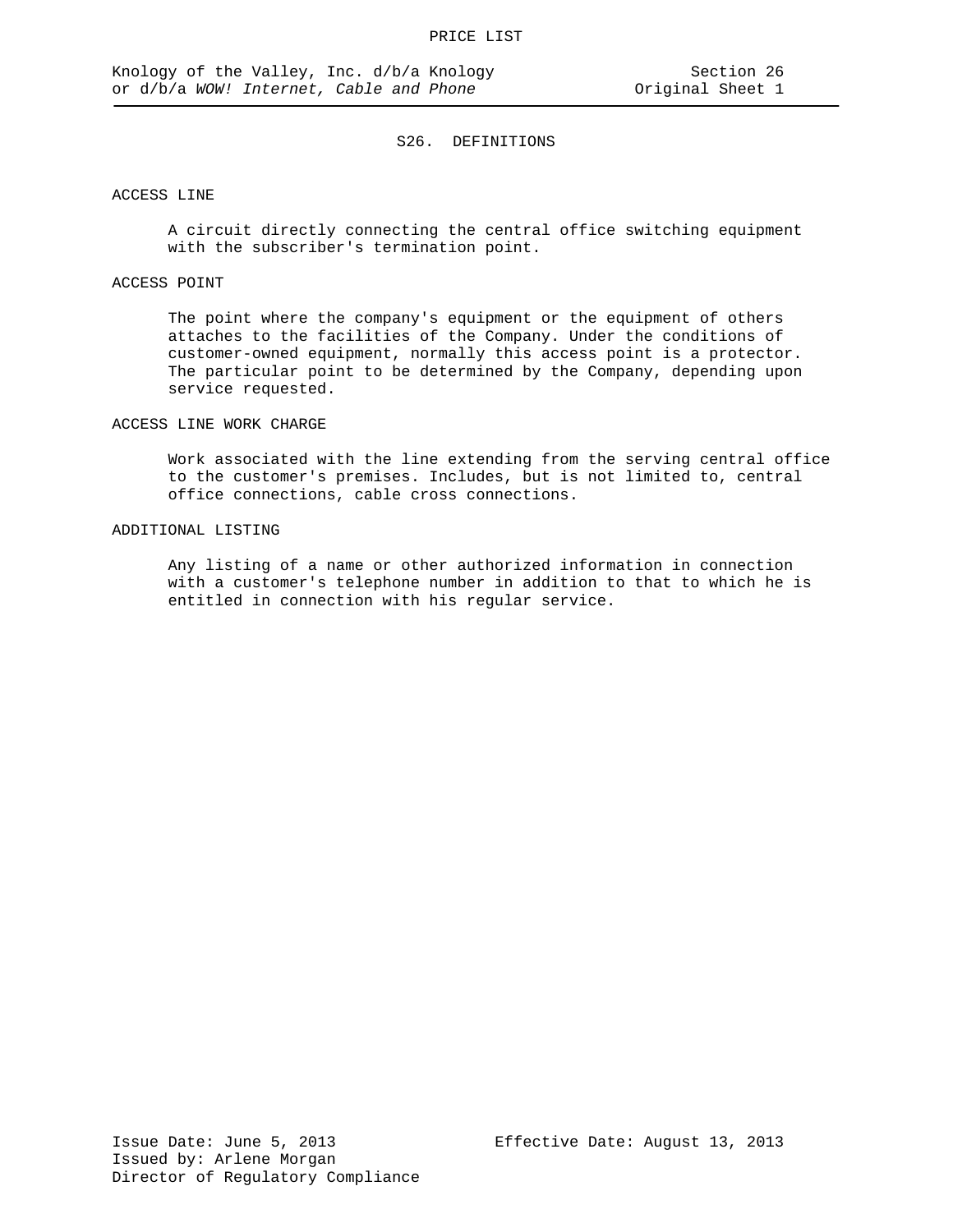## ALABAMA RELAY CENTER

The Alabama Relay Center permits hearing and speech impaired users of Telecommunications Devices for the Deaf (TDD) to communicate with users of ordinary telephones. Communications take place by relaying conversations (voice to TDD and TDD to voice). These calls are between one party who must communicate by means of a TDD and another who communicates by means of an ordinary telephone. Messages are rated from the rate center of the calling party to the rate center of the called party.

#### APPLICANT

A person, firm, partnership, corporation, profit or nonprofit organization, governmental agency, etc., requesting service from the Company.

#### AUTHORIZED PROTECTIVE CONNECTING MODULE

The term authorized protective connecting module denotes a protective unit designed and manufactured under the control of the telephone company, which unit is to be incorporated in a conforming service.

## AUTHORIZED USER

A person, firm, or corporation on whose premise a telephone, PBX, or private line service or channel is located and who may communicate over such channels in accordance with the terms of this Price List.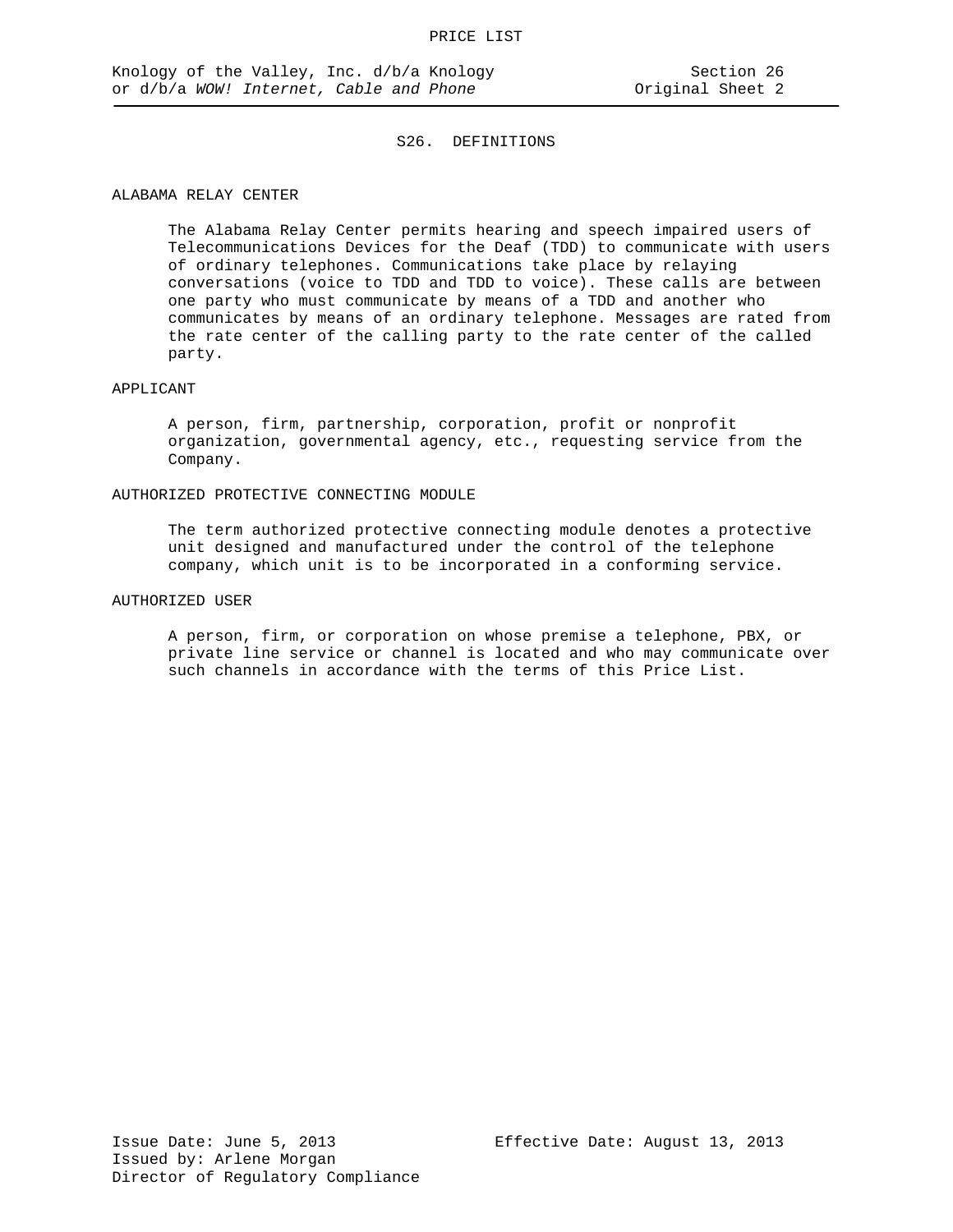## BASE RATE AREA

A specific area within an exchange service area as set forth in the local exchange boundary maps in Section 29 of this Price List. Local exchange service within this area is furnished at uniform rates without extra mileage charges.

## BILL TO THIRD PARTY

Denotes a billing arrangement by which a long distance call may be charged to an authorized station as determined by the Company other than the station originating the call or the station where the call is terminated. Calls through the Alabama Relay Center may be billed only to a third number within Alabama.

#### BUSINESS SERVICE

Telecommunications service provided a customer where the use is primarily or substantially of a business, professional, institutional or otherwise occupational nature as more specifically defined within this Price List.

#### CALL

An attempted or completed communication.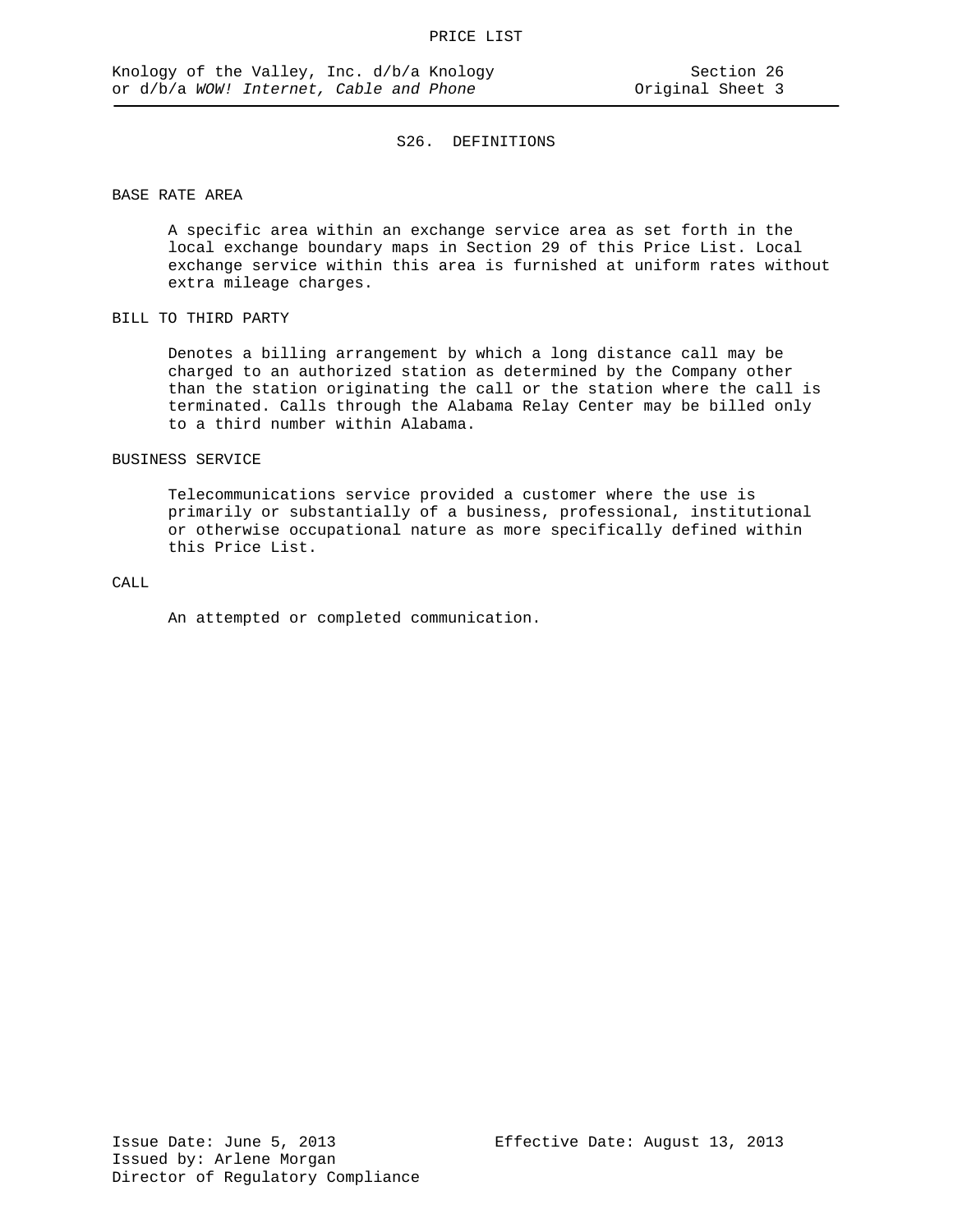## CANCELLATION CHARGE

A charge applicable under certain conditions when an application for service and/or facilities is cancelled in whole or part prior to the completion of the work involved.

#### CENTRAL OFFICE

A switching unit in which connections are made and switching is accomplished between telephone access lines and to the toll network.

#### CENTRAL OFFICE EQUIPMENT

Switching, transmission and power equipment located within a central office for the purpose of connecting local, EAS and toll calls.

#### CHANNEL

A path for communication between two or more stations, or central offices, furnished in such a manner as the Company may elect, whether by wire, radio or a combination thereof and whether or not by a single physical facility or route.

### CLASS OF SERVICE

A description of telecommunications service furnished a customer which denotes such characteristics as nature of use (business or residence) or type of rate (flat rate, measured rate, or message rate). Classes of service are usually subdivided in "grades", such as individual line, two-party, or four-party.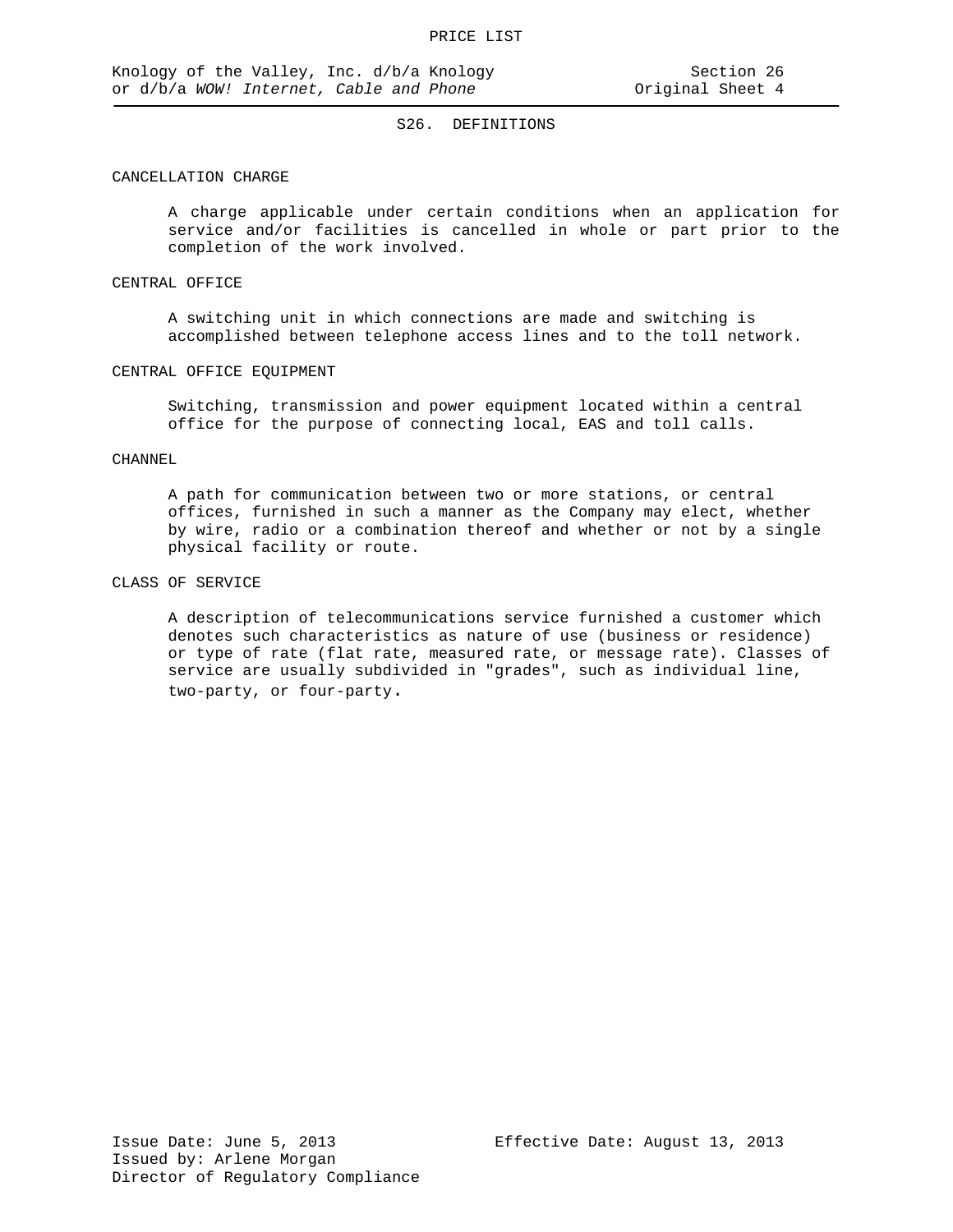### COIN TELEPHONE

A telephone station, either public or semi-public, equipped with a device for collecting money in payment of telephone messages, at locations chosen or accepted by the company.

## COMMISSION

Alabama Public Service Commission.

#### COMPANY

Wherever used in this Price List, refers to Knology of the Valley, Inc. d/b/a Knology or d/b/a *WOW! Internet, Cable and Phone,* unless the context clearly indicates otherwise.

#### CONNECTING ARRANGEMENT

The equipment provided by the company to accomplish the connection of customer-provided facilities with the facilities of the company, or of facilities of the company with other facilities of the company.

#### CONNECTING COMPANY

A corporation, association, partnership or individual owning or operating one or more exchanges and with which communications services are interchanged.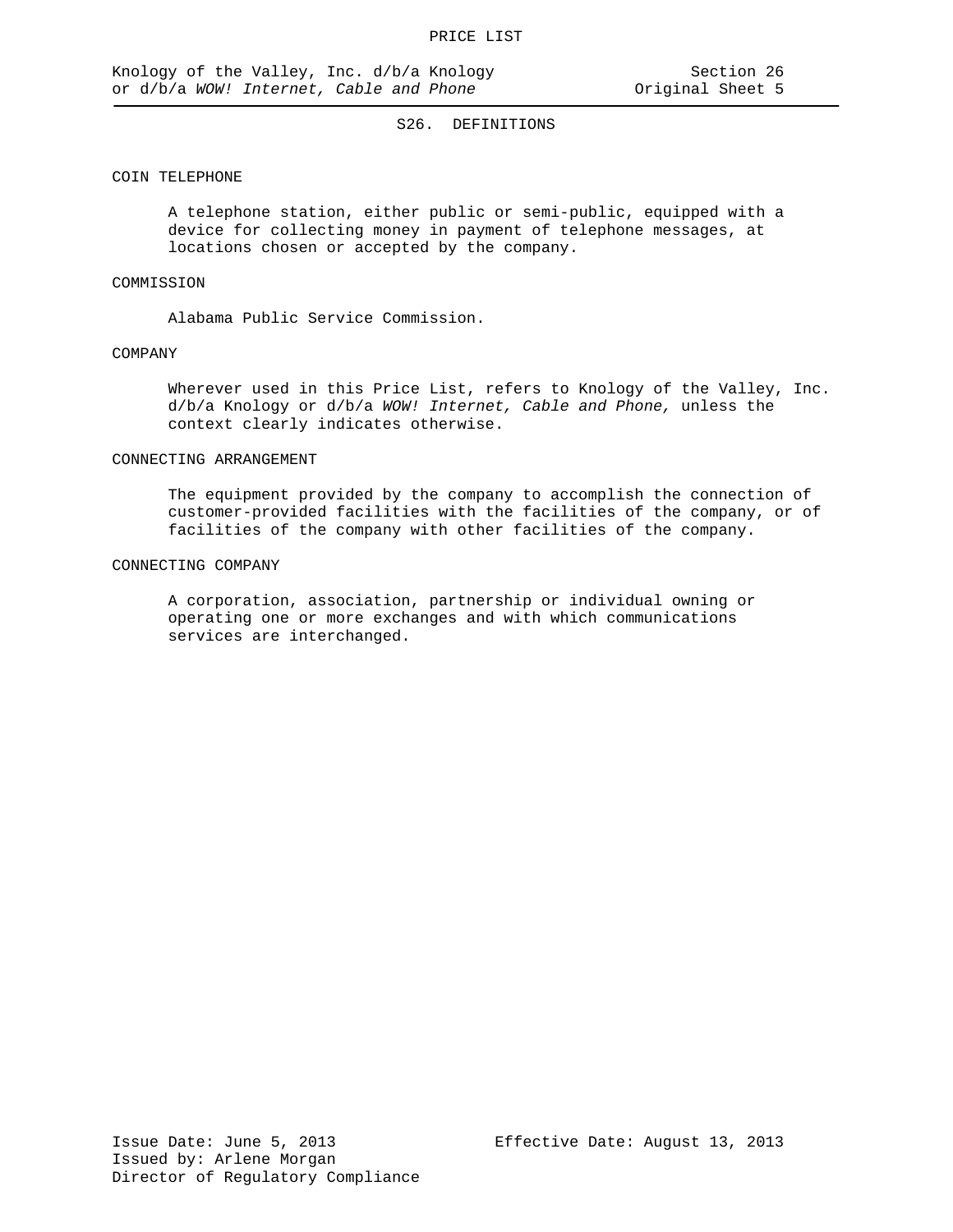### CONSTRUCTION CHARGE

A separate nonrecurring charge made for the construction of facilities in excess of those contemplated under the rates quoted in the service order schedule.

## CONTRACT

The arrangement between a customer and the Company under which service and facilities are furnished, either in accordance with or extraneous to the applicable provisions set forth in this Price List.

#### COST

The word "cost" wherever used in this Tariff, shall mean or include labor, material, overhead, and all other expenses, including a profit.

### CUSTOMER

Any person, firm, partnership, corporation, municipality, cooperative, organization, governmental agency, etc., provided with service by the company and responsible for the payment of charges and compliance with the rules and regulations of the company.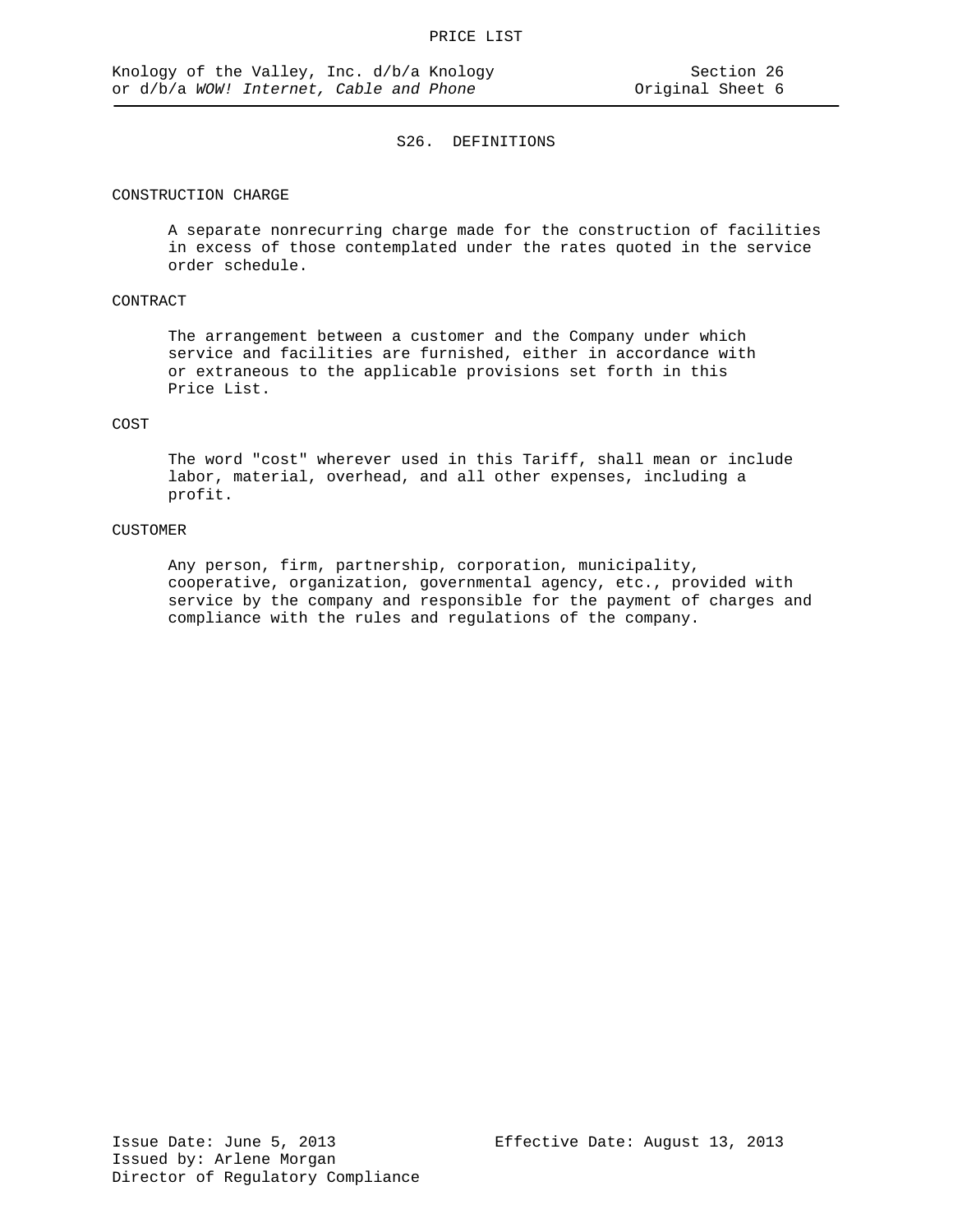#### CUSTOMER PREMISES EQUIPMENT (CPE)

All telecommunications equipment located at a customer's premises (except pay phones).

#### CUSTOMER-PROVIDED TERMINAL EQUIPMENT

Devices or apparatus provided by a customer.

### CREDIT CARD

Denotes a billing arrangement by which a long distance call may be charged to an authorized credit card number.

#### DATA ACCESS ARRANGEMENT

A protective connecting arrangement for use with the network control signaling unit, or in lieu of the connecting arrangement, an arrangement to identify a central office line and protective facilities and procedures to assure proper operation and protection of the telecommunications network.

### DIAL SWITCHING EQUIPMENT

A unit of switching equipment used in a central office or in connection with a private branch exchange system.

### DIRECTORY ASSISTANCE CHARGE

A charge made for requests from the Directory Assistance Operators.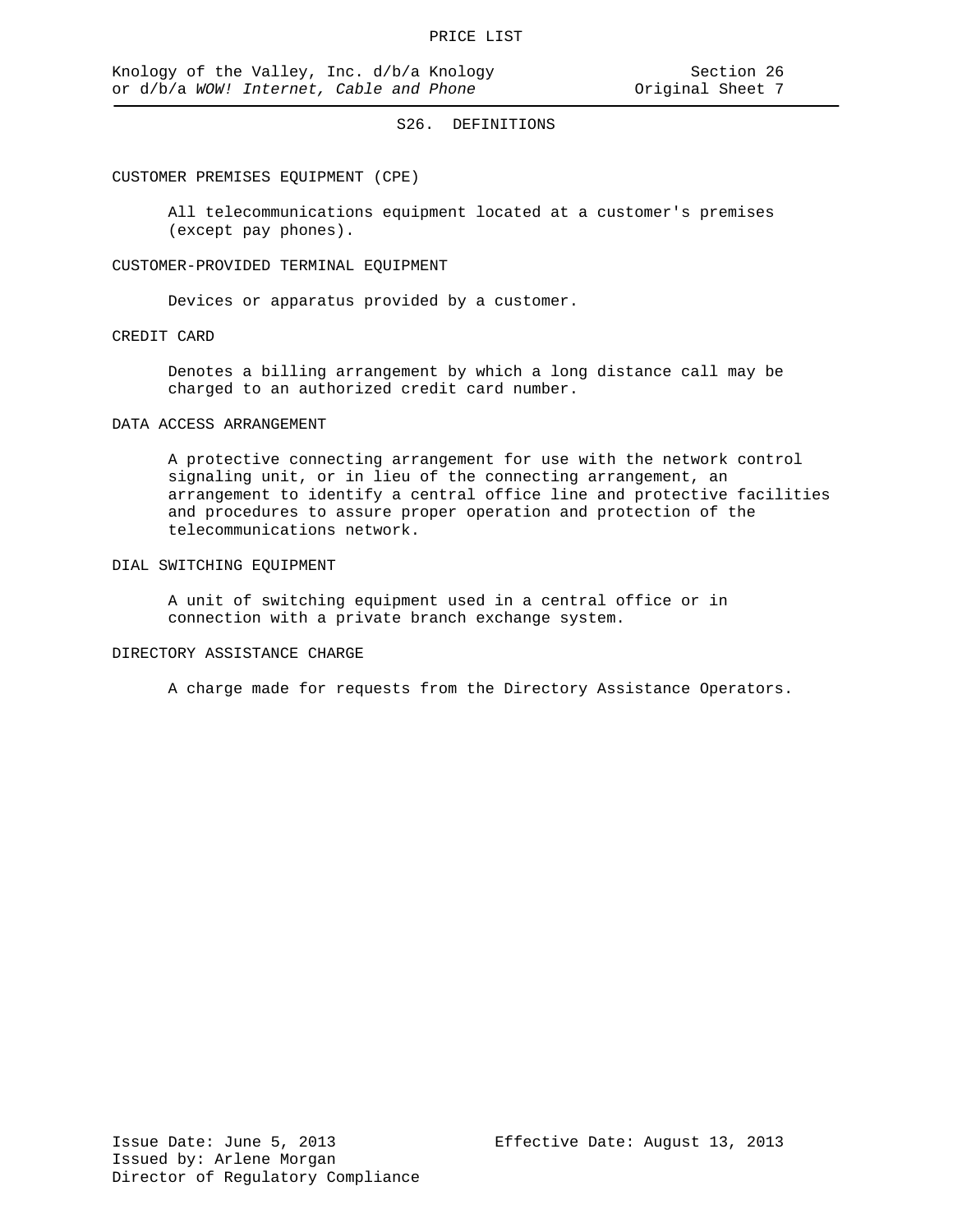## DIRECTORY LISTING

A publication in the Company's alphabetical directory of information relative to a customer's name or other identification and telephone number.

## DROP WIRE

Means of connecting a subscriber's line from the terminal on the pole to the point of demarcation on the customer's premises.

#### EXCHANGE

A geographical area established for the administration of telephone service in a specified area, called the "Exchange Area," which usually embraces a city, town, or village, and its environs. It may contain one or more central offices together with the associated plant, equipment, and facilities used in furnishing communication service within that area.

## EXCHANGE SERVICE AREA

The territory served by an exchange within which local service is furnished at the exchange rates applicable within that area.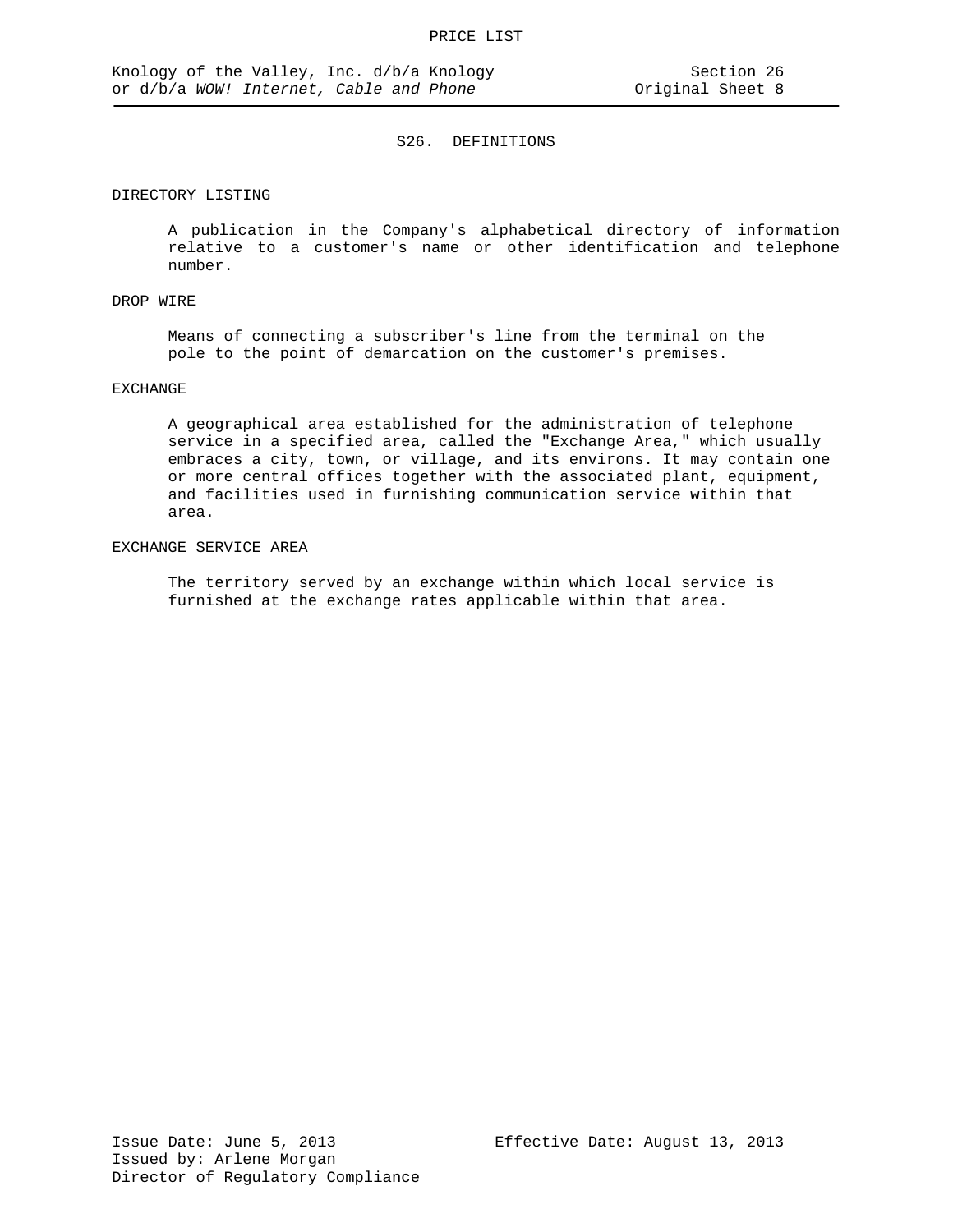### EXCHANGE SERVICE

The furnishing of facilities within an exchange area. Exchange facilities are used to establish and maintain connection between an exchange station and the other telephone plant and facilities in connection with long distance calls or other services.

## FACILITIES

All property and means owned, operated, leased, licensed, used, furnished, or supplied for, by or in connection with the rendition of telephone service.

### FOREIGN ATTACHMENT

Lines, instruments, appliances, or apparatus not owned or furnished by the Company.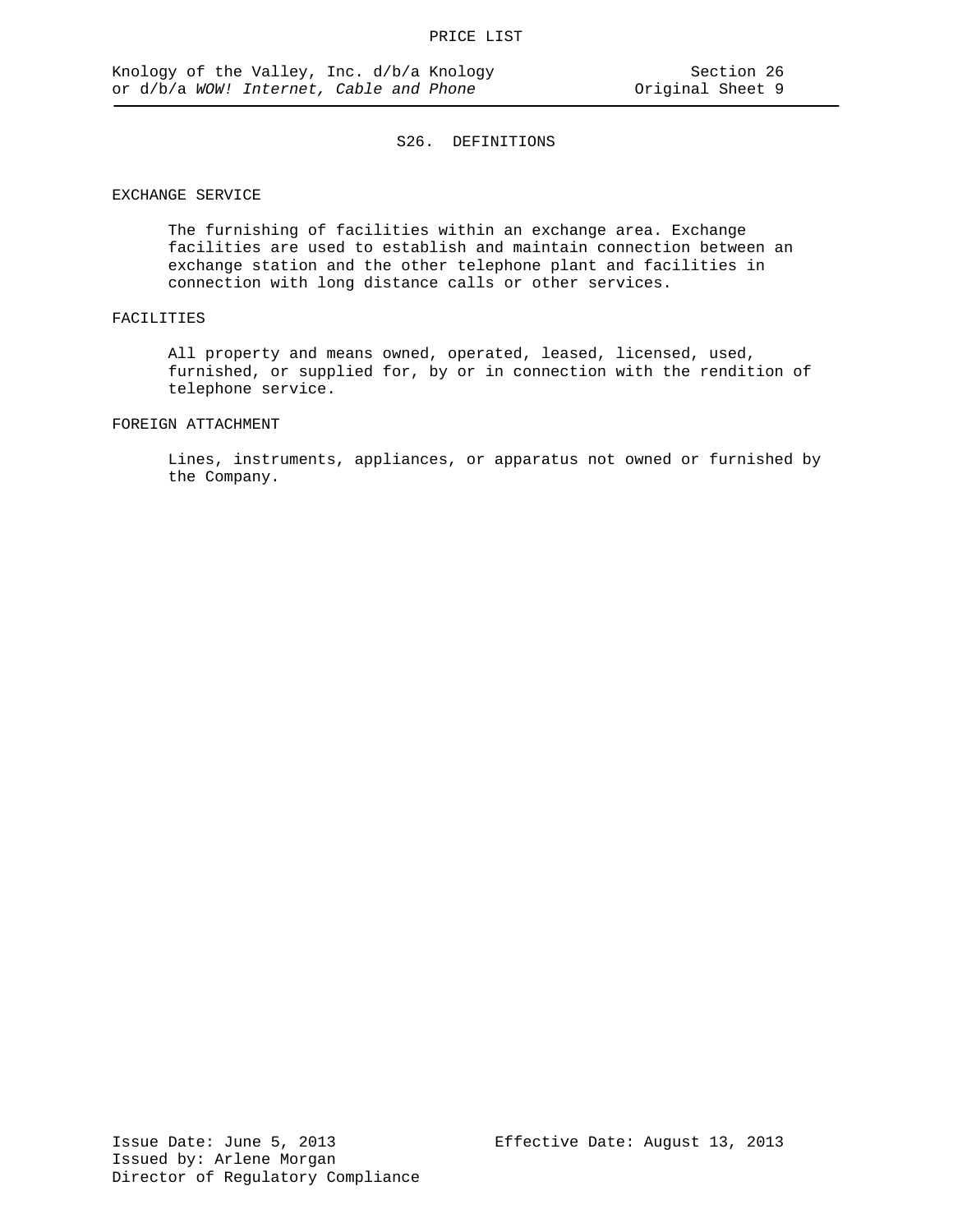#### FOREIGN CENTRAL OFFICE

Any central office other than that which serves the area in which the customer is located.

#### FOREIGN EXCHANGE

Any other exchange but that in which the customer is located.

#### FOREIGN EXCHANGE SERVICE

Telephone exchange service furnished to a customer other than the exchange regularly serving the area in which the customer is located.

## INSTALLATION CHARGE

An installation charge is nonrecurring charge applying to the provision of certain items of equipment or facilities as distinguished from a Service Connection Charge applicable for establishment o£ basic telephone service and is in addition to applicable service connection charges. The installation charge may sometimes be called an "initial charge".

# INTERCEPTING SERVICE

A service arrangement whereby a person calling a disconnected or discontinued telephone number is informed that, the called telephone number has been discontinued, or disconnected, or changed to another number.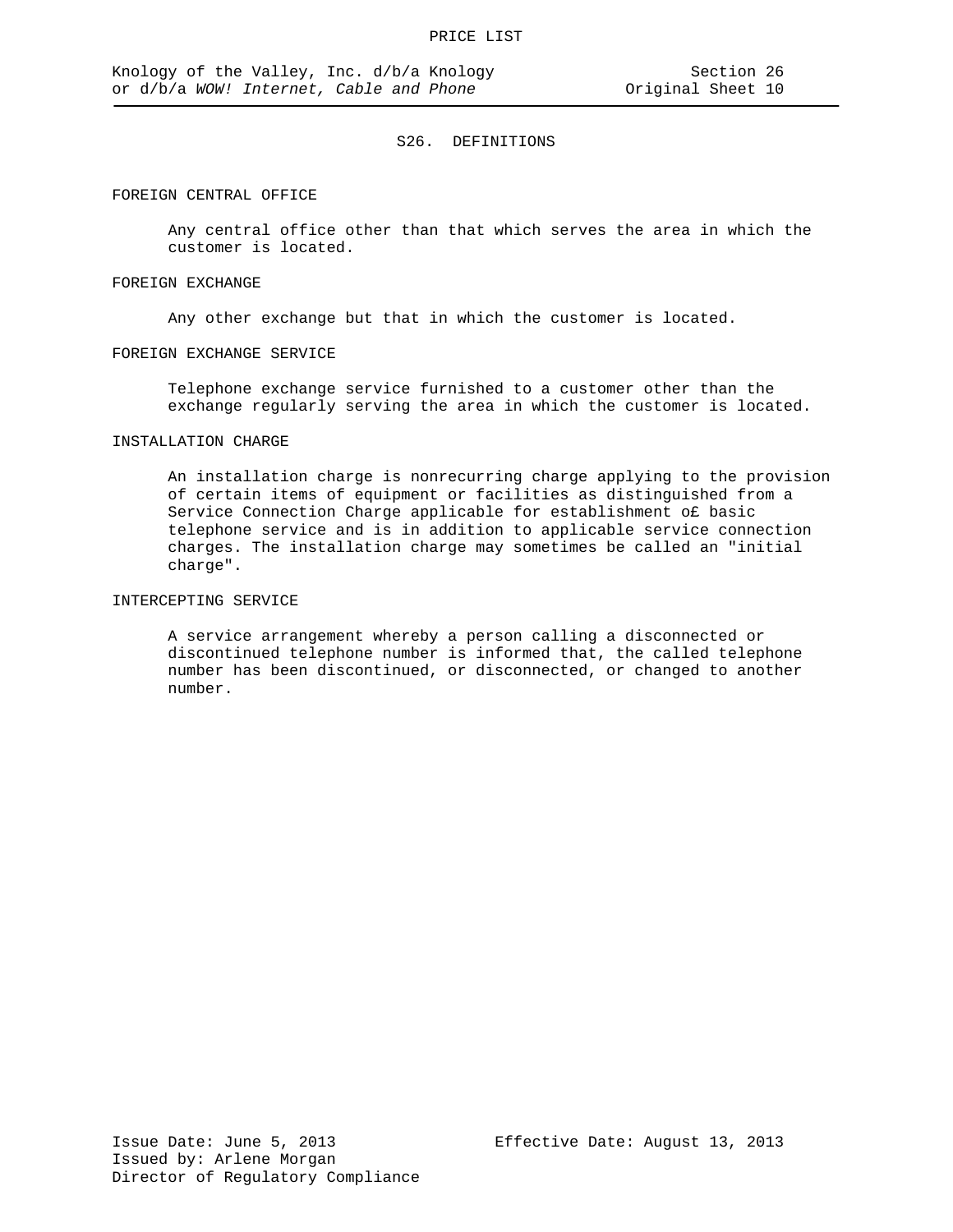### INTEREXCHANGE CHANNEL

That portion of a channel which connects two or more exchanges.

## JOINT USE OF SERVICE

An arrangement whereby an individual, firm or corporation whose telephone needs are not such as to justify the provision of separate customer service is permitted to use the service of a customer.

#### LEASE LINE

A channel tying together two or more points in the exchange area for the sole use of the subscriber. It is terminated at each point on the subscriber owned equipment and is not connected to the central office switching equipment.

#### LINK UP ALABAMA

Link Up Alabama provides subsidized assistance qualifying low income households by providing a credit to the installation and connection charges applicable to the provisioning of residence service.

### LOCAL ACCESS AND TRANSPORT AREA (LATA)

Geographic area established for the purpose of defining the territory within which a Bell operating company may offer its telecommunications services.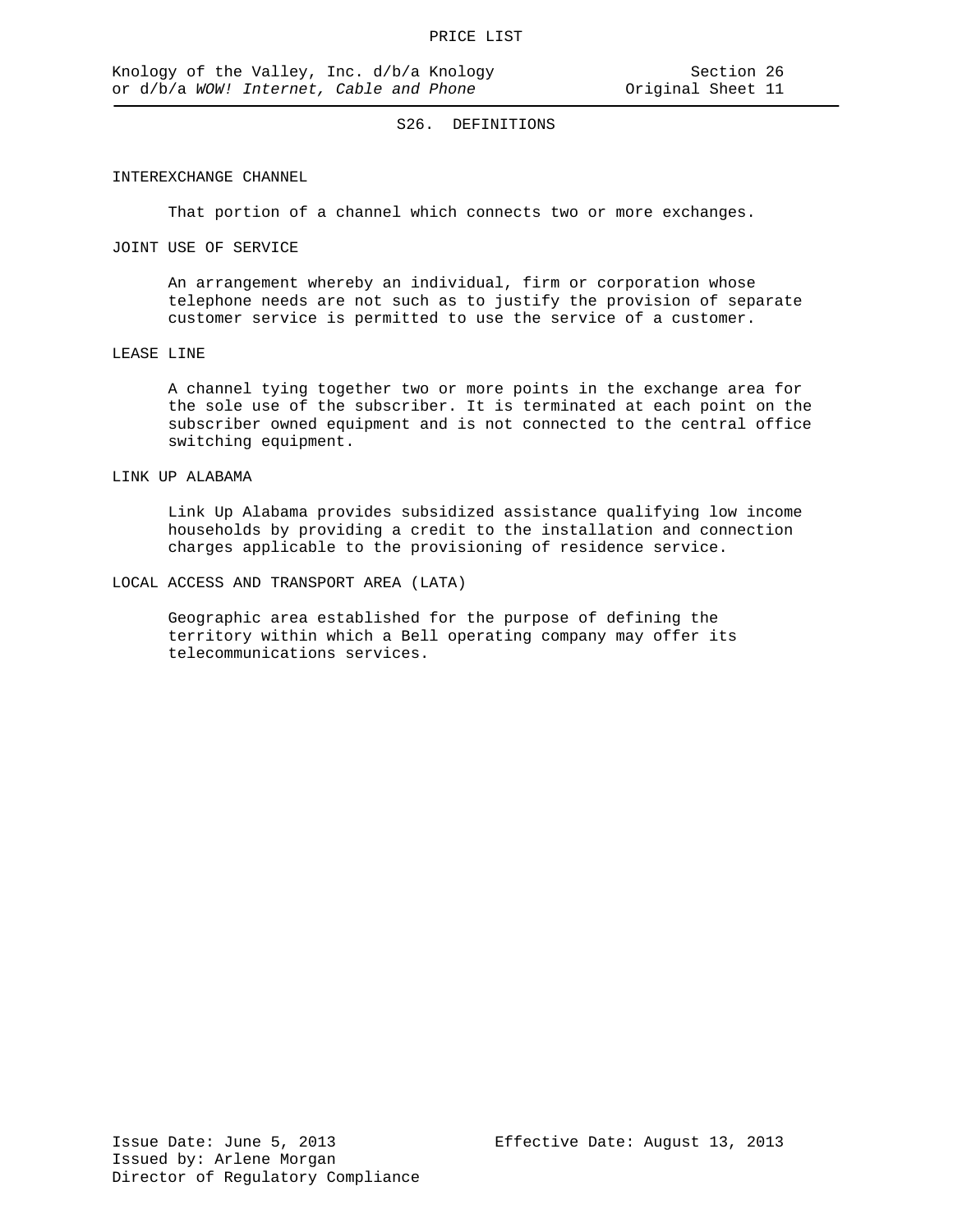### LOCAL MESSAGE

A completed communication between customer's stations located within the same exchange area or local service area.

#### LOCAL SERVICE AREA

The area within which telephone service is furnished customers under a specific schedule of exchange rates and without toll charges. A local service area may include one or more exchange areas.

#### MAINTENANCE OF SERVICE CHARGE

The charge for each visit by the Telephone Company to the premises of the customer, or authorized user, where the report results from the use of equipment provided by the customer, or authorized user.

### MESSAGE

A completed telephone call regardless of length of call or time and distance involved.

#### MESSAGE RATE

Local exchange service billed on a per-message basis.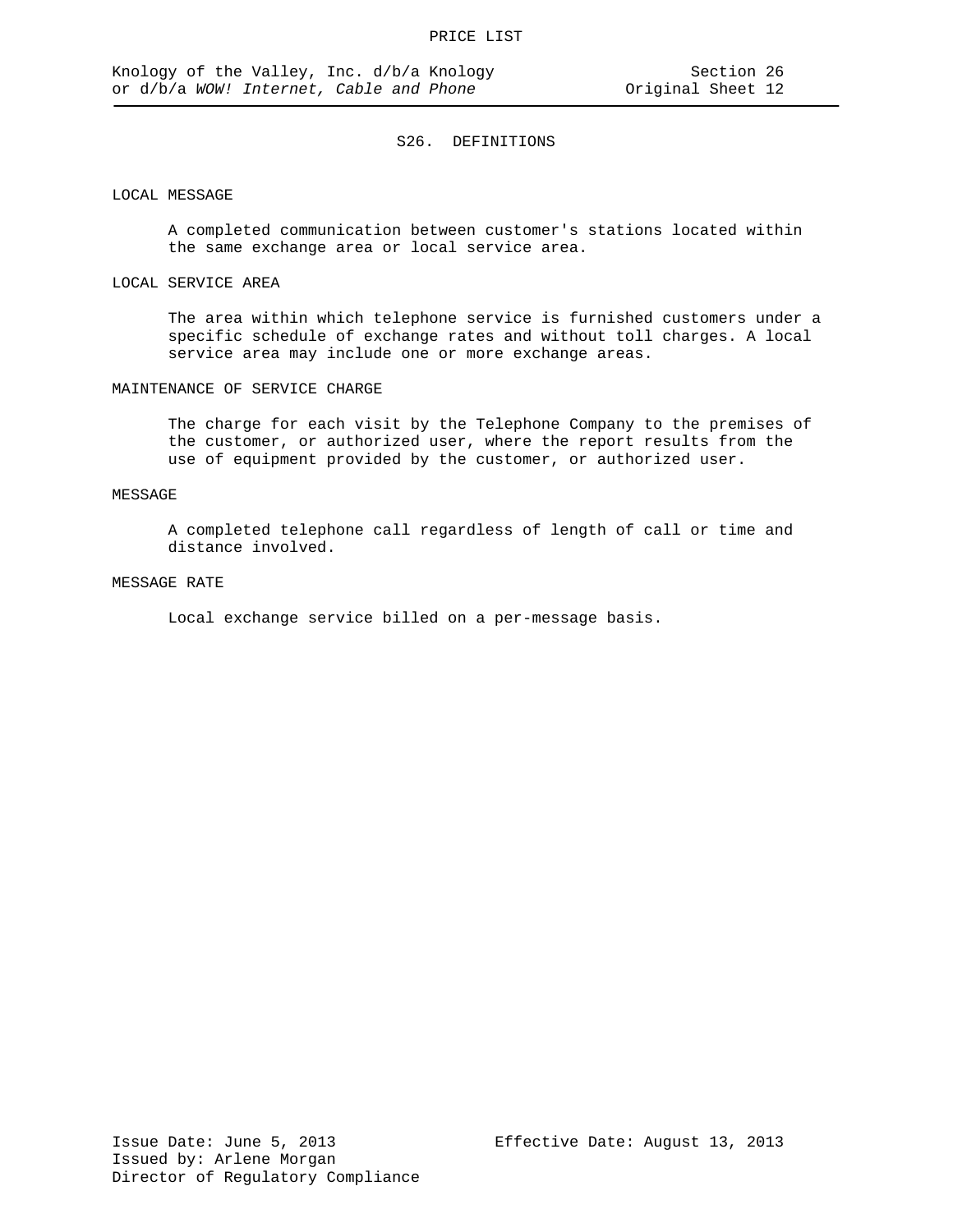MESSAGE TOLL SERVICE OR MESSAGE TELECOMMUNICATION SERVICE (MTS)

Long distance telecommunications service between exchange areas, categorized as intraLATA/intrastate, intraLATA/interstate, interLATA/intrastate, or interLATA/interstate and rated on a time and distance basis.

# MILEAGE

The measurement upon which charges are computed for Foreign Exchange, tie lines and private lines.

## MINIMUM CONTRACT PERIOD

The minimum length of time for which a customer is obligated to pay for service, facilities and equipment whether or not retained by the customer for such minimum length of time.

#### MISCELLANEOUS COMMON CARRIERS

Miscellaneous Common carriers, as defined in part 21 of the Federal Communications Commission Rules, are communications common carriers which are not engaged in the business of providing either a public landline message telephone service or public message telegraph service.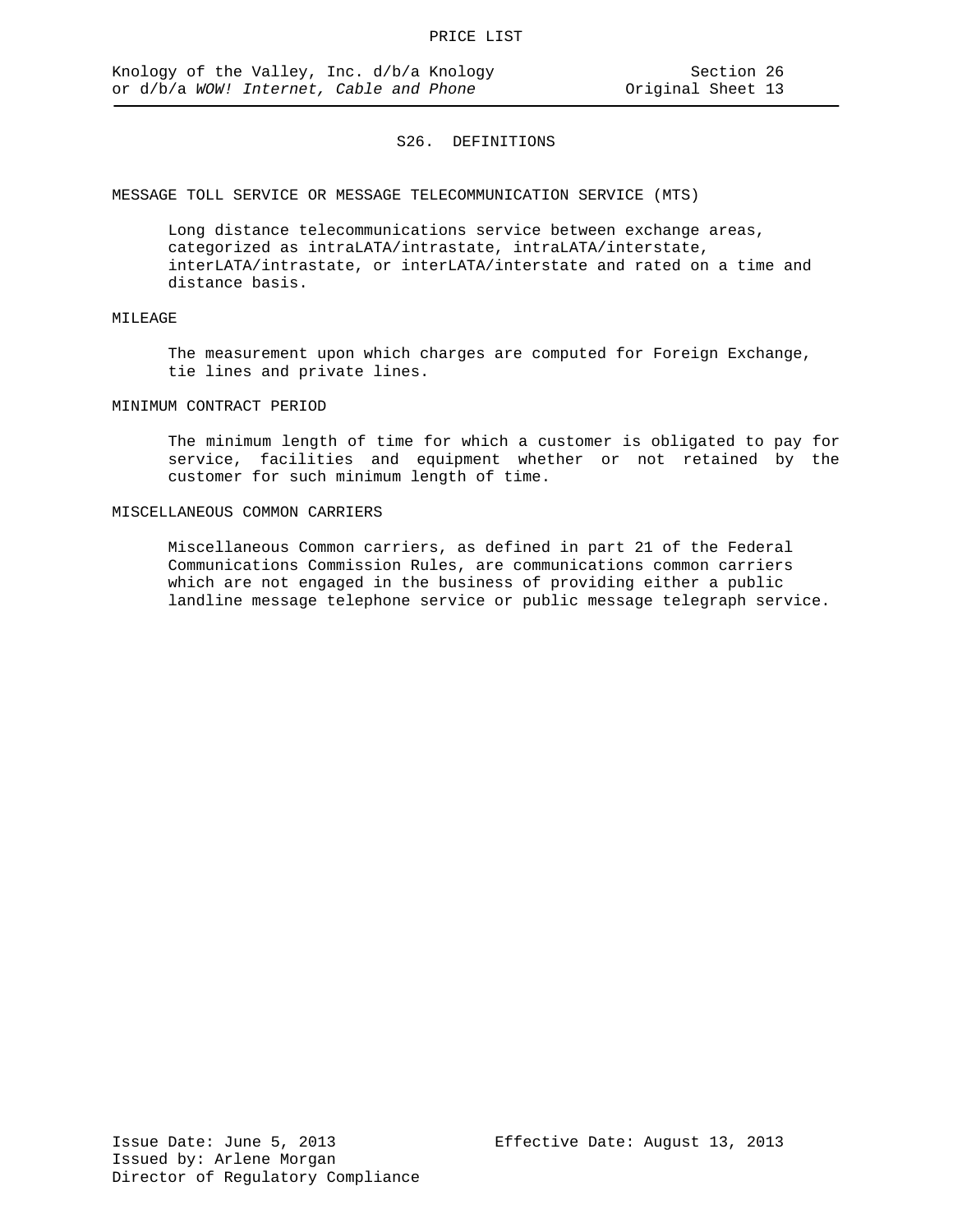#### MISCELLANEOUS SERVICE

Service not regularly furnished with the various classes of exchange service.

#### MOBILE TELEPHONE SERVICE

A communication service provided by means of radio frequencies through a land radio telephone base station. Connections may be established between a wire station and a mobile or fixed unit or between two mobiles or fixed units.

NETWORK INTERFACE DEVICE (NID)

A standard FCC Registration Program jack or equivalent that is installed by the Telephone Company as part of the network access line on a customer's premises at a location determined by the company which is accessible to the customer and consistent with RCC Registration regulations governing the location of the network interface. The network interface is located on the customer's premises and serves as the point of connection for all premises services to the telecommunications network.

## NONLISTED TELEPHONE

An exchange station which has the listing omitted from the telephone directory but listed in the directory assistance records.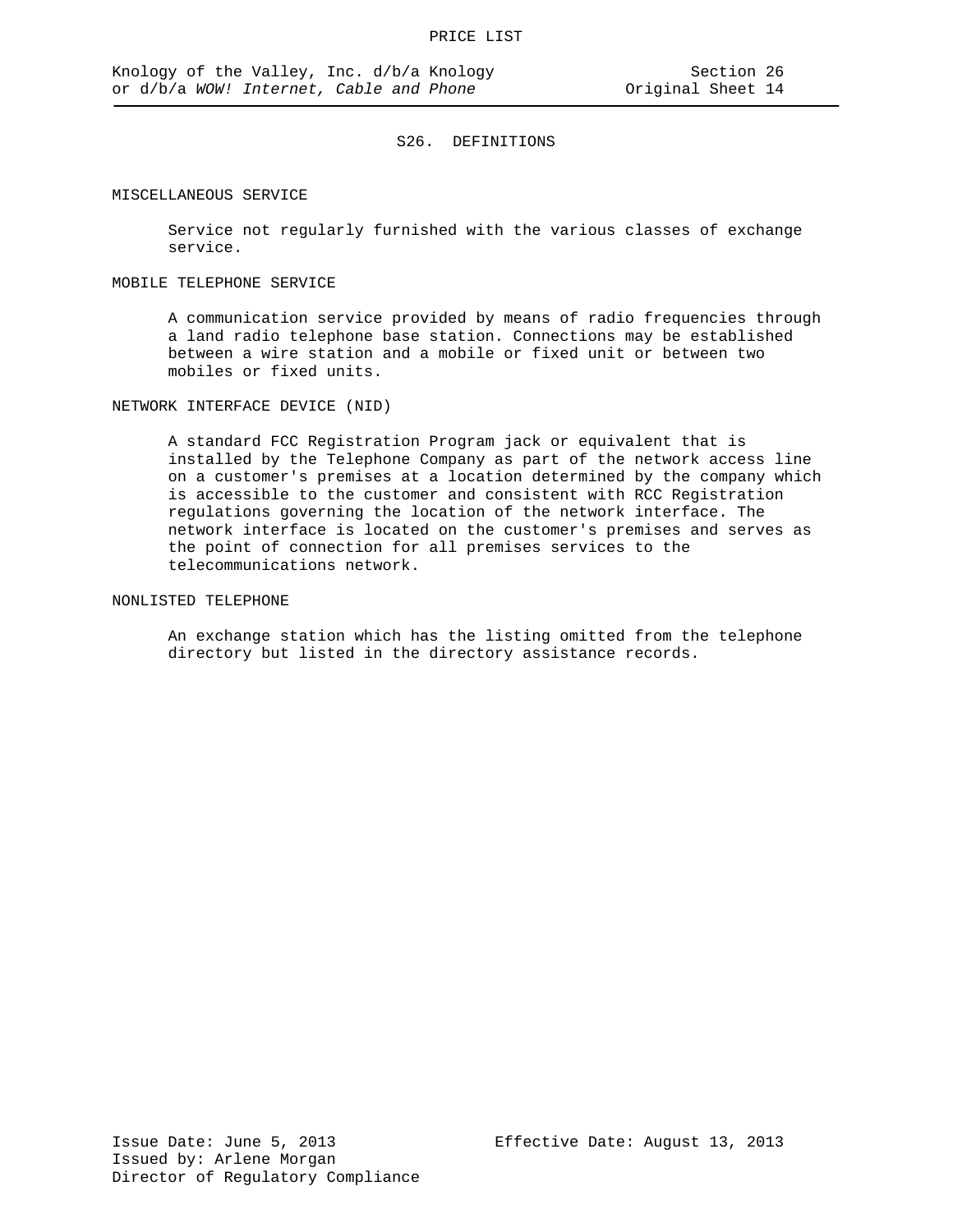#### NONPUBLISHED TELEPHONE

An exchange station which has the listing omitted from both the telephone directory and directory assistance records at the customer's request.

## PRIVATE BRANCH EXCHANGE SERVICE

An arrangement of equipment consisting of switching apparatus with attendant's telephone, trunks to a central office and stations connected with the switching apparatus, providing for intercommunication between these stations and communication with the general exchange and interexchange systems. Throughout this Price List, the commonly used abbreviation "P.B.X." will be substituted for the words Private Branch Exchange.

#### PRIVATE BRANCH EXCHANGE TRUNK

A circuit connecting a private branch system with a Central Office.

## PRIVATE LINE

A circuit provided to furnish communication between two or more instrumentalities directly connected to it. Such instrumentalities do not have access to the general exchange and interexchange networks.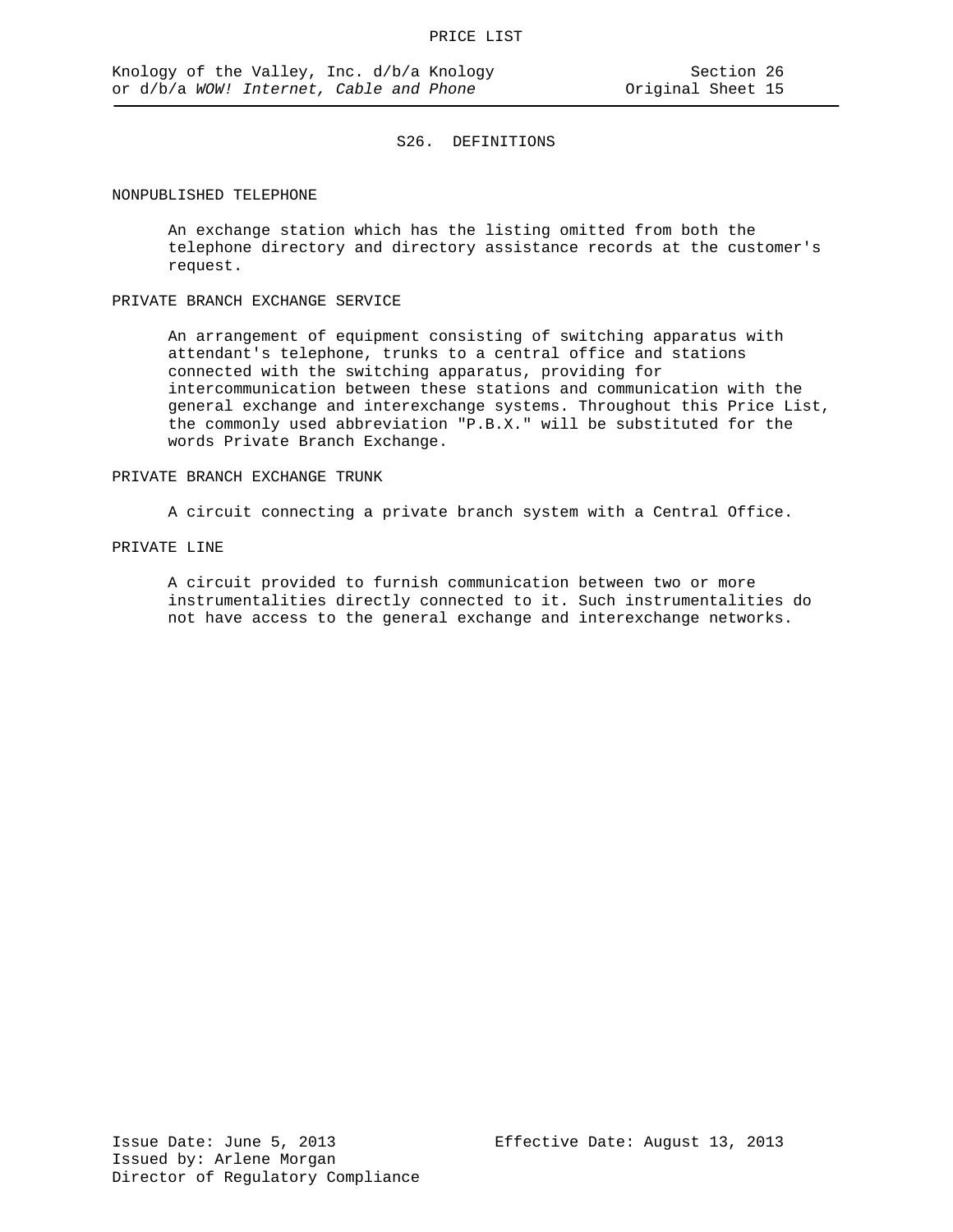### PRIVATE RIGHT-OF-WAY

A facility route granted to the company on or over private property.

## PUBLIC TELEPHONE

An exchange station, either attended or equipped with a coin collecting device, designed and placed for use by the public in general at locations chosen or accepted by the Company.

#### RESIDENCE SERVICE

Exchange service furnished to customers where the actual or obvious use is for domestic purposes, as more specifically defined by the Tariff.

# SEMI-PUBLIC TELEPHONE

An exchange station, equipped with a coin collecting device, designed for a combination of customer and public use at locations more or less public in character. Semi-public telephone service is considered as a form of customer service.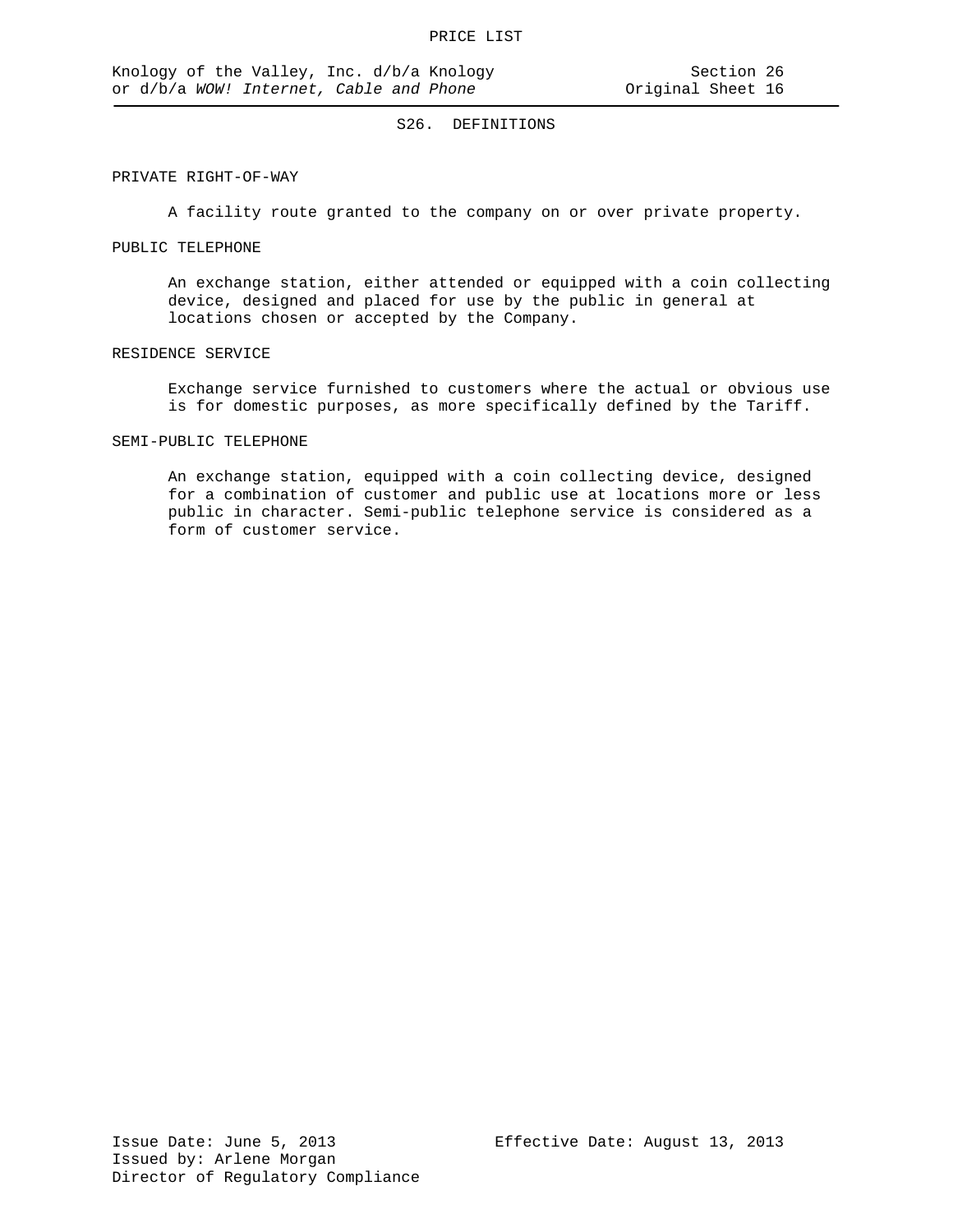### SERVICE ORDER CHARGE

The charge for receiving and recording information and/or taking action in connection with a subscriber or applicant and processing the necessary data.

### SUBSCRIBER

A person, firm, partnership, corporation, profit or non-profit organization, governmental agency, etc., receiving service from the company.

#### SUSPENSION OF SERVICE

An arrangement made at the request of the customer, or initiated by the company for violation of Tariff regulations by the customer, for temporarily discontinuing service without terminating the service agreement or removing the telephone equipment from the customer's premises, as more specifically defined by the Tariff.

## TARIFF

The rates, charges, rules and regulations adopted and filed by the Company and approved by the Alabama Public Service Commission.

#### TERMINATION CHARGE

A charge applying when a customer discontinues an item of service or equipment prior to the expiration of the initial service period designated for such item.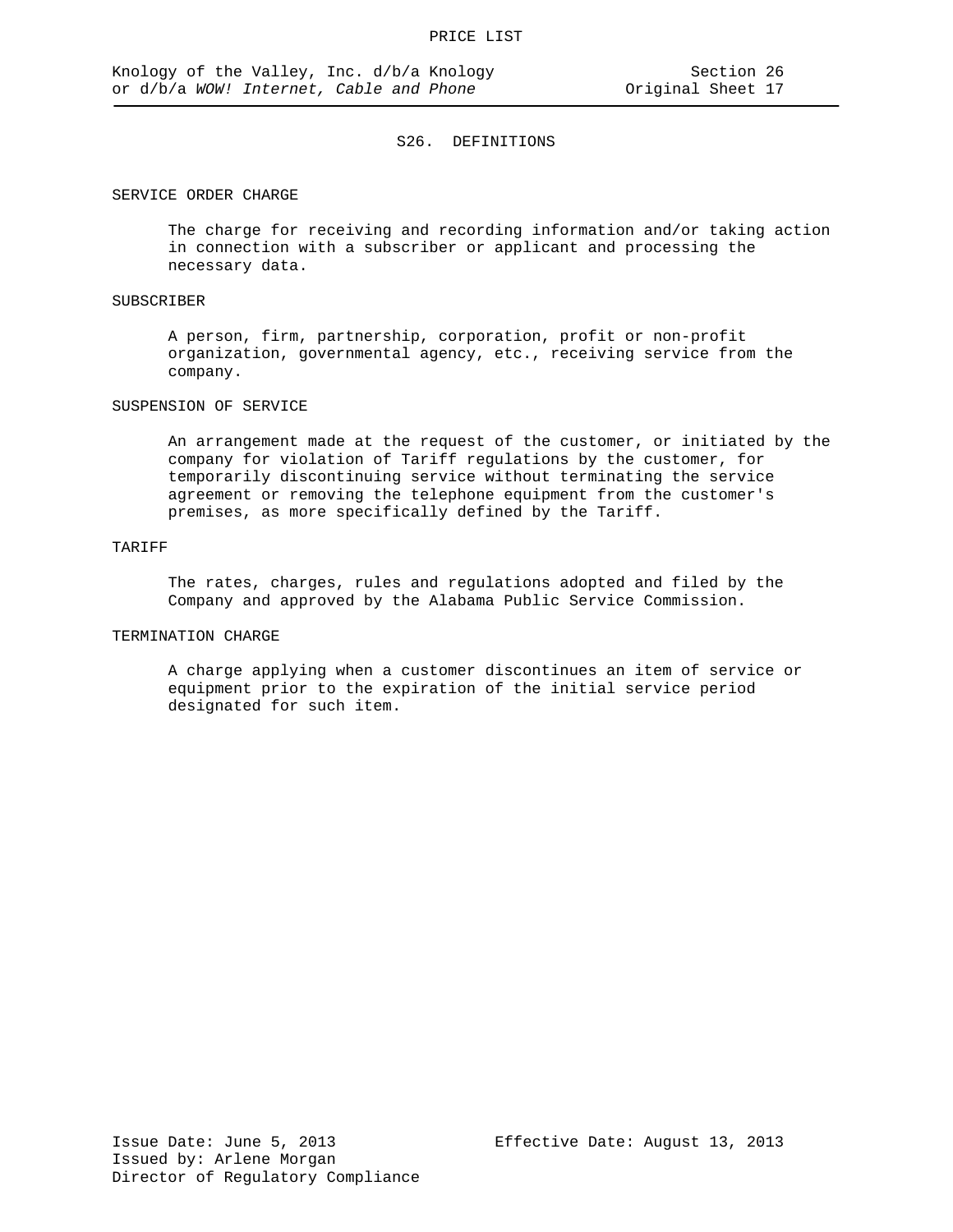### TOLL CALL

A call to a point outside the local calling area of an exchange for which a long distance charge applies.

## TOLL LINE

A circuit used exclusively for the transmission of messages between points located in different exchange areas where specific charges for each such message are applicable.

### TOLL SERVICE

Toll Service (Long Distance Service) is that part of the total telephone service rendered by the company which is furnished between customers in different exchange areas in accordance with the rates and regulations specified in the Company's Toll Tariff.

#### OUCHTONE CALLING SERVICE

A classification of exchange service whereby calls are originated through the use of pushbuttons in lieu of rotary dials.

### TRUNK LINE

A circuit over which customers' messages are sent between two central offices or between a central office and a private branch exchange system.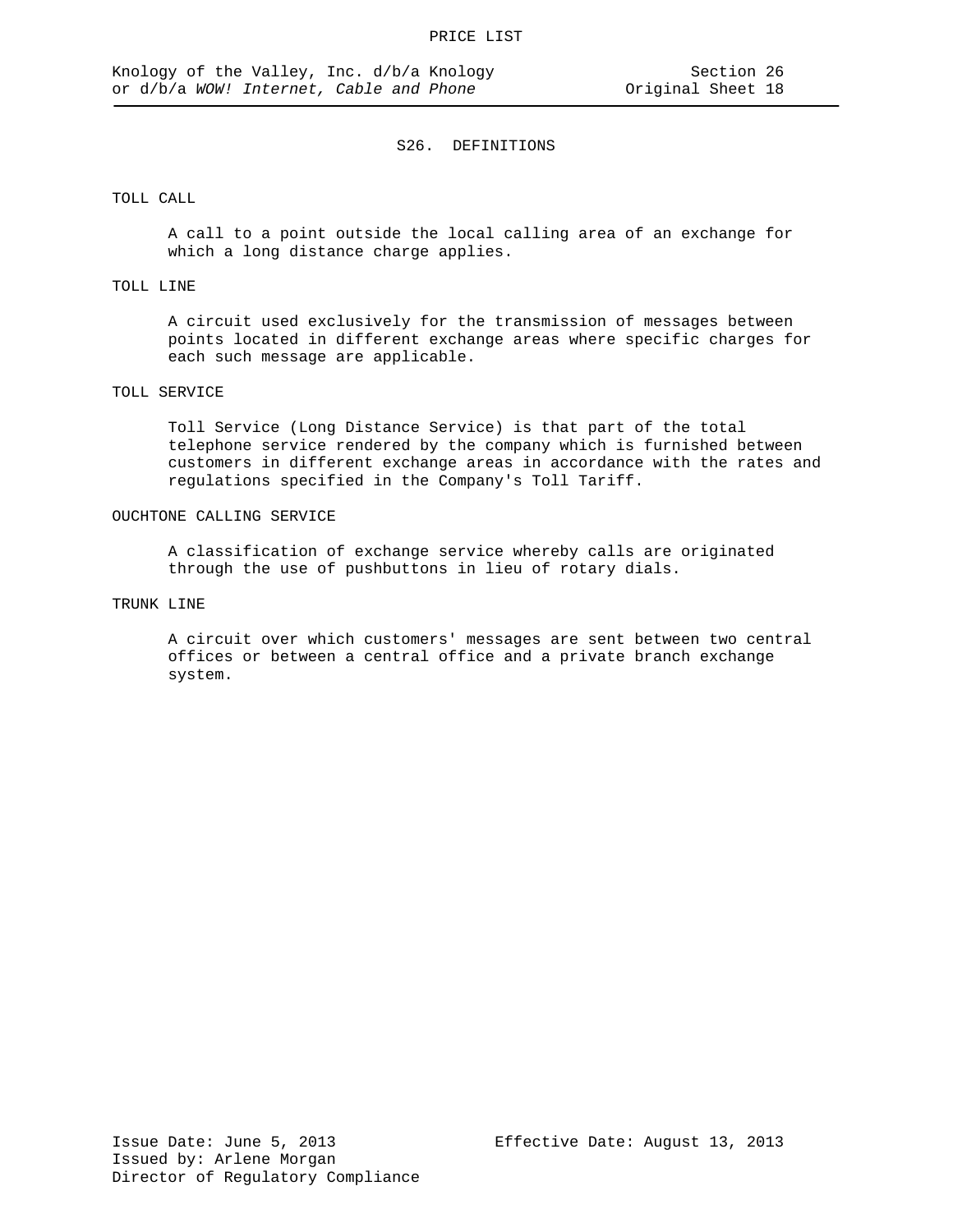#### UNDERGROUND SERVICE CONNECTION

A customer's "drop" wire which is run underground from a pole line or an underground distributing cable.

#### ZONE

One of a series of specified areas, beyond the base rate area of an exchange in which service is furnished at rates in addition to base rates.

### ZONE BOUNDARY

The limit of a specified area beyond the base rate area of an exchange.

#### ZONE CHARGES

A charge applying in addition to the base rate for service when a subscriber's main station, PBX, or Centrex system is outside the base rate area but is located within the exchange area.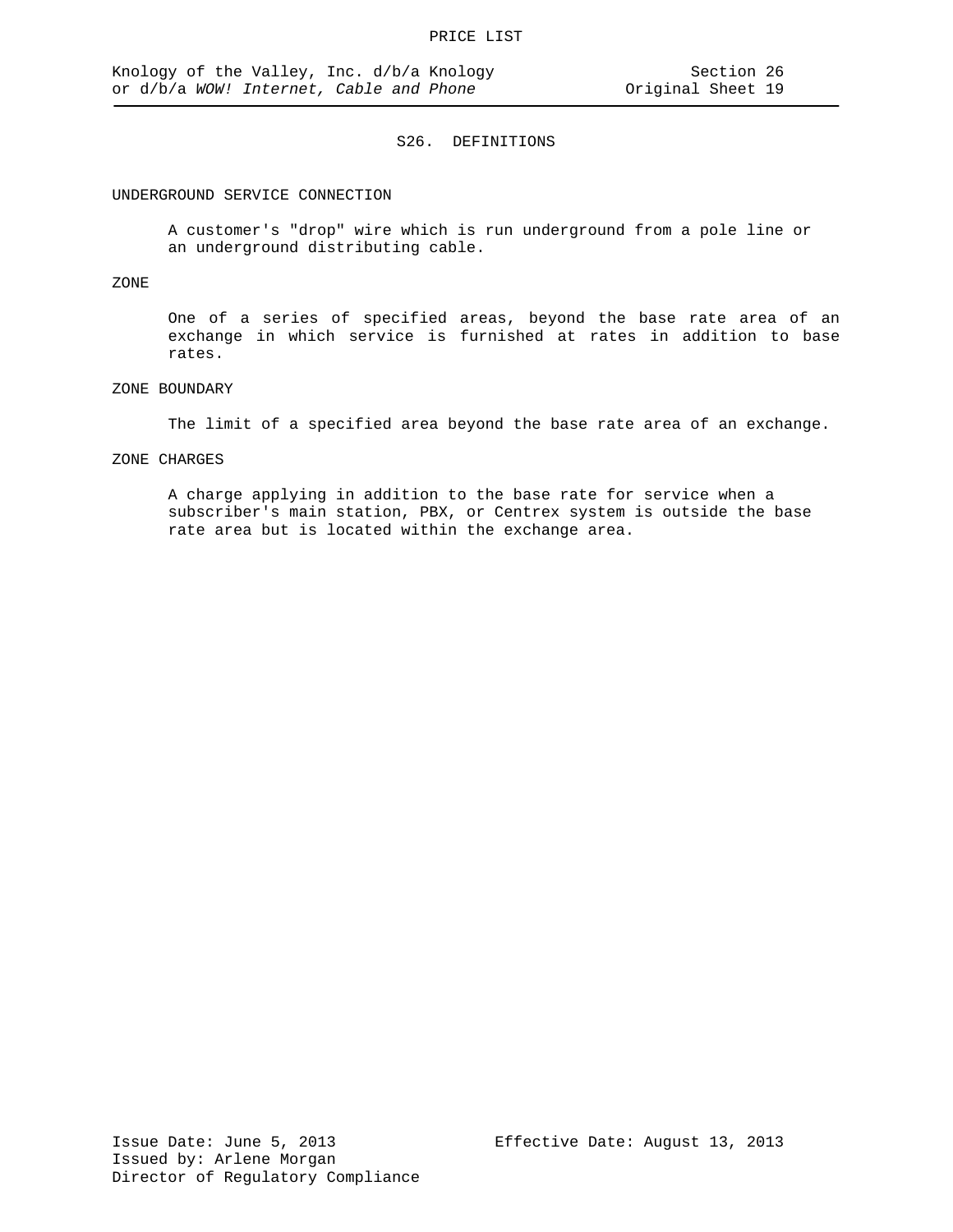## S26.2 ACRONYMS AND ABBREVIATIONS

ABH - Average Busy Hour

ACCUNET - AT&T Switched Data Service Network

AND - Automatic Network Dialing

ATTCOM - AT&T Communications

ATTIS - AT&T Information Services

ATUR - Automatic Telephone Using Radio (Cellular System)

BCR - Billing, Collecting, Remitting

- BHC Busy Hour Calls
- BNS Bill Number Screening (TSPS)
- BOC Bell Operating Companies
- BRA Base Rate Area
- BV Busy Verification
- CALC Customer Access Line Charge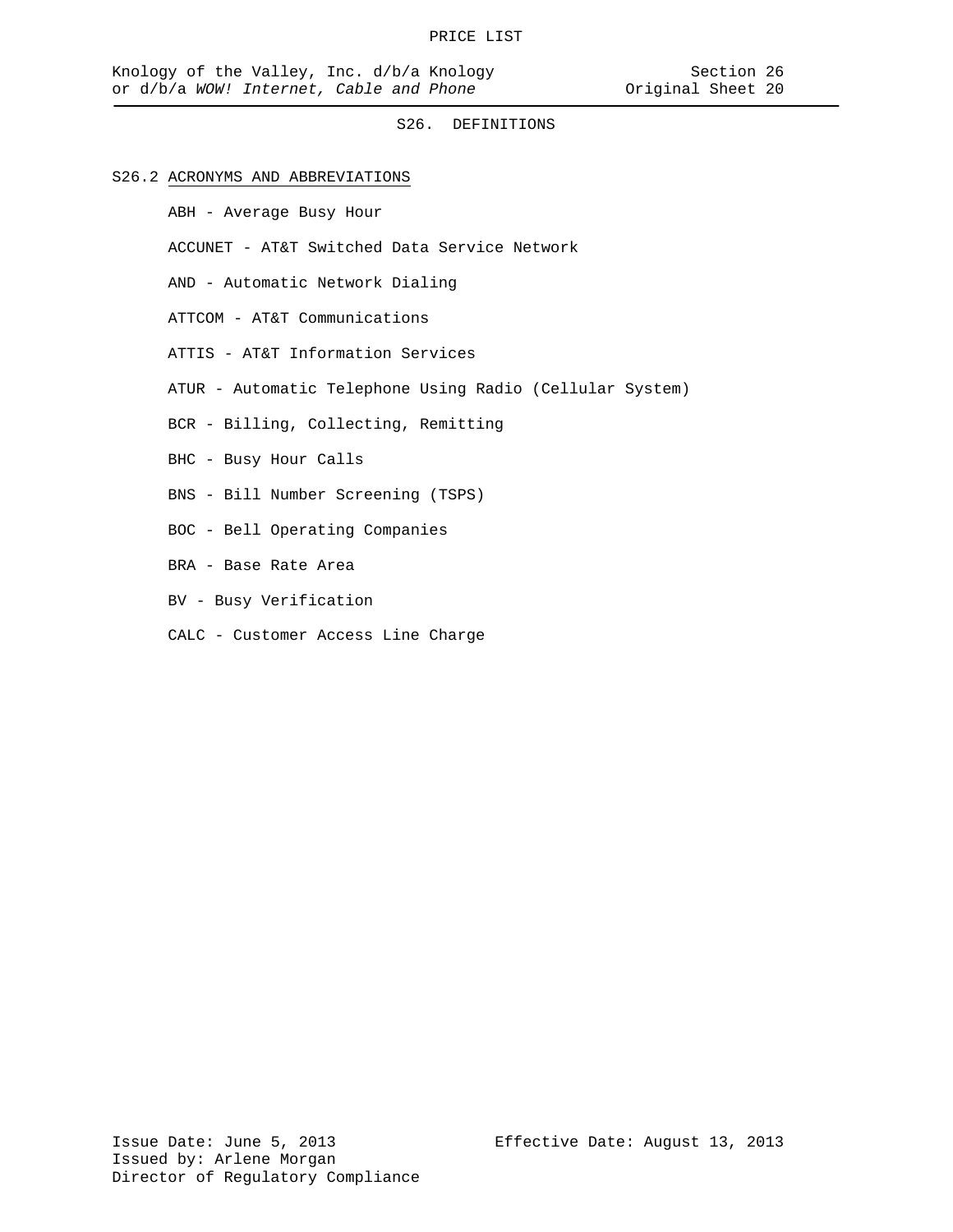## S26.2 ACRONYMS AND ABBREVIATIONS (Cont'd)

- CCB Coin Collecting Box
- CCIS Common Channel Inter-Office Signaling
- CCLC Common Carrier Line Charge
- CDA Coin Detection and Announcement
- CDR Call Detail Recording
- CDRR Call Detail Recording and Reporting
- CIC Carrier Identification Code
- CMRS Cellular Mobile Radio Telecommunications Service
- COCOT Customer Owned Coin Operated Telephone
- CPE Customer Premises Equipment
- DDD Direct Distance Dialing
- DID Direct Inward Dialing
- DOJ Department of Justice
- EAS Extended Area Service
- ECA Exchange Carrier Associatio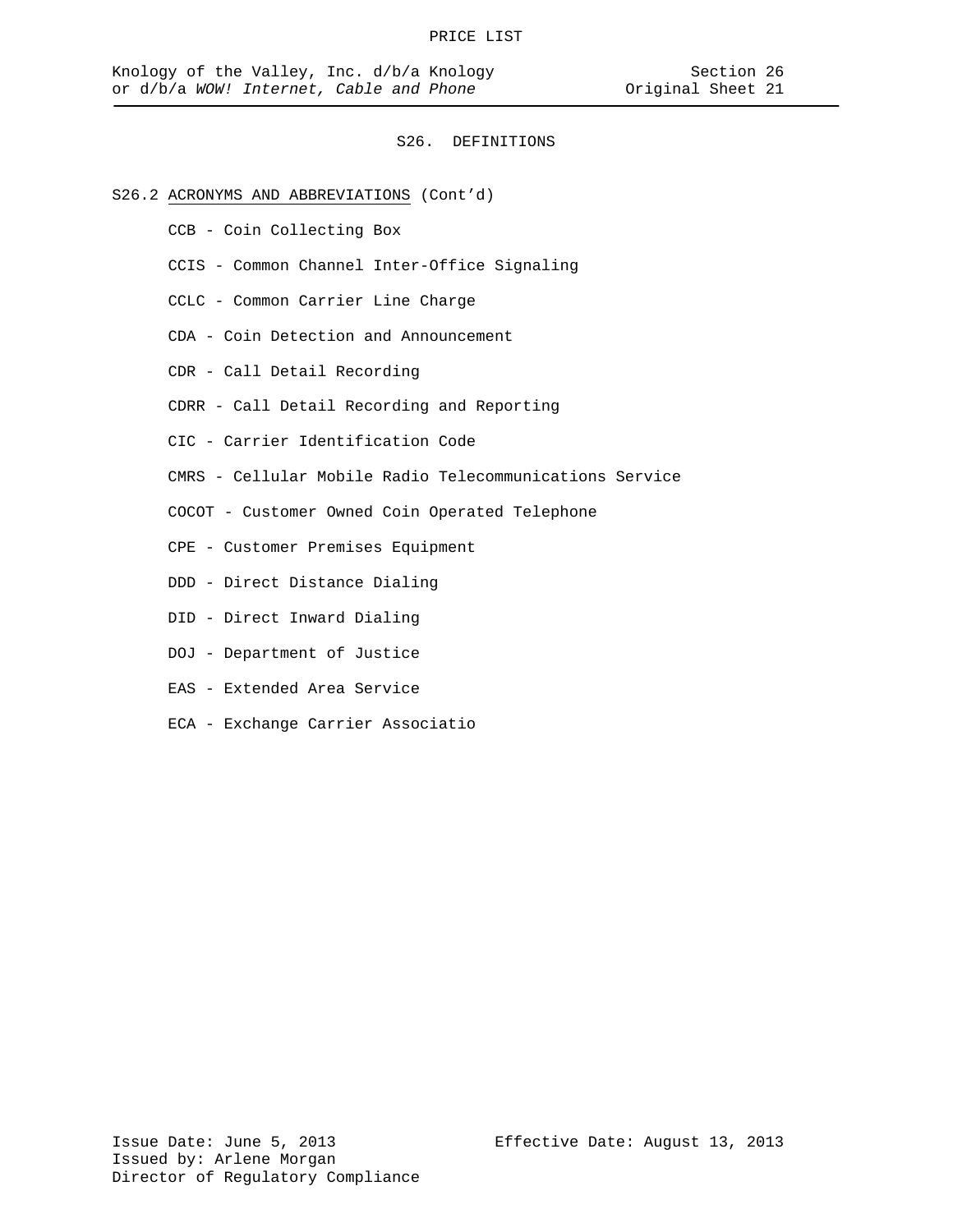## S26.2 ACRONYMS AND ABBREVIATIONS (Cont'd)

- EDA Embedded Direct Analysis
- FCC Federal Communications Commission
- FGA Feature Group A
- FGB Feature Group B
- FGC Feature Group C
- FGD Feature Group D
- FX Foreign Exchange
- IXC Interexchange Carrier
- INWATS Inward Wide Area Telecommunications service (800)
- ISDN Integrated Services Digital Network
- KTS Key Telephone System
- LATA Local Access and Transport Area
- LCR Least Cost Routing
- LEC Local Exchange Company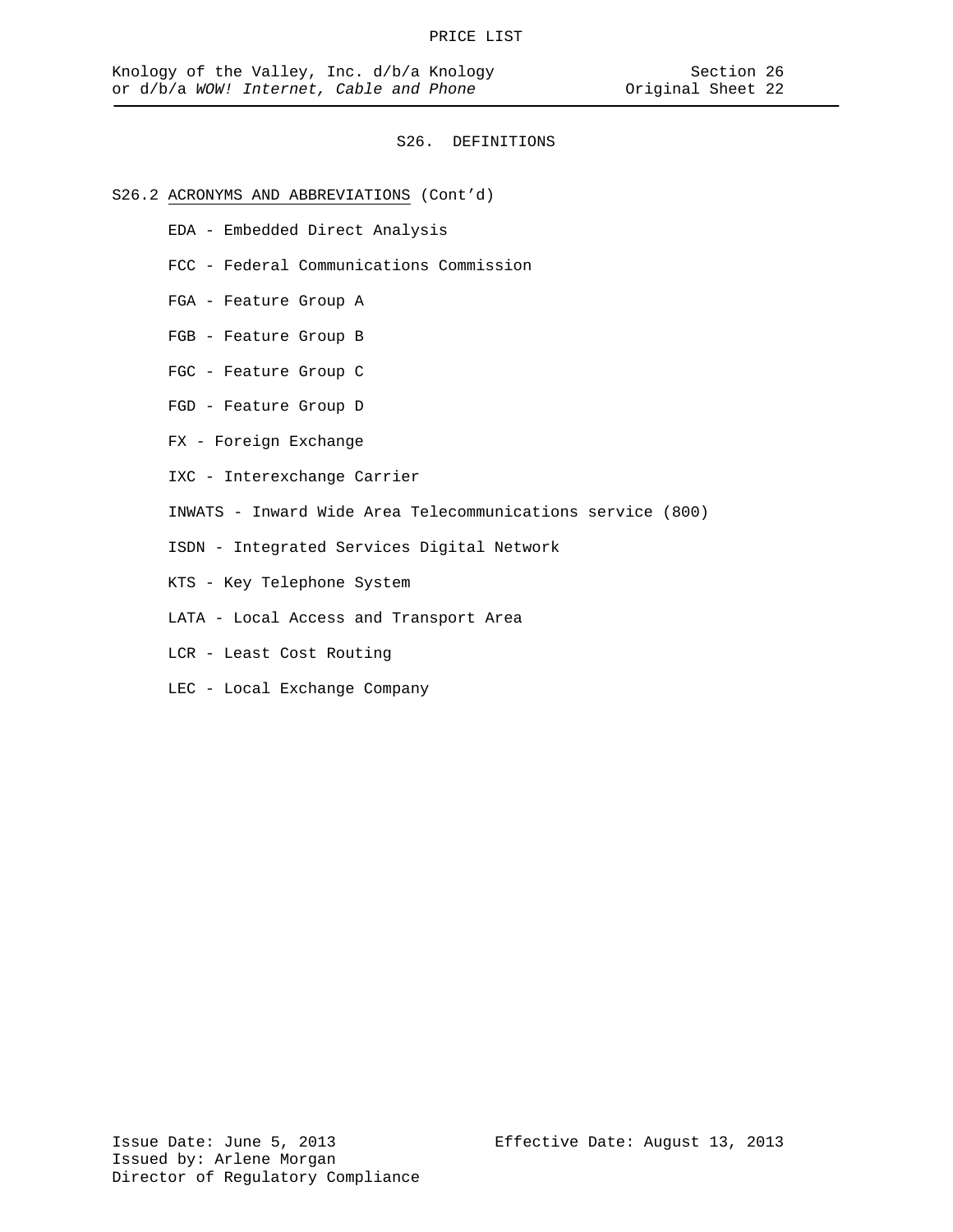- S26.2 ACRONYMS AND ABBREVIATIONS (Cont'd)
	- LMS Local Measured Service
	- MTS Message Telecommunications Service
	- NECA National Exchange Carrier Association
	- ONA Open Network Architecture
	- OUTWATS Outgoing Wide Area Telecommunications Service
	- PBX Private Branch Exchange Service
	- PIN Personal Identification Number
	- PL Private Line
	- POP Point of Presence
	- PSN Public Switched Network
	- RBOC Regional Bell Operating Company
	- RCC Radio Common Carrier
	- RCF Remote Call Forwarding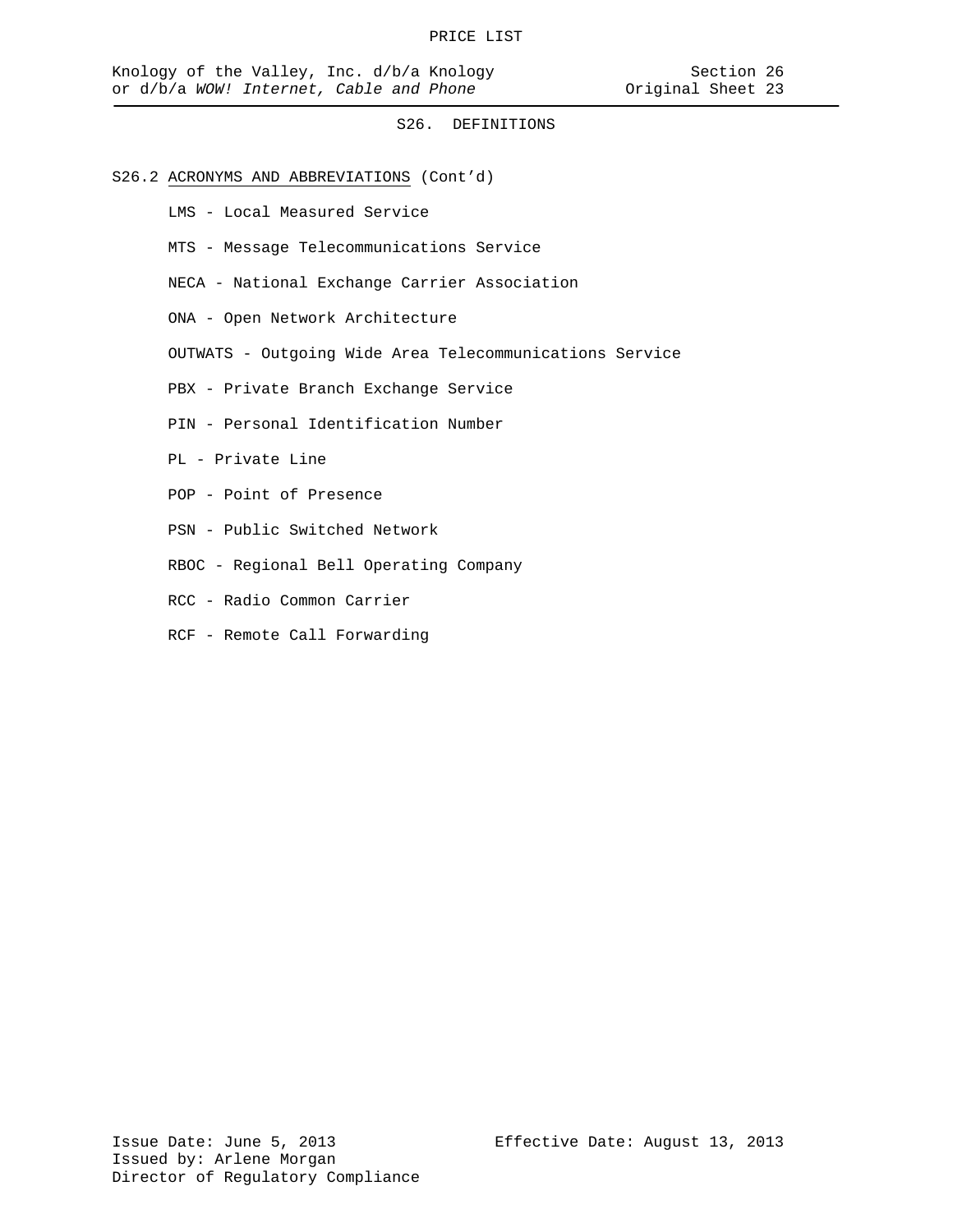# S26.2 ACRONYMS AND ABBREVIATIONS (Cont'd)

SLC- Subscriber Line Charge

WATS- Wide Area Telecommunications Service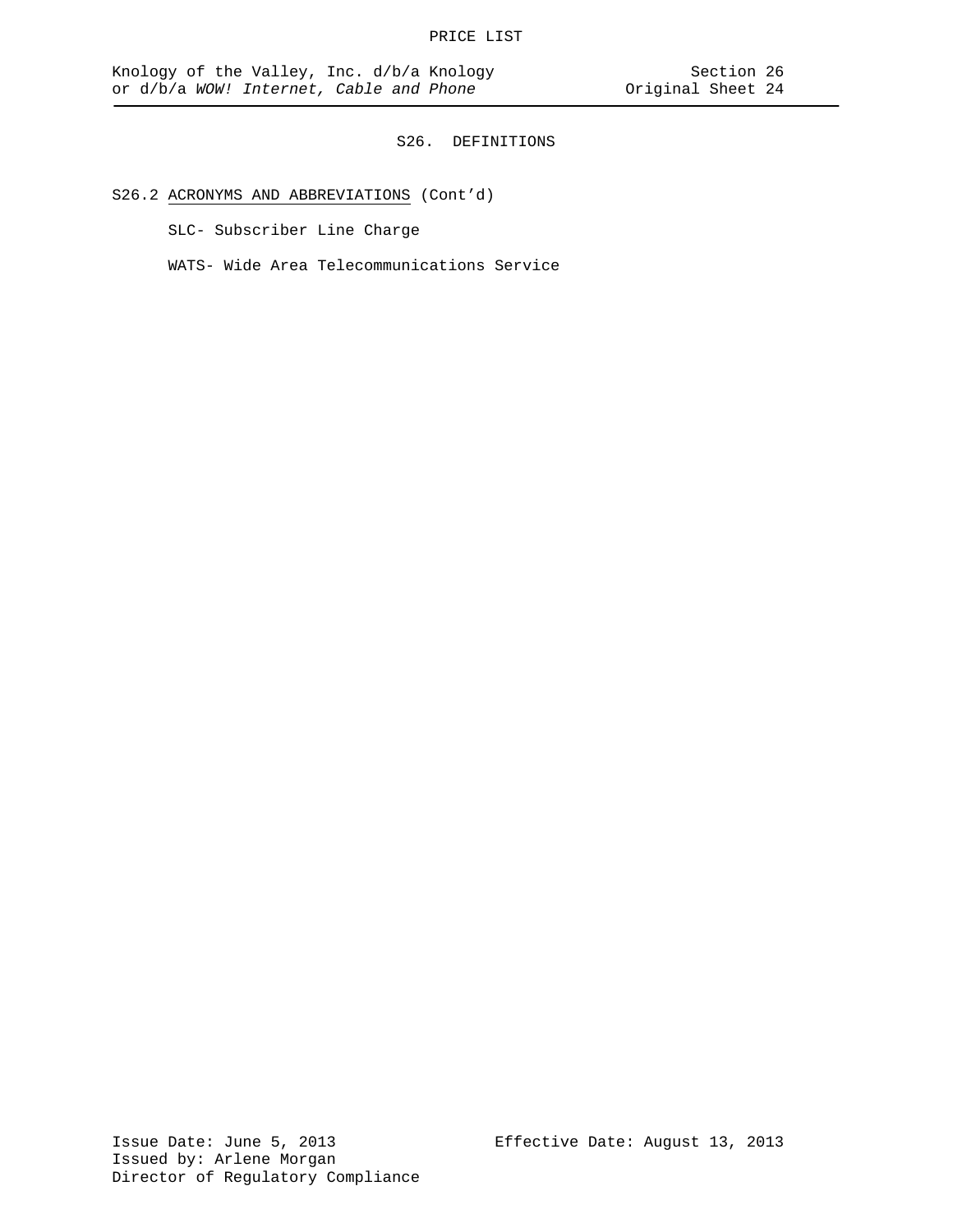#### CONTENTS

|  | Sheet No. |  |
|--|-----------|--|
|  |           |  |
|  |           |  |
|  |           |  |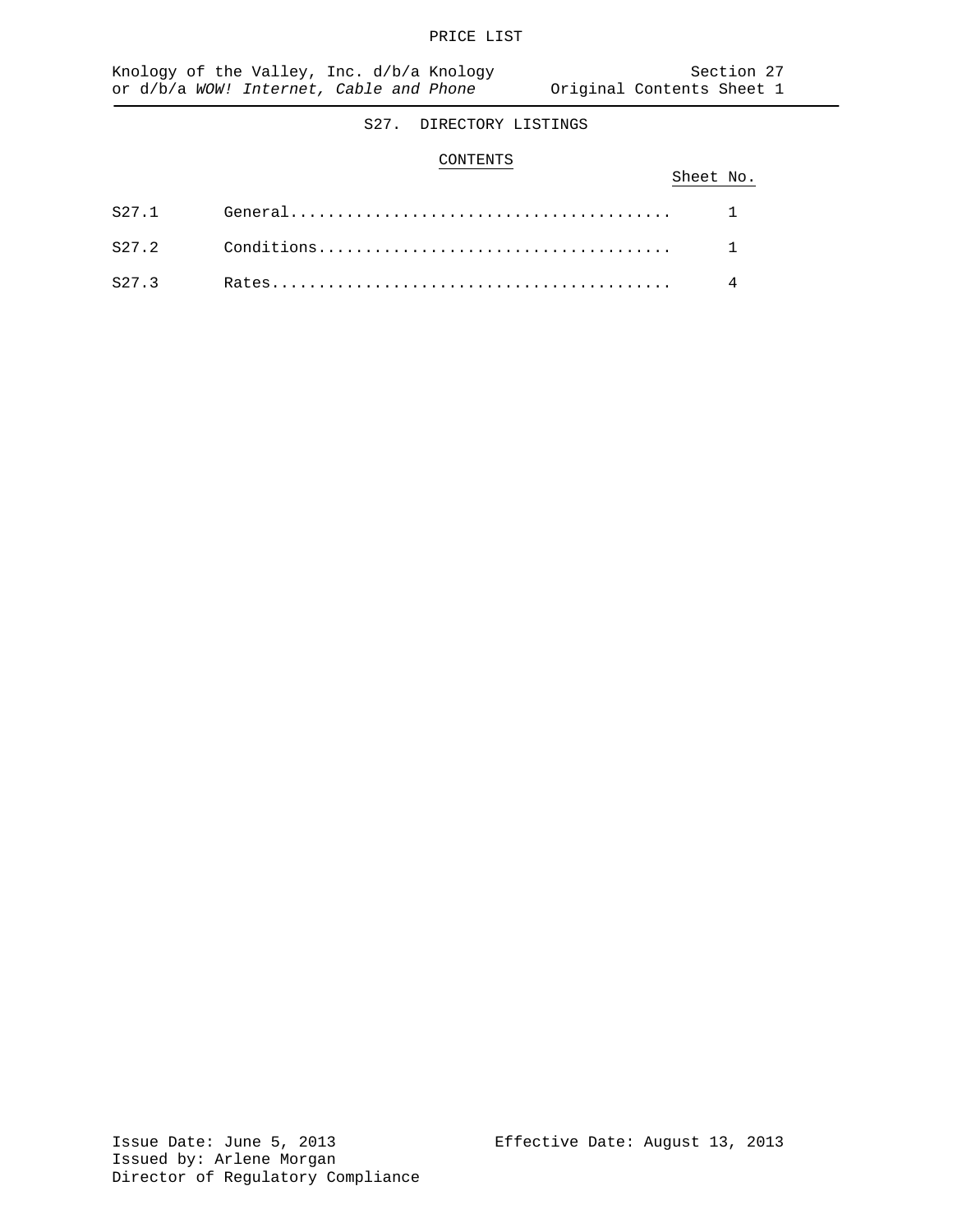## S27.1 GENERAL

A. Directory listings encompassed by this Price List are applicable to listings in the alphabetical section in the telephone directory.

### S27.2 CONDITIONS

- A. Primary listing which may include the name, address and telephone number of the individual, organization, firm or corporation for whom the service has been contracted will be furnished without additional charge.
	- l. Listings will be limited to such information as is necessary for identification to facilitate use of the service.
	- 2. The length of a listing may be limited by the use of abbreviations where the clarity of the listing and the identification of the customer will not be impaired.
	- 3. The Company may refuse to insert any listing, which in its judgment does not facilitate the use of the directory.
	- 4. Only one listing is furnished without charge for each main service, joint user service, or PBX system. Where a number of main stations are provided on a rotary basis, they are considered one service. If additional listings are required to properly identify the subscriber, such additional listings will be provided at the appropriate charge.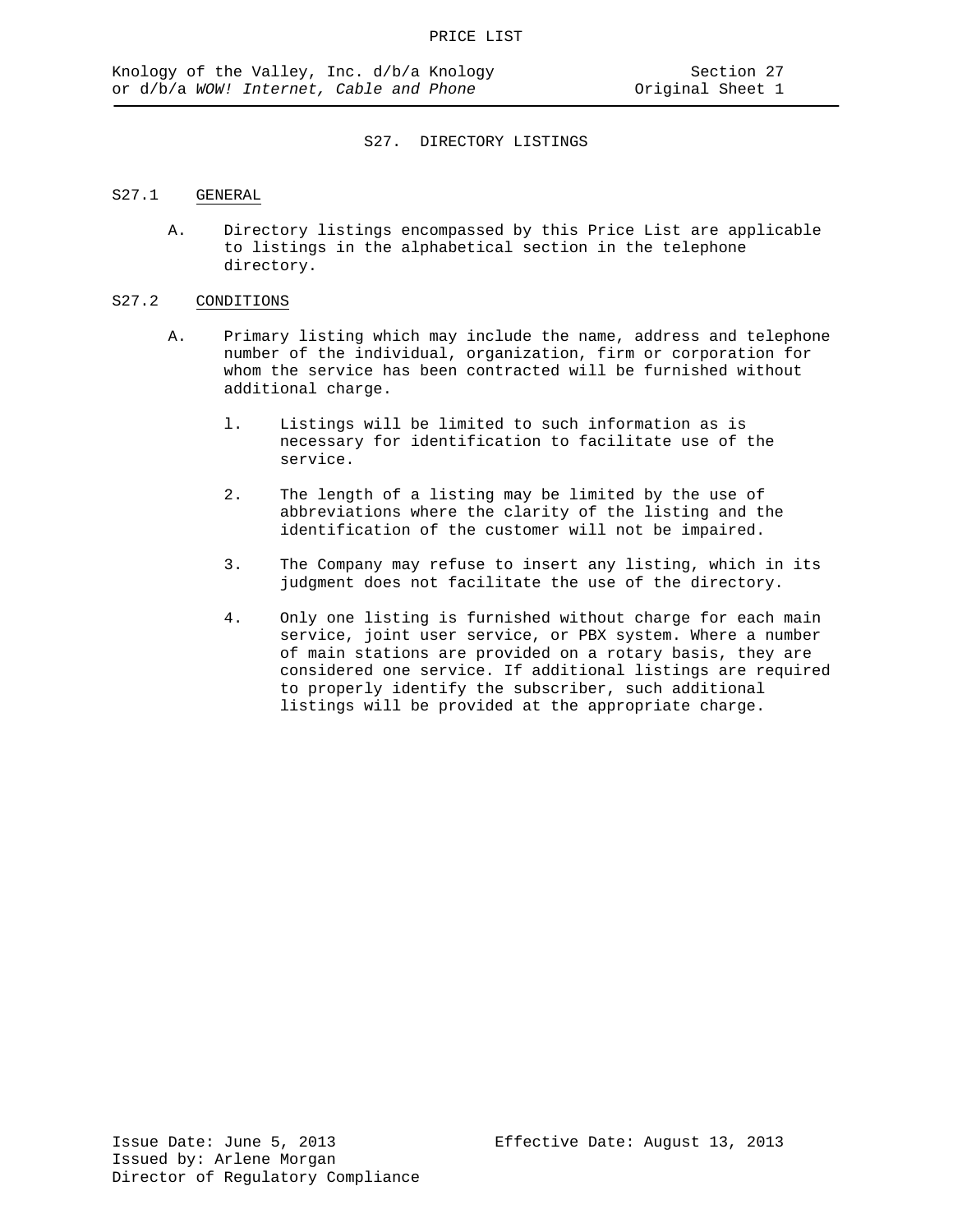## S27.2 CONDITIONS (Cont'd)

- B. An additional listing may include the same address and telephone number as the primary listing, except that a different address may be shown for off-premises stations located on other premises occupied solely by the customer. Additional listings may be furnished with businesses who occupy the same premises at applicable rates. (See Joint Use of Service.)
- C. An alternate call listing refers a calling party to certain other telephone numbers after business hours or on Sundays or holidays or if there is no answer on the first listed number. Where the alternate call number is to be that of another customer, the listing will be furnished only with written approval of the other customer.
- D. A foreign or noncustomer listing may be furnished customers requesting that their listing be included in a directory of an exchange other than that from which service is rendered.
- E. Nonlisted service is the withholding of a customer's listing from the printed telephone directory. The number may be obtained from the information operator.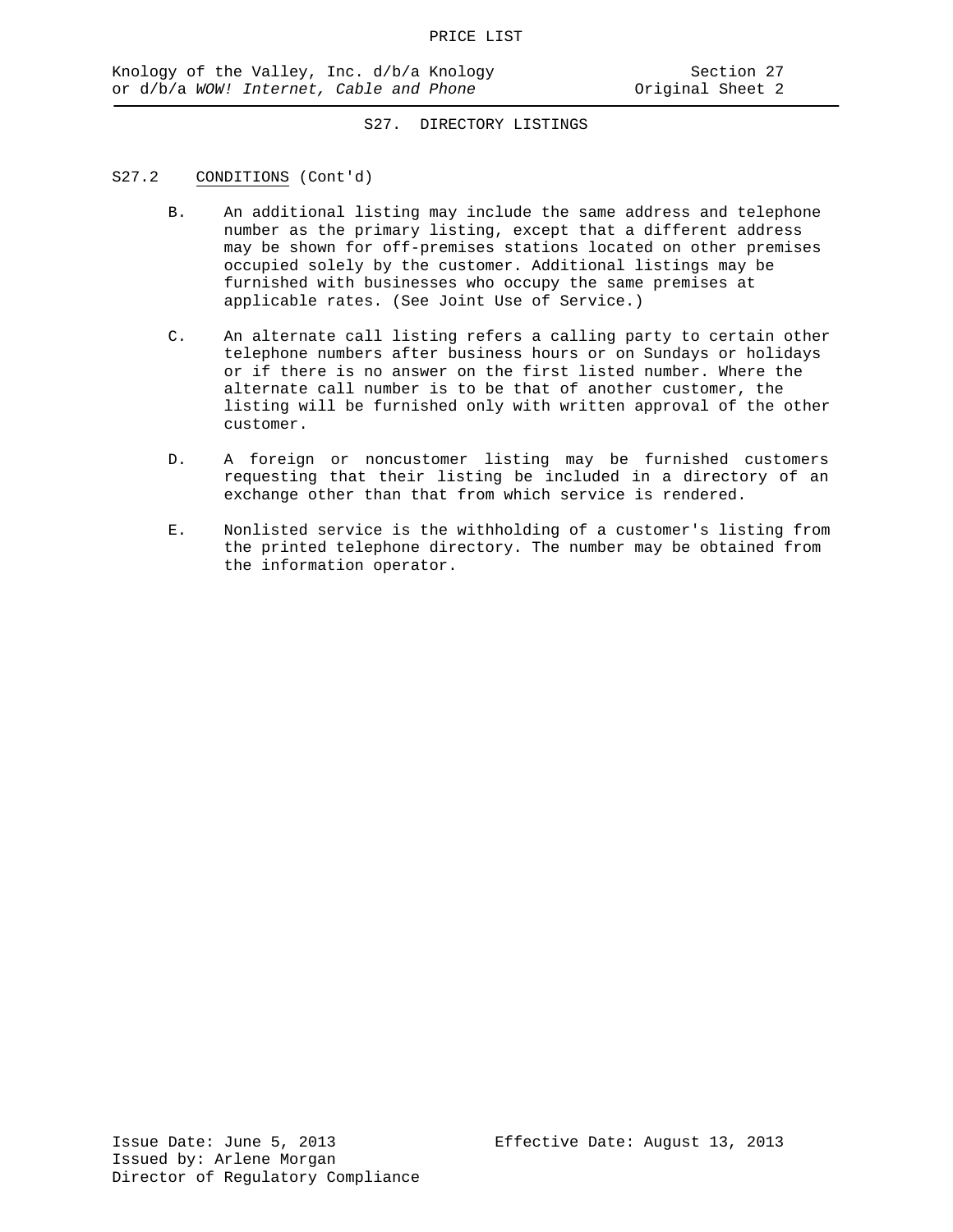### S27.2 CONDITIONS (Cont'd)

- F. Nonpublished service is the withholding of a customer's listing from both the telephone directory and information records.
	- a. When nonpublished service is to be furnished, the customer will hold the Company harmless from any damages which might arise, and will absolve the Company from any responsibility for the failure of the customer to receive calls because of the nonpublished listing.
- G. The charge for additional, alternate, unlisted or unpublished listings begin on the day the information records are posted.
- H. The length of contract period for directory listings, where the listing actually appears in the directory, is the directory period. The directory period is from the day on which the directory is distributed to the customers to the day the succeeding directory is distributed to the customers. Unless the listing no longer serves the customer because of disconnection, removal, etc., of the service, the minimum contract period will be for 30 days.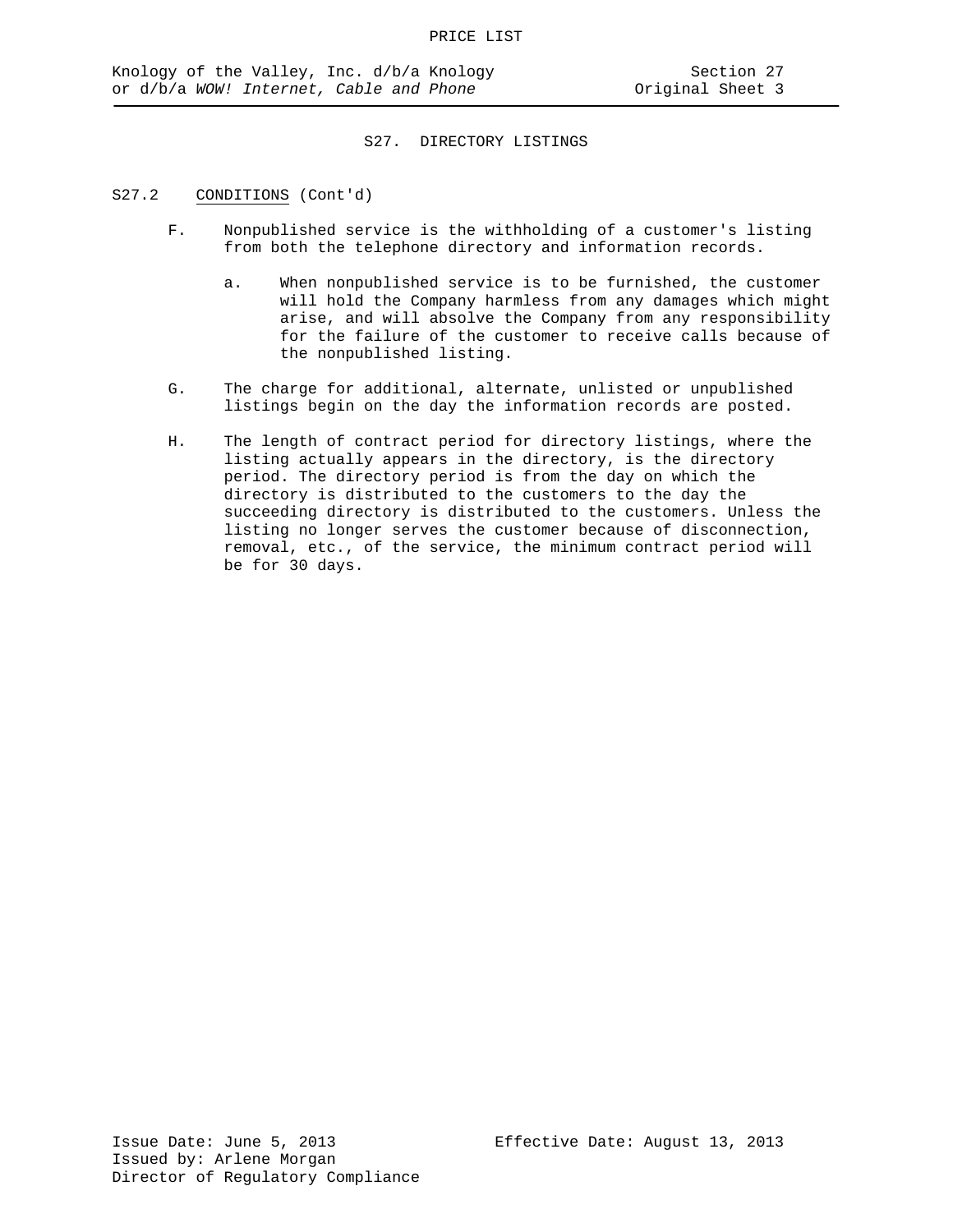A. Primary Service Listings

# S27. DIRECTORY LISTINGS

# S27.3 RATES

|                |    |                                                                           | Monthly Rate           |
|----------------|----|---------------------------------------------------------------------------|------------------------|
|                | 1. | Primary Station                                                           |                        |
|                |    | individual line service, each<br>a.<br>b.<br>party line service, each     | No Charge<br>No Charge |
|                |    | multiparty line service, each<br>$\mathsf{C}$ .                           | No Charge              |
|                | 2. | Private branch exchange service, each                                     | No Charge              |
| B.             |    | Additional listings, per line of information<br>requested by the customer |                        |
|                |    | Business                                                                  | \$1.75                 |
|                |    | Residence                                                                 | \$0.75                 |
|                |    | Alternate listing, each                                                   | \$1.75                 |
| $\mathsf{C}$ . |    | Non-listed, each (see conditions e)                                       | \$3.00                 |
| D.             |    | Non-published, each (see Condition f)                                     | \$5.00                 |
| Ε.             |    | Foreign listing, each line (see Condition d)                              | \$1.75                 |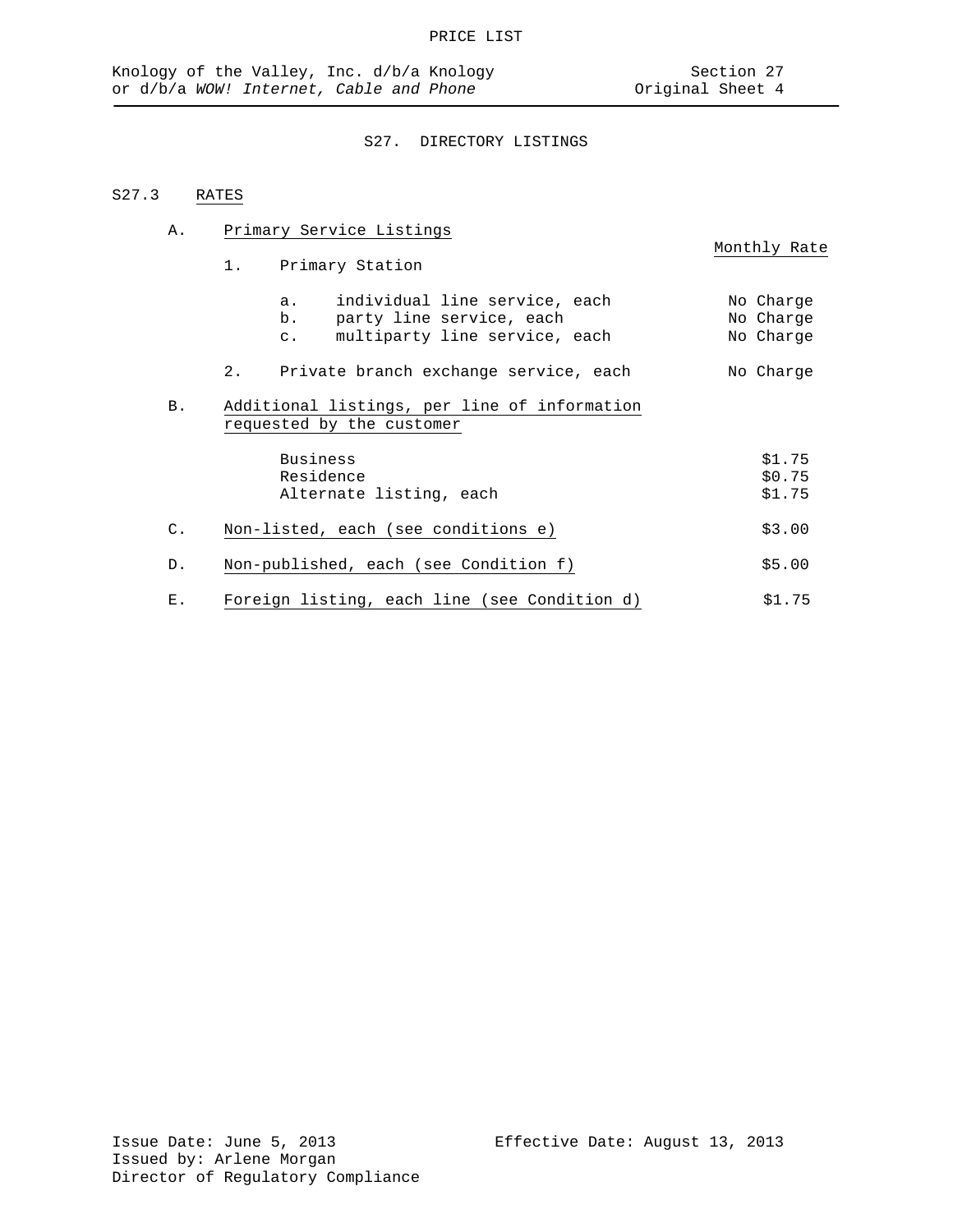# CONTENTS

# Sheet No. S30.1 Message Telecommunications Services (MTS)....... 1 A. Application............................... 1 B. General................................... 1 C. Two-Point Service......................... 1 D. Airline Mileage Between Rate Centers......<br>E. IntraLATA Long-Distance Operator IntraLATA Long-Distance Operator Verification/Interruption Service......... 17 F. Intra-NPA Long Distance Operator Service Requiring Telephone Number Assistance..... 19 S30.2 Interstate Long-Distance Services............... 20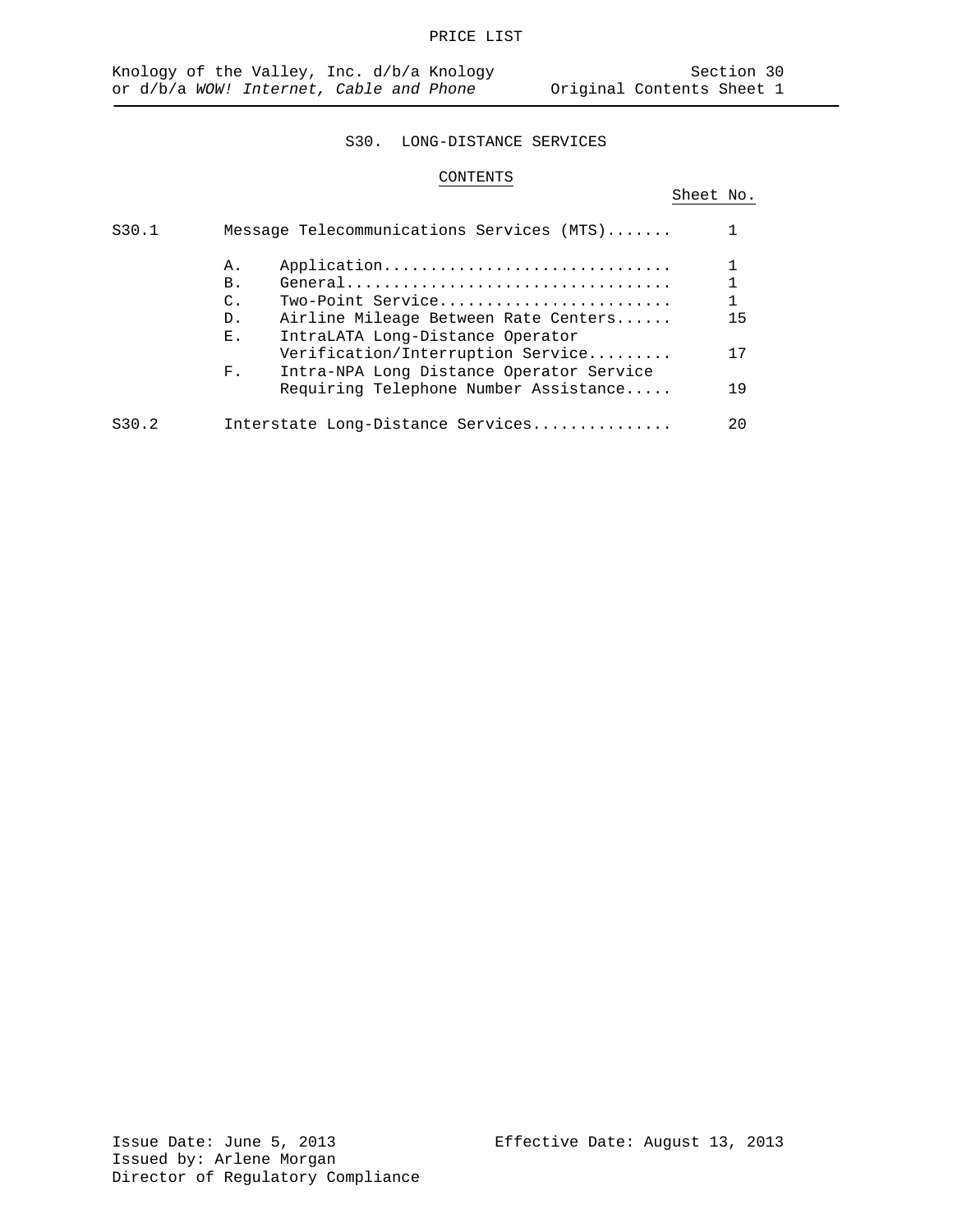# S30.1 MESSAGE TELECOMMUNICATIONS SERVICE (MTS)

A. Application

This Price List applies to Long Distance Message Telecommunications Service (MTS) furnished or made available by the Company and its connecting companies, over facilities wholly within or partly within and partly without the state of Alabama, between two or more points within the state of Alabama where the respective rate centers of such points also are located within the same LATA in said state.

#### B. General

- 1. Long Distance Message Telecommunications Service is that of furnishing facilities for communications between stations in different rate centers for either two-point or conference service.
- 2. Rates for service between points are based on airline mileage between rate centers. In general, each point is designated as a rate center except that certain small towns or communities are assigned adjacent rate centers with which they are closely associated for communication purposes. Airline mileages between rate centers are determined as provided in S30.1.D. following.
- 3. Customer or Other Common Carrier-provided terminal equipment or system may be used with facilities furnished to the customer by the Company for Long Distance MTS.
- 4. Long Distance MTS is provided for use by the Customer and may be used by others when so authorized by the Customer.
- C. Two-Point Service
	- 1. Service Between Land Wire Telephones
		- a. Classes of Service Service is offered on a Station-to-Station basis, as either Dial, Dial Calling Card, or Operator, or on a Person-to-Person basis.
		- b. Rates and Charges
			- (1) Charges for each Long Distance MTS message between any two points within the state and within the same LATA are determined as follows: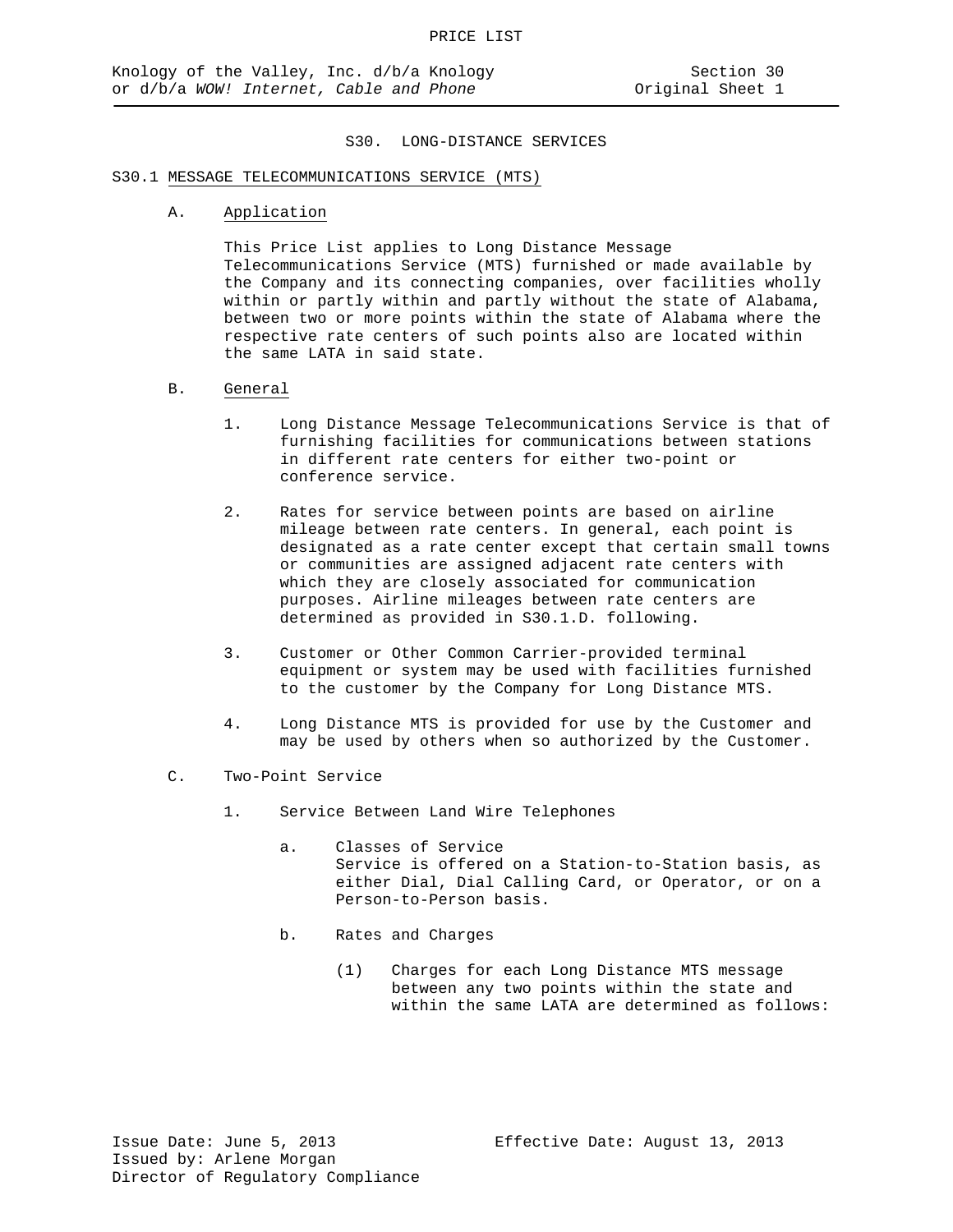- S30.1 MESSAGE TELECOMMUNICATIONS SERVICE (MTS) (Cont'd)
	- C. Two-Point Service (Cont'd)
		- 1. Service Between Land Wire Telephones (Cont'd)
			- b. Rates and Charges (Cont'd)
				- (1) (Cont'd)
					- (a) All messages are rated in full minute increments. Initial minute and additional minute basic rates are specified in the Basic Rate Schedule in Section S30.1.C.1.b.(2). Initial minute rates are for connections of one minute or any fraction thereof. Additional minute rates are for each additional minute or any fraction thereof that the connection continues beyond the first minute.
					- (b) For any Dialed Calling Card Station, Operator Station, or Person-to-Person message, the surcharge specified in Section S30.1.C.1.b.(4) following is added to the Basic Rate Schedule charge.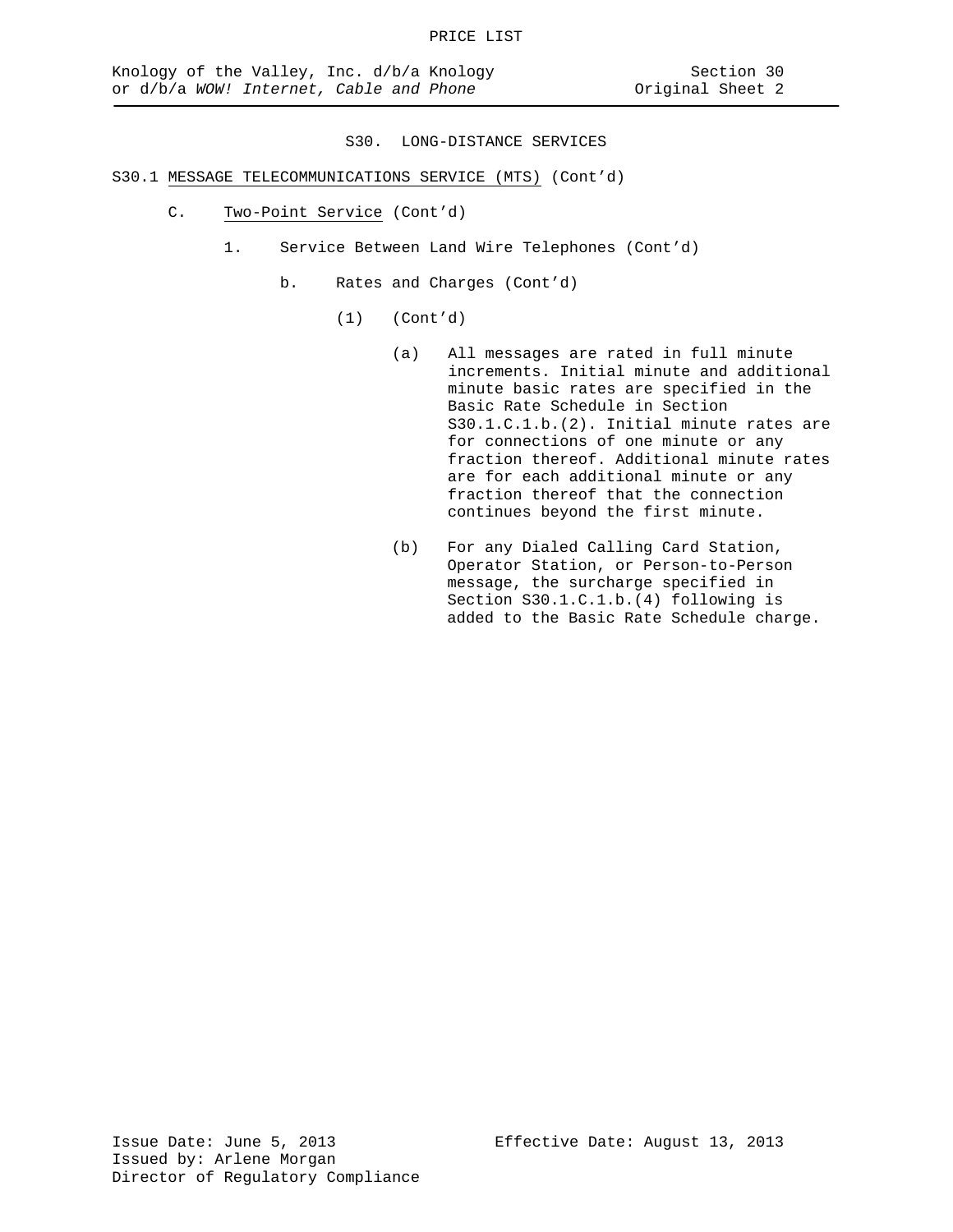# S30.1 MESSAGE TELECOMMUNICATIONS SERVICE (MTS) (Cont'd)

- C. Two-Point Service (Cont'd)
	- 1. Service Between Land Wire Telephones (Cont'd)
		- b. Rates and Charges (Cont'd)
			- (2) Basic Rate Schedule

(a) The following table contains the initial minute and additional minute rates for the Day rate period for all call classes. These rates are based on chargeable time (duration) of the message, as specified in Section S30.1.C.1.c. following, and the airline mileage between the rate centers of the two stations connected, as specified in Section S30.1.D. following.

| Residence             |            |        | <b>Business</b> |            |        |        |
|-----------------------|------------|--------|-----------------|------------|--------|--------|
| Each                  |            |        | Each            |            |        |        |
| Initial               | Additional |        | Initial         | Additional |        |        |
| Minute or             | Minute or  |        | Minute or       | Minute or  |        |        |
| Fraction              | Fraction   |        | Fraction        | Fraction   |        |        |
| Thereof               | Thereof    |        | Thereof         | Thereof    |        |        |
| $(a) 1 - 10$ miles    |            | \$0.16 | \$0.16          |            | \$0.20 | \$0.20 |
| $(b)$ 11 - 16 miles   |            | \$0.16 | \$0.16          |            | \$0.20 | \$0.20 |
| $(c)$ 17 - 22 miles   |            | \$0.16 | \$0.16          |            | \$0.20 | \$0.20 |
| $(d)$ 23 - 30 miles   |            | \$0.16 | \$0.16          |            | \$0.20 | \$0.20 |
| $(e)$ 31 - 40 miles   |            | \$0.16 | \$0.16          |            | \$0.20 | \$0.20 |
| $(f)$ 41 - 55 miles   |            | \$0.16 | \$0.16          |            | \$0.20 | \$0.20 |
| $(q)$ 56 - 70 miles   |            | \$0.16 | \$0.16          |            | \$0.20 | \$0.20 |
| $(h)$ 71 - 85 miles   |            | \$0.16 | \$0.16          |            | \$0.20 | \$0.20 |
| $(i) 86 - 100$ miles  |            | \$0.16 | \$0.16          |            | \$0.20 | \$0.20 |
| $(i)$ 101 - 124 miles |            | \$0.16 | \$0.16          |            | \$0.20 | \$0.20 |
| $(k)$ 125 - 148 miles |            | \$0.16 | \$0.16          |            | \$0.20 | \$0.20 |
| $(1)$ 149 - 196 miles |            | \$0.16 | \$0.16          |            | \$0.20 | \$0.20 |
| $(m)$ 197 +           |            | \$0.16 | \$0.20          |            | \$0.20 | \$0.20 |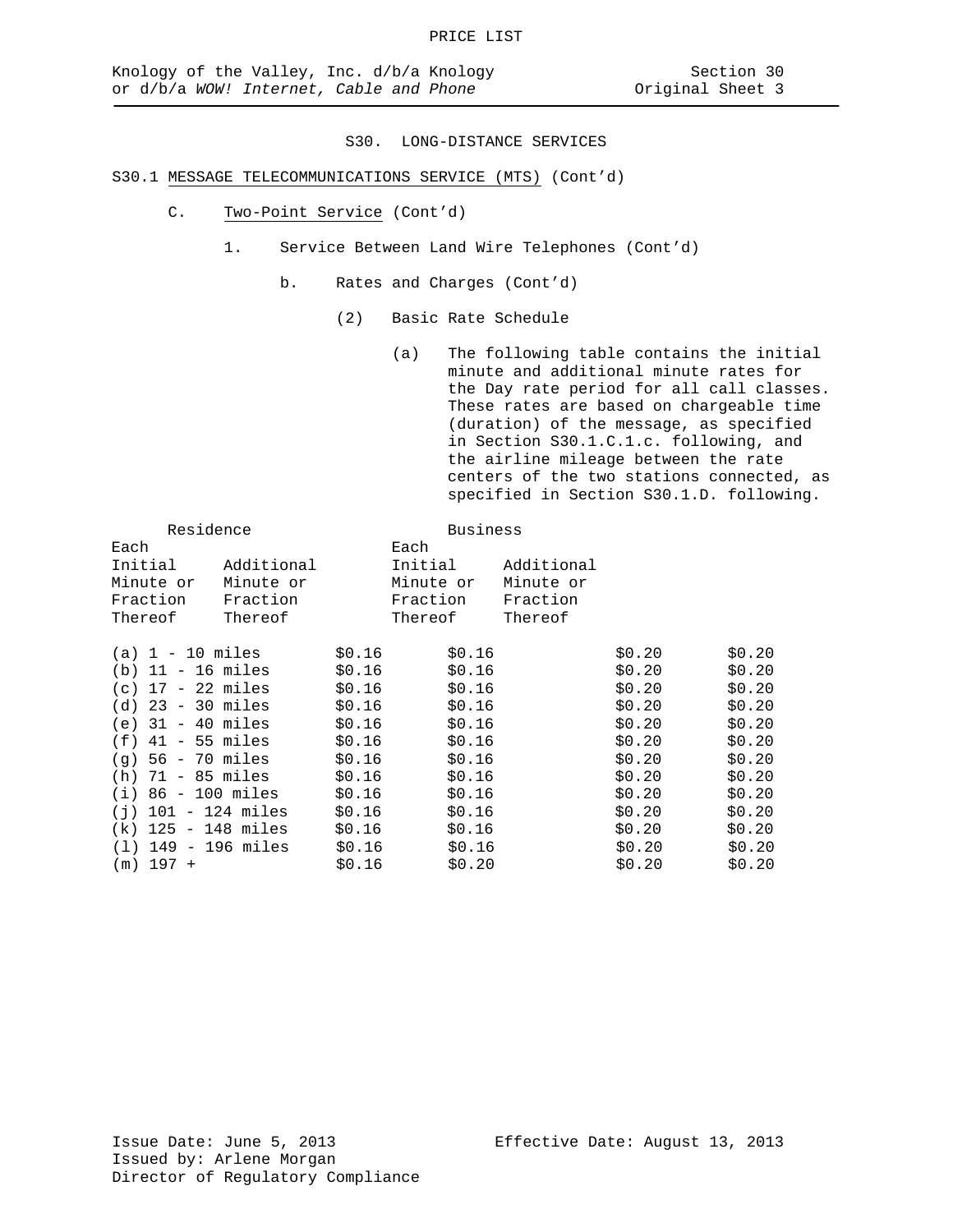# S30.1 MESSAGE TELECOMMUNICATIONS SERVICE (MTS) (Cont'd)

- C. Two-Point Service (Cont'd)
	- 1. Service Between Land Wire Telephones (Cont'd)
		- b. Rates and Charges (Cont'd)
			- (3) Rate Periods and Rate Discounts
				- (1) Rate periods and rate discounts are described in the table following. A rate period ends at, but does not include, the time shown as the end of a rate period.

| Residence           |              | Rates and Applicable Periods                                        |  |                                 |      |             |                     |  |
|---------------------|--------------|---------------------------------------------------------------------|--|---------------------------------|------|-------------|---------------------|--|
| 8:00 AM to 5:00 PM  | Mon.<br>Full | Full Full Full Full Full Full<br>Rate Rate Rate Rate Rate Rate      |  | Tues. Wed. Thur. Fri. Sat. Sun. |      |             | Rate                |  |
| 5:00 PM to 11:00 PM |              | Full Full Full Full Full Full Full<br>Rate Rate Rate Rate Rate Rate |  |                                 |      |             | Rate                |  |
| 11:00 PM to 8:00 AM | Full         | Full Full Full<br>Rate Rate Rate Rate Rate Rate                     |  |                                 | Full | <i>Full</i> | <i>Full</i><br>Rate |  |

Day rate period = full rate Evening rate period = *full rate* Night and Weekend rate period = *full rate*

# Business **Rates** and Applicable Periods

| 8:00 AM to 5:00 PM      | Mon. | Tues. Wed. Thur. Fri. Sat. Sun.<br>Full Full Full Full Full Full Full<br>Rate Rate Rate Rate Rate Rate Rate |  |  |
|-------------------------|------|-------------------------------------------------------------------------------------------------------------|--|--|
| 5:00 PM to 11:00 PM     |      | Full Full Full Full Full Full Full<br>Rate Rate Rate Rate Rate Rate Rate                                    |  |  |
| $11:00$ PM to $8:00$ AM | Rate | Full Full Full Full Full Full Full<br>Rate Rate Rate Rate Rate Rate                                         |  |  |

Day rate period = full rate Evening rate period = *full rate* Night and Weekend rate period = *full rate*

Issue Date: June 5, 2013 Effective Date: August 13, 2013 Issued by: Arlene Morgan Director of Regulatory Compliance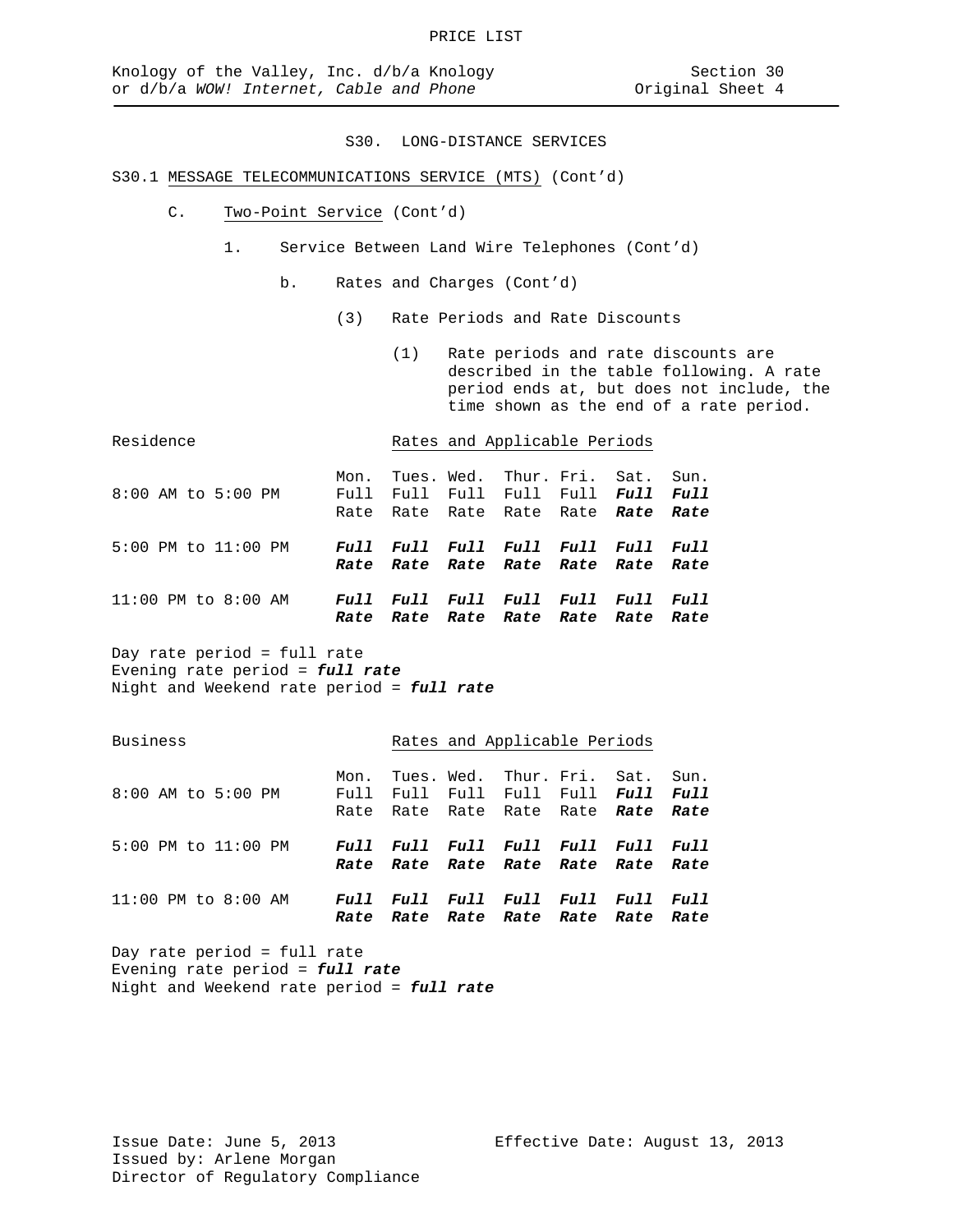- S30.1 MESSAGE TELECOMMUNICATIONS SERVICE (MTS) (Cont'd)
	- C. Two-Point Service (Cont'd)
		- 1. Service Between Land Wire Telephones (Cont'd)
			- b. Rates and Charges (Cont'd)
				- (4) Billing and Operator Surcharges
					- (a) For any message in the call classes listed following, add the surcharge shown following to the Basic Rate Schedule charge adjusted for time-of-day. Surcharges are not adjusted for time-ofday.
						- (i) Billing Surcharges Station-to-Station Rate

Dial Calling Card \$1.10<br>Operator \$1.10 Operator

- (ii) Billing Surcharges Person-to-Person: Each \$1.10
- (iii) Operator Dialed Surcharge \$1.10

Station-to-Station operator assisted or person-to-person operator assisted calls (excluding those billed to calling cards) where the operator dials the terminating number.

(iv) Partially Automated Surcharge \$1.10

Station-to-Station operator assisted calls where the customer dials the terminating number.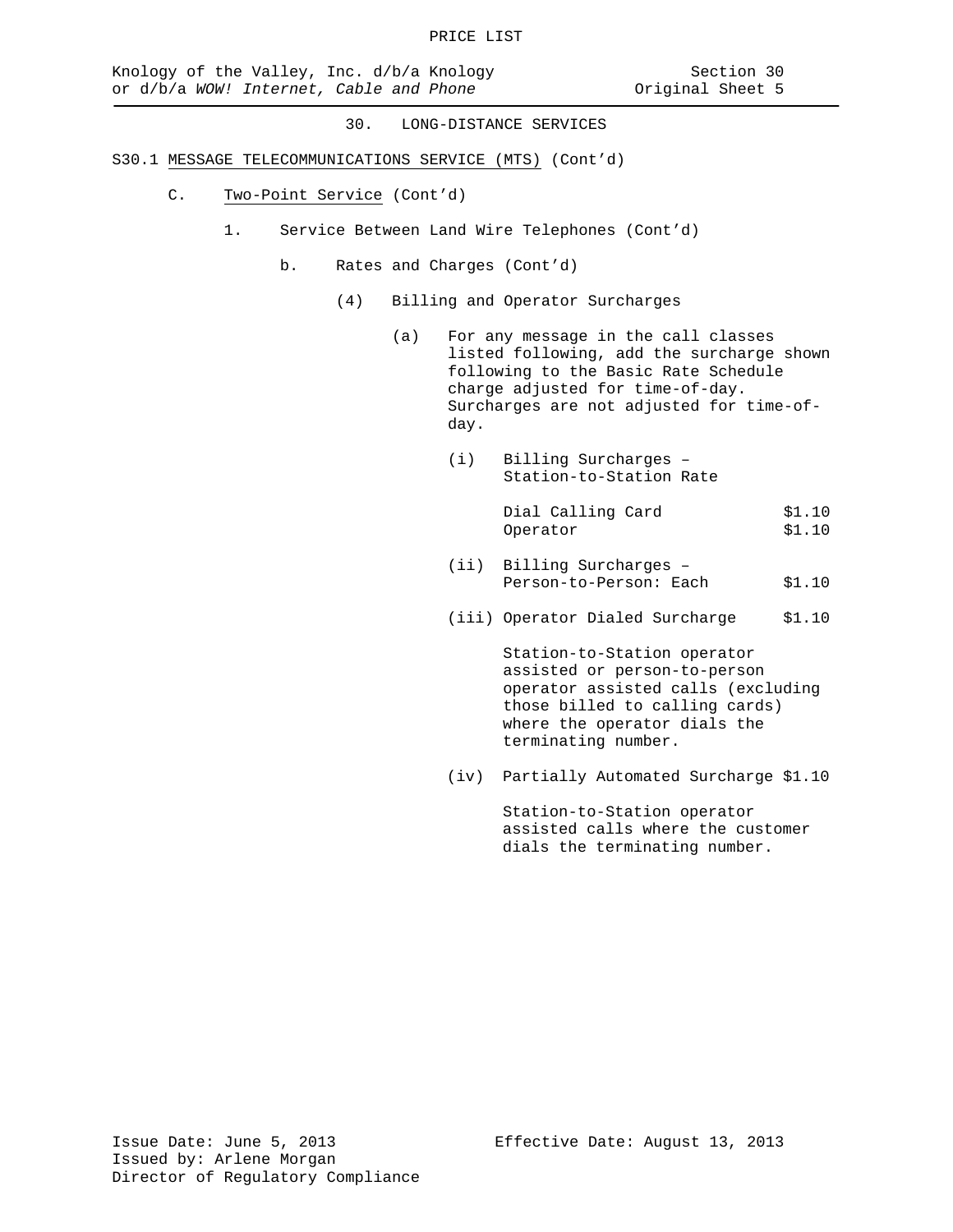- S30.1 MESSAGE TELECOMMUNICATIONS SERVICE (MTS) (Cont'd)
	- C. Two-Point Service (Cont'd)
		- 1. Service Between Land Wire Telephones (Cont'd)
			- c. Timing of Messages
				- (1) The time at the beginning of each minute of connection determines the applicable rate period. The time observed at the rate center of the calling station applies, whether the call is originated as sent-paid or collect.
				- (2) On Station-to-Station calls, chargeable time begins when connection is established between the calling station and the called station or Miscellaneous Common Carrier mobile radio system.
				- (3) On Person-to-Person calls, chargeable time begins when connection is established between the calling person and the particular person or station specified or an agreed alternate.
				- (4) Chargeable time ends when the calling station "hangs up" thereby releasing the network connection. If the called station "hangs up" but the calling station does not, chargeable time ends when the network connection is released either by automatic timing equipment in the telephone network or by the Company operator.
				- (5) Chargeable time does not include time lost because of faults or defects in the service.
			- d. Reversal of Charges (Collect Calls)
				- (1) Collect calls are permissible for all telephone calls provided the charges are accepted at the called station. When a collect call is attempted to a coin telephone, the charges must be billed to a Company Calling Card or third party number, or the call may be reoriginated from the called stations.
				- (2) The regularly established Operator Station-to-Station or Person-to-Person rates apply.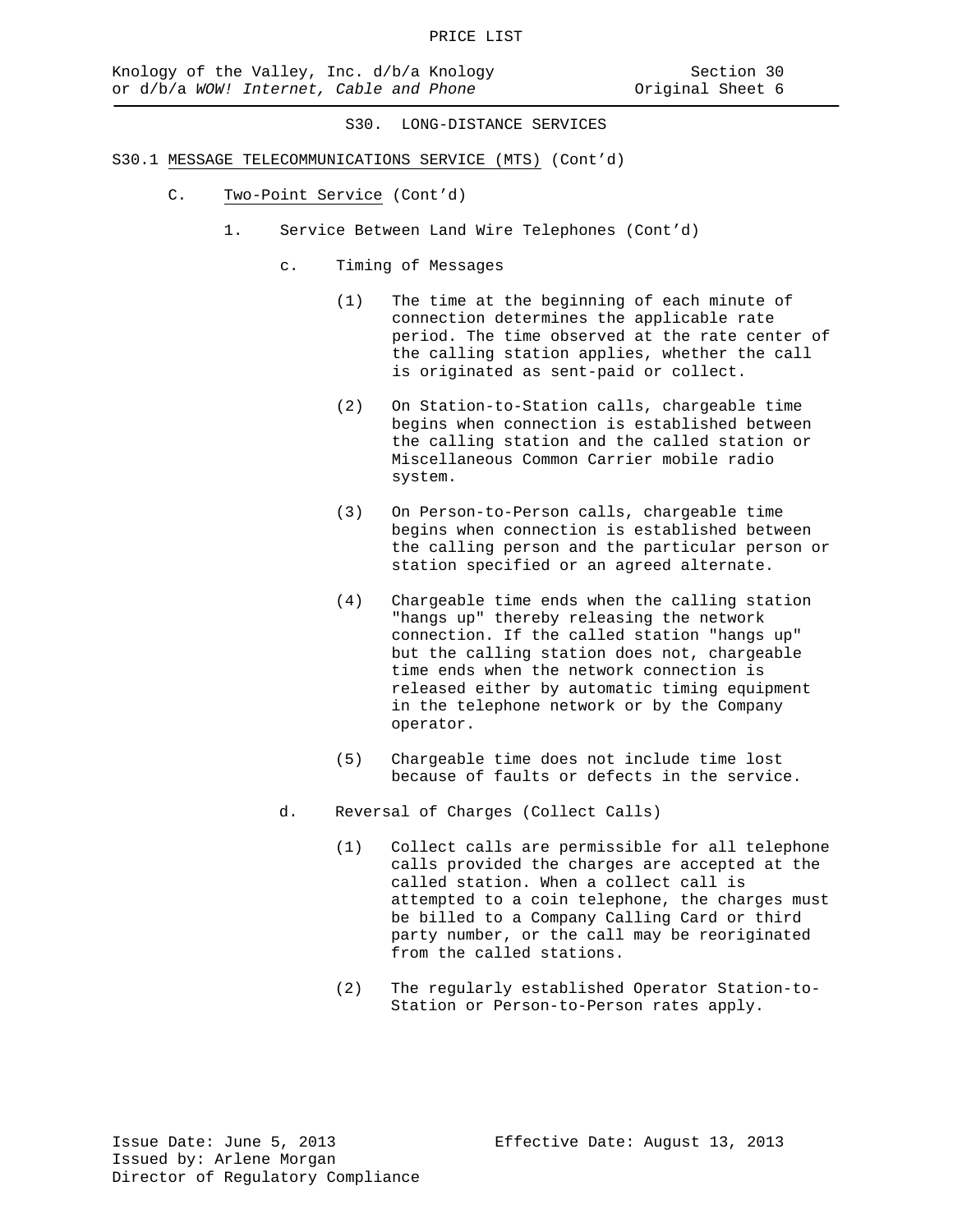- S30.1 MESSAGE TELECOMMUNICATIONS SERVICE (MTS) (Cont'd)
	- C. Two-Point Service (Cont'd)
		- 1. Service Between Land Wire Telephones (Cont'd)
			- e. Rates Applicable on Certain Holidays

On Christmas Day (December 25), New Year's Day (January 1), Independence Day (July 4), Thanksgiving Day, and Labor Day, the holiday rate applicable is the Evening rate, unless a lower rate would normally apply.

- f. Rates for Hearing or Speech Impaired Customers
	- (1) Rates for certain MTS calls are reduced for hearing and/or speech impaired customers who meet requirements (a) through (d) following:
		- (a) The customer is certified to the Company as having a hearing or speech impairment that prevents telephone voice communication.
		- (b) The customer has non-voice equipment used for telecommunications.
		- (c) The customer makes written application to the Company for the reduced MTS rates.
		- (d) The customer designates to the Company one and only one telephone number associated with that customer's residence service. Reduced rates apply only to calls originated from this telephone number.
	- (2) Rates for certain MTS calls are reduced for an agency that assists hearing or speech impaired persons under the following conditions:
		- (a) The agency provides non-voice telecommunications equipment solely for the use of hearing or speech impaired persons.
		- (b) The agency makes written application to the Company for the reduced MTS rates.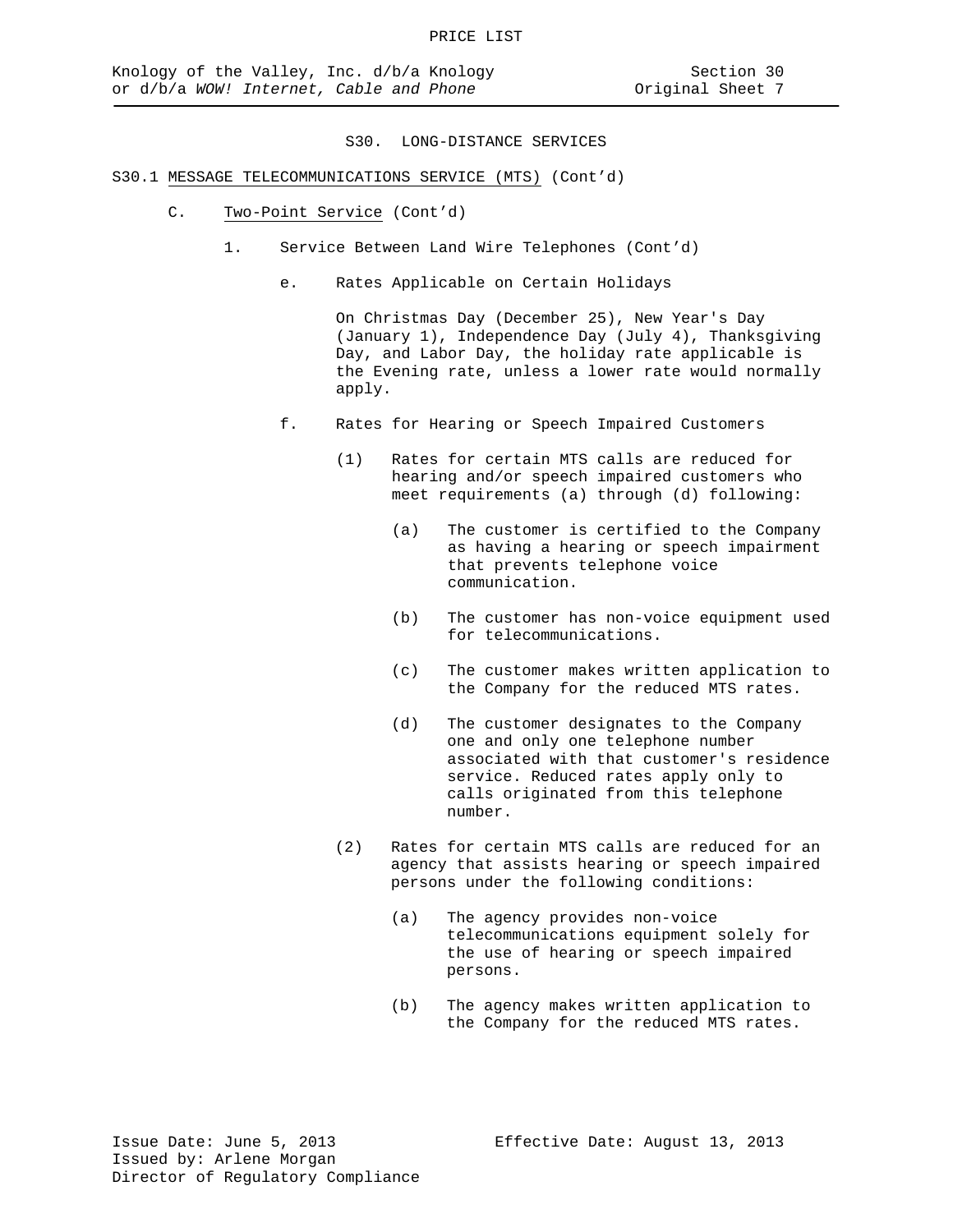# S30.1 MESSAGE TELECOMMUNICATIONS SERVICE (MTS) (Cont'd)

- C. Two-Point Service (Cont'd)
	- 1. Service Between Land Wire Telephones (Cont'd)
		- f. Rates for Hearing or Speech Impaired Customers (Cont'd)
			- (2) (Cont'd)
				- (c) The agency designates to the Company one and only one local exchange telephone number associated with each piece of nonvoice telecommunications equipment. Each such number may be used only for calls through the non-voice telecommunications equipment. Reduced rates apply only to calls originated from such designated telephone numbers.
			- (3) All Dial Station-to-Station (DDD) messages occurring during the Day rate period originated from the designated telephone number will be discounted at 25 percent (%) off the total Basic Rate Schedule charge. All Dial Stationto-Station (DDD) messages occurring during the Evening and Night and Weekend rate periods originating from the designated telephone number will be discounted at 50 percent (%) off the total Basic Rate Schedule charge.
				- (a) The discount is applied to the total Basic Rate Schedule charge for that portion of a message occurring within the discount period. When application of the discount results in a fractional charge, the amount will be rounded down to the lower cent.
				- (b) When a message spans more than one rate period, total charges for the connection time in each rate period are calculated, discounts applied and the results for each rate period are totaled to obtain the total message charge.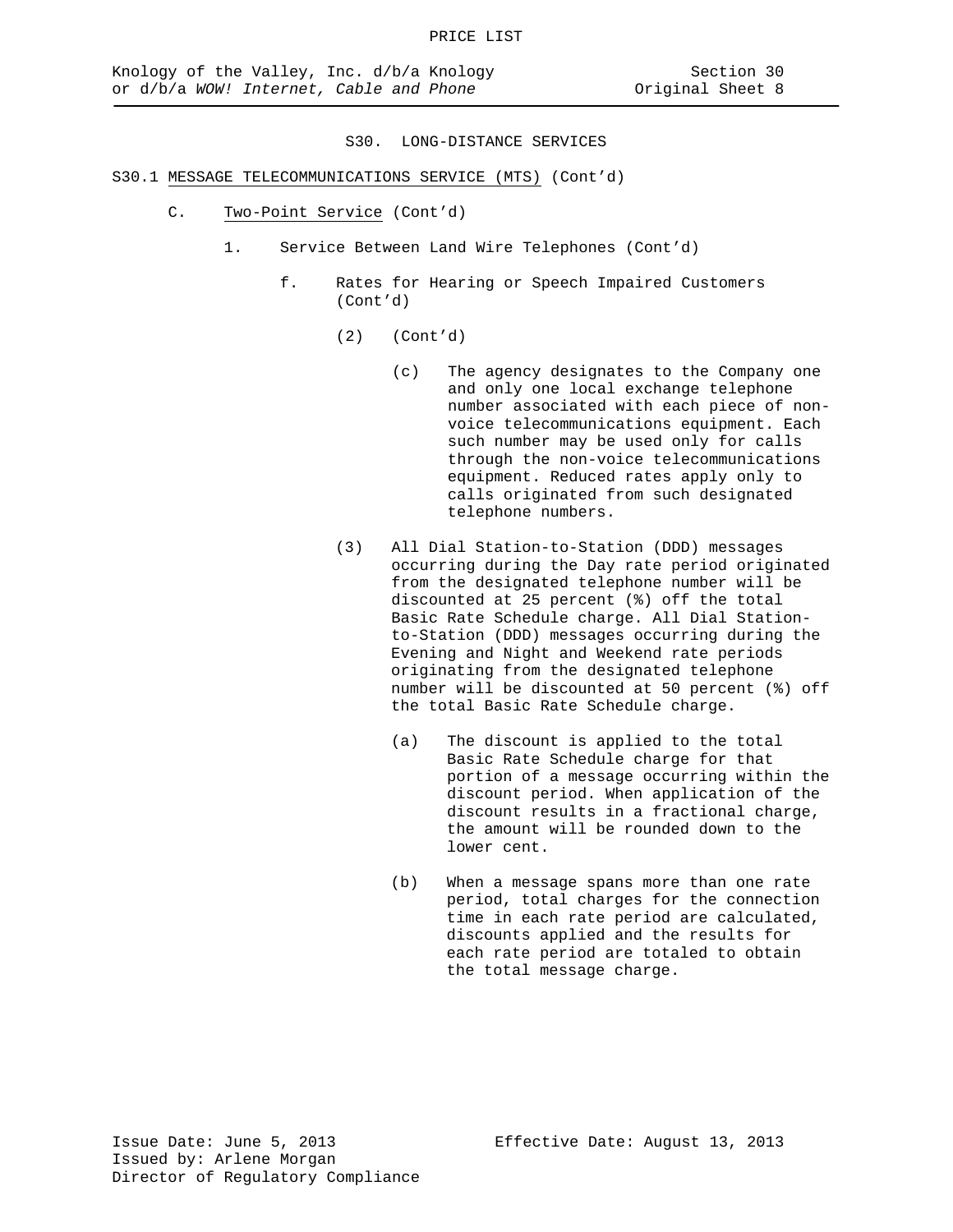# S30.1 MESSAGE TELECOMMUNICATIONS SERVICE (MTS) (Cont'd)

- C. Two-Point Service (Cont'd)
	- 1. Service Between Land Wire Telephones (Cont'd)
		- g. Operator Assisted Premium Plan (Cont'd)
			- (1) General

A premium is defined as a commission applicable to all 0+ and 0- operator assisted calls. Such premiums may be payable to subscribing customers based upon the Company's revenue generated by said calls. These calls must:

- (a) originate from a telephone line associated with the subscribing customer's account,
- (b) originate and terminate in the same LATA,
- (c) be carried and completed by the Company via Company facilities and
- (d) be billed by the Company.

An additional premium for calls billed to a BellSouth Calling Card may be payable to subscribing customers based upon the monthly revenue generated from said 0+ and 0- operator assisted calls originated from a telephone line associated with the customer's account (the "Calling Card Premium"), as set forth in S30.1.C.1.g.(3)(c) following.

- (2) Terms and Conditions
	- (a) Qualifying customers may participate in the premium plan by contacting the Company Business office to subscribe. In order to qualify for the premium plan, a customer must meet minimum revenue thresholds.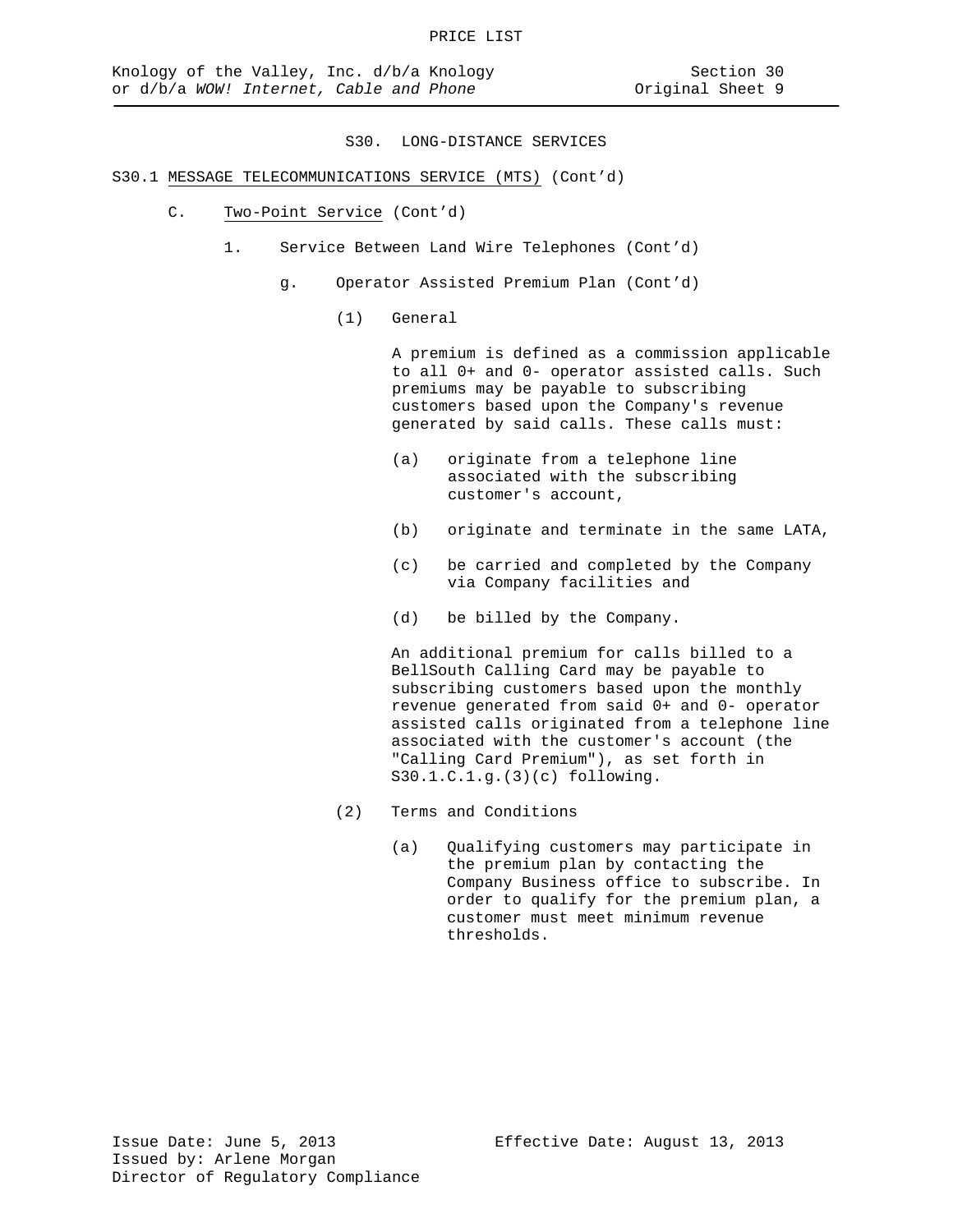- S30.1 MESSAGE TELECOMMUNICATIONS SERVICE (MTS) (Cont'd)
	- C. Two-Point Service (Cont'd)
		- 1. Service Between Land Wire Telephones (Cont'd)
			- g. Operator Assisted Premium Plan (Cont'd)
				- (2) Terms and Conditions (Cont'd)
					- (b) The Company may pay scheduled premiums to the subscribing customer. Such premiums will be based on the amount of IntraLATA revenue billed for the previous calendar month as calculated by the Company (the "Monthly Premium"), and will be paid to the customer within thirty (30) days of the end of such calendar month.
					- (c) No premiums will be paid for any month in which the subscribing customer does not meet minimum monthly revenue thresholds. If a subscribing customer does not meet minimum monthly revenue thresholds for a period of six (6) consecutive months, the Plan will be automatically terminated.
					- (d) In the event the Company billing records used to determine the premiums are destroyed or lost, the Company shall not be liable for payments of premiums on such lost data.
				- (3) Scheduled Premiums
					- (a) Monthly Scheduled Premiums may be payable to subscribing customers based upon the monthly IntraLATA revenue generated by 0+ and 0- operator assisted calls originated from the customer's telephone access line.
					- (b) On each anniversary date of the customer's subscription, up to the fifth anniversary, the Company may make a single premium payment based upon the total of Monthly Scheduled Premiums paid since the effective date of subscription to the Plan (the "Anniversary Premium"). This Anniversary Premium will be in addition to any Monthly Scheduled Premiums. The Anniversary Premium will cease after the fifth anniversary.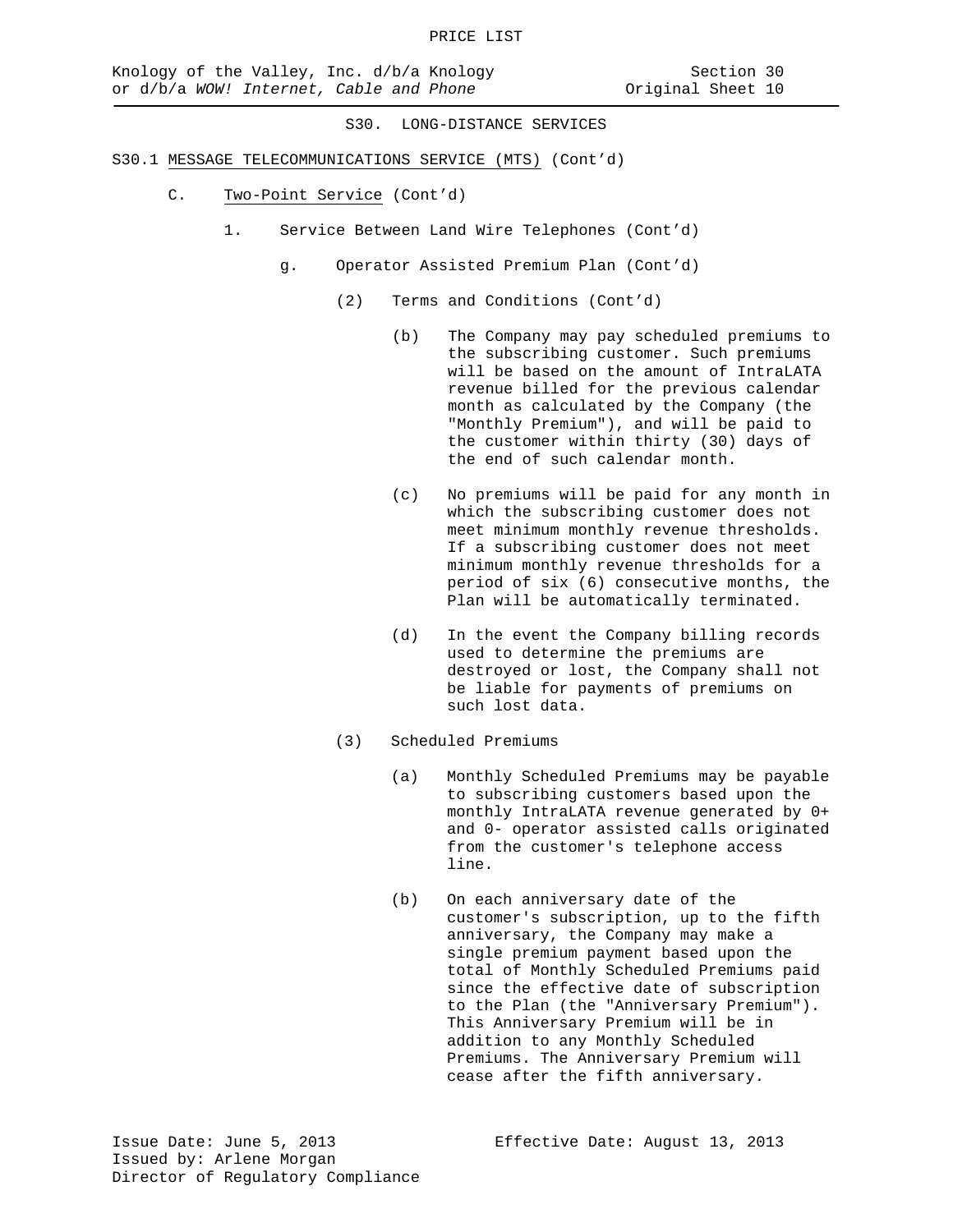# S30.1 MESSAGE TELECOMMUNICATIONS SERVICE (MTS) (Cont'd)

- C. Two-Point Service (Cont'd)
	- 1. Service Between Land Wire Telephones (Cont'd)
		- g. Operator Assisted Premium Plan (Cont'd)
			- (3) Scheduled Premiums (Cont'd)
				- (c) The Company may pay the subscribing customer a Calling Card Premium in addition to the scheduled premiums. This Calling Card Premium shall remain constant for the duration of the customer's participation in the Plan, and shall be paid within thirty (30) days following the end of the calendar month in which the calls are billed.
		- h. Business Saver® Service
			- (1) Description
				- (a) This plan is available to business customers only.
				- (b) Customers who subscribe to Business Saver® service may choose from three options with different term commitments which provide toll volume discounts. The amount of the discount is determined by the intrastate, intraLATA Company MTS charges on the customer's monthly bill as specified in (2) following. There is no additional charge to the customer for this service.
				- (c) The discounts apply to Message Telecommunications Service (MTS) usage rates as specified in S30.1.C.1.b. preceding. The discounts do not apply to optional calling plans, operator surcharges, directory assistance charges, 976 charges, local exchange service charges or local exchange service calls.
				- (d) The discounts are applied at the billing account level and are applied after the application of the time-of-day discounts as specified in S30.1.C.1.b. preceding, of this section.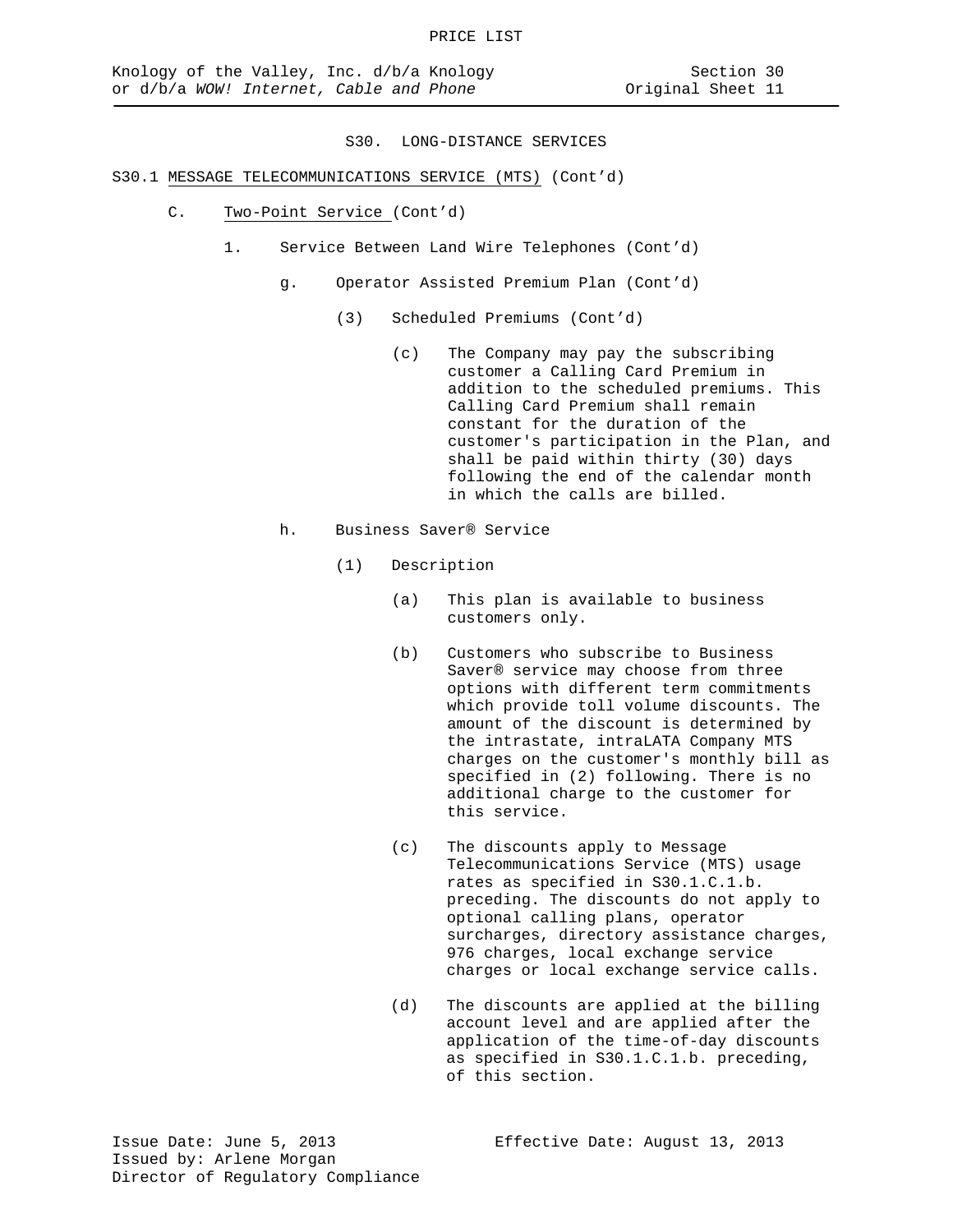# S30.1 MESSAGE TELECOMMUNICATIONS SERVICE (MTS) (Cont'd)

- C. Two-Point Service (Cont'd)
	- 1. Service Between Land Wire Telephones (Cont'd)
		- h. Business Saver Service (Cont'd)
			- (1) Description (Cont'd)
				- (e) The discounts apply only to usage incurred after the service effective date for the option.
				- (f) If the subscriber terminates a plan option prior to the term commitment, a termination liability as specified in (2) following will apply. During a 90-day grace period after subscription, the customer may disconnect the service without termination liability.
				- (g) No minimum monthly toll usage is required to subscribe to Business Saver® service.
				- (h) Neither a secondary service ordering charge nor a monthly rate will apply when subscribing to this service.
			- (2) Discounts and Charges

#### Total Monthly Usage

|                      | $$0.01-$ | $$10.01-$       | $$50.01-$ | $$75.01-$       | Termination |
|----------------------|----------|-----------------|-----------|-----------------|-------------|
|                      | \$10.00  | \$50.00         | \$75.00   |                 | Charge      |
| Plan Option          |          | Discounts       |           |                 |             |
| (a)Month-to-Month 0% |          | 5%              | 10%       | 15%             | \$0         |
| (b)12-Month Term     | 5%       | 10 <sub>8</sub> | 15%       | 20 <sub>8</sub> | \$10.00     |
| (c)24-Month Term     | 15%      | 20 <sub>8</sub> | 25%       | 30%             | \$25.00     |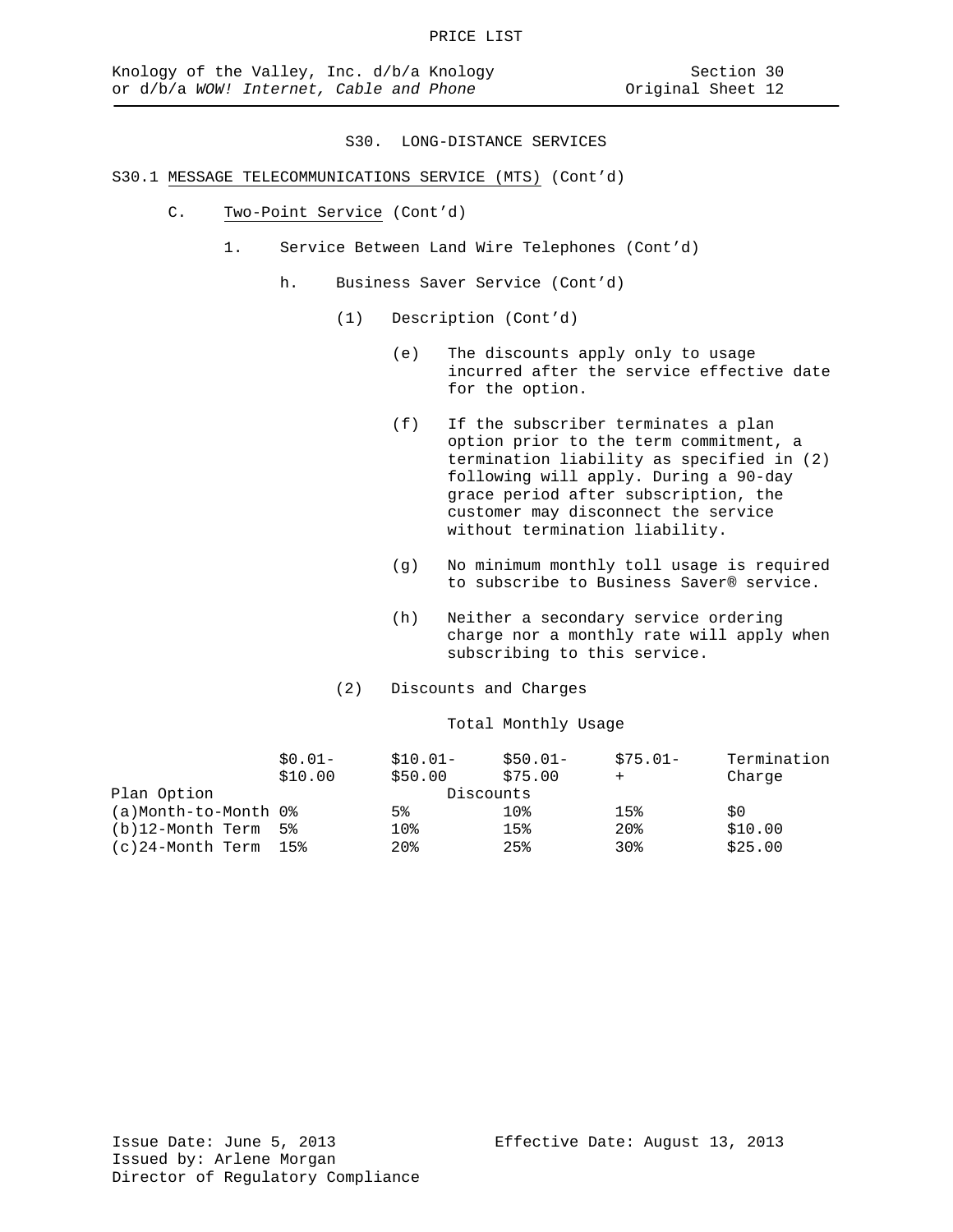- S30.1 MESSAGE TELECOMMUNICATIONS SERVICE (MTS) (Cont'd)
	- C. Two-Point Service (Cont'd)
		- 2. Service Through Mobile Telephone Service Base Stations
			- a. General
				- (1) The regulations and rates set forth following apply for Long Distance Message Mobile Telephone Service.
				- (2) Long Distance Message Mobile Telephone Service is a communication service through a base station between a mobile unit and a land wire telephone located outside the mobile service area associated with such base station, or between two mobile units served through different base stations having different rate centers.
				- (3) Long Distance Message Mobile Telephone Service also includes service through a mobile telephone service base station between a land wire telephone or mobile unit, and another station which is authorized by the Federal Communications Commission to communicate with the mobile telephone service base station, or between two such other stations.
				- (4) The party on the mobile unit placing or receiving a long distance call shall inform the mobile service operator, upon request, as to the state in which the mobile unit is located at the time of placing or receiving the call.
			- b. Rates
				- (1) The rates between the applicable land wire telephone rate center and the rate center of the serving base station, or between the rate centers of two base stations are the schedules of rates as set forth in S30.1.C.1.b. preceding.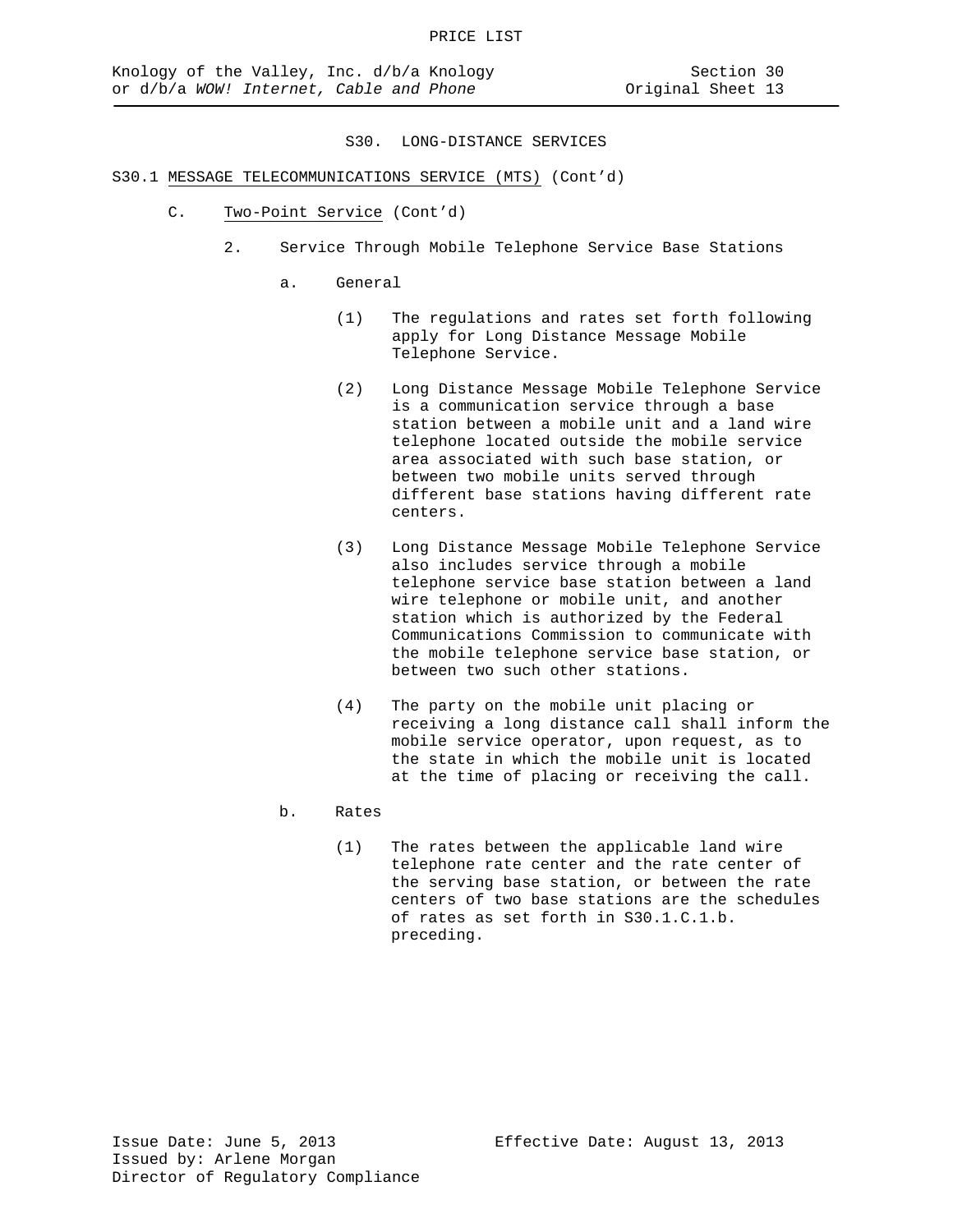# S30.1 MESSAGE TELECOMMUNICATIONS SERVICE (MTS) (Cont'd)

- C. Two-Point Service (Cont'd)
	- 2. Service Through Mobile Telephone Service Base Stations
		- a. Rates
			- (2) Base Stations

| Station Code | Rate Center       | $V - H$ Coordinates                                                                                                                                                                     |
|--------------|-------------------|-----------------------------------------------------------------------------------------------------------------------------------------------------------------------------------------|
|              | Anniston, Ala.    | 7406 - 2304                                                                                                                                                                             |
|              |                   | 7339 - 2478                                                                                                                                                                             |
|              |                   | 8056 - 2306                                                                                                                                                                             |
|              |                   |                                                                                                                                                                                         |
|              |                   |                                                                                                                                                                                         |
|              | Decatur, Ala.     | 7324 - 2585                                                                                                                                                                             |
|              | Foley, Ala.       | 8190 - 2278                                                                                                                                                                             |
|              | Huntsville, Ala.  | 7267 - 2535                                                                                                                                                                             |
|              |                   | $8008 - 2503$                                                                                                                                                                           |
|              |                   | 8167 - 2367                                                                                                                                                                             |
|              | Monroeville, Ala. | 7944 - 2329                                                                                                                                                                             |
|              |                   | 7692 - 2247                                                                                                                                                                             |
|              | Oneonta, Ala.     | $7406 - 2435$                                                                                                                                                                           |
|              | Sand Rock, Ala.   | 7289 - 2354                                                                                                                                                                             |
|              |                   | 7354 - 2714                                                                                                                                                                             |
|              |                   | 7643 - 2535                                                                                                                                                                             |
|              | Columbus, Ga.     | $7556 - 2045$                                                                                                                                                                           |
|              |                   | Arab. Ala.<br>Atmore, Ala.<br>Birmingham, Ala. 7518 - 2416<br>Collinsville, Ala. 7294 - 2370<br>Millry, Ala.<br>Mobile, Ala.<br>Montgomery, Ala.<br>Sheffield, Ala.<br>Tuscaloosa, Ala. |

- 3. Service Through Miscellaneous Common Carriers
	- a. Service is available to and from customers of a Miscellaneous Common Carrier with which arrangements have been made for the interchange of telephone traffic and is furnished through interconnecting equipment and local connecting facilities provided by the Company.
	- b. The rates between the applicable wire telephone rate center and the rate center of the Miscellaneous Common Carrier are the rates set forth in this Price List for two-point service. The rate center of the Miscellaneous Common Carrier is the wire telephone rate center of the Company serving exchange. An additional charge which the Miscellaneous Common Carrier bills to and collects from its customer is applicable to the remainder of the haul as set forth in the Miscellaneous Common Carrier's tariff on file with the Alabama Public Service Commission.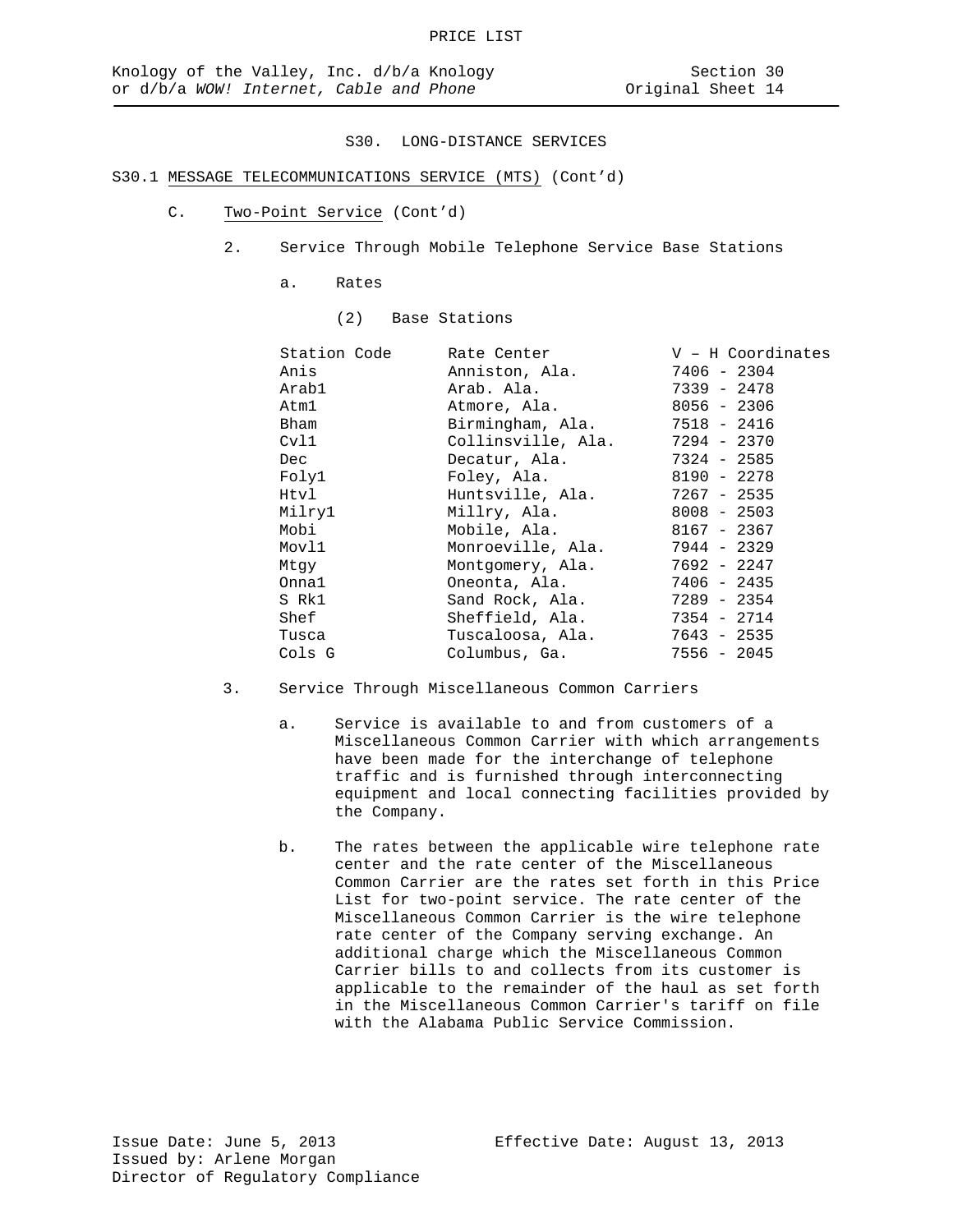# S30.1 MESSAGE TELECOMMUNICATIONS SERVICE (MTS) (Cont'd)

- D. Airline Mileage Between Rate Centers
	- 1. General
		- a. For the purpose of determining airline mileages vertical and horizontal grid lines have been established across the State of Alabama. The spacing between adjacent vertical grid lines and between horizontal grid lines represents a distance of one coordinate unit. This unit is the square root of 0.1, expressed in airline miles. A vertical (V) and a horizontal (H) coordinate is computed for each rate center from its latitude and longitude location by use of appropriate map-projection equations. A pair of V-H coordinates locates a rate center, for determining airline mileages, at a particular intersection of an established vertical grid line with an established horizontal grid line. The distance between any two rate centers is the airline mileage computed as explained in S30.1.D.2. following.
		- b. For long distance message telecommunications service the rate center for a point not listed in this section is the rate center for the central office to which the point is assigned for long distance telecommunications rate purposes; where the point is not assigned to a central office, the rate center is the location of the point.
	- 2. Determination Of Airline Mileages
		- a. To determine the rate distance between any two rate centers proceed as follows.
			- (1) Obtain the "V" and "H" coordinates for each rate center.
			- (2) Obtain the difference between the "V" coordinates of the two rate centers. Obtain the difference between the "H" coordinates. The difference is always obtained by subtracting the smaller coordinates from the larger coordinates.
			- (3) Divide each of the differences obtained in S30.1.D.2.a.(2) by three, rounding each quotient to the nearer integer.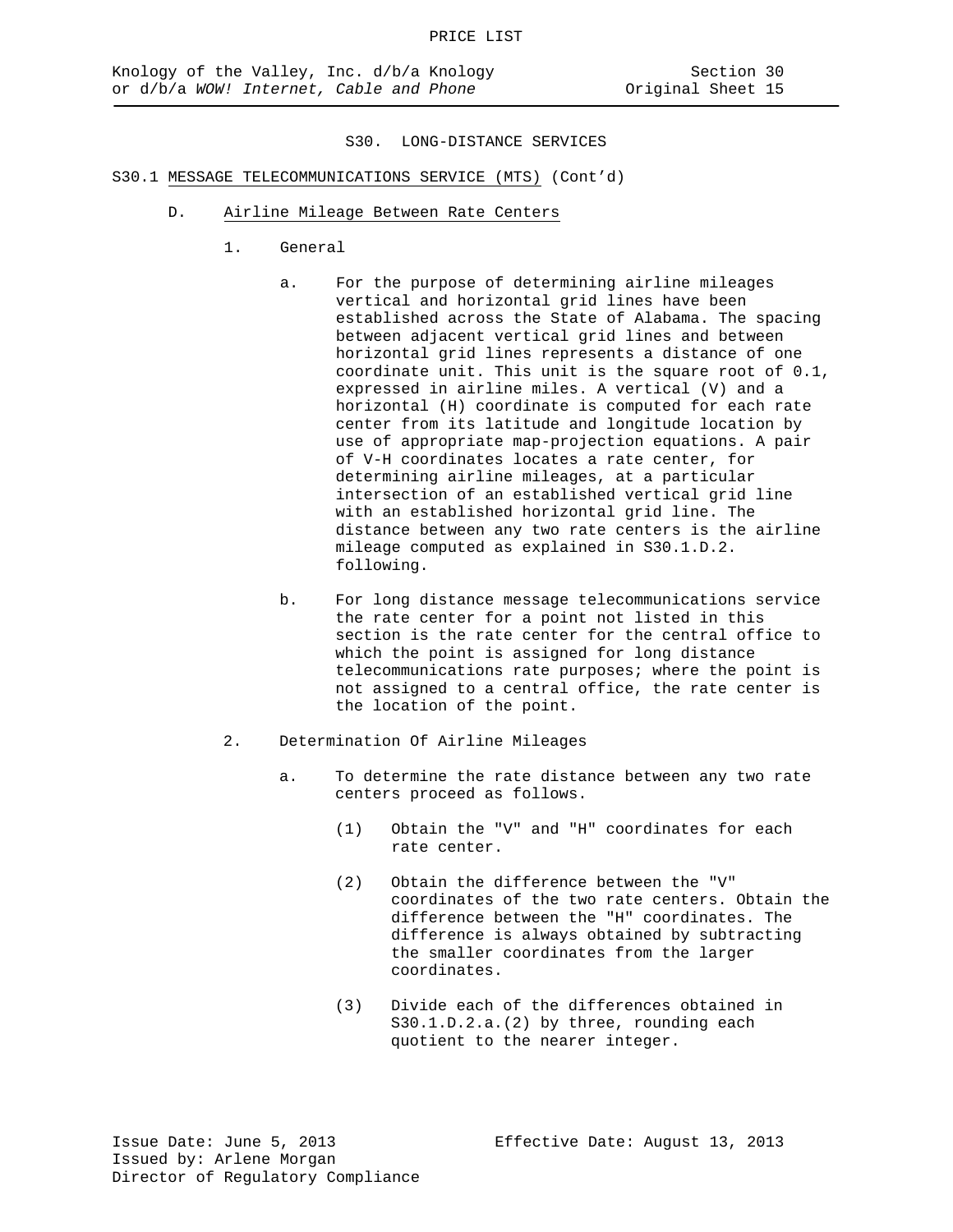- S30.1 MESSAGE TELECOMMUNICATIONS SERVICE (MTS) (Cont'd)
	- D. Airline Mileage Between Rate Centers (Cont'd)
		- 2. Determination of Airline Mileages (Cont'd)
			- a. (Cont'd)
				- (4) Square these two integers and add the two squares. If the sum of the squares is greater than 1777, divide the integers obtained in (3) by three and repeat this step. Repeat this process until the sum of the squares obtained is less than 1778.
				- (5) The number of successive divisions by three in steps (3) and (4) determines the value of "N". Multiply the final sum of the two squares obtained in (4) by the multiplier specified in the following table for the value "N" preceding.

| Ν | Multiplier | Minimum Rate Mileage |
|---|------------|----------------------|
| 1 | 0.9        |                      |
| 2 | 8.1        | 41                   |
| 3 | 72.9       | 121                  |
| 4 | 656.1      | 361                  |
| 5 | 5,904.9    | 1,081                |
| 6 | 53, 144. 1 | 3,241                |
|   |            |                      |

(6) Obtain square root of product in (5) and with any resulting fraction, round up to next higher integer. This is the message rate mileage except that when the mileage so obtained is less than the minimum rate mileage shown in (5) preceding, the minimum rate mileage corresponding to the "N" value is applicable.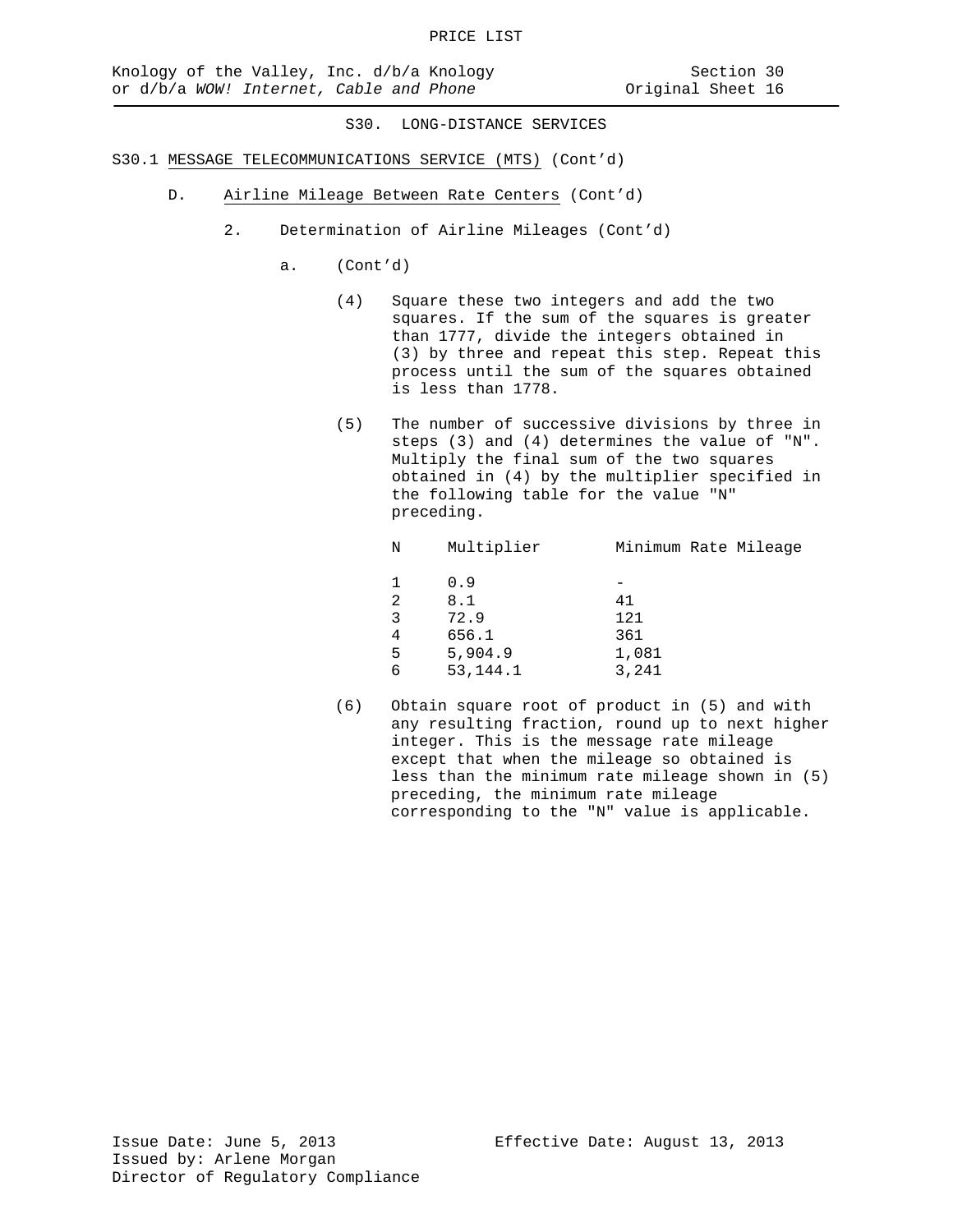# S30.1 MESSAGE TELECOMMUNICATIONS SERVICE (MTS) (Cont'd)

- E. IntraLATA Long-Distance Operator Verification/Interruption Service (Cont'd)
	- 1. General

Intra-LATA Verification Service provides operator assistance in determining if a called line is in use. Intra-LATA Interruption Service provides for operator interruption of voice conversation in progress on a line to advise the interrupted subscriber that the interrupting party has an emergency need to reach him. Data use of a subscriber line will be verified, if verifiable, but not interrupted. The customer may request these intra-LATA long distance services for a charge, where facilities are available, by calling the "0" operator within their intra-LATA calling area.

2. Application of Charges

The charges specified in S30.1.E.3. will apply to all requests except:

- a. emergency requests from official emergency agencies when the request is received on an agency line from agency personnel;
- b. emergency requests in which the caller identifies that the request is to one of the following:
	- (1) an official public emergency agency,
	- (2) an emergency medical number, or<br>(3) a privately endowed and operate
	- a privately endowed and operated suicide, drug, alcohol, or runaway crisis reporting center; or
- c. requests in which the operator encounters a trouble condition or has reason to believe a trouble condition exists.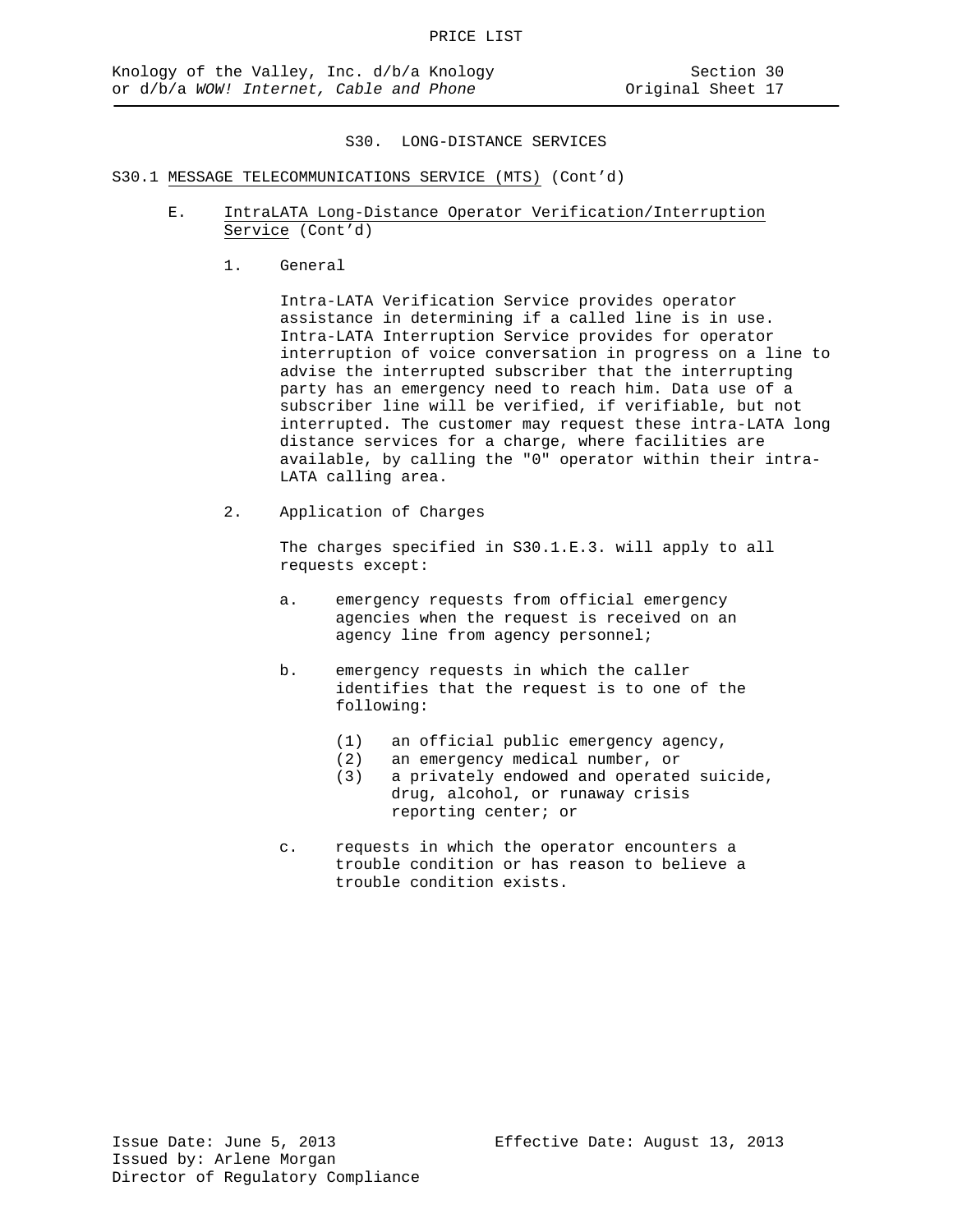- S30.1 MESSAGE TELECOMMUNICATIONS SERVICE (MTS) (Cont'd)
	- E. IntraLATA Long-Distance Operator Verification/Interruption Service
		- 3. Rates
			- a. Verification:

A charge applies each time the operator verifies a line is in use.

|                   | Rate   |
|-------------------|--------|
| Each Verification | \$1.10 |

b. Interruption:

A charge applies each time the operator interrupts voice conversation in progress and does not depend on whether the called party agrees to release the line.

Each Interruption \$1.10

- c. If an operator both verifies the condition of the line and interrupts conversation on the same request, only the interrupt charge applies.
- d. The charges for Intra-LATA Verify/Interrupt Service are in addition to any applicable message rates.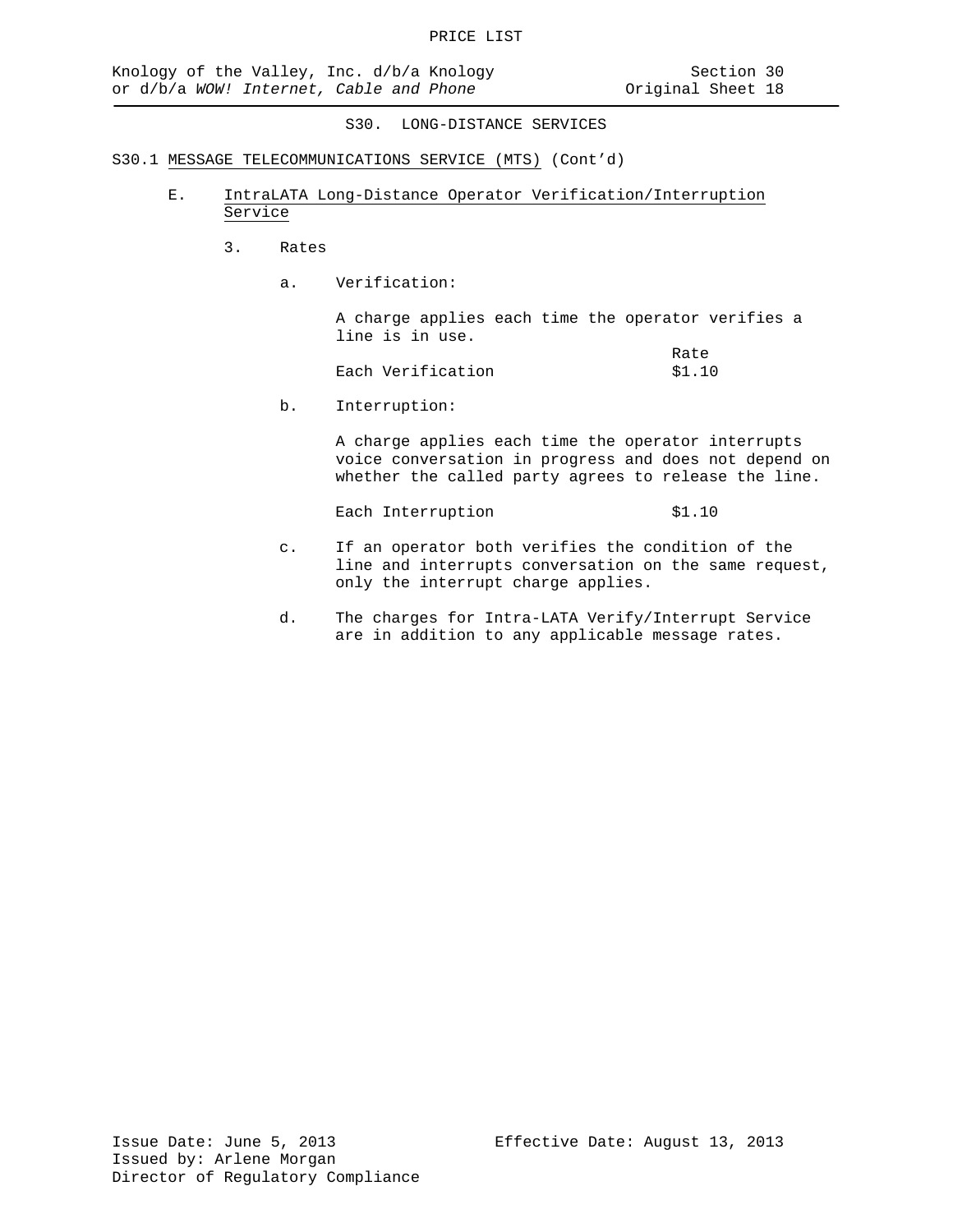- S30.1 MESSAGE TELECOMMUNICATIONS SERVICE (MTS) (Cont'd)
	- F. Intra-NPA Long Distance Operator Service Requiring Telephone Number Assistance
		- 1. Intra-NPA Long Distance Operator Service Requiring Telephone Number Assistance is that service for which the operator is required to obtain the telephone number of the called party in order to complete the call. This service is furnished in conjunction with an intra-NPA long distance call placed through a "0" operator.
		- 2. Application of Charges
			- a. The charge specified in S30.1.F.3. will be applicable to all subscribers except for residence customers who are unable to use a telephone directory because of a visual or physical handicap which can be confirmed by a physician, appropriate group, or agency.
			- b. Telephone Number Assistance Charge
				- (1) A telephone number assistance charge applies to operator-assisted intra-NPA long distance Station-to-Station of Person-to-Person calls for which the "0" operator is required to obtain or to attempt to obtain the telephone number of the called party in order to complete the call.
				- (2) Only one telephone number assistance charge will apply on any operator Person-to-Person intra-NPA long distance call.
				- (3) On a completed collect intra-NPA long distance call, a telephone number assistance charge will be billed to the same telephone number or account number billed for the intra-NPA long distance call.
				- (4) A service charge, as specified in S3.6.C., for the long distance operator obtaining, or attempting to obtain, the telephone number of the called party will apply to all telephone number assistance calls described in S3.6.
		- 3. Service Charge
			- a. Telephone Number Assistance Service Charge \$1.10/call